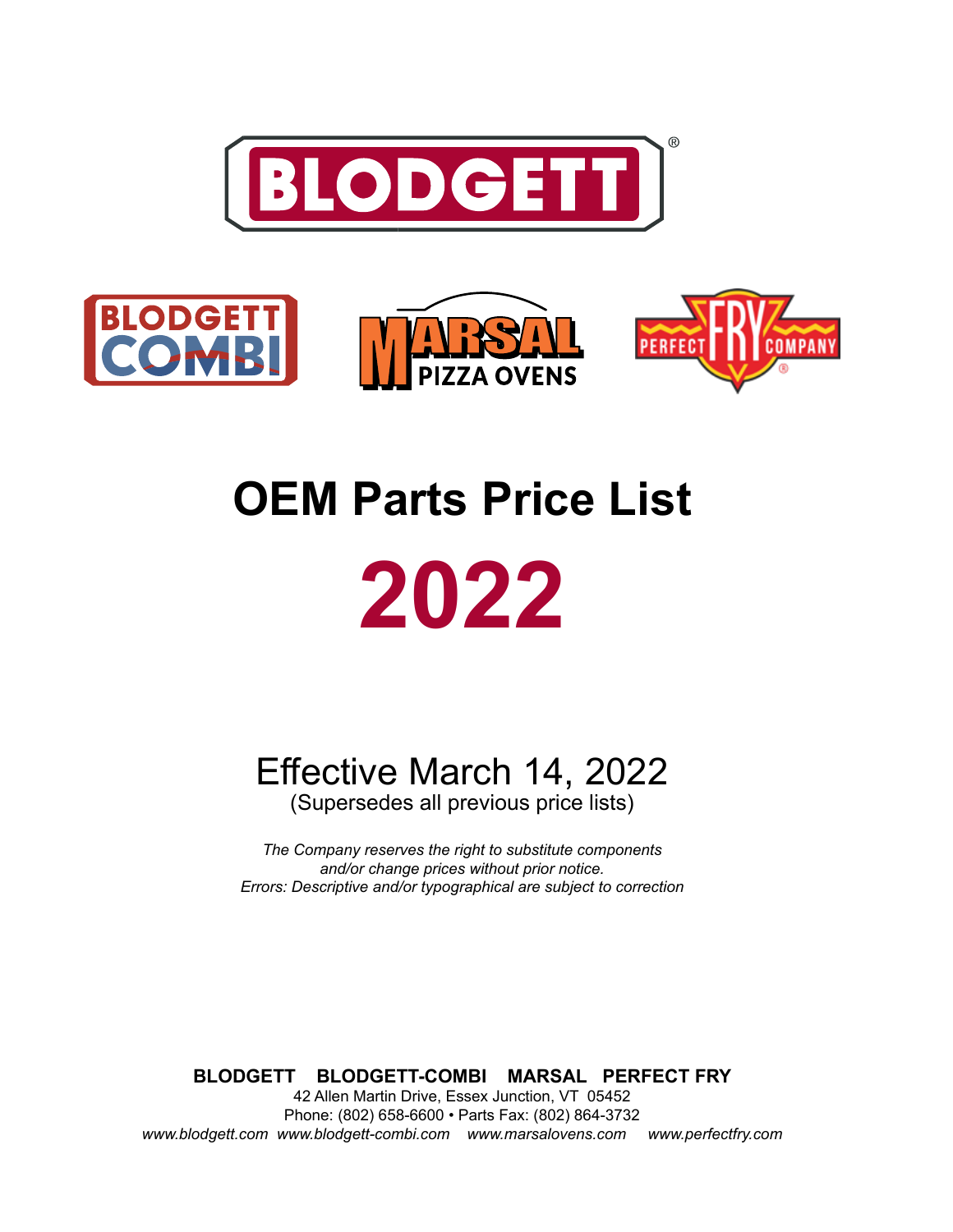## **Table of Contents**

| <b>Abreviation Key</b>                                               | 3  |
|----------------------------------------------------------------------|----|
| <b>Numeric Parts Listing</b><br>with Integrated Cross Reference List | 4  |
| Alphabetical Parts Listing                                           | 43 |
| 3 Year Door Warranty Parts                                           | 82 |
| 5 Year Door Warranty Parts                                           | 83 |
| <b>Replacement Parts Warranty</b>                                    | 84 |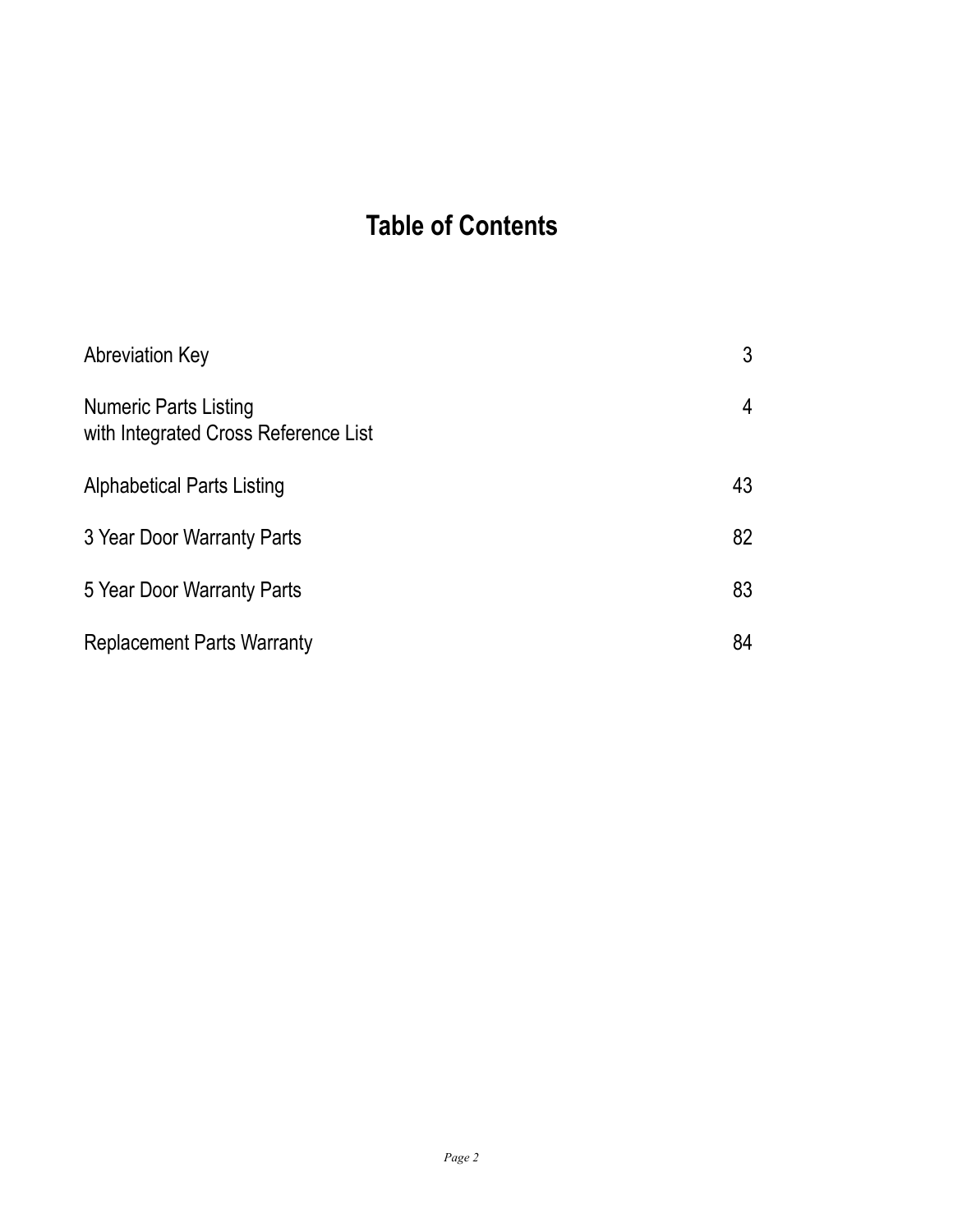#### **KEY**

- S Parts Not Subject to Normal Discount<br>A Accessory Accessory
- 

### **DESCRIPTION ABREVIATIONS**

GEN MKT General Market

| 3PDT                          | Triple Pole, Double Throw                     | HI-V                  | High Voltage                  |
|-------------------------------|-----------------------------------------------|-----------------------|-------------------------------|
| AMP                           | Amps                                          | H/HD                  | Hatchable/Hatchable Deep      |
| <b>ASSY</b>                   | Assembly                                      | <b>HR</b>             | Hour                          |
| <b>BOTM</b>                   | <b>Bottom</b>                                 | <b>HSI</b>            | Hot Surface Ignitor           |
| <b>BUT</b>                    | <b>Butane</b>                                 | <b>HWARE</b>          | Hardware                      |
| C&H                           | Cook & Hold                                   | HZ                    | Hertz                         |
| <b>CCW</b>                    | Counter-clockwise                             | <b>IND</b>            | Individual                    |
| CE                            | European Certified - list without parenthesis | <b>INDICIndicator</b> |                               |
| CI.                           | Cast Iron                                     | INF                   | Infinite                      |
| <b>CNTRL</b>                  | Control                                       | <b>INSTRUC</b>        | Instruction                   |
| <b>COMBUST</b>                | Combustion                                    | INT                   | Interior                      |
| <b>COMPT</b>                  | Compartment                                   | <b>INTELLI</b>        | Intellitouch                  |
| <b>COMP</b>                   | Complete                                      | <b>KW</b>             | Kilowatts                     |
| <b>CONVECT</b>                | Convection                                    | L900                  | Large 900                     |
| <b>CONVER</b>                 | Conversion                                    |                       | (Any 900 Series Oven          |
| <b>CRT</b>                    | Cart                                          |                       | w/Model Number 951 or higher) |
| <b>CTR</b>                    | Center                                        | LH.                   | Left Hand                     |
| <b>CW</b>                     | Clockwise                                     | LP                    | Liquid Propane Gas            |
| <b>DIA</b>                    | Diameter                                      | MA                    | Milliamps                     |
| DBL                           | Double                                        | <b>MECH</b>           | Mechanical                    |
| <b>DEG</b>                    | Degree                                        | <b>MERC</b>           | Mercury                       |
| DIG                           | Digital                                       | <b>MIN</b>            | Minute                        |
| <b>DOM</b>                    | Domestic                                      | <b>MOV</b>            | Metal Oxide Varistor          |
| DPDTDouble Pole, Double Throw |                                               | <b>NAT</b>            | Natural Gas                   |
| <b>ELECT</b>                  | Electric                                      | <b>ND</b>             | No Discount Item              |
| <b>EXP</b>                    | Export                                        | <b>NON CE</b>         | <b>NON European Community</b> |
| FAI                           | <b>Front Air Intake</b>                       |                       |                               |
| GLS                           | Glass                                         |                       |                               |

#### **NOTE:**

*Parts & Accessory Pricing in effect March 14, 2022*

*PART = Anything required to run an oven. ACCESSORY = Anything that is an extra piece that goes with the oven.*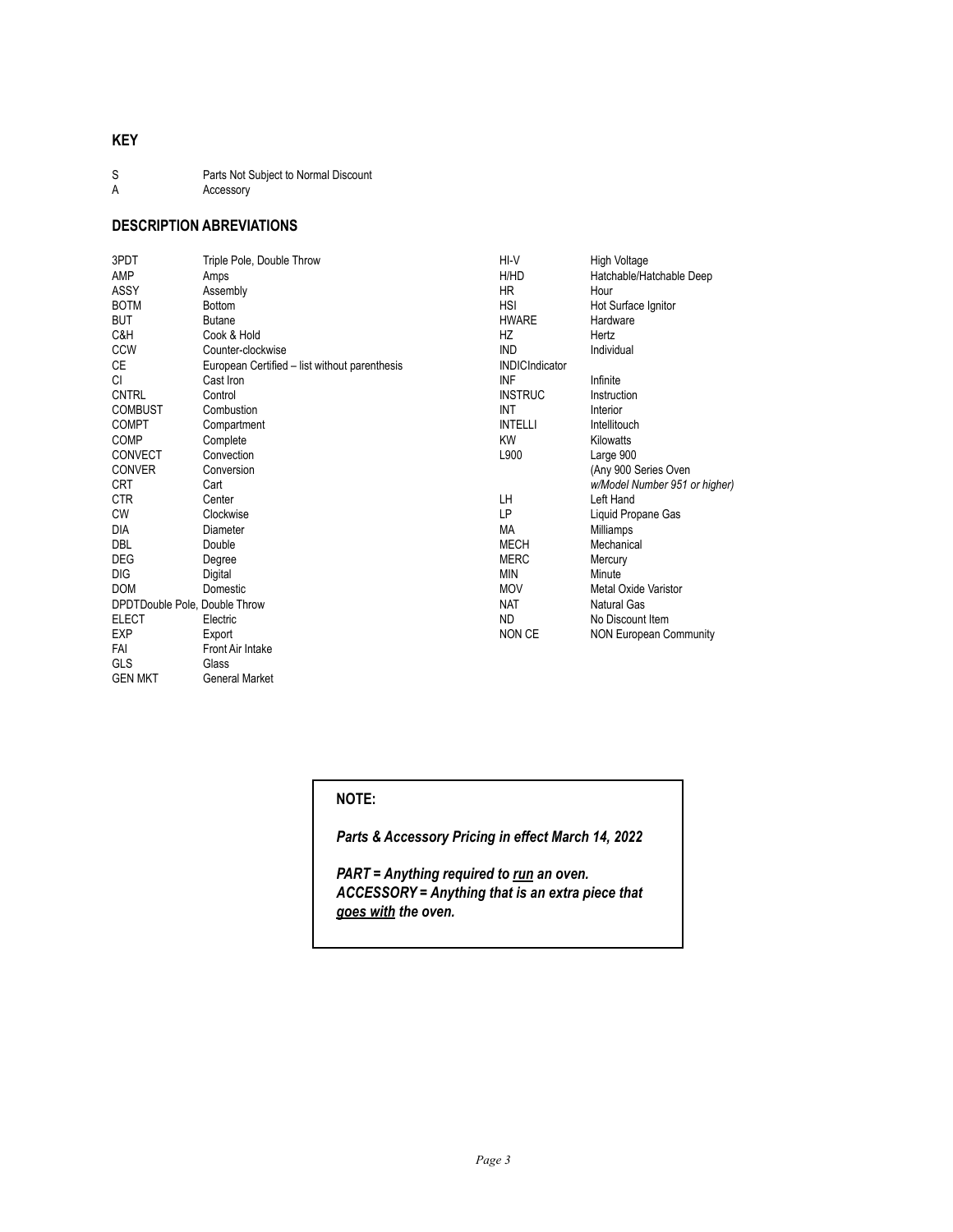|   | Key Part# | <b>Description</b>              | 2022 List |   | Key Part# | <b>Description</b>                      | 2022 List |
|---|-----------|---------------------------------|-----------|---|-----------|-----------------------------------------|-----------|
|   | 85        | DEFLECTOR ASSY, SIDE INSUL S9   | \$477     | A | 4569      | JET ASSY, STEAM L-900                   | \$641     |
|   | 86        | DEFLECTOR ASSY, SIDE INSUL L9   | \$573     |   | 4587      | <b>BRACKET, STEAM JET</b>               | \$41      |
|   | 92        | DEFLECTOR ASSY, CENTER          | \$1,274   |   | 4589      | REGULATOR ASSY NG PRESSURE              | \$102     |
|   | 93        | PANEL ASSY, DEFLECTOR CTR       | \$815     |   | 4598      | SEAL ASSY, DECK                         | \$312     |
|   | 155       | BAG, PARTS 4 X 6                | \$7       |   | 4643      | PANEL ASSY, DEFLECTOR SIDE              | \$237     |
|   | 183       | SCREW, CAP 5/16-18X3/4 UNPLHEX  | \$7       | Α | 4644      | DEFLECTOR ASSY, (3PC) 999-1000          | \$785     |
|   | 251       | COUPLING, 1/2                   | \$112     | Α | 4701      | RACK, WIRE 20-7/8 X 28-1/4 CHR          | \$271     |
|   | 315       | SCREW, CAP 1/2-13X3/4 UNPLTHEX  | \$7       |   | 4743      | WASHER, FLAT S/S 1.0" OD                | \$7       |
|   | 347       | CLIP, SHELF FRONT 900           | \$15      |   | 4812      | SCREW, TAP 10-16X3/8 CHRPLT PAN         | \$7       |
|   | 348       | CLIP, SHELF REAR                | \$15      |   | 4827      | ADAPTER ASSY, HOOD ALCT                 | \$112     |
|   | 350       | SCREW, SHOULDER 1/4-20X.390ZNPL | \$7       |   | 4832      | SCREW, CAP 5/16-18X3/4HEATTRHX          | \$7       |
|   | 370       | ANGLE, DECK SUPPORT             | \$161     |   | 4872      | PLUG, PIPE 1/8 STEEL                    | \$7       |
|   | 371       | ANGLE, DECK SUPPORT             | \$263     |   | 4887      | <b>CHAIN &amp; TURNBUCKLE ASSY</b>      | \$157     |
| Α | 402       | <b>DEFLECTOR</b>                | \$941     |   | 4888      | LUG, GROUNDING FOR 6-14 AWG             | \$27      |
|   | 413       | STEEL SHELF (S900)              | \$1,168   |   | 4907      | SWITCH, TOGGLE SPST, 10A 250V           | \$94      |
|   | 414       | STEEL SHELF (L900)              | \$1,607   |   | 4908      | LIGHT, IND. 250V RED PILOT              | \$52      |
|   | 464       | NIPPLE, BRASS HEX               | \$46      |   | 4922      | SOCKET, LAMP NI PL                      | \$17      |
|   | 564       | SCREW, MACH 10-24X1/2 UNPLT PAN | \$7       |   | 4942      | COVER, LAMP SOCKET ACCESS               | \$27      |
|   | 579       | SCREW, MACH1/4-20X3/4UNPLT PAN  | \$7       |   | 4969      | <b>BUSHING, ANTI SHORT</b>              | \$7       |
|   | 597       | ELL, BLACK 90 DEG               | \$27      |   | 5001      | WHEEL, BLOWER ASSY                      | \$111     |
|   | 653       | WASHER, STEEL 1/4               | \$6       |   | 5035      | BRACKET, SUPPORT RACK S/S               | \$27      |
| Α | 774       | BACKPIPE ASSY, GAS              | \$562     | Α | 5091      | CORD SET ASSY                           | \$132     |
| Α | 777       | BACKPIPE ASSY, GAS              | \$590     |   | 5118      | <b>REGULATOR &amp; BUSHING, NATURAL</b> | \$84      |
| Α | 778       | BACKPIPE ASSY, GAS              | \$566     | Α | 5146      | LEG ASSY, 6" S/S WELD                   | \$451     |
| Α | 779       | BACKPIPE ASSY, GAS              | \$539     |   | 5147      | TIMER, 60 MIN MECH W/BELL               | \$102     |
|   | 912       | <b>BUSHING, DOOR HINGE</b>      | \$30      |   | 5184      | WIRE ASSY, 12 RED                       | \$27      |
|   | 956       | SCREW, MACH 1/4-20X3/8UNPLT PAN | \$7       |   | 5272      | STRIP, TERMINAL ELEMENT ELCV            | \$27      |
|   | 1265      | WASHER, LOCK 1/4                | \$7       |   | 5275      | CONTACTOR, 50 AMP                       | \$301     |
|   | 1296      | WASHER, LOCK #10                | \$7       |   | 5279      | THERMOSTAT, KX-38-36                    | \$184     |
|   | 1397      | NUT, LOCKNUT, 3/8-18            | \$7       |   | 5281      | BLOCK, TERMINAL 90A 3 POLE              | \$130     |
|   | 1799      | SCREW, TAP 10X3/8 ZNPLT PANHD   | \$7       |   | 5284      | NUT, WIRE ORANGE                        | \$10      |
|   | 1949      | NIPPLE, PIPE 1/2 X 1-3/16 CLOS  | \$27      |   | 5362      | GUARD, BAFFLE S/S                       | \$27      |
|   | 1979      | NIPPLE, PIPE 1/2 X 1-1/2        | \$27      |   | 5363      | GUARD, BAFFLE S/S                       | \$27      |
|   | 2047      | SLEEVE, BALL CC                 | \$27      |   | 5386      | ORIFICE, PILOT NAT .018                 | \$19      |
|   | 2116      | SCREW, MACH 1/4-20X1-1/4ZNPLTFT | \$7       |   | 5387      | ORIFICE, PILOT LP .010 FMEA             | \$19      |
|   | 2646      | NUT, BRASS FLARE                | \$14      |   | 5510      | CONTACTOR & TERMINALS, 35AMP            | \$1,138   |
|   | 3001      | NUT, LOCKNUT AIR SHUTTER        | \$27      |   | 5593      | PANEL ASSY, DEFLECTOR CTR1000           | \$316     |
|   | 3135      | SCREW, TAP 10X3/8 SS PANHD      | \$7       |   | 5731      | CASTER, 5 W/BRAKE 300#                  | \$69      |
|   | 3136      | SCREW, CAP 1/4-20X3/4 SS HEXHD  | \$7       |   | 5732      | CASTER, 5 W/O BRAKE 300#                | \$64      |
|   | 3243      | THERMOSTAT,DG                   | \$2,031   |   | 5742      | SPANNER KEY, BALL PLUNGER S/S           | \$27      |
|   | 3294      | TUBE, STEEL 3/16 OD X 50        | \$35      | A | 5779      | CASTER SET, W/ PLATE                    | \$900     |
|   | 3434      | DISC, SHUTTER 900               | \$82      |   | 5805      | SCREW, MACH 6-32X3/8 UNPLT PAN          | \$7       |
|   | 3451      | NUT, HEX 3/8                    | \$7       |   | 5878      | PIN, 1/4 X 1-1/8 SPIROL                 | \$7       |
|   | 3574      | BLOCK, TERMINAL 65A 4 POLE      | \$141     | S | 5906      | SWITCH, MICRO 20A                       | \$36      |
|   | 3579      | PANEL ASSY, DEFLECTOR CTR S900  | \$1,666   |   | 5996      | CORD SET, 6FT                           | \$75      |
|   | 3583      | PANEL ASSY, DEFLECTOR CTR L900  | \$815     |   | 6056      | LINER BAFFLE ASSY, S/S                  | \$85      |
|   | 3584      | DEFLECTOR ASSY, SIDE EMPTY L9   | \$482     |   | 6061      | STRIP, TERMINAL ELEMENT CTB             | \$12      |
|   | 3597      | ORIFICE, PILOT LP DT/TS11K      | \$52      |   | 6132      | SCREW, TAP 10-24X3/4 ZNPLT HEX          | \$7       |
|   | 3598      | ORIFICE, PILOT NAT DT           | \$52      |   | 6138      | WHEEL, BLOWER ASSY CTB/BCG              | \$221     |
|   | 3613      | LINER TOP ASSY, ALCT            | \$980     |   | 6177      | PLATE, PLUNGER STRIKER S/S              | \$35      |
|   | 3652      | HINGE ASSY, DOOR LINK           | \$222     |   | 6195      | <b>BRACKET ASSY, MICROSWITCH</b>        | \$39      |
|   | 3655      | FLUE PLATE ASSY, LH             | \$332     |   | 6271      | SCREW, TAP 4-40X3/8 ZNPLT PANHD         | \$23      |
|   | 3656      | FLUE PLATE ASSY, RH             | \$336     | Α | 6330      | RACK, WIRE 27-7/8 X 28-1/4 CHR          | \$519     |
|   | 3666      | SEAL, DOOR OPENING TOP S/S      | \$194     | Α | 6414      | RACK, WIRE 27-78 X 28 CHR               | \$230     |
|   | 3674      | WASHER, DOOR SCREW S/S          | \$7       | Α | 6415      | VENT, STEAM SINGLE ALCT CTB             | \$33      |
|   | 3807      | UNION, 1/2 INCH                 | \$52      | Α | 6421      | BODY TOP, S/S                           | \$265     |
|   | 3817      | PIN, 7/16 ROUND X 13/32         | \$52      | Α | 6433      | CROWN ASSY, S/S EXTERIOR                | \$150     |
|   | 3835      | THERMOCOUPLE, DT 60             | \$136     | А | 6486      | KIT 25" OPEN STAND W/RACK GUID          | \$3,370   |
|   | 3836      | SLEEVE, BALL                    | \$27      |   | 6496      | SWITCH, ROCKER, SPST, BLUE              | \$38      |
|   | 3840      | RING, RETAINER                  | \$7       |   | 6497      | SWITCH, ROCKER, SPST, WHITE             | \$38      |
|   | 3930      | VALVE, SAFETY TS-11K            | \$871     |   | 6498      | SWITCH, ROCKER, SPDT, RED               | \$38      |
|   | 4068      | GROMMET, RUBBER: .75ID/1.06MT   | \$21      |   | 6499      | SWITCH, ROCKER, SPDT, BLACK             | \$41      |
|   | 4155      | SCREW, MACH 5/16-18X3/4 ZN PLT  | \$11      |   | 6500      | SWITCH, ROCKER, DPST, BLUE              | \$34      |
|   | 4302      | PLATE, STEAM JET 900            | \$52      |   | 6501      | SWITCH, ROCKER, DPST, WHITE             | \$38      |
|   | 4342      | LAMP, 40 WATT, 120V             | \$17      |   | 6502      | SWITCH, ROCKER, DPDT, RED               | \$38      |
|   | 4480      | SCREW, TAP 6X3/8 ZNPLT PAN HD   | \$7       |   | 6503      | SWITCH, ROCKER DPDT BLACK               | \$38      |
|   | 4510      | THRU PIPE ASSY FORMED           | \$161     |   | 6504      | LIGHT, IND. 250V RED, RECT              | \$26      |
|   | 4512      | THRU PIPE ASSY FORMED           | \$216     |   | 6549      | PLATE, LEG S/S                          | \$19      |
|   |           |                                 |           |   |           |                                         |           |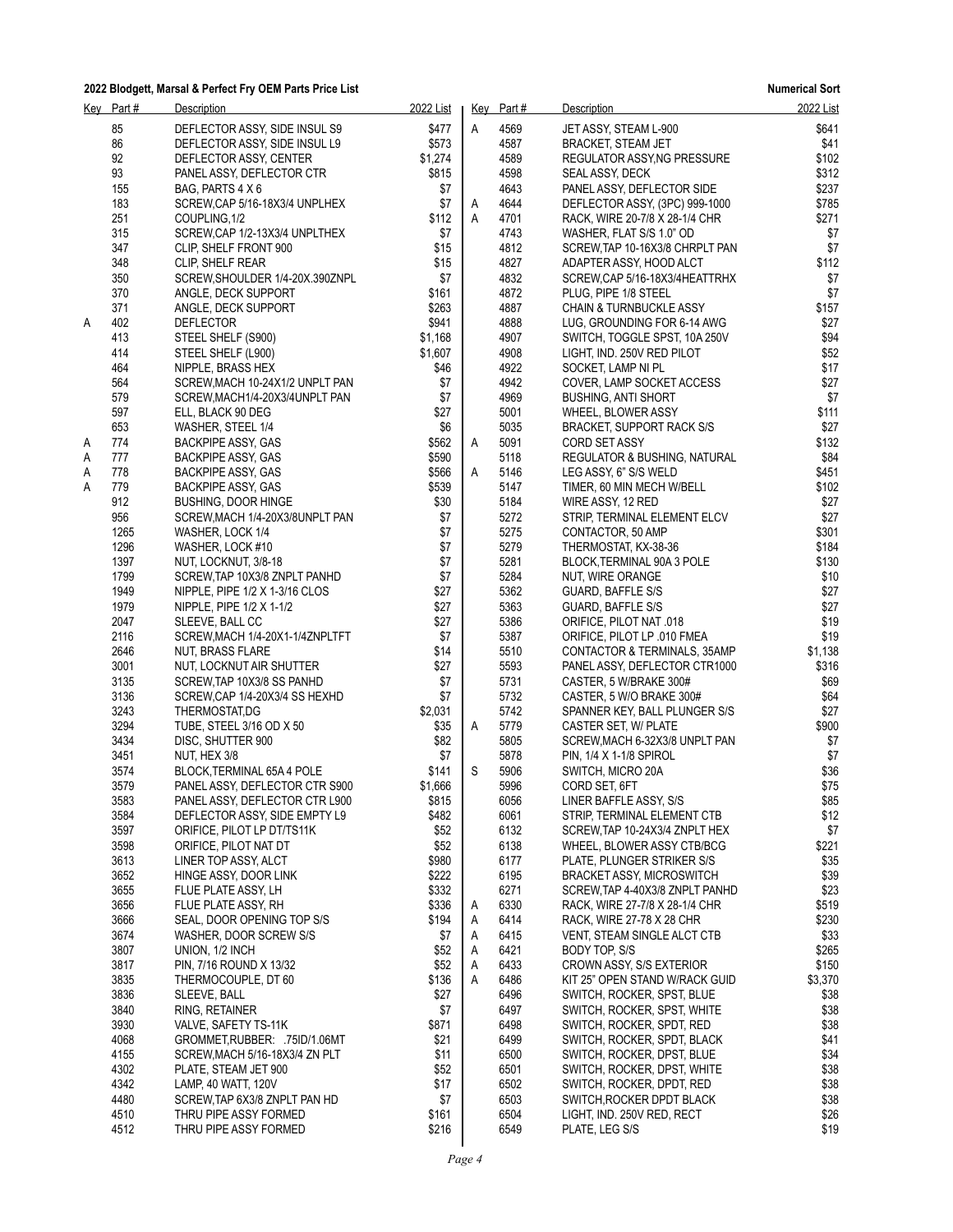|        | Key Part#    | <b>Description</b>                                           | 2022 List       |   | Key Part#      | Description                                                    | 2022 List      |
|--------|--------------|--------------------------------------------------------------|-----------------|---|----------------|----------------------------------------------------------------|----------------|
|        | 6664         | SCREW, SET 1/4-20X1/4 BLKOXIDE                               | \$6             | A | 8590           | CTB/BCG RACK SUPPORT SET OF 2                                  | \$809          |
|        | 6698         | TRANSFORMER, 480V TO 120V                                    | \$1,299         |   | 8594           | PIN & SCREW, DOOR CTB/BCG                                      | \$46           |
|        | 6765         | COVER ASSY, FLUE ALCT                                        | \$203           |   | 8595           | ELEMENT ASSY, 240V, 5000W                                      | \$572          |
|        | 6779         | MANIFOLD ASSY, NAT                                           | \$217           |   | 8596           | ELEMENT ASSY, 230V, 5000W                                      | \$1,107        |
|        | 6885         | CASTER, 5 W/O BRAKE 150#                                     | \$107           | Α | 8598           | LEG SET, 25"S/S W/FEET                                         | \$1,022        |
|        | 6902         | TRACK, LH S/S                                                | \$37            | A | 8600           | LEG SET, 6" S/S.W/FEET                                         | \$425          |
|        | 6903         | TRACK, RH INTERIOR S/S                                       | \$44            |   | 8603           | ELEMENT ASSY, 120V 1500W                                       | \$609          |
|        | 7149         | SWITCH, ROCKER, 3PST, BLACK                                  | \$132           |   | 8608           | PIN & SCREW, HINGE - SET 4- OL                                 | \$519          |
|        | 7510         | <b>CATCH ASSY</b>                                            | \$276           |   | 8619           | ELEMENT ASSY, 220V, 3333W                                      | \$477          |
| A      | 7590         | RACK, WIRE 26 X 26 CHR                                       | \$396           |   | 8620           | ELEMENT ASSY, 230-240V, 3333W                                  | \$1,084        |
|        | 7636         | SWITCH, ROCKER, 3PDT, BLACK                                  | \$75            | A | 8626           | CART ASSEMBLY, CTRG-2                                          | \$7,603        |
| A      | 7689<br>7744 | CART ASSEMBLY, CTRG                                          | \$5,294<br>\$27 |   | 8628<br>8642   | NUT, HEX LOCK 5/16                                             | \$7<br>\$421   |
|        | 7801         | CONNECTOR, INVERTED<br>GASKET & SCREWS, CENTER 2 PC          | \$332           |   | 8643           | PIN & SCREW, HINGE-SET 4 RE42<br>PIN & SCREW, HINGE-SET 2 RE43 | \$153          |
|        | 7802         | GUARD, BAFFLE S/S                                            | \$27            |   | 8646           | BRACKET, BAFFLE SUPPRT-SET 4                                   | \$60           |
|        | 7810         | PAN RACK ASSY, LARGE CONV                                    | \$380           |   | 8648           | SCREW, BAFFLE - SET OF 4                                       | \$19           |
| A      | 7839         | DRAFTHOOD, DIRECT VENT 900/DFG                               | \$554           | Α | 8677           | RACK, WIRE 19 X 26 CHR                                         | \$359          |
| A      | 7840         | SS DRFT DIVRTER, CANOPY VNT-900                              | \$532           |   | 8682           | WEIGHT ASSY W/SCREWS, 16 IN LH                                 | \$695          |
| Α      | 7842         | LEG SET, 7 IN S/S LEGS                                       | \$994           |   | 8708           | TUBE ASSY, PILOT L-900/999                                     | \$29           |
| Α      | 7846         | LEG SET, 27-1/2 IN S/S LEGS                                  | \$1,930         | A | 8709           | DIRECT VENT DRAFTHOOD -FA                                      | \$496          |
|        | 7847         | BAG & 8 BOLT ASSY                                            | \$27            |   | 8717           | ORIFICE SET OF (2) FAGZ/1000                                   | \$36           |
|        | 7848         | STEEL TUBE BURNER ASSY, S900                                 | \$1,048         |   | 8818           | TRACK ASSY, RH                                                 | \$112          |
|        | 7853         | BURNER DIVIDER SHIELD L900                                   | \$159           |   | 8819           | TRACK ASSY, LH                                                 | \$112          |
|        | 7854         | VALVE ASSY, GAS W/HANDLE                                     | \$172           |   | 8846           | SCREW, MACH 5/16-18X7/8 ZN PLT                                 | \$7            |
|        | 7855         | HANDLE & SCREW, VALVE GAS                                    | \$34            |   | 8890           | SCREW, ADJUSTING                                               | \$27           |
|        | 7860         | BAKING DOOR SS, W/LH WT.911-931                              | \$3,492         |   | 8922           | TUBE ASSY, PILOT FA/1000                                       | \$29           |
|        | 7862         | BAKING DOOR W/RH WT S/S                                      | \$3,492         |   | 8926           | CRATE, BASE 1048 KILN DRIED                                    | \$267          |
|        | 7870<br>7871 | WEIGHT ASSY W/SCREWS, 7 IN<br>WEIGHT ASSY W/SCREWS, 951 PNTD | \$258<br>\$276  |   | 9012<br>9015   | HANDLE & SCREWS, COMB COMP BCG<br><b>TRANSPORT CART HANDLE</b> | \$196<br>\$56  |
|        | 7872         | WEIGHT ASSY W/SCREWS, 16 IN RH                               | \$569           |   | 9035           | TOOL, WINDOW INSTALLATION S/S                                  | \$17           |
|        | 7873         | PIN & SCREW, HINGE 900                                       | \$44            |   | 9036           | WINDOW, CTB/BCG DOOR WINDOW                                    | \$309          |
|        | 7879         | SECONDARY AIR DUCT RH S900                                   | \$493           |   | 9045           | CASTER, 5 W/BRAKE 150#                                         | \$240          |
|        | 7885         | BURNER DOOR COMPLETE SS S900                                 | \$1,096         |   | 9052           | <b>HANDLE ASSY, CART</b>                                       | \$341          |
|        | 7886         | DOOR, BURNER KIT L900 S/S                                    | \$1,123         |   | 9062           | THERMOSTAT, 1200                                               | \$1,035        |
|        | 7888         | ARM, BURNER DOOR W/ HARDWARE                                 | \$166           |   | 9067           | TIE, WIRE 1/8 X 6.0 MAX                                        | \$7            |
|        | 7892         | FLUE PLATE RH 911                                            | \$590           |   | 9076           | LATCH, SPRING                                                  | \$106          |
|        | 7893         | FLUE PLATE LH 911                                            | \$590           |   | 9086           | FUSE, 1200 2A CLASS G                                          | \$52           |
|        | 7907         | CRATE, BASE CTB KD                                           | \$332           |   | 9166           | INSULATION ASSY, COMB COMP SHD                                 | \$402          |
|        | 7931         | SUPPORT POST ASSY CTRG-2,42 IN                               | \$295           |   | 9200           | INSULATION ASSY, TOP/BOTTOM PV                                 | \$240          |
|        | 7942         | BURNER ASSY, STL TUBE SET 1000                               | \$1,607         |   | 9543           | LINER BAFFLE ASSY, S/S                                         | \$975          |
|        | 7978         | CARTON, CORRUGATED 27.5 X 19 X 32"                           | \$27            |   | 9635           | DIAL, CENTIGRADE FDH-1                                         | \$52           |
|        | 7983<br>8030 | CARTON, TRIPLE WALL CTB<br>CROWN ASSY, EXT S/S L900          | \$179<br>\$432  |   | 9640<br>9704   | FUSE, 15A, 600V                                                | \$201<br>\$440 |
| A<br>Α | 8131         | CROWN ASSY, EXT S/S S900                                     | \$418           |   | 9978           | SCREEN ASSY, BAFFLE S/S<br>SPROCKET & PIN, DOOR CONV           | \$88           |
|        | 8140         | BODY TOP ASSY, S/S S900                                      | \$743           |   | 9986           | <b>GASKET, CENTER RH S/S</b>                                   | \$45           |
|        | 8149         | BODY BACK, 911                                               | \$216           |   | 10217          | ELEMENT ASSY, 440V, 10,000W                                    | \$2,565        |
|        | 8321         | THERMOSTAT, BULB GUARD EF/EZE                                | \$190           |   | 10218          | ELEMENT ASSY, 480V 10,000W                                     | \$2,480        |
|        | 8325         | BURNER ASSY, STL TUBE SET GZL                                | \$2,942         |   | 10233          | HANDLE, DOOR-CNV & 1200.21 IN.                                 | \$367          |
|        | 8336         | BURNER DOOR HANDLE 1000/999                                  | \$221           |   | 10234          | NUT, HEX 10-32 ZINC PL STEEL                                   | \$10           |
|        | 8337         | LINK ASSY, DOOR SUPRT 1000/99                                | \$52            |   | 10248          | REGULATOR, PRESSURE LP 11.0                                    | \$136          |
|        | 8338         | PIN & HARDWARE, BURNER DOOR                                  | \$67            |   | 10252          | ELL, FEMALE UNION 1/2 IPS                                      | \$271          |
|        | 8342         | ARM ASSY, DOOR LH SUPT 1000/99                               | \$82            |   | 10317          | PIN, DOOR LOCKING PLATED                                       | \$148          |
|        | 8343         | LINK ASSY, DOOR RH 1000/999                                  | \$102           |   | 10363          | HOOK, S/S CTRE OR CTRG CART                                    | \$281          |
|        | 8345         | COUPLING & PIN, DOOR WT 999                                  | \$166           |   | 10387          | VALVE, MANUAL 1/2" GAS                                         | \$275          |
| A      | 8346         | SUPPORT ASSY, DOUBLE 1048 BOXED                              | \$1,728         |   | 10392          | DIAL, FAHRENHEIT FDTH-FDH                                      | \$28           |
| A      | 8348         | DRAFTHOOD, DIRECT VENT 1000                                  | \$554           |   | 10441          | REGULATOR ASSY, PG PRESSURE                                    | \$99           |
| A      | 8349         | 1000 FLUE CONNECTOR                                          | \$266           |   | 10465          | KNOB, TIMER - POINTER                                          | \$27           |
| A      | 8356         | SET, 5 IN. CASTERS, TRANS CART                               | \$829           |   | 10471          | GASKET & SCREWS, CNTR 2PC CONV<br>DIAL, FAHRENHEIT FDTO        | \$67           |
|        | 8359<br>8363 | CATCH ASSY CART MECHANISM<br>CARTON, 1048 1200               | \$305<br>\$310  |   | 10563<br>10564 | DIAL, FAHRENHEIT FDO                                           | \$29<br>\$69   |
| A      | 8522         | DOCKING ASSY, ROLL-IN S/S                                    | \$658           |   | 10844          | SHELF ASSY, STAND S/S 90M/CTB                                  | \$543          |
|        | 8530         | BOLT, 5/16 X 2-1/4                                           | \$7             | A | 10851          | LEG ASSY, 7 S/S CTB                                            | \$616          |
|        | 8531         | BOLT, 3/8 X 4-1/2                                            | \$7             | A | 10855          | STAND, 24" S/S LEGS W/FEET                                     | \$2,864        |
|        | 8532         | WASHER, STEEL 3/8                                            | \$7             | Α | 10857          | STAND, 7" S/S W/FEET                                           | \$1,634        |
| Α      | 8542         | CART ASSEMBLY, CTRE-2                                        | \$7,603         |   | 10944          | KEY, 3/16" SQ X 1" LG, C1018                                   | \$10           |
|        | 8583         | PLATE, STRIKER W/2 SCREWS                                    | \$28            |   | 10988          | PIN, HINGE UPPER                                               | \$82           |
|        | 8584         | PLUNGER & NUT, BALL (OBSOLETE)                               | \$122           |   | 11034          | SCREW, MACH 8-32X3/16 SS PANHD                                 | \$27           |
|        | 8589         | HANDLE, BRNR DOR CTB/BCG/900                                 | \$106           |   | 11080          | PIN & SCREW, NEW STYL-SET OF 4                                 | \$391          |
|        |              |                                                              |                 |   |                |                                                                |                |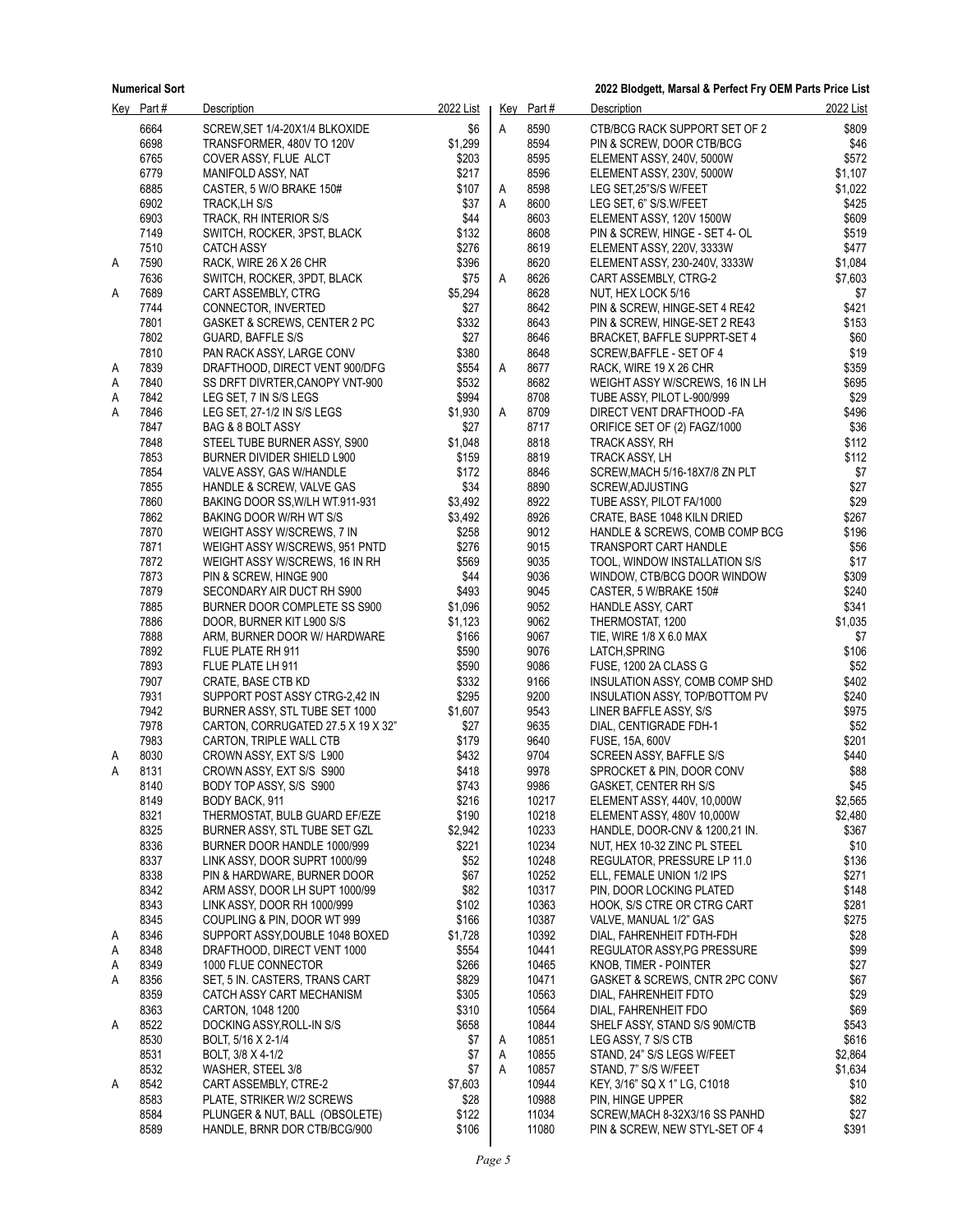|        | Key Part#      | <b>Description</b>                                                  | 2022 List     |   | Key Part# | Description                                              | 2022 List       |
|--------|----------------|---------------------------------------------------------------------|---------------|---|-----------|----------------------------------------------------------|-----------------|
|        | 11172          | PIN & SCREW, LOWER-NEW STYLE                                        | \$99          |   | 16030     | KNOB, BLACK                                              | \$99            |
|        | 11173          | PIN & SCREW, UPPER-NEW STYLE                                        | \$99          |   | 16037     | LIGHT, IND. 250V RED, ROUND                              | \$25            |
|        | 11200          | <b>BLOCK, TERMINAL W/SCREWS</b>                                     | \$222         |   | 16118     | COUPLING, REDUCER                                        | \$52            |
| S      | 11203          | BREAKER & SCRS, CIRCUIT EFEZ-OBS-W/OUT                              | \$2,352       |   | 16132     | STUD, STEEL 1-5/16                                       | \$27            |
|        | 11204          | BLOCK, TERMINAL W/SCREWS EF/EZ                                      | \$99          |   | 16215     | RELAY, 3PDT 240 VAC                                      | \$428           |
|        | 11221          | SPACER, BRASS .312 OD X .280                                        | \$21          |   | 16241     | RELAY, 3PDT 120 VAC (USE 101118)                         | \$354           |
|        | 11224          | DIAL, FAHRENHEIT KX-38-36                                           | \$28          | A | 16326     | CORD, TEST                                               | \$1,612         |
|        | 11255          | NAMEPLATE, BLODGETT ASSEMBLY                                        | \$159         |   | 16361     | SHUTTER, 3                                               | \$27            |
|        | 11260          | SWITCH & SCREWS, INTERLOCK RE                                       | \$222         |   | 16371     | PLATE, MOUNTING                                          | \$27            |
|        | 11267          | FUSEHOLDER & SCREWS, CLASS G                                        | \$106         |   | 16372     | FUSE, 5A                                                 | \$19            |
|        | 11281          | DIAL, TIMER 12 HR C&H                                               | \$52          | S | 16384     | SCREW, MACH 10-24X1/2 SS TRUSS                           | \$7             |
|        | 11291          | DIAL, FAHRENHEIT 300-700                                            | \$52          |   | 16392     | DIAL, FAHRENHEIT K-877-36                                | \$52            |
|        | 11304          | DIAL, TIMER - RHODES 60 MIN.                                        | \$112         |   | 16393     | DIAL, FAHRENHEIT K-920-36                                | \$28            |
|        | 11320          | PIN & SCREW, UPPER-OLD STYLE                                        | \$99          |   | 16406     | SPROCKET, CHAIN                                          | \$23            |
|        | 11321          | PIN & SCREW, LOWER-OLD STYLE                                        | \$67          |   | 16418     | COLLECTOR ASSY, HEAT LOWER                               | \$82            |
|        | 11475          | FUSEHOLDER, 20A, CLASS CC                                           | \$288         |   | 16448     | LOCK, PRESSURE 31.94                                     | \$53            |
|        | 11476          | FUSE, 20A, 600V, CLASS CC                                           | \$101         | S | 16470     | NAMEPLATE, 10" BLODGETT                                  | \$26            |
|        | 11495          | GASKET SET & SCREWS, CTB/R                                          | \$336         |   | 16475     | SCREW, MACH 6-32X1 ZNPLT PANHD                           | \$7             |
|        | 11504          | REGULATOR & BUSHING, LP FA                                          | \$82          |   | 16479     | WASHER, EXT TOOTH .4005 OD                               | \$7             |
|        | 11508          | NIPPLE, PIPE 1/2 X 4                                                | \$52          |   | 16484     | WASHER, COUNTERSUNK LOCK                                 | \$7             |
|        | 11513          | THERMOSTAT, K-920-36                                                | \$224         |   | 16487     | WASHER, FIBER                                            | $$7$            |
|        | 11526          | THERMOSTAT & NIPPLE, FDTO SS                                        | \$720         |   | 16488     | SCREW TAP 6X1/2 CHRPLT TRUSSHD                           | \$7             |
|        | 11527          | THERMOSTAT & NIPPLE, FDTH SS                                        | \$692         |   | 16498     | <b>KNOB, TIMER RHODES</b>                                | \$27            |
|        | 11528          | THERMOSTAT & NIPPLE, FDO                                            | \$717         |   | 16530     | SWITCH, ROCKER DPST, WHITE                               | \$51            |
|        | 11529          | THERMOSTAT & NIPPLE FDH                                             | \$739         |   | 16536     | THERMOSTAT, KX-234-36                                    | \$182           |
|        | 11541          | GASKET SET, W/TRIM & SCREWS                                         | \$720         |   | 16539     | LIGHT, IND. 250V AMBER, ROUND                            | \$19            |
|        | 11596          | NUT, ACORN                                                          | \$27          | S | 16542     | PROBE, THERMISTOR KFC                                    | \$253           |
|        | 11603          | THERMOSTAT, K-783-24                                                | \$354         |   | 16563     | <b>BRACKET, RELAY</b>                                    | \$27            |
|        | 11660          | FUSEHOLDER & SCREWS, CLASS CC                                       | \$276         |   | 16604     | FUSEHOLDER, 10A, CLASS CC                                | \$29            |
|        | 11661          | CORNER, SUPPORT DOOR                                                | \$27          |   | 16605     | FUSE, 10A, 600V, CLASS CC                                | \$36            |
|        | 11664          | WIRE ASSY, 10 BLACK                                                 | \$15          |   | 16607     | DECAL, COOK CTB/R                                        | \$332           |
| A      | 11669          | CROWN ASSY, S/S EXTERIOR                                            | \$590         |   | 16637     | DECAL, COOK WENDY'S CTB                                  | \$263           |
|        | 11695          |                                                                     | \$51          |   | 16645     | PROBE, THERMISTOR                                        | \$630           |
|        | 11698          | WASHER, DOOR CONV.-SET OF (12)<br>CAM ASSY & SCREW, SWITCH FA/EF    | \$99          |   | 16646     | WIRE, 12" RED                                            | \$10            |
|        | 11991          |                                                                     | \$391         |   | 16647     | HARNESS, ELEMENT-3 ELEMENT                               | \$118           |
| A      | 11993          | LEG ASSY, 5-3/4 S/S CTB<br>STAND ASSY 5 & 3/4" STAINLESS STEEL CTB/ | \$1,562       |   | 16657     | <b>BUSHING, SLEEVE</b>                                   | \$17            |
| Α<br>A | 15165          | BODYSIDE, RH S/S                                                    | \$464         |   | 16670     | SCREW, MACH 1/4-20X1/2 NIPLTHEX                          | \$7             |
|        | 15247          | SCREW, SDRILL 10-16X5/8ZNPLTPAN                                     | \$7           |   | 16678     | RECEPTACLE, SINGLE 30A                                   | \$324           |
|        | 15365          | THERMOSTAT, K-877-36                                                | \$367         | A | 16680     | CORD SET ASSY, 8 FT                                      | \$437           |
|        | 15381          | INLET & SCREWS, FLANGED LTO                                         | \$397         |   | 16683     | INSULATION, ELEMENT PLATE                                | \$27            |
|        | 15389          | KNOB, THERMOSTAT RED COOK                                           | \$52          |   | 16685     | DECAL, 3 ST PT CTB/R                                     | \$609           |
|        | 15489          | FOOT, ADJ POP-IN, S/S                                               | \$94          |   | 16686     | KNOB, CONTROL                                            | \$28            |
| A<br>S | 15549          | LIGHT, 1200 125V RED RECT.                                          | \$52          |   | 16723     | SPRING, COMPRESSION ZINC PL                              | \$10            |
|        | 15620          | GASKET, CENTER RHT S/S                                              | \$67          |   | 16796     | ELEMENT ASSY,230V 10,000W                                | \$1,078         |
|        | 15637          |                                                                     | \$51          |   | 16807     |                                                          | \$106           |
|        | 15660          | LAMP, 40 WATT, 230-250V<br>ELBOW, BRASS 1/2 X 1/2                   | \$52          |   | 16813     | SWITCH, MICRO, 25A, 250V<br>LINER BAFFLE/GUARD ASSY, POR | \$451           |
|        | 15673          | LIGHT, IND. 125V RED, ROUND                                         | \$17          |   | 16814     | LINER BAFFLE & GUARD ASSY, S/S                           |                 |
|        | 15687          | CASTER, 5 W/BRAKE SWIVEL                                            | \$400         |   | 16815     | RETAINER, CONTROL PANEL S/S                              | \$1,169<br>\$52 |
| A<br>A | 15688          | CASTER, 5 W/O BRAKE SWIVEL                                          | \$400         |   | 16820     | LEXAN, TIMER 1 HOUR                                      | \$67            |
|        | 15709          | LIGHT, IND. 125V AMBER, ROUND                                       | \$19          |   | 16880     |                                                          |                 |
|        |                |                                                                     |               |   | 16941     | SWITCH & BRACKET, W/SCREWS                               | \$191           |
|        | 15753<br>15779 | GASKET & SCREWS, CENTER RE-44                                       | \$823         | A | 16947     | INSULATION, TOP PV                                       | \$52<br>\$749   |
|        | 15782          | INSULATION ASSY, COMB COMP PV<br>HOLDER, SLIDE                      | \$240<br>\$27 |   | 16948     | BODY TOP, S/S MKVH<br>TIMER & KNOB, 60 MIN               | \$724           |
|        | 15847          | GROMMET, RUBBER: .38ID/.50MT                                        | \$7           |   | 16987     |                                                          | \$603           |
|        |                |                                                                     |               |   |           | LINER BAFFLE ASSY, S/S                                   |                 |
|        | 15853          | WHEEL, BLOWER ASSY DFG/ZEPH                                         | \$301         |   | 16994     | WHEEL, BLOWER ASSY DFG-50                                | \$355           |
|        | 15860          | SCREW, MACH 1/4-20X3/4 SS FTHD                                      | \$7           |   | 16998     | RELAY, SPST-NO-DM 120VAC 30A                             | \$538           |
|        | 15871          | KIT, MANIFOLD ASSY, GAS DFG                                         | \$305         |   | 17000     | PROBE, TEMPERATURE FORMED                                | \$684           |
|        | 15891          | TUBE ASSY, LIGHT                                                    | \$67          |   | 17017     | BODY TOP ASSY, S/S                                       | \$590           |
|        | 15930          | CONNECTOR, PLUG 15 AMP                                              | \$106         |   | 17032     | COVER, COMBUSTION DFG50 LHDR                             | \$561           |
|        | 15931          | CONNECTOR, SOCKET 15 AMP                                            | \$161         |   | 17166     | <b>INSULATION, TOP PV</b>                                | \$240           |
|        | 15932          | BEARING, .627 ID X 3/4 LONG                                         | \$17          |   | 17206     | SCREW, TAP 1/4-20X1 ZNPLT HEXHD                          | \$7             |
|        | 15933          | BEARING, 628 ID X 1/8 LONG                                          | \$17          |   | 17212     | KNOB, CONTROL                                            | \$46            |
|        | 15937          | TERMINAL, ADAPTOR 1/4                                               | \$10          |   | 17222     | CONDUIT ASSY, MOTOR 36 2SP                               | \$458           |
|        | 15956          | TIMER, 60 MIN RHODES W/SWITCH                                       | \$688         |   | 17250     | COVER, TRANSFORMER TOP                                   | \$227           |
|        | 15959          | STOP, SLIDE                                                         | \$27          |   | 17252     | <b>MOUNT, TRANSFORMER BASE &amp; ASSY</b>                | \$153           |
|        | 15963          | UNION, FEMALE COMPRESSION                                           | \$82          |   | 17286     | LINER ASSY, S/S                                          | \$2,992         |
| A      | 16002          | CASTER SET, 5" INSERT                                               | \$900         |   | 17311     | TRIM ASSY, DOOR CENTER S/S                               | \$84            |
|        | 16025          | SWITCH, ROTARY 3 POSITION                                           | \$82          |   | 17336     | GASKET SET & SCREWS, DFG-50                              | \$301           |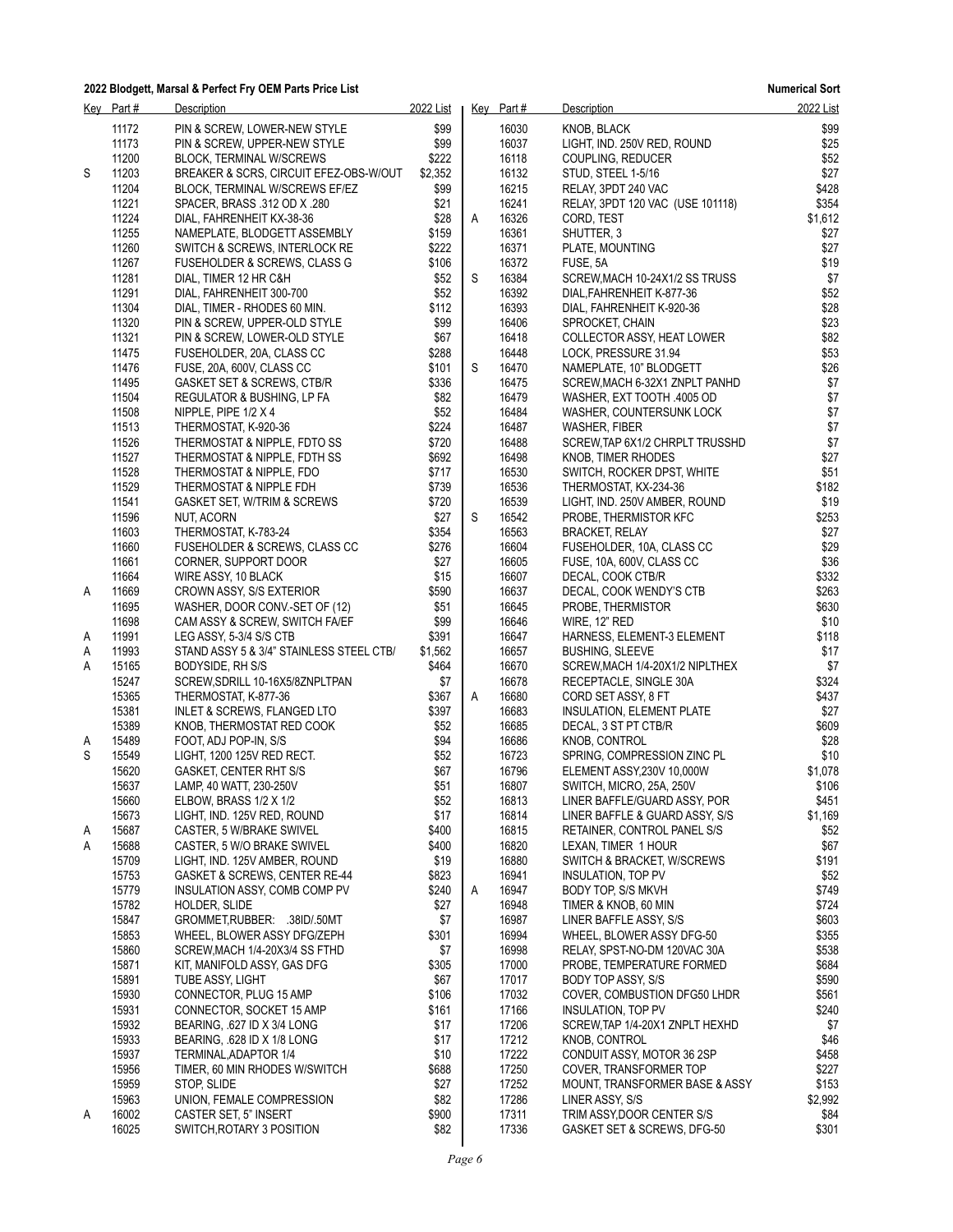|        | Key Part#      | Description                                       | 2022 List      |   | Key Part#      | <b>Description</b>                                        | 2022 List        |
|--------|----------------|---------------------------------------------------|----------------|---|----------------|-----------------------------------------------------------|------------------|
|        | 17337          | PIN & HARDWARE, DOOR DFG-50                       | \$87           |   | 18081          | HANDLE & SCREWS, TOP PLAT DFG3                            | \$46             |
|        | 17361          | COVER, COMBUSTION (LOUVERED)                      | \$366          |   | 18092          | SEAL, DOOR OPENING TOP S/S                                | \$161            |
|        | 17364          | DEFLECTOR, S/S                                    | \$288          |   | 18097          | VEE, DOOR S/S                                             | \$59             |
|        | 17370          | INSULATION, TOP PV                                | \$52           |   | 18112          | COVER ASSY, CNTL 1048/60                                  | \$385            |
|        | 17383          | DUCT, AIR SECONDARY                               | \$59           |   | 18113          | SEAL ASSY, DECK                                           | \$226            |
|        | 17444          | RISER ASSY, FLUE ALCT                             | \$488          |   | 18185          | HOLDER ASSY, MANIFOLD                                     | \$35             |
|        | 17449          | RISER ASSY, FLUE ALCT                             | \$133          |   | 18199          | CONDUIT, TRANSFORMER 18"                                  | \$27             |
|        | 17469<br>17470 | KNOB, 1200 SWITCH 4-POSITION                      | \$251<br>\$322 |   | 18200<br>18225 | PANEL, REMOVABLE BOTTOM S/S                               | \$646<br>\$184   |
| Α<br>Α | 17471          | FLUE BOX ASSY, ALCT<br>FLUE BOX ASSY, UPPER ALCT  | \$340          |   | 18226          | TIMER,60 MIN 120V 60C<br>TIMER, 60 MIN 240V 60HZ          | \$184            |
|        | 17472          | FLUE BOX ASSY, SINGLE ALCT                        | \$118          |   | 18234          | POTENTIOMETER, REMOTE                                     | \$84             |
|        | 17474          | SOCKET & REFLECTOR ASSY, LAMP                     | \$720          | Α | 18238          | SHELF, STAND S/S                                          | \$1,295          |
|        | 17482          | HARNESS, CONDUIT RIGID                            | \$172          |   | 18242          | THRU PIPE ASSY                                            | \$428            |
| Α      | 17486          | <b>VENT ASSY DFG</b>                              | \$662          |   | 18256          | PROBE, FLAME SENSING Y75AA-3                              | \$28             |
|        | 17487          | FLUE BOX ASSY, LOWER ALCT                         | \$301          |   | 18257          | ORIFICE, PILOT LP .011                                    | \$28             |
|        | 17500          | RISER ASSY, FLUE ALCT                             | \$271          |   | 18263          | 021. ORIFICE, PILOT NAT                                   | \$29             |
|        | 17519          | GASKET SET & SCREWS, DFG/MRKV                     | \$221          | S | 18265          | LIGHT, IND. 28V RED, ROUND                                | \$28             |
|        | 17556          | BLOCK, TERMINAL W/SCREW V/1400                    | \$67           |   | 18266          | LIGHT, IND. 125V BLUE, ROUND                              | \$46             |
|        | 17557          | PIN & SCREW, UPPER-OLD-MKV/DFG                    | \$44           |   | 18267          | LIGHT, IND. 250V BLUE, ROUND                              | \$82             |
|        | 17558          | HANDLE ASSY, CONV DOOR                            | \$253          |   | 18268          | SPACER, NYLON                                             | \$7              |
|        | 17559          | ROLLER, BRONZE .531 DIA.                          | \$27           |   | 18271          | TERMINAL, MALE TAB 1/4 TIN PL                             | \$10             |
|        | 17566          | BAG & 12 BOLT ASSY                                | \$27           |   | 18277          | PANEL, RED 8 STPT DUNKN DONUT<br>PANEL RED INFINITE 2 SPD | \$780            |
|        | 17575<br>17591 | SEAL, DOOR OPENING TOP S/S<br>COUPLING, SPRING    | \$216<br>\$240 |   | 18281<br>18283 | PANEL, RED W/INF 1SP                                      | \$761<br>\$761   |
|        | 17612          | SEAL ASSY, DECK                                   | \$434          |   | 18284          | PANEL, BLACK CTRL WINF 1SP                                | \$373            |
|        | 17623          | BEARING, 625 ID X 5/8 LONG                        | \$141          |   | 18285          | PANEL, BLACK W/INF & HUMID 1SP                            | \$373            |
|        | 17624          | BEARING, 625 ID X 3/4 LONG                        | \$84           |   | 18289          | SCREW, MACH 10-32X3/8 SS PANHD                            | \$7              |
|        | 17641          | ELBOW, 1/2 NPT X 3/4 COMPRESS.                    | \$99           |   | 18290          | TIMER, 10MIN 115V 60HZ                                    | \$956            |
|        | 17649          | THRU PIPE ASSY                                    | \$301          |   | 18291          | TIMER, 10 MIN, 240V, 60 HZ                                | \$956            |
| Α      | 17651          | CROWN ASSY, S/S EXTERIOR                          | \$634          |   | 18292          | TIMER, 30 MIN, 120 VAC, 60 HZ                             | \$301            |
|        | 17712          | SPRING, EXTENSION                                 | \$67           |   | 18293          | TIMER, 30 MIN, 240V, 60 HZ                                | \$665            |
|        | 17713          | SPRING, EXTENSION                                 | \$67           |   | 18295          | SWITCH, PUSHBUTTON MOMENTARY                              | \$179            |
|        | 17714          | HOLDER, INSULATION FRONT                          | \$153          |   | 18296          | BLOCK, CONTACT, 6A, 600V                                  | \$263            |
|        | 17715          | WASHER, CURVED SPRING                             | \$7            |   | 18300          | VALVE, WATER 120 VAC, 60 HZ                               | \$1,278          |
| Α      | 17725          | DECK ASSY, STEEL                                  | \$786          |   | 18301          | VALVE, WATER 240 VAC, 60 HZ                               | \$1,242          |
|        | 17753<br>17766 | LINER BOTTOM, S/S MARK V/DFG                      | \$528<br>\$635 |   | 18308<br>18309 | THRU PIPE & NOZZLE ASSY, STEAM                            | \$305<br>\$52    |
| A      | 17812          | VENT ASSY, MARK V-112<br>DECAL, LOGO/INSTRUCTION  | \$27           |   | 18310          | ELBOW, BRASS 1/4 PIPE 90 DEG<br>NOZZLE, SPRAY             | \$52             |
|        | 17825          | TRIM, BOT MARK V 6-1/2" HIGH                      | \$505          |   | 18311          | BUSHING, BRASS 1/4M: 1/8F                                 | \$27             |
| A      | 17830          | LEG SET, 12 IN S/S LEGS                           | \$1,656        |   | 18312          | NIPPLE, BRASS HEX 1/4 X 1.38                              | \$27             |
| Α      | 17831          | LEG SET, 32 IN S/S LEGS                           | \$2,218        |   | 18314          | THERMAL SWITCH SPNO                                       | \$276            |
|        | 17857          | SWITCH, ROCKER SPDT, BLACK                        | \$125          |   | 18318          | TIMER, ADJ., 120V                                         | \$912            |
|        | 17858          | COVER COMP COVER W/DECAL DFG-3                    | \$273          |   | 18345          | VALVE ASSY, STEAM                                         | \$2,274          |
|        | 17861          | DEFLECTOR ASSY, DFG-3                             | \$573          |   | 18351          | HARNESS, WIRING INF/8STPT 2SP                             | \$179            |
|        | 17862          | GASKET SET & SCREWS, DFG-50                       | \$198          |   | 18352          | HARNESS, WIRING INF/8 STPT 1SP                            | \$538            |
|        | 17863          | TIMER, 12 HR, 240V, 50/60 HZ                      | \$949          |   | 18353          | TERMINAL, TAB 1/4 BRASS                                   | \$7              |
|        | 17864          | TIMER, 12 HR, 120V, 60 HZ                         | \$538          |   | 18355          | HARNESS, WIRING INF/8 STPT                                | \$700            |
|        | 17865          | LATCH, ROLLER CTB/R/DFG                           | \$137          |   | 18357          | HARNESS, WIRING INF/8 STP                                 | \$569            |
|        | 17875          | TEE, BLACK MALLEABLE 3/4 X 3/4                    | \$27           |   | 18360          | MODULE, INFINITE                                          | \$4,223          |
|        | 17885<br>17910 | RETAINER ASSY, SUPPORT RH<br>DECAL, MARK V        | \$417<br>\$27  |   | 18364<br>18366 | SIMULATOR, FLAME<br>HARNESS, WIRING STEAM INJ             | \$391<br>\$52    |
|        | 17925          | CABLE, EXTENSION                                  | \$949          |   | 18383          | HINGE ASSY, DOOR LINK                                     | \$87             |
|        | 17926          | SWITCH & BRACKET, W/SCREWS C&H                    | \$373          |   | 18405          | SOLID DOOR ROLLER LATCH DFG-50                            | \$2,595          |
|        | 17931          | MOUNTING ASSY, CONTROL                            | \$312          | S | 18409          | REGULATOR, PRESSURE WATER                                 | \$1,606          |
|        | 17944          | DOOR CATCH ASSY W/SCREWS CTB                      | \$152          |   | 18410          | TEE, BRASS 11/16 X 1-9/16                                 | \$75             |
|        | 17946          | CATCH ASSY & SCREWS, DOR DFG50                    | \$194          | S | 18411          | GAUGE, PRESSURE                                           | \$28             |
|        | 17947          | <b>GLASS DOOR ROLLER LATCH CTB</b>                | \$2,067        | Α | 18418          | CROWN ANGLE FRAME ASSY, S/S                               | \$1,290          |
|        | 17952          | IGNITER, ELECTRONIC-OLD STYLE                     | \$288          |   | 18421          | KIT, NAT TO LP G53 CONVERSION                             | \$160            |
|        | 17962          | <b>BASE &amp; BRACKET ASSY, TDR DFG-3</b>         | \$184          |   | 18430          | CONTROLLER, 3 POT 115V DFG-50                             | \$2,640          |
|        | 17963          | HANDLE, 1060 BKNG DOOR W/SCREW                    | \$846          |   | 18439          | POTENTIOMETER ASSY, CONTROL                               | \$293            |
|        | 17964          | THERMOSTAT, BULB GUARD 1060                       | \$210          |   | 18446          | MODULE, INFINITE 1 SPD                                    | \$4,613          |
|        | 17970          | SPRING HOLDER ASSY, W/PINS                        | \$184          |   | 18448          | MODULE, INFINITE 2SP                                      | \$4,691          |
|        | 18012          | TRIM, TOP LH S/S WELDED CTB1                      | \$336          |   | 18473          | BUSHING, 3/4 X 1/4 HEX                                    | \$27             |
|        | 18031<br>18064 | TRACK, RH S/S                                     | \$52<br>\$179  | Α | 18479<br>18525 | STAND, 16 IN S/S-S/S LEGS                                 | \$2,635<br>\$646 |
|        | 18065          | GASKET ASSY, SIDE S/S<br>BOLT, CONNECTING - CTB-2 | \$27           |   | 18570          | DECAL, INF DFG-100 EXPORT<br>FITTING, COMPRESSION 1/2"    | \$27             |
|        | 18071          | NIPPLE & COUPLING ASS                             | \$172          |   | 18578          | CONTROLLER, TEMP-COOK                                     | \$305            |
|        | 18072          | NIPPLE & CAP ASSY                                 | \$385          |   | 18580          | <b>SWITCH &amp; BLOCK, HUMIDAIRE</b>                      | \$319            |
|        |                |                                                   |                |   |                |                                                           |                  |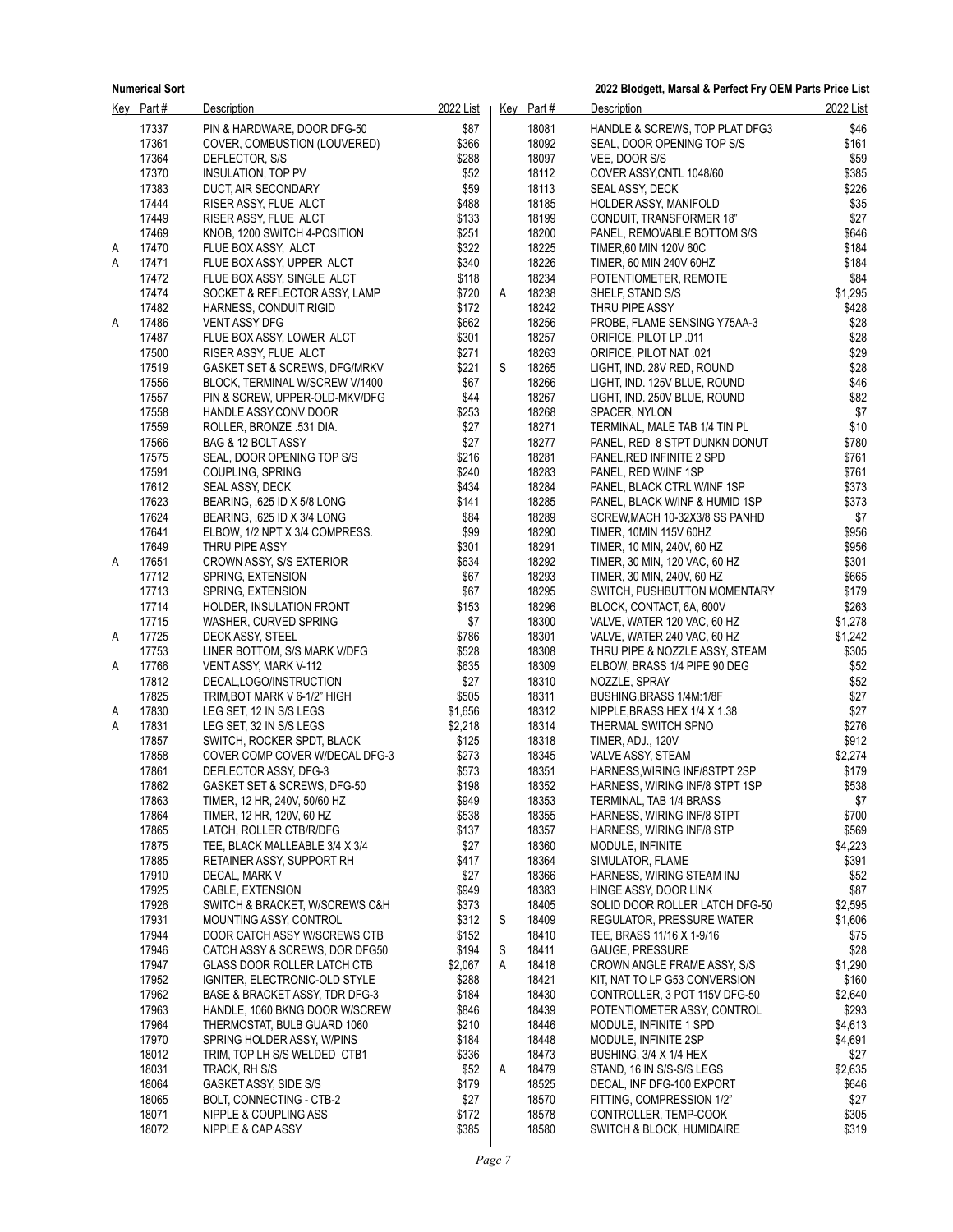**Numerical Sort**

|   | Key Part#      | Description                                                    | 2022 List          |   | Key Part#      | Description                                            | 2022 List      |
|---|----------------|----------------------------------------------------------------|--------------------|---|----------------|--------------------------------------------------------|----------------|
|   | 18581          | TIMER & SCREWS, HUMIDAIRE 240V                                 | \$804              |   | 19662          | MODULE, INFINITE                                       | \$3,653        |
|   | 18582          | RELAY & BRACKET, 3PDT 240V                                     | \$428              |   | 19665          | <b>BRACKET, THERMOSTAT</b>                             | \$87           |
|   | 18583          | TIMER & SCREWS, RPT CYCLE 240V                                 | \$1,169            |   | 19667          | MOTOR MOUNT PANEL MKV ZEPH                             | \$713          |
|   | 18586          | TUBE ASSY, PILOT DFG-100                                       | \$44               |   | 19674          | FOOT, ADJ DRILLED                                      | \$373          |
|   | 18587          | RELAY & BRACKET, 3PDT 120V                                     | \$166              |   | 19677          | WIRE ASSY, 36 WHITE                                    | \$17           |
| A | 18588          | PROBE, TEMPERATURE, 100K                                       | \$99               | Α | 19688          | CASTER ASSY, DOLLY                                     | \$161          |
|   | 18593          | <b>NUT &amp; SLEEVE</b>                                        | \$27               |   | 19735          | PROBE, RTD (SERVICE)                                   | \$713          |
|   | 18612          | KIT, NAT TO LP G96 CONVERSION                                  | \$52               |   | 19751          | CLIP, BULB THERMISTOR                                  | \$7            |
|   | 18660          | BAKING DOOR HANDLE W/SCREWS                                    | \$428              | Α | 19761          | LEG, 4 IN                                              | \$153          |
|   | 18678          | PANEL, BLACK FAN DELAY                                         | \$1,127            |   | 19763          | HARNESS, WIRING CTRL COMP                              | \$397          |
| A | 18693<br>18694 | LEG SET, 19 IN S/S LEGS                                        | \$1,843<br>\$86    |   | 19764<br>19773 | HARNESS, ELEMENT 1PH                                   | \$835<br>\$184 |
| Α | 18760          | <b>BODY BACK</b><br>ELL, 3/4 BLACK STREET                      | \$35               |   | 19775          | BEARING, 388 ID X 1 LONG                               | \$27           |
| A | 18768          | RACK, WIRE 20-7/8 X 28-1/4 CHR                                 | \$288              |   | 19780          | SCREW, MACH 10-24X3/4 SS HEXHD<br>SPRING, EXTENSION    | \$67           |
| Α | 18769          | SUPPORT, RACK 19 X 20 (CHROME)                                 | \$237              |   | 19782          | TRACK, LH S/S                                          | \$106          |
|   | 18777          | CONVSN KIT, NAT->LP, 1/16 MTD                                  | \$194              |   | 19829          | PLATE, ALIGNMENT FAN                                   | \$27           |
|   | 18792          | PLATE, IGN CONTROL MTG                                         | \$27               |   | 19852          | WASHER, DOOR PIN                                       | \$7            |
|   | 18799          | BURNER ASSY, STL TUBE SET IID                                  | \$1,310            |   | 19917          | TRIM, FRONT WELD                                       | \$616          |
| A | 18827          | CROWN ANGLE FRAME ASSY, S/S                                    | \$1,610            | A | 19955          | DECK, STEEL 1400                                       | \$720          |
|   | 18866          | CONVSN KIT, LP->NAT, #38 MTD                                   | \$609              |   | 19966          | HARNESS, ELEMENT 3PH                                   | \$603          |
|   | 18868          | SWITCH & SCREWS, MODE SELECTOR                                 | \$44               |   | 19968          | BURNER ASSY, IID DFG-50                                | \$1,078        |
|   | 18877          | SPACER, BRASS .312 OD X .265                                   | \$14               |   | 19998          | MODULE, SOLID ST W/DIG TIMER                           | \$3,087        |
|   | 18907          | DECAL, C&H CTB/R                                               | \$561              |   | 20009          | HARNESS, CONDUIT RIGID 2SP                             | \$99           |
|   | 18908          | DECAL, 8 ST PT CTB/R                                           | \$106              |   | 20018          | HARNESS WIRING INF 2SP                                 | \$519          |
|   | 18919          | DECAL, INT CTB/R                                               | \$288              |   | 20043          | CABLE, STRAIN RELIEF                                   | \$27           |
|   | 18928          | HARNESS, WIRING INF/8/3/1 STPT                                 | \$324              |   | 20059          | WASHER, STEEL #10 1/2 OD                               | \$7            |
|   | 18929          | HARNESS, WIRING INF/8 STPT                                     | \$525              |   | 20084          | TIMER, 60MIN 240V 50HZ                                 | \$244          |
|   | 18956          | ELEMENT, 208V 1250W 1200- OBSOLETE                             | \$354              |   | 20085          | PIN, DOOR 625 X 3 LONG                                 | \$69           |
|   | 18982          | PANEL ASSY, CONTROL TILT                                       | \$354              |   | 20095          | DOOR ASSY, DROP DOWN S/S FRONT                         | \$3,135        |
|   | 19005<br>19006 | MODULE, INFINITE                                               | \$3,798<br>\$4,637 |   | 20112          | FILTER/LIT, RFI                                        | \$106          |
|   | 19014          | MODULE, 8 SET PT, CTB<br>LIGHT, IND. 28V AMBER, ROUND          | \$52               |   | 20140<br>20162 | HANDLE ASSY, DOOR 1400<br>FUSE, 10A 300V CLASS G       | \$164<br>\$28  |
|   | 19049          | WIRE, 24" BLUE                                                 | \$27               |   | 20163          | FUSEHOLDER, 15A, GLASS G                               | \$28           |
| A | 19081          | RACK SUPPORT SET OF (2) MV/DFG                                 | \$345              |   | 20167          | INT CONTRL FOR OVENS PRE 10/87                         | \$1,149        |
|   | 19086          | GROMMET, RUBBER: .38ID/.50MT                                   | \$14               |   | 20170          | DOOR ASSY, GLASS DFG LH                                | \$3,791        |
|   | 19087          | GROMMET, NYLON: 875ID/976MT                                    | \$27               |   | 20193          | ORIFICE, PILOT LP .014                                 | \$19           |
| A | 19107          | SUPPORT ASSY, DOUBLE 1060                                      | \$1,937            |   | 20195          | GAUGE, SPARK GAP(SERVICE ONLY)                         | \$14           |
|   | 19118          | ELEMENT ASSY, 208V, 5000W                                      | \$488              | A | 20223          | BODY TOP, S/S EXT                                      | \$866          |
|   | 19163          | PANEL, BLACK STUDDED C&H CNTRL                                 | \$665              | Α | 20246          | RACK, WIRE 27-7/8 X 28-3/16 CH                         | \$302          |
|   | 19165          | PANEL, BLACK STUDDED INF CNTRL                                 | \$684              |   | 20247          | SUPPORT, RACK 19 X 27 CHROME                           | \$477          |
| A | 19171          | STOP ASSY, RACK-SET OF 2                                       | \$171              |   | 20275          | VALVE & NIPPLE, 120V LP                                | \$969          |
|   | 19175          | HARNESS, WIRING 3/1 STPT                                       | \$191              |   | 20287          | VALVE, SOLENOID                                        | \$196          |
|   | 19189          | PANEL & DECAL ASSY, CONTROL                                    | \$585              |   | 20319          | ELEMENT ASSY, 480V 10000W MKV                          | \$528          |
|   | 19260          | GASKET SET & SCREWS, ROLLR CTB                                 | \$529              |   | 20320          | ELEMENT ASSY, 230V 10000W MKV                          | \$831          |
|   | 19262          | DIAL, FAHRENHEIT Z346201920                                    | \$29               |   | 20322          | ELEMENT ASSY, 440V 10000W MKV                          | \$736          |
|   | 19265          | PLATE, ALIGNMENT ALCT                                          | \$27               |   | 20325          | VALVE & NIPPLE, GAS NAT DFG                            | \$1,010        |
|   | 19284          | ELEMENT ASSY, 208V, 7500W                                      | \$657              |   | 20346          | CONTROLLER, 3 POT W/ SCREWS                            | \$633          |
|   | 19303<br>19306 | HARNESS, WIRING INF/8/3/1 STPT<br>HARNESS, WIRING CONTROL COMP | \$391<br>\$391     |   | 20347<br>20348 | SWITCH & SCREWS, C&H MODE<br>SPARK BOX ASSY, W/SCREWS  | \$67<br>\$448  |
|   | 19323          | VALVE ASSY, SAFETY TS11K                                       | \$465              |   | 20349          | BUZZER & TERMINALS, 120V                               | \$111          |
|   | 19341          | RELAY, SPDT 24VAC 13A                                          | \$332              |   | 20350          | BUZZER & TERMINALS, 240V                               | \$111          |
|   | 19352          | SHIM KIT, DECK                                                 | \$67               |   | 20351          | CNTRLER & SPACERS, HOLD                                | \$912          |
|   | 19372          | PANEL ASSY, CONTROL TILT                                       | \$402              |   | 20353          | <b>CLIP &amp; SCREW, THERMOSTAT BULB</b>               | \$26           |
|   | 19393          | PANEL & DECAL ASSY, CONTROL                                    | \$926              |   | 20355          | TRANSFORMER & SCREWS, 115/24V                          | \$84           |
|   | 19409          | ORIFICE, BRASS "DRILLED"                                       | \$52               |   | 20356          | TRANSFORMER & SCREWS, 230/24V                          | \$211          |
|   | 19410          | BUSHING, 9/16 HEX DRILLED                                      | \$29               |   | 20373          | THRU PIPE ASSY                                         | \$293          |
|   | 19411          | DECAL, (8) SETPOINT THERMOSTAT                                 | \$53               |   | 20376          | COLLECTOR ASSY, HEAT LOWER                             | \$87           |
|   | 19518          | DIAL, TIMER 6 HR COOK                                          | \$82               |   | 20387          | SCREW, MACH 5/16-18X1-1/2 ZN FT                        | \$7            |
| A | 19528          | CASTER SET, LOW PROFILE                                        | \$900              | Α | 20410          | FLUE BOX ASSY, SINGLE ALCT                             | \$379          |
|   | 19556          | NAMEPLATE, 4" BLODGETT                                         | \$52               |   | 20411          | FLUE BOX ASSY, LOWER ALCT                              | \$397          |
|   | 19576          | MODULE, 8 SET PT HARDEE'S                                      | \$5,299            | Α | 20412          | FLUE BOX ASSY, UPPER ALCT                              | \$342          |
|   | 19577          | RIVET, FLAT HEAD 33/64 S/S                                     | \$7                |   | 20431          | SEAL, DECK LOWER                                       | \$59           |
|   | 19605          | ROLLER, DOLLY 1-5/8                                            | \$136              |   | 20432          | SCREW, MACH 1/4-20X1BLKOXIDE FT                        | \$7            |
|   | 19607          | <b>GLASS DOOR ROLLER LATCH CTB</b>                             | \$2,765            | Α | 20435          | LEG SET, 4" LEGS                                       | \$346          |
|   | 19619          | SWITCH, ROCKER DPST BLACK                                      | \$17               |   | 20442          | FUSEHOLDER, 30A, CLASS CC                              | \$106          |
|   | 19620<br>19639 | SWITCH, ROCKER DPST MOM BLACK<br>SCREEN ASSY, BAFFLE S/S       | \$52<br>\$598      | Α | 20443<br>20444 | FLUE BOX ASSY, SNGL DFG, MKV<br>HARNESS, WIRING W/COOK | \$147<br>\$129 |
|   | 19640          | SCREEN ASSY, BFLE S/S DFG100                                   | \$433              | Α | 20447          | DIVERTER ASSY, FA/DFG S/S                              | \$532          |
|   |                |                                                                |                    |   |                |                                                        |                |

*Page 8*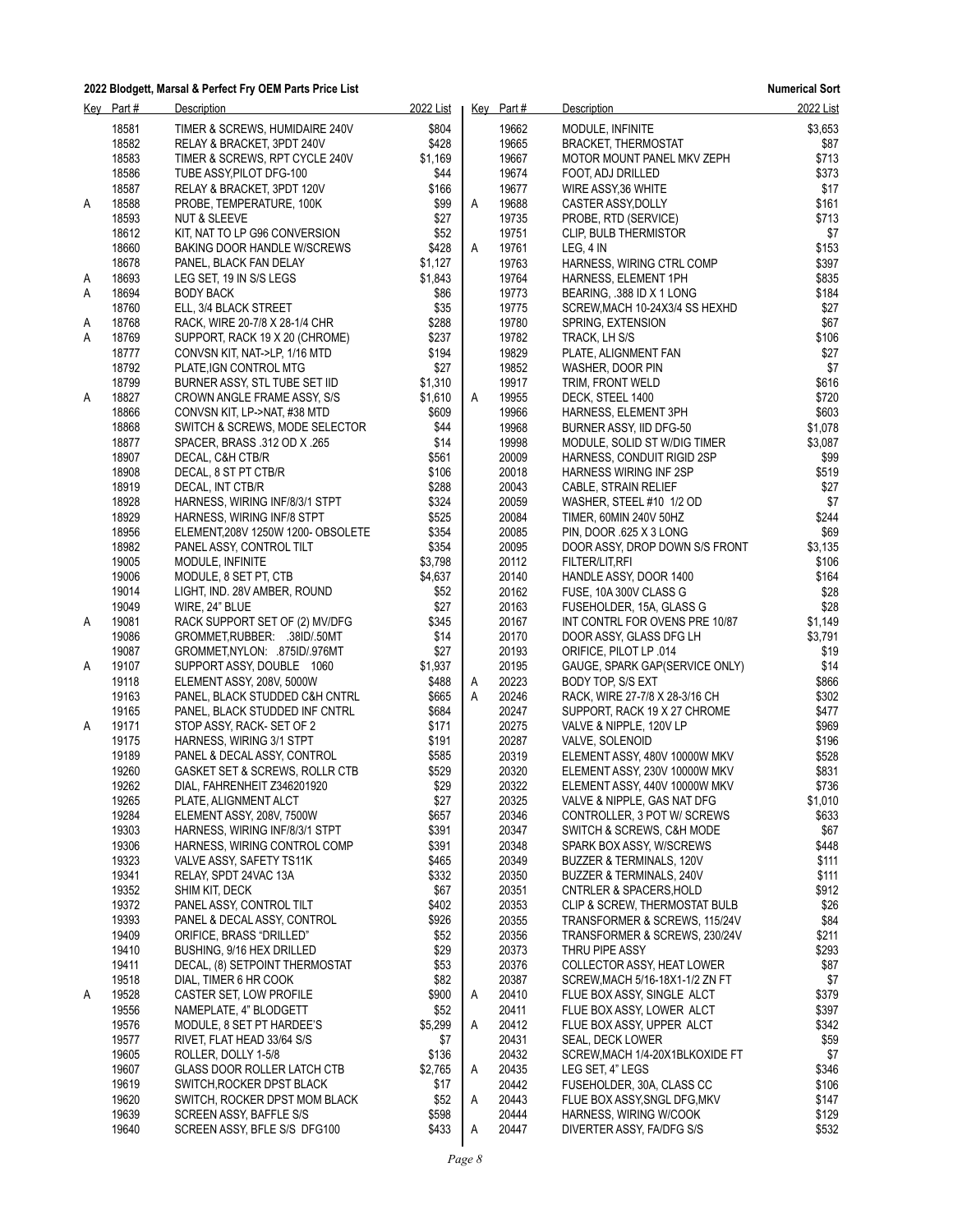|        | Key Part#      | Description                                     | 2022 List      |   | Key Part#      | <b>Description</b>                                      | 2022 List          |
|--------|----------------|-------------------------------------------------|----------------|---|----------------|---------------------------------------------------------|--------------------|
|        | 20524          | ANGLE, DOOR SEAL                                | \$67           |   | 21433          | PIN & SCREWS, HINGE 1048/1060                           | \$51               |
|        | 20526          | PLATE, STRIKER S/S                              | \$27           |   | 21435          | BASE & BRACKET, TDR DFG C/H                             | \$179              |
|        | 20527          | LOCK ASSY, PRESSURE TOP DOOR                    | \$106          |   | 21437          | BASE & BRACKET, TDR DFG COOK                            | \$397              |
|        | 20530          | SWITCH, ROCKER, 3PDT, BLACK                     | \$102          |   | 21504          | THRU PIPE ASSY                                          | \$379              |
|        | 20535          | GASKET & SCREWS, TOP S/S                        | \$87           |   | 21510          | TIMER, 6 HR, 120V, 60 HZ                                | \$670              |
|        | 20539          | ELEMENT ASSY, TOP 208V 1400                     | \$1,180        |   | 21527          | HINGE PINS DROP DOWN 1400                               | \$397              |
|        | 20546          | THERMOSTAT, MECH W/TERM 1400                    | \$293          |   | 21528          | BEARING, DOOR DROP ON-SET OF 2                          | \$75               |
|        | 20589          | 021. ORIFICE, PILOT NAT                         | \$27           |   | 21554          | BUZZER & SCREWS, 240V 1400                              | \$166              |
|        | 20597          | NUT, COMPRESSION 3/8 X 437                      | \$21           |   | 21556          | BRACKET & SCREWS, DOOR LINK                             | \$251              |
|        | 20598          | SLEEVE, BALL CC                                 | \$21           |   | 21560          | LINER BOTOM ASSY, ZEPH PORC.                            | \$724              |
|        | 20604          | COVER, ELEMENT TERMINAL                         | \$27           |   | 21591          | HARNESS, CONDUIT 2SP                                    | \$82               |
|        | 20605          | <b>HARNESS, ELEMENT</b>                         | \$179          |   | 21605          | <b>BRACKET &amp; SCREWS, MICROSWITCH</b>                | \$27               |
|        | 20606          | <b>CONDUIT ASSY, XFORMER 21</b>                 | \$75           |   | 21615          | SWITCH, THERMAL HIGH LIMIT                              | \$288              |
|        | 20641          | CORNER, SUPPORT DOOR-SET OF 4                   | \$87           |   | 21618          | CONTROL, PROOFER HUMIDITY                               | \$417              |
|        | 20642          | GUARD, BAFFLE-SET OF 4 FA/EF                    | \$87           |   | 21670          | CONTROL, PROOFER TEMPERATURE                            | \$1,551            |
|        | 20660          | CONTACTOR & SCREWS, 35A CTB                     | \$1,521        |   | 21675          | RELAY, SPDT 240VAC 15A                                  | \$253              |
|        | 20661          | BASE & BRACKET ASSY, W/SCREWS                   | \$184          |   | 21699          | CONTROL, PROOF/HOLD TEMP.                               | \$1,551            |
|        | 20662          | PLUG ASSY & SCREW, DISCONNECT                   | \$114          |   | 21716          | <b>GASKET, MAGNETIC</b>                                 | \$677              |
|        | 20663          | MANIFOLD SHIELD W/HARDWARE                      | \$196          |   | 21779          | PAN ASSY, WATER 120V                                    | \$3,026            |
|        | 20684          | HARNESS, WIRING CONTROL COMP                    | \$391          | A | 21826          | CONNECTOR KIT, GAS FLEX 36IN.                           | \$1,109            |
|        | 20688          | CART TOP ASSY, DOUBLE W/TRACKS                  | \$1,012        |   | 21876          | SCREW, SDRILL 10-16X1/2ZNPLTHEX                         | \$7                |
|        | 20692          | COVER, LAMP INTERIOR S/S                        | \$35           |   | 21928          | TERMINAL, FEMALE .250 SPADE                             | \$7                |
|        | 20693          | FAN & SCREWS, AXIAL 120V DFG50                  | \$222          |   | 21929          | TERMINAL, FEMALE, .250 FASTON                           | \$7                |
|        | 20734          | SWITCH & SCREWS, MICRO DFG-50                   | \$179          |   | 22018          | DECAL, INF CTB/CTBR                                     | \$366              |
|        | 20735          | GASKET SET & SCREWS, ROLR CTBR                  | \$707          |   | 22023          | RECEPTACLE, SINGLE 50A                                  | \$324              |
|        | 20757<br>20758 | PANEL, ACCESS<br>LINER BAFFLE & GUARD ASSY, POR | \$57<br>\$616  | A | 22025<br>22055 | CORD SET & PLUG ASSY, 8 FT<br>MODULE, INFINITE 2SP      | \$1,003<br>\$4,684 |
|        | 20771          | LINER BOTTOM, PORC                              | \$949          |   | 22190          |                                                         | \$773              |
| A      | 20803          | DOOR ASSY, GLASS RH DFG/MKV                     | \$1,513        |   | 22221          | VALVE, COMB DUAL LP GAS<br>SCREW,CAP 5/16-18X1 SS HEXHD | \$7                |
| Α      | 20804          | DOOR ASSY, GLASS LH DFG/MKV                     | \$1,513        |   | 22301          | FAN & SCREWS, AXIAL 120V DFG50                          | \$122              |
| Α      | 20805          | DOOR ASSY, SOLID RH DFG/MKV                     | \$1,298        |   | 22310          | TRANSDUCER, SIGNAL DFG/ZEPH.                            | \$823              |
| Α      | 20806          | DOOR ASSY, SOLID LH DFG/MKV                     | \$1,298        |   | 22403          | TRIM, BOTTOM S/S WELDED                                 | \$305              |
| Α      | 20812          | FLUE BOX ASSY, UPPER ALCT                       | \$1,175        |   | 22413          | SCREW, CAP 5/16-18X1 SS BUTTHD                          | \$7                |
|        | 20864          | LINER BAFFLE & GUARD ASSY, S/S                  | \$969          |   | 22422          | PIN, DOOR                                               | \$112              |
|        | 20896          | PANEL ASSY, CONTROL S/S ZEPH                    | \$451          |   | 22439          | LINER BOTTOM, ALCT HATCHABLE                            | \$417              |
|        | 20945          | DECAL, 8 ST PT CTB/R 2SP                        | \$363          |   | 22529          | PLATE, SERVICE CONNECTION                               | \$27               |
|        | 21051          | TIMER ASSY, REPEAT CYCLE 120V                   | \$866          |   | 22585          | PLATE, COVER S/S                                        | \$41               |
|        | 21056          | HARNESS, WIRING CONTROL PANEL                   | \$616          |   | 22592          | <b>BRACKET, SUPPORT RACK</b>                            | \$14               |
|        | 21058          | HARNESS, WIRING CONTROL COMP                    | \$433          | A | 22637          | RACK, WIRE 20-7/8 X 14-5/8                              | \$274              |
|        | 21063          | MODULE, INFINITE 2SP                            | \$4,376        |   | 22654          | DECAL, LEXAN CNTRL ZEPHAIRE-G                           | \$216              |
|        | 21065          | MODULE, 8 STPT 2SP, CTB                         | \$3,958        |   | 22713          | SWITCH & HARDWARE, FLOAT                                | \$830              |
|        | 21068          | SWITCH, ROTARY 4 POSITION                       | \$51           |   | 22717          | PROBE & BRACKET                                         | \$677              |
|        | 21071          | PILOT ASSY, NAT                                 | \$397          |   | 22718          | FAN GUARD & HARDWARE                                    | \$52               |
|        | 21072          | PILOT ASSY, LP                                  | \$397          |   | 22724          | SWITCH & SCREWS, HIGH LIMIT                             | \$305              |
|        | 21075          | PILOT BRACKET ASSY, W/HARDWARE                  | \$148          |   | 22929          | DECAL, CONTROL 3STPT                                    | \$385              |
|        | 21080          | SPARK MODULE ASSY                               | \$147          |   | 22970          | <b>GASKET KIT, DOOR</b>                                 | \$506              |
|        | 21083          | CONVSN KIT, GAS NAT TO LP, #52                  | \$174          |   | 22988          | PANEL & DECAL ASSY                                      | \$871              |
|        | 21084          | CONVSN KIT, GAS LP TO NAT, #36M                 | \$148          |   | 23007          | SPRING CONV. KIT, LP TO NAT                             | \$52               |
|        | 21092          | BUSHING, DOOR PIN ZEPH                          | \$27           |   | 23009          | HANDLE & BRACKET ASSY, 1400                             | \$447              |
|        | 21095          | PIN, DOOR LOWER ASSY                            | \$136          |   | 23028          | ELEMENT ASSY, 800W 120V                                 | \$780              |
|        | 21097          | <b>HANDLE &amp; SCREWS DOOR</b>                 | \$122          |   | 23031          | ELEMENT ASSY, 750W 120V                                 | \$780              |
|        | 21098          | CATCH ASSY & SCREW, DOOR ZEPH                   | \$198          |   | 23034          | FAN, AXIAL 230V KIT                                     | \$119              |
|        | 21099          | <b>BRACKET &amp; SCREWS, HANDLE ZEPH</b>        | \$136          |   | 23077          | CAPACITOR, 2SPD MOTOR                                   | \$147              |
|        | 21100          | PLATE, STRIKER ZEPH                             | \$17           |   | 23086          | SUPPRESSOR ASSY, 22MCF                                  | \$106              |
| A      | 21104          | FLUE BOX ASSY, SINGLE                           | \$319          |   | 23106          | DEFLECTOR ASSY, RH & LH                                 | \$926              |
| A      | 21107          | <b>FLUE ASSEMBLY, 3 PCS</b>                     | \$635          |   | 23120          | GASKET & SCREWS, CENTER ZEPH                            | \$122              |
| A      | 21108          | DRAFTHOOD, DOUBLE DFG200, ZEPHG                 | \$532          |   | 23151          | <b>BOX ASSY, ENCLOSURE</b>                              | \$141              |
|        | 21134          | FAN & SCREWS, 30 CFM                            | \$97           | Α | 23190          | CROWN ASSY, S/S LG CONV                                 | \$494              |
|        | 21169          | KNOB, CONTROL                                   | \$130          |   | 23243          | DOOR ASSY, GLASS LH PULL                                | \$2,935            |
| A      | 21186<br>21187 | CASTER, 5" W/O BRAKE SWIVEL                     | \$379<br>\$379 |   | 23313<br>23392 | GUSSET, REAR HATCHABLE<br>.F<br>PROBE, TEMPERATURE      | \$45<br>\$140      |
| A<br>S | 21225          | CASTER, 5" W/BRAKE SWIVEL                       | \$27           |   | 23401          |                                                         | \$211              |
|        | 21228          | ELBOW, 1/8NPT X 1/4 COMP<br>PLATE, HANGER       | \$69           |   | 23580          | COVER, CONTROL S/S<br>RPR-L9 ROLL-IN PAN RACK           | \$5,213            |
| Α      | 21242          | CONNECTOR KIT, GAS FLEX 48IN.                   | \$1,195        |   | 23582          | RPR-S9 ROLL-IN PAN RACK                                 | \$4,996            |
|        | 21419          | BRACKET & SCREWS, CONTACTR ZEP                  | \$35           |   | 24181          | KNOB, CONTROL SPEED                                     | \$52               |
| A      | 21422          | RACK SUPPORT SET OF (2)                         | \$347          |   | 24193          | HARNESS, WIRING CONTROL                                 | \$136              |
|        | 21430          | FAN, 230V AXIAL FAN CTB                         | \$143          |   | 24207          | BAG & BOLT ASSY, STAND                                  | \$52               |
|        | 21432          | CONTROLLER, 1POT 240V CTB/R                     | \$2,640        |   | 24351          | RELAY, SPDT 24VAC 13A                                   | \$281              |
|        |                |                                                 |                |   |                |                                                         |                    |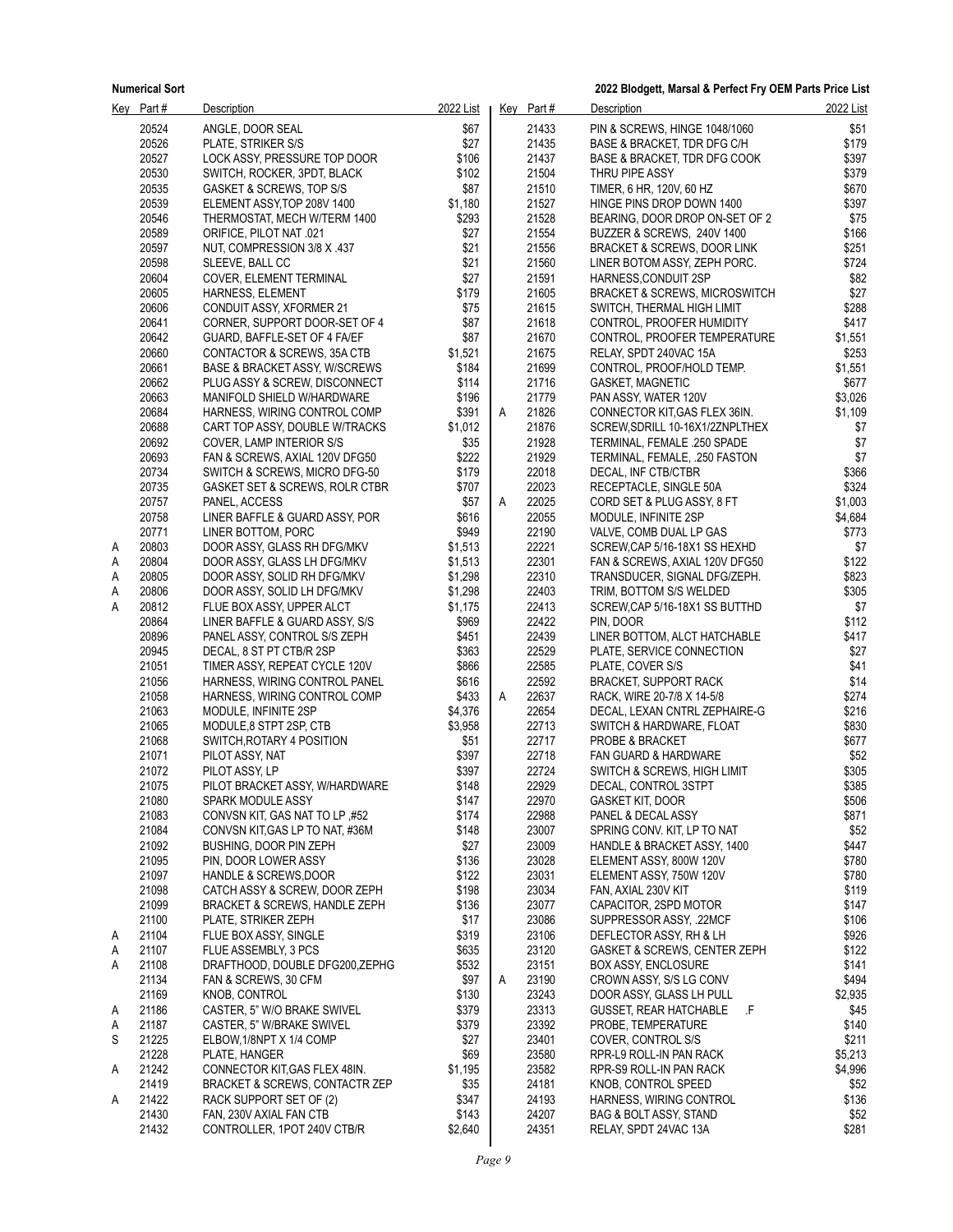|   | Key Part# | Description                           | 2022 List |   | Key Part# | <b>Description</b>                | 2022 List |
|---|-----------|---------------------------------------|-----------|---|-----------|-----------------------------------|-----------|
|   | 24352     | RELAY, SPDT 120VAC 5A (ST300)         | \$196     |   | 30667     | CONTROL PANEL & DECAL ASSY        | \$517     |
|   | 24356     | TRANSFORMER, 120 TO 24V, 80VA         | \$421     |   | 30669     | CONTROL PANEL & DECAL ASSY        | \$1,308   |
| S | 24434     | CONTROL, INT II FULL SIZE OVEN        | \$6.513   |   | 30676     | RACK, WIRE AC500                  | \$367     |
|   | 24436     |                                       | \$3,927   |   | 30685     |                                   | \$4,538   |
|   |           | MODULE, 3 SET PT CTB                  |           |   |           | MOTOR, OLD AC500 3/4HP 115V       |           |
| Α | 24607     | DOLLY ASSY, DBRI-L S/S                | \$1,231   |   | 30712     | PROBE, THERMISTOR 100 K OHM       | \$316     |
| Α | 24608     | DOLLY ASSY, DBRI-S S/S                | \$1,231   | A | 30822     | SET OF 7" LEGS W/CASTERS          | \$1,977   |
|   | 24667     | PIN, DOOR LH UPPER & LOWER            | \$125     |   | 30851     | CONTROL, HSI G750BWB-1            | \$780     |
|   | 24668     | PERIMETER DOOR GASKET                 | \$240     |   | 30857     | PROBE, RTD 500 OHM T1648          | \$573     |
|   | 24669     | ROLLER CATCH ASSY                     | \$458     |   | 30943     | ORIFICE, NAT #46                  | \$52      |
|   | 24670     | HANDLE, DOOR                          | \$187     | Α | 30989     | KIT, S/S DRAFTHOOD DFG50          | \$532     |
|   | 24672     | LATCH, SERCURITY ASSY                 | \$191     |   | 30996     | COMB. COVER ASS'Y, DFG50 RHDR     | \$835     |
|   | 24674     | CATCH ASSY, SECURTIY, RH              | \$99      | A | 31013     | CASTER SET, HD LOW PROFLE         | \$3,107   |
|   | 24676     | DOOR, CENTER GASKET                   | \$161     |   | 31023     | CTRL PNL & DECAL ASSY W/O LTS     | \$901     |
|   | 24684     | KNOB, MODE                            | \$42      |   | 31024     | CTRL PNL & DECAL ASSY W/LTS       | \$755     |
|   | 24685     | KNOB, ADJUST                          | \$29      |   | 31025     | CTRL PNL & DECAL ASSY W/LTS       | \$1,145   |
|   |           |                                       |           |   | 31026     |                                   |           |
|   | 24695     | LINER BOTTOM                          | \$646     |   |           | CTRL PNL & DECAL ASSY W/O LTS     | \$851     |
|   | 24701     | LABEL, HIGH VOLTAGE                   | \$10      | A | 31144     | DECK, CORD INSPECTED 1400         | \$443     |
|   | 24723     | MODULE ASSY, SSD 2SB CTB              | \$3,391   |   | 31152     | <b>MODULE MOUNTING PARTS</b>      | \$263     |
|   | 24725     | SPACER, SILICONE                      | \$94      |   | 31206     | PLATE, STRIKER DOOR LATCH S/S     | \$87      |
|   | 24739     | MODULE ASSY, CONTROL SSD DFG1         | \$4,928   |   | 31234     | <b>GASKET, LOWER MANIFOLD</b>     | \$52      |
|   | 24768     | <b>BRACKET, TRANSFORMER ALCT</b>      | \$75      |   | 31237     | <b>GASKET, BURNER ACCESS</b>      | \$52      |
| A | 24813     | CRATE ASSY, ULTRA PACK                | \$3,173   |   | 31251     | KIT, IGNITOR HOT SURFACE          | \$347     |
| Α | 24814     | CRATE ASSY, ULTRA PACK                | \$1,416   |   | 31274     | TRANSFORMER, 120V/24V 76VA        | \$402     |
|   | 24850     | MODULE, 8 SET PT 50HZ HARDEE'S        | \$4,619   | A | 31311     | KIT, RACK SUPPORTS (SET OF 2)     | \$234     |
|   | 24913     | DECAL, CONTROL                        | \$433     |   | 31331     | PROBE, FLAME SENSING PSE-BL1      | \$191     |
|   | 24916     | DECAL, LEXAN CNTRL DFG/1 SPEED        | \$998     |   | 31468     | MOTOR, 1/6HP KCO                  | \$1,685   |
|   | 24920     | HARNESS, WIRING                       | \$276     |   | 31469     | WHEEL, BLOWER KCO 5 1/2"          | \$305     |
|   |           |                                       |           |   |           |                                   | \$646     |
|   | 24924     | <b>HARNESS, WIRING</b>                | \$118     |   | 31471     | ELEMENT ASSY, 208V 2700W          |           |
|   | 24930     | HARNESS, WIRING SSD                   | \$312     | A | 31474     | RACK, WIRE 15.62 X 11 CHROME      | \$319     |
|   | 24931     | SPACER, CONTROL                       | \$7       |   | 31478     | SWITCH, ROCKER DPST LIGHTED       | \$82      |
| Α | 24934     | STAND, 19" S/S W/CASTERS 1400         | \$6,447   |   | 31479     | KNOB, CONTROL                     | \$99      |
|   | 30005     | VALVE, 24V NAT GAS                    | \$253     |   | 31486     | ACTUATOR, PROXIMITY SWITCH        | \$447     |
|   | 30006     | VALVE, 24V LP GAS                     | \$253     |   | 31529     | CATCH ASSY, DOOR                  | \$451     |
|   | 30025     | STACK ASSY, CONTROL NAT GAS           | \$623     |   | 31530     | KCO<br>HANDLE ASSY, 14.50"        | \$281     |
|   | 30056     | GASKET, BURNER                        | \$52      |   | 31532     | PLATE, STRIKER                    | \$14      |
|   | 30074     | DECAL, BUTTON                         | \$15      | A | 31540     | CORD SET ASSY, 6FT 1PH KCO        | \$525     |
|   | 30135     | NIPPLE, PIPE $1/2$ "NPT $X$ 5 $1/4$ " | \$21      |   | 31557     | DECAL, LEXAN CONTROL              | \$281     |
|   | 30182     | CLIPS STACKING, W/HDW                 | \$161     |   | 31558     | RELAY, DPST 208/240V 25A          | \$87      |
|   | 30209     | MODULE, INFINITE 2SP EXPORT           | \$2,182   |   | 31595     | POWER CORD ASSY, 14AWG 120V       | \$244     |
|   | 30211     |                                       |           |   | 31638     |                                   | \$82      |
|   |           | SCREW, TPROOF 1/4-20X1 SS FTHD        | \$7       |   |           | <b>SELECTOR SWITCH</b>            |           |
|   | 30212     | SCREW, TPROOF1/4-20X1.25 SSFTHD       | \$27      |   | 31671     | ELEMENT ASSY, 240V 2700W          | \$689     |
|   | 30214     | GUARD-BAFFLE ASSY, S/S PRISON         | \$580     |   | 31725     | GASKET, CENTER DOOR AC500         | \$52      |
|   | 30219     | DUAL SOLENOID ZEPHG LP SVC            | \$1,349   |   | 31726     | GASKET, CENTER DOOR LH AC500      | \$87      |
|   | 30273     | DECAL, LEXAN WATER SPRITZER ZG        | \$385     |   | 31741     | BULB, LIGHT 25W, 120V             | \$82      |
|   | 30290     | KIT, NAT TO LP HONEYWELL              | \$29      | Α | 31803     | KIT, DOUBLE STACK CLIPS           | \$141     |
|   | 30291     | KIT, LP TO NAT HONEYWELL              | \$52      |   | 31828     | ORIFICE, BRASS, PROPANE           | \$52      |
|   | 30352     | WIRE ASSY, 30 GREEN/YELLOW            | \$14      |   | 31951     | SUPPORT, BLOWER MOTOR UHC         | \$153     |
|   | 30396     | CONVSN KIT, LP->NAT, #38 MTD          | \$97      |   | 31958     | HARNESS, PROBE UHC                | \$538     |
|   | 30397     | CONVSN KIT, NAT->LP, 1/16 MTD         | \$97      |   | 31963     | OBS - CONTROL, UHC FRONT MEMBRANE | \$244     |
|   | 30398     | CONVSN KIT, GAS->LP, #52 MTD          | \$184     |   | 31964     | CONTROL, UHC BACK MEMBRANE        | \$230     |
|   | 30399     | CONVSN KIT, NAT->LP, #52 MTD          | \$1,149   |   | 31991     | DECAL, LEXAN CONTROL              | \$749     |
|   | 30412     | BIT, TORX T25 SECURITY                | \$27      |   | 32244     | MOTOR KIT, 230V 2SP 1/3HP         | \$1,190   |
|   |           |                                       |           |   |           |                                   |           |
|   | 30444     | PIN, ACTIVATOR DOOR ZEPH50E           | \$141     |   | 32250     | GASKET,DOOR KCO                   | \$1,035   |
|   | 30445     | SCREW, TAP 8-32X5/8 ZNPLT FTHD        | \$7       |   | 32265     | IGNITER, ELECTRIC DFG-100-3       | \$267     |
|   | 30464     | SWITCH, ROCKER DPST MATT BLACK        | \$86      |   | 32289     | PROBE, RTD 500OHM RT ANGLE        | \$538     |
|   | 30465     | SWITCH, ROCKER DPDT MATT BLACK        | \$53      |   | 32291     | MOTOR KIT, 115V 2SP 1/2HP         | \$1,200   |
|   | 30488     | ELEMENT ASSY, 240V                    | \$1,096   |   | 32298     | SHIELD, HEAT                      | \$301     |
|   | 30503     | <b>BLOCK, TERMINAL</b>                | \$153     |   | 32302     | MOTOR KIT, 230V 2SP 1/4HP         | \$912     |
|   | 30514     | CONVSN KIT, LP->NAT, #36 MTD          | \$73      |   | 32313     | MOTOR KIT, 230V 1SP 1/4HP         | \$778     |
|   | 30517     | SWITCH, ROCKER DPST MATT BLACK        | \$67      |   | 32346     | MOTOR KIT, 115V 1PH 1SP 1/4HP     | \$2,061   |
|   | 30518     | SWITCH, ROCKER SPDT MATT BLACK        | \$94      | A | 32456     | STIFFENER ASSY, STAND             | \$288     |
|   | 30649     | WHEEL, BLOWER (AC500)                 | \$538     | Α | 32457     | STIFFENER ASSY, STAND             | \$288     |
|   | 30658     | KIT, SOLID STATE DIGITAL CTRLR        | \$1,136   |   | 32471     | SCREW, SELF TAP 10-32 SS HXHD     | \$7       |
|   | 30662     | KIT, MOMENTARY LIGHT SWITCH           | \$249     |   | 32489     | DECAL, SSD CE DFG100/200          | \$421     |
|   |           |                                       |           |   |           |                                   |           |
|   | 30663     | CONTROL PANEL & DECAL ASSY            | \$1,593   |   | 32501     | DECAL, INF CE DFG100/200          | \$590     |
|   | 30664     | CONTROL PANEL & DECAL ASSY            | \$1,436   |   | 32506     | THRU PIPE ASSY, CE                | \$336     |
|   | 30665     | CONTROL PANEL & DECAL ASSY            | \$352     |   | 32519     | TRAY ASSY, GREASE MK111           | \$1,823   |
|   | 30666     | CONTROL PANEL & DECAL ASSY            | \$1,096   |   | 32525     | TUBE, PILOT 25.13" CE             | \$52      |
|   |           |                                       |           |   |           |                                   |           |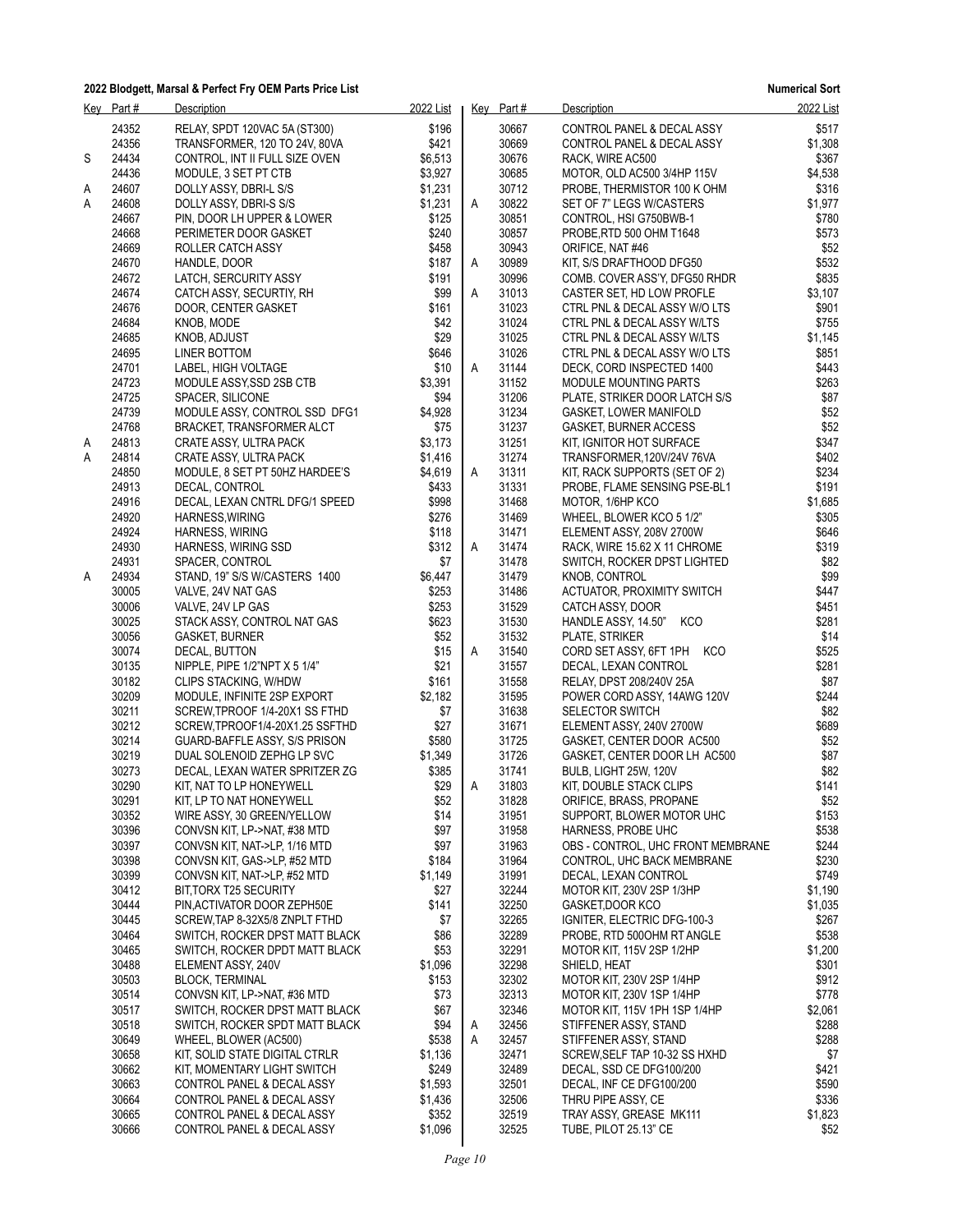|   | Key Part#      | <b>Description</b>                                  | 2022 List        |        | Key Part#      | Description                                                          | 2022 List          |
|---|----------------|-----------------------------------------------------|------------------|--------|----------------|----------------------------------------------------------------------|--------------------|
|   | 32543          | <b>INLET PRESSURE TAP ASSY</b>                      | \$184            |        | 33946          | SWITCH & BRACKET, W/SCREWS                                           | \$160              |
|   | 32796          | HOLDER ASSY, SPRING 1048D                           | \$166            | A      | 34024          | 11"S/S STAND KIT CTB/DFG50                                           | \$6,530            |
|   | 32863          | PROBE, K THERMO. UPPER 1048DD                       | \$305            | Α      | 34025          | 19"S/S STAND W/CASTERS KIT                                           | \$6,530            |
|   | 32875          | TAPE, GORE-TEX GASKET 3/4"                          | \$112            |        | 34041          | PRODUCT STRIP, KFC DOMESTIC                                          | \$75               |
|   | 32901          | PROBE, K 1048DD                                     | \$451            |        | 34067          | VALVE, PILOT 1048CE                                                  | \$910              |
|   | 32999          | RETAINER, CONTROL                                   | \$251            |        | 34100          | OBS-SUPPORT ASSY, BLOWER UHC1                                        | \$1,521            |
| S | 33005          | SCREW, SHOULDER 1/4-20 NKLPL                        | \$27             |        | 34101          | LINER ASSY, ALUM. UHC1                                               | \$6,307            |
|   | 33030<br>33067 | WIRE ASSY, 35" WHITE<br>DECAL, SWITCH & FUSE        | \$14<br>\$69     |        | 34102<br>34103 | BEZEL-MEMBRANE ASSY, FRT UHC1<br>BEZEL-MEMBRANE ASSY, BCK UHC1       | \$1,138<br>\$1,138 |
|   | 33072          | HARNESS, CONTROL 24V KFC 16"                        | \$276            |        | 34125          | RIBBON CABLE, UHC SER. 33830                                         | \$293              |
|   | 33073          | BOARD, KFC RELAY                                    | \$788            |        | 34126          | DECAL, MKV CLEANING                                                  | \$94               |
|   | 33074          | PROBE, RTD 1000 OHM KFC                             | \$352            |        | 34265          | SCREW, LAG 1/4 X 2.5 HEXHD                                           | \$7                |
|   | 33075          | HARNESS, CONTROL 208/240 KFC                        | \$354            |        | 34282          | KIT, PILOT ASSEMBLY AC500                                            | \$451              |
| Α | 33083          | SUPPORT, RACK KFC 19 X 20                           | \$249            | S      | 34350          | MODULE, 2SP 60C CH103 CTB                                            | \$2,195            |
|   | 33088          | CLIP, BULB THERMISTOR                               | \$7              |        | 34351          | MODULE, 1SP 60C CH103 DFG50                                          | \$2,237            |
|   | 33090          | LINER BAFFLE/GUARD ASSY, W/UP                       | \$689            |        | 34411          | HARNESS, WIRING - CTB/R PRO-3                                        | \$136              |
|   | 33094          | BLOCK, TERMINAL 4 POLE CE                           | \$166            |        | 34429          | BRACKET, CONTROL MOUNT                                               | \$67               |
|   | 33095          | BLOCK, TERMINAL 6 POLE CE                           | \$251            |        | 34430          | TRAY ASSY, GREASE CTB                                                | \$326              |
|   | 33105          | COVER ASSY, CONTROL                                 | \$616            | S      | 34433<br>34435 | MODULE, CTRL IQ CTBR                                                 | \$8,554            |
|   | 33108<br>33117 | KIT, SHELF MK111<br>CHANNEL ASSY, SHELF SUPPORT     | \$4,473<br>\$580 |        | 34436          | HARNESS, IQ CTRL CTBKFC<br>HARNESS, IQ CNTRL REAR CTBKFC             | \$251<br>\$227     |
|   | 33132          | COVER, CONTROL IQ2 S/S DFG                          | \$797            |        | 34449          | O-RING, BUSHING SEAL                                                 | \$14               |
|   | 33136          | CORD SET ASSY, 8/4 SO, 15-50P                       | \$1,394          |        | 34450          | MOTOR, 230V 2SP W/SWITCH CTB                                         | \$1,226            |
|   | 33139          | SHIELD, GREASE                                      | \$305            |        | 34453          | SUPPORT, RACK KFC CTB                                                | \$538              |
| S | 33147          | WHEEL PULLER, KFC                                   | \$748            |        | 34454          | DOOR ASSY, RH GREASE SEAM                                            | \$2,407            |
|   | 33150          | SUPPORT ASSY, BAFFLE WELD                           | \$45             |        | 34470          | HARNESS, MOTOR TWO SPEED                                             | \$211              |
|   | 33151          | <b>GASKET, CONTROL BACK</b>                         | \$82             |        | 34473          | PROBE, RTD 1000 OHM 36"                                              | \$400              |
|   | 33152          | CONTROL, TEMP W/LIT                                 | \$400            |        | 34479          | IGNITER, HOT SURFACE                                                 | \$590              |
|   | 33156          | CONNECTOR, BACK COMMUNICATION                       | \$385            |        | 34480          | SCREW, MACH 6-32X 3/4 ZNPNHD                                         | \$7                |
|   | 33169<br>33171 | <b>GASKET, CONTROL FRONT</b>                        | \$87<br>\$257    |        | 34483<br>34484 | DIAL, TIMER (5147 REPLACEMENT)<br>KNOB, TIMER-OBS (5147 REPLACEMENT) | \$27<br>\$67       |
| A | 33193          | WHEEL, BLOWER BM DFG 9.875X2.0<br>LEG SET, 25" S/S. | \$2,790          |        | 34514          | PANEL, SIDE LH CTB1                                                  | \$251              |
| A | 33194          | LEG SET, 25" S/S.SEISMIC                            | \$2,311          | Α      | 34522          | PANEL, SIDE RH DFG50                                                 | \$73               |
| Α | 33196          | LEG SET, 6" S/S.SEISMIC                             | \$857            |        | 34524          | ACTIVATOR, DOOR SWITCH .69                                           | \$87               |
|   | 33199          | CASTER SET, LOCKING W/ PLATE                        | \$3,131          |        | 34540          | BODY BOTTOM, FRONT PANEL                                             | \$451              |
|   | 33234          | DECAL, CONTROL SSD CTB                              | \$166            | Α      | 34541          | BODY TOP                                                             | \$809              |
|   | 33240          | DECAL, FUSE CTB W/IQ CTRL                           | \$35             |        | 34552          | FILTER, EMI                                                          | \$216              |
|   | 33241          | DECAL, ON/OFF CTB W/ BLOD I.Q.                      | \$75             |        | 34560          | BODYBACK ASSY, DFG100                                                | \$305              |
|   | 33244          | ELEMENT ASSY, 240V 10000W MKV                       | \$528            |        | 34564          | <b>BRACKET, STACKING</b>                                             | \$19               |
|   | 33245          | ELEMENT ASSY, 208V 10000W MKV                       | \$528            |        | 34565          | STACKING BRACKETS (2) & BAG                                          | \$148              |
|   | 33249<br>33253 | FLEX HOSE, GAS, 3/8 X 13<br>GUARD, FLUE             | \$148<br>\$82    | A<br>Α | 34570<br>34571 | <b>BODYSIDE, RH</b><br>BODYSIDE, LH                                  | \$573<br>\$506     |
|   | 33286          | <b>ACTIVATOR, DOOR SWITCH</b>                       | \$87             |        | 34684          | LINER TOP KIT, UHC1                                                  | \$3,203            |
|   | 33294          | BURNER ASSY, LH&RH 1048/60                          | \$1,567          |        | 34685          | LINER BOTTOM KIT, UHC1                                               | \$3,216            |
|   | 33298          | <b>FUSE, 250V 50MA CE</b>                           | \$27             |        | 34689          | CAPACITOR ASSY, SNUBBER                                              | \$129              |
|   | 33300          | THERMAL SWITCH, HI-LIMIT                            | \$288            |        | 34706          | SCREW, MACH M3X.5X10MM SS PNHD                                       | \$7                |
|   | 33452          | HARNESS, CONTROL ZEPHE CE INF                       | \$98             |        | 34714          | <b>BRACKET ASSY, BAFFLE</b>                                          | \$27               |
|   | 33457          | FLEX HOSE, GAS, 3/8 X 20                            | \$130            | A      | 34724          | BODYSIDE, RH                                                         | \$658              |
|   | 33468          | HARNESS, RETROFIT BUNDLE                            | \$52             | Α      | 34725          | BODYSIDE, LH                                                         | \$658              |
|   | 33470          | KIT, RELAY RETROFIT KCO25E                          | \$498            |        | 34736          | <b>BOX, ELEMENT TERMINAL</b>                                         | \$94               |
|   | 33484<br>33488 | BIT, TORX T30 SECURITY<br>TUBE, FLEX 1/4 X 12.0"    | \$27<br>\$52     |        | 34741<br>34750 | DECAL, LEXAN CNTRL ZEPHAIRE-E<br>TUBE ASSY, PRESSURE 2.5"            | \$305<br>\$87      |
|   | 33505          | INSULATION, MOTOR BRACKET PANE                      | \$27             | Α      | 34761          | KIT, BACKSHEET ZEPHG/DFG200                                          | \$812              |
|   | 33519          | HARNESS, POWER SWITCH UHC                           | \$222            |        | 34785          | FITTING, COMPRESSION 3/16 TUBE                                       | \$179              |
| S | 33528          | CASTER SET, ADJ STEM                                | \$1,533          |        | 34811          | COVER, CONTROL CE DFG100                                             | \$276              |
|   | 33564          | VARISTOR, MOV 140 JOULES 275V                       | \$27             | A      | 34878          | KIT, BODYSIDE DFG50                                                  | \$448              |
|   | 33565          | SWITCH, ROCKER DPST UHC                             | \$69             | Α      | 34898          | CORDSET-RECEPTICLE, 8'3PH                                            | \$835              |
|   | 33805          | KIT, CONTRON DISPLAY UHC                            | \$901            |        | 34903          | DOUBLE SECT PARTS, CTBRAP                                            | \$148              |
|   | 33828          | GASKET, BEZEL UHC                                   | \$112            |        | 34907          | LEG SET, SHIP DECK S/S                                               | \$387              |
|   | 33836          | TUBE, FLEX 1/4"TUBE X 6"                            | \$52             |        | 34931          | THERMISTOR(SEE JUDY/ORDERING)                                        | \$52               |
|   | 33900          | BURNER ASSY, LH&RH 1048DD                           | \$2,640          |        | 34935          | KIT, BRACKET BFLE CLIP CTBRAP                                        | \$106              |
|   | 33902<br>33904 | RELAY, LOGIC                                        | \$67<br>\$29     |        | 34936<br>34947 | SCREW, MACH 8-32 X .500 FTHD                                         | \$7<br>\$271       |
|   | 33907          | MOV ASSY, 275V<br><b>BRACKET, DOOR SWITCH</b>       | \$27             |        | 34951          | GASKET SET & SCREWS, RL CTBRAP<br>HARNESS, IQ CONTROL                | \$75               |
|   | 33910          | RELAY, SS ASSEMBLY AC500                            | \$2,098          |        | 34952          | KIT, GASKET LINER 1/SHELF UHC1                                       | \$52               |
|   | 33922          | SOCKET, RELAY                                       | \$106            |        | 34957          | FLEX HOSE, GAS, 1/2 X 20                                             | \$153              |
|   | 33923          | RELAY CLIPS, HOLD DOWN                              | \$10             |        | 34958          | FLEX HOSE, GAS, 1/2 X 30                                             | \$211              |
|   | 33939          | CLIP, BULB W/SCREWS                                 | \$27             |        | 34960          | MANIFOLD ASSY, 1060                                                  | \$373              |
|   |                |                                                     |                  |        |                |                                                                      |                    |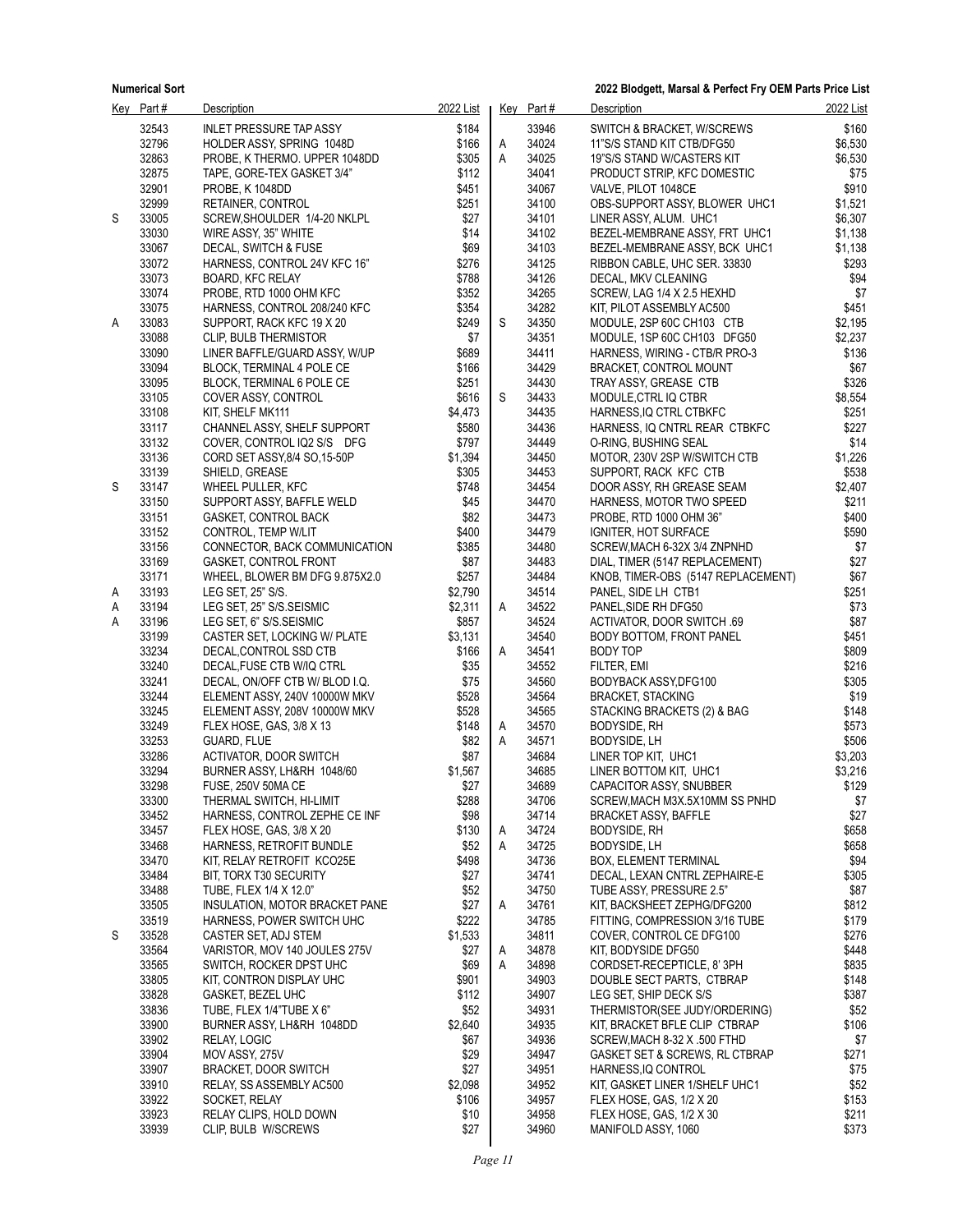|   | Key Part#      | Description                                            | 2022 List        |             | Key Part#      | Description                                                   | 2022 List        |
|---|----------------|--------------------------------------------------------|------------------|-------------|----------------|---------------------------------------------------------------|------------------|
| S | 34965<br>34968 | STAND TOP ASSY, CTB<br>CONTROL, IQ W/SCK FOR US        | \$786<br>\$2,949 |             | 36544<br>36545 | ORIFICE, DRILL NAT 2.10MM D1XL<br>ORIFICE, LP #55             | \$27<br>\$17     |
| Α | 35048          | BACKPIPE KIT, GAS-DBL DFG100                           | \$418            |             | 36546          | CONTROL, MODULAR INF 550 D/M1XL                               | \$496            |
| Α | 35058          | CRATE ASSY, ULTRA-ROKITE 1200                          | \$3,465          |             | 36580          | HARNESS, REAR<br>D <sub>1</sub> XL                            | \$670            |
|   | 35074          | TIMER, SOLID STATE                                     | \$695            |             | 36583          | D/M1XL<br>TRIM, FRONT TOP                                     | \$41             |
|   | 35076          | MODULE, IQ2 CONTROL MK111                              | \$4,236          |             | 36593          | SLIDE HOLDER, TOP                                             | \$27             |
|   | 35112          | MODULE, IQ2 CTRL DFG100                                | \$4,783          | A           | 36601          | STAND, 33 OPEN S/S W/CASTERS                                  | \$5,167          |
|   | 35152          | HARNESS CONNNECTOR ASSY NON-CE                         | \$191            |             | 36603          | RELAY, 120V<br>D <sub>1</sub> XL                              | \$127            |
|   | 35156          | HARNESS, CONTROL                                       | \$305            |             | 36604          | BLOCK, TERMINAL 3 POLE D1XL                                   | \$52             |
|   | 35184<br>35193 | KIT, HANDLE BRACKETS                                   | \$117<br>\$134   | S           | 36605<br>36606 | WIRE ASSY, SPARK<br>D1XL                                      | \$43             |
| S | 35419          | SWITCH, DOOR<br><b>BRACKET, DOOR SWITCH</b>            | \$17             |             | 36608          | PRESSURE LOCK<br>NAT.GAS VALVE ASSY D1XL                      | \$161<br>\$585   |
|   | 35575          | TRANSFORMER-THERMISTOR KIT UHC                         | \$956            |             | 36616          | KNOB, MILITARY STYLE W/ARROW                                  | \$67             |
|   | 35597          | <b>GUARD, WIRE BAFFLE</b>                              | \$172            |             | 36617          | KNOB, MILITARY STYLE W/O ARROW                                | \$67             |
|   | 35599          | BAFFLE/GUARD ASSY, LINER W/UPCE                        | \$1,138          | A           | 36621          | BODYTOP, 100 ES                                               | \$1,010          |
| Α | 35698          | VENT PARTS, DOUBLE 100 SERIES                          | \$635            |             | 36622          | DIVERTER, AIR BAFFLE D1XL                                     | \$59             |
|   | 35702          | DOOR SWITCH AND HARDWARE                               | \$172            |             | 36628          | RELAY, DPST 25A 24VDC                                         | \$202            |
|   | 35703          | FUSE, 250V 1.0A CE                                     | \$52             |             | 36632          | RISER ASSY, FLUE ADL D/M1XL                                   | \$118            |
|   | 35718          | TRIM, ANGLE BACK BOT                                   | \$59             |             | 36651          | PLUG, LIGHT SWITCH HOLE D/M1XL                                | \$27             |
| S | 35872          | NUT, COMPRESSION 1/4"                                  | \$7              |             | 36686          | FLUE BOX ASSY, SNGL BX D/M1XL                                 | \$471            |
|   | 35886          | BUZZER, 240V 50/60HZ                                   | \$125            | Α           | 36687          | KIT, VENTING DFGXL ON DFGXL                                   | \$1,175          |
| S | 35900          | SLEEVE, BRASS 1/4"                                     | \$7              |             | 36696          | <b>BACKSHEET, BOXED</b><br>DFG100                             | \$1,001          |
|   | 35908<br>35918 | ADHESIVE, PROGRIP 4000 3GRM<br>SWITCH, MICRO FA/EF/RE  | \$125<br>\$94    |             | 36700<br>36717 | TRANSFORMER, 115/230--24V 56A                                 | \$94<br>\$136    |
|   | 35919          | SWITCH. MICRO MK111H                                   | \$89             |             | 36720          | HARNESS, JUMPER IQ2 CTB/R SERV<br>PROBE, RTD 1K OHM<br>D/M1XL | \$364            |
|   | 35933          | <b>BRACKET, HI-LIMIT SWITCH</b>                        | \$27             | S           | 36736          | CONTROL PANEL ASSY, IQ2 DFG100                                | \$8,754          |
|   | 36030          | <b>BURNER DEFLECTOR</b>                                | \$263            |             | 36755          | SWITCH, THERMAL SPDT                                          | \$157            |
|   | 36037          | DOOR SUPPORT & SWITCH                                  | \$872            |             | 36785          | HARNESS, OVEN CONTROL SH1                                     | \$258            |
|   | 36061          | PANEL & DECAL ASSY DFG50                               | \$1,127          |             | 36793          | TOP PLATE, DOOR MOUNTING ECG                                  | \$46             |
|   | 36065          | BODYSIDE, REMOVEABLE IQ2 CTB1                          | \$305            |             | 36803          | ASSY, FLUE BOX (BC14G STACK)                                  | \$458            |
|   | 36066          | HIGH LIMIT SWITCH KIT                                  | \$615            |             | 36806          | ASSY, RISER FLUE (BC14G STACK)                                | \$312            |
|   | 36067          | DOOR ASSY, SOLID LH JADE                               | \$2,444          | A           | 36821          | BODYSIDE, RH<br>SH <sub>1</sub> E/G                           | \$506            |
|   | 36084          | BRACKET, GAS VALVE DFG100                              | \$27             |             | 36822          | COVER, BOTTOM FRONT<br>SH <sub>1</sub> G                      | \$332            |
|   | 36121          | BUZZER ASSY, 120V                                      | \$153            |             | 36828          | MOTOR, 1/2 HP, SHO                                            | \$1,267          |
|   | 36124<br>36142 | BUZZER ASSY, 240V                                      | \$312<br>\$6,215 | A           | 36839<br>36842 | BODYSIDE, LH<br>SH1E/G<br>FLUE BOX, UPPER<br>ECG              | \$658<br>\$211   |
| S | 36144          | MODULE, IQ2 CTRL CTB<br>DECAL, CONTROL IQ2 DFG-50      | \$755            |             | 36854          | TIMER, PRESET HUMIDAIRE D1XL                                  | \$543            |
| A | 36156          | KIT, BURNER, DEFLECTOR DIVIDER                         | \$1,293          |             | 36870          | FLUE BOX ASSY, SNGL BX SHE/G                                  | \$251            |
|   | 36228          | FLEX HOSE, GAS, 1/2 X 25                               | \$78             | A           | 36871          | FLUE BOXES & RISER BX SH1G                                    | \$1,175          |
|   | 36229          | FLEX HOSE, GAS, 1/2 X 21                               | \$233            |             | 36876          | GASKET, KIT S/S<br>D/M1XL                                     | \$202            |
|   | 36230          | FLEX HOSE, GAS, 1/2 X 12.5                             | \$161            |             | 36900          | D/M1XL<br>SUPPORT RACK, KIT                                   | \$446            |
|   | 36247          | HARNESS, CONTROL, DFG50 IQ MOD                         | \$258            |             | 36910          | REGULATOR, PRESSURE<br>D/M1XL                                 | \$1,048          |
|   | 36290          | PANEL & DECAL ASSY, CH102 CTB                          | \$472            |             | 36949          | NYLON SPACER, SET OF 4                                        | \$18             |
|   | 36295          | HARNESS, CONTROL                                       | \$488            |             | 36964          | <b>MKH</b><br>PLATE, MICRO SWITCH                             | \$45             |
|   | 36297          | RELAY, 4PDT 3A                                         | \$94             | S           | 36990          | MODULE, CTRL IQ2 BK CTB                                       | \$10,188         |
|   | 36298<br>36313 | HARNESS, CONTROL DFG50 IQ MOD.<br>TUBE, PILOT 22.688   | \$251<br>\$52    | $\mathsf S$ | 36991<br>36993 | MODULE, IQ2 CONTROL BE DFG50<br>ANGLE ASSY, DECK SUPT UPPER   | \$5,808<br>\$769 |
|   | 36322          | <b>BRACKET, HOSE PLATE</b>                             | \$27             | S           | 36995          | CONTROL, IQ2 PRGMD BK                                         | \$2,119          |
|   | 36363          | HARNESS, WIRING 8 SETPT                                | \$35             | S           | 37000          | CONTROL, IQ2 PRGMD BOB EVAN                                   | \$4,199          |
|   | 36376          | SWITCH, GAS ON/OFF                                     | \$46             |             | 37003          | SUPPORT ASSY, DOOR LOWER                                      | \$788            |
|   | 36385          | WINDOW & RETAINER ASSY M1XL                            | \$367            |             | 37006          | LINER BAFFLE ASSY, PORC                                       | \$769            |
|   | 36403          | DECAL, CONTROL IQ2 PANEL MOUNT                         | \$644            |             | 37007          | COVER, LOUVERED SPRING ACCESS                                 | \$106            |
| A | 36407          | BODYSIDE, RH                                           | \$341            |             | 37008          | PANEL, LOUVERED FRONT ACCESS                                  | \$136            |
|   | 36412          | D <sub>1XL</sub><br>PANEL, BURNER                      | \$161            |             | 37014          | WIRE ASSY, 7" RED                                             | \$27             |
|   | 36414          | D1XL<br>BURNER, INSHOT                                 | \$136            |             | 37022          | MOTOR ASSY, W/CONDUIT D1XL                                    | \$1,400          |
|   | 36415          | ORIFICE, BLANK<br>D1XL                                 | \$19             | S           | 37035          | CONTROL & DECAL ASSY, IQ2                                     | \$4,362          |
|   | 36420<br>36422 | D <sub>1XL</sub><br>DEFLECTOR, HEAT                    | \$792<br>\$240   | S<br>S      | 37036<br>37037 | KIT IQ2 INTO CTB 2SB BK                                       | \$6,457          |
|   | 36429          | SUPPORT RACK, CHRM<br>D/M1XL<br><b>CIRCUIT BREAKER</b> | \$226            |             | 37058          | KIT IQ2 INTO DFG50 BOB EVANS<br>RELAY, DPST 25A 24V           | \$3,221<br>\$117 |
|   | 36431          | COVER, LOWER FRONT D/M1XL                              | \$743            |             | 37087          | KIT, CH-PRO3 CONTROL                                          | \$879            |
|   | 36437          | LINER BAFFLE ASSY, PORC D1XL                           | \$646            |             | 37090          | HARNESS, DIGITAL<br><b>DFGXL</b>                              | \$1,193          |
|   | 36441          | THERMOSTAT, HI LIMIT                                   | \$382            |             | 37099          | MOV ASSY,                                                     | \$82             |
|   | 36446          | RELAY, SPST 24 VDC(IQ2)                                | \$106            |             | 37107          | BOX ASSY, FLUE                                                | \$451            |
|   | 36489          | PANEL, CONTROL FRT INF D1XL                            | \$82             |             | 37119          | GROMMET, RUBBER: .50ID/.81MT                                  | \$35             |
|   | 36506          | PROBE, THERMISTOR 7" LEAD                              | \$226            |             | 37130          | BRACKET, PROBE HOLDER DFG/MK                                  | \$216            |
|   | 36512          | COVER, CONTROL                                         | \$379            | S           | 37132          | MANIFOLD, MEAT PROBE                                          | \$751            |
|   | 36515          | BOX ASSY, FLUE UPPER M1XL                              | \$153            |             | 37133          | HARNESS, MANIFOLD MEAT PROBE                                  | \$397            |
|   | 36516          | BOX ASSY, FLUE BOT D/M1XL                              | \$288            |             | 37134          | PROBE, MEAT                                                   | \$853            |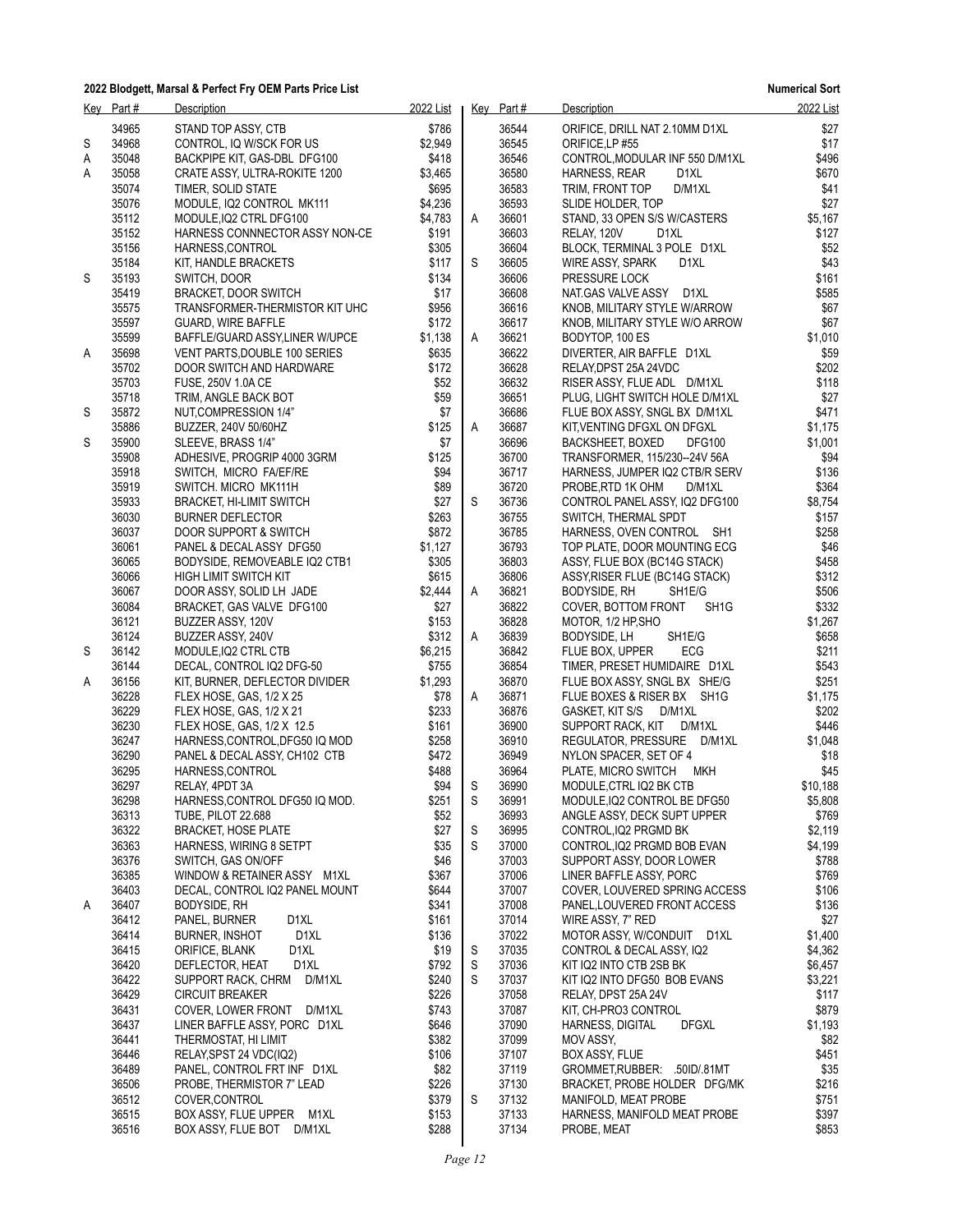**2022 Blodgett, Marsal & Perfect Fry OEM Parts Price List**

|   | Key Part#      | <b>Description</b>                                          | 2022 List      |   | Key Part#      | <b>Description</b>                                                   | 2022 List    |
|---|----------------|-------------------------------------------------------------|----------------|---|----------------|----------------------------------------------------------------------|--------------|
|   | 37135          | PROBE, TEMPERATURE MP                                       | \$194          |   | 38084          | DIN RAIL, 6.25"                                                      | \$69         |
|   | 37146          | PANEL & DECAL ASSY, INF M1XL                                | \$573          |   | 38090          | KIT, FILTER ACCESSORY SINGLE                                         | \$866        |
|   | 37147          | PANEL & DECAL, SSD M1XL                                     | \$433          |   | 38094          | MODULE, CTRL IQ2 B&N CTB                                             | \$10,005     |
|   | 37148          | CONTROL & DECAL ASSY, CH3 M1XL                              | \$1,355        |   | 38122          | KIT, CONTACTOR REPLACEMENT M1X                                       | \$1,479      |
|   | 37202          | COVER, LOWER FRONT                                          | \$224          | A | 38138          | KIT, FILTER ACCESSORY DOUBLE                                         | \$3,003      |
| A | 37205          | BODYSIDE, LH                                                | \$322          |   | 38225          | DOOR ASSY, LH GLASS<br>XR8G                                          | \$4,078      |
|   | 37213          | COVER, DOOR COLUMN, LEFT SIDE                               | \$141          |   | 38246          | XR8<br>BODYSIDE, LH                                                  | \$603        |
|   | 37215          | DAM, LINER BOT HA<br>D/M1XL                                 | \$153          |   | 38247          | XR8<br>BODYSIDE, RH                                                  | \$653        |
|   | 37221          | FLUE BOXES/RISER XL ON SHO(B4 NOV-2005)                     | \$1,102        |   | 38248          | TRANSFORMER, 1.5 KVA                                                 | \$4,388      |
|   | 37223          | KIT, ELEMENT ASSY, 208V M1XL                                | \$1,769        |   | 38285          | <b>BODYBACK, RH HALF</b><br><b>BOB</b>                               | \$603        |
|   | 37224          | KIT, ELEMENT ASSY, 240V M1XL                                | \$1,769        |   | 38286          | <b>BOB</b><br>BODYBACK, LH HALF                                      | \$646        |
|   | 37225          | KIT, ELEMENT ASSY, 440V M1XL                                | \$1,769        |   | 38290          | <b>BOB</b><br>DISK, LOAD BEARING                                     | \$364        |
|   | 37226          | KIT, ELEMENT ASSY, 480V M1XL                                | \$1,769        |   | 38292          | PLATE, RACK DRIVER TOP BOB                                           | \$172        |
|   | 37227          | HARNESS, 2 ELEMENT                                          | \$52           |   | 38294          | BEARING, ROTATOR SLEEVE BOB                                          | \$97         |
|   | 37240          | DOOR KIT, SOLID RH<br>D/M1XL                                | \$2,487        |   | 38295          | <b>BEARING, THRUST</b><br><b>BOB</b>                                 | \$84         |
|   | 37243          | DOOR KIT, GLASS LH                                          | \$2,905        |   | 38303          | TRANSFORMER, 40VA 120-240P/24S                                       | \$153        |
|   | 37292          | HARNESS ASSY, LH COOLING FAN                                | \$179          |   | 38310          | BUSHING, RACK ROTATING BOB                                           | \$69         |
|   | 37296          | CONTACTOR, 40A MECH W/HARN CTB1                             | \$460          |   | 38312          | PLUNGER, RACK RELEASE BOB                                            | \$99         |
|   | 37297          | CONTACTOR, 40A MECH W/HARN CTB1                             | \$1,666        |   | 38313          | <b>BOB</b><br>PLATE ASSY, LOWER                                      | \$471        |
|   | 37304          | GASKET KIT, DBL DOOR AC500                                  | \$196          |   | 38314          | <b>BOB</b><br>RING, RETAINER 5/8"                                    | \$7          |
|   | 37305          | MICROSWITCH KIT, DBL DOOR AC500                             | \$363          | Α | 38338          | SUPPORT, PAN<br><b>BOB</b>                                           | \$166        |
|   | 37306          | MODULE ASSY, SSD W/LGTS D1XL                                | \$6,780        |   | 38347          | PLATE ASSY, ROTATOR TOP BOB                                          | \$279        |
|   | 37315          | BUZZER, 24V 50/60HZ                                         | \$216          |   | 38348          | <b>HEAT EXCHANGER ASSY, XR8G</b>                                     | \$8,462      |
|   | 37316          | HARNESS ASSY, TRANSF W/CNDT                                 | \$227          |   | 38350          | BAFFLE ASSY, S/S XR8                                                 | \$2,256      |
|   | 37317          | TIMER, 60 MIN, 24V, 60 HZ                                   | \$267          |   | 38355          | <b>BOB</b><br>RETAINER, GASKET                                       | \$1,119      |
|   | 37318          | TIMER, 60 MIN, 24V, 50HZ                                    | \$498          |   | 38356          | <b>BOB</b><br><b>GASKET, DOOR HI-TEMP</b>                            | \$402        |
|   | 37324          | MODULE ASSY, INF W/LGTS D1XL                                | \$5,269        | S | 38358          | MOTOR, ROTATION XR8                                                  | \$1,625      |
|   | 37334          | HARNESS, INFINITE ADD-IN                                    | \$136          |   | 38362          | PLATE, ROTATOR INSIDE TOP BOB                                        | \$354        |
|   | 37335          | HARNESS, CONTROL MODULE                                     | \$1,084        |   | 38367          | <b>BOB</b><br>SPRING, COMPRESSION                                    | \$69         |
|   | 37337          | MODULE ASSY CTRL SSD WO/L M1XL                              | \$5,195        |   | 38374          | <b>BOBB</b><br><b>GUARD, WIRE BAFFLE</b>                             | \$397        |
|   | 37345          | HARNESS, KIT ELEMENT                                        | \$245          |   | 38380          | <b>BOB</b><br><b>SENSOR, MAGNETIC</b>                                | \$52         |
|   | 37362          | M1XL<br>MODULE ASSY, IQ2                                    | \$3,969        |   | 38381          | SENSOR, MAGNETIC SPST BOB                                            | \$67         |
| A | 37370          | LEG,1" DECK OVEN                                            | \$451          |   | 38382          | <b>BOB</b><br>TUBE ASSY, STEAM                                       | \$451        |
| S | 37392          | SWITCH, MICRO                                               | \$23           |   | 38388          | PAN, DRAIN XR8                                                       | \$233        |
|   | 37453          | SUPPORT ASSY, MOTOR<br>D1XL                                 | \$529          |   | 38390          | GASKET, STEAM TUBE BOBB                                              | \$30         |
|   | 37488          | BRACKET, THERMAL DISC MOUNT                                 | \$27           |   | 38392          | TIMER,                                                               | \$471        |
|   | 37489          | BUZZER ASSY, 24V                                            | \$119          |   | 38409          | PULLEY, 3.25A X 1/2<br><b>BOB</b>                                    | \$94         |
|   | 37509          | MANIFOLD ASSY, MEAT PRB DFG/MK                              | \$5,724        |   | 38410          | <b>BOB</b><br>BELT, VEE                                              | \$196        |
|   | 37519          | PROBE, RTD 1000 OHM (IQ2-PRO3)                              | \$543          |   | 38411          | FAN, 3 BLADE 16.0"<br><b>BOB</b>                                     | \$160        |
|   | 37520          | PROBE, THERMISTOR 100K S/S-INF                              | \$543          |   | 38416          | GASKET, TUBE HX<br><b>BOB</b>                                        | \$69         |
|   | 37590          | DOLLY ASSY, DBRI-L BOXED                                    | \$1,375        |   | 38420          | HARNESS JUMPER ASSY                                                  | \$447        |
|   | 37592          | DOLLY ASSY, DBRI-S BOXED                                    | \$1,375        |   | 38428          | DIN RAIL, 3"                                                         | \$106        |
| Α | 37635          | MKV100 STAND W/SHELF CAST KFC                               | \$9,787        |   | 38433          | <b>BOB</b><br>MANIFOLD ASSY,                                         | \$1,539      |
|   | 37702          | PLATE, 3 ELEMENT                                            | \$27           |   | 38441          | <b>INSULATION, KIT, XR8</b>                                          | \$1,308      |
|   | 37704          | TUBE/BRKT ASSY,DFG100 W/RH CTL                              | \$319          |   | 38452          | KIT, SERV IGNITOR UPGRADE SHOG                                       | \$97         |
|   | 37705          | TUBE/BRKT ASSY, DFG200 W/RH CTL                             | \$451          |   | 38453          | KIT, SERV DFG/AC500 XL IGNITOR                                       | \$97         |
|   | 37707          | PANEL & DECAL ASSY, IQ2 CTB                                 | \$684          |   | 38473          | BRACKET, DOOR ANGLE, LT                                              | \$148        |
|   | 37708          | PANEL & DECAL ASSY. IQ2 DFG50                               | \$866          |   | 38474          | TUBE, DOOR HANDLE<br><b>BOB</b>                                      | \$251        |
|   | 37774          | 5.75" STAND W/CASTERS<br><b>CTB</b>                         | \$2,190        |   | 38482          | DECAL, CONTROL XR8-G                                                 | \$585        |
|   | 37843          | SPACER, 375                                                 | \$27           |   | 38485          | CRATE, BASE BAKERY OVEN                                              | \$938        |
|   | 37875          | SUPPORT ASSY, MOTOR<br>M1XL                                 | \$780          |   | 38486          | CARTON, TRIPLE WALL BOBB                                             | \$1,247      |
|   | 37941          | GAS VALVE, NATURAL, DIRECT SPARK                            | \$549          |   | 38492          | COVER, BELT XR8G                                                     | \$227        |
|   | 37942          | GAS VALVE, LP, DIRECT SPARK                                 | \$585          |   | 38494          | CAM ASSY, VENT<br><b>BOB</b>                                         | \$136        |
|   | 37944          | TRIM ASSY, 1060 BOTTOM S/S                                  | \$385          | S | 38506          | CONTROL, XR8                                                         | \$3,470      |
|   | 37961          | HARNESS, TIMER SWITCH RETROFIT                              | \$172          |   | 38515          | BLOWER ASSY, 120V<br>BOB                                             | \$819        |
|   | 37971          | VALVE ASSY, DIR SPARK NG                                    | \$1,127        |   | 38517          | ELECTRODE, 90 DEG, SPARK                                             | \$26         |
|   | 37972          | GAS VALVE ASSY, DIRECT SPARK LP                             | \$830          |   | 38521          | <b>BURNER IGNITOR ASSY</b>                                           | \$61         |
|   | 37982          | KIT, SHO GAS VALVE & PRE-PURGE                              | \$1,405        |   | 38523          | SPRING, STEEL EXTENSION BOB                                          | \$45         |
|   | 37983          | PANEL & DECAL ASSY, SSD XL                                  | \$700          | Α | 38557          | DRAFTHOOD, BOXED XR8G                                                | \$785        |
|   | 37986          | BRACKET, PILOT (1048/1060)                                  | \$35           |   | 38559          | KIT, CONTACTOR 40A                                                   | \$642        |
|   | 37987          | KIT, PRE-PURGE TIMER ASSY                                   | \$895          |   | 38561          | ORIFICE, 038" XR8G                                                   | \$45         |
|   | 38000          | SPRING KIT, NATURAL TO LP CONV                              | \$41           |   | 38562          | ORIFICE, 043" XR8G                                                   | \$45         |
|   | 38001          | KIT, SERVICE NAT TO LP SH1G                                 | \$161          |   | 38576          | XR8G<br>MOTOR, VENT                                                  | \$433        |
|   | 38040          | SPRING KIT, LP TO NATURAL CONV                              | \$45           |   | 38585          | <b>BOB</b><br><b>BUSHING, FLANGED</b>                                | \$125        |
|   | 38041          | KIT, SERVICE LP TO NAT SH1G                                 | \$60           |   | 38586          | COUPLING, SLEEVE 3/8 BORE BOB                                        | \$52         |
|   | 38062<br>38081 | GASKET, SLD DOOR (NEW) KCO<br>CONTACTOR, 3 POLE, 40A, 24VAC | \$878<br>\$486 |   | 38587<br>38588 | COUPLING, HUB 1/8 ID<br><b>BOB</b><br><b>BOB</b><br>COUPLING, SLEEVE | \$52<br>\$45 |
|   | 38083          | CONTACTOR ASSY, M1XL                                        | \$1,339        |   | 38593          | SEAL, MOTOR SHAFT                                                    | \$141        |
|   |                |                                                             |                |   |                |                                                                      |              |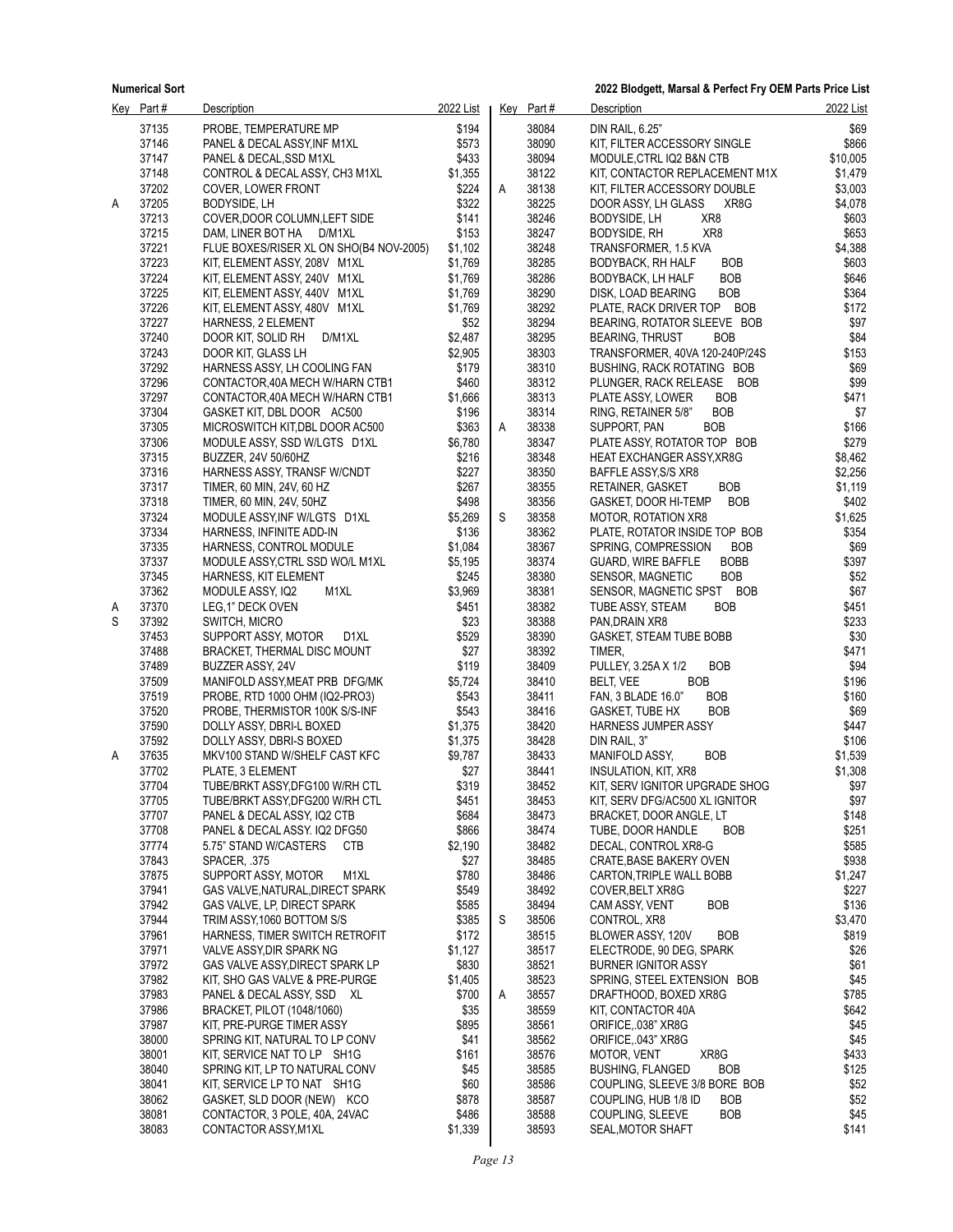|   | Key Part#      | Description                                               | 2022 List        |   | Key Part#      | Description                                             | 2022 List        |
|---|----------------|-----------------------------------------------------------|------------------|---|----------------|---------------------------------------------------------|------------------|
|   | 38595          | RADIAL BLOWER TYPE, Y STYLE                               | \$136            |   | 39235          | HARNESS, CNTL SH1G/ZEPHG 2SPD                           | \$402            |
|   | 38604          | RELAY, 24 VDC, DPDT<br><b>BOB</b>                         | \$87             |   | 39236          | HARNESS, REAR                                           | \$263            |
| S | 38605          | TERMINAL, BLOCK 3 POLE POWER                              | \$27             |   | 39237          | HARNESS, SH1G/AB, OVEN 115VAC                           | \$417            |
|   | 38607          | HARNESS, SSD FRONT<br><b>BOB</b>                          | \$288            |   | 39240          | BODYSIDE, LH MK111                                      | \$640            |
|   | 38609          | CAPACITOR, RACK MOTOR BOB                                 | \$179            |   | 39241<br>39250 | BODYSIDE, RH MK111                                      | \$640            |
|   | 38610<br>38623 | CAPACITOR, ELECTROLYTIC 5MFD<br>NAMEPLATE, XCEL           | \$29<br>\$52     |   | 39262          | FITTING, 1/4 BARB X 1/4 NPT BRA<br>WASHER, HANDLE       | \$27<br>\$59     |
|   | 38627          | DWG: 38627-F SHUTTER, FIXED                               | \$97             | S | 39274          | BOILER ASSY, NATURAL GAS                                | \$5,932          |
|   | 38632          | BOB<br>TUBE ASSY, PRESSURE                                | \$141            |   | 39277          | ELEMENT ASSY, 208V                                      | \$5,269          |
| A | 38659          | <b>CRUMB PANS, L&amp;R BOXED</b>                          | \$720            |   | 39279          | <b>BOILER DRAIN ASSEMBLY</b>                            | \$1,472          |
|   | 38660          | <b>GASKET, ROPE FIBER</b>                                 | \$15             |   | 39290          | <b>BUMPER, HIGH TEMPERATURE</b>                         | \$27             |
| S | 38672          | CONTROL, SSD W/MEAT PROBE XL                              | \$1,898          |   | 39317          | SOLENOID ASSY, 24V (QUENCH)                             | \$1,521          |
|   | 38673          | SHIELD, PROBE                                             | \$27             |   | 39324          | SOLENOID, ROTARY                                        | \$956            |
|   | 38677          | CONVERSION KIT, NAT TO LP                                 | \$44             |   | 39329          | <b>COUPLER</b>                                          | \$130            |
|   | 38678          | CONVERSION KIT, LP TO NAT                                 | \$99             | S | 39332          | NOW # 59000 - MOTOR, 220V 1/2 HP                        | \$771            |
|   | 38693<br>38717 | DECAL, CONTROL VFD XR8-G<br>SCREW, SET 5/16-18X3/4 FLTSTL | \$417<br>\$7     |   | 39333<br>39334 | MOTOR ASSY, 220V 1/2HP<br><b>BODYBOTTOM</b>             | \$3,829<br>\$324 |
|   | 38722          | LP GAS VALVE ASSY<br>D <sub>1</sub> XL                    | \$743            |   | 39336          | DRAIN COVER, ASSEMBLY(304)                              | \$119            |
|   | 38742          | GAS VALVE ASY, DIRECT SPARK NAT                           | \$658            |   | 39337          | SENSOR, INDUCTIVE PROXIMITY                             | \$279            |
|   | 38743          | GAS VALVE ASY, DIRECT SPARK LP                            | \$646            |   | 39343          | JUMPER, BUS BAR WAGO# 788-113                           | \$21             |
|   | 38747          | ASSY, IDLER<br><b>BOB</b>                                 | \$336            | S | 39354          | GASKET, ELEMENT XL50                                    | \$410            |
|   | 38753          | LINER BOTTOM ASSY, PORC                                   | \$367            |   | 39367          | GASKET, ELEMENT BCX14E                                  | \$336            |
| Α | 38774          | PAN SLIDE, STAND                                          | \$99             | S | 39378          | BLOCK, TERMINAL, 5 POS, 20 PIN                          | \$27             |
|   | 38812          | GUARD, EXHAUST COLLAR                                     | \$82             |   | 39379          | LINER, RACK CLIP                                        | \$35             |
|   | 38830          | LINER BOTTOM, S/S                                         | \$851            |   | 39388<br>39410 | HOUSING, DOOR LATCH                                     | \$196<br>\$319   |
|   | 38835<br>38838 | BRACKET, DOOR ANGLE, RT<br>ASSY, RACK POSITION SENSOR BOB | \$148<br>\$94    | S | 39434          | HARNESS, NEW SHO-E<br><b>INSULATION KIT XL50</b>        | \$1,678          |
|   | 38839          | ASSY, RACK POSITION INDICATOR                             | \$172            |   | 39436          | PROBE FITTING, 1/4 NPT X 3/16                           | \$385            |
|   | 38840          | SCREW, MACH 4-40X3/8 SS PNHD                              | \$7              |   | 39443          | KIT, MK111 CONTACTOR UPGRADE                            | \$773            |
|   | 38844          | FITTING, 1/4 NPT X 1/4 COMP                               | \$19             |   | 39461          | <b>HOSE REEL SUPPORT</b>                                | \$94             |
|   | 38846          | SLEEVE, 1/4 OD X 1/8 ID                                   | \$27             |   | 39462          | ASSY RETRACTABLE HOSE REEL                              | \$1,658          |
| A | 38855          | SLIDING RACK ASSY PLATED DFGXL                            | \$331            |   | 39470          | <b>BRACKET, TERMINAL BLOCK</b>                          | \$41             |
| Α | 38905          | WIRE RACK, 18 X 24 CRS                                    | \$276            |   | 39473          | DOOR, SLIDER                                            | \$82             |
|   | 38906          | WIRE RACK, 18 X 24 S/S                                    | \$969            |   | 39476          | DOOR, SLIDER COVER                                      | \$35             |
|   | 38913<br>38918 | <b>BOB</b><br>RETAINER, CENTER GASKET                     | \$253<br>\$172   |   | 39477<br>39480 | <b>SLIDER HOUSING</b><br>DRAFTHOOD KIT(FEET), SHO-G     | \$367<br>\$3,131 |
|   | 38922          | HINGE, LIFT-OFF, CAM RISE<br>CARTON, BAKERY STAND         | \$373            |   | 39500          | INSULATION KIT, SH1E                                    | \$713            |
|   | 38938          | ASSY, DRAFT INDUCER 115V                                  | \$2,663          | S | 39504          | PROBE, RTD 1000 OHM                                     | \$233            |
|   | 38956          | RING, RETAINER 1/4"                                       | \$19             |   | 39508          | PANEL ASSY, CONTROL S/S ZEPH                            | \$233            |
|   | 38961          | <b>LATCH STRIKE</b>                                       | \$458            |   | 39512          | STACK KIT, SN-3/5G ON CONVECT                           | \$1,728          |
|   | 38962          | <b>BURNER ASSY, NG XR8G</b>                               | \$4,060          |   | 39533          | HARNESS, CONTROL XR8G VFD 24V                           | \$670            |
|   | 38964          | RING, RETAINING 1/2" POODLE                               | \$7              |   | 39558          | PANEL, ACCESS NO LOUVERS                                | \$59             |
| S | 38965          | STANDOFF, HEX 1/4"X1-1/4" 8-32                            | \$7              |   | 39563          | STACKING KIT, NEW SHO ON OLD                            | \$1,234          |
|   | 38966          | BURNER ASSY, LP GAS<br>XR8G                               | \$4,109          |   | 39579          | GASKET, DOOR, BCX14                                     | \$884            |
|   | 38971<br>38978 | PLATE, BURNER TUBE XR8G                                   | \$87<br>\$5,691  |   | 39588<br>39598 | <b>FAN HOUSING</b><br>DRIP PAN ASSEMBLY                 | \$141<br>\$1,145 |
| A | 38981          | CRATED, XR8G STAND W/CASTERS<br>BODYTOP, 200              | \$774            |   | 39601          | CRATE, BASE                                             | \$161            |
|   | 38987          | DECAL, THERMOSTAT ROUND                                   | \$23             |   | 39602          | CARTON, FULL SIZED CONVECTION                           | \$428            |
|   | 38991          | BODYTOP, 100                                              | \$456            |   | 39603          | PAD, BASE                                               | \$67             |
|   | 39042          | <b>BURNER BOX FRONT</b>                                   | \$87             |   | 39606          | KIT, METAL GASKET FOR ZEPH50E                           | \$749            |
|   | 39100          | HOUSING, FAN                                              | \$45             | S | 39636          | <b>BRACKET, SHIPPING BASE</b>                           | \$7              |
|   | 39108          | BLOCK, TERMINAL 7 POSITION                                | \$82             | S | 39639          | SCREW, ZINC PLT 1/4"X2" HEX LAG                         | \$7              |
|   | 39110          | KIT, BURNER REPLACEMENT NAT                               | \$2,085          |   | 39640          | SEAL, SHAFT                                             | \$258            |
|   | 39112<br>39113 | <b>BREAKER, CIRCUIT 15AMPS</b>                            | \$623            |   | 39641          | SHAFT SEAL RETAINER                                     | \$301            |
| S | 39120          | BREAKER, CIRCUIT 240 VAC<br>SSR & HEATSINK ASSY HBC-529-3 | \$510<br>\$1,006 |   | 39650<br>39656 | <b>BALL VALVE ASSEMBLY</b><br>CHANNEL ASSY, GASKET      | \$2,212<br>\$883 |
|   | 39122          | <b>BOARD, 3 BUTTON PCB</b>                                | \$355            |   | 39666          | <b>BOILER SHROUD</b>                                    | \$99             |
|   | 39130          | RELAY BOARD, CNV                                          | \$1,832          |   | 39669          | CONTROL BOARD, PROGRAMMED BCX                           | \$4,698          |
|   | 39169          | DOOR, HANDLE SIDE TRIM                                    | \$161            |   | 39672          | <b>INTERFACE BOARD</b>                                  | \$2,396          |
|   | 39199          | BODYTOP, BCX/BX/CNVX                                      | \$1,029          |   | 39673          | CONTROLLER, TEMPERATURE                                 | \$979            |
|   | 39200          | PANEL, RIGHT SIDE                                         | \$391            |   | 39674          | SWITCH, ROTARY 5 POSITION                               | \$926            |
|   | 39207          | BAFFLE, HINGE SUPPORT                                     | \$27             |   | 39675          | SWITCH, ROTARY 4 POSITION                               | \$525            |
|   | 39211          | LATCH, CAM                                                | \$141            |   | 39677          | DECAL, BCX14, MANUAL                                    | \$749            |
|   | 39212<br>39213 | BAFFLE, STOP BRACKET<br>BAFFLE, 304 S/S HINGED(BCX)       | \$41<br>\$2,000  |   | 39682<br>39683 | SWITCH, LIMIT (185F;NC)<br><b>BRACKET, RACK SUPPORT</b> | \$253<br>\$14    |
| S | 39223          | SCREW, M,5X10, HWH                                        | \$7              |   | 39684          | DRAIN ASSY, BCX14                                       | \$1,587          |
| S | 39228          | PWR DISTRIB.ASSY, 3PH KFC                                 | \$2,917          |   | 39688          | BREAKER, CIRCUIT, PANEL MT 20A                          | \$97             |
|   | 39234          | HARNESS, SH1G/AB, CONTROL 24V                             | \$324            |   | 39710          | LABEL, "OPEN 1-2"                                       | \$35             |
|   |                |                                                           |                  |   |                |                                                         |                  |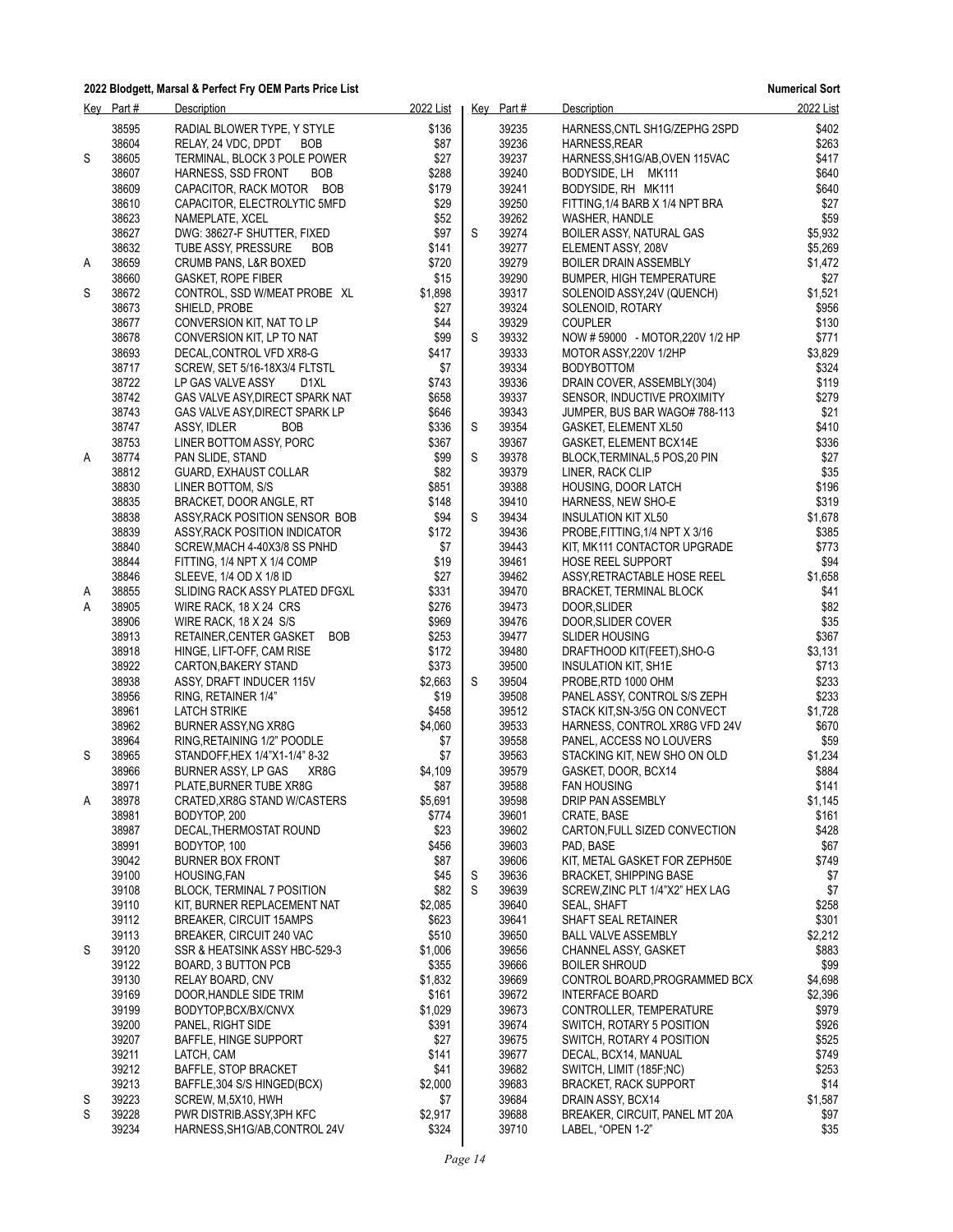|   | Key Part#      | Description                                                    | 2022 List        |   | Key Part#      | Description                                            | 2022 List        |
|---|----------------|----------------------------------------------------------------|------------------|---|----------------|--------------------------------------------------------|------------------|
|   | 39711          | ORIFICE, BLANK GROOVED                                         | \$27             |   | 50195          | BCX14<br>HINGE, BOTTOM DOOR                            | \$127            |
|   | 39716          | <b>BURNER ASSY, ELEVATION</b>                                  | \$3,531          |   | 50200          | ASSY, LH HX 304 S/S                                    | \$3,713          |
| S | 39733          | TERM BLOCK ASSY, 15"W/GROUND                                   | \$161            |   | 50201          | ASSY, RH HX 304 S/S                                    | \$3,713          |
|   | 39743          | ELEMENT, HATCH                                                 | \$2,517          |   | 50204          | WELDED ASSY, RAPID VENT                                | \$99             |
|   | 39744          | PROXIMITY SWITCH, MAGNETIC                                     | \$184            |   | 50209          | GLASS, 188 X 15.94 X 39.44                             | \$271            |
| S | 39777          | <b>VENT CAP</b>                                                | \$27             |   | 50212          | PLATE, LATCH COVER                                     | \$153            |
|   | 39781          | MEAT PROBE JACK                                                | \$75             |   | 50213          | CAP, HANDLE END                                        | \$37             |
|   | 39782          | PLUG, MEAT PROBE JACK                                          | \$27             |   | 50223          | SPRING, 1" EXTENSION                                   | \$28             |
|   | 39784          | TIMER, MULTIFUNCTION                                           | \$519            |   | 50241          | DOOR HANDLE ASSY                                       | \$304            |
|   | 39785          | <b>BLOWER WHEEL, RADIAL</b>                                    | \$2,336          |   | 50244          | <b>HOLDER, MEAT PROBE</b>                              | \$82             |
|   | 39786          | RELAY, OVEN, ON/OFF                                            | \$118            |   | 50254          | TEE, 1/2"FLARE X 1/2" NPT BRASS                        | \$118            |
|   | 39787          | FLEX TUBE ASSY, 3/4" X 24"                                     | \$276            |   | 50255          | HOSE, SILICONE HIGH TEMP                               | \$166<br>\$112   |
|   | 39791<br>39795 | SWITCH, ROTARY 2 POSITION<br>COIL ASSY, 24 VOLT SOLENOID       | \$525<br>\$561   |   | 50256<br>50257 | FLEX HOSE, GAS, 3/8 X 20<br>FLEX HOSE, GAS, 3/8 X 48   | \$166            |
| S | 39796          | SOLENOID ASSY, 24V DUAL(SMC)-OBSOLETE                          | \$410            |   | 50259          | TOOL BOX                                               | \$410            |
|   | 39800          | PROBE, RTD 1K W/FITTING                                        | \$129            |   | 50260          | FOIL LABEL, 5" BLODGETT                                | \$21             |
|   | 39801          | ELEMENT ASSY, 240V                                             | \$5,269          | S | 50261          | <b>FILTER, HOSE</b>                                    | \$52             |
|   | 39804          | CIRCUIT BREAKER, 63A, 3 PH                                     | \$1,173          |   | 50265          | <b>FLOAT S/S</b>                                       | \$488            |
|   | 39806          | SWITCH, LIMIT (N/O:150)                                        | \$506            |   | 50266          | KIT, SERVICE TRUCK TOOL BOX                            | \$10,131         |
|   | 39807          | INSULATION, GAS BOILER BCX14                                   | \$181            |   | 50269          | DECAL, CONTROL DFG100 INFINITE                         | \$251            |
|   | 39808          | TEE, BRASS 1/4NPT X 1/4 COMP                                   | \$75             |   | 50274          | DIVERTER, GREASE LH                                    | \$27             |
| S | 39810          | <b>BOILER ASSY, PROPANE GAS</b>                                | \$5,808          |   | 50275          | DIVERTER, GREASE RH                                    | \$59             |
|   | 39812          | HARNESS, ZEPHG, CNTRL PANEL 115V                               | \$319            |   | 50281          | <b>FLOAT EXTENSION</b>                                 | \$136            |
|   | 39822          | DECAL, CIRCUIT BREAKER                                         | \$41             |   | 50283          | FLOAT SWITCH ASS'Y, S/S                                | \$1,377          |
|   | 39831          | <b>BURNER ELECTRODE, FLAME SENSE</b>                           | \$89             |   | 50284          | CONTACTOR, MOTOR                                       | \$179            |
|   | 39835          | HARNESS, WIRING REAR                                           | \$276            |   | 50286          | DECAL, CONTROL IQ2 CTB/R                               | \$336            |
|   | 39836          | HARNESS, INFINITE WIRE                                         | \$555            |   | 50296          | STACKING & CASTER KIT NEW SHO                          | \$1,334          |
|   | 39839          | LABEL, WIRING DIAG DFG 100/200                                 | \$7              | A | 50299          | KIT GAS MANIFOLD STACKING(BCX)                         | \$304            |
|   | 39841          | PANEL, CONTROL DFG SSD                                         | \$94             |   | 50310          | PROBE ASSY, TEMP                                       | \$179            |
|   | 39846<br>39893 | <b>BRACKET, HI-LIMIT MOUNTING</b><br><b>BUMPER, STEM</b>       | \$35<br>\$14     | S | 50321<br>50330 | PUMP,24VDC PERISTALTIC<br>KIT, DFG100/200 KOSHER PILOT | \$322<br>\$251   |
|   | 39894          | SCREW, 10-32 X 1" SHOULDER                                     | \$69             |   | 50373          | COUPLING, 1/4 X 3/8 BARB                               | \$52             |
|   | 39909          | SPACER, .875 OD                                                | \$27             |   | 50378          | MODULE ASSY, SHO-E                                     | \$3,148          |
|   | 39911          | CORDSET                                                        | \$166            |   | 50381          | MODULE, 2SB 60 MIN W/O LT ZEPHG                        | \$3,986          |
|   | 39913          | SILICONE SEALANT, CLEAR                                        | \$67             |   | 50385          | MODULE, 1SB 60 MIN W/O LT ZEPHG                        | \$3,986          |
|   | 39914          | SCREW, #8-32 X 3/8 TRUSS HEAD                                  | \$7              |   | 50396          | MODULE,2SB W/LGT ZEPHE                                 | \$3,713          |
|   | 39937          | ASSY, DFG SSD CONTROL MODULE                                   | \$2,655          |   | 50418          | BRACKET, BCX/DFG STACKING                              | \$27             |
|   | 39948          | STUD, 50 DOG POINT S/S                                         | \$7              |   | 50419          | BRACKET, BCX/DFG FLUE STACKING                         | \$35             |
|   | 39965          | <b>BRACKET, CONTACTOR</b>                                      | \$166            |   | 50423          | TUBING, CONVOLUTED 3/4" X 12"                          | \$689            |
|   | 39987          | FLAME SENSE ELECTRODE ASSY                                     | \$59             | A | 50425          | ASSY, H20 MANIFOLD & PRESS. REG                        | \$475            |
| S | 39989          | HOSE, 15/8 O.D. SILICONE                                       | \$17             | Α | 50428          | ASSY, H20 MANIFOLD(NO REG.)                            | \$230            |
|   | 39991          | SWITCH, MICRO ROLLER, SPDT                                     | \$27             |   | 50429          | ASSY PRESS.REG.(QUENCH)                                | \$483            |
| S | 39995          | HARNESS, LINE VOLTAGE, KFC                                     | \$319            |   | 50435          | ASSY, PRESS.REG. (BOILER)                              | \$483            |
|   | 39998          | THERMISTOR, 5 OHM                                              | \$35             |   | 50452          | BAFFLE, 316L S/S HINGED(BX)                            | \$1,169          |
|   | 50010          | TUBE, 1/4 ID PVC                                               | \$67             |   | 50453          | KIT, SERVICE ZEPHE 375 DEG MAX                         | \$1,495          |
|   | 50013<br>50020 | INSULATION KIT, COMBI ELEC<br>WATER INJECTION TUBE             | \$665<br>\$332   | S | 50461<br>50464 | CTRL ASSY, 8 STPT ZEPHE/G PM<br><b>HINGE PIN PLATE</b> | \$723<br>\$271   |
|   | 50061          | HARNESS, JUMPER KIT                                            | \$45             | S | 50494          | XL50E<br>HINGE, TOP DOOR                               | \$69             |
|   | 50064          | GASKET DOOR BOBB.                                              | \$1,136          |   | 50506          | DRAIN COVER, ASSEMBLY(316L)                            | \$119            |
| A | 50065          | SHROUD, SIDE                                                   | \$137            |   | 50514          | CATCH ASSY, XR8                                        | \$288            |
|   | 50066          | TRIM, TOP BACK                                                 | \$141            | S | 50532          | ELBOW, SS 1/4 BARB X 1/4 NPT                           | \$64             |
|   | 50087          | SCREW, M 1/4-20X182 TRS HD SS                                  | \$7              |   | 50536          | PANEL, CONTROL, XR8G, VFD                              | \$895            |
| S | 50089          | PROBE RTD 1K W/FITTING                                         | \$241            |   | 50552          | HARNESS, REAR, MK111 2SP                               | \$324            |
|   | 50093          | RACK SUPPORT, BCX14                                            | \$840            |   | 50557          | HARNESS, FRONT, MARKV-111                              | \$513            |
| S | 50094          | BOILER ASSY, BCX14E (NO ELEMENT)                               | \$5,097          |   | 50565          | DECAL, IQ2 CTB/R BURGER KING                           | \$506            |
|   | 50096          | ASSY, 208-240VAC: 24VDC COIL CON                               | \$1,179          | S | 50580          | DOOR LOCK, KFC                                         | \$4,392          |
|   | 50099          | GASKET RETAINER, TOP/BOTTOM                                    | \$161            | S | 50592          | RACK SUPPORT,5 PAN (316)                               | \$494            |
|   | 50100          | CHANNEL, DOOR GASKET                                           | \$112            | S | 50598          | BAFFLE ASSY, KFC(316)                                  | \$943            |
| S | 50106          | PUSH WING MOUNT                                                | \$7              |   | 50610          | CLOSE NIPPLE, 0.875" BRASS                             | \$11             |
|   | 50107          | HARNESS, BCX14E MANU REAR 24V                                  | \$1,009          | S | 50617          | ACTUATOR, 24V DC 2" STROKE                             | \$969            |
|   | 50110          | HARNESS, HOT AIR ELEMENT BCX14E                                | \$166            |   | 50625          | DOOR ASSY, RH                                          | \$6,490          |
|   | 50111<br>50156 | HARNESS, BOILER ELEMENT BCX14E<br>ZEPH 200G VENT KIT W/6" LEGS | \$166<br>\$2,115 |   | 50629<br>50630 | <b>BUSHING, DOOR PIN</b><br>DOOR ASSY, LH              | \$179<br>\$6,465 |
| Α | 50157          | ASSY, TEMP, PROBE SOCKET                                       | \$402            |   | 50636          | PROBE, DUAL 1K W/FITTING                               | \$458            |
| S | 50159          | HARNESS, XL50E, KFC, CONTACT ASSY                              | \$148            |   | 50641          | DOOR STOP, RH                                          | \$73             |
|   | 50186          | <b>GASKET, RAPID VENT LID</b>                                  | \$35             |   | 50643          | ASSEMBLY, 3 PORT SOLENOID VALVE                        | \$362            |
|   | 50192          | <b>GLASS, LIGHT</b>                                            | \$75             |   | 50644          | DOOR STOP, LH                                          | \$202            |
|   | 50194          | HINGE, TOP DOOR<br>BCX14                                       | \$127            |   | 50647          | TRIM, UPPER                                            | \$835            |
|   |                |                                                                |                  |   |                |                                                        |                  |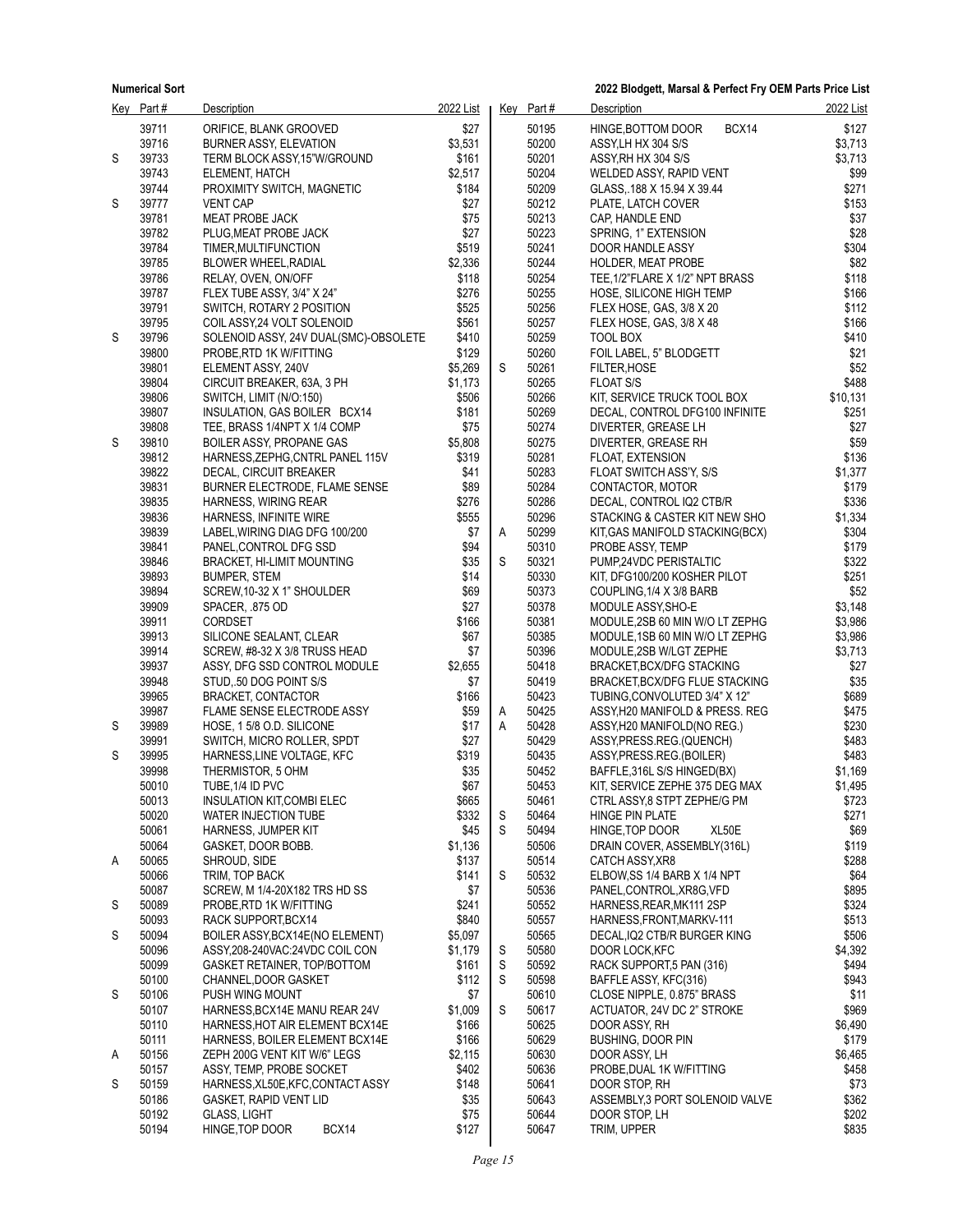| <u>Key</u> | Part# | Description                                 | 2022 List |             | Key Part# | Description                      | 2022 List |
|------------|-------|---------------------------------------------|-----------|-------------|-----------|----------------------------------|-----------|
|            | 50649 | HINGE, BRACKET                              | \$106     | S           | 50980     | HOSE COUPLING, 1" X 1" NPT       | \$211     |
|            | 50651 | HINGE BRACKET                               | \$106     |             | 50986     | DECAL, KNOB, PRESS TO ENTER      | \$27      |
|            | 50656 | VALVE, BRASS NEEDLE                         | \$573     |             | 50991     | DECAL, CIRCUIT BREAKER           | \$35      |
| S          | 50657 | PRESSURE REGULATOR 0-100 PSI                | \$140     | S           | 50993     | <b>VENT DRIP PAN</b>             | \$99      |
| S          | 50665 | MODULE ASSY, XR8 MENU GEN MKT               | \$9,393   | S           | 50997     | TUBE, DRAIN                      | \$14      |
|            | 50669 | RELAY BOARD, GAS                            | \$1,762   | $\mathsf S$ | 51001     | SOLENOID VALVE, 3/4"NPT 24V/60   | \$613     |
|            | 50724 | BALL VALVE, 1" NPT                          | \$889     | S           | 51007     | HARNESS, XL50E, DRN VLV & SFTY S | \$52      |
|            | 50726 |                                             | \$525     | S           | 51014     |                                  | \$3,230   |
| S          |       | DOOR HANDLE, THRU PRESS LEVER               |           |             |           | CONTROL, XL50E-KFC CLEAN         |           |
| S          | 50730 | HINGE, TOP PLATE                            | \$202     | S           | 51028     | TRANSFORMER, 130VA 24V SEC       | \$152     |
| S          | 50731 | HINGE, BOTTOM PLATE                         | \$179     | S           | 51033     | INSULATION, 1/4" TUBE            | \$27      |
|            | 50734 | HINGE, STOP BEARING                         | \$609     |             | 51058     | PANEL & DECAL ASSY, IQ2 DFG50    | \$342     |
| S          | 50736 | CONTROL, IQ2 VVC-208                        | \$2,070   | S           | 51059     | CONTROL & PANEL ASSY IQ2 DFG50   | \$4,594   |
| S          | 50769 | XL <sub>50</sub><br><b>ACTUATOR PLATE</b>   | \$99      | S           | 51060     | CONTROL & PANEL ASSY, IQ2 DFG50  | \$2,387   |
| S          | 50770 | XL <sub>50</sub><br><b>ACTUATOR ARM</b>     | \$27      |             | 51061     | PANEL & DECAL ASSY, IQ2 CTB/R    | \$684     |
|            | 50779 | MOTOR, 2 SPD (XR8G)                         | \$888     | S           | 51062     | CONTROL & PANEL ASSY, IQ2 CTB/R  | \$2,368   |
|            | 50786 | KIT, SVC XR8G 1K PROBE                      | \$157     | A           | 51077     | KLEENSTEAM 11 SINGLE SYSTEM      | \$3,804   |
|            | 50787 | KIT, SVC XR8G 100K PROBE                    | \$215     |             | 51081     | HINGE, LH TOP DOOR               | \$69      |
| S          | 50790 | CARTON, HALF SIZED                          | \$288     |             | 51082     | HINGE, RH TOP DOOR               | \$69      |
| S          | 50791 | <b>CRATE BASE</b>                           | \$161     |             | 51105     | BODYSIDE, RH                     | \$354     |
| S          | 50792 | PAD, BASE                                   | \$99      |             | 51108     | RESISTOR ASSY 18 OHMS BX14G      | \$52      |
|            | 50796 | GASKET, LATCH DOG                           | \$69      |             | 51109     | RESISTOR ASSY, 30 OHMS BX14E     | \$41      |
|            | 50797 | PANEL, CONTROL SSD XR8G                     | \$738     | S           | 51128     | <b>WATER REGULATOR ASSY</b>      | \$156     |
|            | 50826 | COVER, CONTROL SHO-E                        | \$276     | $\mathbb S$ | 51129     | DOOR HANDLE W/ SCREWS            | \$140     |
|            | 50828 | DECAL, CONTROL MK111 SSD                    | \$245     |             | 51161     | <b>GLASS OUTER DOOR BLACK</b>    | \$216     |
|            | 50829 | DECAL, CONTROL IQ2 PANEL MOUNT              | \$513     |             | 51166     | PAN SUPPORT                      | \$87      |
|            | 50836 | <b>SCREW, 10-24 X 2.00 FTHD</b>             | \$7       | S           | 51207     | DRAIN CAP ASSEMBLY               | \$293     |
|            | 50844 | PANEL ASSY, SSD 2 SPD                       | \$9,112   |             | 51253     | <b>BODYTOP</b>                   | \$1,010   |
|            | 50851 | HARNESS, CONTROL MEAT PROBE DFG             | \$428     |             | 51254     | BODYBACK, SMALL                  | \$193     |
| S          | 50864 | XL <sub>50</sub><br><b>ACTUATOR HOUSING</b> | \$166     |             | 51270     | <b>GFCI RECEPTACLE 20A</b>       | \$385     |
| S          | 50865 | XL <sub>50</sub><br><b>ACTUATOR COVER</b>   | \$99      | S           | 51293     | HARNESS, XL50E KFC ELEMENT       | \$118     |
| S          | 50866 | <b>XL50</b><br><b>ACTUATOR BRACKET</b>      | \$27      |             | 51300     | FUSE HOLDER, 600VAC 60A 3P       | \$749     |
| S          | 50882 | <b>COUPLING BRACKET</b>                     | \$82      |             | 51302     | BODYBACK, RH GAS ACCESS          | \$87      |
| S          | 50883 | <b>BACKPACK COVER</b>                       | \$130     |             | 51318     | <b>BODYBACK, LEFT GAS</b>        | \$172     |
| S          | 50885 | XL50E<br><b>BRACKET, RECIR. PUMP</b>        | \$45      |             | 51319     | <b>BODYBACK, CENTER GAS</b>      | \$367     |
|            | 50887 | DOOR ASSY, OUTER GLASS                      | \$5,846   |             | 51324     | PANEL, CONTROL TRIM              | \$332     |
|            | 50888 | <b>GLASS ASSY, INNER DOOR</b>               | \$759     |             | 51325     | <b>BODYSIDE, LH GAS</b>          | \$866     |
|            | 50889 | <b>BCX</b><br>ASSY, DOOR DRIP PAN           | \$634     | S           | 51326     | 0-RING, 1-1/4                    | \$14      |
| S          | 50890 | ELBOW, CLEANING SYSTEM                      | \$136     |             | 51327     | NIPPLE ASSY, MIXER S-900         | \$354     |
| S          | 50891 | ELBOW, WATER INLET                          | \$99      |             | 51328     | NIPPLE ASSY, MIXER L-900         | \$324     |
| S          | 50892 |                                             | \$27      |             | 51336     |                                  | \$94      |
|            |       | LID, VENT                                   |           |             |           | CONTACT, AUXILARY                |           |
| S          | 50896 | <b>PUMP BRACKET</b>                         | \$35      | S<br>S      | 51341     | CONTROL, IQ2 PRGMD B & N         | \$4,157   |
| S          | 50899 | ACTUATOR ARM RETAINER                       | \$19      |             | 51342     | CONTROL & PANEL ASSY, B&N        | \$4,598   |
|            | 50906 | SCREW, SHOULDER,#10-24X3/4X1/4              | \$14      |             | 51356     | HARNESS, COMBI MENU FRONT 24V    | \$830     |
| S          | 50907 | DUMP DRAIN ASSY, KFC<br>XL50E               | \$352     |             | 51357     | SHUTTER, DRAFT INDUCER           | \$27      |
| S          | 50909 | NIPPLE, 1" NPT X 3" SS                      | \$45      |             | 51364     | STACKING KIT GAS MANIFOLD        | \$317     |
| S          | 50910 | ASSY, PWR SUPPLY 208V XL50E                 | \$809     |             | 51365     | STACKING KIT BX14G ON DFG1XL     | \$2,992   |
| S          | 50911 | <b>GUTTER</b>                               | \$271     |             | 51366     | STACKING KIT BCX14G ON DFG/ZEP   | \$4,709   |
|            | 50913 | ELBOW, 1/4 NPT X 1/4 COMP BRASS             | \$27      |             | 51370     | HARNESS, COMBIGAS REAR LINE VO   | \$288     |
| S          | 50914 | FITTING, 1/2 NPT X 1/2 COMP SS              | \$184     |             | 51371     | GASKET, HV50E DOOR               | \$739     |
|            | 50916 | RETAINER, INSULATION                        | \$27      |             | 51372     | LARGE OVEN KNOB, NO ARROW        | \$25      |
|            | 50925 | ELBOW, 45 DEG STREET                        | \$75      |             | 51373     | HARNESS, BX/CNVX14G REAR 24V     | \$835     |
|            | 50926 | PLUG, RECESSED BUTTON                       | \$7       |             | 51381     | <b>BODYSIDE, LH ELECTRIC</b>     | \$907     |
|            | 50927 | KIT BCX SERIES BC2 LOGIC BOARD              | \$2,710   | S           | 51382     | DRAIN HOSE ASSY 20'              | \$337     |
| S          | 50931 | CONTROL, MEAT PROBE                         | \$11,427  |             | 51391     | HARNESS, BCX14E REAR 24V         | \$2,274   |
|            | 50933 | TUBE, RECIRCULATION                         | \$125     |             | 51392     | DECAL, SSD CONTROL 1415          | \$161     |
|            | 50934 | TUBE, WATER SUPPLY INLET                    | \$94      | S           | 51398     | CONTROL & PANEL ASSY, IQ2 B.K.   | \$2,417   |
| S          | 50937 | THERMOSTAT, HERMETIC                        | \$164     |             | 51424     | <b>BUSHING, DOOR PIN</b>         | \$695     |
|            | 50938 | THERMOSTAT, HERMETIC                        | \$665     | Α           | 51445     | STANDOFF, 6-32 X .500            | \$7       |
| S          | 50950 | RECEPTACLE, 3 PRONG, PANEL MT               | \$45      |             | 51450     | CENTER CHANNEL, LH DOOR          | \$82      |
| S          | 50951 | PLUG, 3 PRONG, REWIRABLE                    | \$99      |             | 51453     | TRANSFORMER, AUTO 480V STEP DWN  | \$709     |
| S          | 50952 | TERMINAL BLOCK,5 POS PUSH IN                | \$27      |             | 51454     | <b>FUSEHOLDER</b>                | \$324     |
| S          | 50953 | TUBE, WATER SUPPLY                          | \$112     |             | 51455     | FUSE, 7A CLASS CC                | \$43      |
| S          | 50954 | PUMP,24VAC DRAIN, SYNCHRONOUS               | \$137     |             | 51458     | 480V STEP DN AUTO TRFORMER ASY   | \$5,796   |
| S          | 50955 | SENSOR, MAGNETIC PROXIMITY                  | \$288     |             | 51488     | CATCH ASSY, LATCH                | \$109     |
| S          | 50971 | BACKPACK ASSEMBLY, KFC XL50EC               | \$4,874   | S           | 51500     | THERMOSTAT, 70/90C 10A 250VAC    | \$184     |
|            | 50972 | PAN,2" SOLID HOTEL PAN 'CROWN'              | \$440     |             | 51501     | CIRCUIT BREAKER, 3 POLE 40A      | \$1,746   |
|            | 50973 | PAN,2" PERF HOTEL PAN 'CROWN'               | \$498     |             | 51516     | PROBE, RTD W/3/16 TERMINAL       | \$281     |
| S          | 50975 | HINGE, BTM DOOR<br>XL50E                    | \$251     |             | 51519     | CLIP, DOOR GLASS                 | \$45      |
|            |       |                                             |           |             |           |                                  |           |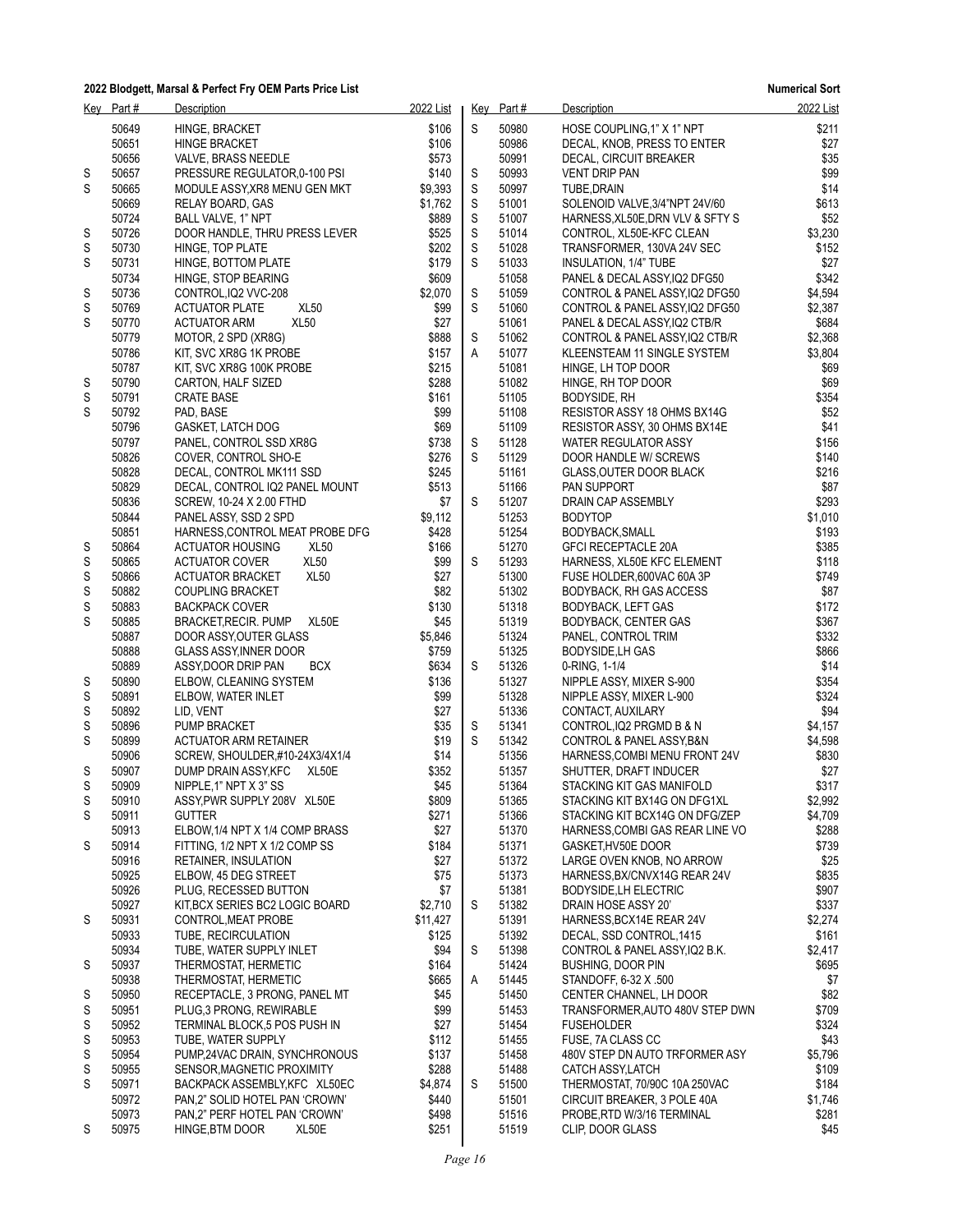|   | Key Part#      | <b>Description</b>                                             | 2022 List      |                  | Key Part#      | <b>Description</b>                                         | 2022 List      |
|---|----------------|----------------------------------------------------------------|----------------|------------------|----------------|------------------------------------------------------------|----------------|
|   | 51534          | ASSY, LH INNER GLASS DOOR                                      | \$234          | S                | 52074          | <b>PISTON BARREL</b>                                       | \$52           |
|   | 51539          | PLATE, LATCH COVER                                             | \$27           | $\mathsf S$      | 52075          | FLANGED BUSHING, 1/4X3/8X3/4                               | \$59           |
|   | 51541          | <b>CENTER GASKET CHANNEL</b>                                   | \$35           | $\mathsf S$      | 52076          | DOOR LOCK ROD                                              | \$87           |
|   | 51542          | DOOR HANDLE ASSY, HV100E                                       | \$222          | $\mathbb S$      | 52077          | PIN, DOOR LOCK ROD                                         | \$27           |
| Α | 51543          | KIT, ELEMENT & GASKET 208V                                     | \$2,246        |                  | 52078          | BEARING, RULON LINEAR                                      | \$288          |
|   | 51556<br>51580 | ASSY, RH INNER GLASS DOOR<br>KIT, CHIP UPDATE BC14 SERIES      | \$234<br>\$949 | S<br>S           | 52080<br>52082 | <b>BODY TRIM, CENTER KFC</b><br>CONTROL, DOOR LOCK, XL50EC | \$52<br>\$129  |
|   | 51584          | CONTROL, S/S DIGITAL 1K                                        | \$1,018        |                  | 52090          | ORIFICE, LP(.010")                                         | \$29           |
|   | 51590          | INLET ASSY, BOILER WATER                                       | \$1,065        |                  | 52091          | OBS THERMOCOUPLE, 2C WITH 48"                              | \$67           |
|   | 51591          | PIN, DOOR                                                      | \$27           |                  | 52095          | PANEL ASSY, CONTROL 900 SERIES                             | \$157          |
|   | 51594          | HARNESS, HV100E/G MENU FRONT 24                                | \$695          |                  | 52096          | PANEL ASSY, CONTROL 1048/1060                              | \$143          |
|   | 51605          | <b>HOSE REEL, COMPACT</b>                                      | \$3,197        | S                | 52102          | DECAL, KFC, DOOR LOCK BOX                                  | \$27           |
|   | 51608          | ASSY, BALL VALVE ACTUATOR                                      | \$1,500        | S                | 52104          | STRIKER, CUT "T" LATCH                                     | \$94           |
| S | 51610          | <b>GASKET, CENTER DOOR</b>                                     | \$221          |                  | 52107          | FILTER, CORE EMI SUPPRESSION                               | \$45           |
|   | 51615          | STRAIGHT, 1/4" PTC X 1/8" NPT                                  | \$52           |                  | 52111          | SET SCREW, #10-32 X .25" SS                                | \$7            |
|   | 51616          | STRAIGHT, 1/4" PTC X 1/4" NPT                                  | \$59           | S                | 52120          | BODYSIDE, XL50EC                                           | \$118          |
|   | 51617<br>51623 | ELBOW, 1/4" PTC X 1/4" NPT SWI<br>SUPPORT, RACK                | \$75<br>\$598  | $\mathsf S$<br>S | 52121<br>52125 | TRIM, RH FRONT<br>HARNESS, XL50E DOOR LOCK ASSY            | \$94<br>\$27   |
|   | 51631          | <b>BUMPER, HIGH TEMPERATURE</b>                                | \$17           | $\mathbb S$      | 52127          | BALL JOINT, DOOR LOCK KFC                                  | \$67           |
|   | 51633          | <b>IGNITION ASSY, XR8G</b>                                     | \$194          | S                | 52129          | DOOR LOCK ASSY                                             | \$1,789        |
| S | 51634          | WASHER, HINGE                                                  | \$27           | $\mathbb S$      | 52130          | INTERFACE BOARD, XL50EC                                    | \$1,570        |
| Α | 51635          | <b>SCALE MASTER SM2</b>                                        | \$4,582        | $\mathbb S$      | 52132          | COVER, VENT OPENING                                        | \$27           |
| Α | 51636          | STORAGE TANK DEV311571                                         | \$4,206        |                  | 52133          | RIB GASKET CHANNEL                                         | \$59           |
| Α | 51637          | RO SYSTEM EV997008                                             | \$9,217        | S                | 52134          | TEE, 1" NPT BRASS                                          | \$179          |
|   | 51651          | BODYBACK, CENTER                                               | \$216          | S                | 52135          | BALL VALVE, 1" NPT                                         | \$202          |
|   | 51660          | KIT, TRACK & SCREWS RH                                         | \$117          | $\mathsf S$      | 52138          | PLUG, 1" NPT SQUARE SOCKET                                 | \$87           |
|   | 51661          | MODULE,2SB W/LT CE ZEPHE                                       | \$1,029        | $\mathbb S$      | 52142          | TRANSFORMER, 130VA 20V SEC                                 | \$276          |
|   | 51668<br>51673 | <b>GASKET, DOOR LATCH</b>                                      | \$67<br>\$616  | S                | 52144<br>52145 | BRACKET, DOOR SWITCH                                       | \$27<br>\$27   |
|   | 51692          | <b>GUARD &amp; BAFFLE ASSY</b><br>CONTACTOR, CGMS-6A-208-01    | \$276          | S                | 52153          | SCREW,#10-24X.50 FLTHD SS<br>WASHER, SHAFT SEAL            | \$41           |
|   | 51693          | CONTACTOR, CGMS-6A-230-01                                      | \$276          |                  | 52154          | COVER, BEARING                                             | \$35           |
|   | 51698          | TRIM, LOWER FRONT                                              | \$153          |                  | 52160          | USB CABLE, XR8G                                            | \$99           |
|   | 51700          | KIT,1415 CONTROL REPLACEMENT                                   | \$1,539        |                  | 52161          | COVER, USB                                                 | \$106          |
|   | 51751          | HARNESS, FRONT, XR8-G, SSD, 2SPEED                             | \$276          |                  | 52164          | CONTACTOR, 3 POLE 40A,220VAC                               | \$700          |
|   | 51752          | DECAL, CONTROL XR8G SSD 2 SPD                                  | \$506          | S                | 52165          | DRAIN HOSE ASSY 30'                                        | \$792          |
| S | 51777          | ELBOW, 1" PVC                                                  | \$27           | $\mathbb S$      | 52169          | TERMINAL BLOCK ASSY, 1PH                                   | \$598          |
|   | 51781          | RIB, GASKET CHANNEL                                            | \$59           |                  | 52174          | DOOR SWITCH & BRKT ASSY                                    | \$677          |
|   | 51784          | BRKT, FLUE RISER STABALIZING                                   | \$27           | S                | 52176          | PWR DISTRIB.ASSY, 1PH KFC                                  | \$3,283        |
|   | 51785          | WASHER, FLAT, 1/4 X 1, BLK                                     | \$7            | S                | 52179          | HARNESS VERTICAL RS232 COMM                                | \$161          |
| S | 51786<br>51787 | DOOR LATCH SPACER BASE<br>PANEL, BODY FRONT                    | \$233<br>\$94  | S<br>$\mathsf S$ | 52183<br>52184 | DUMP DRAIN ASSY, KFC W/45 DEG<br>SPACER, DOOR SWITCH       | \$352<br>\$7   |
| S | 51843          | SENSOR, CAPACITIVE PROXIMITY                                   | \$379          | $\mathsf S$      | 52185          | BREAKER, CIRCUIT, PANEL MT PUSH                            | \$122          |
|   | 51845          | HOSE COUPLING, 1"NPT X 1"BRASS                                 | \$513          | $\mathsf S$      | 52186          | LABEL, WARNING, CIRCUIT BREAKER                            | \$27           |
|   | 51846          | FITTING 1"BARB X 1" NPT                                        | \$118          | $\mathbb S$      | 52196          | DOOR ASSY, SOLID KFC XL50EC                                | \$1,685        |
| S | 51849          | KEY, 3/16 SQ X 1.8                                             | \$27           | $\mathsf S$      | 52198          | SPACER, MAGNET CUP                                         | \$14           |
| S | 51856          | MOTOR, 24 VDC                                                  | \$609          | S                | 52199          | BRACKET, MAGNET CUP                                        | \$59           |
|   | 51873          | <b>FLUE RISER</b>                                              | \$106          | S                | 52205          | SWITCH, ROTARY 2 POSITION, AG                              | \$196          |
|   | 51874          | FLUE BOX ASSY, UPPER                                           | \$263          | S                | 52215          | LOCK ASSY, DOOR COMPLETE                                   | \$1,138        |
| S | 51877          | KIT, LATCH SPACER (XL50EC)                                     | \$106          | S                | 52232          | SPACER, WATER SENSOR                                       | \$14           |
|   | 51892          | SNORKEL, BCX14/DFG1XL COOLING                                  | \$336          |                  | 52239          | CASTER, WITH BRAKE, SQUARE MOUNT                           | \$498          |
| S | 51919<br>51924 | BRKT DRAIN ACTUATOR CONNECTOR<br>TEE, 3/4 X 3/4 X 1/2 REDUCING | \$27<br>\$94   |                  | 52240<br>52269 | CASTER, NO BRAKE, SQUARE MOUNT<br>DECAL, USB INTELLIPORT   | \$498<br>\$216 |
|   | 51928          | FUSE, 50 AMP                                                   | \$166          | S                | 52271          | VENT ASSY, AIR INTAKE                                      | \$216          |
|   | 51948          | <b>INTERFACE BOARD</b>                                         | \$2,151        |                  | 52276          | PANEL ASSY, CONTROL TILT                                   | \$222          |
|   | 51969          | FLOW VALVE, 1/4" PTC X 1/4" NPT                                | \$240          |                  | 52277          | CONTROL PANEL, XR8G VFD W/USB                              | \$895          |
|   | 51987          | DOOR ASSY 981                                                  | \$2,050        |                  | 52301          | KIT, TS11K 900 SERIES UPGRADE                              | \$1,073        |
|   | 51988          | DOOR ASSY 981                                                  | \$2,050        |                  | 52302          | KIT,TS11K 1048/1060 UPGRADE                                | \$1,140        |
| S | 51995          | HARNESS, XL50E KFC 24V RELAY BO                                | \$1,345        |                  | 52304          | <b>GASKET, ELEMENT</b>                                     | \$549          |
| S | 52001          | STRAINER, DRAIN KFC                                            | \$59           |                  | 52307          | PROBE, RTD W/3/16 TERM 90 DEG                              | \$191          |
|   | 52004          | HOLDER, BOTTLE                                                 | \$196          |                  | 52313          | BRACKET, PILOT ASSY. 1048/1060                             | \$20           |
| S | 52005          | MAGNET, 1" DISC X 1/4 SMCO                                     | \$67           |                  | 52321          | <b>BAFFLE ASSEMBLY</b>                                     | \$670          |
| S | 52007          | DRAIN HOOK ASSEMBLY                                            | \$27           | S                | 52324          | CASTER SET, XL50EC SHORT STAND                             | \$975          |
| S | 52013<br>52046 | TRIM, FRONT RH VERTICAL<br>PANEL, KFC                          | \$112<br>\$251 | S<br>S           | 52332<br>52333 | CIRCUIT BREAKER 50A<br>CIRCUIT BREAKER 32A                 | \$598<br>\$598 |
| S | 52050          | BOILER ASSY, BCX14E MENUSELECT                                 | \$10,994       |                  | 52347          | GAUGE, T-LATCH ADJUSTMENT                                  | \$35           |
| S | 52066          | CAM, DOOR LOCK                                                 | \$130          |                  | 52349          | VENT TUBE EXTENSION, HV100E                                | \$998          |
| S | 52068          | KEEPER, DOOR LOCK                                              | \$41           |                  | 52351          | BLUE TUBING, 1/4" OD POLYURETHA                            | \$7            |
| S | 52071          | TRIM, DOOR LOCK COVER                                          | \$67           |                  | 52352          | GRN TUBING, 1/4" OD POLYURETHAN                            | \$7            |
|   |                |                                                                |                |                  |                |                                                            |                |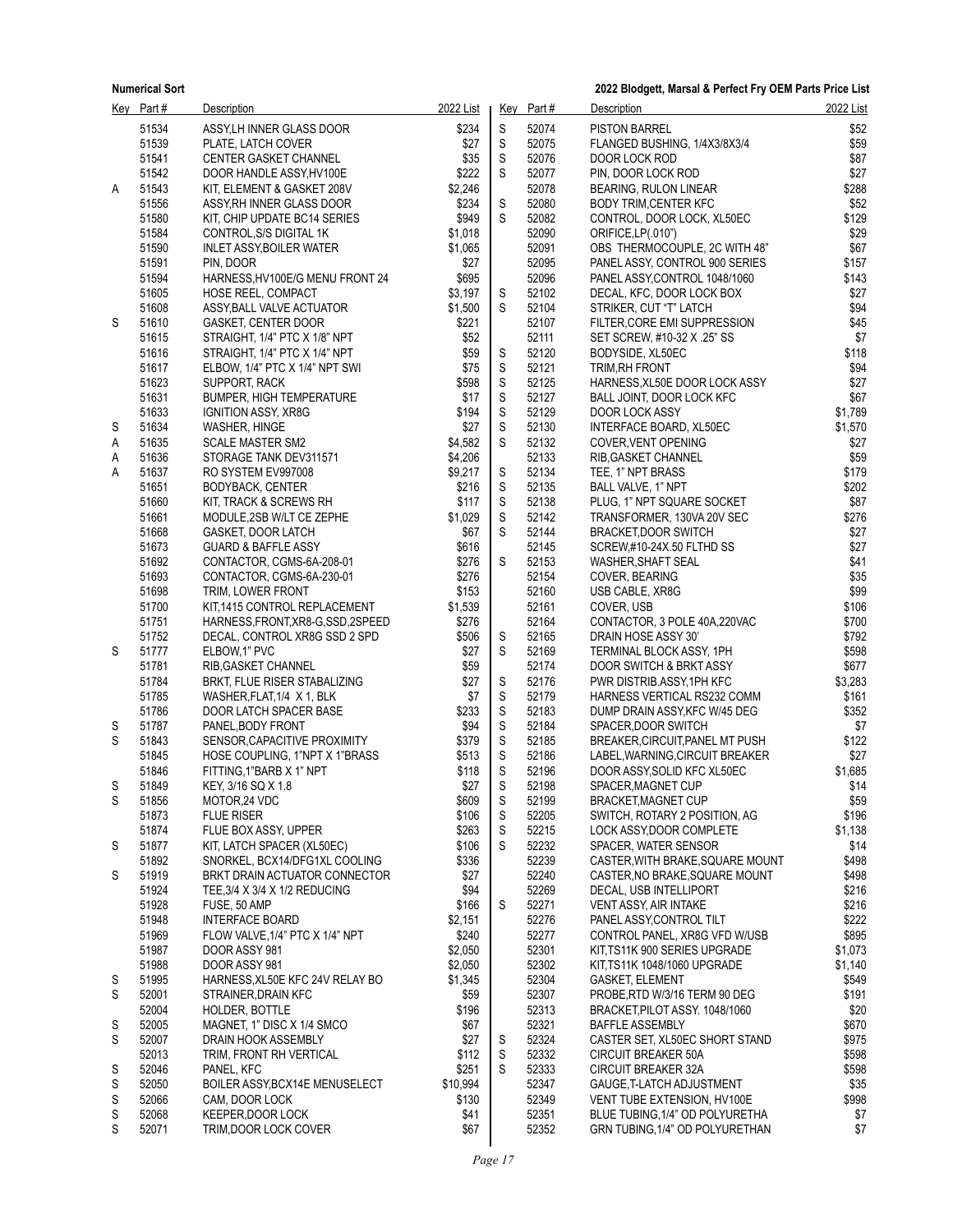|   | Key Part#      | Description                                                    | 2022 List        |        | Key Part#      | Description                                             | 2022 List        |
|---|----------------|----------------------------------------------------------------|------------------|--------|----------------|---------------------------------------------------------|------------------|
|   | 52353          | RED TUBING, 1/4" OD POLYURETH                                  | \$7              |        | 52928          | PANEL & DECAL ASSY BX14                                 | \$773            |
|   | 52360          | PANEL & DECAL ASSY 8 STPT                                      | \$555            |        | 52930          | PANEL & DECAL ASSY                                      | \$1,832          |
| Α | 52387          | CHICKEN ROASTING RACK                                          | \$230            |        | 52931          | PANEL & DECAL ASSY                                      | \$1,625          |
|   | 52411          | ASSY, INNER DOOR GLASS (HV50E)                                 | \$975            | S      | 52946          | POWER SUPPLY, 24 VDC"                                   | \$172            |
|   | 52414          | PANEL & DECAL ASSY SSD                                         | \$1,242          | S      | 52947          | AXIAL FAN, 24VDC 4"                                     | \$69             |
|   | 52446          | CIRCUIT BREAKER, 25AMP                                         | \$485            | S      | 52948          | TRANSFORMER, 208/240-24V 40VA                           | \$44             |
|   | 52447          | SCREW, 1/4-20 X 3/8 SER FLAN HH                                | \$21             |        | 52955          | KIT, FLEX TUBE 1/4"X30"LONG                             | \$112            |
|   | 52466          | SWITCH, MODE                                                   | \$630            |        | 52956          | KIT, FLEX TUBE 1/4"X12"LONG                             | \$69             |
|   | 52475<br>52479 | <b>GASKET RETAINER, OUTER</b><br>BODYSIDE, LH                  | \$78<br>\$598    |        | 52957<br>52958 | KIT, SPRITZER TUBE & FITTING<br>KIT, BLOWER WHEEL & KEY | \$149<br>\$2,054 |
|   | 52514          | ASSY, DOOR SWITCH                                              | \$281            |        | 52959          | KIT, HALOGEN BULB REPLACEMENT                           | \$106            |
|   | 52528          | <b>INVERTER DRIVE</b>                                          | \$3,070          |        | 52960          | <b>MOTOR VENT ASSY</b>                                  | \$695            |
|   | 52541          | WRENCH,"T" LATCH 13MM                                          | \$27             |        | 52989          | CASTER SET,4" 'CARLS JR'                                | \$2,012          |
| S | 52542          | KIT, XL50EC ADJ TOOLS                                          | \$125            |        | 52998          | NOZZLE, PUSH-BUTTON SPRAY                               | \$262            |
|   | 52568          | WRENCH, ALLEN 3/32                                             | \$10             |        | 53003          | PANEL & DECAL, HV100E MENU                              | \$969            |
|   | 52570          | DECAL, BACKFLOW PREVENTION                                     | \$15             |        | 53007          | KIT, PROBE W/FITTING                                    | \$187            |
|   | 52574          | DECAL, HV100M, MENUSELECT, NAV KE                              | \$506            |        | 53008          | KIT, CAVITY VENT SOLENOID                               | \$980            |
|   | 52596          | MANIFOLD ASSY, WATER (HV100EM)                                 | \$987            |        | 53009          | CONTROL, IGNITION 230V DSI                              | \$720            |
|   | 52600          | <b>BRACKET,USB STANDOFF</b>                                    | \$27             |        | 53013          | SLEEVE, 1/4 OD X 3/16 ID                                | \$45             |
|   | 52601          | CAROUSEL ASSY, WELDED D.DONUTS                                 | \$2,436          |        | 53024          | LED LIGHT, 28V PANEL MOUNT                              | \$106            |
|   | 52643<br>52647 | CAM ASSY, RACK POSITIONING                                     | \$118            | A      | 53053<br>53057 | RACK, WIRE, SS 20-7/8 X 14-5/8                          | \$726<br>\$893   |
|   | 52648          | USB CABLE, 1M<br>TUBING, 2.00" I.D. SILICONE                   | \$245<br>\$19    | A<br>Α | 53058          | KIT8.50" LEG W/ CASTER<br>KIT, 11" LEG W/ ADJ.FOOT      | \$1,095          |
| S | 52656          | <b>ACTUATOR &amp; PLUG ASSY XL50EC</b>                         | \$1,539          | A      | 53059          | KIT,11" LEG W/ SEISMIC FOOT                             | \$1,764          |
| S | 52658          | KIT, T-LATCH & GAUGE                                           | \$51             |        | 53070          | FRAME, HALOGEN LIGHT BEZEL                              | \$41             |
|   | 52662          | KIT, WATER FITTINGS (HV100EM)                                  | \$519            |        | 53080          | LIGHT SOCKET                                            | \$179            |
|   | 52663          | KIT, WATER TUBING (HV100EM)                                    | \$367            |        | 53081          | LIGHT GLASS ASSEMBLY, CIRCULAR                          | \$147            |
|   | 52666          | HEX CAP, 3/8" SATIN CHROME                                     | \$21             |        | 53101          | HALOGEN BULB, 12V, 20W, GY6.35"                         | \$38             |
|   | 52668          | PIEZO BEEPER                                                   | \$46             |        | 53102          | DOUBLE STACK VENT EXTENSION                             | \$802            |
| S | 52675          | COUPLING ASSY, DRAIN HOSE                                      | \$166            |        | 53106          | CAM & BRKT SET, RACK POSITION                           | \$161            |
|   | 52680          | INVERTER, PRGRMD HV100E                                        | \$3,038          |        | 53112          | <b>BULB GUARD</b>                                       | \$67             |
| S | 52693          | CONTROL, PRGRMD XR8G DD                                        | \$2,513          |        | 53114          | <b>BULB GUARD</b>                                       | \$69             |
|   | 52694          | SWITCH, INFINITE CT301/2                                       | \$82             |        | 53115          | FLOW METER, 0-7 GPH                                     | \$640            |
|   | 52696          | CONTROLLER, GRIDDLE TEMP, CTB                                  | \$824            |        | 53146          | BOARD, 3 BUTTON COMBI                                   | \$658            |
| S | 52698<br>52699 | SWITCH ASSY, RACK STOP<br>MODULE ASSY, XR8G MENU DD            | \$134<br>\$8,651 |        | 53157<br>53160 | BOARD, 3 BUTTON HYDRO<br>SHIM, CASTERS XR8G STAND       | \$488<br>\$41    |
| S | 52704          | LATCH COVER PLATE                                              | \$35             |        | 53174          | BOILER ASSY NG BCX14G                                   | \$13,667         |
|   | 52706          | <b>RESISTOR, MOTOR BRAKING</b>                                 | \$883            |        | 53175          | BOILER ASSY, LP BCX14G                                  | \$14,154         |
|   | 52707          | KIT, LATCH COVER REPLACEMENT                                   | \$35             |        | 53194          | LAMP HOUSING ASSEMBLY                                   | \$198            |
|   | 52713          | ASSY, UTILITY CONNECTIONS (NAVY)                               | \$2,735          | S      | 53206          | RELAY BOARD, TOUCHSCREEN SVC                            | \$2,977          |
|   | 52715          | BRACKET, VENT EXTENSION                                        | \$59             |        | 53219          | <b>SPEAKER</b>                                          | \$202            |
|   | 52716          | GASKET, HV100 BLADE                                            | \$727            |        | 53221          | ELEMENT, 18KW 208V XR8E                                 | \$1,757          |
|   | 52717          | CONTACTOR, 3 PHASE 24VDC COIL                                  | \$605            |        | 53222          | ELEMENT, 18KW 240V XR8E                                 | \$1,757          |
|   | 52723          | ASSY, OUTLET DRAIN HOOKUP (NAVY)                               | \$350            |        | 53229          | HARNESS, HV100 MANUAL FRONT 24V                         | \$630            |
|   | 52724          | HOSE, 1.25" ID X 1.75" OD DRAIN                                | \$67             |        | 53230          | HARNESS, COMBI MAN FRT 24V                              | \$634            |
|   | 52734          | BRACKET, UTILITY LINE RETAINER                                 | \$41             |        | 53235          | CONTACTOR, 3 POLE 65A W/AUX                             | \$658            |
|   | 52753<br>52754 | HIGH-TEMP SILICONE RUBBER TUBE<br>ADAPTER, BARBED HOSE FITTING | \$9<br>\$99      |        | 53243<br>53247 | FLOW METER, 0-60 GPH<br>BOARD, WATER LEVEL SENSING      | \$932<br>\$670   |
|   | 52777          | VARISTOR ASSY, LO FAN DFG1XL                                   | \$141            |        | 53270          | SUPPORT, 4 PAN FIXED                                    | \$525            |
|   | 52778          | VARISTOR ASSY, LO FAN MK1XL                                    | \$112            |        | 53271          | CIRCUIT BREAKER, 3 POLE, 50A                            | \$2,038          |
|   | 52781          | KIT.LOW FAN RELAY UPGRD DFG1XL                                 | \$132            |        | 53280          | KIT,208V 14KW ELEM & GSKT                               | \$3,143          |
|   | 52806          | DEFLECTOR CONTROL PANEL DRIP                                   | \$41             |        | 53281          | KIT,220/440V 14KW ELEM & GSKT                           | \$1,735          |
|   | 52808          | PLUG, 1/2" NPT HEX HEAD                                        | \$52             |        | 53282          | KIT,240/480V 14KW ELEM & GSKT                           | \$1,334          |
|   | 52813          | HARNESS, 480V (HV100E/HV100EM)                                 | \$161            | S      | 53283          | CIRCUIT BREAKER, 6A, Z-CURVE                            | \$130            |
| A | 52815          | REGULATOR ASSY, H2O PRESSURE                                   | \$677            |        | 53284          | HARNESS WATER SENSOR BCX MAN                            | \$52             |
|   | 52843          | HARNESS, BEEPER, 24 VDC                                        | \$21             | S      | 53295          | <b>BOILER ASSY INSULATED BCX14E</b>                     | \$3,361          |
|   | 52870          | TERMINAL BLOCK ASSEMBLY                                        | \$305            | S      | 53296          | BOILER ASSY, INSULATED BCX14G                           | \$3,070          |
| S | 52873          | WHEEL, BLOWER 10" REVERSING                                    | \$830            |        | 53304          | HARNESS WATER SENSOR BCX MENUS                          | \$66             |
| S | 52874<br>52877 | STACK KIT, HV100 ON STD. DEPTH<br>VENT ASSY, AIR INTAKE        | \$1,355<br>\$227 |        | 53321<br>53327 | BRACKET, I/O BOARD<br><b>GASKET, ELEMENT</b>            | \$37<br>\$87     |
|   | 52885          | <b>BAFFLE ASSEMBLY</b><br>(HV50E)                              | \$1,448          |        | 53339          | DECAL, BC20 MENUSELECT                                  | \$506            |
| A | 52889          | KIT,4"STANDOFF HEAT SHIELD                                     | \$504            |        | 53344          | HARNESS MANUAL COMBI/HYDRO 3KY                          | \$227            |
|   | 52890          | SCREW, 1/4-20X1 LOW PROF SLT SS                                | \$21             |        | 53375          | ELEMENT, 15KW 240V                                      | \$2,106          |
|   | 52896          | STACK KIT,HV100 ON BAKERY DEPT                                 | \$1,274          | S      | 53377          | PROGMD.CTRL, BC20G MENUSELECT                           | \$2,710          |
|   | 52912          | PROGRAMMED INVERTER DRV HV50E                                  | \$2,766          | S      | 53381          | CONTROL, PRGRMD XR8 GEN MKT                             | \$4,874          |
|   | 52920          | BAFFLE ASSY DUNKIN DONUTS XR8                                  | \$2,256          | S      | 53384          | PROGMD.CTRL, HV100E MENUSELECT                          | \$5,262          |
|   | 52926          | FLASHDRIVE, USB, 4GB                                           | \$69             |        | 53400          | PROGMD.CTRL, HV100E MANUAL G.M.                         | \$2,864          |
|   | 52927          | PANEL & DECAL ASSY BCX14                                       | \$1,345          |        | 53421          | PROGRAMMED INVERTER DRV BC20E                           | \$1,752          |
|   |                |                                                                |                  |        |                |                                                         |                  |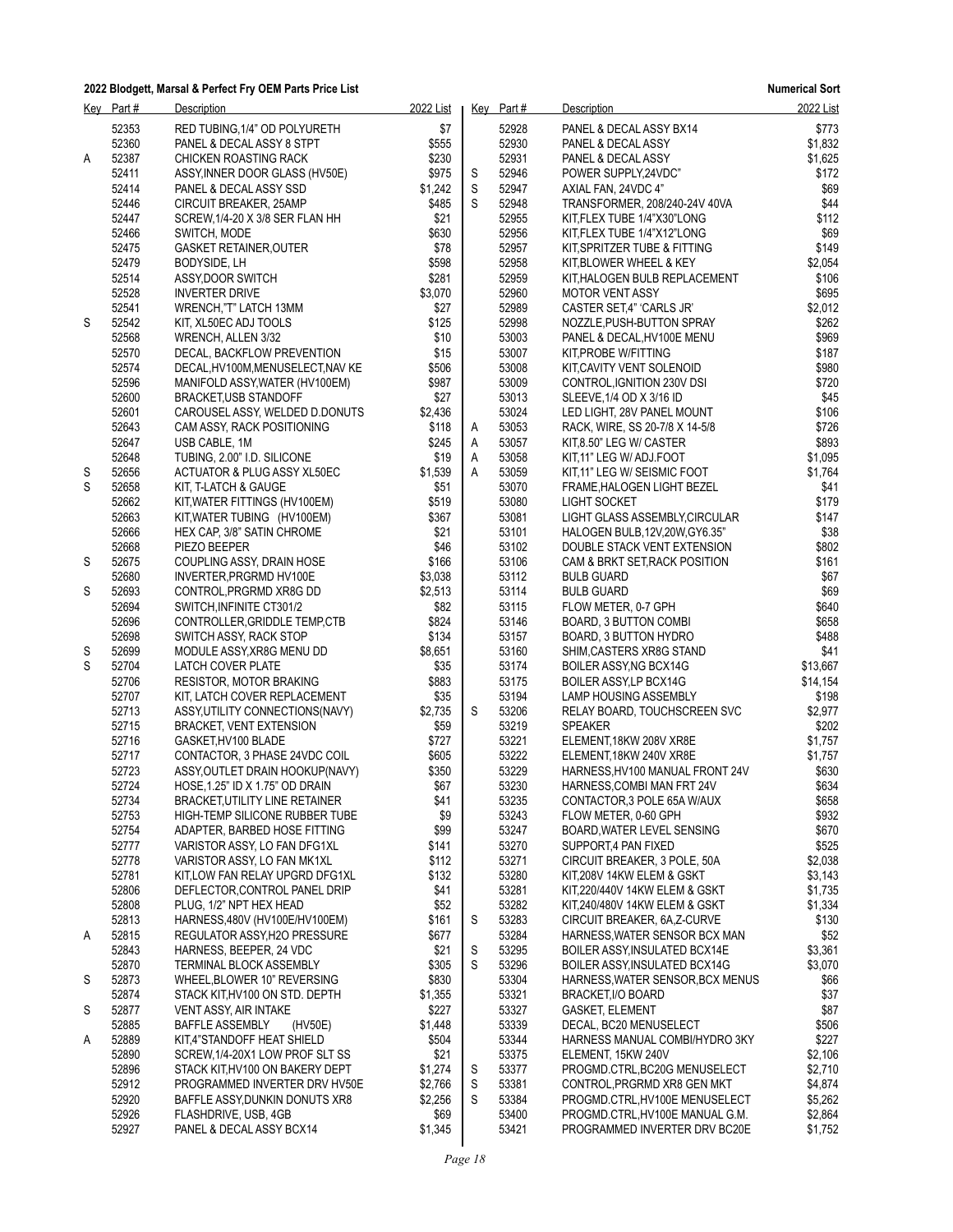|        | Key Part#      | Description                                                     | 2022 List          |        | Key Part#      | Description                                                             | 2022 List          |
|--------|----------------|-----------------------------------------------------------------|--------------------|--------|----------------|-------------------------------------------------------------------------|--------------------|
|        | 53431          | CONTACTOR, 208V, 3 POLE, 100A                                   | \$512              |        | 54073          | HARNESS, HV100 MENU, SHIELDED                                           | \$227              |
|        | 53432          | CONTACTOR, 240V,3 POLE, 100A                                    | \$458              |        | 54075          | HARNESS, HV100 MANUAL, SHIELDED                                         | \$172              |
|        | 53451          | SWITCH 8-STPT W/BOARD HARDEES                                   | \$788              | S      | 54107          | HOSE CLAMP, 1/4"-5/16" RANGE                                            | \$14               |
|        | 53453          | BODYSIDE, RH XR8E                                               | \$529              |        | 54132          | BRACKET, WATER SENSE(GAS)                                               | \$75               |
| S      | 53481          | PROGMD.CTRL, BC20E MENUSELECT                                   | \$5,262            | S      | 54133          | HQ WATER SENSOR ASSY, GAS MENU                                          | \$2,098            |
|        | 53482          | BOILER ASSY, BC20E INSULATED                                    | \$1,812            |        | 54140          | BRACKET, HQ WATER SENSE(ELEC)                                           | \$99               |
|        | 53483          | PAN STOP                                                        | \$27               |        | 54152          | ORIFICE, LP(.0115")                                                     | \$27               |
| S      | 53485          | PROGMD.CTRL, HV50E MENUSELECT                                   | \$5,262            |        | 54155          | HOSE CLAMP, 15/32"-17/32" RANGE                                         | \$14               |
| S<br>S | 53486<br>53487 | PROGMD.CTRL, HV100EM GEN MKT<br>PROGMD.CTRL, HV100EM (U.S.NAVY) | \$5,262<br>\$2,710 | S<br>S | 54158<br>54159 | HQ WATER SENSOR ASSY, ELEC MENU<br>KIT, HQ WATER SENSE: BCX14G-MAN      | \$2,517<br>\$2,662 |
| S      | 53499          | PROGMD.CTRL, BCX14G MENUSELECT                                  | \$2,710            |        | 54164          | BURNER BOX ASSEMBLY (HV100G)                                            | \$258              |
| S      | 53500          | PROGMD.CTRL, BCX14E MENUSELECT                                  | \$2,710            |        | 54173          | <b>BURNER MANIFOLD</b>                                                  | \$774              |
| S      | 53501          | PROGMD.CTRL, BX14G MENUSELECT                                   | \$2,710            |        | 54175          | ORIFICE, 082"(HV100G)                                                   | \$35               |
| S      | 53502          | PROGMD.CTRL, BX14E MENUSELECT                                   | \$2,662            |        | 54176          | SOLENOID ASSY, SINGLE                                                   | \$749              |
|        | 53530          | BODYBACK 1415                                                   | \$196              |        | 54177          | <b>MANIFOLD</b>                                                         | \$130              |
|        | 53543          | ELEMENT, 15KW 208V                                              | \$2,106            | S      | 54193          | PROGMD.CTRL,CNVX14G MENUSELECT                                          | \$2,710            |
|        | 53551          | <b>BAG &amp; BOLT ASSY, STACKING</b>                            | \$27               |        | 54195          | DOOR SWITCH ACTIVATOR                                                   | \$87               |
|        | 53557          | CHANNEL ASSY, GASKET BC20                                       | \$630              | S      | 54200          | BUSHING, THREADED M12 X 1.00                                            | \$41               |
|        | 53564          | ELEMENT, 18KW 480V XR8E                                         | \$1,757            |        | 54203          | DOOR ASSY, OUTER GLASS                                                  | \$4,904            |
|        | 53568          | GASKET, DOOR BC20                                               | \$797              |        | 54204          | <b>GLASS ASSY, INNER DOOR</b>                                           | \$1,078            |
| S      | 53572          | KIT, RELAY BOARD CIR BRKR                                       | \$354              |        | 54205<br>54243 | DRIP PAN ASSY, DOOR                                                     | \$194              |
|        | 53576<br>53582 | <b>GASKET,LOWER DOOR</b><br>KIT, MIDD ELE UPG 3PH 208V          | \$659<br>\$1,018   | Α      | 54244          | PAN SLIDE, HV100 34" STAND                                              | \$82<br>\$141      |
|        | 53612          | CONVERSION KIT, NAT GAS TO LP                                   | \$82               |        | 54245          | HARNESS, CNVX, BX, BCX, MANUAL SH<br>HARNESS, CNVX, BX, BCX, MENUSELECT | \$348              |
| S      | 53635          | <b>JIG, MOTOR CENTERING</b>                                     | \$27               | Α      | 54247          | MULTI-PURPOSE FRY RACK                                                  | \$360              |
|        | 53636          | SCREW, MACH 10-32 X 3/8 FTHD                                    | \$7                |        | 54273          | KIT, SWITCH ACTIVATOR (W/SWITCH)                                        | \$329              |
|        | 53639          | <b>COMFORT GRIP NOZZLE</b>                                      | \$179              | Α      | 54278          | KIT,HEAT SHIELD                                                         | \$706              |
|        | 53641          | FITTING, BARBED TUBE                                            | \$27               | S      | 54280          | KIT, DOOR SWITCH UPGRADE                                                | \$127              |
|        | 53655          | CASTER ASSY W/O BRAKE                                           | \$447              |        | 54293          | <b>MOTOR ASSY</b>                                                       | \$2,558            |
|        | 53656          | <b>CASTER ASSY W/BRAKE</b>                                      | \$447              |        | 54294          | <b>MOTOR MOUNT</b>                                                      | \$211              |
|        | 53662          | ELEMENT ASSY, BOT 1PH 240V 1400                                 | \$2,104            |        | 54296          | ASSY, H20 INJECT MOTOR PLATE                                            | \$573              |
|        | 53666          | ELEMENT ASSY, BOT 3PH 208V 1400                                 | \$1,861            |        | 54327          | <b>BURNER WIRING CONNECTOR</b>                                          | \$35               |
|        | 53668          | ELEMENT ASSY, BOT 3PH 240V 1400                                 | \$2,493            |        | 54330          | CABLE, COMM TOUCHSCREEN                                                 | \$102              |
|        | 53671<br>53676 | SCREW, 8-32X3/8 SS PAN THD CUT                                  | \$7<br>\$609       | S      | 54338<br>54340 | ASSY, PRESSED BEARING                                                   | \$342<br>\$45      |
| S      | 53684          | MODE SWITCH, THREE POSITON<br>CAM, DOOR HANDLE XL50EC           | \$172              |        | 54372          | SPACER, ENCODER SHAFT<br>PANEL & DECAL ASSY                             | \$4,090            |
|        | 53696          | PROGMD.CTRL, BCX14G MANUAL                                      | \$2,946            |        | 54374          | PANEL & DECAL ASSY                                                      | \$1,355            |
|        | 53697          | PROGMD.CTRL, BCX14E MANUAL                                      | \$3,096            |        | 54375          | PANEL & DECAL ASSY                                                      | \$1,425            |
|        | 53698          | PROGMD.CTRL, BX14G MANUAL                                       | \$2,946            |        | 54378          | PLUG, RESISTOR CONNECTOR                                                | \$161              |
|        | 53699          | PROGMD.CTRL, BX14E MANUAL                                       | \$2,946            |        | 54380          | KIT, RESISTOR PLUG W/RELAY BRD                                          | \$1,846            |
|        | 53752          | FITTING, 3/4 GHT X 1/4 PLASTIC                                  | \$27               |        | 54381          | LEG ASSY, ADJUSTABLE XR8                                                | \$211              |
| S      | 53755          | KIT, HOSE 1 5/8 SILICONE                                        | \$82               |        | 54388          | CONTROL, IGNITION, FENWAL HV100G                                        | \$337              |
|        | 53759          | <b>BUZZER, REMOTE</b>                                           | \$179              |        | 54393          | COOLING FAN ASSEMBLY (HV100G)                                           | \$348              |
|        | 53771          | <b>MOTOR PANEL ASS'Y INSHOT</b>                                 | \$421              |        | 54404          | DRAFT INDUCER BOX COVER                                                 | \$20               |
|        | 53793          | HEAT COLLECTOR ASSY, INSHOT                                     | \$75               |        | 54406          | RESTRICTOR PLATE, HV100G-NATGAS                                         | \$45               |
|        | 53794<br>53807 | FLUE COLLECTOR BACK<br>PLATE, CAVITY VENT RESTRICTOR            | \$58<br>\$15       | Α      | 54422<br>54437 | KIT,HEAT SHIELD R OR L<br>DECAL, TOUCH SCREEN, HV100G                   | \$936<br>\$271     |
|        | 53817          | <b>BURNER BOX BACK</b>                                          | \$258              |        | 54440          | SPEAKER COVER                                                           | \$41               |
|        | 53827          | ASSY, LH INNER GLASS DOOR                                       | \$385              |        | 54441          | HARNESS, CNVX, BX, BCX, G MOTOR SH                                      | \$104              |
|        | 53828          | ASSY RH INNER GLASS DOOR                                        | \$451              |        | 54443          | HARNESS, CNVX, BX, BCX, E MOTOR SH                                      | \$216              |
| A      | 53898          | VENT EXTENSION, 12" DIVERTER                                    | \$724              |        | 54447          | TUBE, PRESSURE SWITCH                                                   | \$202              |
| S      | 53899          | KIT, SERVICE SEAL XL50EC                                        | \$184              |        | 54453          | BURNER ASSY, NAT. GAS: HV100G                                           | \$3,032            |
|        | 53902          | FILTER, EMI                                                     | \$281              |        | 54454          | <b>BURNER SUPPORT</b>                                                   | \$69               |
|        | 53912          | PROGMD.CTRL, BC20G MANUAL                                       | \$2,383            |        | 54463          | <b>GROUNDING WIRE, SPARK BOX</b>                                        | \$15               |
|        | 53913          | PROGMD.CTRL, BC20E MANUAL                                       | \$4,350            |        | 54467          | HARNESS HV100G 24V. REAR                                                | \$1,416            |
|        | 53919          | KIT, DELIME BOTTLE BCX                                          | \$525              |        | 54477          | KIT, SWITCH & SCREWS 4 POS                                              | \$81               |
|        | 53921<br>53948 | SPACER, REMOTE BUZZER<br>RESISTOR 7 OHM 25 WATT                 | \$21<br>\$59       |        | 54487<br>54494 | COVER, CONTROL W/LH CONT.<br>KIT, FLOW VALVE #71 ORIFICE                | \$222<br>\$665     |
| A      | 53963          | VENT EXTENSION, 12" STRAIGHT                                    | \$411              |        | 54503          | HARNESS, HV100G, IGNITION WIRE                                          | \$27               |
|        | 53967          | PROGMD.CTRL,CNVX14G MANUAL                                      | \$2,346            |        | 54508          | DECAL, ZEPHG/240G SSD                                                   | \$258              |
|        | 53968          | PROGMD.CTRL,CNVX14E MANUAL                                      | \$2,346            |        | 54510          | BRKT, PILOT TS11K 1000 SERIES                                           | \$28               |
|        | 53986          | <b>FRAME, TOUCHSCREEN CTRL</b>                                  | \$94               |        | 54562          | RACK SUPPORT (SET OF 2)                                                 | \$654              |
| S      | 53995          | ELBOW, 1/4"MNPTX3/16"BARBED SS                                  | \$82               | Α      | 54596          | CRATED XR8G STAND W/LEGS                                                | \$9,574            |
|        | 54001          | CARTRIDGE, CHEM PUMP REPLCMNT                                   | \$286              |        | 54600          | THERMOSTAT, HIGH LIMIT, 248F                                            | \$513              |
|        | 54014          | CONVERSION KIT, LP TO NAT, #42 MTD                              | \$72               |        | 54604          | POWER SUPPLY, 15W 24V OUTPUT                                            | \$211              |
|        | 54015          | CONVSN KIT, NAT->LP, #54 MTD                                    | \$69               |        | 54607          | KIT, POWER SUPPLY ASSEMBLY                                              | \$168              |
| S      | 54035          | KIT, CHEM PUMP CARTRIDGE                                        | \$211              | S      | 54627          | CONTROL, PRGRMD XR8E DD                                                 | \$4,247            |
|        | 54048          | SENSOR, CAPACITIVE                                              | \$824              |        | 54634          | GASKET, HEAT EXCHANGER                                                  | \$926              |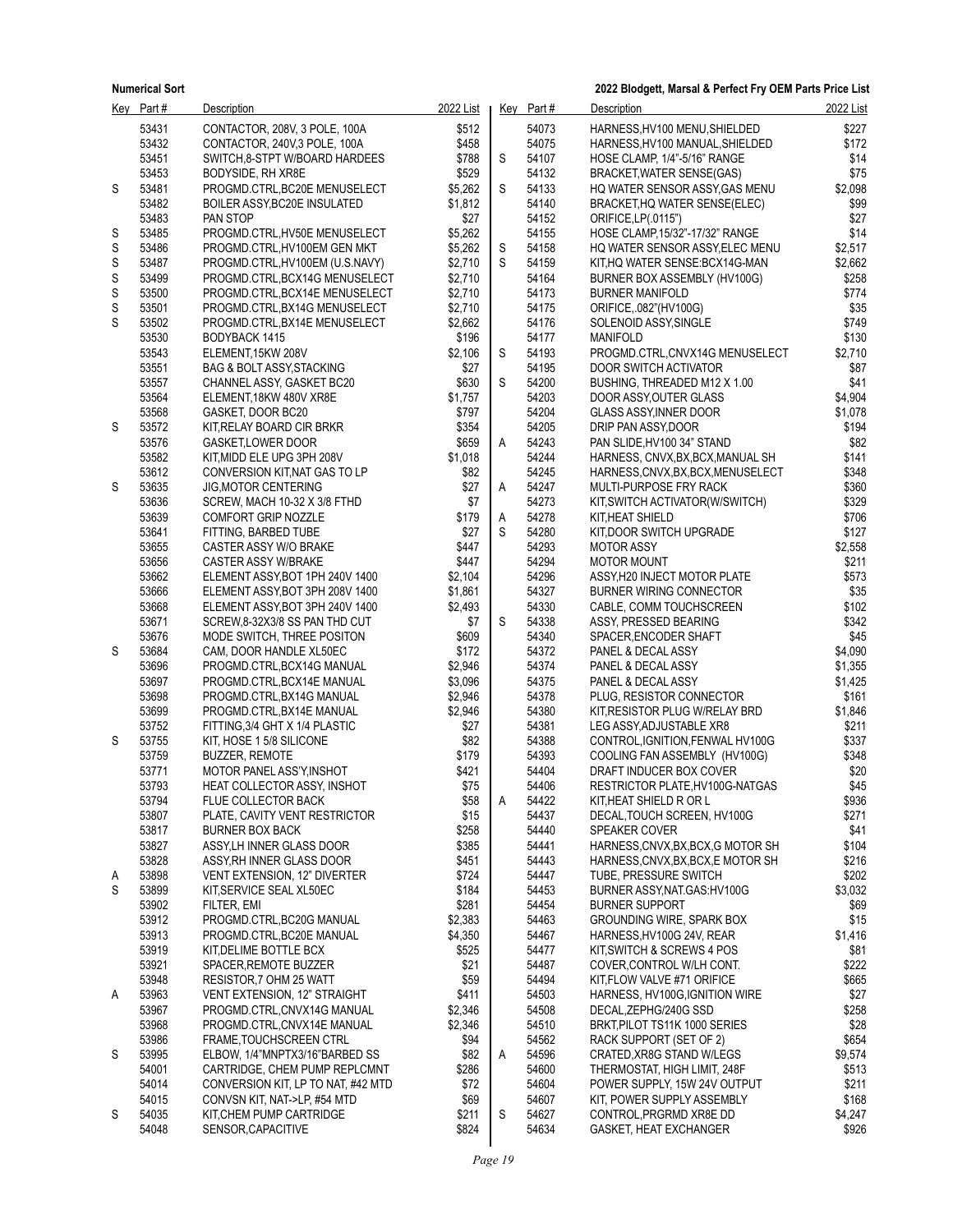|   | Key Part#      | Description                                                       | 2022 List        |        | Key Part#      | Description                                                  | 2022 List        |
|---|----------------|-------------------------------------------------------------------|------------------|--------|----------------|--------------------------------------------------------------|------------------|
|   | 54636          | PANEL & DECAL, HV100G NAV PAD                                     | \$780            |        | 55033          | BURNER ASSY, INSHOT HI-ELEV.                                 | \$1,001          |
|   | 54637          | WATER CONNECTION ASSEMBLY                                         | \$464            |        | 55057          | VENT, SUCTION TUBE, BOLT ON                                  | \$258            |
|   | 54638          | <b>INSHOT BURNER</b>                                              | \$94             |        | 55067          | DRAFT INDUCER BURNER BOX                                     | \$112            |
|   | 54640          | ORIFICE, 063"(HV100G)                                             | \$41             |        | 55069          | <b>BRACKET,FLUE RISER</b>                                    | \$35             |
|   | 54645          | BURNER ASSYLP GAS: HV100G                                         | \$3,032          |        | 55070          | FLEX HOSE, GAS, 1/2 X 18                                     | \$166            |
|   | 54666          | 208/240V INVERTER ASSY, HV100G                                    | \$3,368          |        | 55071          | <b>BRACKET, VENT EXTENSION</b>                               | \$41             |
|   | 54668          | HOSE, 36" BRAIDED STAINLESS                                       | \$726            | S      | 55076          | CASTER, 5.00" W/OUT BRAKE                                    | \$130            |
|   | 54671          | EXTERNAL HOSE REEL ASSEMBLY                                       | \$6,160          | S      | 55079          | CASTER, 5.00" W/BRAKE                                        | \$136            |
|   | 54672          | MOTOR, BLOWER 208-240V HV100G                                     | \$2,390          |        | 55081          | ROTARY SWITCH, 5-POSITION                                    | \$549            |
|   | 54674<br>54692 | HOSE REEL SHROUD ASSEMBLY<br>HIGH LIMIT THERMOSTAT, 446F          | \$2,073          |        | 55088<br>55107 | DOOR SUPPORT & SWITCH<br>REDUCER, STN.STL 3/4NPT TO 1/2      | \$975            |
| A | 54698          | 34" OPN STAND, HV100/MKV W/FEET                                   | \$549<br>\$5,213 | S<br>S | 55108          | CROSS, STN.STL 1/2" NPT                                      | \$17<br>\$69     |
|   | 54715          | MANIFOLD ASSY, WATER                                              | \$1,314          | S      | 55109          | NIPPLE, STN.STL 1/2" NPT                                     | \$15             |
|   | 54725          | KIT, DIRECT SPARK IGN CTRL                                        | \$434            | S      | 55111          | REDUCER, STN STL 1/4 NPT TO 1/4                              | \$27             |
|   | 54733          | PANEL, CONTROL 1000 SERIES                                        | \$206            | S      | 55112          | REDUCER, STN. STL 1/2 TO 1/4 NPT                             | \$21             |
|   | 54734          | PRESSURE REG. ASSY, H2O                                           | \$649            | S      | 55113          | ADAPTER, SS 1/2 NNPTF X.94 BARB                              | \$87             |
|   | 54737          | DRIP PAN ASSEMBLY                                                 | \$283            |        | 55114          | <b>BOX, INNER SMOKER</b>                                     | \$196            |
|   | 54744          | KIT, ARBYS UPGRADE DFG100                                         | \$1,259          |        | 55117          | ELEMENT ASSY, SMOKER                                         | \$3,493          |
|   | 54749          | FLUE BOX, SINGLE OR BTM SECT                                      | \$125            |        | 55118          | COVER, SMOKER BOX                                            | \$59             |
|   | 54750          | GUARD, FLUE BOX                                                   | \$29             |        | 55125          | SUPPORT ASSY, DECK                                           | \$543            |
|   | 54753          | GUARD, LINER 100ES                                                | \$67             |        | 55127          | TS11 SAFETY VALVE, 1/4"TUBE FIT                              | \$511            |
|   | 54770          | KIT, GASKET CHANNEL HV100                                         | \$494            |        | 55128          | CONTROL STACK,900 DECK,650F                                  | \$2,977          |
|   | 54776          | BLOWER ASSEMBLY, DRILLED, 115V                                    | \$1,837          |        | 55131          | PILOT ASSY,900 DECK.018"ORIFIC                               | \$117            |
|   | 54779          | FLUE RISER HV100G                                                 | \$549            |        | 55132          | PILOT ASSY, NAT GAS .021                                     | \$117            |
|   | 54791          | <b>HEAT EXCHANGER ASSY, HV100G</b>                                | \$2,413          |        | 55146          | DOOR ASSY, BLK GLASS CTBXCEL                                 | \$2,407          |
| A | 54801          | KIT, GAS MANIFOLD STACKING                                        | \$490<br>\$44    |        | 55152          | PILOT TUBE, STEEL 1/4" X 48"                                 | \$117            |
|   | 54802<br>54808 | PRESSURE SWITCH<br>DRAFTHOOD KIT(CASTERS), SHO-G                  | \$3,725          |        | 55153<br>55154 | <b>BRACKET PILOT 900 SERIES</b><br>HOSE, 31" BRAIDED SS      | \$20<br>\$646    |
| S | 54826          | CONTROL, IQ2 WENDY'S (RED)                                        | \$2,383          |        | 55156          | BAFFLE, SMOKER                                               | \$106            |
|   | 54835          | GASKET, DRAFT INDUCER BLOWER                                      | \$114            | S      | 55161          | DISPLAY, TSCREEN PRGMD HV100G                                | \$2,468          |
|   | 54842          | PROBE, RTD 1000 OHM .188 X4.00"                                   | \$258            | S      | 55162          | DISPLAY, TSCREEN PRGMD HV100E                                | \$6,854          |
|   | 54849          | <b>GASKET SET &amp; SCREWS, CTB</b>                               | \$458            |        | 55169          | PLUG, RIGHT ANGLE GFCI                                       | \$332            |
|   | 54850          | GASKET SET & SCREWS, CTBR                                         | \$451            |        | 55178          | PANEL & DECAL, HV100EM MENU                                  | \$797            |
|   | 54856          | RACKS, SIDE HV100 SET OF 2                                        | \$1,058          |        | 55186          | PANEL & DECAL, CTB/R INF 2SP                                 | \$738            |
|   | 54859          | CONTROL, INFINITE W/DIG TIMER                                     | \$1,048          |        | 55193          | HANDLE ASSY, LOCKING                                         | \$506            |
|   | 54860          | <b>BAFFLE ASSEMBLY</b>                                            | \$871            | S      | 55198          | CONTROL, PRGMD BX14 TCHSRN                                   | \$4,788          |
|   | 54863          | <b>BAFFLE ASSEMBLY</b>                                            | \$749            |        | 55213          | TRAY, INSULATION                                             | \$29             |
| S | 54868          | CONTROL, IQ W/OL PROJ MKV                                         | \$6,567          |        | 55239          | PANEL ASSY, CONTROL SH1G W/LT                                | \$227            |
| S | 54870          | HARNESS, IQ2 W/OL PROJ ADAPTER                                    | \$161            |        | 55243          | ADAPTER, 3/16" TO 1/4" TUBE                                  | \$41             |
| S | 54871          | KIT, CONTROL IQ OL PROJ CTB/AP                                    | \$2,875          |        | 55247          | MODULE ASSY, SH1G W/LGT 115V                                 | \$2,352          |
| S | 54872          | KIT,CONTROL IQ OL PROJ MKV                                        | \$2,875          |        | 55252          | KIT, 1/4" PILOT SPLICE 900                                   | \$148            |
|   | 54880          | CONTROL PANEL, MENU W/SRN PROT                                    | \$451            | S      | 55266          | CORD SET, 12/3 20A 120"                                      | \$433            |
|   | 54881<br>54883 | SCREEN PROTECTOR, HV100 EM<br>STACKING ASSY, SN-G ON HYDROVECTION | \$87<br>\$805    |        | 55276<br>55282 | VALVE, SOLENOID 2 WAY                                        | \$646<br>\$233   |
|   | 54888          | LID ASSY, RAPID VENT                                              | \$585            | S      | 55301          | INSULATION, ELECTRIC BOILER<br>KIT, BLOWER MOTOR & KEY       | \$881            |
|   | 54889          | THERMAL OVERLOAD PROTKTR MOTOR                                    | \$305            | S      | 55303          | KIT, BLOWER WHEEL & KEY                                      | \$802            |
|   | 54896          | AIR DUCT ASSY                                                     | \$148            | A      | 55315          | KIT, BACKFLOW PREVENTION                                     | \$245            |
|   | 54897          | FAN, 12VDC BLOWER                                                 | \$170            |        | 55325          | COVER, CONTROL SH1E W/LIGHTS                                 | \$172            |
|   | 54899          | SHELL, BURNER BOX INSHOT                                          | \$1,339          | S      | 55335          | <b>BRACKET CROSS FITTING</b>                                 | \$27             |
|   | 54908          | BURNER ASSY, NG 45K ES                                            | \$1,170          | S      | 55342          | STREET ELBOW, 1" NPT SS                                      | \$67             |
|   | 54909          | COVER, BURNER                                                     | \$52             |        | 55343          | FILTER ASSY, WATER SPRITZER                                  | \$3,927          |
|   | 54910          | <b>TURBULATOR</b>                                                 | \$52             |        | 55346          | <b>BLOWER WHEEL</b>                                          | \$140            |
|   | 54911          | <b>BRACKET, ELECTRODE MTG</b>                                     | \$21             | S      | 55348          | FITTING, 3/4" NPT TO 1/2" TUBE SS                            | \$367            |
|   | 54913          | BAFFLE, BURNER AIR                                                | \$35             | S      | 55350          | KIT, REFURB FITTING 2012                                     | \$598            |
| S | 54928          | CONTROL, IQ2 WENDY'S (BLACK)                                      | \$4,625          | S      | 55351          | KIT,FITTING UPGRADE XL50                                     | \$410            |
|   | 54932          | PROGMD.CTRL, HV100G MANUAL G.M.                                   | \$1,478          |        | 55364          | ELEMENT 208V STM W/PROBE WELL                                | \$498            |
|   | 54935          | FLEX HOSE, GAS, 3/8 X 20                                          | \$118            |        | 55365          | ELEMENT, 240V STM W/PROBE WELL                               | \$477            |
|   | 54937          | PROGMD.CTRL, HV100G MENUSELECT                                    | \$4,108          | S      | 55366          | ELEMENT,480V STM W/PROBE WELL                                | \$543            |
|   | 54938<br>54939 | NATURAL GAS VALVE ASSY<br>PROPANE GAS VALVE ASSY                  | \$513<br>\$1,010 |        | 55373<br>55407 | <b>INVERTER DRIVE ASSY</b><br>KIT, PILOT ASSY WITH LP 0.0115 | \$4,661<br>\$119 |
|   | 54960          | KEY, 3/16" X 1" SS                                                | \$7              |        | 55410          | COVER, SECURITY CNTL PADLOCK                                 | \$525            |
|   | 54971          | KIT, STACKING HV100G                                              | \$8,984          |        | 55415          | BAFFLE ASSY, BC20E                                           | \$804            |
|   | 55020          | <b>VENT, SUCTION TUBE ASSEMBLY</b>                                | \$136            |        | 55420          | BAFFLE ASSY, BC20G                                           | \$1,722          |
|   | 55023          | <b>VENT,LID GASKET</b>                                            | \$27             |        | 55427          | ELEMENT, 2KV FLATBAR, 208V 30"                               | \$804            |
|   | 55024          | LID ASSY, VENT                                                    | \$488            |        | 55481          | KNOB, SOFT TOUCH                                             | \$21             |
|   | 55030          | <b>BURNER, INSHOT</b>                                             | \$87             |        | 55513          | KIT, WATER LEVEL SENSE BOARD                                 | \$345            |
|   | 55031          | <b>GLASS, DOOR OUTER LH SILKSCREEN</b>                            | \$840            |        | 55528          | DOOR ASSY, OUTER LH BLK GLASS                                | \$3,353          |
|   | 55032          | BURNER ASSY, INSHOT LP GAS                                        | \$1,322          |        | 55531          | FRONT GLASS LEFT/BLODGETT LOGO                               | \$761            |
|   |                |                                                                   |                  |        |                |                                                              |                  |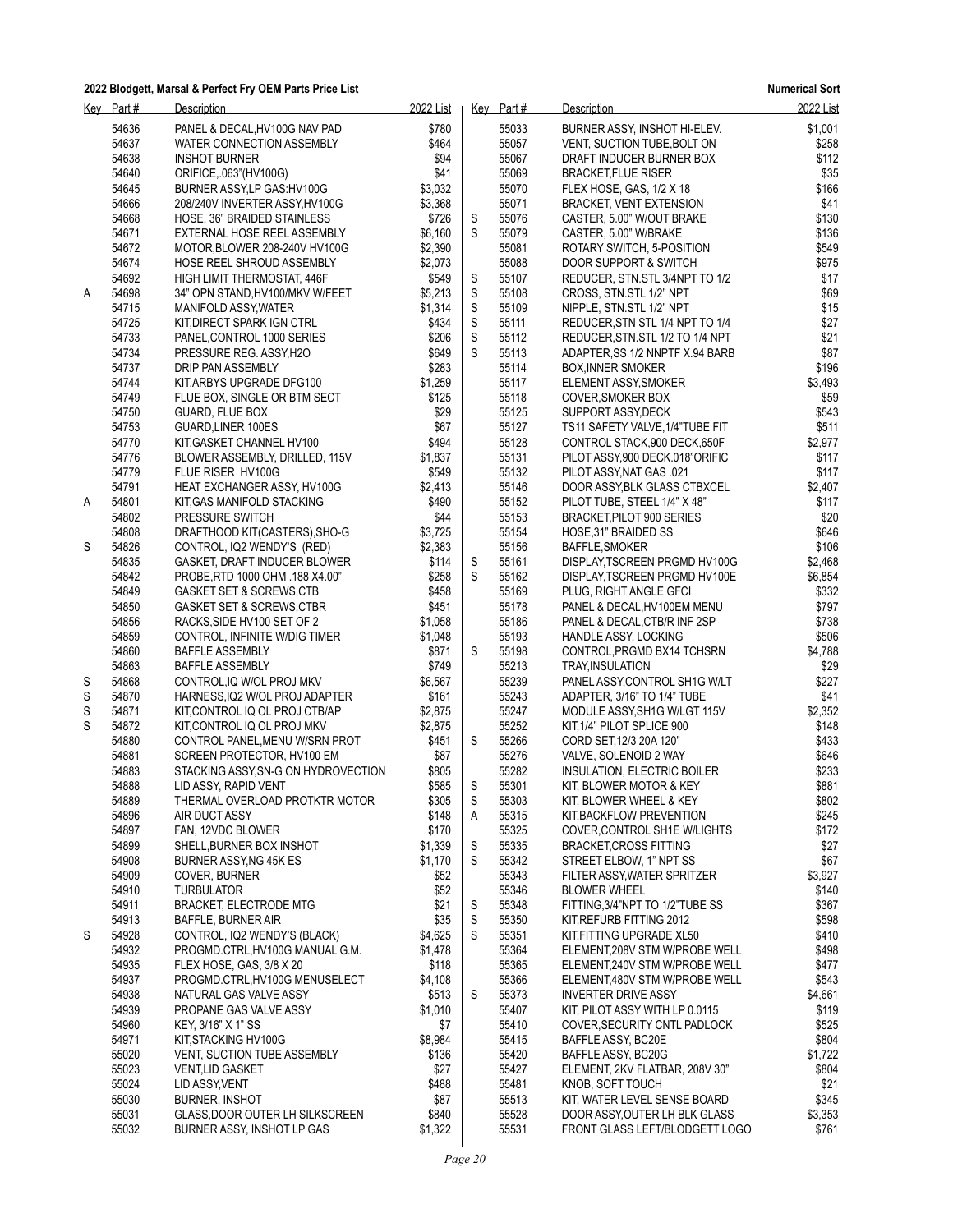|   | Key Part#      | Description                                                    | 2022 List        |   | Key Part#      | Description                                           | 2022 List      |
|---|----------------|----------------------------------------------------------------|------------------|---|----------------|-------------------------------------------------------|----------------|
|   | 55532          | FRONT GLASS.RIGHT HV100                                        | \$792            |   | 56644          | THERMOSTAT.150-550F.350 DEG TD                        | \$496          |
|   | 55533          | RETAINER, GLASS CTR PORC                                       | \$136            |   | 56652          | SOLENOID, 24VDC, 1/4 PTC                              | \$280          |
|   | 55537          | <b>GASKET, DOOR LATCH</b>                                      | \$15             |   | 56653          | SOLENOID, 24 VDC 1/4PTC DUAL                          | \$1,072        |
|   | 55542          | DOOR ASSY, OUTER RH BLK GLASS                                  | \$2,105          | S | 56655          | KIT, 208V 12KW ROUND ELEMENT XL50EC                   | \$784          |
|   | 55548          | PLATE, AIR SHUTTER (LP GAS)                                    | \$21             |   | 56723          | GASKET SET, T/B AFTER 12/05                           | \$152          |
|   | 55561          | CONTROL ASSY, SMOKER DIGITAL                                   | \$3,253          | S | 56725          | FITTING, 1/4" NPTX1/4" BARB SS                        | \$35           |
|   | 55564          | KEY, SLAM LOCK CONTROL (CG)                                    | \$67             | S | 56727          | KIT, REFURB 2013(W/O CNTL)                            | \$2,457        |
|   | 55565          | <b>KEY, SLAM LOCK MASTER (MG)</b>                              | \$67             |   | 56729          | PANEL & DECAL ASSY, MKV SSD                           | \$417          |
|   | 55596          | CORDIERITE, 2PC CRATED 1415 CB                                 | \$899            |   | 56730          | BRACKET ASSY, SMOKER TOP MTG                          | \$118          |
|   | 55597          | GROMMET, NYLON: 1.00ID/1.25MT                                  | \$7              | S | 56732          | KIT, REFURB UPGRADE TO 2013                           | \$305          |
|   | 55599          | RELAY, DPST, 24VDC                                             | \$216            |   | 56738          | KIT,24VDC RELAY REPLACEMENT                           | \$148          |
|   | 55603          | KIT, DRAFT INDUCER MOTOR 120V                                  | \$1,039          |   | 56760          | THERMAL SWITCH, MANUAL RESET                          | \$132          |
|   | 55607          | LIGHT ASSY W/HALOGEN 40W 120V                                  | \$61             |   | 56762          | ASSYLH OUTER GLASS DOOR                               | \$2,438        |
|   | 55608          | DOOR HANDLE, HV100                                             | \$301            |   | 56766          | ASSY, RH OUTER GLASS DOOR                             | \$1,454        |
|   | 55611          | OBS - 1K RTD PROBE WITH DISC                                   | \$251            |   | 56856          | PULLEY, REWORKED W/SETSCREW                           | \$166          |
| S | 55643          | TRANSFORMER ASSY, BC20                                         | \$2,176          |   | 56857          | KIT, ROTATING RACK UPGRADE                            | \$402          |
|   | 55647          | ASSY, INTERMITTENT PILOT BURNER                                | \$233            | S | 56864          | KIT, SSD CONTROL XR8 COR BAKERY EA                    | \$2,066        |
|   | 55648          | ASSY, RESISTIVE WIRE HARNESS                                   | \$46             | S | 56865          | KIT, SSD CONTROL XR8 GEN MKT                          | \$2,246        |
| A | 55649          | KIT, STACKING W/6" LEGS                                        | \$2,548          |   | 56873          | PROBE, 1K RTD 3/16 TERM                               | \$97           |
|   | 55661          | BRACKET, HORIZONTAL PILOT                                      | \$69             |   | 56878          | CONTROL, INFINITE DIG TIMER RTD                       | \$434          |
|   | 55676          | RELAY, DPST, 30A CE MEAT PROBE                                 | \$179            |   | 56956          | GASKET, MOTOR MOUNT                                   | \$67           |
|   | 55678          | JUMPER, WIRE, FIR, DFG100/200                                  | \$27             |   | 56957          | GASKET, BC20 FLOAT                                    | \$59           |
|   | 55679          | JUMPER, WIRE, FIR, ZEPHG/SH1G                                  | \$27             |   | 56966          | MOTOR, AC500 XLDFG, SHO 3/4 HP                        | \$1,586        |
|   | 55699          | ELEMENT, 2KW FLATBAR, 208V 18"                                 | \$749            | S | 56981          | CONTROL, WENDY'S (RED FR)                             | \$4,625        |
|   | 55730          | CONTROL ASSY, SMOKER TOP MNT                                   | \$2,321          |   | 57003          | PANEL & DECAL ASSY, DFG INF                           | \$569          |
|   | 55735          | DRAFT INDUCER BURNER BOX                                       | \$141            |   | 57009          | PANEL & DECALS, SH1G                                  | \$263          |
|   | 55736          | ROOF, DRAFT INDUCER BOX                                        | \$112            |   | 57011          | SUCTION TUBE ASSY, VENT COMBI                         | \$245          |
|   | 55742          | PLATE, NATURAL GAS RESTRICTOR                                  | \$41             |   | 57015          | KIT,LH DOOR LATCH-HINGE ADJ                           | \$684          |
|   | 55757          | KIT, IDB UPGRADE HV100G 120V                                   | \$4,029          |   | 57016          | KIT, RH DOOR LATCH-HINGE ADJ                          | \$684          |
|   | 55771          | BODY BOTTOM, REAR PANEL                                        | \$52             | S | 57025          | TUBE, 7/8 ID SILICONE, BRAIDED                        | \$11           |
|   | 55772          | TUBE, PRESSURE SWITCH                                          | \$271            |   | 57054          | DOOR ASSY, INNER BLK GLASS                            | \$388          |
|   | 55776          | DRAFT INDUCER ADAPTER                                          | \$45             |   | 57058          | LIGHT ASSY, W/HALOGEN 20W 12V                         | \$170          |
|   | 55778          | KIT, DOOR UPPER REPLACE 981                                    | \$1,172          |   | 57075<br>57084 | HALOGEN LIGHT G5.3, 20W 12V                           | \$36           |
|   | 55811<br>55829 | BURNER MANIFOLD, DFG1XL                                        | \$417<br>\$1,995 |   | 57102          | CONTROL, IGNITION "CE"                                | \$379<br>\$42  |
|   | 55864          | BURNER ASSY, NAT 80,000 BTU<br>BLOWER ASSY, DRILLED, 208V/240V | \$2,371          |   | 57104          | KIT, PILOT TUBE W/FITTINGS 1/4"<br>PANEL ASSY, ACCESS | \$379          |
|   | 55877          | BAFFLE ASSEMBLY, HV100G DD                                     | \$609            |   | 57112          | BAFFLE ASSEMBLY, BX14 316L                            | \$731          |
|   | 55886          | FLUE COLLECTOR BACK                                            | \$40             |   | 57125          | M6X16 SQ HEAD SET SCRW SS CUP                         | \$45           |
|   | 55888          | <b>BURNER BOX BACK</b>                                         | \$397            |   | 57133          | KIT, CAROUSEL PAN SLIDES (2)                          | \$234          |
|   | 55943          | COM CABLE, 40", HV50/COMBI TSCRN                               | \$67             |   | 57161          | MODULE ASSY, DFG INF W/PRB                            | \$3,488        |
|   | 55949          | DISPLAY, TSCREEN PRGMD DFG/MKV                                 | \$3,910          |   | 57184          | <b>ACTUATOR, PROXIMITY SWITCH</b>                     | \$227          |
| S | 55968          | DISPLAY, TSCREEN PRGMD HV50E                                   | \$6,854          |   | 57222          | M8X16, SQ HEAD SET SCREW SS CUP                       | \$35           |
|   | 55970          | <b>BAFFLE ASSEMBLY</b>                                         | \$738            |   | 57238          | FLUE BOX, SING/BOT SECT                               | \$94           |
|   | 56020          | BURNER ASSY,LP 80,000 BTU                                      | \$1,995          |   | 57271          | PILOT ASSY, HOT AIR                                   | \$417          |
| S | 56150          | KIT, GASKET W/HANDLE CAM XL50EC                                | \$692            |   | 57273          | RESIGN CABLE 1/4"TO RAJAH 44"                         | \$94           |
|   | 56220          | HANDLE ASSEMBLY                                                | \$342            |   | 57275          | RES IGN CABLE 1/4"TO RAJAH 53"                        | \$106          |
|   | 56236          | HARNESS, SPRITZER GAS                                          | \$312            |   | 57278          | TUBE, TRAP                                            | \$240          |
|   | 56282          | KIT INF CONTROL W/DIG TIMER                                    | \$443            | S | 57337          | CONTROL PRGMD CNVX14 TCHSRN                           | \$5,923        |
|   | 56313          | ELEMENT ASSY, 208V 3 ELEM 6.3KW                                | \$1,274          |   | 57351          | <b>CUP &amp; MAGNET ASSY, XR8G/E</b>                  | \$227          |
|   | 56315          | ELEMENT ASSY, 240V 3 ELEM 6.3KW                                | \$1,274          |   | 57355          | KIT, S/S DRAFTHOOD BDOG                               | \$1,247        |
|   | 56317          | <b>INVERTER ASSY, EATON</b>                                    | \$3,295          |   | 57372          | KIT, TEMP CTRL W/LIT 350 TDC                          | \$247          |
|   | 56331          | CONTACTOR, 100A,3 POLE, 240/480                                | \$800            |   | 57377          | PANEL & DECAL, DFG INF 2SB                            | \$585          |
|   | 56341          | <b>VENTING KIT, DOUBLE-STACK BDOG</b>                          | \$362            |   | 57378          | PANEL & DECAL, MKV INF 2SB                            | \$755          |
|   | 56371          | DOOR ASSY, GLASS INNER                                         | \$3,077          |   | 57380          | PANEL & DECAL, DFG INF 2SB                            | \$569          |
|   | 56376          | TOP HINGE PLATE                                                | \$288            |   | 57431          | KIT, STACKING BCX14E ON ZEPHE                         | \$1,685        |
|   | 56385          | KIT, DOOR HANDLE W/WASHER                                      | \$337            |   | 57473          | MODULE, CNTRL INF W/DIG TIMER                         | \$3,307        |
|   | 56398          | MODULE,2SB 60C ZEPHE/240E                                      | \$3,427          |   | 57480          | HARNESS, NEEO, REAR                                   | \$373          |
|   | 56433          | MOV ASSY 480V XR8E                                             | \$52             |   | 57481          | HARNESS, FRT NEEO MAN                                 | \$202          |
|   | 56463          | KIT, PILOT NAT GAS                                             | \$224            |   | 57496          | BAFFLE ASSEMBLY, HV100E DD                            | \$623          |
|   | 56464          | KIT, PILOT PRO GAS                                             | \$217            |   | 57530          | PANEL & DECAL, SSD DFG50 CE                           | \$1,078        |
|   | 56465          | KIT, PILOT NAT GAS CE                                          | \$214            |   | 57532          | C/CD SWITCH, ROCKER                                   | \$44           |
|   | 56470          | KIT CONTACTOR 208/240V XR8E                                    | \$1,134          |   | 57539          | MODULE, SSI-D DFG-ES US/CN                            | \$3,585        |
|   | 56471          | KIT CONTACTOR 480V XR8E                                        | \$2,255          |   | 57540          | MODULE DFG-ES SSD US/CN                               | \$3,373        |
|   | 56490          | KIT CONTACTOR/O-LOAD COS5HA                                    | \$1,472          |   | 57546          | MODULE ASSY, SSI-M ZEPH-ES                            | \$2,267        |
|   | 56525          | DOOR ASSY, OUTER BLK GLASS                                     | \$3,610          |   | 57548          | MODULE ASSY, SSD ZEPH-ES                              | \$2,741        |
| A | 56545          | MEAT PROBE, DUAL SENSOR 4"                                     | \$360            |   | 57552          | SNORKEL KIT, AIR INTAKE DFG50                         | \$569          |
| A | 56546<br>56601 | MEAT PROBE, DUAL SENSOR 6"<br>ELEMENT, 208V KFC                | \$518            |   | 57553<br>57561 | SHIELD, HEAT DFG50                                    | \$850<br>\$443 |
|   |                |                                                                | \$1,439          |   |                | KIT, INF CONTROL W/DIG TIMER                          |                |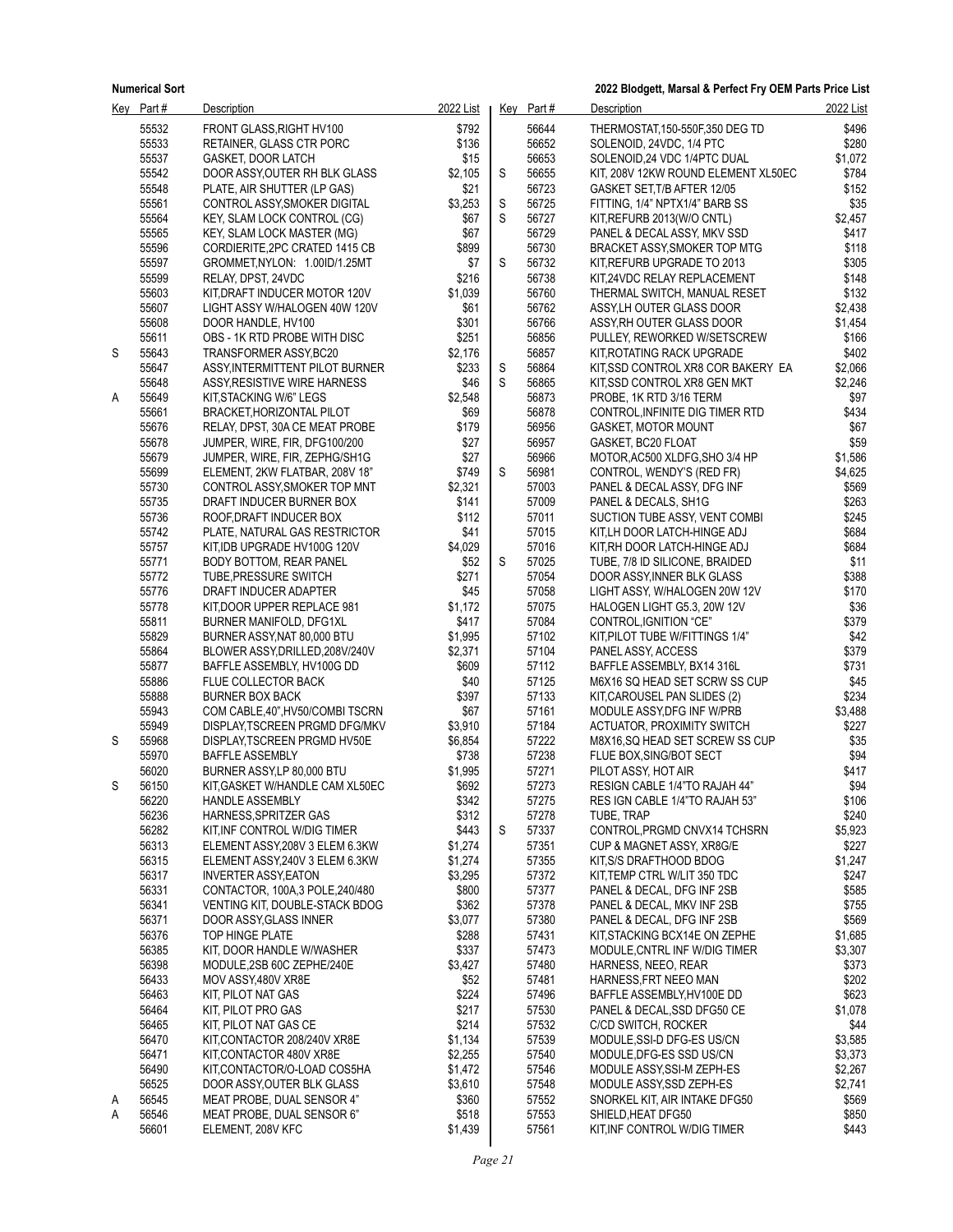**Numerical Sort**

| <u>Key</u>  | Part# | <b>Description</b>              | 2022 List |   | Key Part# | Description                     | 2022 List |
|-------------|-------|---------------------------------|-----------|---|-----------|---------------------------------|-----------|
| Α           | 57562 | PROBE, TEMP W/ LIT 1K RTD       | \$102     |   | 57952     | LATCH DOG, DOUBLE STAGE         | \$134     |
|             | 57564 | KIT, MODULE W/PROBE DFG 115V    | \$3,372   |   | 57953     | <b>TURNBUCKLE ASSY, DOOR</b>    | \$1,234   |
|             | 57566 | PANEL & DECAL, MKV INF W/DIG    | \$458     | S | 57958     | DISPLAY TSCRN PRGMD HV100G LH   | \$3,260   |
|             | 57567 | PANEL & DECAL, DFG INF W/DIG    | \$102     |   | 58012     | KIT, S/S DRAFTHOOD ES SERIES    | \$506     |
| S           | 57570 |                                 | \$6,634   |   | 58013     | KIT, VENTING SNGL 100ES         | \$125     |
|             |       | KIT, BOILER COMPLETE NAT GAS    |           |   |           |                                 |           |
|             | 57604 | SWITCH, 8 STPT PREFFERED MEALS  | \$755     |   | 58020     | FLUE COLLECTOR FRONT ASS'Y      | \$82      |
|             | 57608 | <b>GASKET, LINER VENT</b>       | \$69      |   | 58025     | THERMOSTAT, HI LIMIT            | \$206     |
|             | 57622 | FLUE BOX, SINGLE OR BTM SECT    | \$99      |   | 58028     | WIRE, IGNITION DFG-ES 53"       | \$73      |
| A           | 57624 | FLUE RISER, DBL-STACK ES 100'S  | \$304     |   | 58030     | COMBUSTION COVER, DFG E-STAR    | \$354     |
| Α           | 57626 | RACK, WIRE INDENTED STD DEPTH   | \$318     |   | 58038     | PANEL & DECAL, HV100G TCHSRN    | \$1,010   |
|             | 57628 | KIT, STRIKER PLATE W/SCREWS     | \$87      |   | 58044     | KIT, STACKING HV100/DFG100ES    | \$1,229   |
|             | 57636 | DOOR SKIN ASSY, OUTER           | \$5,086   |   | 58076     | FLUE RISER, ES 100'S ON DEEP    | \$233     |
|             | 57646 | GUARD, VENT                     | \$45      |   | 58077     | STRAP, FLUE RISER 100ES ON DEEP | \$75      |
|             | 57651 | PANEL ASS'Y, INF W/60M TIMER    | \$1,704   |   | 58084     | DRAIN ASSY, W/LID               | \$1,254   |
| Α           | 57656 | RACK, BAKING ALUMINUM           | \$274     |   | 58100     | KIT, PILOT ASSY W/WIRE NG HA    | \$253     |
|             | 57657 | BRACKET, MOTOR FIR AC500        | \$227     |   | 58101     | KIT, PILOT ASSY W/WIRE PG HA    | \$538     |
|             | 57658 | KIT, PILOT ASSY W/WIRE NG HA    | \$237     |   | 58123     | PANEL & DECAL, TCHSRN HV50E     | \$555     |
|             | 57659 | KIT, PILOT ASSY W/WIRE PG HA    | \$498     |   | 58129     | <b>TERMINAL BLOCK JUMPER</b>    | \$41      |
|             | 57660 | KIT, PILOT ASSY W/WIRE NG HA    | \$244     |   | 58146     | THHN WIRE, 90 DEG C - 8 AWG     | \$27      |
|             | 57661 |                                 | \$276     | S | 58173     | DOOR, BLK GLASS CRATED          | \$9,318   |
|             |       | KIT, PILOT ASSY W/WIRE PG HA    |           |   |           |                                 |           |
|             | 57662 | KIT PILOT ASSY W/WIRE HG STM    | \$221     |   | 58174     | DOOR, OUTER BLK GLASS W/SEC     | \$6,181   |
|             | 57663 | KIT, PILOT ASSY W/WIRE PG STM   | \$249     |   | 58175     | DOOR, OUTER BLK GLASS CRATED    | \$8,501   |
|             | 57668 | MECHANISM, HELIX VENT           | \$4,922   |   | 58176     | NUT, ACORN 10-32                | \$7       |
|             | 57671 | <b>FLAPPER, GASKET</b>          | \$148     |   | 58195     | KIT, SOLID ST. DIG RTD CTRL(ES) | \$773     |
|             | 57680 | HELIX, BLOWER ASSY, 115V        | \$6,235   |   | 58196     | KIT, DBL VENT/STACKING 200ES    | \$267     |
|             | 57681 | INVERTER, PRGMD HV100E DD       | \$2,413   |   | 58203     | KIT, NG TO LP CONVERSION 200ES  | \$1,000   |
|             | 57684 | PANEL & DECAL, IQ2 B.KING       | \$938     | S | 58220     | CONTROL, BX14 TCHSCN CAPRIOTTI  | \$5,923   |
| A           | 57685 | 4" FILLET MEAT PROBE, T HANDLE  | \$446     |   | 58222     | PANEL & DECAL, ZEPHG W/O LGT    | \$529     |
| A           | 57686 | 29"STAND, W/FLAT PAN SPPTS/CAST | \$4,914   |   | 58223     | PANEL & DECAL, ZEPHG W/LGT      | \$755     |
| Α           | 57689 | 36" STAND, HV100 CAST           | \$6,718   |   | 58226     | KIT, LP TO NG CONVERSION 100ES  | \$778     |
|             | 57691 | 28" STAND, COMBI W/CASTERS      | \$3,182   |   | 58229     | KIT, WATER MANIFOLD             | \$523     |
|             | 57701 | SLIDE, BALL BEARING 20" SETOF2  | \$82      |   | 58269     | DECK, STEEL L-900(3.5"LIP)      | \$2,473   |
| A           | 57707 | 29"STAND, W/FLAT PAN SPPTS/FEET | \$4,996   |   | 58270     | TUBING, 1/2 ID SILICONE BRAID   | \$11      |
|             | 57725 | SCREW, 10-24 X 1/2" SERR HEX SS | \$7       |   | 58294     | HARNESS, KB VFD, SPD BIT        | \$172     |
|             | 57726 | <b>GASKET, POWER VENT</b>       | \$75      |   | 58300     | COVER ASSY, SLMLCK PRISON       | \$2,821   |
| S           | 57727 | RELAY BOARD, TS TBG-C1922-B10   | \$1,474   |   | 58325     | AUX CONTACT, CC SERIES          | \$125     |
| S           | 57732 | DISPLAY, TSCRN PRGMD HV100 DD   | \$3,053   |   | 58326     | MODULE, TEX RH SSI-D            | \$2,802   |
| S           | 57734 | DISPLAY, TSCREEN PRGMD HV100G   | \$3,053   |   | 58329     | BODYBACK, CTR HVH100E           | \$336     |
| S           | 57735 | DISPLAY, TSCREEN PRGMD HV100E   | \$5,923   |   | 58337     | CONTROL, TEXAS RH INF W/DIG     | \$497     |
| S           | 57736 | CONTROL, PRGMD BX14 TCHSRN      | \$5,923   |   | 58338     | KIT, STACKING 100ES ON STD      | \$1,205   |
| S           | 57737 | DISPLAY, TSCREEN PRGMD DFG/MKV  | \$5,923   |   | 58340     | KIT, STACKING 200ES ON STD      | \$1,180   |
| $\mathbb S$ | 57738 | DISPLAY, TSCRN PRGMD DFG/MKVXL  | \$5,923   |   | 58341     | KIT, STACKING 200ES ON DEEP     | \$488     |
| S           | 57740 |                                 | \$5,923   |   | 58347     | FLOW VALVE, 14 PSI              | \$677     |
|             | 57770 | DISPLAY, TSCRN PRGMD CTBXCEL    | \$397     |   | 58348     | FLOW VALVE, ORIFICE, BLANK      | \$21      |
|             |       | MOTOR PANEL ASS'Y, ES 200'S     |           |   |           |                                 |           |
|             | 57771 | MOTOR, AC500 FIR                | \$2,619   |   | 58349     | FLOW VALVE, ORIFICE #74 0.0225  | \$21      |
|             | 57782 | TURBOLATOR, 4 INSHOT ES200      | \$82      |   | 58350     | KIT, FLOW VALVE #74 ORIFICE     | \$731     |
|             | 57791 | PANEL & DECAL, DFG SSD RH CTRL  | \$226     |   | 58351     | BRACKET, FLOW VALVE & SOLENOID  | \$82      |
|             | 57792 | PANEL & DECAL, DFG SSD LH CTRL  | \$433     |   | 58368     | BLOWER ASSY, HELIX 208V         | \$6,513   |
|             | 57796 | KIT, LP TO NG CONVERT HV100G    | \$657     |   | 58376     | INVERTER ASSY, 120V DIGITAL KB  | \$2,972   |
|             | 57804 | BURNER ASSY, NG 50K ES          | \$995     | S | 58438     | DISPLAY, TSCN PRGMD HVH100G     | \$4,788   |
|             | 57841 | KIT, NG TO LP CONVERSION 100ES  | \$1,000   |   | 58475     | KIT, INV DRIVE KB VFD DIG       | \$1,554   |
|             | 57856 | HARNESS, DFG-ES, CONTROL SSD    | \$227     |   | 58476     | KIT, INV DRIVE KB VFD ANALOG    | \$1,492   |
|             | 57859 | MOTOR KIT, 208-240V 1/2HP FIR   | \$2,280   |   | 58477     | KIT, INVERTER DRIVE KB VFD      | \$1,628   |
|             | 57867 | KIT.1/2 HP FIR MOTOR            | \$2,081   |   | 58487     | SOLENOID ASSY 24VDC 1/8 NPT     | \$293     |
|             | 57876 | HARNESS, VFD, V CONTROL         | \$166     |   | 58496     | CASTER, 6" NON-LOCKING          | \$543     |
|             | 57878 | HARNESS, HV100E BAKERY REAR     | \$1,114   |   | 58497     | CASTER 6" LOCKING               | \$543     |
|             | 57888 | KIT, DOOR CATCH W/HDWE XR8      | \$187     |   | 58503     | PANEL & DECAL, ZEPHG CE         | \$700     |
|             | 57889 | KIT, DOOR CATCH W/HDWE HYDRO    | \$175     |   | 58509     | KIT, HORIZONTAL PILOT ASSEMBLY  | \$99      |
|             | 57898 | BURNER ASS'Y, LP 50K ES200      | \$1,042   |   | 58517     | DISPLAY, TSCN PRGMD HVH100E     | \$8,949   |
|             | 57899 | BURNER ASS'Y, H-ELEV.50K ES200  | \$1,837   |   | 58519     | VENT EXTENSION, HV100           | \$883     |
|             | 57917 | PANEL & DECAL, DFGES SSD        | \$211     |   | 58533     | KIT, WATER SOLENOID UPGRADE     | \$956     |
|             | 57918 | PANEL & DECAL, DFGES SS1-M      | \$263     | Α | 58536     | KIT, HV100G DBL FIELD INSTALL   | \$577     |
|             | 57919 | PANEL & DECAL, DFGES SS1-D      | \$305     | Α | 58537     | KIT, HV100E DBL FIELD INSTALL   | \$506     |
|             | 57922 | PANEL & DECAL, ZEPHGES SS1-M    | \$342     |   | 58540     | PANEL & DECAL, HV1E TCH CTRL    | \$707     |
|             | 57923 | PANEL & DECAL, BDO100GES        | \$391     |   | 58542     | PANEL & DECAL, HV1G MEN CTRL    | \$640     |
|             |       |                                 |           |   |           |                                 |           |
|             | 57927 | PLATE, CAVITY VENT RESTRICTOR   | \$27      |   | 58557     | KIT, SLEEVED HANDLE             | \$525     |
|             | 57940 | KIT, DBL VENT/STACKING 100ES    | \$609     |   | 58561     | <b>CRATE BASE HV'S</b>          | \$191     |
|             | 57947 | CONVERSION KIT, LP -> NAT       | \$99      |   | 58562     | CARTON HV'S                     | \$373     |
|             |       |                                 |           |   |           |                                 |           |

*Page 22*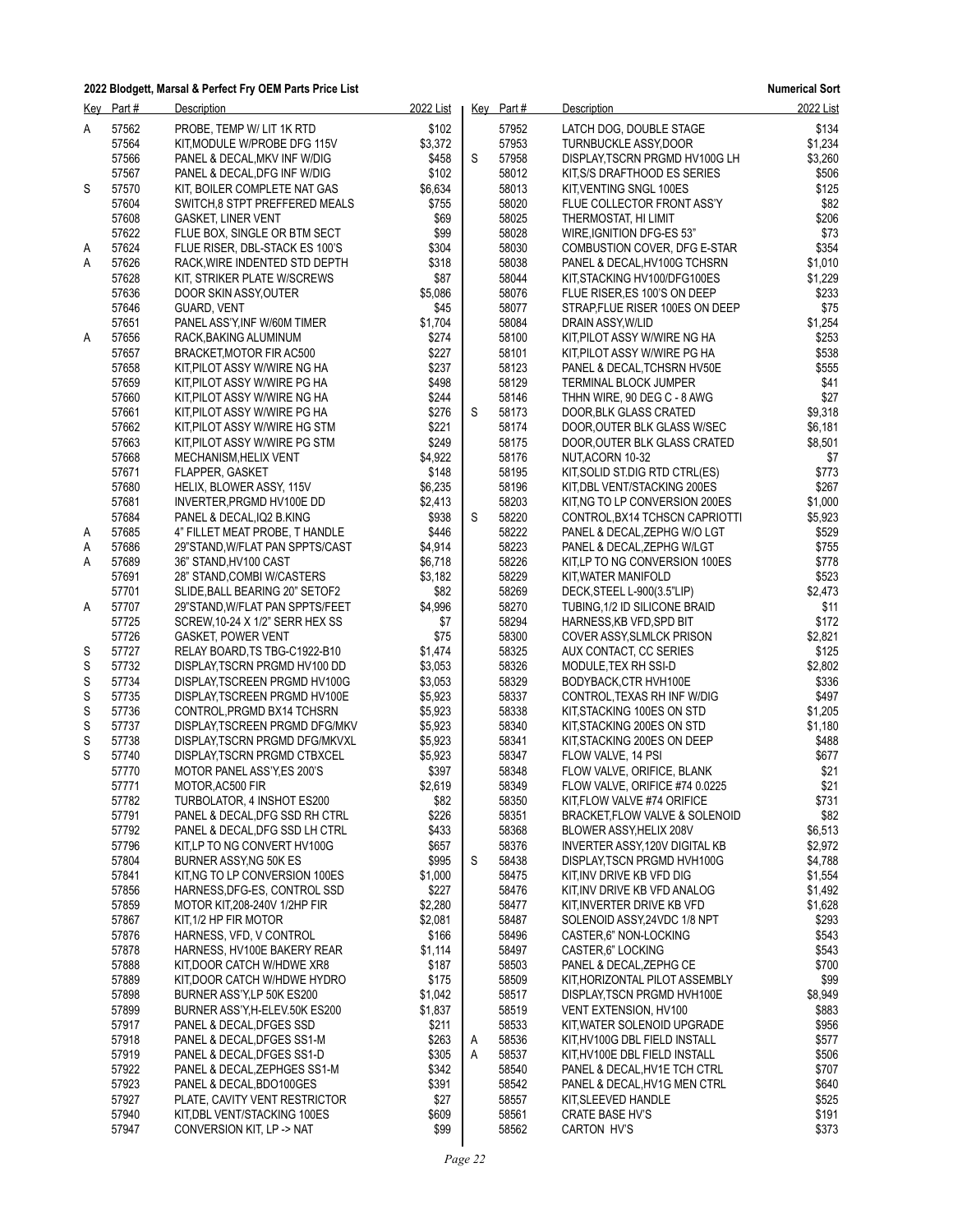|   | Key Part#      | Description                                              | 2022 List        |        | Key Part#      | Description                                                  | 2022 List          |
|---|----------------|----------------------------------------------------------|------------------|--------|----------------|--------------------------------------------------------------|--------------------|
|   | 58563          | PAD BASE HV'S                                            | \$69             |        | 58985          | <b>GASKET, FLUE</b>                                          | \$19               |
|   | 58564          | FLOW VALVE ORIFICE #71 .026DIA                           | \$21             |        | 58986          | <b>GASKET, IDB BLOWER</b>                                    | \$15               |
|   | 58565          | DISTRIB ASSY, WATER BX14                                 | \$1,728          |        | 58992          | KIT, HELIX GASKET UPGRADE                                    | \$222              |
|   | 58567          | DISTRIB ASSY, WATER HV100EM                              | \$2,111          |        | 58993          | L15-30P, 10AWG CORDSET                                       | \$726              |
|   | 58568          | BOLT, 1/4-20 X 1/2 SERR FLANGE                           | \$7              |        | 58996          | <b>GASKET, LINER VENT</b>                                    | \$211              |
|   | 58595          | <b>BRACKET, VENT EXTENSION</b>                           | \$67             |        | 58997          | SPACER, 1 X 1 X 1/4-20                                       | \$15               |
|   | 58597          | PANEL ASSY, ACCESS                                       | \$488            |        | 59000          | MOTOR, FIR, 3PHASE 230V                                      | \$1,867            |
|   | 58598          | GASKET, NOW 62231                                        | \$125            |        | 59006          | GLASS, DOOR RH HV100/AB                                      | \$713              |
|   | 58599<br>58605 | GASKET,ELEMENT                                           | \$76<br>\$27     |        | 59007<br>59013 | GLASS, DOOR LH HV100/AB<br>GLASS ASSY, INNER HV100/AB        | \$713<br>\$527     |
| A | 58606          | KNOB, CAPILLARY TSTAT<br>REVERSE OSMOSIS SYS OP175/16    | \$9,218          |        | 59030          | HARNESS HV COM CTRL                                          | \$588              |
| Α | 58607          | REVERSE OSMOSIS SYS OP350/16                             | \$5,686          |        | 59043          | <b>WATER TEST KIT</b>                                        | \$731              |
| Α | 58608          | WATER FILTER SYSTEM, FXI-11+CR                           | \$1,278          | A      | 59046          | WIRE RACK, 304 S/S HV100/AB                                  | \$346              |
|   | 58615          | PANEL & DECAL ASSY, CTRL MK111H                          | \$549            |        | 59047          | SIDE SUPPORT, RACK                                           | \$319              |
|   | 58617          | CONTROL PANEL, ZEPHG-ES SSI-D                            | \$164            |        | 59049          | CONTACTOR, 24DC COIL, 40A                                    | \$555              |
|   | 58622          | MODULE ASSY, ZEPH-ES SSI-D                               | \$2,128          |        | 59076          | INVERTER, PRGMD VFD ANA V2                                   | \$2,402            |
| S | 58626          | KIT, INVERTER DRV XL50EC NES1                            | \$1,298          | Α      | 59083          | QHT ROKITE - 1048                                            | \$3,845            |
|   | 58650          | KIT,65A MERC CONT REPLACE                                | \$720            | A      | 59084          | QHT ROKITE - 1060                                            | \$4,723            |
|   | 58651          | KIT,40A MERC CONT REPLACE                                | \$477            | A      | 59085          | KIT,FMPLUS/QHT 1048/60 SGL                                   | \$1,953            |
|   | 58670          | USB DRIVE, BCP 50K SFTWR                                 | \$240            | Α      | 59086          | KIT, FMPLUS/QHT 1060 SGL                                     | \$912              |
|   | 58673          | PANEL & DECAL, ZEPHGES SSI-D                             | \$385            | Α      | 59087          | QHT ROKITE DECK/ S-900                                       | \$2,498            |
|   | 58676<br>58679 | SEAL, HEAT EXCHANGER S/S<br>MODULE, 2SB SSI-D ZEPHG      | \$75<br>\$3,592  | Α      | 59088<br>59089 | QHT ROKITE DECK/ L-900                                       | \$3,067<br>\$1,142 |
|   | 58682          | MODULE, 2SB SSI-D ZEPHE                                  | \$3,427          | Α<br>A | 59094          | KIT,FMPLUS/QHT L-900 SGL<br>KIT, METEORITE 1060 SGL          | \$8,385            |
|   | 58683          | PANEL & DECAL SSI-D ZEPHG                                | \$543            |        | 59106          | CLIP, SPRING INNER DOOR GLASS                                | \$33               |
|   | 58684          | PANEL & DECAL SSI-D ZEPHE                                | \$410            |        | 59123          | MOTOR KIT, 115V 1/2HP                                        | \$1,226            |
|   | 58700          | SWITCH ASSY, DOOR BC20                                   | \$665            |        | 59140          | DOOR ASSY, LH HV100/AB                                       | \$2,886            |
|   | 58703          | KIT,USB DRIVE 50K FR MKT                                 | \$240            |        | 59141          | DOOR ASSY, RH HV100/AB                                       | \$2,527            |
|   | 58709          | KIT,DOOR SWITCH UPGD W/SECUR                             | \$834            |        | 59146          | RELAY, 3PDT, 24VDC COIL                                      | \$240              |
|   | 58714          | MODULE ASSY, DFG SSD RTD                                 | \$3,592          | S      | 59148          | DISPLAY, TSCRN PRGMD HV100/AB                                | \$3,053            |
|   | 58718          | KIT, SSD RTD CTRL                                        | \$717            | S      | 59149          | DISPLAY, TSCRN PRGMD HVH100/AB                               | \$3,053            |
|   | 58720          | PANEL & DECAL DFG                                        | \$147            |        | 59150          | PROGRAMMED CONTROL, HV100, MAN.                              | \$1,484            |
|   | 58723          | MOD ASSY, ZEPHG SSD                                      | \$1,450          |        | 59154          | DRAIN ASSY, HV100/AB                                         | \$466              |
|   | 58725<br>58726 | PANEL & DECAL, SSD RTD ZEPHG                             | \$658            |        | 59162<br>59166 | GASKET, DRAIN                                                | \$202              |
| S | 58727          | PANEL & DECAL, SSD RTD ZEPHE<br>PANEL ASSY, XR8 DD TCHRN | \$646<br>\$9,927 |        | 59176          | BODYBACK, CENTER BOTTOM<br>MANIFOLD, WATER                   | \$82<br>\$153      |
|   | 58735          | MOD ASSY, ZEPHG SSI-M                                    | \$1,050          |        | 59177          | <b>BRACKET, FLUE EXTENSION</b>                               | \$25               |
|   | 58736          | MOD ASSY, ZEPHE SSI-M                                    | \$3,276          |        | 59199          | CORDSET, 10AWG 90DEG 30A P&S                                 | \$1,130            |
|   | 58737          | PANEL & DECAL-ZEPH G SSI-M                               | \$529            |        | 59201          | TOROIDAL AUTO TRANS 480/240                                  | \$835              |
|   | 58751          | PANEL & DECAL DFGLH                                      | \$281            |        | 59204          | PANEL & DECAL, HVH100                                        | \$248              |
| S | 58766          | DISPLAY, TSCRN PRGMD HV100 LUC                           | \$5,923          |        | 59205          | PANEL & DECAL, HV100 TS                                      | \$245              |
|   | 58776          | KIT, FIR CAP 115V                                        | \$61             |        | 59219          | KIT,"ES" SERIES IGN WIRE REPL                                | \$67               |
|   | 58777          | KIT, FIR CAP 240V                                        | \$61             |        | 59252          | KIT, LINER UPG 200 ES                                        | \$525              |
|   | 58778          | KIT, FIR CAP W/STUD                                      | \$61             |        | 59254          | ELECTRODE, FLAME SENSE                                       | \$28               |
|   | 58787          | DOOR ASSY, SOLID, LH HINGE, SLAM                         | \$1,050          |        | 59255          | ELECTRODE, SPARK                                             | \$57               |
|   | 58794<br>58809 | <b>BRACKET, STACKING</b><br>FLUE ASSY, HV100G/AB         | \$82<br>\$310    | A      | 59260<br>59262 | KIT,STACK,HV100AB-CONV 200E<br>KIT, STACKING HV100AB-CONV100 | \$1,167<br>\$1,167 |
|   | 58814          | BR-4-24C, WIRE RACK                                      | \$901            | Α<br>S | 59266          | NAT TO LP CONV KIT                                           | \$417              |
|   | 58815          | RACK, WIRE 36 CONV OVEN                                  | \$755            |        | 59271          | KIT, DOOR UPG DFG50 SOLID                                    | \$1,107            |
|   | 58817          | KIT, METEORITE DECK 1048B                                | \$7,646          |        | 59272          | KIT, GASKET DFG50                                            | \$164              |
|   | 58818          | HOSE, 1-5/8" I.D., NON NSF                               | \$15             |        | 59282          | ENCODER, MANUAL CONTROL                                      | \$251              |
|   | 58822          | VALVE, DUAL 1/2" 24VDC                                   | \$665            |        | 59289          | HARNESS, MOTOR EXTENSION                                     | \$118              |
|   | 58824          | ASSY, LATCH CATCH                                        | \$216            |        | 59292          | HOLDER ASSY, HOSE/PROBE                                      | \$75               |
|   | 58839          | VFD ASSY OLD COMBIE                                      | \$1,805          |        | 59297          | BODYSIDE, RH HV1EM/AB                                        | \$312              |
|   | 58843          | KIT, VFD OLD MAN CTRL                                    | \$1,805          |        | 59314          | FITTING 1/2" BARB TO 1/4 NPTF                                | \$35               |
|   | 58863          | BAFFLE ASSY, HV100G/AB                                   | \$743            |        | 59318          | COVER, MOTOR HV1EM/AB                                        | \$69               |
|   | 58864          | BAFFLE ASSY, HV100E/AB                                   | \$184            |        | 59330          | BRACKET, I/O BOARD, HV1EM/AB                                 | \$67               |
|   | 58865<br>58871 | SUPPORT, BAFFLE SIDE<br>PROBE 1K RTD W/1/4 NPT FITTING   | \$87<br>\$202    |        | 59331<br>59332 | 24VDC POWER SUPPLY(120-240IPV)                               | \$276<br>\$41      |
|   | 58884          | FITTING, 1/4 NPT X 1/2 BARB                              | \$41             |        | 59333          | COUPLING, 1/4 FNPT, HEX<br>FITTING, 1/2 COMP X 1/4 MNPT      | \$52               |
|   | 58910          | BODYSIDE, LH HV100/AB                                    | \$623            |        | 59334          | CTRL ASSY, MANUAL BCX14E                                     | \$3,418            |
| A | 58911          | BODYSIDE, RH HV100/AB                                    | \$489            |        | 59345          | CTRL ASSY,7"TSCRN BX14                                       | \$5,441            |
|   | 58919          | PANEL ASSY, CTRL TSCRN GM HELIX                          | \$4,817          |        | 59348          | BRACKET,7"TOUCHSCREEN                                        | \$37               |
|   | 58937          | LATCH ASSY, ROUND, LH                                    | \$580            |        | 59356          | CONTROL, PRGMD BCX14E TCHSRN                                 | \$4,665            |
|   | 58938          | LATCH ASSY, RECT, RH                                     | \$580            |        | 59357          | CONTROL, PRGMD BCX14G TCHSRN                                 | \$4,004            |
|   | 58939          | LATCH ASSY, RECT, LH                                     | \$580            | S      | 59358          | CONTROL, PRGMD BX14 TCHSRN                                   | \$2,468            |
|   | 58981          | CONTROL, SSI-D TOGGLE, RTD                               | \$1,048          |        | 59360          | CONTROL, PRGMD HV100 TCHSRN                                  | \$4,152            |
|   | 58984          | GASKET, IDB BOX                                          | \$10             |        | 59361          | CONTROL, PRGMD HVH100 TCHSRN                                 | \$4,663            |
|   |                |                                                          |                  |        |                |                                                              |                    |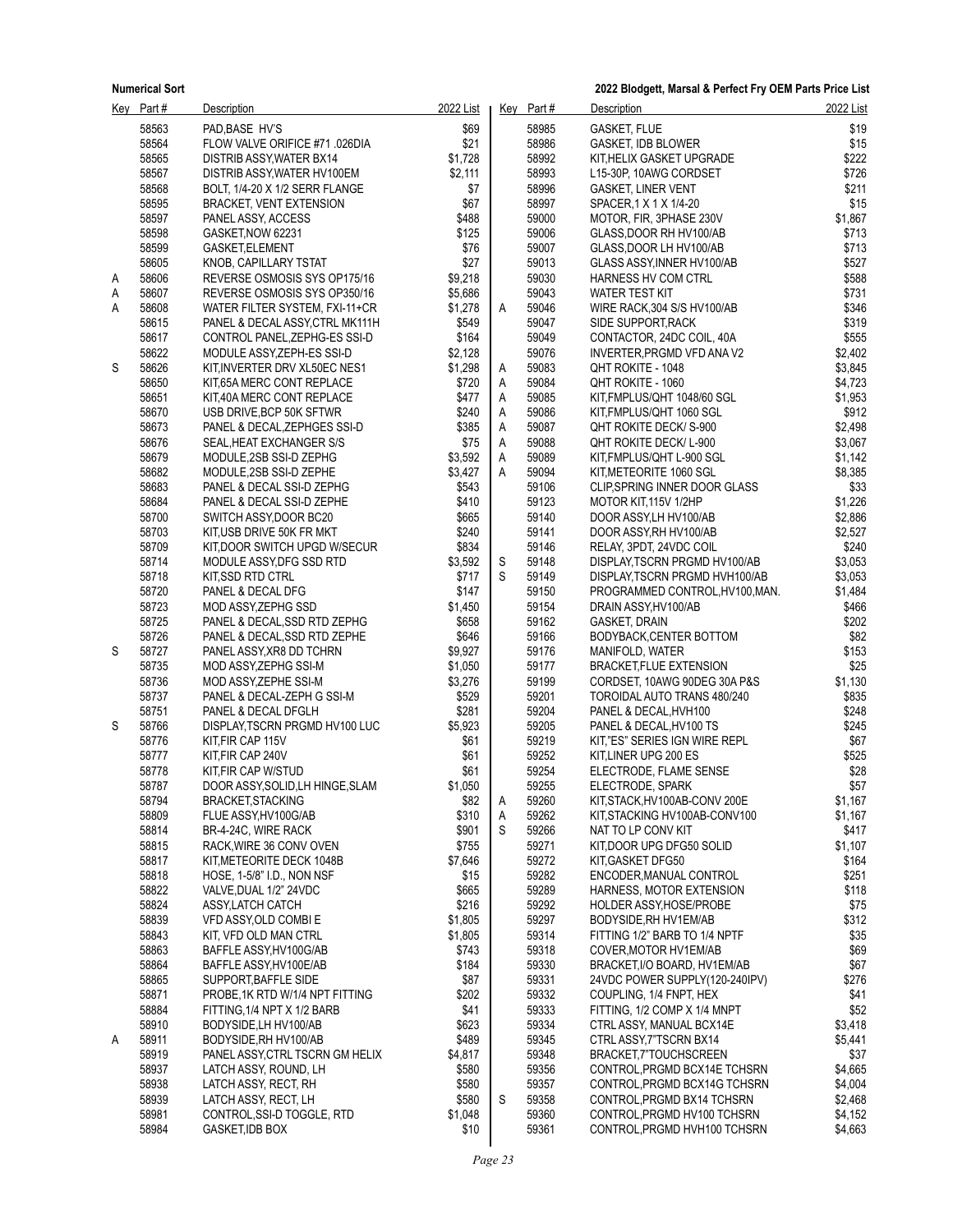|   | Key Part# | Description                         | 2022 List |             | Key Part# | Description                            | 2022 List |
|---|-----------|-------------------------------------|-----------|-------------|-----------|----------------------------------------|-----------|
|   | 59362     | PRGRMD CTRL BCX14E MANUAL           | \$1,481   | $\mathbb S$ | 60017     | STOP PLATE FOR FLT HOUSE 2/1GN         | \$87      |
|   | 59363     | PRGRMD CTRL, BCX14G MANUAL          | \$1,481   | S           | 60020     | DRAIN W/ 1 BRANCH                      | \$397     |
|   | 59364     | PRGRMD CTRL, BX14 MANUAL            | \$1,481   | $\mathbb S$ | 60034     | SCREW FRH M4 X 12                      | \$21      |
|   | 59365     | PRGRMD CTRL, CNVX14 MANUAL          | \$1,408   | $\mathbb S$ | 60035     | SCREW FRH M4 X8                        | \$9       |
|   | 59366     | PRGRMD CTRL, HV100 MANUAL           | \$1,478   | $\mathbb S$ | 60036     | <b>SCREW PH 2.5 X 4.5</b>              | \$9       |
|   | 59369     | THERMOSTAT, CAPILLARY 500F          | \$259     | $\mathbb S$ | 60037     | SCREW CH M3 X 6                        | \$21      |
|   | 59373     | KIT-MOTOR REPLACEMENT (XR8)         | \$1,720   | S           | 60040     | SCREW M4 X 8                           | \$9       |
|   | 59422     | SCREW, 10-32 X 3/8 SER HEX          | \$7       | $\mathsf S$ | 60041     | SCREW M4 X 12                          | \$9       |
|   | 59436     | ELBOW, 1-1/4", BARB NYLON           | \$27      | $\mathbb S$ | 60043     | SCREW, SET M5 X 10                     | \$9       |
|   |           |                                     | \$99      |             |           |                                        | \$9       |
|   | 59439     | COUPLING, 1/4" SET SCREW            |           | S           | 60044     | SCREW M5 X 10                          |           |
| S | 59519     | PRGM CTRL HV100 DD AB               | \$3,053   | $\mathsf S$ | 60045     | SCREW, SET M5 X 12                     | \$9       |
|   | 59523     | CTRL ASSY, HV100AB DD               | \$4,748   | S           | 60046     | SCREW FRH M5 X 12                      | \$9       |
|   | 59545     | KIT, LINER UPG 100 ES               | \$525     | $\mathbb S$ | 60047     | SCREW, SET M5 X 16                     | \$9       |
|   | 59553     | HARNESS, MANUAL FRT COMBI           | \$211     | S           | 60048     | SCREW M5 X 25                          | \$9       |
| S | 59555     | OBS-STACKING KIT, SN-3/5E ON CONVEC | \$2,873   | S           | 60049     | SCREW M5 X 30                          | \$9       |
|   | 59565     | USB CABLE STRAIGHT                  | \$35      | $\mathsf S$ | 60052     | SCREW M5 X 10                          | \$15      |
|   | 59630     | KIT, DUAL OUTPUT WATER VALVE        | \$665     | S           | 60053     | SCREW, SET M6 X 12                     | \$9       |
|   | 59631     | BURNER, CIRCULAR 2000W 208V         | \$949     | $\mathsf S$ | 60054     | SCREW, SET M6 X 16                     | \$9       |
|   | 59657     | KIT, BODYTOP FRT TRIM               | \$75      | $\mathbb S$ | 60055     | SCREW, SET M6 X 20 HEX HEAD            | \$9       |
|   | 59709     | CONNECTOR CABLE                     | \$106     | $\mathbb S$ | 60056     | SCREW M6 X 20                          | \$9       |
|   | 59712     | KIT, DRAFT INDUCER MOTOR 240V       | \$2,457   | $\mathbb S$ | 60058     | SCREW, SET M5 X 25                     | \$9       |
|   | 59718     | CONTROL, PRGMD HV100 TCHSRN DD      | \$4.152   | S           | 60063     | SCREW, SET M10 X 20                    | \$9       |
| S | 59719     | CONTROL, PRGMD HV100 TCHSRN LH      | \$2.580   | $\mathbb S$ | 60066     | SCREEW, M5 X 12 A2                     | \$9       |
| S | 59720     | CONTROL, PRGMD HV100 TCHSRN LUC     | \$2,580   | S           | 60068     | NUT M3                                 | \$9       |
|   | 59722     | CONTROL, PRGMD HV1EM TCHSRN         | \$6,398   | S           | 60070     | <b>SPACER</b>                          | \$9       |
|   | 59743     | KIT, KB DRIVE VFD V2 DIGITAL        | \$1,362   | $\mathsf S$ | 60077     | NUT <sub>M5</sub>                      | \$9       |
|   | 59744     | KIT, KB DRIVE VFD V2 ANALOG         | \$1,254   | S           | 60078     | NUT M8                                 | \$9       |
|   |           |                                     |           |             |           |                                        | \$9       |
|   | 59745     | KIT, KB DRIVE VFD V2 ANALOG         | \$1,492   | $\mathsf S$ | 60081     | RUBBER WASHER Ø14/Ø7X5MM               | \$9       |
| Α | 59748     | KIT, DOOR CATCH W/HDWE DFG50        | \$345     | $\mathbb S$ | 60083     | WASHER, SPRING 4MM                     |           |
|   | 59774     | LINK ASSY, DOOR RH                  | \$161     | $\mathbb S$ | 60084     | WASHER 5MM                             | \$9       |
|   | 59775     | LINK ASSY, DOOR LH                  | \$161     | $\mathbb S$ | 60085     | WASHER, SPRING 5MM                     | \$9       |
|   | 59777     | KIT, INSULATED SPEAKER              | \$114     | S           | 60086     | WASHER 3MM                             | \$9       |
|   | 59781     | KIT, DOOR ARM REPLACE               | \$336     | $\mathbb S$ | 60088     | WASHER 6MM                             | \$9       |
|   | 59794     | PANEL & DECAL ASSY, HV100EM         | \$367     | $\mathbb S$ | 60090     | WASHER 6MM                             | \$9       |
|   | 59795     | PIN, DECK DOOR ARM                  | \$45      | S           | 60091     | WASHER 8MM                             | \$9       |
| S | 59812     | CTRL, 7" TS HV100K12                | \$2,580   | $\mathbb S$ | 60092     | WASHER Ø10.5 X 20                      | \$9       |
| S | 59814     | CTRL, 7" TS BX14K12                 | \$2,468   | S           | 60094     | CABLE CLAMP Ø17.8                      | \$14      |
|   | 59815     | CTRL,7" TS BCX14EK12                | \$4,004   | $\mathbb S$ | 60095     | LOCK PIN                               | \$29      |
|   | 59816     | CTRL, 7" TS BCX14GK12               | \$4,665   | S           | 60096     | CLIP FOR LOCK PIN                      | \$9       |
|   | 59817     | CTRL, MANUAL HV100K12               | \$2,864   | S           | 60097     | LOCKING RING Ø6 STAINLESS              | \$9       |
|   | 59818     | CTRL, MANUAL CNVX14K12              | \$1,351   | S           | 60116     | NOZZLE, ELBOW                          | \$37      |
|   | 59819     | CTRL, MANUAL BX14K12                | \$1,722   | S           | 60117     | LIGHTNING FITTING 90° 1/8 06           | \$99      |
|   | 59820     | CTRL, MANUAL BCX14E                 | \$1,054   | S           | 60121     | HAND SHOWER - SPRAY HEAD               | \$241     |
|   | 59821     | CTRL, MANUAL BCX14GK12              | \$1,104   | S           | 60122     | MOTOR, REVERSING 3X400-480 V           | \$7,321   |
|   | 59829     | CTRL,7" TS HVH100K12                | \$4,612   | $\mathbb S$ | 60123     | FAN MOTOR 3X200-240 V2                 | \$2,139   |
|   | 59837     | NOZZLE, WASHDOWN NON-POTABLE        | \$251     | $\mathbf S$ | 60124     | COOLING FAN, (SQUARE)                  | \$137     |
|   | 59854     | PANEL & DECAL, HV100 2.8" MAN       | \$709     | S           | 60126     | FAN WHEEL REV, STRT BLADES             | \$2,165   |
|   | 59855     | PANEL & DECAL, HV100 7" TSCRN       | \$780     | S           | 60127     | CONTACTOR A16 24V 50/60HZ              | \$134     |
|   | 59856     | PANEL & DECAL, HVH100 7" TSCRN      | \$780     | S           | 60128     | CONTACTOR A26-40-00 24V 50/60          | \$290     |
|   | 59857     | PANEL & DECAL, BCX 2.8" MAN         | \$1,114   | S           | 60129     | CONTACTOR A30 24V 50/60HZ              | \$286     |
|   |           |                                     |           |             |           |                                        |           |
|   | 59858     | PANEL & DECAL, BCX 7" TSCRN         | \$477     | S           | 60130     | PRESSURE SENSITIVE SWITCH BRK          | \$251     |
|   | 59859     | PANEL & DECAL, BX 2.8" MAN          | \$1,078   | S           | 60132     | PIN RELAY 24V                          | \$332     |
|   | 59861     | PANEL & DECAL, CNVX 2.8" MAN        | \$1,612   | S           | 60136     | SOCKET WITH 450MM WIRE                 | \$87      |
|   | 59909     | KIT, BLOWER MOTOR & KEY             | \$1,161   | S           | 60137     | PORCELAIN CONNECTOR                    | \$27      |
|   | 59915     | FRONT ASSY, LH SOLID DOOR           | \$385     | S           | 60139     | LEAD-IN Ø14/Ø20X1.5                    | \$14      |
|   | 59916     | FRONT ASSY, RH SOLID DOOR           | \$835     | S           | 60141     | LEAD-IN Ø16/Ø22X1.5                    | \$27      |
|   | 59946     | VALVE, 24V, NAT. STEP. 7"WC TO 3.5  | \$956     | S           | 60142     | RUBBER PLUG Ø9.1                       | \$9       |
|   | 59965     | MOTOR KIT, 230V FOR UK              | \$978     | S           | 60143     | HOSE SILICONE Ø12X3                    | \$61      |
| S | 60000     | <b>BUSH</b>                         | \$48      | S           | 60145     | <b>QUANTITY LIMITER, WHITE, MB 1.2</b> | \$14      |
| S | 60001     | <b>WASHER FOR HINGE</b>             | \$21      | S           | 60146     | DIIF PRES TRSMTR 0-3MBAR               | \$1,321   |
| S | 60002     | <b>COVER</b>                        | \$27      | S           | 60147     | FILTER HOUSING 1.10                    | \$1,593   |
| S | 60003     | TUBE FOR TRIP TRAY                  | \$59      | S           | 60149     | FILTER HOUSING 2.10                    | \$1,139   |
| S | 60004     | SPRING FOR DRIP TRAY                | \$14      | S           | 60151     | FILTER HOUSING 1.06                    | \$619     |
| S | 60009     | <b>SUCTION TUBE</b>                 | \$52      | S           | 60153     | COVER PLATE, UPPER 1/1GN               | \$222     |
| S | 60010     | SUCTION HOSE RED FOR DETERGENT      | \$27      | S           | 60157     | FLANGE FOR HOLE FOR LAMP HOUSE         | \$82      |
| S | 60011     | SUCTION HOSE BLE FOR RINSE AID      | \$27      | S           | 60158     | DISTANCE TUBE FOR FILTER HOUSE         | \$59      |
| S | 60013     | SUPPORT FOR SHAFT GASKET            | \$161     | S           | 60159     | DISTIANCE TUBE FOR FILTER HOUS         | \$59      |
| S | 60015     | BOLT M8 X 45                        | \$21      | S           | 60161     | STOP PLT FOR FILTER HOUSE 1/1G         | \$69      |
|   |           |                                     |           |             |           |                                        |           |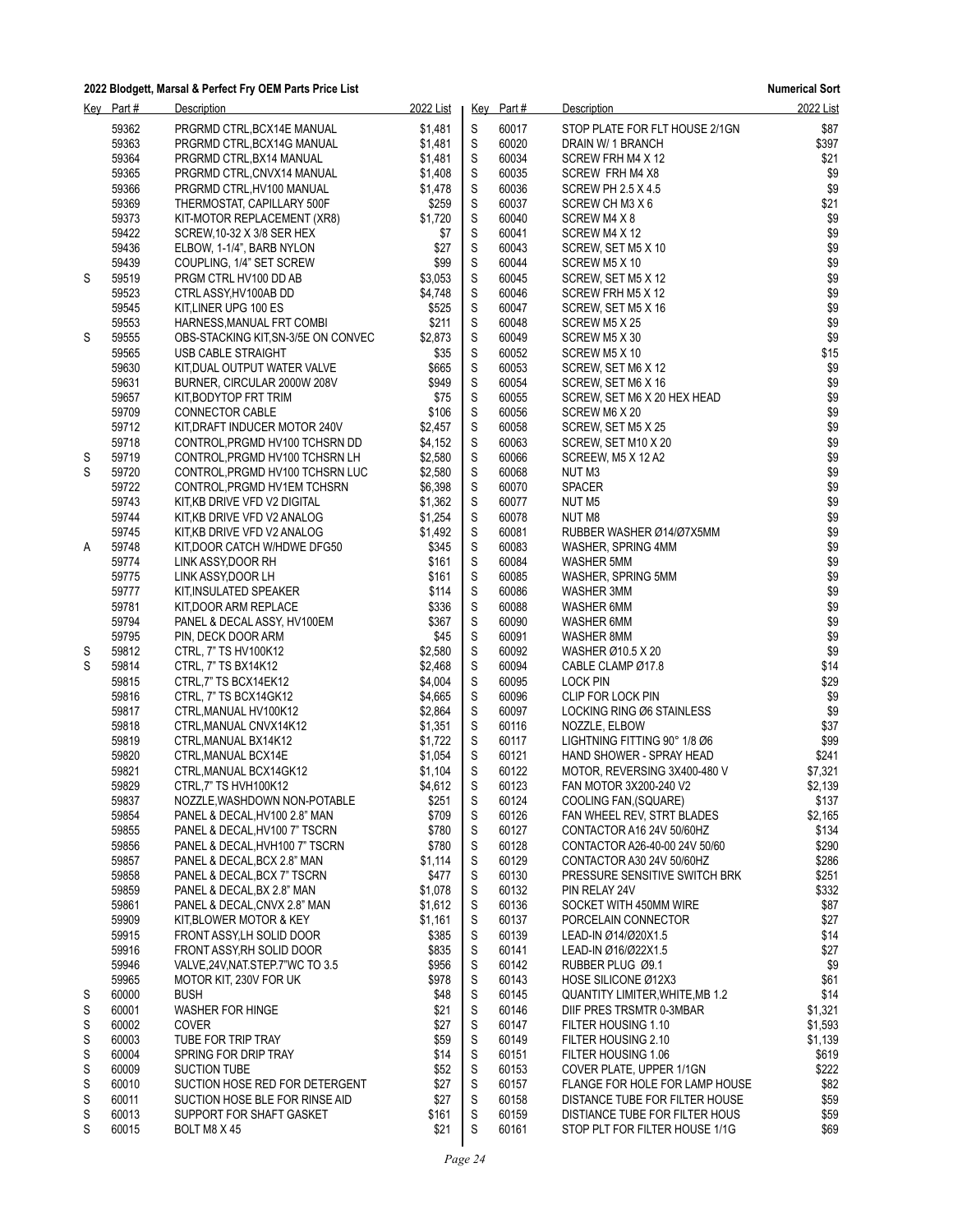| Kev    | Part#          | Description                                                     | 2022 List          |                            | Key Part#      | <b>Description</b>                                           | 2022 List          |
|--------|----------------|-----------------------------------------------------------------|--------------------|----------------------------|----------------|--------------------------------------------------------------|--------------------|
| S      | 60164          | LAMP GLASS, HALOGEN, W/GASKET                                   | \$73               | S                          | 60385          | SIDE PLATE RH AND LH 2.10                                    | \$1,321            |
| S      | 60175          | SPRING FOR DRIP SLIDE                                           | \$41               | $\mathbb S$                | 60386          | ROOF 2/1 W/2 EXHAUST VALVES                                  | \$1,817            |
| S      | 60176          | HINGE BUSH, TOP, LH                                             | \$112              | $\mathbb S$                | 60396          | ADAPTER.FRT 61/101 LH ELEC                                   | \$373              |
| S      | 60177          | HINGE BUSH, BOTTOM                                              | \$48               | $\mathsf S$                | 60406          | FRONT PANEL 1.06                                             | \$2,907            |
| S      | 60178          | <b>BUSH FOR HINGE, LH</b>                                       | \$35               | $\mathsf S$                | 60417          | SUCTION FILTER, 1/4 TURN                                     | \$191              |
| S      | 60179          | HINGE BUSH, TOP, RH                                             | \$125              | $\mathsf S$                | 60419          | KIT DOOR RH HINGED TO LH HINGE                               | \$702              |
| S      | 60180          | <b>BUSH FOR HINGE, RH</b>                                       | \$52               | $\mathbb S$                | 60420          | DOOR LH HINGED TO RH HINGE                                   | \$633              |
| S<br>S | 60181<br>60182 | COVER FOR HINGE, LH<br>COVER FOR HINGE, RH                      | \$27<br>\$27       | $\mathbb S$<br>$\mathsf S$ | 60421<br>60422 | HINGE TOP/BOTTOM<br>SPRING FOR CLOSING DEVICE                | \$148<br>\$17      |
| S      | 60183          | <b>INSERT FOR HANDLE</b>                                        | \$27               | $\mathbb S$                | 60424          | <b>CATCH 2-STEP VCII</b>                                     | \$82               |
| S      | 60184          | SPRING FOR DRIP SLIDE                                           | \$37               | $\mathsf S$                | 60429          | <b>COVER PLATE FOR CATCH</b>                                 | \$15               |
| S      | 60185          | BUMPER, RUBBER SCREW-IN                                         | \$17               | $\mathbb S$                | 60432          | 0-RING Ø25X2 NBR                                             | \$9                |
| S      | 60186          | PLASTIC SCREW F/EXTERIOR GLASS                                  | \$9                | $\mathbb S$                | 60434          | HINGE UPPER RH                                               | \$817              |
| S      | 60187          | HOSE FOR DRAIN DRIP TRAY                                        | \$46               | $\mathsf S$                | 60435          | HINGE LOWER RH                                               | \$219              |
| S      | 60189          | HOSE FOR DRAIN DRIP TRAY PT -                                   | \$45               | $\mathbb S$                | 60436          | OVEN DOOR 1.10                                               | \$2,911            |
| S      | 60190          | INSERT FOR HANDLE, BLACK                                        | \$14               | $\mathbb S$                | 60438          | DRIP SLIDE 1/1 PASSTHROUGH                                   | \$267              |
| S      | 60191          | <b>HINGE BRACKET</b>                                            | \$281              | $\mathbb S$                | 60439          | OVEN DOOR 1.06                                               | \$3,986            |
| S      | 60193          | <b>HOSE FOR DRAIN PUMP</b>                                      | \$319              | $\mathbb S$                | 60444          | OVEN DOOR 2.10                                               | \$3,356            |
| S      | 20500050       | PUMP FOR DETERGENT/RINSE AID,                                   | \$224              | $\mathsf S$                | 60445          | DRIP SLIDE 2/1                                               | \$573              |
| S      | 60196          | <b>BEARING FLANGE</b>                                           | \$148              | $\mathbb S$                | 60458          | OVEN DOOR 2.20                                               | \$4,335            |
| S      | 60197          | <b>SPRING RETAINER</b>                                          | \$1,247            | $\mathsf S$                | 60463          | DRIP TRAY 1/1 GN                                             | \$480              |
| S      | 60200          | WASHER, COPPER Ø12.5XØ27X1.5                                    | \$27               | $\mathbb S$                | 60464          | DRIP TRAY 2/1 GN                                             | \$665              |
| S<br>S | 60201<br>60208 | SCREWED CONNECT F/BEARING SHFT<br>NOZZLE ARM COMPLETE           | \$646<br>\$2,548   | $\mathbb S$<br>$\mathbb S$ | 60466<br>60467 | GLASS INTERIOR 1.10 COMPLETE<br>GLASS INTERIOR 1.06 COMPLETE | \$605<br>\$559     |
| S      | 60209          | DRAIN PUMP WITH BUSH                                            | \$588              | $\mathsf S$                | 60478          | HANDEL CPL.                                                  | \$1,903            |
| S      | 60210          | <b>GASKET FOR HEATING ELEMENT</b>                               | \$52               | $\mathsf S$                | 60480          | GLASS INTERIOR 2.10 COMPLETE                                 | \$726              |
| S      | 60212          | <b>LOCKING PIN</b>                                              | \$75               | $\mathbb S$                | 60482          | <b>GLASS INTERIOR 2.14 COMPLETE</b>                          | \$2,348            |
| S      | 60216          | <b>GASKET FOR RING HEATING ELEMEN</b>                           | \$35               | $\mathbb S$                | 60485          | GLASS EXTERIOR 61 CURVED                                     | \$1,467            |
| S      | 60220          | <b>EXHAUST MOTOR</b>                                            | \$513              | $\mathbb S$                | 60486          | GLASS EXTERIOR 1.08 ASSY BLACK                               | \$2,619            |
| S      | 60221          | RING HEATING ELEMENT Ø400 208V                                  | \$1,173            | $\mathbb S$                | 60487          | GLASS, EXTERIOR 101 CURVED                                   | \$1,559            |
| S      | 60223          | RING HEATING ELEMENT Ø540 208V                                  | \$923              | $\mathbb S$                | 60492          | GLASS, EXTERIOR 102 CURVED                                   | \$1,744            |
| S      | 60224          | RING HEATING ELEMENT Ø400 245V                                  | \$2,390            | $\mathbb S$                | 60494          | GLASS EXTERIOR 2.20 ASSY BLACK                               | \$901              |
| S      | 60225          | RING HEATING ELEMENT Ø470 245V                                  | \$2,390            | $\mathbb S$                | 60496          | GLASS INTERIOR 2.20 COMPLETE                                 | \$1,049            |
| S      | 60226          | RING HEATING ELEMENT Ø540 245V                                  | \$2,390            | $\mathbb S$                | 60497          | DRIP SLIDE 1/1 ASSY                                          | \$324              |
| S      | 60236          | <b>HEAT ELEM STEAM GENERATOR E 24</b>                           | \$920              | $\mathbb S$                | 60498          | DRIP SLIDE 1/1 PASSTHROUGH ASY                               | \$549              |
| S      | 60240          | HEAT ELEMENT STM GEN 480V                                       | \$1,363            | $\mathsf S$                | 60499          | OBS-GLASS, EXT 101(USE 60487)                                | \$3,707            |
| S      | 60245<br>60274 | TRANSITION PIECE FOR CLIMAOPTI                                  | \$27<br>\$21       | $\mathbb S$<br>$\mathbb S$ | 60501<br>60504 | OBS-GLASS, EXT 61 (USE 60485)                                | \$3,598            |
| S<br>S | 60277          | TERMINAL 2.5Q 2 POLE GREY WAGO<br>TERMINAL 4Q 2 POLE GREAY WAGO | \$14               | $\mathsf S$                | 60514          | OBS-GLASS, EXT 202 (USE 60494)<br><b>HAND SHOWER</b>         | \$4,830<br>\$1,679 |
| S      | 60278          | TERMINAL 4Q 2 POLE BLUE WAGO                                    | \$21               | $\mathbb S$                | 60515          | <b>HOSE FOR DRAIN PUMP</b>                                   | \$61               |
| S      | 60281          | TERMINAL 4Q 4 POLE GREY WAGO                                    | \$35               | $\mathsf S$                | 60516          | EXHAUST TUBE 9-18 KW                                         | \$153              |
| S      | 60307          | FREQUENCY CHANGER 0,75KW                                        | \$1,527            | $\mathbb S$                | 60517          | BRACKET FOR PUMPS FOR DETERGEN                               | \$59               |
| S      | 60309          | <b>THERMOSWITCH</b>                                             | \$69               | $\mathbb S$                | 60518          | <b>HOSE STEAM GENERATOR L=50</b>                             | \$106              |
| S      | 60317          | FUSE CARRIER WAGO 281-511                                       | \$23               | $\mathsf S$                | 60520          | SOLENOID VALVE 2-WAY W/1 SPOOL                               | \$216              |
| S      | 60320          | TERMINAL 4-CONDUCTOR FOR FUSE                                   | \$52               | S                          | 60522          | SOLENOID VALVE 3-WAY W/2 SPOOL                               | \$830              |
| S      | 60322          | COOLING PLT FOR S.S RELAY                                       | \$140              | S                          | 60523          | SOLENOID VALVE 4-WAY W/3 SPOOL                               | \$677              |
| S      | 60323          | TEMPERATURE SENSOR AIR 350°C                                    | \$290              | S                          | 60524          | <b>EXHAUST TUBE 27 KW</b>                                    | \$301              |
| S      | 60324          | SENSOR FOR STEAM GENERATOR                                      | \$251              | S                          | 60527          | TUBE, EXHAUST 1.06                                           | \$211              |
| S      | 60329          | TRANSFORMER 480-440-400/230                                     | \$998              | S                          | 60528          | TUBE, EXHAUST 1.08                                           | \$373              |
| S      | 60330          | FREQUENCY CHANGER 0.37KW                                        | \$1,229            | S                          | 60529          | COVER FOR TUBING 1.06/1.10                                   | \$1,813            |
| S<br>S | 60332<br>60334 | TERMINAL 1.5Q 2-POLE GREY WAGO                                  | \$14<br>\$234      | S<br>S                     | 60530<br>60534 | COVER FOR TUBING 1.06/1.06                                   | \$291<br>\$14      |
| S      | 60335          | <b>CONDENSING SENSOR</b><br>COMPUTER I/O                        | \$1,532            | S                          | 60535          | HOSE CLAMP Ø35 MM<br>MANIFOLD 3/4" - 2 VALVES                | \$590              |
| S      | 60337          | SHAFT, LEAD-IN Ø6                                               | \$35               | S                          | 60536          | <b>COVER FOR HOUSING FOR EXHAUST</b>                         | \$45               |
| S      | 60338          | SHAFT, COUPLING Ø6/Ø6                                           | \$69               | S                          | 60537          | <b>GASKET</b>                                                | \$27               |
| S      | 60340          | <b>GASKET FOR CONTROL</b>                                       | \$29               | S                          | 60539          | PLASTIC CLIP FOR SOLENOID VALV                               | \$15               |
| S      | 60341          | <b>ENCODER</b>                                                  | \$119              | S                          | 60540          | Y-BRANCH                                                     | \$41               |
| S      | 60342          | PLASTIC BRACE FOR TURNKNOB                                      | \$21               | S                          | 60541          | EXHAUST FOR DAMPER MOTOR WELDE                               | \$962              |
| S      | 60343          | USB CONNECTOR, CHASSIS MOUNTED                                  | \$59               | S                          | 60542          | DRAIN 1/1 WELDED                                             | \$590              |
| S      | 60344          | OBSOLETE NOW 62939 KNOB                                         | \$138              | S                          | 60543          | <b>HOUSING FOR EXHAUST COMBIPLUS</b>                         | \$2,135            |
| S      | 60352          | TRAY FOR COMBICLEAN CANISTERS                                   | \$122              | S                          | 60544          | TUBE FOR COMBIWASH 1.10                                      | \$1,010            |
| S      | 60362          | <b>LOGO FOR INSERT</b>                                          | \$94               | S                          | 60549          | TUBE FOR COMBIWASH 2.10                                      | \$726              |
| S      | 60363          | FILTER HOUSING 2.20                                             | \$676              | S                          | 60554          | EXHAUST TUBE, 61/62 LOWER                                    | \$161              |
| S      | 60374          | ADAPTER RH                                                      | \$630              | ${\mathsf S}$              | 60555          | EXHAUST TUBE, 101/102 LOWER                                  | \$255              |
| S<br>S | 60375<br>60377 | ROOF 1/1 W/2 EXHAUST VALVES<br>SIDE PLATE RH AND LH 1.10        | \$1,321<br>\$1,127 | S<br>S                     | 60560<br>60562 | DOOR SEAL<br>THREADED BRANCH WITH HOSE FOR                   | \$644<br>\$379     |
| S      | 60380          | SIDE PLATE RH AND LH 1.06                                       | \$598              | S                          | 60563          | NUT M5 A2 W/FLANGE, SERRATED                                 | \$9                |
| S      | 60382          | REAR PLATE 2.10                                                 | \$2,468            | S                          | 60568          | LEVEL SENSOR STEAM GENERATOR                                 | \$1,673            |
|        |                |                                                                 |                    |                            |                |                                                              |                    |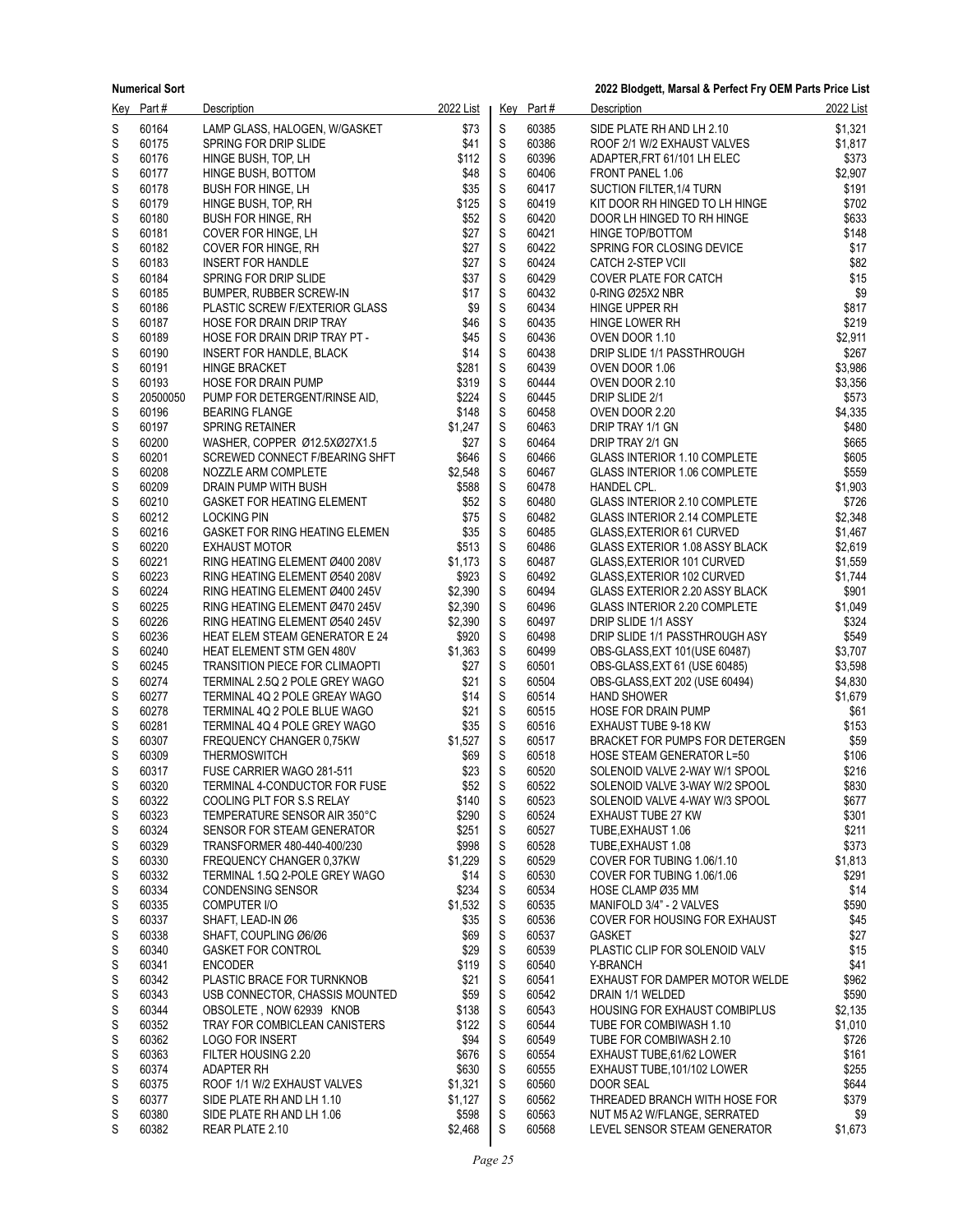| Key    | Part#          | Description                                                     | 2022 List      |                  | Key Part#      | Description                                                 | 2022 List          |
|--------|----------------|-----------------------------------------------------------------|----------------|------------------|----------------|-------------------------------------------------------------|--------------------|
| S<br>S | 60570<br>60571 | CONSOLE FOR PUMP FOR DETERGENT<br>PROBE, CORE TEMP 126"         | \$179<br>\$733 | S<br>S           | 60847<br>60850 | RIBBON CABLE, BCP-102<br><b>CATCH ASSY, RH</b>              | \$20<br>\$45       |
| S      | 60574          | SENSOR FOR DOOR PASS THROUGH                                    | \$94           | S                | 60851          | KIT, CONTROLLER BCM TO BCP                                  | \$5,966            |
| S      | 60575          | SENSOR FOR DOOR CONTROLLER SID                                  | \$51           | $\mathsf S$      | 60856          | RACK, MINI S/S 2/3                                          | \$320              |
| S      | 60579          | SOLID STATE RELAY 2X50A                                         | \$443          | S                | 60865          | EXTRACTION HOOD W/CONDENSA 1/1                              | \$7,172            |
| S      | 60582          | BUZZER FOR VISUAL COOKING II                                    | \$41           | S                | 60868          | SENSOR ASSY, BALUFF HOUNO                                   | \$850              |
| S      | 60583          | PROBE, CORE TEMP 61/62 44"                                      | \$674          | ${\mathsf S}$    | 60871          | PROFILE, DOOR                                               | \$646              |
| S      | 60584          | PROBE, CORE TEMP 101-202 64"                                    | \$718          | S                | 60872          | DOOR SEAL 202 (VISUAL COOKING)                              | \$303              |
| S      | 60588          | THERMO-SWITCH CIRCUIT, PRNTBD                                   | \$78           | $\mathsf S$      | 60875          | ELEMENT, 240V 9KW (400)                                     | \$764              |
| S      | 60589          | CONTROL, BCP SER# 4XXXX-OBS                                     | \$2,317        | S                | 60876          | ELEMENT, 240V 9KW (470)                                     | \$823              |
| S      | 60591          | STAYBOLT BRASS M3X18 W THRD PN                                  | \$14           | S                | 60877          | ELEMENT, 240V 9KW (540)                                     | \$962              |
| S      | 60597          | ABUTMENT PLATE W/OPERATION C/K                                  | \$912          | ${\mathsf S}$    | 60881          | TRANSMITTER, PRESSURE                                       | \$498              |
| S      | 60599          | ABUTMENT PLATE W/OPERATION -E                                   | \$585          | $\mathbb S$      | 60884          | LATCH, FEMALE                                               | \$27               |
| S      | 60600          | ABUTMENT PLATE W/OPERATION BCM                                  | \$3,686        | $\mathsf S$      | 60885          | LATCH, MALE                                                 | \$27               |
| S      | 60601          | ABUTMENT PLATE W/OPERATION BCP                                  | \$434          | S                | 60890          | SUCTION FILTER, PUSH                                        | \$191              |
| S      | 60602          | CONNECTING PIECE FOR STAND                                      | \$27           | S                | 60894          | GASKET, BCP CONTROL                                         | \$82               |
| S      | 60606          | COVER FOR EXHAUST COMBIPLUS                                     | \$402          | S                | 60895          | PLUG, RUBBER 9.5 X 6.4                                      | \$14               |
| S      | 60618          | <b>GASKET FOR PRE-MIX BURNER</b>                                | \$75<br>\$74   | S<br>$\mathsf S$ | 60896          | PLUG, RUBBER 205X 14.9                                      | \$27               |
| S      | 60620<br>60621 | GASKET FOR GAS-AIR CONTROL UNT                                  |                |                  | 60897<br>60899 | BRKT, CORE TEMP PROBE                                       | \$202<br>\$216     |
| S<br>S | 60622          | <b>RETAINER FOR BURNER</b>                                      | \$196<br>\$106 | S<br>S           | 60900          | SOCKET, CORE PROBE<br>NUT, M4                               | \$9                |
| S      | 60623          | RETAINER FOR OVEN CHAMBER ROOF<br>GASKET FOR OVEN CHAMBER ROOF, | \$112          | ${\mathsf S}$    | 60902          | WASHER, 4MM                                                 | \$9                |
| S      | 60626          | O-RING, Ø21.89 X 2.62                                           | \$14           | $\mathbb S$      | 60903          | SENSOR, LEVEL MECH SSF22                                    | \$263              |
| S      | 60628          | GASKET, BURNER-BLC61/62                                         | \$105          | $\mathsf S$      | 60907          | FILTER, SUCTION                                             | \$99               |
| S      | 60631          | DIF PRESSURE SENS SWITCH AA-C2                                  | \$395          | S                | 60908          | TEE, Ø10 X Ø10 X Ø6                                         | \$106              |
| S      | 60635          | <b>HEAT EXCHANGER 1.10, WELDED</b>                              | \$3,318        | S                | 60910          | CLAMP, HOSE 40-64MM                                         | \$14               |
| S      | 60663          | 2.5"(65MM)PAN SLIDE SET.61                                      | \$1,527        | S                | 60911          | TRANSFORMER, 480V                                           | \$738              |
| S      | 60666          | RING HEATING ELEMENT Ø470 208V                                  | \$1,173        | S                | 60917          | SOLENOID VALVE, 1-WAY                                       | \$228              |
| S      | 60668          | TRANS.480,440,415,400,240,208,                                  | \$2,098        | S                | 60918          | FILTER, WATER                                               | \$263              |
| S      | 60669          | LEG,6" ADJUSTABLE SQ MOUNT                                      | \$490          | S                | 60919          | HOSE, 3/4" ELBOW                                            | \$118              |
| S      | 60676          | <b>BAKED POTATO RACK</b>                                        | \$387          | S                | 60921          | ADAPTER, 3/4"RG FEMALE-3/4MGHT                              | \$94               |
| S      | 60678          | <b>GRILLING GRID</b>                                            | \$483          | S                | 60923          | ADAPTER PLATE, 3/4 RG NIPPLE                                | \$233              |
| S      | 60683          | 12 X 20 S/S WIRE RACK                                           | \$235          | S                | 60925          | FUSE, 3.15 AMP                                              | \$9                |
| S      | 60684          | <b>COMBINET</b>                                                 | \$451          | $\mathsf S$      | 60926          | FUSE, 2 AMP                                                 | \$9                |
| S      | 60692          | 2.5"(65MM)PAN SLIDE SET.101                                     | \$1,984        | S                | 60927          | FUSE,5 AMP SLOW                                             | \$9                |
| S      | 60704          | 3.35" (85MM) PAN CASSETTE 102                                   | \$2,895        | S                | 60928          | FUSE,8 AMP SLOW                                             | \$9                |
| S      | 60745          | 3.35"(85MM)PAN SLIDE SET.101                                    | \$1,984        | ${\mathsf S}$    | 60929          | <b>HOSE, WATER TRANS</b>                                    | \$59               |
| S      | 60748          | 3.35"(85MM)PAN SLIDE SET:61                                     | \$1,464        | S                | 60939          | CONTROL, DUNGS                                              | \$3,227            |
| S      | 60750          | CASSETTE, RACK, 65MM, 102                                       | \$2,895        | S                | 60948          | KIT, WATER SENSOR FITTINGS UPGR                             | \$397              |
| S      | 60755          | ROLL-IN, 3.35" (85MM) PAN RACK: A                               | \$8,445        | S                | 60955          | PLATE, ABUTMENT BCP(RED)                                    | \$1,177            |
| S      | 60757          | ROLL-IN, (3.35") 99 PLATE RACK: A                               | \$14,585       | S                | 60956          | PLATE, ABUTMENT BCM(RED)                                    | \$1,314            |
| S      | 60759          | THERMAL BANQUET COVER,202                                       | \$2,277        | S                | 60958          | LATCH, DOOR                                                 | \$38               |
| S      | 60767          | SHIELD, HEAT BC202                                              | \$759          | S                | 60959          | GASKET, DOOR (CS 6 & 23)                                    | \$182<br>\$196     |
| S<br>S | 60768          | SHIELD, HEAT BC61                                               | \$525          | S<br>S           | 60960          | GASKET, DOOR 10 PAN                                         |                    |
| S      | 60769<br>60770 | SHIELD, HEAT BC101<br>SHIELD, HEAT BC102                        | \$464<br>\$635 | $\mathsf S$      | 60968<br>60969 | 61 BURNER W/ELTRD&GSKT,13KW<br>101 BURNER W/ELTRD&GSKT.21KW | \$2,992<br>\$3,179 |
| S      | 60775          | PAN SUPPORT, 102 STAND                                          | \$67           | S                | 60970          | 202 BURNER W/ELTRD&GSKT,24KW                                | \$3,179            |
| S      | 60776          | BOTTLE RACK, BGT STAND                                          | \$222          | S                | 60972          | CONTROL, GAS-AIR 21/24KW 115V                               | \$3,289            |
| S      | 60780          | KIT, CASTER SET BGT STAND                                       | \$546          | S                | 60985          | THERMOSTAT, HIGH LIMIT                                      | \$187              |
| S      | 60787          | KIT,61/101 CASSETTE RACK GUIDE                                  | \$674          | S                | 60987          | PIN, RACK BOTTOM 26.5MM                                     | \$27               |
| S      | 60788          | 6" ADJUSTABLE SEISMIC FOOT                                      | \$301          | S                | 60988          | PIN. RACK BOTTOM 28MM                                       | \$27               |
| S      | 60794          | ENAMELIZED TRAY 60 MM 1/1                                       | \$483          | S                | 60995          | STAND, HOUNO MINI DBL 23                                    | \$5,423            |
| S      | 60795          | BAKING SHEET W/SILICON UN PERF                                  | \$125          | S                | 61019          | HOUNO STAND DOUBLE STACK 3.5" W/ CASTERS \$1,846            |                    |
| S      | 60797          | FRENCH FRY BASKET 1X1                                           | \$311          | S                | 61028          | COMPUTER, PROGRAMMABLE HOUNO                                | \$4,642            |
| S      | 60798          | COMBI SHEET PIZZA GRILL 1X1                                     | \$428          | S                | 61029          | COMPUTER, MANUAL HOUNO                                      | \$1,551            |
| S      | 60803          | LEG SET, 5.1"-7.6" BCT/BCM C-TOP                                | \$426          | S                | 61030          | COMPUTER. TOUCHSCN HOUNO                                    | \$1,554            |
| S      | 60819          | COOLING FAN (ROUND)                                             | \$152          | S                | 61036          | BUMPER, RUBBER SCREW-IN                                     | \$9                |
| S      | 60820          | CONTROL BCM SER# 4XXXX                                          | \$1,377        | S                | 61039          | <b>FOOT ASSY SEISMIC</b>                                    | \$68               |
| S      | 60822          | OBS CONTROL, BCP SER# 5XXXX                                     | \$3,676        | S                | 61064          | FLANGE, BLIND                                               | \$52               |
| S      | 60823          | CATCH 2-STEP                                                    | \$45           | S                | 61065          | <b>FLANGE, MATING</b>                                       | \$14               |
| S      | 60824          | PUMP, DELIME                                                    | \$1,102        | S                | 61066          | GASKET, FLANGE                                              | \$27               |
| S      | 60825          | SOLENOID, 3-WAY W/2 SPOOLS                                      | \$249          | S                | 61077          | CONTROL, GAS-AIR 13KW 115V                                  | \$3,289            |
| S      | 60826          | SOLENOID, 4-WAY W/3 SPOOLS                                      | \$241          | S                | 61078          | IGNITION TRAFO, DUNGS 115V                                  | \$290              |
| S      | 60827          | SOLENOID, 2-WAY W/2 SPOOLS                                      | \$117          | S                | 61079          | RELAY, INTERFACE 2 POLE 115V                                | \$112              |
| S      | 60828          | SOLENOID, 2-WAY W/1 SPOOL                                       | \$87           | S                | 61080          | COIL, GAS BOX 115V                                          | \$281              |
| S      | 60829          | <b>MULTI PURPOSE TRAY</b>                                       | \$518          | S                | 61081          | CABLE W/PLUG, GAS COIL 115V                                 | \$69               |
| S      | 60830          | ALUM PERF BAKING SHEET                                          | \$125          | S                | 61082          | ELECTRODE, 13KW                                             | \$363              |
| S      | 60846          | SENSOR, CAPACITIVE                                              | \$335          | S                | 61083          | ELECTRODE, 21/24KW                                          | \$202              |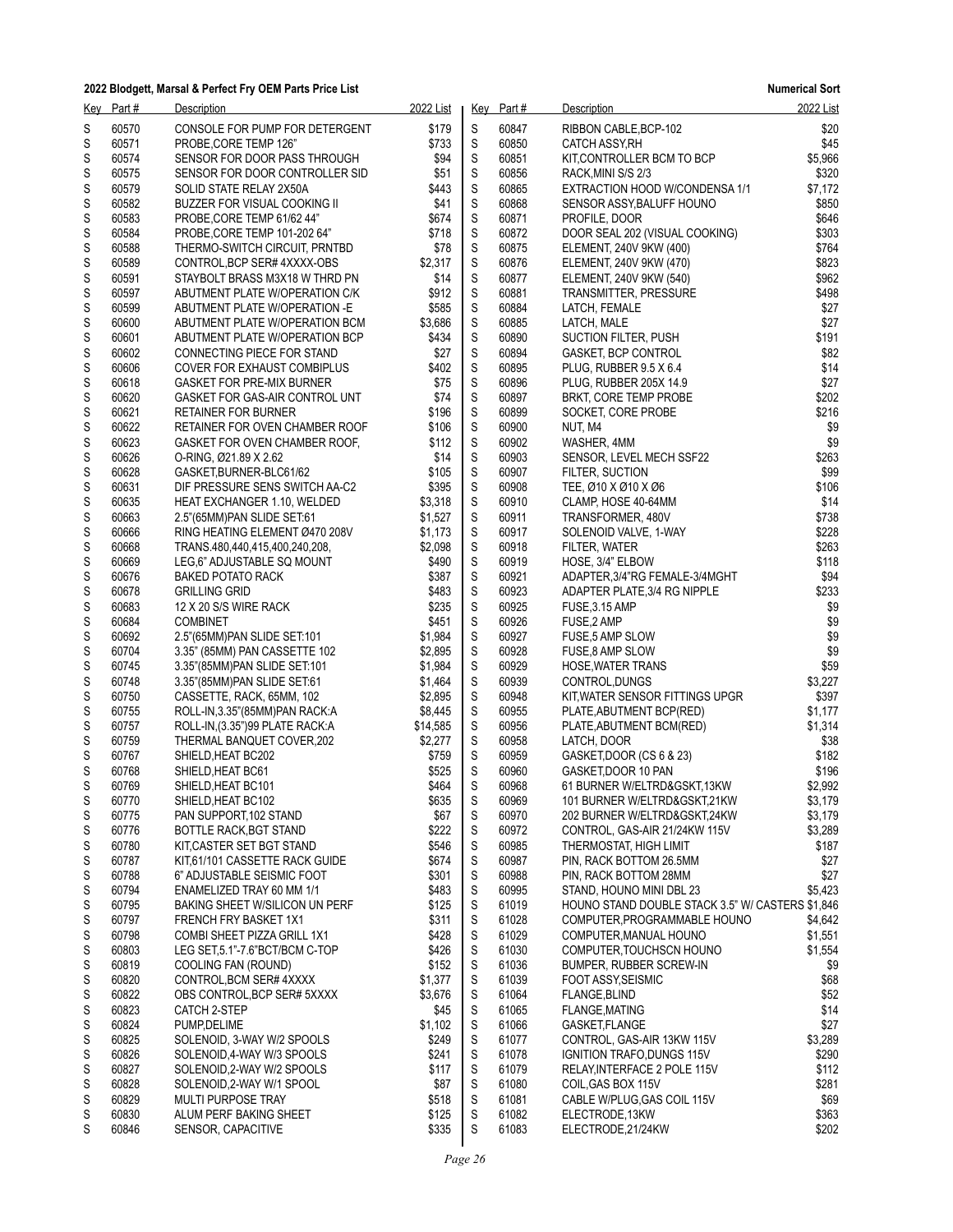|        | Key Part#      | Description                                                      | 2022 List          |                    | Key Part#      | Description                                     | 2022 List        |
|--------|----------------|------------------------------------------------------------------|--------------------|--------------------|----------------|-------------------------------------------------|------------------|
| S      | 61085          | STACKING KIT 61/101 (RH) W/FT                                    | \$6,805            | S                  | 61284          | GASKET, MOTOR                                   | \$112            |
| S      | 61092          | CONTROL PANEL ASSY, BCT 102                                      | \$10,595           | $\mathbb S$        | 61285          | NIPPLE, ELBOW HOSE Ø10 X 1/8"                   | \$35             |
| S      | 61096          | <b>GASKET, LAMP HOUSING</b>                                      | \$75               | $\mathsf S$        | 61286          | <b>GASKET, RING ELEMENT</b>                     | \$125            |
| S      | 61097          | <b>GASKET MOTOR HOUSING</b>                                      | \$82               | S                  | 61289          | ELEMENT, RING 208V 21KW                         | \$1,042          |
| S<br>S | 61098<br>61099 | GASKET, HEAT EXCH 62G                                            | \$164<br>\$160     | S<br>S             | 61290<br>61295 | ELEMENT RING 235V 21KW<br>THERMOSWITCH.350C     | \$1,285<br>\$194 |
| S      | 61100          | GASKET, HEAT EXCHANGER<br><b>FASTENER, 1/4 TURN</b>              | \$42               | $\mathbb S$        | 61297          | WIRE, 4MM RED/BLACK/WHITE                       | \$118            |
| S      | 61101          | RECEPTACLE, 1/4 TURN FASTENER                                    | \$41               | $\mathsf S$        | 61298          | SENSOR, MOTOR REVOLUTION                        | \$184            |
| S      | 61103          | STM GEN ASSY, 208V W/1 ELEMENT                                   | \$2,159            | S                  | 61299          | IMPELLER, FAN MOTOR                             | \$684            |
| S      | 61104          | STM GEN ASSY, 240V W/1 ELEMENT                                   | \$2,159            | S                  | 61300          | PULLER, FAN WHEEL                               | \$2,291          |
| S      | 61105          | STM GEN ASSY 480V W/1 ELEMENT                                    | \$2,159            | S                  | 61301          | ELEMENT, 240V 12KW (400)                        | \$411            |
| S      | 61106          | STM GEN ASSY, 208V W/2 ELEMENT                                   | \$2,992            | $\mathbb S$        | 61303          | <b>GRATING, DRAIN</b>                           | \$82             |
| S      | 61108          | STM GEN ASSY, 480V W/2 ELEMENT                                   | \$2.992            | $\mathbb S$        | 61305          | PIN, RACK TOP 28MM                              | \$27             |
| S      | 61109          | STM GEN ASSY, 208V W/3 ELEMENT                                   | \$3,287            | S                  | 61306          | PIN, RACK TOP 31MM                              | \$27             |
| S<br>S | 61111<br>61112 | STM GEN ASSY, 480V W/3 ELEMENT                                   | \$3,287<br>\$5,724 | S<br>S             | 61307<br>61308 | PIN, RACK TOP 34MM                              | \$35<br>\$41     |
| S      | 61114          | STM GEN ASSY, 208V W/4 ELEMENT<br>STM GEN ASSY, 480V W/4 ELEMENT | \$5,724            | $\mathbb S$        | 61309          | PIN, RACK 37MM<br>MOTOR, DAMPER W/EXHAUST       | \$391            |
| S      | 61120          | KIT, BCM CTRL SER# 4XXXX                                         | \$2,291            | S                  | 61310          | <b>WASHER,LOCK</b>                              | \$9              |
| S      | 61121          | KIT, BCM CTRL SER# 5XXXX                                         | \$1,184            | S                  | 61312          | CABLE, COMMUNICATIONS                           | \$101            |
| S      | 61124          | KIT, CTRL PRGMD FRESH MKT 5XX                                    | \$2,346            | S                  | 61313          | CLAMP, HOSE Ø50-65MM                            | \$27             |
| S      | 61125          | HINGE, UPPER LH                                                  | \$288              | S                  | 61314          | HOSE, SILICONE Ø8X12MM TRANS                    | \$106            |
| S      | 61126          | HINGE, LOWER LH                                                  | \$288              | $\mathbb S$        | 61315          | ELEMENT STM 240/400-415V 7.5KW                  | \$288            |
| S      | 61134          | CART ASSY, 20 SHEET PAN 202.A                                    | \$9,030            | S                  | 61316          | ELEMENT, STM 200-208V 7.5KW                     | \$623            |
| S      | 61135          | LEG ASSY, HOUNO MINI'S                                           | \$166              | S                  | 61317          | ELEMENT, STM 400V 7.5KW                         | \$299            |
| S      | 61136          | HOSE KIT, COMBIWASH                                              | \$216              | S                  | 61319          | ELEMENT, STM 200-208V 9KW                       | \$427            |
| S<br>S | 61139<br>61140 | BGT STAND, BC62 W/FEET-SHELF<br>BGT STAND, BC62 W/FEET-RUNNERS   | \$5,767<br>\$5,767 | S<br>$\mathbb S$   | 61323<br>61325 | NUT, M6 W/FLANGE<br>PANEL ASSY, TCHSRN FRT BC62 | \$9<br>\$1,762   |
| S      | 61142          | BGT STAND, BC62 W/CAST-SHELF                                     | \$5,908            | S                  | 61326          | DISPLAY.7" TCHSRN W/CABLE                       | \$1,474          |
| S      | 61143          | BGT STAND, BC62 W/CAST-RUNNERS                                   | \$2,222            | S                  | 61328          | PLATE, ABUTMENT W/OPER PNL BCT                  | \$301            |
| S      | 61161          | BGT STAND, BC61 W/CAST-RUNNERS                                   | \$1,946            | S                  | 61330          | NIPPLE, ELBOW HOSE Ø6 X 1/4"                    | \$219            |
| S      | 61162          | DOOR SEAL, 1.06                                                  | \$259              | S                  | 61333          | CLAMP, HOSE Ø10-17MM                            | \$14             |
| S      | 61163          | DOOR SEAL, 1.10                                                  | \$262              | $\mathbb S$        | 61334          | HAND SHOWER, COMPLETE                           | \$1,041          |
| S      | 61164          | DOOR SEAL, 2.06                                                  | \$230              | S                  | 61335          | NOZZLE ARM, COMPLETE                            | \$657            |
| S      | 61165          | DOOR SEAL, 2.10                                                  | \$303              | S                  | 61336          | TUBE FOR COMBIWASH 2.06                         | \$236            |
| Α      | 61167          | BGT STAND, BC101 W/CAST-RUNNERS                                  | \$3,921            | S                  | 61340          | SCREW, CAP COMBI CLEAN                          | \$21             |
| S      | 61170<br>61171 | BGT STAND, BC101 W/FEET-RUNNERS                                  | \$4,060<br>\$4,060 | S<br>$\mathbb S$   | 61341<br>61342 | DISTRIBUTION JCT,COMBIWASH                      | \$222<br>\$240   |
| S<br>S | 61173          | BGT STAND, BC101 W/FEET-SHELF<br>BGT STAND, BC102 W/CAST-RUNNERS | \$2,222            | ${\mathsf S}$      | 61343          | DISTRIBUTION JCT,COMBIWASH<br>DOOR ASSY, BLC10  | \$6,550          |
| S      | 61224          | SCREW, M6 X 20 USPH                                              | \$35               | S                  | 61352          | CONNECTOR, ELBOW EXHAUST                        | \$288            |
| S      | 61225          | <b>FREQUENCY CHANGER, 115V</b>                                   | \$1,001            | S                  | 61353          | COVER, FRT PANEL SUCTION                        | \$148            |
| S      | 61228          | ELEMENT, STM 277V 7.5KW 102E                                     | \$520              | S                  | 61355          | TUBE, EXHAUST ROOF 2/1                          | \$506            |
| S      | 61229          | ELEMENT, STM 277V 9KW 102E                                       | \$702              | $\mathsf S$        | 61356          | HOUSING, EXHAUST ROOF 2/1 CP                    | \$2,237          |
| S      | 61232          | SIDE RACK, 2.4" SPACING LEFT                                     | \$125              | S                  | 61357          | ADAPTER, RH 2/1                                 | \$646            |
| S      | 61233          | SIDE RACK, 2.4" SPACING, RIGHT                                   | \$125              | S                  | 61359          | ADAPTER, FRT 62/102 LH GAS                      | \$168            |
| S      | 36000176       | BAFFLE, BLC6E AIR                                                | \$98               | S                  | 61360          | ADAPTER, FRT 62/102 RH GAS                      | \$191            |
| S      | 61240          | KIT, CTRL PRGMD FRESH MKT 4XX                                    | \$4,039            | S                  | 61365          | CASSETTE, RACK 65MM 2.06                        | \$1,919          |
| S      | 61243<br>61244 | KIT, J11 REPAIR PLUGS                                            | \$43               | S                  | 61366          | CASSETTE, RACK 85MM 2.06                        | \$1,919          |
| S<br>S | 61255          | BLOWER WHEEL,CS (V2)<br>GLASS, EXTERIOR 62 CURVED                | \$312<br>\$1,196   | ${\mathsf S}$<br>S | 61367<br>61368 | GUIDE, RACK RH 2/1GN<br>GUIDE, RACK LH 2/1GN    | \$153<br>\$125   |
| S      | 61257          | ELEMENT, RING Ø470 277V 9KW                                      | \$1,694            | S                  | 61384          | STAND, 61/61-61/101 W/CASTERS                   | \$2,977          |
| S      | 61258          | ELEMENT.RING Ø540 277V 9KW                                       | \$1,694            | S                  | 61385          | CASTER ADJUSTABLE W/BRAKE                       | \$433            |
| S      | 61259          | GLASS, DOOR INNER BC62                                           | \$581              | S                  | 61386          | CASTER, ADJUSTABLE W/O BRAKE                    | \$433            |
| S      | 61261          | NAMEPLATE, BLODGETT                                              | \$82               | S                  | 61387          | STAND, 61/61-61/101 W/FEET                      | \$1,961          |
| S      | 61264          | BGT STAND, BC61 W/LEGS-RUNNERS                                   | \$5,656            | S                  | 61388          | HEAT EXCHANGER 1.06, WELDED                     | \$2,690          |
| S      | 61266          | OVEN DOOR 2.06                                                   | \$1,673            | S                  | 61391          | HEAT EXCHANGER, 2.06                            | \$3,500          |
| S      | 61268          | BRACKET, SEAL RI 2.20                                            | \$45               | S                  | 61392          | <b>HEAT EXCHANGER, 2.10</b>                     | \$3,732          |
| S      | 61270          | <b>SEAL, 2.20 RI</b>                                             | \$94               | S                  | 61393          | HEAT EXCHANGER, 2.20 LOWER                      | \$6,780          |
| S      | 61272          | BRACKET, MAGNET 2.20                                             | \$263              | S                  | 61394          | <b>HEAT EXCHANGER, 2.20 UPPER</b>               | \$3.644          |
| S<br>S | 61273<br>61274 | PLATE,COVER<br>HANDLE, W/CATCH RH & LH HINGE                     | \$27<br>\$797      | S<br>S             | 61396<br>61398 | HOSE, VENTILATION 500MM<br>VALVE, GAS 115V      | \$73<br>\$1,314  |
| S      | 61275          | SPRING, HANDLE VCI/VC11                                          | \$640              | S                  | 61399          | RELAY, 2 POLE 24VDC                             | \$99             |
| S      | 61276          | DRIP SLIDE, 2/1 KPL                                              | \$387              | S                  | 61401          | OBS-GLASS, EXT 61 (USE 60485)                   | \$2,468          |
| S      | 61277          | NOZZLE, COMPLETE                                                 | \$179              | S                  | 61403          | OBS-GLASS EXT 62 (USE 61255)                    | \$3,248          |
| S      | 61278          | DRAIN, 2/1                                                       | \$616              | S                  | 61410          | SUPPORT, RACK (SET OF 2) BLC6                   | \$567            |
| S      | 61279          | REAR PLATE 2.06                                                  | \$769              | S                  | 61412          | GLASS INTERIOR 2.20 W/METAL                     | \$1,958          |
| S      | 61281          | SHIELD, HEAT BC62/BLC62                                          | \$594              | S                  | 61438          | STACKING KIT, ELEC 61/101                       | \$6,805          |
| S      | 61282          | HOUSING, HALOGEN LAMP                                            | \$45               | S                  | 61449          | COMPUTER, TCHSCRN BURGER KING                   | \$1,867          |
| S      | 61283          | BULB, HALOGEN 12V 10W G4                                         | \$30               | S                  | 61452          | <b>FOOT, BLACK RUBBER</b>                       | \$35             |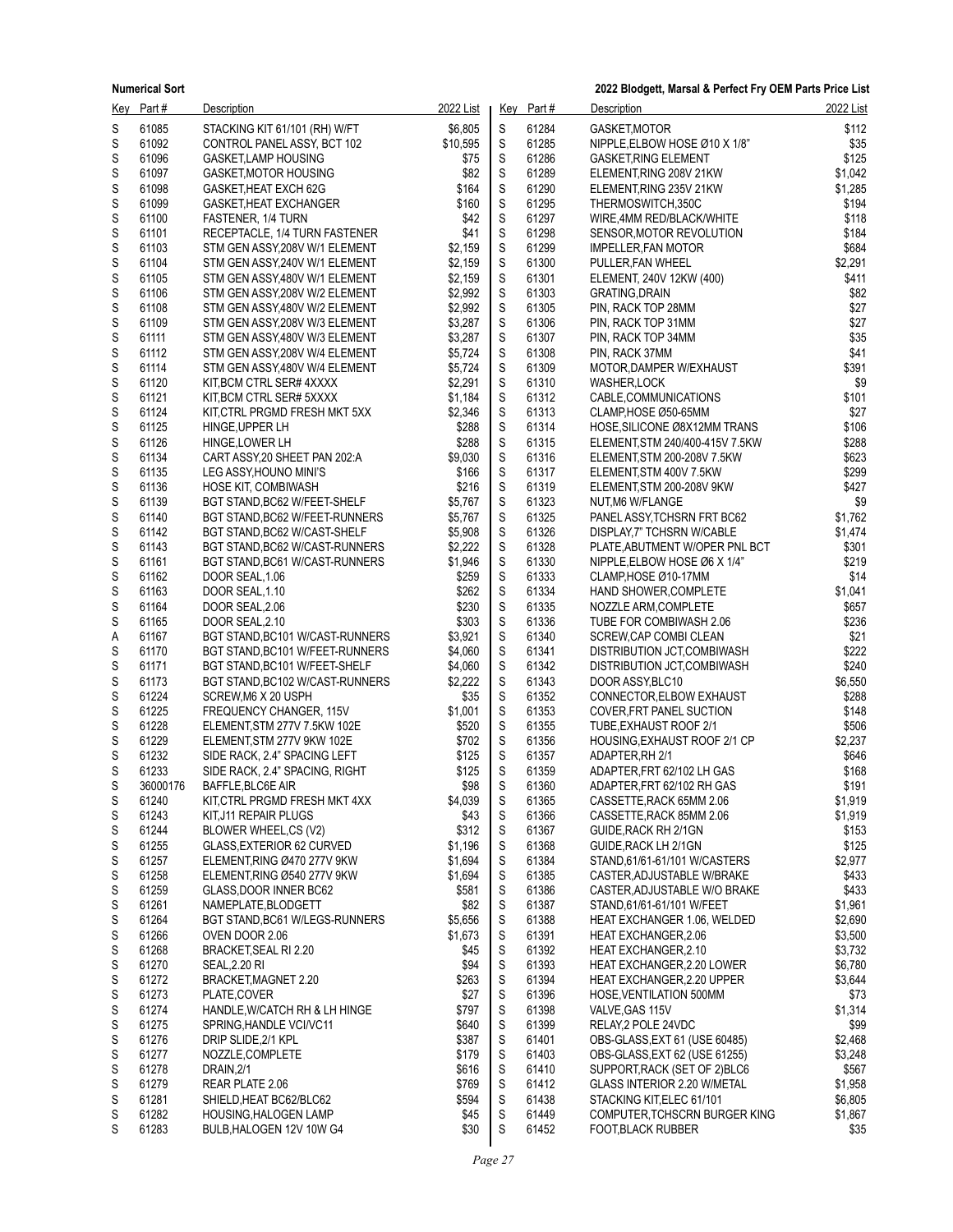|        | Key Part#      | Description                                                    | 2022 List          |             | Key Part#      | Description                                                  | 2022 List        |
|--------|----------------|----------------------------------------------------------------|--------------------|-------------|----------------|--------------------------------------------------------------|------------------|
| S      | 61456          | KIT.28.17" EXHAUST TUBE                                        | \$258              | Α           | 61662          | BGT STAND, 6/10 ON 10 W/VNTG                                 | \$1,861          |
| S      | 61460          | ELEMENT, RING Ø400 277V 12KW                                   | \$1,102            | S           | 61669          | STRAIGHT COUPLER, 1.25" PVC                                  | \$69             |
| S      | 61461          | <b>RECEPTACLE</b>                                              | \$59               | S           | 61673          | <b>HANDLE W/CATCH</b>                                        | \$955            |
| S      | 61463          | ABUTMENT PLATE, BCM (SWOOSH)                                   | \$840              | $\mathsf S$ | 61674          | SUPPORT, MINI BOTTLE(METRO)                                  | \$78             |
| S      | 61464          | DISPLAY VISUAL CKG II TFT 5.7"                                 | \$659              | S           | 61675          | WASHER, LEG BOLT                                             | \$9              |
| S      | 61468          | GASKET, CONTROL PANEL (EA = INCH)                              | \$27               | $\mathsf S$ | 61677          | LINE LABEL, DETERGENT                                        | \$15             |
| S      | 61469          | KIT, 61-102 CONTROL PANEL GASK                                 | \$26               | S           | 61678          | LINE LABEL, RINSE AID                                        | \$15             |
| S      | 61470          | KIT, 202 CONTROL PANEL GASKET                                  | \$67               | S           | 61680          | TRANSFORMER, 115V                                            | \$901            |
| S      | 61480          | HINGE, LH DOOR OFFSET                                          | \$78               | $\mathsf S$ | 61709          | HARNESS, BLCT-6/10E-VH                                       | \$115            |
| S      | 61492          | ORDER 61776 KEYPAD TOUCH CS11                                  | \$1,321            | S           | 61715          | GASKET TAPE, SILICONE 1/16X1/2 (30'/RL)                      | \$9              |
| S      | 61499          | ELEMENT, HEATING 20-240V 1.10                                  | \$630              | $\mathsf S$ | 61717          | CORDSET, 14/3 15A 120"                                       | \$94             |
| S      | 61501          | ROLL-IN TROLLEY, 202 85MM                                      | \$7,967            | S           | 61723          | USB CONNECTOR CABLE                                          | \$41             |
| S      | 61509          | KEYPAD W/COMPUTER BCT                                          | \$6,355            | S           | 61724          | <b>GASKET, OPERATION PANEL</b>                               | \$112            |
| S      | 61510          | KEYPAD W/COMPUTER BCM                                          | \$3,038            | $\mathbb S$ | 61726          | FRONT PANEL & KEYPAD, BLACK                                  | \$2,468          |
| S      | 61533          | COMPUTER, TSCRN WENDY'S                                        | \$1,867            | S           | 61730          | <b>VENT PIPE, 2/3 &amp; 6</b>                                | \$342            |
| S      | 61537          | RACK PIN, 22MM                                                 | \$59               | $\mathsf S$ | 61731<br>61732 | VENT PIPE, 10                                                | \$774            |
| S      | 61540<br>61542 | <b>MINI DOOR</b>                                               | \$2,427            | S<br>S      | 61733          | <b>DRAIN SEAL</b>                                            | \$14             |
| S<br>S | 61544          | SCREW M10 X 30MM S/S HEX CAP                                   | \$21<br>\$75       | $\mathsf S$ | 61736          | DRAIN STRAINER<br>INSULATION, CATALYTIC DUCT                 | \$27<br>\$48     |
| S      | 37000094       | HOLDER, HAND SHOWER<br>CAP, DOOR HANDLE STEEL LOOK             | \$41               | S           | 61737          | DECAL, HOODINI                                               | \$78             |
| S      | 61554          | <b>SPRING.CS CATCH</b>                                         | \$82               | $\mathsf S$ | 61740          | ASSY, CABLE, HOODINI 6E/10E                                  | \$324            |
| S      | 61555          | HINGE, TOP LEFT MARINE                                         | \$130              | S           | 61746          | ELEMENT, CSII BLC6E, 3 PHASE                                 | \$443            |
| S      | 62249          | INTERIOR GLASS 23 & 6                                          | \$301              | S           | 61753          | SPRING, SHAFT SEAL                                           | \$67             |
| S      | 62246          | <b>INTERIOR GLASS 10</b>                                       | \$543              | $\mathsf S$ | 61754          | PLATE, MOTOR SEAL                                            | \$104            |
| S      | 61561          | RUBBER STOPPER INTERIOR GLASS                                  | \$11               | S           | 61758          | CAP, DIA. 1.00 X 1.50                                        | \$9              |
| S      | 61563          | T-PIECE 1/4"                                                   | \$19               | $\mathsf S$ | 61760          | FITTING, BULKHEAD, 1/2 HOSE                                  | \$23             |
| S      | 61565          | HOSE BLUE, Ø50.8mm x 4.6mm WALL                                | \$17               | S           | 61762          | PROBE, SOUS VIDE                                             | \$704            |
| S      | 61571          | SOLENOID VALVE 4W 4COIL 1,2L                                   | \$1,464            | S           | 61766          | ELBOW, 90 DEGREE COPPER                                      | \$125            |
| S      | 61572          | SOLENOID VALVE 2W 2 COIL 1,2L                                  | \$379              | $\mathsf S$ | 61769          | OBS-GLASS, EXT 102 (USE 60492)                               | \$3,026          |
| S      | 61573          | KIT, SHAFT SEAL W/SPRING                                       | \$148              | S           | 62247          | CSII, UPPER DOOR HINGE                                       | \$211            |
| S      | 61575          | <b>GASKET HEATING ELE 10</b>                                   | \$35               | $\mathsf S$ | 62248          | CSII, LOWER DOOR HINGE                                       | \$211            |
| S      | 61576          | GASKET HEATING ELE 23 & 6                                      | \$21               | S           | 61772          | DOOR, 202 INTERIOR GLASS CPL                                 | \$529            |
| S      | 61577          | HEATING ELEMENT 23 208-240V                                    | \$550              | S           | 61776          | TOUCH DISPLAY, CSII BLD *DO NOT ORDER*                       | \$678            |
| S      | 61580          | HEAT ELE 6,6.9-9.2KW 208-240                                   | \$588              | $\mathsf S$ | 61778          | DOOR, REPLACEMENT KIT CS11 23/6                              | \$1,581          |
| S      | 30820031       | MEAT PROBE L=2000MM CS                                         | \$1,058            | S           | 61781          | WELDED SUCTION FILTER, 1/4 TURN                              | \$113            |
| S      | 61583          | INTERIOR BAFFLE 23 & 6 W/O AIR GUIDE                           | \$241              | $\mathsf S$ | 61782          | ASSY, SUCTION FILTER, PUSH                                   | \$348            |
| S      | 61584          | INTERIOR BAFFLE 10                                             | \$281              | S           | 61783          | ASSY, SUCTION FILTER, 1/4 TURN                               | \$348            |
| S      | 61585          | AIR GUIDE PLATE 6                                              | \$191              | S           | 61786          | TOP ASSY, ACCESSIBLE CONTROL                                 | \$1,088          |
| S      | 61588          | RACK KIT 23                                                    | \$322              | $\mathsf S$ | 61802          | ASSEMBLY, FRONT GRILL                                        | \$163            |
| S      | 61589          | RACK KIT 10                                                    | \$567              | S           | 61804          | SPEAKER, LOUD                                                | \$61             |
| S      | 61590          | DISPLAY RIBBON CABLE                                           | \$75               | S           | 61805          | TOP FRONT FACE                                               | \$99             |
| S      | 61591          | <b>COM CABLE</b>                                               | \$161              | S           | 61811          | CONTROL, PRGMD BLC6E MCD                                     | \$3,622          |
| S      | 61592          | RUBBER SEAL                                                    | \$45               | S           | 61820          | COMPUTER, TCHSCRN SMITHFIELD                                 | \$3,203          |
| S      | 61597          | ADAPTER 1/2" BSP 3/4" GHT                                      | \$136              | $\mathbb S$ | 61824          | BLOWER WHEEL,CS (V3)                                         | \$341            |
| S      | 61598          | QUICK COUPLING 38X08/06                                        | \$69               | S           | 61825          | FILTER BOX, CSII                                             | \$658            |
| S      | 61600          | SPRAY GUN SPRING                                               | \$27               | $\mathsf S$ | 61827          | CABLE, CABLE TOUCH DISPLAY, CSII                             | \$184            |
| S      | 61601          | HAND SPRAYER HOSE                                              | \$184              | S           | 61835          | WIRE RACK, COMBISLIM                                         | \$187            |
| S      | 61602          | 90 DEG 1/2"M X 1/2"F                                           | \$67               | S           | 61838          | KIT, BCT COMPUTER                                            | \$1,867          |
| S      | 61603          | 1/2" UNION JOINT                                               | \$27               | S           | 61845          | KIT, FUSE REPLACMENT                                         | \$56             |
| S      | 61604          | HAND SHOWER T-CONNECTOR                                        | \$87               | S           | 61856          | 62 BURNER W/ELTRD&GSKT, 21KW                                 | \$3,264          |
| S      | 61605          | QUICK COUPLING 08X14                                           | \$27               | S           | 61857          | 62 PRE-MIX BURNER                                            | \$4,350          |
| S      | 61606          | <b>HAND SHOWER KIT</b>                                         | \$417              | S           | 61858          | 62 SPARK ELECTRODE                                           | \$301            |
| S      | 61607          | BCT CSII 23 CONTROL TOP KIT                                    | \$7,764            | S<br>S      | 61859          | COMPUTER, TSCRN WENDY'S CN                                   | \$3,622          |
| S      | 61609<br>61610 | BCT CSII 6/10 CONTROL TOP KIT<br>BCM CSII 6/10 CONTROL TOP KIT | \$7,570<br>\$5,785 | S           | 61861<br>61862 | TOP ASSY, BCT 6/10 CTRL SEALED<br>TOP ASSY, BCT 6/10 WENDY'S | \$4,719          |
| S      | 61612          | FUSES, F1/F3/F7 3.15A 2 PCS                                    | \$17               | S           | 61869          | SOLENOID VALVE, 3 WAY 2 COIL W. LIMITER                      | \$4,032<br>\$257 |
| S<br>S | 61613          | FUSES, F2 2A 2 PCS                                             | \$17               | S           | 61874          | CSII ADJ FEET (SET OF 4)                                     | \$69             |
| S      | 61614          | FUSES, F4 5A 2 PCS                                             | \$27               | S           | 61875          | SCREW M4X10 A2                                               | \$9              |
| S      | 61615          | FUSES, F5/F6 8A 2 PCS                                          | \$17               | S           | 61877          | HINGE BUSH TOP                                               | \$451            |
| S      | 61616          | FREQUENCY INVERTER 0.18KW, CS                                  | \$792              | S           | 61881          | GASKET, 2.20 ROLL-IN                                         | \$125            |
| S      | 61625          | <b>BASE VENT ASSEMBLY</b>                                      | \$305              | S           | 61882          | BAR, DOOR LOCKING 2.20                                       | \$3,185          |
| S      | 61627          | DOOR HANDLE, 202 ROTARY CAM                                    | \$1,210            | S           | 61885          | DOOR ASSY, 2.20 2015                                         | \$6,610          |
| S      | 61631          | DUCT ASSY, CATALYTIC                                           | \$354              | S           | 61889          | MCD, MINI PRG CNTRL, HOODINI                                 | \$3,622          |
| S      | 61639          | TOP, HOOD ASSEMBLY                                             | \$288              | S           | 61892          | TROLLEY, RI 202 67MM BOXED                                   | \$8,445          |
| S      | 61640          | DOOR CATCH, 202 ROTARY                                         | \$216              | S           | 61893          | TROLLEY, RI 202 85MM BOXED                                   | \$5,522          |
| S      | 61643          | VENT ASSY HOODINI BACK                                         | \$163              | S           | 61896          | KIT, DRAIN SEAL REPLACEMENT                                  | \$312            |
| S      | 61646          | <b>LOCKING TAB, LEFT</b>                                       | \$9                | S           | 61898          | KIT, COMBIWASH LINES W/LABELS                                | \$227            |
| S      | 61647          | LOCKING TAB, RIGHT                                             | \$9                | S           | 61907          | BODYSIDE, LH CSII 6                                          | \$367            |
|        |                |                                                                |                    |             |                |                                                              |                  |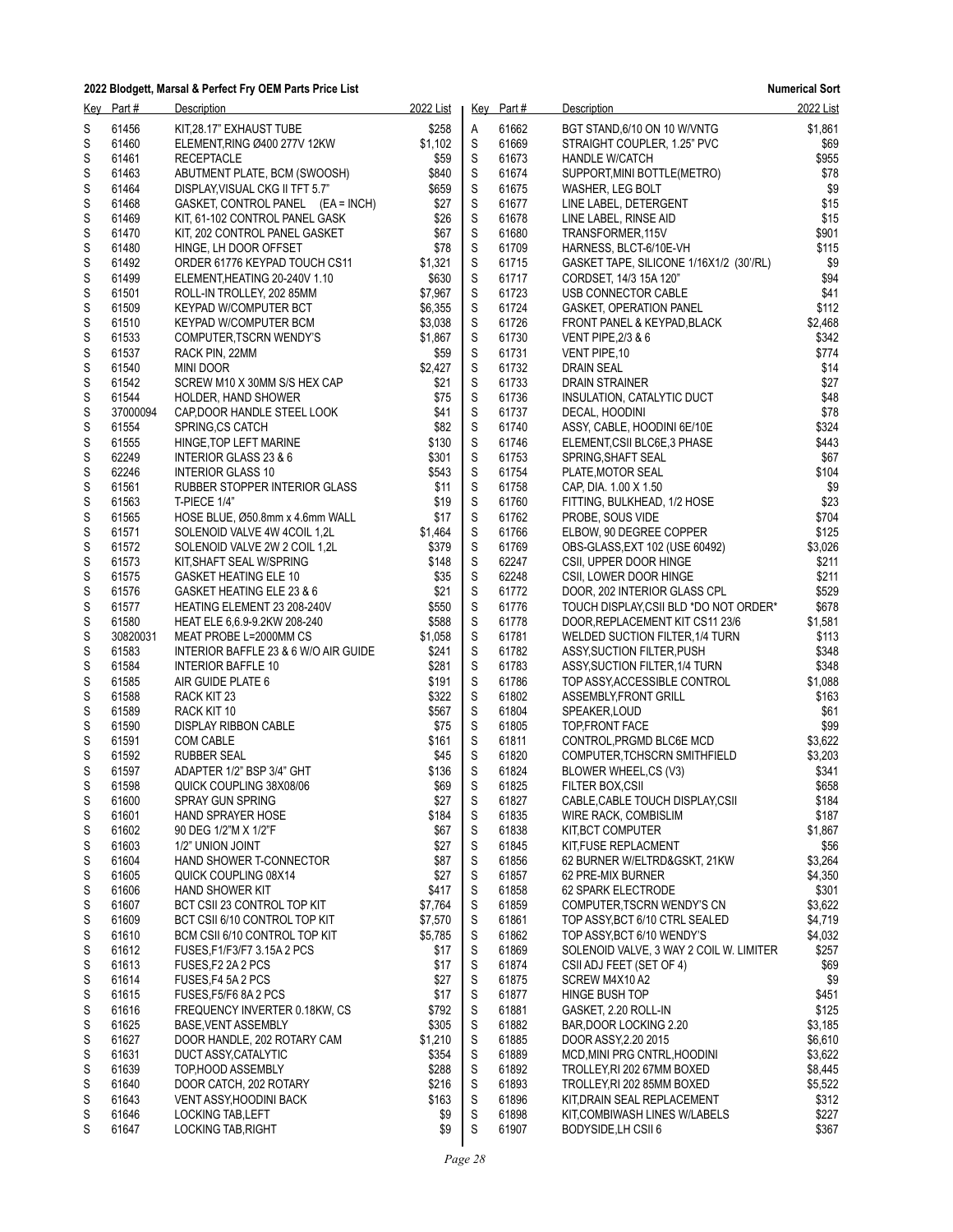| <u>Key</u> | Part #         | Description                                                     | 2022 List        |                  | Key Part#      | Description                                                     | 2022 List        |
|------------|----------------|-----------------------------------------------------------------|------------------|------------------|----------------|-----------------------------------------------------------------|------------------|
| S          | 61911          | DISPLAY W/BRKT,CSII                                             | \$963            | S                | 62441          | PIN.INTERIOR GLASS                                              | \$27             |
| S          | 61922          | KIT, SERVICE BLCT6EH MCD                                        | \$9,950          | $\mathbb S$      | 62450          | TOUCH PANEL, CSII B-C-K                                         | \$419            |
| S          | 60957          | KIT DOOR HANDLE MINI                                            | \$316            | $\mathbb S$      | 62451          | FITTING, WASH T                                                 | \$118            |
| S          | 61926          | KIT, MOTOR MINI                                                 | \$1,668          | $\mathbb S$      | 62453          | BLIND RIV NUT UPX30, SS TUBTARA                                 | \$21             |
| S          | 61927          | CONTROL, PRGMD BLC6E MCD PROT                                   | \$1,958          | S                | 62454          | CSII TS ASSY, REINFORCED OL                                     | \$1,909          |
| S<br>S     | 61928<br>61932 | CONTROL, PRGMD BLC6EH MCD PROT                                  | \$1,750<br>\$9   | S<br>$\mathsf S$ | 62455<br>62479 | CSII CTRL PNL, W/REINFORCED OL                                  | \$2,705<br>\$253 |
| S          | 61933          | SCREW, HANDLE M5 X 35MM<br>TUBE, WASH ARM 2/3                   | \$281            | S                | 62481          | GASKET, BLC23/BLC6E DOOR BLADE<br><b>BOX ASSY, TRAP</b>         | \$458            |
| S          | 61934          | TUBE, WASH ARM 6 & 10                                           | \$301            | S                | 62490          | PANEL & DECAL CS TOUCHSCREEN                                    | \$450            |
| S          | 61936          | STAND 62/62-62/102 W/FEET                                       | \$5,591          | S                | 62493          | BGT STAND,6 ON 6 W/VNTG                                         | \$1,815          |
| S          | 61937          | STAND, 62/62-62/102 W/CASTERS                                   | \$2,886          | S                | 62501          | COMPUTER, TSCRN WENDY'S W/ROL                                   | \$1,835          |
| S          | 61939          | SPRING HANDLE RETURN                                            | \$17             | $\mathsf S$      | 62503          | COMPUTER TSCRN WEND CN W/ROL                                    | \$1,835          |
| S          | 61954          | PLATE, ABUTMENT BCM CSII(BLK)                                   | \$774            | S                | 62542          | <b>GASKET FOR ELECTRODE</b>                                     | \$35             |
| S          | 61955          | CONDENSOR ASSY, WELDED                                          | \$627            | S                | 62543          | GASKET, FASCO FAN                                               | \$67             |
| S          | 61956          | DRAIN TRAP ASSEMBLY                                             | \$348            | S                | 62544          | GASKET, VENTURI                                                 | \$15             |
| S<br>S     | 61963<br>61964 | ADAPTER, G3/4 TO 3/4 GHT OFFSET                                 | \$202<br>\$4,467 | S<br>$\mathsf S$ | 62546<br>62547 | GASKET, GLOW PLUGS                                              | \$27<br>\$69     |
| S          | 61965          | <b>HOODINI PARTS KIT (SERVICE)</b><br>OPERATION PANEL, CSII BCT | \$293            | S                | 62548          | GASKET, FASCO FAN 18KW GAS<br>GASKET, BURNER PIPE 27KW          | \$69             |
| S          | 61966          | COVER, TOP CSII WACCESS PNLS                                    | \$1,650          | S                | 62549          | GASKET, FASCO 5.8 FAN ADAPTER                                   | \$106            |
| S          | 61967          | PANEL, ACCESS CSII                                              | \$45             | S                | 62550          | GASKET, DORMONT HOSE                                            | \$87             |
| S          | 61972          | KIT, SHAFT SEAL&SPRING, CS MOTOR                                | \$87             | S                | 62551          | GASKET, BURNER G.BOILER 27KW                                    | \$148            |
| S          | 61974          | <b>BASE CRATE, BLC6E/H</b>                                      | \$482            | $\mathbb S$      | 62552          | GASKET, BURNER G.BOILER 36KW                                    | \$130            |
| S          | 61975          | CARTON, BLC6EH                                                  | \$312            | S                | 62553          | TRANSFORMER 120-240/2X24-12                                     | \$354            |
| S          | 61984          | BOTTOM SEAL GSKT ROLL-IN 2.20                                   | \$305            | S                | 62554          | DRAIN PUMP DPS 25 120V 60HZ UL                                  | \$311            |
| S          | 61987          | DRAIN BOX, BOTTOM                                               | \$155            | S                | 62555          | CABLE ENCODER VCII OVEN GAS                                     | \$45             |
| S          | 61988          | DRAIN TRAP BOX, TOP                                             | \$281            | S<br>$\mathbb S$ | 62556<br>62557 | HOSE SLEEVE 030 L=45 EPDM                                       | \$69<br>\$67     |
| S<br>S     | 61993<br>61994 | GRILL, CHICKEN (8 PCS) 1/1<br><b>GASKET, DRAIN BOX</b>          | \$180<br>\$27    | S                | 62558          | HOSE, DRAIN PUMP L=101X0030EPDM<br>MANIFOLD, 3 CONNECTIONS GAS  | \$883            |
| S          | 61995          | BOX ASSY, DRAIN TRAP (USE 61956)                                | \$287            | S                | 62559          | RESTRICTOR 07.5 VALVE 1.06 GAS                                  | \$67             |
| S          | 62230          | PLATE, CATALYTIC COVER                                          | \$14             | S                | 62560          | MANIFOLD, 2 CONNECTIONS                                         | \$616            |
| S          | 62231          | GASKET, CATALYST                                                | \$75             | S                | 62561          | RESTRICTOR, 011 G.BOILER 9-18KW                                 | \$75             |
| S          | 62232          | CATALYTIC CONVERTER                                             | \$1,460          | $\mathsf S$      | 62562          | RESTRICTOR Ø12 OVN BRN 9-18KW                                   | \$75             |
| S          | 62239          | FLEX HOSE, 6X4 PER FOOT                                         | \$41             | S                | 62563          | RESTRICTOR, 019 GAS BOILER 27KW                                 | \$35             |
| S          | 62240          | NUT, M14 A2 LOW                                                 | \$9              | S                | 62564          | RESTRICTOR,018 OVN BRN 27KW                                     | \$35             |
| S          | 62241          | WASHING ROTOR. COMPLETE                                         | \$494            | S                | 62565          | RESTRICTOR, 022 G.BOILER 36KW                                   | \$75             |
| S          | 62242          | COPPER WASHER, 22X15X1MM                                        | \$9              | S<br>$\mathsf S$ | 62566          | RESTRICTOR,020 OVN BRN 24KW                                     | \$75<br>\$161    |
| S<br>S     | 62244<br>62247 | PIPE, WASHING INJECTION, WELDED<br>Hinge upper CSII             | \$161<br>\$211   | S                | 62567<br>62568 | BLOWER, ADDA AA1281UB-AT 0120<br>GAS HOSE, FLEX 1-3/8"-16X295MM | \$94             |
| S          | 62248          | Hinge lower CSII                                                | \$211            | S                | 62569          | DRAIN PIPE, VENTURI 1.20/2.20 G                                 | \$447            |
| S          | 62249          | INT DOOR GLASS, CS11 23.06/1.06                                 | \$720            | S                | 62570          | STEAM GENERATOR 9-18KW GAS                                      | \$7,904          |
| S          | 62250          | PLATE, HINGE REINFORCEMENT                                      | \$27             | S                | 62571          | STEAM GENERATOR 27KW GAS                                        | \$5,003          |
| S          | 62258          | DRIP TRAY                                                       | \$281            | $\mathbb S$      | 62572          | STEAM GENERATOR 36KW GAS                                        | \$11,719         |
| S          | 62270          | SPACER, MOTOR BRACKET, CSII                                     | \$14             | S                | 62573          | BURNER, GAS BOILER 9-18SV                                       | \$1,867          |
| S          | 62276          | HEXAGON SCREW, M6X10 A2                                         | \$9              | S                | 62574          | BURNER SV. GAS BOILER 28KW                                      | \$4,169          |
| S          | 62277          | <b>HEXAGON SCREW M6X60 A2</b>                                   | \$21             | S                | 62575          | BURNER SV. GAS BOILER 36KW                                      | \$3,459          |
| S          | 62281<br>62282 | BRACKET,RH RACK SUPPORT<br><b>BRACKET,LH RACK SUPPORT</b>       | \$99             | S<br>S           | 62576<br>62577 | GAS BURNER 13KW SV.                                             | \$3,459          |
| S<br>S     | 62286          | FLTER BOX, WELDED CSII                                          | \$99<br>\$196    | S                | 62578          | GAS BURNER 21KW SV.<br>CABLE, TRANSFORMER                       | \$2,961<br>\$106 |
| S          | 62287          | FILTER, AIR INLET CSII                                          | \$227            | S                | 62579          | FAN, FASCO 5.8 120V                                             | \$1,403          |
| S          | 62288          | NUT, HEX FLANGE SERRATED M4 A2                                  | \$9              | S                | 62580          | <b>VENTURI, LITTLE HONEYWELL</b>                                | \$106            |
| S          | 62291          | TRANSFORMER 200-240/2X24-12                                     | \$443            | S                | 62581          | VENTURI, MEDIUM HONEYWELL                                       | \$106            |
| S          | 62293          | CS11+ TERMINAL JUMPER                                           | \$9              | S                | 62582          | LID, GAS CONTROL BOX HONEYWELL                                  | \$21             |
| S          | 62294          | 4 POS TERMINAL BLOCK BLUE                                       | \$21             | S                | 62583          | GAS VALVE BLOCK 120V HONEYWELL                                  | \$385            |
| S          | 62295          | 2 POS GROUND TERMINLA BLOCK                                     | \$27             | S                | 62584          | CONTROL BOX 120V HSI HONEYWELL                                  | \$539            |
| S          | 62296          | COOLING FAN, ADDA DIA 175                                       | \$113            | S                | 62585          | <b>VENTURI, LARGE HONEYWELL</b>                                 | \$106            |
| S<br>S     | 62297<br>62299 | 4 POS TERMINAL BLOCK GREY FUSE                                  | \$41<br>\$27     | S<br>$\mathsf S$ | 62586<br>62587 | GLOW PLUGS, COORSTEK 401 XMB                                    | \$895<br>\$258   |
| S          | 62329          | <b>FUSE HOLDER</b><br>BOARD, VCII, I/O MODULE                   | \$945            | S                | 62588          | ELECTRODE 9-18KW GAS BOILER<br>ELECTRODE 13KW, CAVITY           | \$262            |
| S          | 62331          | TERM BLOCK INCOMING LINE (GREY                                  | \$21             | S                | 62589          | ELECTRODE, TURN ON, 13KW CAVITY                                 | \$21             |
| S          | 62332          | TERM BLOCK, INCOMING NEUT BLUE                                  | \$21             | S                | 62590          | ELECTRODE 24KW, CAVITY                                          | \$207            |
| S          | 62333          | TERM BLOCK INCOMING GND (GREY)                                  | \$35             | S                | 62591          | ELECTRODE, TURN ON, 24KW CAVITY                                 | \$233            |
| S          | 62341          | KIT, HELICAL HEATER 1400W 120V                                  | \$89             | S                | 62592          | ELECTRODE 21KW, CAVITY                                          | \$342            |
| S          | 62350          | SCREW, M5 X 20 A2                                               | \$9              | S                | 62598          | PIPE, WATER DELIVERY, 2/3 & 6                                   | \$99             |
| S          | 40410006       | DOOR, OVEN CSII                                                 | \$1,515          | S                | 62606          | SOLENOID VALVE, 4WAY/3SPD                                       | \$193            |
| S          | 62392          | POP RIVET                                                       | \$9              | S                | 62607          | SOLENOID VALVE, 3WAY/2SPD                                       | \$157            |
| S          | 62393          | HOLDER, GLASS                                                   | \$35<br>\$94     | S<br>S           | 62608          | GAS BURNER, 24KW                                                | \$1,546<br>\$433 |
| S<br>S     | 62397<br>62400 | HOUSING ASSY,LAMP<br>TRANSFORMER,400-480/2X24-12-23             | \$443            | S                | 62609<br>62610 | GAS HOSE, 37"<br><b>GROUND ELECTRODE, 2"</b>                    | \$233            |
|            |                |                                                                 |                  |                  |                |                                                                 |                  |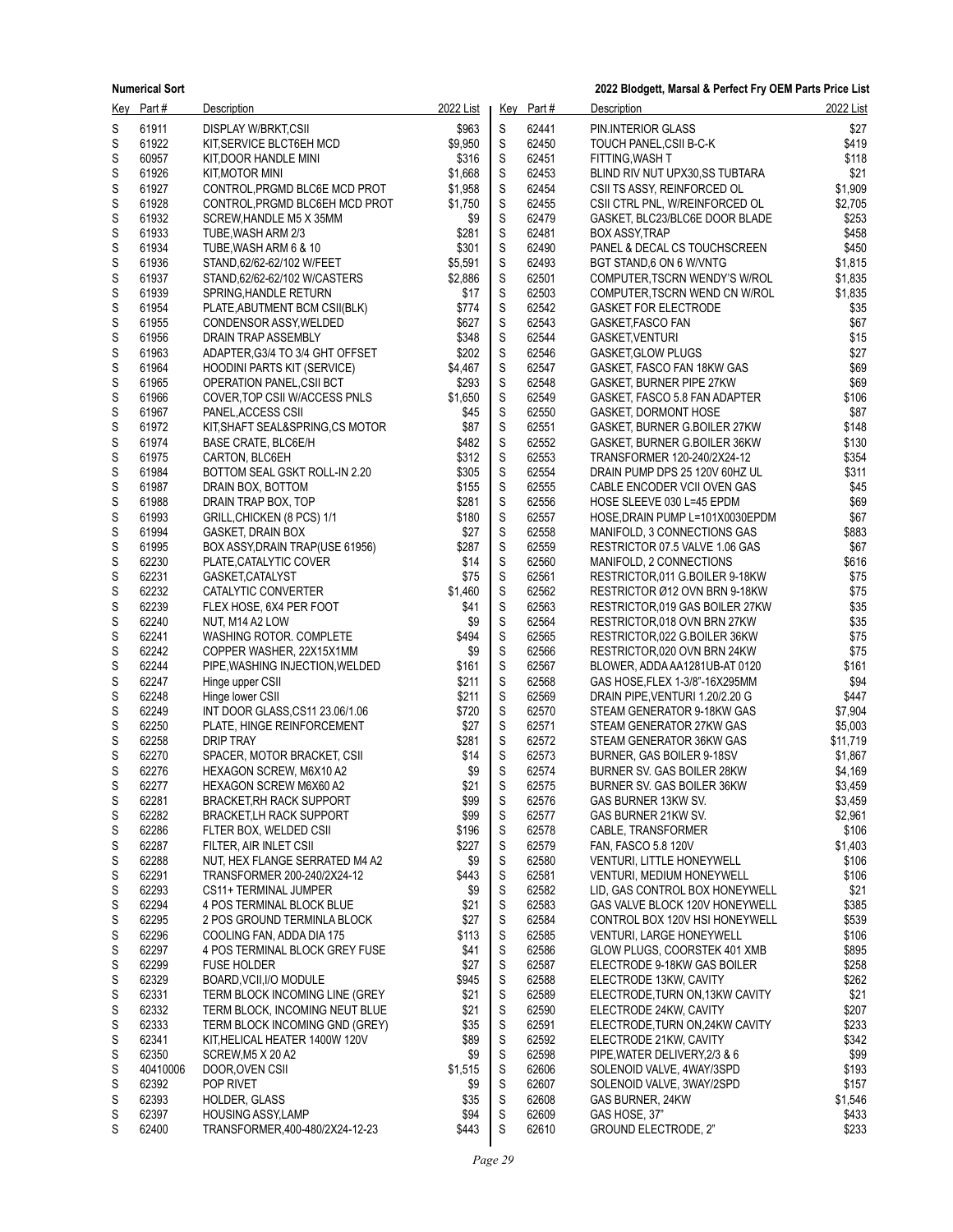**Numerical Sort**

|        | Key Part#      | <b>Description</b>                                                  | 2022 List      |   | Key Part#      | <b>Description</b>                                               | 2022 List        |
|--------|----------------|---------------------------------------------------------------------|----------------|---|----------------|------------------------------------------------------------------|------------------|
| S      | 62611          | GROUND ELECTRODE, 2.2"                                              | \$233          |   | 70110          | BRICK BRACKET MB IN TOP RIGHT                                    | \$149            |
| S      | 62617          | SIDE, LH HOODINI 2ND GEN                                            | \$179          |   | 70111          | BRICK BRACKET MB IN TOP END                                      | \$28             |
| S      | 62643          | GENERATOR, STM W/INS 61/62/101                                      | \$702          |   | 70114          | <b>MB60 FRONT STAINLESS</b>                                      | \$1,849          |
| S      | 62644          | GENERATOR, STM W/INS 102                                            | \$1,576        |   | 70118          | ACORN NUT, 10-32                                                 | \$7              |
|        | 62648          | CHAIN STAND, BLC6/10 SGL(SHELF)                                     | \$2.183        |   | 70119          | FLAT WASHER, #10                                                 | \$7              |
| S      | 62667          | WIRE RACK, S/S BLC23E                                               | \$153          |   | 70120          | LOCK WASHER, #10                                                 | \$7              |
| S      | 62668          | KIT, CSII DISPLAY W/REOL                                            | \$1,866        |   | 70122          | CONTROL DOOR ASS'Y                                               | \$580            |
| S<br>S | 62679<br>62715 | KEYPAD ASSY, W/FRM WENDY'S<br>ELEMENT W/GSKT, 208-240V 6.9-9.       | \$403<br>\$412 |   | 70128<br>70143 | LATCH, CONTROL PANEL #HS111<br>HINGE ASSY, MB 1" P-CTD           | \$107<br>\$197   |
| S      | 62728          | HELICAL ELEMENT, 208V 1400W                                         | \$172          |   | 70145          | HINGE ASSY, MB 13" P-CTD                                         | \$168            |
| S      | 62729          | TEMP PROBE AIR SENSOR                                               | \$332          |   | 70146          | SCREW, 1/4-20 X 3/4" FLATHD                                      | \$7              |
| S      | 62734          | SIDE RACK, 2.25" SPACING LEFT                                       | \$53           |   | 70148          | SCREW, BLACK #8 PHILIPS #2 DR                                    | \$7              |
| S      | 62735          | SIDE RACK 2.25" SPACING, RIGHT                                      | \$53           |   | 70149          | DOOR HANDLE, 14-1/2"                                             | \$52             |
| S      | 62758          | KIT, STACKING 62 ON DEEP ELEC                                       | \$3,337        |   | 70153          | COUNTERWEIGHT ASSY, 4-BAR P-CTD                                  | \$378            |
| S      | 62759          | KIT, STACKING 62 ON DEEP ES GAS                                     | \$3,337        |   | 70154          | <b>BUSHING, DOOR PIN</b>                                         | \$43             |
| S      | 62772          | BLOWER FASCO 5.8 120V                                               | \$1,380        |   | 70157          | DOOR STOP ASSEMBLY                                               | \$107            |
| S      | 62786          | GASKET F.ROLL-IN 2.20 CAVITY                                        | \$45           |   | 70158          | CAP, DOOR STOP                                                   | \$10             |
| S      | 62789          | DOOR GASKET 2.20 ROLL-IN                                            | \$440          |   | 70168          | HANDLE BRACKET, LH P-CTD                                         | \$125            |
| S      | 62813          | GASKET INT.1.10-1.20-2.10-2.20                                      | \$151          |   | 70169          | HANDLE BRACKET, RH P-CTD                                         | \$125            |
| S      | 62855          | GLASS EXT 2.20 RI BLACK CPL                                         | \$1,210        |   | 70170          | NAMEPLATE, MARSAL                                                | \$212            |
| S<br>S | 62860<br>62893 | <b>HOSE L=100</b>                                                   | \$42<br>\$97   |   | 70172<br>70176 | WASHER, FLAT 1/4-20, 5/8"OD                                      | \$7<br>\$7       |
| S      | 62911          | PINS FOR RACK (KIT)<br>GASKET, HEAT EX. GAS16/1.06-2.06             | \$144          | Α | 70180          | RIVET, #46 SS<br>STAND, MB60 30" W/FEET ALCT                     | \$3,564          |
| S      | 62939          | <b>TURN SWITCH</b>                                                  | \$138          | A | 70181          | 6-PIE, 30" SKIRTED STAND, ALZD                                   | \$4,316          |
| S      | 62943          | HARNESS, WIRING                                                     | \$809          |   | 70214          | YELLOW BRICK, 6 X 10 X 1-1/2                                     | \$94             |
| S      | 62944          | HARNESS, WIRING                                                     | \$1,545        |   | 70217          | BAKING DOOR W/O HANDLE-AB60                                      | \$1,308          |
| S      | 62978          | INVERTER DRIVE 1/2HP 120V (KB)                                      | \$1,292        |   | 70229          | YELLOW BRICK ANGLE, 6 X 10-1/2 X 1-1/2                           | \$94             |
| S      | 62979          | INVERTER DRIVE 1.5HP 120V (KB)                                      | \$1,039        |   | 70230          | BAKING DOOR STOP, P-CTD                                          | \$67             |
| S      | 62984          | KIT, SR, 2.25" SPACING (MCD)                                        | \$109          |   | 70233          | NIPPLE, 1/2 NPT X 2 BLACK                                        | \$21             |
| S      | 63010          | KIT, WEN RECIPE UPDATE, USB                                         | \$67           | A | 70235          | STAND, MB60 16" W/FEET ALCT                                      | \$2,851          |
| S      | 63012          | KIT-KB, VFD,CSII                                                    | \$517          | A | 70236          | 6-PIE, 16" SKIRTED STAND, ALZD                                   | \$3,695          |
| S      | 63026          | HEAT EXC. CPL VC GAS TYPE II                                        | \$3,646        |   | 70248          | DECK STONE 12 X 36 X 2 #BR1236                                   | \$543            |
| S      | 63031          | GAS BRN 21KW M/ELEK                                                 | \$1,515        |   | 70249          | DECK STONE 6 X 36 X 2 #BR636                                     | \$590            |
| S      | 63032          | GAS BRN 21KW M/ELEK                                                 | \$1,694        |   | 70257          | YELLOW BRICK 12 X 2 X 1-1/2                                      | \$41             |
| S<br>S | 63034<br>63036 | KIT, ELECT. GAS BRN 13KW/50K BTU<br>KIT, ELECT.GAS BRN 24KW/90K BTU | \$133<br>\$128 |   | 70258<br>70259 | YELLOW BRICK 8-1/2 X 2 X 1-1/2<br>YELLOW BRICK 8-1/2 X 6 X 1-1/2 | \$41<br>\$94     |
| S      | 63066          | <b>BOTTLE RACK, METRIC</b>                                          | \$233          |   | 70264          | AB60 FRONT, STAINLESS                                            | \$2,742          |
| S      | 63067          | STACKING KIT, GAS 61/61                                             | \$5,354        | A | 70266          | MB60 ROUND DOME ASSY, S/S                                        | \$1,398          |
| S      | 63138          | CONTROL, PRGMD BLC62E COSTCO                                        | \$1,399        |   | 70267          | DOME CAP, MB60 S/S                                               | \$48             |
| S      | 63157          | KIT.CPU 62E COSTCO                                                  | \$1,867        |   | 70272          | SCREW, 8-18 X 1/2, DRILL POINT                                   | \$7              |
| S      | 63158          | KIT.CPU 102E COSTCO                                                 | \$1,867        |   | 70286          | BURNER ASSY, MB42                                                | \$2,128          |
|        | 70018          | <b>GLASS BRACKET</b>                                                | \$35           |   | 70289          | BO FLAME DEFL PTD-USE 70290                                      | \$267            |
|        | 70019          | PC GLASS 4X8", 1/4"THK FROSTED                                      | \$419          |   | 70291          | ANG IRON BRK BASE, 37.13 X 6"                                    | \$345            |
|        | 70040          | <b>STACK ASSEMBLY</b>                                               | \$2,541        |   | 70293          | BRICK BAFFLE, MB42/WF60                                          | \$125            |
|        | 70042          | 1/2" NPT PIPE 33.25" LONG                                           | \$168          |   | 70294          | <b>BO BRICK PLATE, R/L</b>                                       | \$224            |
|        | 70044          | T'STAT KNOB, 300-650F (Use 10392)                                   | \$60           |   | 70297          | <b>BO RT HEAT SHIELD</b>                                         | \$197            |
|        | 70046          | 1/4" PILOT TUBING X 42" #PT44                                       | \$88           |   | 70298          | <b>BO LT HEAT SHIELD</b><br>NIPPLE. 1/2 NPT X 24"                | \$197            |
|        | 70049<br>70050 | <b>VENTURI STOPPER</b><br>T-BAR ASS'Y                               | \$28<br>\$241  |   | 70299<br>70324 | COUNTERWEIGHT ASSY, 3-BAR P-CTD                                  | \$114<br>\$1,241 |
|        | 70053          | RT HEAT SHIELD                                                      | \$193          |   | 70328          | MB42 DOME ASSY, S/S                                              | \$1,398          |
|        | 70054          | LH HEAT SHIELD MARSAL # HS60                                        | \$193          | Α | 70355          | STAND, MB42 16" W/FEET ALCT                                      | \$2.995          |
|        | 70056          | MB60 FLAME DEFLECTOR                                                | \$279          | Α | 70356          | MB 4-PIE, 16"SKIRTED STND, ALZD                                  | \$3,818          |
|        | 70057          | FD HOLD DOWN                                                        | \$28           | Α | 70363          | STAND, MB42 30" W/FEET ALCT                                      | \$3,765          |
|        | 70058          | ANG IRON BRK BASE, 37.13 X 12"                                      | \$334          | Α | 70364          | MB 4-PIE, 30"SKIRTED STND, ALZD                                  | \$4,502          |
|        | 70059          | BRICK BAFFLE, MB/WF 42 & 60                                         | \$86           |   | 70371          | YELLOW BRICK 1 X 1-3/4 X 9                                       | \$41             |
|        | 70060          | BRICK PLATE, MB60/WF60                                              | \$174          |   | 70375          | SHELF BRACKET. P-COAT                                            | \$186            |
|        | 70063          | CORD, POWER 8'                                                      | \$107          |   | 70376          | PILOT SAFETY VALVE UPGRADE KIT                                   | \$912            |
|        | 70065          | WIRE NUT MRSL# Q177                                                 | \$10           |   | 70377          | THERMOSTAT, GAS                                                  | \$1,333          |
|        | 70070<br>70073 | LIGHT SWITCH MRSL # LS115                                           | \$209          |   | 70380          | <b>BALL VALVE 1/2" NPT</b>                                       | \$88             |
|        |                | YELLOW BRICK 6 X 12 X 1-1/2                                         | \$51           |   | 70381          | #22 ORIFICE, DRILLED MSL# H532                                   | \$19             |
|        | 70081<br>70084 | <b>BO BA FS ASS'Y</b><br>COTTER PIN, 7/64 X 1.75IN LONG             | \$378<br>\$7   |   | 70382<br>70383 | #33 ORIFICE, DRILLED MSL# H532<br>3/16 ORIFICE, DRILLED ML# H316 | \$28<br>\$19     |
|        | 70094          | VENTURI, MARSAL# V1212                                              | \$193          |   | 70384          | #30 ORIFICE, DRILLED MSL# H316                                   | \$28             |
|        | 70099          | <b>BURNER ASSY MB60</b>                                             | \$1,274        |   | 70385          | PRESSURE REGULATOR, NAT #RV48N                                   | \$247            |
| Α      | 70103          | <b>CHIMNEY TOP</b>                                                  | \$86           |   | 70386          | PRESSURE REGULATOR, LP                                           | \$247            |
|        | 70107          | BOTTOM DOOR STOP, LEFT                                              | \$41           | Α | 70387          | DECK STONE 12 X 18 X 2 #BR1218                                   | \$456            |
|        | 70108          | DOOR HANDLE, 8-3/4                                                  | \$67           | Α | 70388          | DECK STONE 12X24X1.5 #BR1224                                     | \$762            |
|        | 70109          | BRICK BRACKET MB IN TOP LEFT                                        | \$149          | Α | 70389          | DECK STONE 13 X 44 X 2 #BR1344                                   | \$712            |
|        |                |                                                                     |                |   |                |                                                                  |                  |

*Page 30*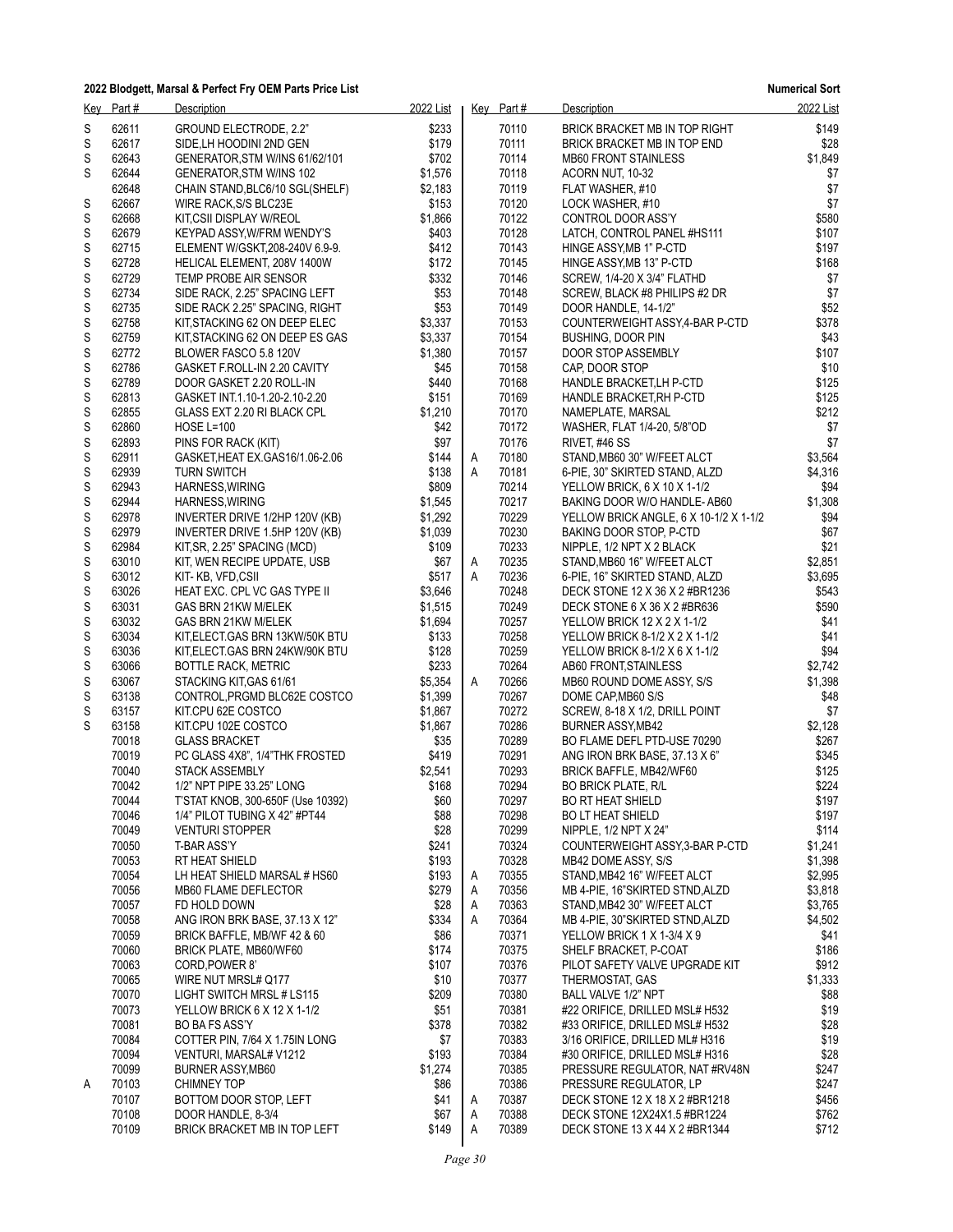**2022 Blodgett, Marsal & Perfect Fry OEM Parts Price List**

|   | Key Part#      | <b>Description</b>                                         | 2022 List      |   | Key Part#      | Description                                               | 2022 List      |
|---|----------------|------------------------------------------------------------|----------------|---|----------------|-----------------------------------------------------------|----------------|
| А | 70390          | DECK STONE, 21 X 36 X 1                                    | \$2,222        |   | 70486          | THERMOSTAT KNOB, WAVE 1-10                                | \$67           |
| А | 70391          | YELLOW BRICK 4-1/2 X 9 X 1                                 | \$36           |   | 70487          | <b>T-BAR SERVICE KIT</b>                                  | \$590          |
|   | 70392          | HINGE ASSY, LH MB42 P-CTD                                  | \$352          |   | 70491          | #35 ORIFICE, DRILLED                                      | \$19           |
|   | 70393          | HINGE ASSY, LH SMALL P-CTD                                 | \$684          |   | 70492          | #37 ORIFICE, DRILLED                                      | \$19           |
|   | 70395          | HINGE ASSY RH SMALL P-CTD                                  | \$419          |   | 70495          | BREAKER STRIP, 21" X 19"                                  | \$180          |
|   | 70396          | HINGE ASSY, LH LARGE P-CTD                                 | \$1,124        |   | 70496          | OVEN BRUSH, 10"X40" HANDLE                                | \$266          |
|   | 70398          | HINGE ASSY, RH LARGE P-CTD                                 | \$695          |   | 70536          | MB866 BURNER ASSY, PAINTED                                | \$5,109        |
|   | 70406          | BAKING DOOR W/O HANDLE- SD448                              | \$2,994        |   | 70537          | BURNER ASSY, MB866                                        | \$2,655        |
|   | 70416          | SPRING, SD448/660/1048/236SLICE                            | \$104          |   | 70540          | MB866 HEAT SHIELD LEFT                                    | \$395          |
|   | 70417          | SPRING, SD1060/866/10866                                   | \$241          |   | 70541          | MB866 RT HEAT SHIELD                                      | \$419          |
|   | 70418          | <b>SPRING WHEEL</b>                                        | \$75           |   | 70544          | MB866 BAFFLE LEFT ASSY                                    | \$930          |
|   | 70423          | 300W HALO BULB MRSL # J300                                 | \$44           |   | 70545          | MB866 BAFFLE RIGHT ASSY                                   | \$427          |
|   | 70425          | SD448 FLAME DEFL PTD-USE 71118                             | \$321          |   | 70546          | ANG IRON BRK BASE, 45.13 X 13"                            | \$1,039        |
|   | 70426          | MB866 FLAME DEFLECTOR                                      | \$327          |   | 70548          | MB866 IN BRICK BAFFLE                                     | \$132          |
| A | 70427          | DRAFT HOOD MARSAL# DD125                                   | \$626          |   | 70549          | <b>BRICK PLATE, MB866</b>                                 | \$327          |
|   | 70429          | 30" DOOR HANDLE, S/S                                       | \$114          | Α | 70624          | STAND, MB866 16" W/FEET ALCT                              | \$3,312        |
|   | 70430          | 36" DOOR HANDLE, SS                                        | \$132          | Α | 70625          | 8-PIE, 16" SKIRTED STAND, ALZD                            | \$4,086        |
|   | 70431          | 24" DOOR HANDLE, SS                                        | \$94           | Α | 70637          | STAND, MB866 30" W/FEET ALCT                              | \$3,722        |
|   | 70432          | TEAR DROP, 4-3/8"                                          | \$41           | Α | 70638          | 8-PIE, 30" SKIRTED STAND, ALZD                            | \$4,464        |
|   | 70433          | CRUMB CATCHER, 29-3/4" LG                                  | \$229          |   | 70659          | BULLET FEET, FOR 1 1/4" PIPE                              | \$67           |
|   | 70434          | PRESSURE TAP 1/8 MRSL                                      | \$94           |   | 70671          | BURNER DOOR STOP, RIGHT                                   | \$52           |
|   | 70435          | T'STAT, W/KNOB, EDO #D1-700                                | \$1,497        |   | 70684          | MB SLICE BAFFLE LEFT ASSY                                 | \$964          |
|   | 70436          | RELAY, SOLID STATE MSL# RG50                               | \$335          |   | 70685          | MB SLICE BAFFLE RIGHT ASSY                                | \$930          |
|   | 70437<br>70438 | INFINITE CNTRL, EDO MSL# IC358                             | \$756<br>\$370 |   | 70689<br>70694 | ANG IRON BRK BASE, 24-1/2 X 12                            | \$923<br>\$114 |
|   | 70439          | FAN, 230V 50-60HZ, MSL# UF80                               | \$357          |   | 70696          | <b>BRICK BAFFLE, MB SLICE</b><br><b>MB260 BRICK PLATE</b> | \$469          |
|   | 70440          | FUSE, 300VAC 40A, MSL# JN40<br>ELEMENT, 208VAC MSL# TR-208 | \$751          |   | 70702          | BURNER ASSY, SD260                                        | \$1,413        |
|   | 70441          | ELEMENT, 220-240VAC MSL#TR-240                             | \$751          |   | 70711          | MB SLICE T-BAR ASS'Y                                      | \$229          |
|   | 70442          | ELEMENTS 208VAC, EDO2136                                   | \$892          |   | 70721          | YEL BRK, ANG 1 X 4.5 X 9 - 7.5                            | \$60           |
|   | 70443          | ELEMENTS, 240VAC EDO2136                                   | \$892          |   | 70748          | MB236 RT HEAT SHIELD                                      | \$155          |
|   | 70444          | HI-LIMIT, SNAP DISC MSL# HL400                             | \$321          |   | 70749          | MB236 LT HEAT SHIELD                                      | \$155          |
|   | 70445          | KNOB, INF CTRL MSL# K108                                   | \$155          |   | 70750          | <b>MB236 BRICK PLATE</b>                                  | \$255          |
|   | 70446          | KNOB, T'STAT EDO                                           | \$107          | Α | 70773          | STAND, MB236 30" W/FEET ALCT                              | \$3,218        |
|   | 70447          | DBL SOLENOID VALVE, WF ML# G96                             | \$1,725        | Α | 70774          | SLICE, 30" SKIRTED STAND, ALZD                            | \$4,017        |
|   | 70448          | IGNITION CNTRL, WF MSL# BG16                               | \$589          | Α | 70779          | MB236 STACKED FRONT SKIRT, S/S                            | \$155          |
|   | 70449          | PILOT ASSY, SIDE BURNER, NAT                               | \$678          | A | 70781          | SLICE, 16" SKIRTED STAND, ALZD                            | \$2,282        |
|   | 70450          | TRANSFORMER, WF                                            | \$303          |   | 70792          | GASKET, 21" X 23" MSL# RG2123                             | \$150          |
|   | 70452          | <b>OUTER GLASS, WF</b>                                     | \$689          |   | 70797          | 1-5/8 OFFSET HINGE MSL# R2844                             | \$163          |
|   | 70453          | HINGE ASSY, LH MB236 P-CTD                                 | \$316          |   | 70807          | FAN MOTOR, RFG MSL# FM1000                                | \$664          |
|   | 70454          | ANG IRON BRK BASE, 36 X 12"                                | \$505          |   | 70808          | FAN BLADE, RFG MSL# FB1000                                | \$186          |
|   | 70455          | SD BRICK BAFFLE, 4 & 6-PIE                                 | \$119          |   | 70809          | FAN GUARD, PLASTIC MSL# FG1000                            | \$134          |
|   | 70456<br>70457 | SD BRICK PLATE, 4 & 6-PIE<br>SD BRICK PLATE, 4-PIE RH      | \$327<br>\$197 |   | 70821<br>70824 | DRYER, RFG MSL# G052-S<br>EXPANSION VALVE MSL# EFJ1/4C    | \$114<br>\$978 |
|   | 70458          | YELLOW BRICK 1 X 4-1/2 X 7                                 | \$60           |   | 70826          | RAIL T'STAT (A19ABA) MSL# A19                             | \$481          |
|   | 70459          | <b>SD866 BRICK BAFFLE</b>                                  | \$99           |   | 70841          | FLOAT SWITCH, STM MSL# FSH2536                            | \$529          |
|   | 70460          | SD866 BRICK PLATE                                          | \$241          |   | 70842          | DIGIT T'STAT, STM MSL# W935PM                             | \$1,965        |
|   | 70461          | ANG IRON BRK BASE, 44.13X13.13                             | \$559          |   | 70843          | 20A SLD STATE CNTACTR ML# WD20                            | \$2,381        |
|   | 70462          | ANG IRON BRK BASE, 24 X 12"                                | \$971          |   | 70844          | 40A SLD STATE CNTACTR ML# WD40                            | \$2,051        |
|   | 70463          | <b>BRICK BAFFLE, SD SLICE</b>                              | \$132          |   | 70845          | THERMOCOUPLE PROBE, STM (WP10)                            | \$518          |
|   | 70464          | BRICK PLATE, SD236/248                                     | \$163          |   | 70857          | YEL BRK 6 X 9-1/4 X 1-1/2                                 | \$99           |
|   | 70465          | BRICK PLATE, SD248/260                                     | \$340          | Α | 70860          | STAND, MB260 16" W/FEET ALCT                              | \$7,807        |
|   | 70468          | #47 ORIFICE, DRILLED                                       | \$28           | Α | 70861          | STAND, MB260 16" W/CAST ALCT                              | \$10,867       |
|   | 70469          | #25 ORIFICE, DRILLED                                       | \$28           | Α | 70865          | STAND, MB260 30" W/FEET ALCT                              | \$9,917        |
|   | 70470          | #40 ORIFICE, DRILLED                                       | \$28           | Α | 70866          | STAND, MB260 30" W/CAST ALCT                              | \$12,044       |
|   | 70471          | #54 ORIFICE, DRILLED                                       | \$28           |   | 70880          | KIT, DECK STONE SD660/SD1060                              | \$2,708        |
|   | 70472          | WAVE SIDE BURNER ORIFICE, #48                              | \$28           | Α | 70881          | KIT, DECK STONE/BRICK MB60                                | \$3,370        |
|   | 70473          | CRUMB CATCHER, 31" LG                                      | \$229          |   | 70883          | KIT, DECK STONE/BRICK MB42                                | \$2,752        |
|   | 70474          | CRUMB CATCHER, 32-3/4" LG                                  | \$229          |   | 70920          | KIT, DECK STONE/BRICK MB60S                               | \$13,719       |
|   | 70475          | CRUMB CATCHER, 43" LG                                      | \$255          |   | 70937          | GASKET, LIGHT ASSEMBLY                                    | \$41           |
|   | 70476          | CRUMB CATCHER, 44-1/2" LG                                  | \$255          |   | 71023          | SD HEAT SHIELD LEFT                                       | \$236          |
|   | 70477<br>70478 | CRUMB CATCHER, 50-1/2" LG                                  | \$260<br>\$267 |   | 71024<br>71025 | SD660 HEAT SHIELD RIGHT                                   | \$279<br>\$801 |
|   | 70479          | CRUMB CATCHER, 54-3/4" LG<br>CRUMB CATCHER, 60-3/4" LG     | \$321          |   | 71029          | SD BAFFLE LEFT/RIGHT                                      | \$29           |
|   | 70480          | TEAR DROP, 3-3/8"                                          | \$60           |   | 71037          | <b>SD BRICK BRACKET</b><br>CONTROL DOOR TRIM, STAINLESS   | \$163          |
|   | 70481          | .021" PILOT ORIFICE CUP, NAT                               | \$11           |   | 71043          | SD660 COUPLING ASSY, P-CTD                                | \$340          |
|   | 70482          | .010" PILOT ORIFICE CUP, LP                                | \$14           |   | 71067          | CONTROL DOOR ASSY, SD S/S TRIM                            | \$718          |
|   | 70484          | DECK STONE, 28.5 X 36 X 1                                  | \$2,222        |   | 71068          | SCREW, 1/4-20 X 2, PAN HD SLOT                            | \$7            |
|   | 70485          | PILOT ASSY, SIDE BURNER, LP                                | \$678          |   | 71069          | SCREW, 5/16-18X.75 SCKT CAP HD                            | \$7            |
|   |                |                                                            |                |   |                |                                                           |                |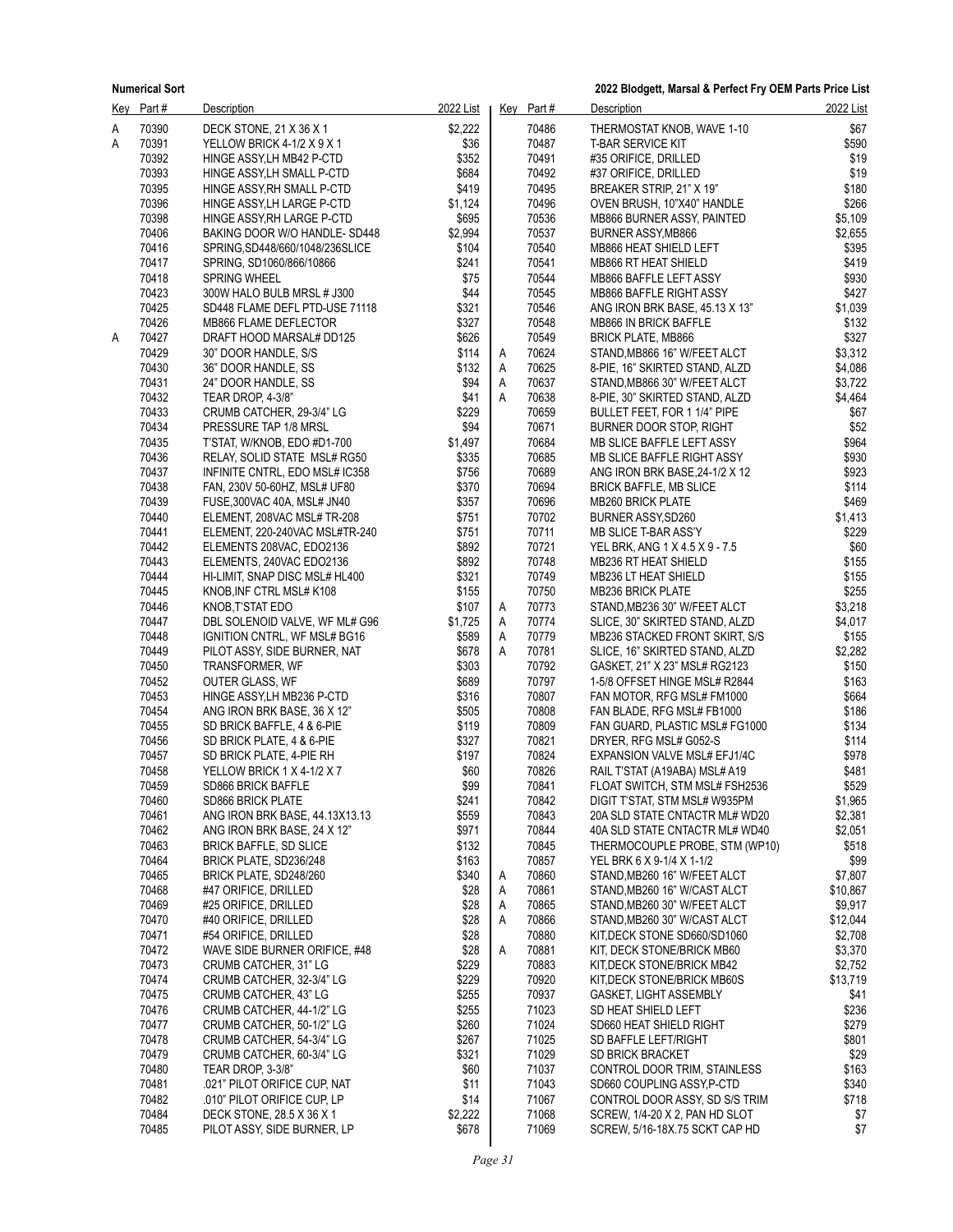|        | Key Part#      | Description                                                | 2022 List          |        | Key Part#      | Description                                                  | 2022 List          |
|--------|----------------|------------------------------------------------------------|--------------------|--------|----------------|--------------------------------------------------------------|--------------------|
|        | 71071          | NUT, 1/4-20 HEX FLNG SPINLOCK                              | \$7                |        | 71635          | BRICK PLATE RIGHT, EDO57                                     | \$224              |
|        | 71074          | KEY, 1/8" SQR X 1-1/4" LONG                                | \$9                |        | 71643          | ELEMENT CHANNEL, EDO57                                       | \$414              |
|        | 71116          | SD448 HEAT SHIELD, LEFT                                    | \$181              | А      | 71650          | STAND, EDO21 36" W/FEET PTD                                  | \$4,767            |
|        | 71117          | SD448 HEAT SHIELD, RIGHT                                   | \$260              | А      | 71651          | STAND, EDO21 36" W/CAST S/S                                  | \$7,457            |
|        | 71126          | SD448 COUPLING ASSY, P-CTD                                 | \$340              | Α      | 71656          | STAND, EDO21 28" W/FEET PTD                                  | \$4,841            |
|        | 71138          | 20" DOOR HANDLE, SS                                        | \$75               | Α      | 71657          | STAND, EDO21 28" W/CAST S/S                                  | \$7,298            |
|        | 71149<br>71162 | SD1060 COUPLING ASSY, P-CTD<br>SD1060 BAFFLE               | \$388<br>\$456     | Α<br>Α | 71660<br>71661 | STAND, EDO21 12" W/FEET PTD<br>STAND, EDO21 12" W/CAST S/S   | \$4,030<br>\$6,790 |
|        | 71182          | TEAR DROP, 3"                                              | \$60               | Α      | 71664          | STAND, EDO42 36" W/FEET PTD                                  | \$5,031            |
|        | 71232          | SD866 HEAT SHIELD, LEFT                                    | \$370              | Α      | 71665          | STAND, EDO42 36" W/CAST S/S                                  | \$7,580            |
|        | 71233          | SD866 HEAT SHIELD, RIGHT                                   | \$370              | А      | 71670          | STAND, EDO42 28" W/FEET PTD                                  | \$4,964            |
|        | 71234          | SD866 BAFFLE ASS'Y, LEFT                                   | \$518              | Α      | 71671          | STAND, EDO42 28" W/CAST S/S                                  | \$7,421            |
|        | 71286          | SD10866 BAFFLE ASS'Y, LEFT                                 | \$1,027            | Α      | 71674          | STAND, EDO42 12" W/FEET PTD                                  | \$4,964            |
|        | 71294          | SD10866 COUPLING ASSY, P-CTD                               | \$1,056            | A      | 71675          | STAND, EDO42 12" W/CAST S/S                                  | \$6,913            |
|        | 71312          | SD236 BAFFLE ASSY, LEFT                                    | \$427              | Α      | 71678          | STAND, EDO57 36" W/FEET PTD                                  | \$5,277            |
|        | 71313          | SD236 BAFFLE ASSY, RIGHT                                   | \$427              | Α      | 71679          | STAND, EDO57 36" W/CAST S/S                                  | \$7,826            |
|        | 71330          | 10" DOOR HANDLE, SS                                        | \$45               | A      | 71684          | STAND, EDO57 28" W/FEET PTD                                  | \$9,076            |
|        | 71331          | SD236 COUPLING ASSY P-CTD                                  | \$255<br>\$321     | Α      | 71685          | STAND, EDO57 28" W/CAST S/S                                  | \$7,665            |
|        | 71345<br>71346 | SD248 BAFFLE ASSY, LEFT<br>SD248 BAFFLE ASSY, RIGHT        | \$321              | A<br>A | 71688<br>71689 | STAND, EDO57 12" W/FEET PTD<br>STAND, EDO57 12" W/CAST S/S   | \$4,399<br>\$7,089 |
|        | 71380          | MB60 FRONT CHANNEL COVER, S/S                              | \$316              |        | 71710          | WF BURNER A                                                  | \$163              |
| Α      | 71400          | STAND, SD660/1060 30" FEET PTD                             | \$1,587            |        | 71713          | WF SHIELD BRACKET                                            | \$83               |
| Α      | 71401          | STAND, SD660 30" W/CAST S/S                                | \$2,777            |        | 71715          | <b>GLASS BOX ASSY</b>                                        | \$2,234            |
| Α      | 71405          | STAND, SD660 16" W/FEET PTD                                | \$1,377            |        | 71716          | <b>GLASS BOX GASKET</b>                                      | \$45               |
| Α      | 71406          | STAND, SD660 16" W/CAST S/S                                | \$2,570            |        | 71717          | 1/4 THICK SILICATE CUT GLASS                                 | \$892              |
| Α      | 71409          | STAND, SD660/1060 12" FEET PTD                             | \$1,384            |        | 71718          | PILOT BOX                                                    | \$163              |
| Α      | 71410          | STAND SD660/1060 12" CAST S/S                              | \$2,570            |        | 71719          | TOP, PILOT BOX                                               | \$181              |
| Α      | 71414          | STAND, SD448/1048 30" FEET PTD                             | \$3,546            |        | 71725          | AIR MIXING CHAMBER                                           | \$168              |
| Α      | 71415          | STAND, SD448/1048 30" CAST S/S                             | \$4,753            |        | 71727          | PIPE, 1/2 X 21-1/2                                           | \$114              |
| Α      | 71419<br>71420 | STAND, SD448 16" W/FEET PTD                                | \$1,398<br>\$2,586 |        | 71729<br>71735 | NIPPLE, 1/2 X 4-1/2                                          | \$41<br>\$370      |
| Α<br>Α | 71423          | STAND, SD448 16" W/CAST S/S<br>STAND, SD448 12" W/FEET PTD | \$1,405            |        | 71738          | THERMOMETER, 200-1000F<br>WF SIDE BURNER TUBE, CAPPED        | \$756              |
| Α      | 71424          | STAND, SD448/1048 12" CAST S/S                             | \$2,594            |        | 71745          | THERMOSTAT BULB HOLDER                                       | \$88               |
| Α      | 71428          | STAND, SD866/10866 30" FEET PTD                            | \$1,587            |        | 71753          | WF BRICK BAFFLE BRACKET ASSY                                 | \$309              |
| Α      | 71429          | STAND, SD866/10866 30" CAST S/S                            | \$2,777            |        | 71754          | DEFLECTOR, FLAME WF60                                        | \$272              |
| Α      | 71433          | STAND, SD866 16" W/FEET PTD                                | \$1,405            |        | 71757          | WF60 HEAT SHIELD, RIGHT                                      | \$303              |
| Α      | 71434          | STAND, SD866 16" W/CAST S/S                                | \$2,594            |        | 71758          | WF60 BRICK PLATE, RIGHT                                      | \$481              |
| Α      | 71437          | STAND, SD866/10866 12" FEET PTD                            | \$1,398            |        | 71761          | PILOT TUBING, 114"                                           | \$224              |
| Α      | 71438          | STAND, SD866/10866 12" CAST S/S                            | \$2,586            |        | 71765          | WF6O NIGHT DOOR ASSY                                         | \$276              |
| Α      | 71442          | STAND, SD260 30" W/FEET PTD                                | \$2,371            |        | 71769          | WF60 BRICK BRACKET, LEFT                                     | \$119              |
| Α      | 71443          | STAND, SD260 30" W/CAST S/S                                | \$2,746            |        | 71770          | WF60 BRICK BRACKET, RIGHT                                    | \$119              |
| Α<br>Α | 71447<br>71448 | STAND, SD260 16" W/FEET PTD<br>STAND, SD260 16" W/CAST S/S | \$1,360<br>\$2,540 |        | 71775<br>71778 | WF60 FRONT FLUE ASSY<br>WF CONTROL DOOR ASSY                 | \$923<br>\$915     |
| Α      | 71460          | STAND, SD236 30" W/FEET PTD                                | \$1,440            |        | 71785          | WF OUT GLASS TRIM, RAW                                       | \$212              |
| Α      | 71461          | STAND, SD236 30" W/CAST S/S                                | \$2,632            |        | 71786          | RUBBER GASKET STRIP,                                         | \$11               |
| Α      | 71465          | STAND,SD236 16" W/FEET PTD                                 | \$1,229            |        | 71790          | WF SIDE BURNER ORIFICE, #33                                  | \$105              |
| Α      | 71466          | STAND, SD236 16" W/CAST, PTD                               | \$2,417            |        | 71791          | BURNER ASSY, WF60                                            | \$2,769            |
| Α      | 71482          | STAND SD1048 9" W/CAST S/S                                 | \$4,221            |        | 71815          | WF42 FLAME DEFLECTOR                                         | \$212              |
|        | 71496          | SWITCH, 1-POLE BREAKER, 0.5A                               | \$193              |        | 71818          | WF42 HEAT SHIELD, RIGHT                                      | \$181              |
|        | 71519          | <b>BRICK PLATE, EDO2136</b>                                | \$168              |        | 71819          | WF42 BRICK PLATE, RIGHT                                      | \$255              |
|        | 71524          | ELEMENT CHANNEL, EDO2136                                   | \$94               |        | 71820          | WF42 NIGHT DOOR ASSY                                         | \$245              |
|        | 71541          | HI-LIMIT BRACKET, EDO                                      | \$41               |        | 71827          | WF42 FRONT FLUE ASSY                                         | \$910              |
|        | 71542<br>71543 | THERMOSTAT BULB GUARD, EDO<br>ELECTRICAL PANEL, EDO        | \$132<br>\$181     |        | 71839<br>71841 | <b>BURNER ASSY, WF42</b><br>WF42 FLAME CUTOUT                | \$2,609<br>\$67    |
|        | 71551          | HEAT SINK ASS'Y, EDO                                       | \$295              |        | 71880          | THERMOSTAT, 300-650F W/KNOB                                  | \$763              |
|        | 71552          | HINGE ASSYLH EDO P-CTD                                     | \$408              |        | 71881          | <b>GAS REGULATOR KIT, NAT</b>                                | \$230              |
|        | 71556          | ELEMENT HOLD DOWN CLIP                                     | \$21               |        | 71882          | <b>GAS REGULATOR KIT, LP</b>                                 | \$241              |
|        | 71561          | TEAR DROP, 4-3/16"                                         | \$67               |        | 71883          | DOOR HANDLE KIT, MB60                                        | \$52               |
|        | 71562          | <b>FUSE BLOCK</b>                                          | \$590              |        | 71884          | DOOR HANDLE KIT, MB42/BURNER                                 | \$52               |
|        | 71564          | LOUVER, XL STAINLESS                                       | \$132              |        | 71885          | MB OVEN DOOR HINGE HRDWARE KIT                               | \$28               |
|        | 71565          | TERMINAL BLOCK, 600V 30A                                   | \$186              |        | 71886          | SD660 LH OVEN DOOR HINGE KIT                                 | \$1,192            |
|        | 71567          | ON/OFF SWITCH                                              | \$255              |        | 71888          | SD1048 LH OVEN DOOR HINGE KIT                                | \$1,063            |
|        | 71568          | LOUVER, EDO                                                | \$212              |        | 71890          | SD 10" RH OVEN DOOR HINGE KIT                                | \$678              |
|        | 71569<br>71592 | EDO2136 COUPLING ASSY, P-CTD<br>ELEMENT CHANNEL, EDO42     | \$365<br>\$163     |        | 71891<br>71892 | SD 13.25" RH OVN DOOR HNGE KIT<br>SD DOOR HANDLE BRACKET KIT | \$646<br>\$153     |
|        | 71622          | CONTACTOR, 4-POLE, 208-240V                                | \$272              |        | 71894          | DEFLECTOR KIT, MB/SD236                                      | \$352              |
|        | 71624          | EDO57 COUPLING ASSY, P-CTD                                 | \$388              |        | 71895          | DEFLECTOR KIT, MB42                                          | \$892              |
|        | 71634          | <b>BRICK PLATE LEFT, EDO57</b>                             | \$241              |        | 71896          | DEFLECTOR KIT, MB60/SD660/1060                               | \$466              |
|        |                |                                                            |                    |        |                |                                                              |                    |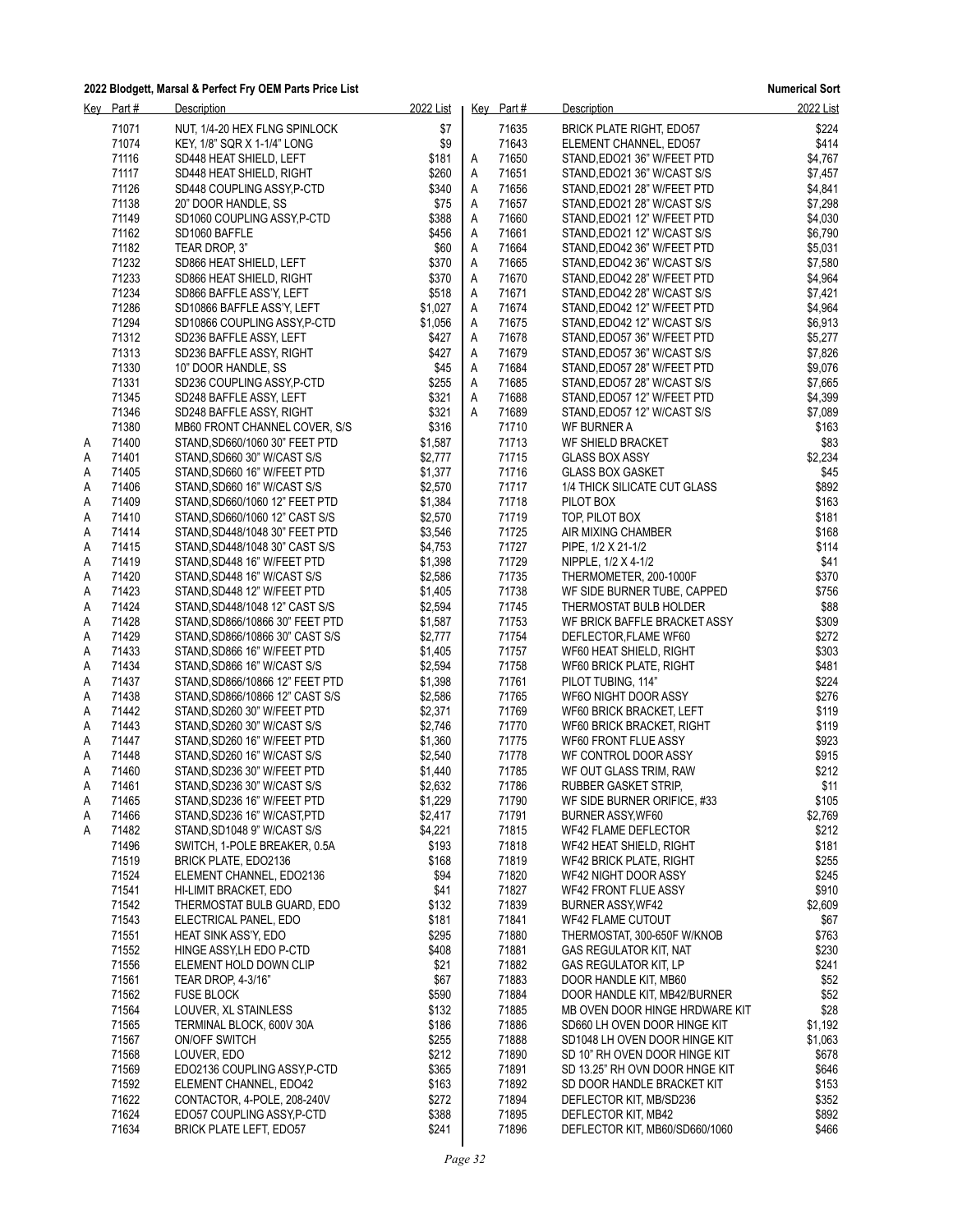**2022 Blodgett, Marsal & Perfect Fry OEM Parts Price List**

| <u>Key</u> | Part # | <b>Description</b>                 | 2022 List |   | Key Part# | <b>Description</b>               | 2022 List |
|------------|--------|------------------------------------|-----------|---|-----------|----------------------------------|-----------|
|            | 71897  | DEFLECTOR KIT, MB260/SD260         | \$270     |   | 72286     | SPRING ANCHOR KIT                | \$83      |
|            | 71898  | DEFLECTOR KIT, SD248               | \$580     |   | 72289     | GAS VALVE, CE                    | \$299     |
|            | 71899  | DEFLECTOR KIT, SD448/SD1048        | \$391     |   | 72290     | PILOT TUBE KIT, 42"              | \$55      |
|            | 71900  | DEFLECTOR KIT, MB866/SD866/SD10866 | \$934     |   | 72291     | PILOT TUBE KIT, 48"              | \$107     |
|            | 71901  | DEFLECTOR KIT, WF60                | \$892     |   | 72292     | PILOT TUBE KIT, 114"             | \$236     |
|            |        |                                    |           |   |           |                                  |           |
|            | 71902  | DEFLECTOR KIT, WF42                | \$769     |   | 72315     | CONTACTOR BRACKET, CT302         | \$45      |
|            | 71903  | INIFINTE HEAT SWITCH, W/KNOB       | \$355     |   | 72330     | CONTROL PANEL, CT302             | \$75      |
|            | 71905  | HINGE KIT, CONTROL DOOR            | \$389     |   | 72331     | CONTROL PANEL, CT301             | \$52      |
|            | 71906  | SPRING KIT, SDSLICE/448/660        | \$112     |   | 72334     | TERMINAL BLOCK, 3 POLE 175A      | \$309     |
|            | 71907  | SPRING KIT, SD1048                 | \$197     |   | 72337     | CONTROL, SOLID STATE DIGITAL 1K  | \$756     |
|            | 71908  | SPRING KIT, SD866/1060/10866       | \$573     |   | 72345     | CONTROL COVER, CT302             | \$143     |
|            | 71910  | <b>SPRING WHEEL KIT</b>            | \$46      |   | 72346     | CONTROL COVER, CT301             | \$137     |
|            | 71911  | MB DOOR HANDLE BRACKET KIT         | \$255     |   | 72351     | <b>LATCH BRACKET</b>             | \$21      |
|            | 71912  | BAKING DOOR SVC KIT-SD660          | \$2,558   |   | 72354     | TOP, CT                          | \$432     |
|            | 71913  | BAKING DOOR SVC KIT-SD448          | \$2,663   |   | 72360     | STRIKE PLATE                     | \$10      |
|            | 71914  | BAKING DOOR SVC KIT-SD866          | \$2,702   |   | 72364     | HINGE ASSEMBLY, CT               | \$193     |
|            | 71915  | BAKING DOOR SVC KIT-SD1048         | \$2,629   |   | 72366     | HARNESS, CT302 SSD FRONT         | \$83      |
|            | 71916  | BAKING DOOR SVC KIT-SD1060         | \$2,719   |   | 72367     | HARNESS, CT302 SSD REAR          | \$67      |
|            | 71917  | BAKING DOOR SVC KIT-SD10866        | \$3,529   |   | 72368     | HARNESS, CT302 3P/3W ELEMENT     | \$751     |
|            | 71918  |                                    |           |   | 72369     |                                  | \$609     |
|            |        | BAKING DOOR SVC KIT-SD236          | \$2,566   |   |           | DOOR ASSEMBLY, CT                |           |
|            | 71920  | BAKING DOOR SVC KIT-MB60           | \$910     |   | 72378     | MODULE ASSEMBLY, CT302           | \$2,245   |
|            | 71921  | BAKING DOOR SVC KIT-MB42           | \$960     |   | 72379     | HARNESS, CT302 3P/4W ELEMENT     | \$541     |
|            | 71922  | BAKING DOOR SVC KIT-MB866          | \$3,092   |   | 72380     | HARNESS, CT302 2P/2W ELEMENT     | \$712     |
|            | 71924  | BAKING DOOR SVC KIT-AB60           | \$837     |   | 72381     | HARNESS.CT301 SSD FRONT          | \$45      |
|            | 71925  | BAKING DOOR SVC KIT-AA42           | \$894     |   | 72384     | CONTACTOR BRACKET, CT301         | \$60      |
|            | 71926  | BAKING DOOR SVC KIT-AC866          | \$1,147   |   | 72385     | GROMMET, 1-3/8"                  | \$10      |
|            | 71930  | MB BRNR DOOR HINGE HRDWARE KIT     | \$88      |   | 72386     | FAN GUARD, 3"                    | \$10      |
| A          | 71941  | KIT, ROSE VENEER 42/60 FRT/SIDE    | \$5,274   |   | 72387     | CIRCUIT BREAKER, 5A, 120/240V    | \$388     |
| Α          | 71961  | KIT, WHT VENEER 42/60 FRT/SIDES    | \$5,274   |   | 72388     | MODULE ASSEMBLY, CT301           | \$1,376   |
|            | 71968  | PILOT ORIFICE, SIDE BURNER, NG     | \$28      |   | 72391     | HARNESS, CT301 SSD REAR          | \$60      |
|            | 71976  | BURNER DOOR, MB60/MB260/WF60       | \$792     |   | 72392     | HARNESS, CT301 3P/3W ELEMENT     | \$370     |
|            | 71977  | BURNER DOOR, MB42/MBAAA            | \$1,583   |   | 72393     | HARNESS, CT301 3P/4W ELEMENT     | \$279     |
|            | 71978  | BURNER DOOR, SVC KIT, MB866        | \$954     |   | 72394     | HARNESS, CT301 2P/2W ELEMENT     | \$352     |
|            | 71981  | BURNER DOOR, SD660/SD1060/SD260    | \$1,376   |   | 72395     | GROUND LUG W SET SCREW, COPPER   | \$21      |
|            | 71983  | BURNER DOOR, SD866/SD10866         | \$1,018   |   | 72415     | DECK STONE, CT 21"X 21"          | \$327     |
|            | 71984  |                                    |           |   | 72424     |                                  | \$15      |
|            |        | BURNER DOOR, SD236                 | \$787     |   |           | BRACKET, THERMAL SWITCH          |           |
|            | 71985  | BURNER DOOR HANDLE BRACKET KIT     | \$163     |   | 72440     | TIMER, 24-HOUR, 120VAC/60HZ      | \$1,052   |
|            | 71986  | EDO LH OVEN DOOR HINGE KIT         | \$728     |   | 72443     | THERMOSTAT, CE                   | \$1,475   |
|            | 71987  | GAS CONVERSION KIT, NAT TO LP      | \$689     |   | 72457     | ACCESS PANEL, CT                 | \$41      |
|            | 71988  | GAS CONVERSION KIT, LP TO NAT      | \$356     |   | 72463     | INSULATION, 21 X 22-1/4 X 1"     | \$67      |
|            | 71989  | THERMOSTAT W/KNOB, 1-10            | \$778     |   | 72464     | SWITCH GUARD, CT                 | \$28      |
| A          | 72053  | KIT, TOOL WAVE SERIES              | \$718     |   | 72472     | ELEMENT ASSEMBLY, CT, 208V       | \$94      |
| Α          | 72054  | STAND, MB236 30" W/FEET S/S        | \$5,646   |   | 72473     | ELEMENT ASSEMBLY, CT, 240V       | \$94      |
| Α          | 72055  | STAND, MB236 16" W/FEET S/S        | \$4,329   |   | 72474     | INSULATION, 26 X 26 X 1"         | \$83      |
| Α          | 72056  | STAND, MB42 30" W/FEET S/S         | \$3,616   |   | 72475     | PROBE SHIELD, CT                 | \$28      |
| A          | 72057  | STAND, MB42 16" W/FEET S/S         | \$4,872   |   | 72478     | VENT GUARD, CT                   | \$21      |
| A          | 72059  | STAND, MB42 16" W/CAST S/S         | \$6,501   | Α | 72507     | STAND SD448/1048 10" FEET PTD    | \$2,245   |
| A          | 72060  | STAND, MB60 30" W/FEET S/S         | \$3,503   |   | 72526     | KIT,4" LEG SET                   | \$132     |
| A          | 72061  | STAND, MB60 16" W/FEET S/S         | \$5,000   |   | 72527     | KIT,3" COOLING FAN               | \$197     |
| A          | 72062  | STAND, MB60 30" W/CAST S/S         | \$7,420   |   | 72528     | KIT, DOOR HINGE                  | \$229     |
| Α          | 72063  | STAND, MB60 16" W/CAST S/S         | \$10,830  |   | 72529     | KIT, CT DECK STONE               | \$395     |
|            | 72064  |                                    |           |   |           |                                  |           |
| A          |        | STAND, MB866 30" W/FEET S/S        | \$6,312   |   | 72530     | KIT,208V ELEMENT                 | \$125     |
| A          | 72065  | STAND, MB866 16" W/FEET S/S        | \$5,066   |   | 72531     | KIT,240V ELEMENT                 | \$125     |
| A          | 72066  | STAND, MB866 30" W/CAST S/S        | \$7,788   |   | 72533     | KIT, CTRL THERMAL SWITCH         | \$88      |
| A          | 72099  | STAND, MB260 30" W/FEET S/S        | \$6,121   |   | 72534     | KIT, SSD 550F TEMP CTRL          | \$793     |
| Α          | 72100  | STAND, MB260 16" W/FEET S/S        | \$4,613   |   | 72541     | SCREW, 8-32 X .25, THREAD CUT    | \$7       |
| A          | 72101  | STAND, MB260 30" W/CAST S/S        | \$7,578   |   | 72546     | KIT, 4" CASTERS                  | \$1,284   |
| A          | 72102  | STAND, MB260 16" W/CAST S/S        | \$6,437   | Α | 72547     | STAND, SD448/1048 6" FEET PTD    | \$1,244   |
|            | 72130  | DECAL, CONTROL PANEL, CT302        | \$114     |   | 72635     | PAN STOP, SD448                  | \$160     |
|            | 72139  | GAS SOLENOID, 1/2", NC             | \$1,516   |   | 72667     | KIT, LIGHT REPLACE MB SERIES     | \$136     |
|            | 72146  | STRIP, DOOR TRIM                   | \$15      | Α | 72687     | S/S LEG ASS'Y, 16" STAND         | \$98      |
|            | 72147  | CHASE NIPPLE, 1/2" NPSM X 5/8"     | \$10      |   | 72708     | KIT, HORIZ PILOT UPGD NG OR LP   | \$165     |
|            | 72214  | STAND, SD660/1060 6" W/FEET PTD    | \$1,229   | Α | 72711     | 6-PIE, 30" STAND W/LEGS          | \$2,847   |
|            | 72215  | STAND, SD866 6" W/FEET PTD         | \$1,229   | A | 72712     | STAND, 30" W/FEET SD448/1048     | \$2,415   |
|            | 72232  | DECAL, CONTROL PANEL, CT301        | \$143     |   | 72753     | STAND, 16" W/FEET                | \$2,502   |
|            | 72268  | <b>BRACKET KIT, TOOLS</b>          | \$53      |   | 72848     | KIT-SERVICE, MB/DBL STACK VENT   | \$527     |
|            | 72275  | COVER PLATE, BOTTOM SHEET          | \$28      |   | 72849     | KIT, STAND, SD866/10866 12" CAST | \$2,586   |
|            | 72276  | ADAPTER, 1/2NPT FEM X 3/4BSPT      | \$163     |   | 72854     | KIT, HORIZONTAL PILOT BRACKET    | \$21      |
|            |        |                                    |           |   |           |                                  |           |
|            |        |                                    |           |   |           |                                  |           |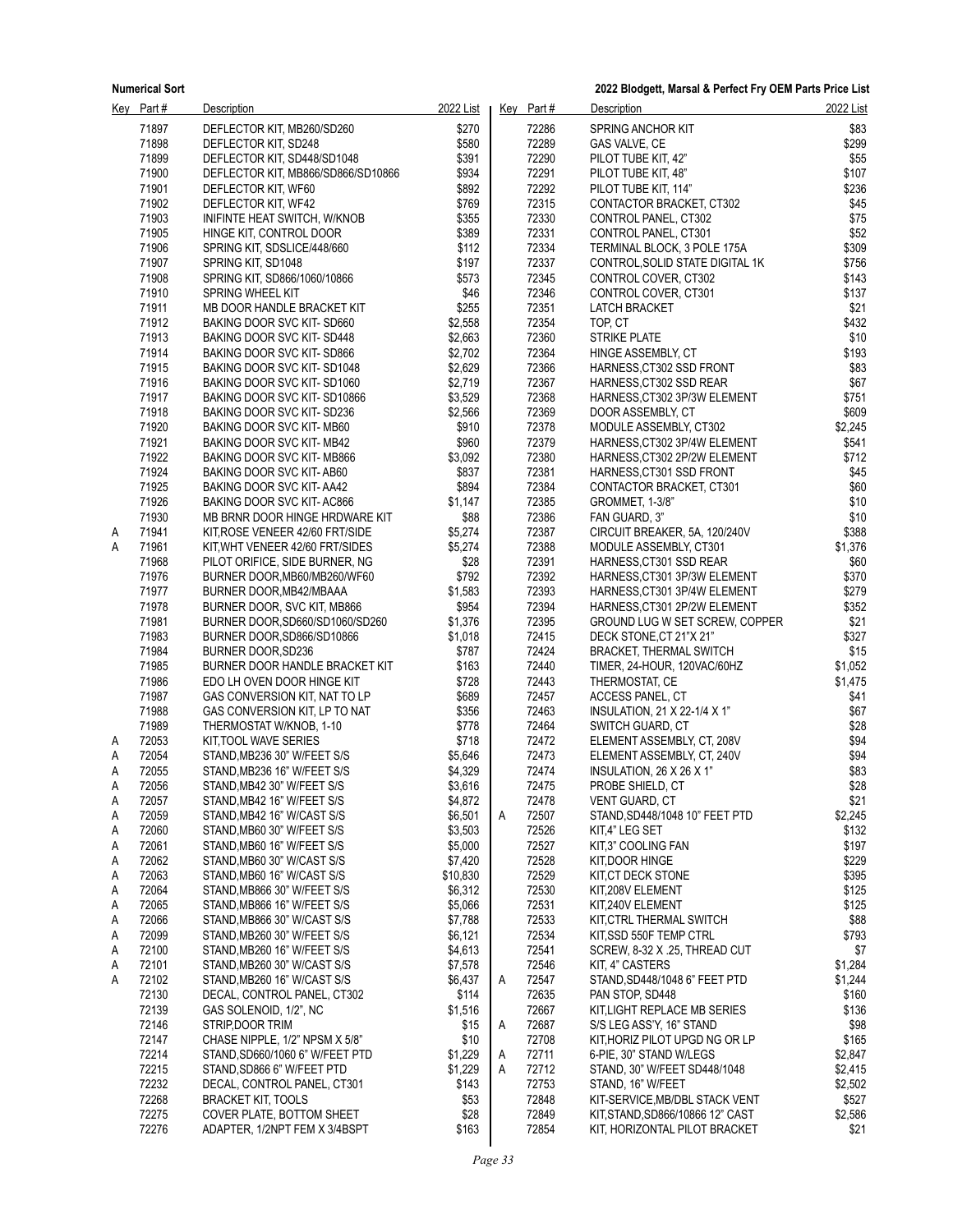| <u>Key</u> | Part #         | Description                                                   | 2022 List          |   | Key Part#      | Description                                                     | 2022 List      |
|------------|----------------|---------------------------------------------------------------|--------------------|---|----------------|-----------------------------------------------------------------|----------------|
| S          | 80001          | DOOR GSKT 1927X850                                            | \$402              | S | 80166          | <b>HINGE WITH SPRING</b>                                        | \$367          |
| S          | 80003          | FRM HTR 15W/M L.5550MM                                        | \$342              | S | 80177          | PLASTIC DOOR HANDLE                                             | \$75           |
| S          | 80004          | HEATED NDL PRB MULTICORE IS                                   | \$1,569            | S | 80184          | CAPACITOR C 50µF 500V                                           | \$391          |
| S          | 80006          | DOOR HNG W/FLAG H45/67                                        | \$245              |   | 80186          | LID GASKET 72"                                                  | \$312          |
| S          | 80010          | NTC TEMPERATURE PROBE SN691300                                | \$67               |   | 83007          | GREASE FILTER TRAY ASS'Y, PFRY                                  | \$52           |
| S          | 80011          | PROBE GAURD BLAST GBF-G/P NEW                                 | \$136              |   | 83010          | VAT ASSY, WELDED 11L PFA                                        | \$764          |
| S          | 80012          | ELMOT/R09E-3030HA-4M-2553 D300                                | \$1,472            |   | 83013          | SCREW, 10-32 CAPTIVE                                            | \$9            |
| S          | 80014          | TX VALVE R404A 2230/M12SE                                     | \$1,149            |   | 83014          | SLEEVE ASSY PFA DRAWER                                          | \$145          |
| S          | 80015          | H/L PRESSURE SWT 017H4758B01                                  | \$1,254            |   | 83015          | GLIDE DRAWER LEFT PFA                                           | \$46           |
| S          | 80016          | SOLENOID VLV EVR10 3/8 ODF12MM                                | \$1,065            |   | 83016          | GLIDE DRAWER RIGHT PFA                                          | \$46           |
| S          | 80017          | FILTER DRIER ODS 304S 12MM                                    | \$616              |   | 83021          | RAMP ASSY, BASKET                                               | \$290          |
| S          | 80018          | DIN COIL 208-240/60UL                                         | \$202              |   | 83036          | ASSEMBLY, PASSIVE FILTER PF                                     | \$255          |
| S          | 80019          | KIT, TS(INCLD.PLASTIC FRM)                                    | \$4,114            |   | 83041          | <b>STEM VALVE</b>                                               | \$42           |
| S          | 80020          | MAGNETIC SENSOR E5301CUL0294                                  | \$222              |   | 83042          | <b>VALVE SPRING</b>                                             | \$42           |
| S          | 80023          | RAPID FUSE 45A CL J600V ULINKS                                | \$889              |   | 83047          | O-RING, NITRILE                                                 | \$42           |
| S<br>S     | 80024<br>80025 | CONDNSR ASSY STVF273 082046101<br>DOOR HANDLE ACTIVA 80MM     | \$2,261<br>\$938   |   | 83048<br>83059 | SWITCH, PRESSURE 100 PSI                                        | \$151<br>\$118 |
| S          | 80031          | DOOR GASKET GBF-5G MM 383X730                                 | \$166              |   | 83060          | LATCH, VICE WING NON LOCKING<br>LATCH, VICE WING LOCKING        | \$94           |
| S          | 80037          |                                                               | \$10               |   | 83066          |                                                                 | \$42           |
| S          | 80053          | NYLON BUSH/HING D.32 HOLE 14.2<br>FAN MTR A2E250-AL08-12 115V | \$2,886            |   | 83067          | SPRING BASKET RAMP<br><b>BRACKET, FILTER CAGE</b>               | \$104          |
| S          | 80057          | THRMVLV TES2 C/MOP-16EQ. OR01                                 | \$1,053            |   | 83072          | PANEL ASSY, PFC-HB FRONT                                        | \$722          |
| S          | 80059          | SOLENOID VLV EVR10 3/8 ODF10MM                                | \$1,010            |   | 83074          | FRONT PANEL, PFC                                                | \$212          |
| S          | 80060          | DIN COIL ZB09 304011 110-120V                                 | \$202              |   | 83075          | DOOR FRONT ASSY, PFC                                            | \$159          |
| S          | 80065          | CNTR BF25250022050 220V50/60HZ                                | \$943              |   | 83077          | SPRING EXTENSION DOOR                                           | \$44           |
| S          | 80066          | COPPER VLV 1/4MM 300 VC-500-09                                | \$141              |   | 83083          | PFA TUBE ASSY, LOWER CHEM DIST                                  | \$67           |
| S          | 80068          | FAST FUSE 10X38 600V AC 30A UL                                | \$196              |   | 83088          | S HOOK                                                          | \$7            |
| S          | 80071          | FAN BLD 230-26-5ASP.STVF139-93                                | \$616              |   | 83089          | FUSIBLE LINK 250 DEG F                                          | \$46           |
| S          | 80073          | CASTER KIT, GBF-5G/P DESMON                                   | \$1,351            |   | 83091          | BREAK ROD, RED, MANUAL PULL                                     | \$42           |
| S          | 80074          | <b>CONDENSER FILTER</b>                                       | \$410              |   | 83094          | CABLE, 1/16" SS                                                 | \$42           |
| S          | 80078          | CONTATTORE TRIP.110V60                                        | \$1,302            |   | 83097          | CABLE ASSY, FUSIBLE LINK                                        | \$25           |
| S          | 80079          | MOTORE 9W-20-2/094 115V60HZ                                   | \$840              |   | 83102          | WASHER, LOCK 7/8" INTERN TOOTH                                  | \$7            |
| S          | 80107          | CASTOR KIT- MFPTM2-80-ETL                                     | \$1,210            |   | 83103          | O-RING, OUTER NOZZLE                                            | \$42           |
| S          | 80108          | COMPRESSOR MFPTM2-80-ETL                                      | \$1,697            |   | 83105          | NOZZLE LOWER WET CHEMICAL                                       | \$106          |
| S          | 80110          | <b>CONDENSER COIL</b>                                         | \$2,359            |   | 83107          | O-RING, INNER NOZZLE                                            | \$7            |
| S          | 80111          | COND.FNGR GRD/FN HLDR + MOTOR                                 | \$1,072            |   | 83108          | <b>BLOW OFF CAP</b>                                             | \$42           |
| S          | 80112          | <b>CONTROLLER</b>                                             | \$529              |   | 83109          | NOZZLE, UPPER WET CHEMICAL                                      | \$106          |
| S          | 80113          | <b>DOOR GASKET</b>                                            | \$202              |   | 83110          | NOZZLE ASSY, LOWER                                              | \$145          |
| S          | 80114          | EVAPORATOR COIL                                               | \$1,325            |   | 83112          | ADAPTOR, UPR NOZZLE, WET CHEM                                   | \$23           |
| S          | 80115          | EVAPORATOR FAN                                                | \$348              |   | 83113          | ADAPTOR LOWER NOZZLE, WET CHEM                                  | \$23           |
| S          | 80118          | <b>FILTER DRIER</b>                                           | \$211              |   | 83114          | NUT, 7/8" JAM                                                   | \$7            |
| S          | 80119          | <b>FUSE</b>                                                   | \$10               |   | 83115          | PULLEY, FUSIBLE LINK CABLE                                      | \$58           |
| S          | 80120          | <b>GUIDE PILASTER</b>                                         | \$305              |   | 83120          | CLAMP, GASKET FIRE MASTER                                       | \$11           |
| S          | 80121          | <b>GUIDE PILASTER</b>                                         | \$640              |   | 83122          | BODY, MALE CONNECTOR                                            | \$42           |
| S          | 80122          | LEFT HAND DOOR HINGE KIT                                      | \$689              |   | 83124          | TERMINAL, MALE BLADE 30A                                        | \$19           |
| S          | 80124          | LID PISTON                                                    | \$1,405            |   | 83126          | BACK, MALE CONNECTOR                                            | \$42           |
| S          | 80125          | LIQUID VALVE CONDIMENT RAIL                                   | \$1,084            |   | 83132          | ELEMENT, 5.7KW, 208V                                            | \$663          |
| S          | 80127          | POWER RELAY                                                   | \$447              |   | 83151          | HEATER ASSY, 5.7KW 240V 1PH                                     | \$1,209        |
| S          | 80128          | PRESSURE SWITCH                                               | \$271              |   | 83152          | HEATER ASSY, 5.7KW 208V 1PH                                     | \$1,310        |
| S          | 80129          | BACK PANEL CONDENSING UNIT                                    | \$67               |   | 83155          | HEATER ASSY, 1.87KW 120V 1PH                                    | \$2,426        |
| S          | 80130          | RH DOOR HINGE KIT                                             | \$700              |   | 83181          | DRIP TRAY, PFC                                                  | \$42           |
| S          | 80131          | SEE-THROUGH CNTRL PROTECTION                                  | \$1,138            |   | 83182          | SPILL TRAY, PFA                                                 | \$348          |
| S          | 80132          | <b>SHELVE</b>                                                 | \$324              |   | 83193          | LIFT BASKET ASSY PFC                                            | \$449          |
| S          | 80133          | SHELVE GUIDE                                                  | \$324              |   | 83198          | SPILL TRAY, PFC                                                 | \$148          |
| S          | 80135          | TX EXP. VALVE CONDIMENT RAIL                                  | \$1,149            |   | 83200          | PANEL, CONTROL ACCESS PFA                                       | \$119          |
| S          | 80137<br>80139 | VALVE COIL CONDIMENT RAIL                                     | \$216              |   | 83203          | DRAWER & LID ASS'Y, PERF. FRY<br>BRACKET, FIRE EXTINGUISHER CYL | \$103          |
| S          | 80140          | CASTOR KIT- MFPTM3-80-ETL                                     | \$1,545<br>\$2,068 |   | 83206<br>83207 | <b>BRACKET, FUSIBLE LINK TAB</b>                                | \$14<br>\$17   |
| S<br>S     | 80141          | COMPRESSOR MFPTM3-80-ETL                                      | \$1,224            |   | 83209          | PRESSURE SWITCH                                                 | \$144          |
|            | 80142          | COND.FNGR GRD/FN HLDR + MOTOR                                 | \$2,359            |   | 83212          | NOW #83554 ROCKER SWITCH, HEAT LAMP                             | \$42           |
| S<br>S     | 80144          | CONDENSER COIL MFPTM3-80-ETL<br><b>GUIDE PILASTER</b>         | \$458              |   | 83213          | PLUG, HEAT LAMP                                                 | \$29           |
| S          | 80145          | CONDENSATE PAN + HEATER                                       | \$245              |   | 83214          | PLUG COVER, FEMALE                                              | \$42           |
| S          | 80146          | LID GASKET-SUPREME68                                          | \$1,941            |   | 83216          | GASKET, MOLDED SILICONE                                         | \$260          |
| S          | 80147          | PILASTER HOOKS - SUPREME68                                    | \$305              |   | 83217          | DRAWER ASSY, PFA SHOVEL                                         | \$319          |
| S          | 80148          | PILASTER HOOK'S CAP                                           | \$15               |   | 83222          | ARM, UPPER DRAWER PFA                                           | \$12           |
| S          | 80149          | LID GASKET- SUPREME96                                         | \$1,254            |   | 83223          | SHOVEL ASSY, PFA DRAWER                                         | \$148          |
| S          | 80150          | LID GASKET - (MFPTM3-80ETL)                                   | \$1,321            |   | 83228          | <b>BUSHING STRAIN RELIEF</b>                                    | \$7            |
| S          | 80153          | BUSHING 0740.BB00                                             | \$10               |   | 83230          | MAGNETIC SWITCH, FLAT                                           | \$42           |
| S          | 80159          | MAIN SWITCH GREEN 250V 20A                                    | \$52               |   | 83231          | MOTOR ASSY, PFC LIFT                                            | \$426          |
|            |                |                                                               |                    |   |                |                                                                 |                |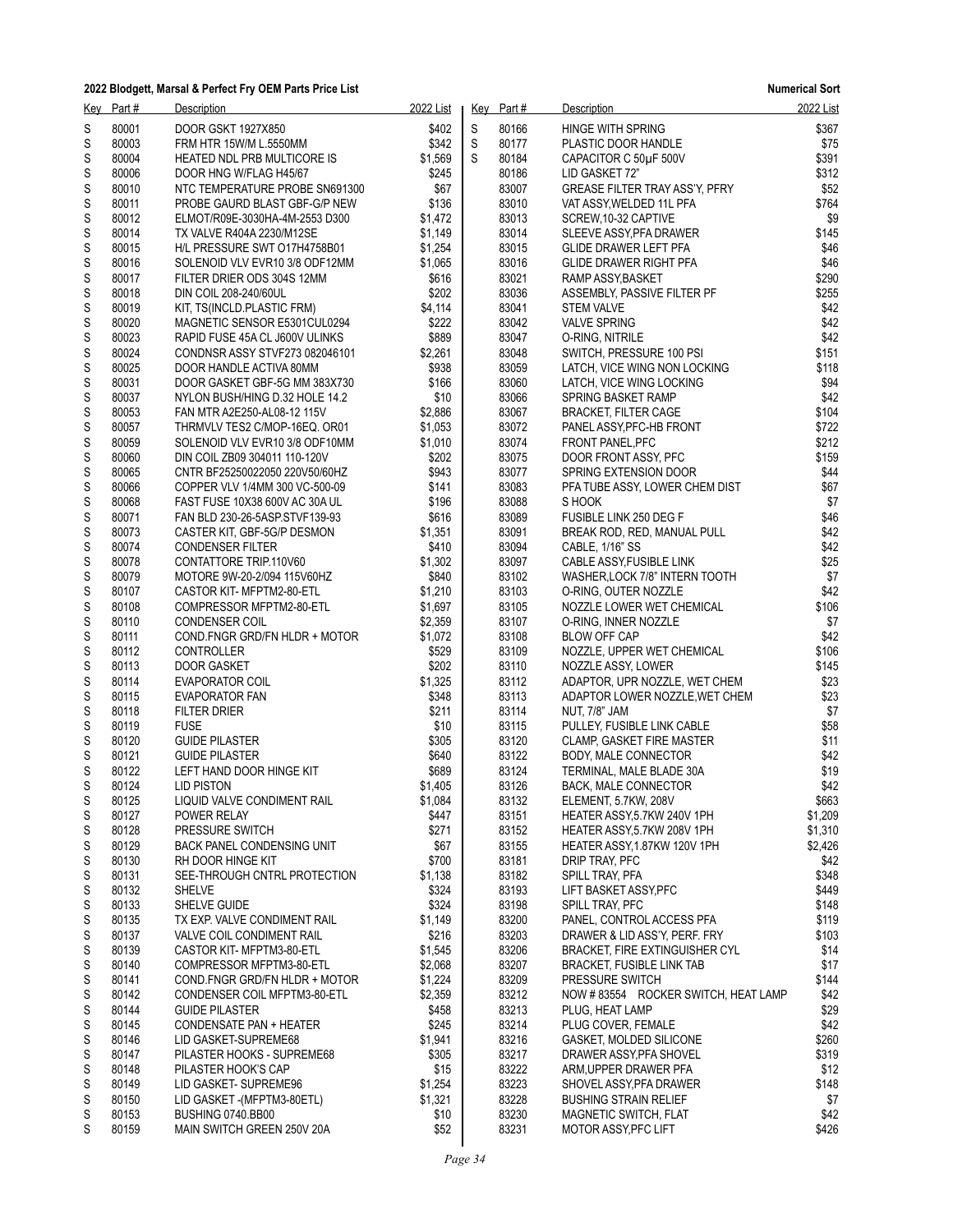**2022 Blodgett, Marsal & Perfect Fry OEM Parts Price List**

|   | Key Part#      | <b>Description</b>                              | 2022 List      |   | $Key$ Part#      | Description                                                  | 2022 List     |
|---|----------------|-------------------------------------------------|----------------|---|------------------|--------------------------------------------------------------|---------------|
|   | 83236          | MAGNETIC SWITCH, TUBULAR                        | \$42           |   | 83659            | KIT FUSIBLE LINK TAB W/LINK                                  | \$52          |
|   | 83237          | MODULE, DRAWER MOTOR PFA                        | \$462          |   | 83660            | KIT, FIREMASTER WET CHEMICAL                                 | \$1,353       |
|   | 83238          | CAM, DRAWER MOTOR PFA                           | \$25           |   | 83661            | KIT, FUSIBLE LINK W/CAPS                                     | \$83          |
| Α | 83241          | PIN, ROLL .125 X .75                            | \$7            |   | 83663            | FIREMASTER, EMPTY-NO CHARGE                                  | \$1,188       |
|   | 83242          | MODULE, BSKT LIFT MOTOR PFA                     | \$569          |   | 83665            | SILICONE 3 0Z RTV                                            | \$42          |
|   | 83251          | <b>GREASE FILTER</b>                            | \$257          |   | 83668            | LATCH, LIFT & TURN                                           | \$87          |
|   | 83252          | DAMPER, FIRE ACTUATOR                           | \$183          |   | 83669            | KIT,LIFT & TURN LATCH                                        | \$109         |
|   | 83253          | <b>GASKET, MAIN FAN</b>                         | \$6            |   | 83671            | KIT, GASKET FRONT PFA                                        | \$48          |
|   | 83254          | MODULE, AIRFLOW                                 | \$527          |   | 83673            | KIT,RTD REPLACEMENT                                          | \$147         |
|   | 83255          | RECEPTACLE, JR 3 PIN                            | \$7            |   | 83674            | KIT, E-BOX 3PH SERVICE                                       | \$1,668       |
|   | 83256          | VAT ASSY, 11L PFA                               | \$561          |   | 83677            | KIT, E-BOX 1PH SERVICE                                       | \$1,668       |
|   | 83258          | BASKET ASSEMBLY, PFA                            | \$593          |   | 83693            | KIT, FIREMASTER WET CHEM RETRO                               | \$1,377       |
|   | 83261          | TERM, MINI FIT, JR CLAMP                        | \$7            |   | 83697            | KIT GASKET PFC PRIOR 5/16                                    | \$48          |
|   | 83262          | SWITCH ASSY, AIR FILTER                         | \$73           |   | 83698            | KIT, DOOR SPRING PFC                                         | \$42          |
|   | 83263          | VALVE, OIL VAT                                  | \$155          |   | 83699            | KIT, FEMALE CONNECTOR                                        | \$122         |
|   | 83264          | NIPPLE, 1/2" 1-1/8"                             | \$11           |   | 83700            | KIT, FRONT PANEL HINGE                                       | \$118         |
|   | 83265          | DRAIN HOSE, OIL VAT                             | \$535          |   | 83701            | KIT FUSIBLE LINK/CAPS PST 5/16                               | \$281         |
|   | 83271          | HINGE, LIFT OFF                                 | \$118          |   | 83702            | MINI MOLEX PIN REMOVAL TOOL                                  | \$61          |
|   | 83272          | GASKET, PFA MOTOR                               | \$21           |   | 83706            | KIT, ASSY, FEMALE CONN                                       | \$368         |
|   | 83273          | VAT ASSY, 8L PFC                                | \$525          |   | 83721            | ASM DRAWER AND LID W/DECALS                                  | \$862         |
|   | 83277          | VALVE T, OIL MANUAL BALL SSW                    | \$179          |   | 83722            | KIT, PFA FRONT PANEL                                         | \$932         |
|   | 83278          | ELBOW, BLACK STREET 90 1/2 NPT                  | \$10           |   | 83750            | KIT, PFS RECHARGE                                            | \$98          |
|   | 83281          | <b>BASKET, XL PFC</b>                           | \$242          |   | 83781            | CABINET, COVER SIDE ASSY PFC                                 | \$104         |
|   | 83290          | CAM, MOTOR BASKET PFC                           | \$276          |   | 83783            | WET CHEM DIST TALL EXT                                       | \$67          |
|   | 83291          | HARNESS, MALE CONNECTOR                         | \$202          |   | 83786            | KIT, EBOX SERVICE MCD JAPAN                                  | \$1,668       |
|   | 83293          | HARNESS, CTRL 1 PFC SERIES                      | \$56           |   | 83787            | SPRING, FIRE MASTER 15LBS                                    | \$41          |
| S | 83294          | HARNESS, TERMINAL BLOCK                         | \$23           | Α | 83792            | FUSIBLE LINK 212 F FIRE DAMPER                               | \$21          |
|   | 83296          | HARNESS, CTRL 2, PFA                            | \$35           |   | 83794            | EXTINGUISHER UPGRADE KIT PFA                                 | \$318         |
|   | 83297          | HARNESS, FEMALE CONNECTOR                       | \$193          |   | 83795            | EXTINGUISHER UPGRADE KIT PFC                                 | \$318         |
|   | 83300          | HARNESS, E-BOX, CTRL 2                          | \$58           |   | 83800            | FIRE EXTINGUISHER ASM                                        | \$1,035       |
|   | 83301          | HARNESS, E-BOX LOWER                            | \$115          |   | 83804            | KIT, EXT RECHARGE AFTER DISCHARGE                            | \$240         |
|   | 83302          | FILTER, EMI 20A, 3 PHASE                        | \$276          |   | 83807            | KIT, EXT REPLACE AFTER DISCHARGE                             | \$125         |
|   | 83303          | FILTER, EMI, 30A 1 PHASE                        | \$334          |   | 84011            | FAN, SERVICE KIT W/TERM                                      | \$343         |
|   | 83304<br>83312 | CONTACTOR, DP 3P 50A 600V 220CO                 | \$163<br>\$713 |   | 90004<br>90010   | BEARING, DOOR HINGE-SET OF 2                                 | \$28<br>\$543 |
|   | 83313          | SSR, DULA, 12V<br>HARNESS, FEM CON, 3P          | \$319          |   | 90013            | GASKET SET & SCREWS, DR DFG-1<br>REGULATOR & NIPPLE, NAT DFG | \$245         |
|   | 83315          | LABEL, PFA PRESET                               | \$107          |   | 90017            | WASHER, DOOR-SET OF 2                                        | \$17          |
|   | 83336          | ELEMENT FIREBAR 400V 7200W 3PH                  | \$777          |   | 90020            | REGULATOR & NIPPLE, PROPAN DFG                               | \$118         |
|   | 83339          | HEATER ASSY 7.2KW 240V 1PH                      | \$1,629        |   | 90023            | MANIFOLD TUBING W/FITTINGS-DFG                               | \$362         |
|   | 83340          | HEATER ASSY 7.2KW 400V 3PH                      | \$1,214        |   | 90027            | MOTOR MOUNT PANEL DFG/ZEPH                                   | \$503         |
|   | 83341          | HEATER ASSY, 5.7KW 400V 3PH                     | \$1,214        |   | 90036            | COVER, ACCESS PANEL-DFG                                      | \$428         |
|   | 83343          | <b>FIREBAR CLAMP</b>                            | \$42           |   | 90037            | GASKET & SCREWS, CENTER-SET 3                                | \$211         |
|   | 83348          | CONNECTOR ASS'Y, 3PH                            | \$379          |   | 90043            | RELAY & SCREW, DPDT MOTOR DFG                                | \$755         |
|   | 83358          | HEATER, CERAMIC IR 240V                         | \$160          |   | 90046            | SUPPORT ASSY, BAFFLE-SET OF 4                                | \$75          |
|   | 83372          | RELAY, 12VAC, 2 POLE                            | \$196          |   | 90047            | SOCKET & SCREW, DISCONNECT DFG                               | \$191         |
|   | 83373          | BOARD, POWER SUPPLY, 12V                        | \$212          |   | 90053            | CAM ASSY & SCREW, SWITCH DFG                                 | \$191         |
|   | 83374          | FAN, E BOX, 12V                                 | \$191          |   | 90062            | CONTACTOR & SCREWS, 35A DFG                                  | \$569         |
|   | 83375          | <b>SCR BOARD ASSEMBLY</b>                       | \$280          |   | 90074            | SPROCKET & PIN, DOOR DFG-100                                 | \$99          |
|   | 83376          | FAN GUARD, EBOX                                 | \$12           |   | 90086            | NAMEPLATE & LIT, #163                                        | \$42          |
|   | 83378          | KEYPAD, STANDARD                                | \$92           |   | 90087            | CATCH & SPRING KIT, DOOR                                     | \$87          |
|   | 83381          | PLUG, HEAT LAMP                                 | \$41           |   | 90097            | ELEMENT ASSY, 230V 3 ELE                                     | \$792         |
|   | 83382          | HARNESS, EMI                                    | \$99           |   | 90098            | ELEMENT ASSY, 240V 3 ELEMENT                                 | \$1,199       |
|   | 83423          | COOLING FAN, CONTROL, W/PINS                    | \$165          |   | 90099            | SWITCH & SCREWS, ROTARY 3-POSN                               | \$67          |
|   | 83424          | MAGNETIC SWITCH TUBULAR W/PINS                  | \$42           |   | 90391            | GASKET SET & SCREWS, S/S RE                                  | \$780         |
|   | 83425          | MAGNETIC SWITCH FLAT W/PINS                     | \$42           |   | 90588            | CONTACTOR & SCREWS, 50A CTB                                  | \$179         |
|   | 83431          | EXHAUST FAN, MAIN, 12VDC (NOW USE 83254)        | \$357          |   | 100159           | DOOR SENSOR ASSY,COS5H                                       | \$378         |
|   | 83433          | CORD, 8G/3C 50A 250V 6' 6-50P                   | \$934          |   | 100222           | SWITCH- TSTAT 8 STPT MKV                                     | \$788         |
|   | 83447          | CORD, HL, FRONT                                 | \$255          |   | 100225           | SWITCH- TSTAT, 8 STPT DFG100                                 | \$419         |
|   | 83487          | LEG, 4" PFA FLANGED                             | \$52           |   | 100228           | CORDIERITE, 2PC CRATED 1415 GM                               | \$851         |
|   | 83543          | 2 STAGE FILTER 2FK001                           | \$262          |   | 100258           | PRGM CTRL, ST FS CONV, 2SP                                   | \$1,767       |
|   | 83544          | FILTER KIT, 2FV803                              | \$165          |   | 100259           | PRGM CTRL, ST HS CONV, 2SP                                   | \$1,767       |
|   | 83552          | RELAY, DC 20A 12V                               | \$41           |   | 100262           | KIT, INVERTER DRIVE KB VFD                                   | \$1,145       |
|   | 83554          | SWITCH, ROCKER 250VAC GREEN                     | \$42           |   | 100595           | ASSY, POWER SUPPLY                                           | \$97          |
|   | 83628          | RELAY ASSY, FIRE ALARM                          | \$226          |   | 100607           | L16-30P, 8AWG CORD SET                                       | \$370         |
|   | 83636<br>83649 | FIRE ALARM SERVICE KIT                          | \$156<br>\$168 |   | 100653           | THERMOCOUPLE, ROBERTSHAW                                     | \$87<br>\$529 |
|   | 83653          | COVER, XL BASKET<br>KIT, OIL VAT DRAIN HOSE PFC | \$692          |   | 100655<br>100668 | PANEL & DECAL, SSD ZEPHE<br>FILTER, VLF VENTLESS             | \$1,500       |
|   | 83658          | LINK FUSIBLE, 280F                              | \$45           |   | 100670           | <b>FRONT PANEL ASSY, VLF</b>                                 | \$325         |
|   |                |                                                 |                |   |                  |                                                              |               |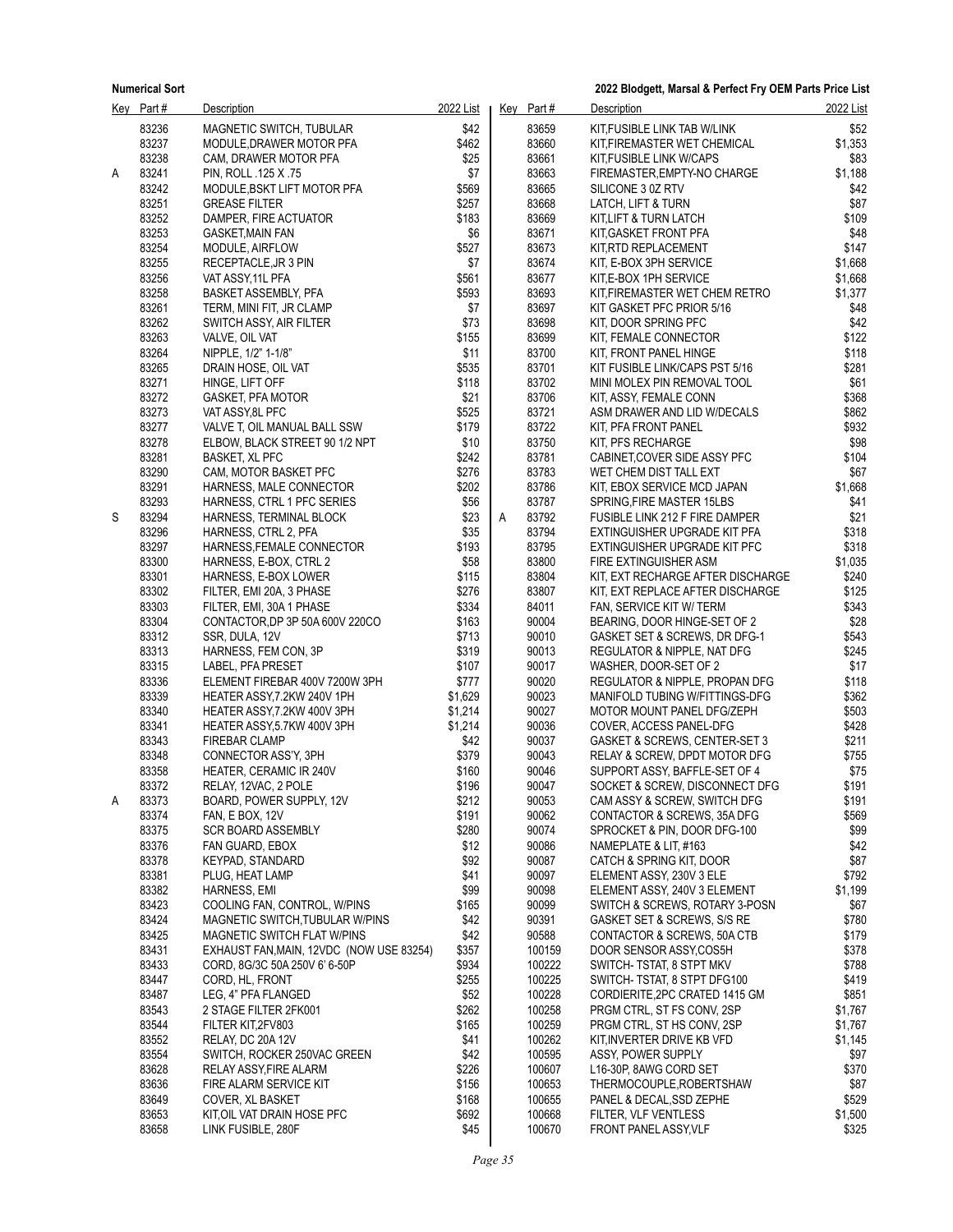|   | Key Part#      | Description                                           | 2022 List       |   | Key Part#          | Description                                               | 2022 List        |
|---|----------------|-------------------------------------------------------|-----------------|---|--------------------|-----------------------------------------------------------|------------------|
|   | 100711         | BGT STAND, BC62 W/CAST W/GBF-5P                       | \$5,621         |   | R0115              | KNOB, TIMER 100 MIN                                       | \$912            |
|   | 100713         | PANEL & DECAL, SSD ZEPHG                              | \$267           |   | R0116              | KNOB, THERMOSTAT HOT AIR                                  | \$385            |
|   | 100717         | BGT STAND, BC62 W/FEET W/GBF-5P                       | \$4,845         |   | R0118              | THERMOSTAT, STEAM PRIORITY P3                             | \$640            |
| A | 100737         | PRESSURE SWITCH SPDT,0.40 WC                          | \$36            |   | R0119              | CASTER, W/0 BRAKE COS 201/20                              | \$689            |
| Α | 100745         | <b>CLEAR LENS LIGHT</b>                               | \$25            |   | R0121              | THERMOSTAT, TOO HOT TO STM P1                             | \$458            |
|   | 100777         | ASSY, FILTER, VLH                                     | \$875           |   | R0133              | <b>BULB, LAMP INTERIOR</b>                                | \$222            |
|   | 100814         | KIT, SSI-D CTRL ELEC OVN                              | \$447           |   | R0134              | RELAY, MERCURY MDI SP1212-220A                            | \$165            |
| Α | 100867         | QTCR-1 FILTER                                         | \$1,278         |   | R0135              | SOCKET, LAMP OVEN CONTROL                                 | \$82             |
|   | 101023         | PRGM CTRL, ST HS CONV, 1SP BOJANGLES                  | \$1,311         |   | R0192              | CASTER, W/BRAKE COS 201/20                                | \$689            |
| A | 101094         | HOSE REELASSY, VT COMBI RETRACTABLE                   | \$1,357         |   | R0197              | RELAY, DPDT, 110/120V FLANGED                             | \$82             |
|   | D0125          | BEZEL, STEEL FRAME<br><b>GASKET SILICONE</b>          | \$56            | S | R0203<br>R0207     | BOILER ASSY, STEAM W/O HEATER                             | \$2,054          |
|   | D0127<br>D0128 |                                                       | \$30<br>\$59    |   | R0225              | RELAY BOARD, VALVE, AFS                                   | \$1,464<br>\$153 |
|   | M0231          | HALOGEN BULB, 12V, 20W<br><b>NUT, HEX 1/4-20 S/S</b>  | \$7             |   | R0226              | SWITCH, DOOR INTERLOCK<br>LIGHT, IND. 250V CLEAR, RECT.   | \$30             |
| S | M0417          | WASHER, LOCK 1/4 SPLIT S/S                            | \$7             |   | R0231              | WASHER, MOTOR MOUNTING                                    | \$7              |
|   | M0471          | SCREW, MACH 10-24X3/8 SS HEXHD                        | \$7             |   | R0232              | WASHER, MOTOR BLOWER WHEEL                                | \$7              |
|   | M0570          | FAN, 115V 4"AXIAL                                     | \$130           |   | R0233              | WASHER, STAR MOTOR BLWR WHEEL                             | \$7              |
|   | M0571          | GUARD, 4" AXIAL FAN                                   | \$27            | S | R0254              | CLAMP, HOSE 3/4"TO 1-1/2" BIN R                           | \$27             |
|   | M0593          | BLOCK, TERMINAL 2 POLE                                | \$35            |   | R0261              | PROTECTOR, MOTOR PKZM 1-1.6                               | \$1,793          |
| S | M0959          | FITTING, COMPRESSION 1/4 X 1/8                        | \$27            |   | R0274              | CATCH ASSY, DOOR COS 201/20                               | \$279            |
|   | M1115          | BRACKET, WINDOW HANDLE                                | \$94            |   | R0278              | HANDLE, DOOR KIT COS 201/20                               | \$1,929          |
|   | M1116          | <b>BRACKET, WINDOW HANDLE</b>                         | \$94            |   | R0293              | FUSE, 0.5A FINE WIRE                                      | \$27             |
|   | M1118          | SCREW, MACH 1/4X20X5/8 SS FTHD                        | \$7             |   | R0364              | KNOB, "SQUARE D"                                          | \$118            |
|   | M2469          | FAN, 110 CFM 4-1/2 INCH                               | \$122           |   | R0376              | FITTING, "Y"                                              | \$94             |
|   | M2799          | ELBOW, UNION COMPRESSION                              | \$59            |   | R0391              | INSERT, 1/4-20 THREADED                                   | \$7              |
|   | M2819          | SWITCH, AUST. & COMBI PRESSURE                        | \$653           |   | R0432              | GASKET, TROLLY                                            | \$196            |
|   | M2841          | FITTING, PRESSURE TAP                                 | \$99            | S | R0469              | HOSE, WATER W/FITTINGS 8 FT                               | \$130            |
|   | M3166<br>M3167 | FUSE, 4A 250V CERAMIC GDA<br>FUSEHOLDER, TYPE HTB-36M | \$17<br>\$45    |   | R0600<br>R0712     | FOOT, ADJ POP-IN S/S                                      | \$141            |
|   | M3172          | TIMER, FIXED, 2 SECOND                                | \$397           |   | R0715              | NUT, ACORN HEX #10-24<br><b>CLIP, RETAINER</b>            | \$7<br>$$7$      |
|   | M3357          | CLAMP, CUSHIONED CABLE                                | \$27            |   | R0726              | WASHER, LOCK #10                                          | $$7$             |
|   | M3367          | NUT, KEPS 6-32                                        | \$7             |   | R0732              | WASHER, FLAT S/S #10 X 9/16                               | $$7$             |
|   | M3810          | CLAMP, 1/8" TUBE ALUMINUM                             | \$7             |   | R0733              | WASHER, FLAT 1/4 S/S                                      | $$7$             |
|   | M3950          | NUT, FLANGE #10-24 W/SERRATION                        | \$7             |   | R0759              | RIVET, MONOBOLT 3/16 S/S                                  | \$7              |
|   | M5132          | SWITCH, ROCKER SPST MATT BLACK                        | \$82            |   | R0922              | CATCH, BALL FEMALE                                        | \$279            |
|   | M5348          | VALVE, JOHNSON G96HGA-19                              | \$677           |   | R0923              | CATCH, BALL MALE                                          | \$129            |
|   | M5495          | DUAL GAS VALVE KIT NAT                                | \$895           |   | R <sub>10012</sub> | BOILER ASSY, WELDED (HATCH)                               | \$2,244          |
|   | M6029          | CONNECTOR, LIQUID TIGHT                               | \$52            |   | R <sub>10017</sub> | BOILER ASSEMBLY, COMPLETE                                 | \$1,581          |
|   | M6315          | SCREW, MACH 10-24 X.50 HXHD                           | \$7             |   | R10029             | ASSY, S/S BALL FLOAT (HATCH)                              | \$758            |
|   | M6899          | TRANSFORMER, 208/240-24V 40VA                         | \$130           |   | R10030             | PORT, DELIMING                                            | \$112            |
|   | M8593          | FUSE, EXPORT, 10 AMP                                  | \$27            |   | R10039             | COVER, DE-LIMING PORT                                     | \$87             |
|   | M8662          | FUSE BLOCK, 5MM X 20MM                                | \$75            |   | R <sub>10043</sub> | RELAY, DPST 220/240                                       | \$67             |
|   | M9182          | VALVE, COMB GAS CONT. 240V                            | \$1,339         |   | R10047             | <b>INSULATION, BOILER</b>                                 | \$207            |
|   | M9422          | SWITCH, PRESSURE ONLY DOM/CE                          | \$97            |   | R10056             | ASSY, FLOAT SWITCH S/S                                    | \$1,310          |
|   | M9616<br>M9705 | AXIAL FAN, 24VDC 4"<br>TUBING, SILICONE               | \$99<br>\$3     |   | R10057<br>R10062   | COUPLING, HALF 1/8 NPT S/S<br>KIT, DELIMING PORT RETROFIT | \$44<br>\$705    |
|   | MF0032         | MEAT FORK, VGG 8/16                                   | \$308           |   | R10086             | DELIMING BOTTLE ASSY, HAND PUMP                           | \$572            |
|   | N0708          | DECAL, CONTROL PANEL, FKG-FC                          | \$195           |   | R1009              | INSERT, PLASTIC FOR DOOR CATCH                            | \$73             |
|   | R0010          | SPACER, SIDE SHIELD                                   | \$82            |   | R1012              | RACK, S/S PRSS12 FOR 6/101/201                            | \$582            |
|   | R0015          | SCREW, CAP M6X16 SOCKET HD                            | \$27            |   | R <sub>1013</sub>  | RACK, S/S PRSS20 FOR COS-20                               | \$324            |
|   | R0016          | SCREW, CAP M5X20 SOCKET HEX HD                        | \$7             |   | R10176             | HARNESS, STEAM                                            | \$291            |
|   | R0022          | PROBE, THERMISTOR 30K OHM                             | \$234           |   | R10193             | WINDOW GUARD, HATCH                                       | \$107            |
|   | R0030          | Rack, Full Size Oven, CO                              | \$288           |   | R <sub>10198</sub> | HOSE, EPDM                                                | \$69             |
|   | R0031          | RACK SUPPORT, FULL SIZE OVEN, COQ                     | \$27            |   | R <sub>10199</sub> | RETAINER, DELIMING CAP                                    | \$52             |
|   | R0032          | FUSE, 3A, 300V GLASS G, SC3                           | \$52            |   | R10215             | VALVE ASSY, DECAL COS5HA                                  | \$206            |
|   | R0038          | CAPACITOR, SUPPRESSOR                                 | \$82            |   | R1024              | RACK, SUPPORT LH- OBSOLETE                                | \$751            |
|   | R0043          | FUSE, 3A, 600V CLASS G, KTKR3                         | \$118           |   | R10252             | <b>GASKET, OUTLET PLATE</b>                               | \$102            |
|   | R0047          | SPRING, DOOR HINGE PIN COS 6/1                        | \$27            |   | R <sub>10280</sub> | BOTTLE ASSY, DELIMING COS5HB                              | \$525            |
|   | R0069          | SWITCH, "SQUARE D" 4 POSITION                         | \$1,416         |   | R10291             | <b>DECAL</b>                                              | \$137            |
|   | R0075          | RACK, HHC BROILING                                    | \$883           |   | R10296             | DECAL, CONTROL COOK AND HOLD                              | \$324            |
|   | R0076<br>R0079 | FITTING, ELBOW                                        | \$27<br>\$4,551 |   | R10307<br>R10316   | COVER, PROBE                                              | \$52<br>\$52     |
|   | R0080          | MOTOR, 240V 1PH COS6/101<br>HOSE CLAMP, 3/8"-7/8"     | \$14            |   | R <sub>10318</sub> | ELBOW, 90 1/8 NPT BRA18590<br>RECEIVER, LATCH             | \$175            |
|   | R0081          | MOTOR, BLOWER 440/480V 3PH                            | \$4,139         |   | R10319             | LATCH, TOP                                                | \$441            |
|   | R0082          | CLAMP, HOSE 1-5/16" TO 2-1/4"                         | \$27            |   | R10320             | LATCH, BTM                                                | \$441            |
| A | R0083          | CAPACITOR, 6 MFD                                      | \$86            |   | R10327             | DRIP PAN ASSY.                                            | \$707            |
|   | R0092          | MOTOR, BLOWER 208/240V 3PH                            | \$4,114         |   | R1033              | VENT, DRAIN COS6/101                                      | \$125            |
|   | R0099          | WASHER, LOCK, EXT TOOTH                               | \$27            |   | R <sub>10332</sub> | HARNESS, CONTROL BC14E/G AUTOD                            | \$957            |
|   |                |                                                       |                 |   |                    |                                                           |                  |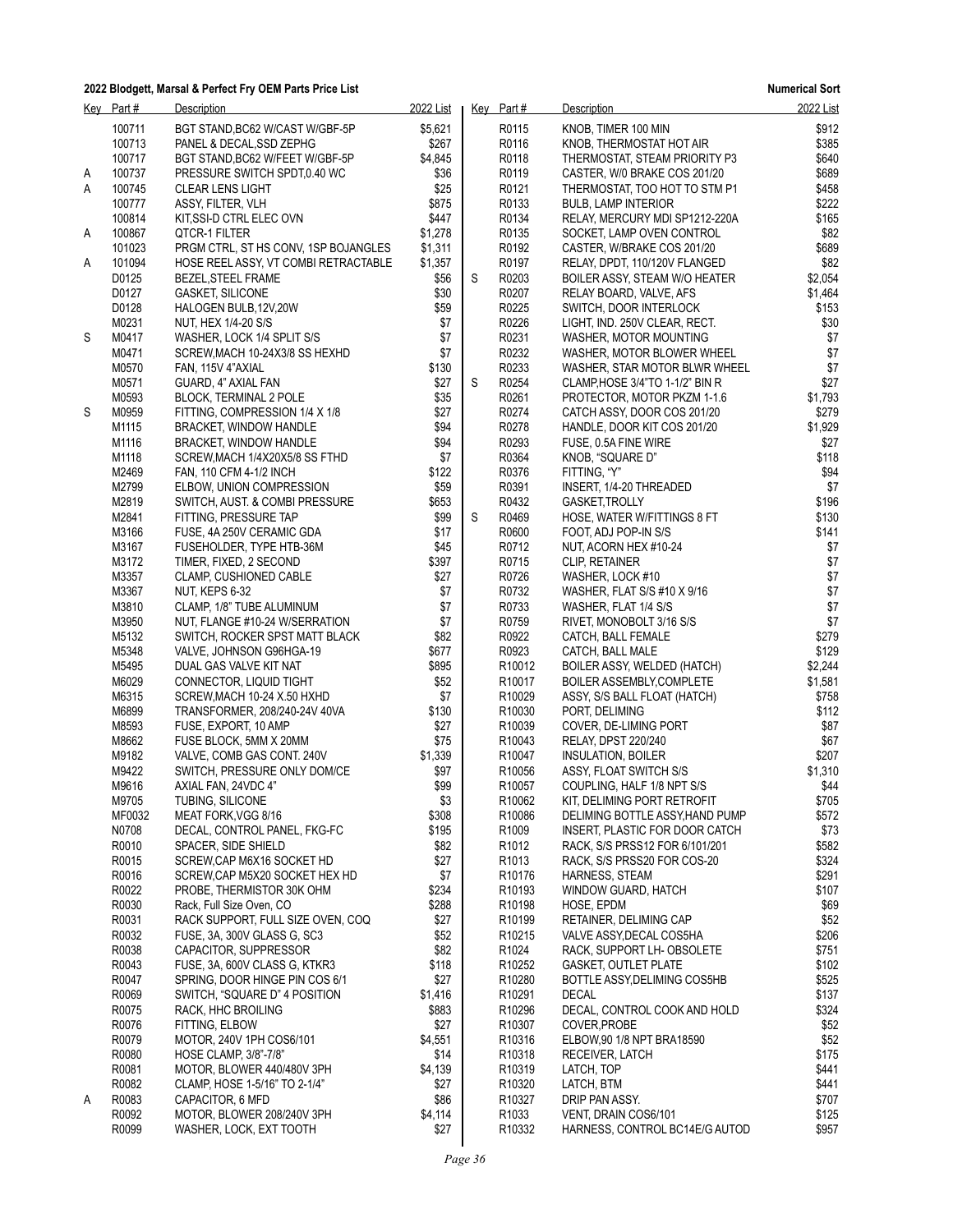**2022 Blodgett, Marsal & Perfect Fry OEM Parts Price List**

| Key Part#          | <b>Description</b>              | 2022 List | Key Part#          | <b>Description</b>                                           | 2022 List |
|--------------------|---------------------------------|-----------|--------------------|--------------------------------------------------------------|-----------|
| R10338             | ASSY, POTENTIOMETER             | \$179     | R <sub>1085</sub>  | WASHER, RUBBER                                               | \$7       |
| R10339             | POTENTIOMETER, 10K STEAM DEM    | \$105     | R <sub>1086</sub>  | FITTING, ELBOW SWIVEL                                        | \$218     |
| R10353             | TESTED BOARD, CONTROL BC14-GAS  | \$3,240   | R10889             | HOSE 1/2" OD S/S FLEX 10"                                    | \$666     |
| R10354             | TESTED BOARD, CONTROL BC14-ELEC | \$3,240   | R <sub>10890</sub> | ORIFICE, 1/16" DRILLED                                       | \$19      |
| R10373             | PLUG, 1/4"THREADED POLYETHYLENE | \$7       | R10898             | <b>FLUE ASSEMBLY</b>                                         | \$222     |
| R10374             | FITTING BULKHEAD DELIMING PORT  | \$138     | R10899             | HOSE ASSEMBLY, 10' S/S FLEX                                  | \$582     |
| R10375             | FITTING, .25 NPT X .25 HOSE     | \$27      | R10934             | COIL, SOLENOID 208/240V                                      | \$320     |
| R10377             | NUT, HEX JAM .75-10 UNC         | \$7       | R <sub>10942</sub> | BOILER ASSY, COMPLETE 115V                                   | \$12,176  |
| R10391             | <b>CLAMP, SINGLE SNAP-GRIP</b>  | \$19      | R <sub>10955</sub> | ASSY PLASTIC SPRAY BOTTLE                                    | \$233     |
| R10392             | FITTING, STRAIGHT .25X.31 HOSE  | \$27      | R10965             | PROBE, ASSY                                                  | \$613     |
| R10394             | HOSE. TYGON .25 ID              | \$28      | R <sub>10968</sub> | TESTED BOARD, CONTROL B14-GAS                                | \$3,082   |
| R10398             | PUMP, DELIMING                  | \$1,850   | R10969             | OBS-SOLENOID ASSY, 240VAC B14G                               | \$1,353   |
| R10422             | FUSE, 5 X 20MM TIME LAG, HIGH   | \$52      | R <sub>10976</sub> |                                                              | \$1,969   |
| R <sub>10427</sub> | FITTING, .25 NPT X .375 HOSE    | \$27      | R10977             | ASSY, LH HEAT EXCHANGER-316L<br>ASSY, RH HEAT EXCHANGER-316L | \$1,982   |
|                    |                                 |           |                    |                                                              |           |
| R10435             | ASSY, AUTODELIMING BOTTLE       | \$455     | R10982             | BRACKET, HEAT EXCHANGER-316L                                 | \$119     |
| R <sub>10459</sub> | TUBE, FLEX 45" WITH FITTINGS    | \$233     | R <sub>10991</sub> | GUARD, PROBE-316L                                            | \$67      |
| R <sub>10465</sub> | FITTING, TEE .375 HOSE          | \$27      | R10997             | KIT, POWER INLET MODULE UPGRADE                              | \$87      |
| R10474             | ASSY, BOILER BC14E INSULATED    | \$2,821   | R10998             | SCREW, MACHINE 1/4-20X 1/2SSHEX                              | \$7       |
| R10482             | BOILER ASSY, WELDED 14G         | \$2,425   | R <sub>10999</sub> | LOCKING KEY SWITCH                                           | \$1,194   |
| R10483             | BOILER ASSY, COMPLETE NAT.GAS   | \$4,620   | R11008             | HOSE, CUT 5FT, 3/8ID X 1/8WAL                                | \$273     |
| R10490             | RELAY,                          | \$427     | R <sub>11018</sub> | KIT, DELIMING PORT                                           | \$488     |
| R10515             | SWITCH, MEAT PROBE              | \$78      | R11027             | <b>SCALESTICK</b>                                            | \$325     |
| R10516             | GASKET, HEAT EXCHANGER          | \$472     | R11028             | FILTER, CARBON WATER                                         | \$101     |
| R10518             | <b>BRACKET, HEAT EXCHANGER</b>  | \$106     | R11040             | HINGED BAFFLE ASSY, B14G-316L                                | \$598     |
| R10525             | HANDLE ASSY, RH DOOR            | \$788     | R11045             | <b>INSULATION, BOILER BC20G</b>                              | \$334     |
| R10527             | HANDLE ASSY, LH DOOR            | \$487     | R11049             | WIRE RACK (316L S/S)                                         | \$792     |
| R10528             | DOOR ASSY, RH SOLID-COS5H       | \$2,283   | R11087             | CONTACTOR, 3 POLE 40A 240VAC                                 | \$347     |
| R10531             | BEARING, DOOR HANDLE PIVOT      | \$37      | R11101             | HANDLE, DOOR                                                 | \$512     |
| R10536             | WASHER, DOOR PIVOT<br>COS5H     | \$21      | R <sub>11102</sub> | <b>BUSHING, DOOR HANDLE</b>                                  | \$176     |
| R10537             | <b>RETAINING RING</b>           | \$19      | R11105             | SCREW, CAP 1/4-20 X .75 SKTHD                                | \$15      |
| R10547             | <b>GASKET, STEAM INLET</b>      | \$118     | R <sub>11106</sub> | KIT,COS20/BC20 DOOR HANDLE                                   | \$1,581   |
| R10559             | DELIME BOTTLE ASSY, SERVICE     | \$556     | R11107             | WASHER, SERRATED BELLEVIEW 3/8"                              | \$9       |
| R10565             | ASSY, ELECTRICAL BOX            | \$717     | R11112             | CONTACTOR, 3 POLE, 65A, 240VAC                               | \$424     |
| R10586             | FLOW REGULATOR, 0.12 GPM        | \$97      | R <sub>11114</sub> | <b>DISTRIBUTION BLOCK</b>                                    | \$166     |
| R1059              | RACK, WIRE 20-7/8 X 25-7/8 S/S  | \$588     | R <sub>11115</sub> | <b>GROUNDING BLOCK</b>                                       | \$101     |
| R10627             | BUSHING, 3/8M X 1/4F BRASS      | \$19      | R <sub>11116</sub> | ASSEMBLY, DISTRIBUTION BLOCK                                 | \$630     |
| R10630             | NIPPLE, BRASS 3.50 1/4 NPT      | \$35      | R <sub>1112</sub>  | RACK, SUPPORT RH                                             | \$791     |
| R10636             | SOLENOID ASSY, 24 VAC B14G      | \$833     | R11128             | CORDSET ASSY 120V W/TERM BC20G                               | \$117     |
| R10645             | CORDSET, 14/3 WATERTIGHT        | \$157     | R <sub>11131</sub> | ORIFICE, 1/16" DRILLED                                       | \$19      |
| R10653             | DRILL JIG, LINER / NEW HX       | \$118     | R11132             | ORIFICE,#62(.038")DRILLED                                    | \$19      |
| R <sub>10655</sub> | DRILL BIT, 0.312 DIAMETER       | \$41      | R <sub>11154</sub> | BOILER BURNER ASSY FRONT(LP)                                 | \$2,222   |
| R10657             | DECAL, MANUAL GAS SWITCH        | \$52      | R <sub>11157</sub> | ORIFICE,#58(.042")DRILLED                                    | \$19      |
|                    |                                 | \$2,386   |                    |                                                              |           |
| R10672             | BLOWER WHEEL 13.75" B14G        |           | R11158             | ORIFICE,#70(.028")DRILLED                                    | \$19      |
| R10676             | FLUE KIT, STACKING B14G/BX14G   | \$1,238   | R <sub>11163</sub> | FITTING, 3/8 TUBE X 1/2 NPT                                  | \$35      |
| R <sub>10678</sub> | <b>FAN, SLINGER</b>             | \$89      | R11164             | WEIGHT, DELIME JUG                                           | \$69      |
| R10679             | FITTING, GAS VALVE 1/4" DIA.    | \$27      | R1121              | NIPPLE, PROBE SEAL                                           | \$130     |
| R <sub>10700</sub> | CONTROL, PHACE AC               | \$258     | R <sub>11210</sub> | PRESSURE REG ASSY, COS SERIES                                | \$739     |
| R10704             | BOILER ASSEMBLY, WELDED BC20G   | \$3,519   | R11217             | KIT, BC20G BOILER (NO BURNERS)                               | \$5,165   |
| R <sub>10725</sub> | ELBOW, STEAM OUTLET BOILER      | \$152     | R <sub>11218</sub> | PRESSURE REG ASSY BC SERIES                                  | \$932     |
| R <sub>10732</sub> | BOTTLE, DELIMING, MODIFIED      | \$147     | R <sub>11231</sub> | CORDSET, 8/4 600V                                            | \$402     |
| R <sub>10741</sub> | ASSEMBLY, FLUE RISER            | \$283     | R <sub>11234</sub> | THERMAL OVERLOAD PROTKTR MOTOR                               | \$342     |
| R <sub>10745</sub> | TUBE ASSY, FLOAT                | \$657     | R <sub>11235</sub> | CONTACTOR, 20 AMP                                            | \$152     |
| R10753             | GASKET, HEAT EXCHANGER COS20G   | \$440     | R11253             | ASSY TIMERS/HI-LIMIT-MOTORS                                  | \$4,641   |
| R <sub>10758</sub> | TUBE, WATER INJECTION           | \$184     | R <sub>11255</sub> | TERMINAL BLOCK, 3 POLE 12 CONN                               | \$19      |
| R <sub>10763</sub> | BOILER ASSY, BC20(NAT): MAN/DIG | \$12,734  | R11259             | <b>CIRCUIT BREAKER</b>                                       | \$538     |
| R10767             | GAS TRAIN ASSY, BC20G           | \$1,978   | R <sub>11269</sub> | REGULATOR ASSY PRESSURE                                      | \$589     |
| R <sub>10769</sub> | BRACKET, MAIN WATER INLET       | \$112     | R <sub>11270</sub> | TIMER, ASYMMETRICAL RECYCLER                                 | \$513     |
| R <sub>10774</sub> | <b>BRACKET, PUMP MOUNTING</b>   | \$106     | R11276             | ASSY, CONDUIT: OVEN TO BASE WIRE                             | \$1,096   |
| R <sub>1079</sub>  | WASHER, DH .8 X 1.5             | \$19      | R <sub>11296</sub> | HARNESS, MOTOR POWER DIST.                                   | \$45      |
| R1080              | WASHER, SPRING, DH              | \$35      | R11297             | HARNESS, BASE CONTROL                                        | \$418     |
| R <sub>10810</sub> | ASSY, COS5H LH GLASS DOOR       | \$4,091   | R <sub>11328</sub> | HARNESS, ELEMENT HOT AIR (5H)                                | \$59      |
| R <sub>10817</sub> | COVER, CONTROL S/S              | \$233     | R <sub>11333</sub> | BURNER ASSY, HOT AIR (NAT.GAS)                               | \$1,288   |
| R1082              | CAM, DOOR HANDLE                | \$244     | R11334             | BURNER ASSY, HOT AIR(LP GAS)                                 | \$2,222   |
| R <sub>1083</sub>  | WASHER, 2X1.60X.062 BK.ACTL     | \$48      | R <sub>11339</sub> | BOILER BURNER ASSY, REAR(NAT)                                | \$1,932   |
| R <sub>10837</sub> | VALVE, SOLENOID 3-WAY BRASS     | \$1,039   | R <sub>11340</sub> | BOILER BURNER ASSY, REAR(LP)                                 | \$2,222   |
| R10838             | COIL, SOLENOID 24 VAC 50/60HZ   | \$362     | R <sub>11350</sub> | ASSY, DRIP PAN W/DRAIN(20 CART)                              | \$597     |
| R <sub>10846</sub> | BODYSIDE, LH BC20G              | \$862     | R <sub>11351</sub> | FITTING, 1/2 NPT X 3/8 ELBOW                                 | \$152     |
| R10848             |                                 |           | R11356             |                                                              | \$106     |
|                    | <b>HEAT EXCHANGER ASSEMBLY</b>  | \$2,499   |                    | BALL VALVE, 3/4 NPT                                          |           |
|                    |                                 |           |                    |                                                              |           |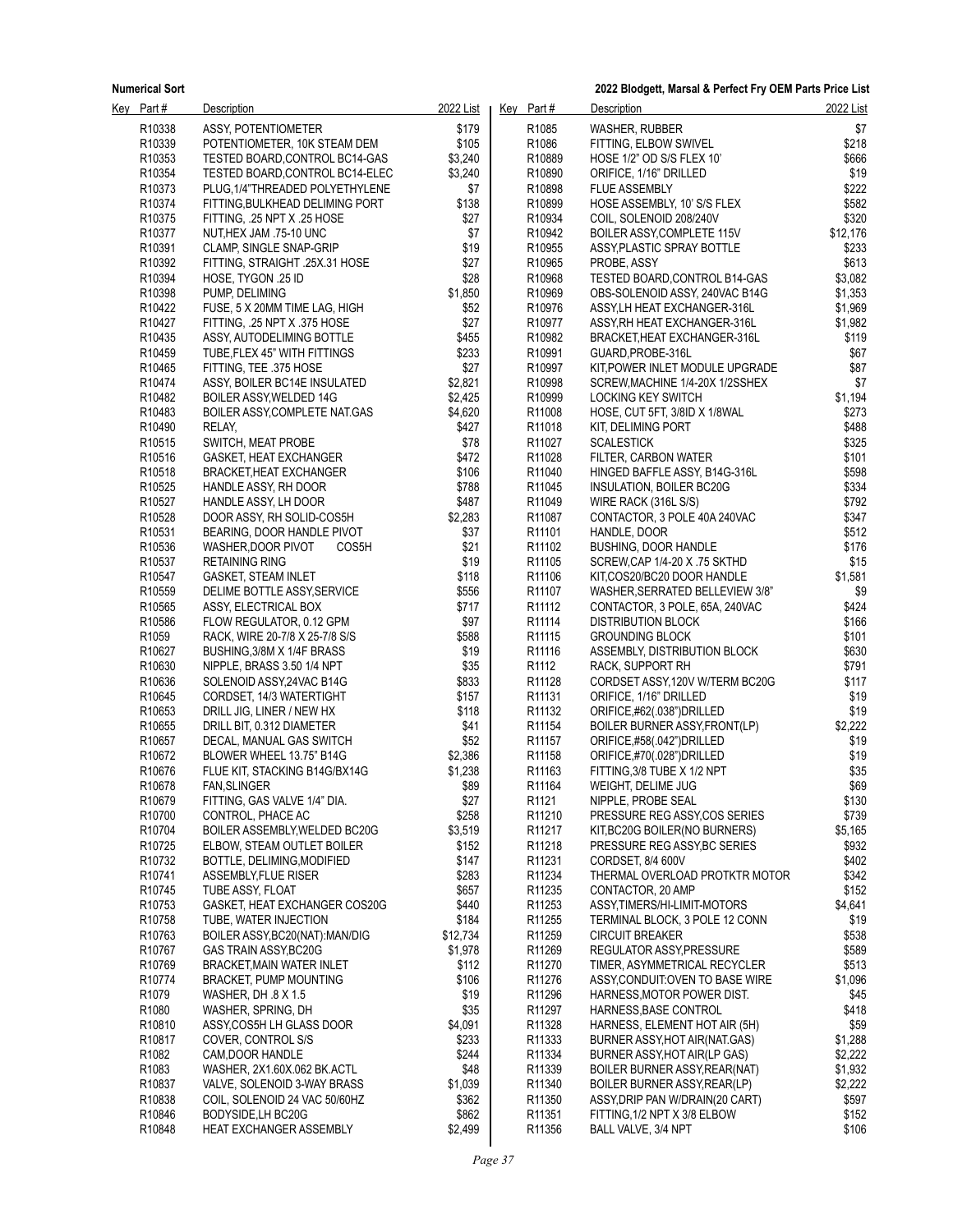|   | Key Part#          | <b>Description</b>               | 2022 List   |   | Key Part#         | Description                    | 2022 List |
|---|--------------------|----------------------------------|-------------|---|-------------------|--------------------------------|-----------|
|   | R <sub>11385</sub> | PLATE, SOLENOID MOUNTING         | \$118       | S | R2473             | BOILER ASSY, SC INSULATED      | \$1,039   |
|   | R <sub>11386</sub> | ASSEMBLY, DUAL SOLENOID          | \$2,083     |   | R2474             | <b>INSULATION, BOILER</b>      | \$464     |
|   | R <sub>11412</sub> | <b>BUSHING, DOOR HANDLE</b>      | \$228       |   | R2487             | CLAMP, HOSE SS 1-5/8"TO 3-1/2" | \$14      |
|   | R1142              | VALVE, BALL                      | \$184       |   | R2506             | KIT, K4,K5,K7 TIMING RELAY     | \$688     |
|   | R <sub>11426</sub> | THERMAL COVER, ROLL-IN CART      | \$2,376     |   | R2522             | SOLENOID, KIT                  | \$440     |
|   | R11434             | DEFLECTOR, DRIP<br>BC14G         | \$19        |   | R2567             | BRACKET, SOLENOID VALVE        | \$59      |
|   | R <sub>11448</sub> | RACK ASSY, PLATE ROLL-IN CMPLT   | \$11,116    |   | R2624             | PLUG, RUBBER BOOT              | \$82      |
|   | R11452             |                                  | \$588       |   | R2630             |                                | \$382     |
|   |                    | TRANSFORMER, 1KVA 240/115        |             |   |                   | THERMOSTAT, HIGH LIMIT         |           |
|   | R11514             | VALVE ASSY, W/ACTUATOR           | \$1,791     |   | R2657             | GASKET, STEAM OUTLET           | \$52      |
|   | R <sub>11534</sub> | <b>BANQUET CART, CRATED</b>      | \$6,782     |   | R2666             | TIMER, 120 MIN 230V 60HZ       | \$257     |
|   | R <sub>11541</sub> | CONTACTOR SPRECH+SCHUH CA7-60    | \$1,501     |   | R2715             | SWITCH, PANEL MOMENTARY DPDT   | \$136     |
|   | R <sub>1178</sub>  | THERMOSTAT, KIT H/A P5 W/KNOB    | \$676       |   | R2726             | PUMP, DRAIN 208/240 V          | \$582     |
|   | R <sub>1182</sub>  | TIMER, 100 MIN W/KNOB            | \$805       |   | R2750             | DECAL, CONTROL LEXAN           | \$464     |
|   | R1198              | FITTING, BARB 3/8 X 1/2          | \$27        |   | R2768             | ELEMENT KIT, 208V 6KW          | \$257     |
|   | R1268              | SCREW, MACH 10-24X5/16 SS FTHD   | \$7         |   | R2769             | ELEMENT KIT, 208V 3KW          | \$247     |
|   | R1273              | GROMMET, RUBBER: 1.00ID/1.375MT  | \$19        |   | R2770             | ELEMENT KIT, 480V 6KW          | \$257     |
|   | R <sub>1278</sub>  | RIVET, POP 1/8 DIA S/S 1/4       | \$7         |   | R2771             | ELEMENT KIT, 240V KW           | \$259     |
|   | R1287              | <b>BUMPER, RUBBER</b>            | \$27        |   | R2772             | ELEMENT KIT, 240V 3KW          | \$288     |
|   | R1318              | LIGHT, IND. 250V GREEN, RECT.    | \$30        |   | R2780             | LATCH, DOOR S/S                | \$148     |
|   | R1325              | COVER, DRAIN HANDLE              | \$14        |   | R2781             | CATCH, DOOR S/S                | \$106     |
|   | R1340              | HINGE, BOTTOM FLUSH DOOR S/S     | \$141       |   | R2792             | RELAY, SPST 240V COIL          | \$87      |
|   | R <sub>1442</sub>  | <b>BRACKET, CONTROLLER</b>       | \$56        |   | R2800             | SPACER, NYLON                  | \$7       |
|   | R1443              | CONTROLLER ASSY                  | \$539       |   | R <sub>2801</sub> | THERMOSTAT, P1 3 POLE          | \$488     |
|   | R <sub>1452</sub>  | PLATE, PLASTIC                   | \$144       |   | R2812             | HOSE, $3/8$ ID X 1/8 WAL       | \$64      |
|   | R1480              | THERMOSTAT, HI-TEMP (SERVICE)    | \$301       |   | R2813             | HOSE, PHARMED 1/2 ID X 1/8 WAL | \$78      |
|   | R1482              | <b>INSULATION, BOILER</b>        | \$332       | S | R2814             | HOSE, STEAM TRANSFER 1-5/8 ID  | \$224     |
|   | R1489              | TERMINAL, FASTON 1/4             | \$19        |   | R <sub>2818</sub> | SWITCH & BRACKET ASSY, DOOR    | \$213     |
|   | R1491              | <b>GASKET, SWITCH LEVEL</b>      | \$27        |   | R <sub>2819</sub> | PLATE, SWITCH ACTUATOR         | \$35      |
|   | R <sub>1496</sub>  | LENS, LAMP INTERIOR              | \$669       |   | R2821             | BRACKET, HINGE BOTTOM          | \$295     |
|   | R1497              | GASKET, LAMP SEAL                | \$305       |   | R2822             | <b>BRACKET, HINGE TOP</b>      | \$281     |
|   | R1522              |                                  | \$1,007     |   | R2825             |                                | \$7       |
|   |                    | LINER BAFFLE ASSY, S/S           |             |   | R2832             | SCREW, MACH 10-32X3/8 SS HEXHD | \$27      |
|   | R <sub>1528</sub>  | BIT, DRILL 1/8"                  | \$19        |   |                   | ROPE, THERMOFAB PACKING        |           |
|   | R1539              | SCREW, MACH 10-32X1/2 SS HEXHD   | \$7         |   | R <sub>2842</sub> | HOLDER, PROBE S/S              | \$59      |
|   | R1546              | BIT, DRILL #24                   | \$19        |   | R2843             | PROBE, SMALL LEVEL SENSING     | \$472     |
|   | R <sub>1573</sub>  | THERMOSTAT, HIGH LIMIT           | \$336       |   | R2844             | PIN, DOOR                      | \$48      |
|   | R1580              | <b>END STOP, TERMINAL BLOCK</b>  | \$19        |   | R2853             | HARNESS, WIRING 3PH STEAM      | \$191     |
|   | R1586              | BLOCK, TERMINAL POWER COS101     | \$48        |   | R2868             | GASKET, DRAIN                  | \$106     |
|   | R1795              | CAP, PLASTIC SCREW COVER         | \$7         |   | R <sub>2872</sub> | HARNESS, WIRING 1PH STEAM      | \$342     |
|   | R1823              | PROTECTOR, MOTOR 20/201          | \$1,029     |   | R2876             | TERMINAL, GROUND 2/0 AWG       | \$394     |
|   | R1829              | HARNESS, BOILER GROUND           | \$45        |   | R2895             | HANDLE, DRAIN DECALCIFYING     | \$106     |
|   | R1901              | FITTING, BARB 3/8                | \$19        |   | R2904             | PAN ASSY, DRIP S/S             | \$450     |
|   | R <sub>1971</sub>  | SPACER, RACK GUIDE               | \$7         |   | R2905             | PAN ASSY, DRIP S/S             | \$370     |
|   | R1979              | SCREW, WELD 1/4-20X1/2 SS        | \$7         |   | R2909             | DOOR ASSY, W/GLASS RH MOUNT    | \$2,942   |
|   | R2006              | NUT, HEX JAM 1/4-20 X 5/32 S/S   | \$7         |   | R2921             | DOOR ASSY, W/GLASS RH          | \$4,154   |
|   | R <sub>2010</sub>  | <b>BRACKET ASSY, CAPACITOR</b>   | \$35        |   | R2926             | PLATE, LEVEL PROBE MOUNTING    | \$87      |
|   | R2039              | SWITCH, FAN CONTROL              | \$233       |   | R2953             | BURNER, INSHOT LONG            | \$29      |
|   | R2040              | SWITCH, HIGH LIMIT               | \$134       |   | R2998             | ADAPTER, HOSE DECALCIFYING     | \$94      |
|   | R2051              | TRANSFORMER, 480/240V            | \$837       |   | R2999             | FITTING, SWIVEL DECALCIFYING   | \$52      |
|   | R2080              | TROUGH ASSY, DRIP                | \$428       |   | R3000             | FUNNEL, DECALCIFYING           | \$35      |
|   | R2105              | <b>GASKET, WINDOW</b>            | \$17        |   | R3011             | CAP,(CORNERHARDWARE/HOMEDEPOT) | \$19      |
|   | R2122              | INSULATION, MOTOR T/B            | \$52        |   | R3012             | FUNNEL ASSY, DECALCIFYING      | \$106     |
|   | R2128              | PROTECTOR, MOTOR MPS 1.0         | \$1,042     |   | R3013             | <b>GASKET, PERIMETER</b>       | \$742     |
| S | R2160              |                                  |             |   | R3014             |                                | \$1,313   |
|   | R2202              | RETAINER, WASHER                 | \$7<br>\$73 |   | R3015             | <b>GASKET, PERIMETER</b>       |           |
|   |                    | HOSE, SILICONE                   |             |   |                   | GASKET, PERIMETER-OBSOLETE     | \$773     |
|   | R2207              | CLAMP, HOSE SS, 7/8"TO 2-3/4"    | \$19        |   | R3025             | FAN, MOTOR COOLING W/SET SCREW | \$2,062   |
|   | R2281              | COVER, PROBE S/S                 | \$59        |   | R3036             | NUT, ACORN HEX, 3/8-24 CHROMED | \$7       |
|   | R2292              | WASHER, FLAT 3/8 S/S             | \$7         |   | R3039             | TUBE, INLET                    | \$182     |
|   | R2296              | CATCH, DOOR W/HARDWARE           | \$486       |   | R3041             | WASHER, INT. LOCK 12MM SS      | \$7       |
|   | R2328              | ROPE & PLATE ASSY, PACKING MTR   | \$258       |   | R3042             | WASHER, 3/8" NYLON             | \$7       |
|   | R2349              | PLATE, MOTOR MOUNT               | \$106       |   | R3046             | COVER, BODY TOP 304 S/S 1.5"   | \$19      |
|   | R2356              | SPACER, DOOR SCREW               | \$82        |   | R3047             | PLATE, MTG GASKET HORIZ        | \$118     |
|   | R2357              | WASHER, LOCK 1/4 EX. TOOTH SS    | \$7         |   | R3050             | PLATE, MTG GASKET HORIZ        | \$216     |
|   | R2369              | HANDLE, RIVET PLATE W/O HANDLE   | \$249       |   | R3051             | PLATE, MTG GASKET VERT         | \$222     |
|   | R2385              | HARNESS, DOOR SWITCH             | \$99        |   | R3052             | SHIM, GASKET S/S               | \$19      |
|   | R2439              | STACK, QUENCH DRAIN              | \$1,509     |   | R3079             | GASKET, DECALCIFYING INLET     | \$27      |
| S | R <sub>2454</sub>  | <b>BOILER ASSY, SC INSULATED</b> | \$700       |   | R3088             | SCREW, MACH 10-24X5/8 SS FTHD  | \$7       |
|   | R <sub>2455</sub>  | INSULATION, BOILER               | \$263       |   | R3089             | HOLDER, DRIP TROUGH S/S        | \$271     |
|   | R2467              | <b>BOOT, RUBBER DRAIN</b>        | \$127       |   | R3090             | HOLDER, DRIP TROUGH            | \$245     |
|   |                    |                                  |             |   |                   |                                |           |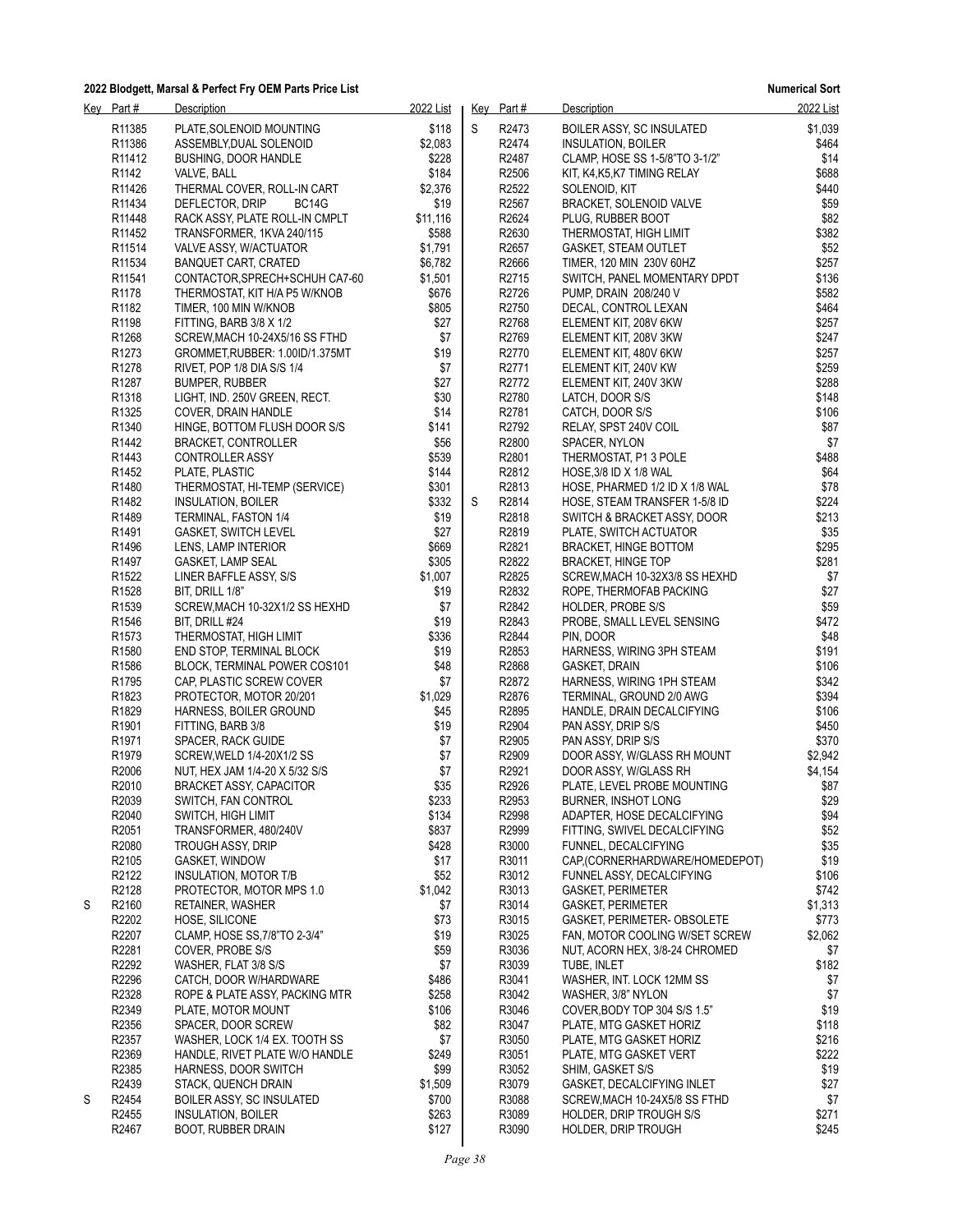**2022 Blodgett, Marsal & Perfect Fry OEM Parts Price List**

|   | Key Part#      | <b>Description</b>                               | 2022 List     |   | Key Part#      | Description                                                      | 2022 List      |
|---|----------------|--------------------------------------------------|---------------|---|----------------|------------------------------------------------------------------|----------------|
|   | R3093          | SCREW, MACH 1/2-13 ZINC PLT HHD                  | \$7           |   | R4160          | COUPLING, 375 COMPRESSION                                        | \$179          |
| Α | R3109          | SET OF 4" LEGS W/FEET                            | \$903         |   | R4191          | GASKET, DOOR, COS-20                                             | \$1,747        |
|   | R3141          | LEVEL PROBE ASSY, SHORT                          | \$613         |   | R4193          | IGNITOR, BOILER                                                  | \$187          |
|   | R3142          | LEVEL PROBE ASSY, LONG                           | \$878         |   | R4224          | QUENCH BOX ASSEMBLY                                              | \$2,405        |
|   | R3155          | VALVE ASSY, DECALCIFYING                         | \$336         |   | R4227          | MOTOR, 1/3HP 115/230V1PH COS6                                    | \$1,673        |
|   | R3163          | <b>HOLDER, IGNITOR ASSY</b>                      | \$281         |   | R4243          | PROBE, K THERMOCOUPLE BOILER                                     | \$646          |
|   | R3168          | <b>GASKET, BURNER SEAL</b>                       | \$27          |   | R4244          | SEAL, MOTOR SHAFT                                                | \$73           |
|   | R3375          | NIPPLE, 1/2" NPT X 2.50                          | \$27          |   | R4245          | FITTING, 1/4 NPTX3/8 COMP BRASS                                  | \$21           |
|   | R3377          | PLATE, HX UPPER                                  | \$623         |   | R4268          | U BOLT 1/4-20 THREADS                                            | \$21           |
|   | R3397          | HINGE, PIN DOOR                                  | \$99          |   | R4285          | GASKET, SEALING HIGH TEMP.                                       | \$305          |
| S | R3460          | DOOR ASSY, COMPLETE                              | \$6,956       |   | R4287          | <b>BURNER, INSHOT SHORT</b>                                      | \$73           |
|   | R3461          | GASKET, MANIFOLD SEAL                            | \$27          |   | R4290          | PLATE ASSY, WELDED HXWELDED LOW                                  | \$571          |
|   | R3462          | WINDOW, MICA                                     | \$196         |   | R4411          | <b>BRACKET, RACK SUPPORT</b>                                     | \$27           |
|   | R3463          | RING, VIEWPORT MOUNTING                          | \$27          | S | R4413          | HANDLE, RACK TYPE                                                | \$67           |
|   | R3464          | GASKET, EXHAUST TRANSITION                       | \$87          |   | R4417          | PLATE ASSY, STUD MTG                                             | \$125          |
|   | R3465          | ORIFICE, NAT #44 DRILLED                         | \$35          |   | R4423          | GASKET, HEAT EXCHANGER                                           | \$221          |
|   | R3471          | PLATE, SHAFT SEAL MTG                            | \$363         |   | R4427          | PLATE, HEAT EXCHANGER                                            | \$421          |
|   | R3492          | FOOT, ADJUSTABLE, 2" SQ. TUBE                    | \$138         |   | R4432          | KIT, ELEMENT 480V STEAM 3KW                                      | \$276          |
|   | R3497          | PLATE, MTG GASKET HORIZ                          | \$240         |   | R4435          | VALVE, MANUAL 1/2"GAS-USE 10387                                  | \$275          |
|   | R3510<br>R3517 | PIN, DOOR, LOWER                                 | \$94<br>\$87  |   | R4438<br>R4440 | BASE SHEET, CONTROL CAVITY<br>VALVE ASSY, BOILER                 | \$148<br>\$535 |
|   | R3518          | HOLDER, GASKET, LH<br>HOLDER, GASKET, BOTTOM     | \$87          |   | R4443          | ORIFICE, BOILER LP DRILLED                                       | \$166          |
|   | R3519          | HOLDER, GASKET, RH                               | \$118         |   | R4482          | INSULATION, DURABOARD .5 X 9"                                    | \$348          |
|   | R3555          | PUMP, DRAIN (SERVICE ONLY)                       | \$552         |   | R4487          | SUPPORT, TRANSPORT CART RACK                                     | \$511          |
|   | R3556          | LAMP, 120V CLEAR INDICATOR                       | \$51          |   | R4550          | TRIM ASSY, HEAT EXCHANGER EXH                                    | \$755          |
|   | R3557          | LAMP, 120V GREEN INDICATOR                       | \$51          |   | R4551          | PILOT ASSY, COS-20                                               | \$143          |
|   | R3612          | HOLDER, DRIP TROUGH                              | \$153         |   | R4577          | INSULATION, BOILER                                               | \$1,029        |
|   | R3615          | DRIP TROUGH ASSY, SPOTWELDED                     | \$623         |   | R4579          | HOSE, 2-3/8 STEAM TRANSFER                                       | \$137          |
|   | R3627          | BRACKET ASSY, DOOR SWITCH                        | \$87          |   | R4588          | ASS'Y, DOOR SWITCH BRACKET                                       | \$495          |
|   | R3628          | ASSY, DOOR SWITCH COMPLETE                       | \$230         |   | R4622          | SWITCH, MODE 1-8                                                 | \$324          |
|   | R3639          | COUPLING, 1/4 NPT 304 SS                         | \$69          |   | R4623          | SWITCH, MODE 1-24                                                | \$555          |
|   | R3640          | ELBOW, 1/4 BRASS NPT 90 STREET                   | \$52          |   | R4628          | ORIFICE, PILOT NAT Y90HA-7725                                    | \$52           |
|   | R3642          | WELDMENT, QUENCH NOZZLE                          | \$118         |   | R4633          | WIRE ASSY, 54 WHITE                                              | \$19           |
|   | R3643          | NOZZLE ASSY, QUENCH                              | \$247         |   | R4668          | ELBOW, 3/4 NPT                                                   | \$27           |
|   | R3649          | ELEMENT KIT 208V HOT AIR                         | \$382         |   | R4692          | NIPPLE, 3/4 NPT X 3" LONG                                        | \$19           |
|   | R3650          | KIT, 240V HOT AIR ELEMENT                        | \$374         |   | R4709          | PROBE, FLAME SENSING Y75AA-12                                    | \$46           |
|   | R3651          | KIT, 480V HOT AIR ELEMENT                        | \$404         |   | R4712          | MOTOR, 120V/60HZ                                                 | \$3,195        |
|   | R3652          | KIT, 208V HOT AIR ELEMENT                        | \$2,137       |   | R4713          | VALVE, GAS COMBINATION 3/4"                                      | \$658          |
|   | R3654          | HANDLE, DRAIN DECALCIFY KIT                      | \$112         |   | R4753          | CONTACTOR, MOTOR, 120V, 3 POLE                                   | \$701          |
|   | R3658          | DOOR HINGE HARDWARE KIT                          | \$191         |   | R4771          | GASKET, BLOWER MTG                                               | \$309          |
|   | R3661          | THERMOSTAT, P4 ADJUSTABLE                        | \$226         |   | R4803          | FOOT, FLANGED POP IN                                             | \$397          |
|   | R3662          | THERMOSTAT, COMP.TEMP. SHUTOFF                   | \$511         |   | R4829          | <b>INSULATION, BOILER 8E</b>                                     | \$525          |
|   | R3663          | SPACER, DOOR CATCH                               | \$172         |   | R4835          | MOTOR & PLATE ASSY 208/240V                                      | \$3,110        |
|   | R3695          | GASKET, PERIMETER                                | \$1,516       |   | R4846          | WASHER, FLAT 5/16 SS                                             | \$7            |
|   | R3717          | <b>DOOR PIN ASSY</b>                             | \$130         |   | R4847          | WASHER, SPLIT LOCK RING 5/16                                     | \$7            |
|   | R3752          | TUBE, FLAME SENSOR MOUNTING                      | \$125         |   | R4850          | BOLT, HEX HEAD 1/4-20 X 2 1/4                                    | \$7            |
|   | R3753          | PLATE, BURNER MTG WELD COS20                     | \$427         |   | R4872          | GASKET, CONTROL PANEL                                            | \$7            |
|   | R3755          | GASKET, P4                                       | \$52          |   | R4873          | DOOR, LH BODYSIDE                                                | \$87           |
|   | R3758          | <b>BRACKET ASSY, MTG P4</b>                      | \$153         |   | R4891          | STEAM VENT ASSEMBLY                                              | \$281          |
|   | R3760          | FILTER, GREASE                                   | \$469         |   | R4920          | MOTOR, 1/3HP-480V 3PH 8E                                         | \$1,957        |
|   | R3774          | PLATE, MTG GASKET HORIZONTAL                     | \$176         |   | R4938          | <b>HARNESS, STEAM</b>                                            | \$1,132        |
|   | R3775          | PLATE, MTG VERTICAL                              | \$148         |   | R5059          | ORIFICE, BLANK                                                   | \$27           |
|   | R3785          | BRACKET ASSEMBLY DOOR PIN                        | \$90          |   | R5061          | ORIFICE, GAS BOILER                                              | \$161          |
|   | R3926          | PAN ASSY, DRIP S/S LH                            | \$658         |   | R5071          | FITTING, BARBED 1/8 X 3/8                                        | \$27           |
|   | R3932          | SCREW, CAP 1/4-20X1 SS HEXHD                     | \$7           |   | R5074          | COIL, SOLENOID 115V                                              | \$94           |
|   | R3942          | TIMER. 120 MIN 230V 50HZ                         | \$305         |   | R5075          | COIL, SOLENOID 240V                                              | \$86           |
|   | R3954          | <b>GASKET, BOILER PLATE</b>                      | \$27          |   | R5076          | HOUSING, SOLENOID VALVE 1/8 NP                                   | \$293<br>\$418 |
|   | R3955          | GASKET, BOILER TRANSITION                        | \$52          |   | R5077          | HOUSING, SOLENOID VALVE 1/8 NP                                   |                |
|   | R3958<br>R3959 | INSULATION, BOILER FLUE                          | \$87<br>\$493 |   | R5078<br>R5079 | SOLENOID ASSY, 208/240V 1/1 OU<br>SOLENOID ASSY, 208/240V 1/3 OU | \$288<br>\$654 |
|   |                | INSULATION, BOILER                               |               |   | R5081          |                                                                  |                |
|   | R3975<br>R3983 | FITTING.125 NPTX.38COMP.BRASS                    | \$27<br>\$148 |   | R5082          | WHEEL, LARGE BLOWER-USE REVCOR                                   | \$1,430        |
|   |                | RELAY, DPST 120V COIL OMRON                      |               |   |                | WHEEL, SMALL BLOWER                                              | \$1,598        |
|   | R3984          | RELAY, DPST 24V COIL OMRON                       | \$148         |   | R5093<br>R5094 | KIT, SOLENOID 208-240V 3 OUT                                     | \$700<br>\$249 |
|   | R3990          | DOOR PIN                                         | \$101         |   |                | KIT, SOLENOID 208-240V 1 OUT                                     |                |
|   | R3992          | GASKET, THERMOCOUPLE                             | \$82          |   | R5095<br>R5096 | KIT, SOLENOID 115V 3 OUT                                         | \$664<br>\$244 |
|   | R3993<br>R4127 | HANDLE, DOOR                                     | \$147<br>\$87 | S | R5101          | KIT, SOLENOID 115V 1 OUT                                         | \$1,479        |
|   | R4130          | BRACKET, MTG P3 AND F6<br>PLATE HINGE & PIN ASSY | \$332         |   | R5103          | BOILER ASSY, 20E INSULATED<br>PLATE, MTG BOILER                  | \$391          |
|   |                |                                                  |               |   |                |                                                                  |                |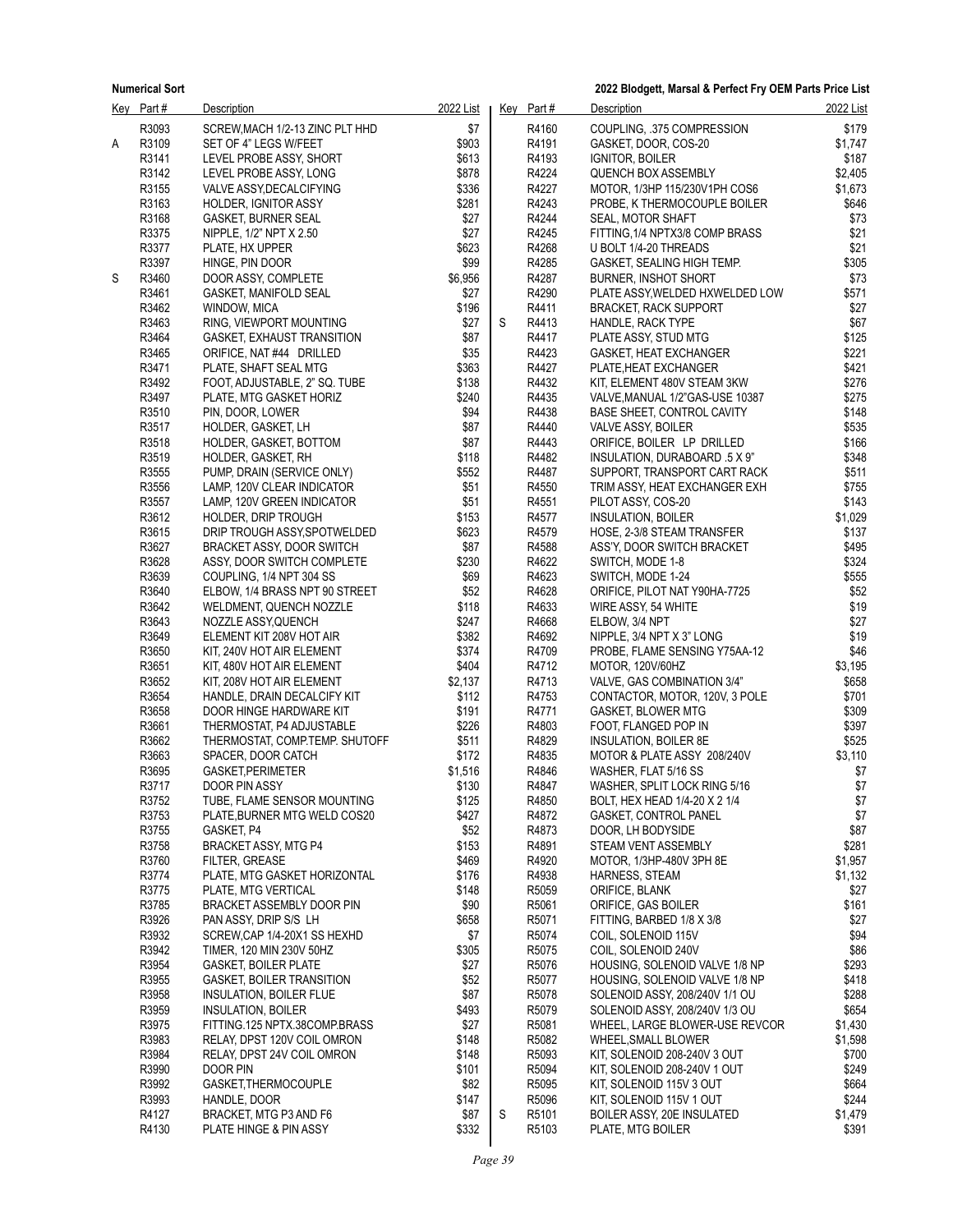|   | Key Part# | <b>Description</b>                 | 2022 List |   | Key Part# | <b>Description</b>                | 2022 List |
|---|-----------|------------------------------------|-----------|---|-----------|-----------------------------------|-----------|
|   | R5106     | <b>INSULATION, BOILER</b>          | \$823     | S | R6237     | SCREW, 1/4-20X3/8 HEX SS          | \$7       |
|   | R5108     | MOTOR, 1/2HP-115/230V 20E          | \$1,854   |   | R6266     | SCREW, BHS-SS 1/4-20 X 1 TAMPER   | \$7       |
|   | R5112     | MOTOR, 1/2HP-480V 3PH COS20        | \$2,108   |   | R6285     | ELBOW, 3/4 NPT BRASS              | \$52      |
|   | R5160     | INSULATION, 34" X 22.5"            | \$336     |   | R6287     | NIPPLE, 3/4 X 6" BRASS            | \$245     |
|   | R5161     | INSULATION, EXHAUST TRANSITION     | \$211     |   | R6290     | ELBOW, STREET 3/4 NPT BRASS       | \$141     |
|   | R5183     | DECAL, CNTRL STD W/O MP (ELEC)     | \$646     |   | R6308     | CASTERS, LOW PROFILE-SET OF 4     | \$569     |
|   | R5219     | CONNECTOR, PANEL JACK              | \$82      |   | R6313     | HANDLE, DOOR MODIFIED             | \$405     |
|   | R5242     | CONTROL, MEAT PROBE                | \$1,602   |   | R6314     | SCREW, MACH 1/4-20X2 SS FTHD      | \$7       |
|   | R5252     | <b>BLOCK, TERMINAL</b>             | \$434     |   | R6328     | TUBE, FLEX 3/8" X 18"             | \$106     |
|   | R5305     | TIMER, SOLID STATE                 | \$234     |   | R6330     | TUBE, FLEX 3/8" X 36"             | \$114     |
|   | R5317     | OBS-CONVERKIT500FPLUGINMEATPRO     | \$1,278   |   | R6331     | TUBE, FLEX                        | \$182     |
|   | R5321     | SUPPORT, TRANSPORT CART RACK       | \$987     |   | R6332     | REPLACEMENT KIT-SPRAY BOTTLE      | \$82      |
|   | R5324     | RACK, WIRE SHELF                   | \$331     | S | R6380     | ASSY, BOILER REPLACEMENT 20G      | \$3,837   |
|   | R5325     | WIRE, THERMOCOUPLE 20AWG 12"LG     | \$52      | S | R6381     | ASSY, BOILER REPLACEMENT 8G       | \$3,442   |
|   | R5326     | KIT, BURNER GASKET ASSY            | \$52      |   | R6402     | KIT, TIMING BOARD                 | \$1,469   |
|   | R5343     | PLATE, LEVEL PROBE                 | \$59      |   | R6407     | KIT, CONTROL 150-500 DEG          | \$603     |
|   | R5347     | NIPPLE, 1/2" NPT X 3.00"           | \$27      |   | R6490     | VALVE, PILOT 25VAC, 1/4CC         | \$368     |
|   | R5356     | COVER, T'STAT ACCESS S/S           | \$222     |   | R6499     | COUPLING, HALF 1/2 NPT            | \$82      |
|   | R5361     | PROBE, LONG WARRICK                | \$237     |   | R6533     | ASSY, 208/240V LEVEL CONTROL      | \$2,666   |
|   | R5381     | DEFLECTOR, DRIP                    | \$251     |   | R6562     | ELEMENT, STEAM                    | \$477     |
|   | R5389     | PLATE, MTG                         | \$59      |   | R6566     | CONTACTOR, SS 15AMP 240/440V      | \$2,115   |
|   | R5391     | CLIP, MEAT PROBE                   | \$87      |   | R6570     | KIT, RETRO 200-500 DEG T'STAT     | \$541     |
|   | R5392     | HOOK, HOSE                         | \$59      |   | R6654     | SCREW, 10-24 X 3/4BH TORX SECU.   | \$7       |
|   | R5395     | PLATE, DOOR HASP                   | \$397     |   | R6722     | GASKET, DOOR CAVITY HATCH         | \$954     |
|   | R5414     | GROMMET, RUBBER: .43ID/.55MT       | \$27      |   | R6729     | PLATE, ADAPTER BLACK              | \$695     |
| A | R5454     | CASTERS ON STAND                   | \$801     |   | R6746     | MEAT PROBE UPDATE KIT             | \$2,729   |
| A | R5455     | ADJUSTABLE LEGS ON STAND           | \$743     |   | R6757     | BRK'T ASSY, RH TOP                | \$823     |
|   | R5469     | ASSY, 120V LEVEL CONTROL           | \$3,413   |   | R6758     | BRK'T ASSY, RH BTM WELD           | \$99      |
|   | R5470     | CONNECTOR, 10 PIN                  | \$166     |   | R6760     | PLATE ASSY, LH STOP               | \$336     |
|   | R5471     | CONNECTOR, 11 PIN                  | \$179     |   | R6763     | PLATE ASSY. RH STOP               | \$211     |
|   | R5527     | CHANNEL, SLIDE                     | \$136     |   | R6770     | PLATE, MTG VERTICAL               | \$281     |
|   | R5588     | HARNESS, WIRING                    | \$460     |   | R6825     | ASSY, SWITCH PLATE                | \$87      |
|   | R5644     | ELBOW, DRAIN                       | \$166     |   | R6856     | WIRE ASSY, MEAT PROBE KIT         | \$87      |
|   | R5686     | SWITCH, MODE 3 POSITION 1-14       | \$352     |   | R6870     | GASKET, O RING                    | \$19      |
|   | R5690     | <b>BRACKET, PUMP MTG</b>           | \$87      |   | R6885     | REDUCER, 2 X 1.5 FR               | \$87      |
|   | R5707     | CONTROL, 120V WARRICK 16           | \$649     |   | R6886     | ADAPTER, COP 1-1/2FTGXFA          | \$153     |
|   | R5708     | CONTROL, 208/240V WARRICK 16       | \$669     |   | R6894     | SOL. ASSY, 208/240V 1/2 OUTLET    | \$578     |
|   | R5718     | PILOT ASSY.                        | \$171     |   | R6899     | LATCH MOUNT                       | \$418     |
|   | R5734     | PAN, DRIP TC-14/20                 | \$1,264   |   | R6928     | SEN'R, 1000R, R-ANGLE, 5"LEAD RTD | \$463     |
|   | R5755     | FUSE, 5AMP                         | \$78      |   | R6965     | KIT, LEVEL PROBE ASSY             | \$443     |
|   | R5756     | FUSE, 4AMP                         | \$86      |   | R6977     | BRACKET ASSY, PCB MTG             | \$118     |
|   | R5769     | GUIDE, SHAFT                       | \$379     |   | R6979     | DOOR GUARD, GASKET ASSY           | \$271     |
|   | R5773     | FUSE, 1 AMP                        | \$86      |   | R6983     | HARNESS, BASE TO OVEN COS5H       | \$889     |
|   | R5774     | FUSE, 2 AMP                        | \$83      |   | R6988     | SUPPRESSOR, ARC ASSY              | \$94      |
|   | R5776     | KIT, LEVEL CTRL 240V               | \$3,378   |   | R7033     | ASSY, DRIP PAN                    | \$1,061   |
|   | R5777     | KIT, LEVEL CTRL 120V               | \$3,404   |   | R7037     | BRK'T ASSY, LH TOP                | \$823     |
|   | R5778     | LUMBER, SKID                       | \$59      |   | R7049     | WHEEL, BLOWER SS                  | \$1,838   |
|   | R5792     | CART ASSY, TC-14 CRATED (SM49)     | \$6,494   |   | R7051     | BAFFLE, HEAT EXCHANGER TUBE 8G    | \$141     |
|   | R5797     | GLASS, WINDOW                      | \$144     |   | R7073     | HARNESS, TILT PANEL BCS6          | \$387     |
|   | R5798     | GLASS, WINDOW COS101               | \$270     |   | R7121     | GASKET ASSY, DOOR CENTER          | \$548     |
|   | R5799     | GLASS, WINDOW COS6                 | \$125     |   | R7174     | <b>RELAY, 120V 8G</b>             | \$324     |
|   | R5803     | HANDLE, TRANSPORT CART WELD        | \$374     |   | R7180     | ELEMENT KIT, STM 208V 6KW W/TC    | \$678     |
|   | R5833     | PROTECTOR, MOTOR PKZM 1-10         | \$1,261   |   | R7181     | ELEMENT KIT, STM 208V 3KW W/TC    | \$692     |
|   | R5839     | CART ASSY, TC-20 CRATED (SM49)     | \$6,494   |   | R7182     | ELEMENT KIT, STM 240V 6KW W/TC    | \$678     |
|   | R5840     | MOTOR & PLATE ASSY 8E 480V         | \$4,000   |   | R7183     | ELEMENT KIT, STM 240V 3KW W/TC    | \$695     |
|   | R5872     | HOSE, .375 ID X .437 WALL Per foot | \$52      |   | R7184     | ELEMENT KIT, STM 480V 6KW W/TC    | \$647     |
|   | R5925     | KIT, FENWALL CONTROL RETRO         | \$966     |   | R7185     | ELEMENT KIT, STM 480V 3KW W/TC    | \$690     |
|   | R5956     | PRESSURE GAUGE 0-30 PSI            | \$207     |   | R7189     | ELEMENT KIT, H/A 208V 3.3KW       | \$613     |
|   | R5985     | GUIDE, UNIVERSAL                   | \$130     |   | R7192     | ELEMENT KIT, H/A 480V 3.3KW       | \$455     |
|   | R5989     | CART ASSY, TC-10 CRATED(SM49)      | \$10,652  |   | R7199     | <b>BUSHING, SPACER</b>            | \$73      |
|   | R6003     | PROBE, THERMISTOR 100K OHM         | \$335     |   | R7213     | BAFFLE ASSY, LINER WELD           | \$590     |
|   | R6061     | CONNECTOR, 12 POSITION             | \$196     |   | R7219     | RACK, SIDE HATCH                  | \$498     |
|   | R6161     | NIPPLE, BLK. 3/4NPT X 34"          | \$106     |   | R7222     | STOP ASSY, RACK                   | \$148     |
|   | R6163     | NIPPLE, 3/4 BLK. NPT X 14"         | \$82      |   | R7239     | <b>BRACKET, WARRICK BOARD</b>     | \$87      |
|   | R6215     | <b>GASKET, IGNITOR KIT</b>         | \$75      |   | R7248     | <b>GASKET, BOILER INLET</b>       | \$179     |
|   | R6220     | BRACKET, DOOR PIN                  | \$184     |   | R7250     | TIMER                             | \$825     |
|   | R6232     | RETAINER, IGNITER                  | \$59      |   | R7255     | VALVE, 240/60                     | \$2,414   |
|   | R6233     | <b>GASKET, IGNITOR</b>             | \$27      |   | R7258     | <b>INSULATION, BOILER PLATE</b>   | \$148     |
|   |           |                                    |           |   |           |                                   |           |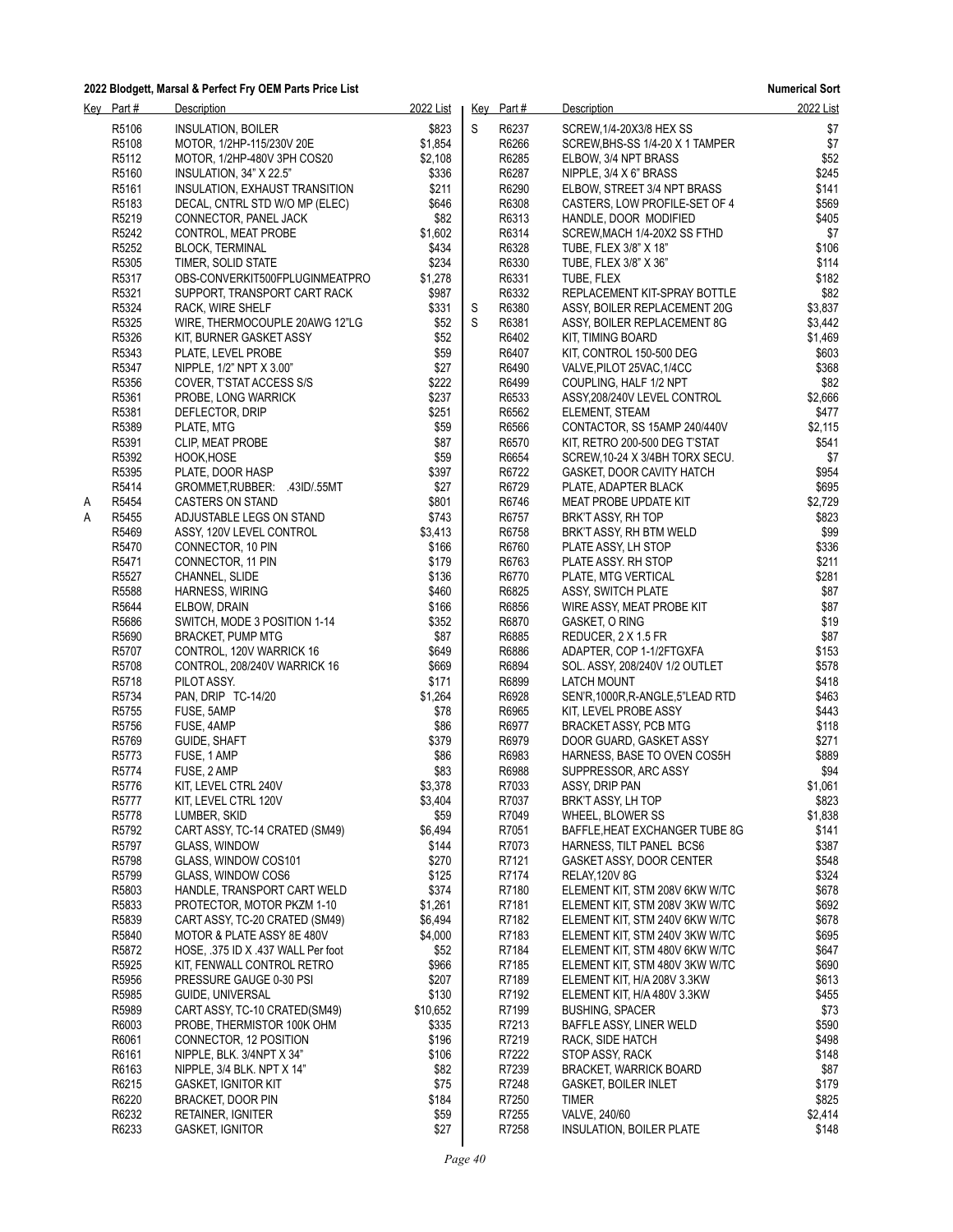**2022 Blodgett, Marsal & Perfect Fry OEM Parts Price List**

|   | Key Part# | <b>Description</b>              | 2022 List | Key Part# | Description                                            | 2022 List |
|---|-----------|---------------------------------|-----------|-----------|--------------------------------------------------------|-----------|
|   | R7260     | PLATE, BURN MTG WELD 8G PROTO   | \$581     | R8084     | COUPLING, INLINE MALE BARBED                           | \$82      |
|   | R7289     | <b>GASKET, ELEMENT PLATE</b>    | \$52      | R8093     | ASSY, PROBE                                            | \$456     |
|   | R7295     | COVER, MOTOR (COS-5H)           | \$184     | R8136     | GUARD, FAN.SS                                          | \$82      |
|   | R7297     | SHIM, DOOR CATCH .030           | \$27      | R8149     | SCREW, SET 3/8-16 X 1/2 STEEL                          | \$7       |
|   | R7299     | SHIM, DOOR CATCH .060           | \$27      | R8150     | DOOR HANDLE KIT 20G/E                                  | \$1,569   |
|   | R7315     | INSULATION, LH & RH SIDES       | \$73      | R8151     | SCREW, 3/8-16 X 2.5 SSBH TAMPER                        | \$82      |
|   | R7319     | ASSY, PROBE THERMISTOR HATCH    | \$311     | R8154     | BRACKET ASSY, FAN MTG                                  | \$543     |
|   | R7321     | <b>GASKET, PROXIMITY SWITCH</b> | \$87      | R8158     | BRACKET ASSY, RELAY MTG 8G                             | \$506     |
|   | R7329     | SCREW, 8-32 X.5 SS PANHEAD PHIL | \$7       | R8162     | HANDLE, DOOR COS 201/20                                | \$602     |
|   | R7377     | BURNER ASSY NAT GAS             | \$2,444   | R8175     | HOSE, 1.125 ID EPDM STEAM HOSE                         | \$27      |
|   | R7378     |                                 | \$27      | R8179     |                                                        | \$41      |
|   | R7379     | ORIFICE, NAT #54 DRILLED        | \$82      | R8183     | GROMMET, RUBBER: 2.00ID/2.50MT<br>PLUG, 1/4" NPT BRASS | \$27      |
|   |           | ORIFICE, LP #65 DRILLED         | \$7       |           |                                                        | \$125     |
|   | R7381     | STANDOFF, MALE NYLON            | \$7       | R8198     | NOZZLE, SPRAY 1/4 NPT                                  |           |
|   | R7382     | STANDOFF, FEMALE NYLON          |           | R8205     | PLATE, MOTOR BRACKET                                   | \$271     |
|   | R7384     | TUBE, FLEX 1/2 X 18"            | \$148     | R8216     | NUT, 1/4-20 SERRATED FLANGE                            | \$7       |
|   | R7385     | TUBE, FLEX 1/2 X 24"            | \$191     | R8279     | CLAMP, HOSE                                            | \$27      |
|   | R7405     | ORIFICE, PILOT, L.P.            | \$52      | R8298     | <b>WINDOW TRIM ASSY</b>                                | \$883     |
|   | R7406     | HOSE, 3/4 EPDM                  | \$14      | R8313     | NOISE SUPPRESSOR, .299 I.D.                            | \$52      |
|   | R7408     | SCREW, 10-32 X1/4 RH SS         | \$7       | R8314     | NOISE SUPPRESSOR, .591 I.D.                            | \$52      |
|   | R7426     | DECAL, LEXAN                    | \$1,556   | R8327     | CONTROL, TIMING(H20 LEVEL)                             | \$1,828   |
|   | R7468     | TUBE, FLEX 1/4 X 36"            | \$112     | R8384     | WIRE KIT, BALL FLOAT                                   | \$125     |
|   | R7476     | CONTACT BLOCK                   | \$251     | R8397     | KIT, SENSING CONV. W/TIMER                             | \$2,437   |
|   | R7477     | PUSH BUTTON SWITCH-GREEN        | \$289     | R8421     | GASKET, SILICON 1/2 X 3/16                             | \$52      |
|   | R7514     | ASSY, VARISTOR 115V             | \$82      | R8478     | HINGE, DOOR LOWER                                      | \$227     |
|   | R7519     | ASSY, VARISTOR 275V             | \$87      | R8479     | PIN, HINGE                                             | \$67      |
|   | R7525     | DECAL, ADAPTER, C&H TO TNT      | \$561     | R8508     | <b>BRACKET, PILOT MOUNTING</b>                         | \$41      |
|   | R7529     | ORIFICE, PILOT, NAT,L           | \$52      | R8509     | BRACKET ASSY, RH BOILER BURNER                         | \$141     |
|   | R7563     | PUMP, DRAIN                     | \$589     | R8510     | BRACKET ASSY, LH BOILER BURNER                         | \$141     |
|   | R7564     | <b>BODYSIDE ASSY, RH</b>        | \$569     | R8511     | TUBE ASSY, FLOAT                                       | \$831     |
|   | R7570     | PRESSURE RELIEF COVER           | \$35      | R8515     | SWITCH, FRONT END                                      | \$245     |
|   | R7575     | SPRING, PRESSURE RELIEF         | \$14      | R8586     | TIMER, FLUSH 230V                                      | \$630     |
|   | R7579     | NUT, HEX 10-24 LOCK NYLN INSER  | \$7       | R8592     | <b>TIMER, 230V</b>                                     | \$526     |
|   | R7581     | <b>OUTLET ASSY, STEAM</b>       | \$202     | R8593     | POTENTIOMETER, 2M(.1-6MIN)                             | \$125     |
|   | R7589     | SCREW, 1/4-20 X .75 THP 18-8    | \$7       | R8594     | SWITCH, FAN LOW/HI                                     | \$87      |
|   | R7652     | KIT, K6 TIMING RELAY            | \$1,030   | R8595     | SWITCH, PUSHBUTTON                                     | \$293     |
|   | R7660     | PANEL, ACCESS BODY BACK S/S     | \$428     | R8596     | THERMOSTAT, N/O: O(140)-C(167)                         | \$288     |
|   | R7689     | <b>RELAY, SPDT</b>              | \$324     | R8597     | RELAY, SERVICE ONLY                                    | \$2,018   |
|   | R7692     | CONTROL, MEAT PROBE CAL 3300    | \$1,816   | R8606     | <b>BRACKET, BURNER</b>                                 | \$27      |
|   | R7717     | FUSE, SEC 24V TRANS 2A          | \$82      | R8650     | ELEMENT, 1.5KW 480V                                    | \$471     |
|   | R7732     | NUT, 1/4-20 THIN W/NYLON INSRT  | \$7       | R8651     | HOSE, STEAM TRANSFER(BLUE)7/8                          | \$27      |
|   | R7738     | 0-RING, SILICONE                | \$27      | R8724     | <b>RESISTOR ASSY, BUZZER</b>                           | \$148     |
|   | R7749     | FITTING, 3/4G TO 3/4G NPT       | \$69      | R8740     | SWITCH, MEAT PROBE                                     | \$52      |
|   | R7750     | WASHER, GARDEN HOSE             | \$19      | R8742     | KNOB, LARGE                                            | \$111     |
| S | R7753     |                                 | \$67      | R8743     | KNOB, SMALL                                            | \$148     |
|   |           | <b>CUP, MAGNET</b>              |           |           |                                                        |           |
|   | R7808     | MAGNET, DOOR SWITCH             | \$52      | R8756     | FITTING, COM MLRUNT1/2ODX1/2NP                         | \$202     |
|   | R7813     | FITTING, 3/4G X 3/4G SWIVEL BR  | \$52      | R8762     | VALVE, GAS COMBINATION 24V                             | \$539     |
|   | R7822     | FASTENER, 1/4-20 RIVNUT SS      | \$27      | R8763     | TRANSFORMER, 208/240V-24V 50VA                         | \$125     |
|   | R7830     | PLATE ASSY, DOOR (SERVICE)      | \$447     | R8768     | COUPLING, 3/4" NPT BLACK                               | \$15      |
|   | R7833     | KIT, DOOR HANDLE RETROFIT       | \$518     | R8790     | HARNESS, STEAM 208-480V 3PH                            | \$141     |
|   | R7835     | COUPLING, FERNC0 1.9 X 1.9      | \$67      | R8799     | TUBE, FLEX 3/8 X 24" SS                                | \$118     |
|   | R7836     | RIVET, 1/8" COUNTERSUNK SS      | \$7       | R8805     | FLUE EXTENSION ASSY (BOTTOM)                           | \$245     |
|   | R7853     | ASSY, WIRE JUMPER               | \$87      | R8806     | FLUE EXTENSION ASSY (TOP)                              | \$288     |
|   | R7867     | WASHER, NPB .392 X 1            | \$19      | R8808     | FLUE ASSY, VERTICAL                                    | \$494     |
|   | R7886     | TUBE, 3/8 ID REINFORCED PVC     | \$27      | R8819     | GASKET, WINDOW .5 X .13 SILICO                         | \$87      |
|   | R7888     | <b>BAR, DOOR HANDLE</b>         | \$332     | R8832     | ORIFICE, LP PILOT ASSY                                 | \$52      |
|   | R7889     | SUPPORT, DOOR HANDLE            | \$451     | R8835     | HEAT EXCHANGER LH WELDED                               | \$1,995   |
|   | R7910     | ASSY, VARISTOR                  | \$87      | R8836     | HEAT EXCHANGER RH WELDED                               | \$2,130   |
|   | R7942     | SCREW, S/S 3/8X16X2.5SKT HD CAP | \$7       | R8846     | SOL. ASSY, 208/240V 1 OUTLET                           | \$561     |
|   | R7944     | PLATE, LATCH MOUNT 20'S         | \$1,035   | R8856     | GASKET TAPE, 7MM W X 2.5MM H                           | \$53      |
|   | R7945     | BRACKET, LATCH MOUNT 20'S       | \$281     | R8859     | BOTTLE ASSY, DELIMING 14E/G                            | \$519     |
|   | R7961     | RIVET, POP 1/8 DIA X 3/8"       | \$7       | R8860     | PUMP, HAND DE-LIMING                                   | \$477     |
|   | R7978     | FITTING, 3/4 GARDEN HOSE THR ML | \$94      | R8861     | BOTTLE, DE-LIMING CARBOY                               | \$293     |
|   | R8012     | THERMOSTAT, N/C: O(158)-C(131)  | \$149     | R8875     | CLAMP, TWO EAR HOSE                                    | \$15      |
|   | R8015     | THERMOSTAT, N/O:O(95)-C(122)    | \$288     | R8883     | ASSY, RESISTOR                                         | \$87      |
|   | R8016     | PLATE, SENSOR MTG               | \$59      | R8891     | NUT, 10-32 HEX HEAD NYLON SS                           | \$7       |
|   | R8071     | RETAINER, PROBE                 | \$216     | R8925     | FLUE ASSY, BOILER                                      | \$1,699   |
|   | R8074     | TUBE, PUMP CONNECTION           | \$1,210   | R8927     | INSULATION, FLUE                                       | \$99      |
|   | R8080     | SCREW, MACH.SS 10-32 X.625 PHPH | \$7       | R8928     | BOILER BURNER ASSY, FRONT (NAT)                        | \$2,490   |
|   |           |                                 |           |           |                                                        |           |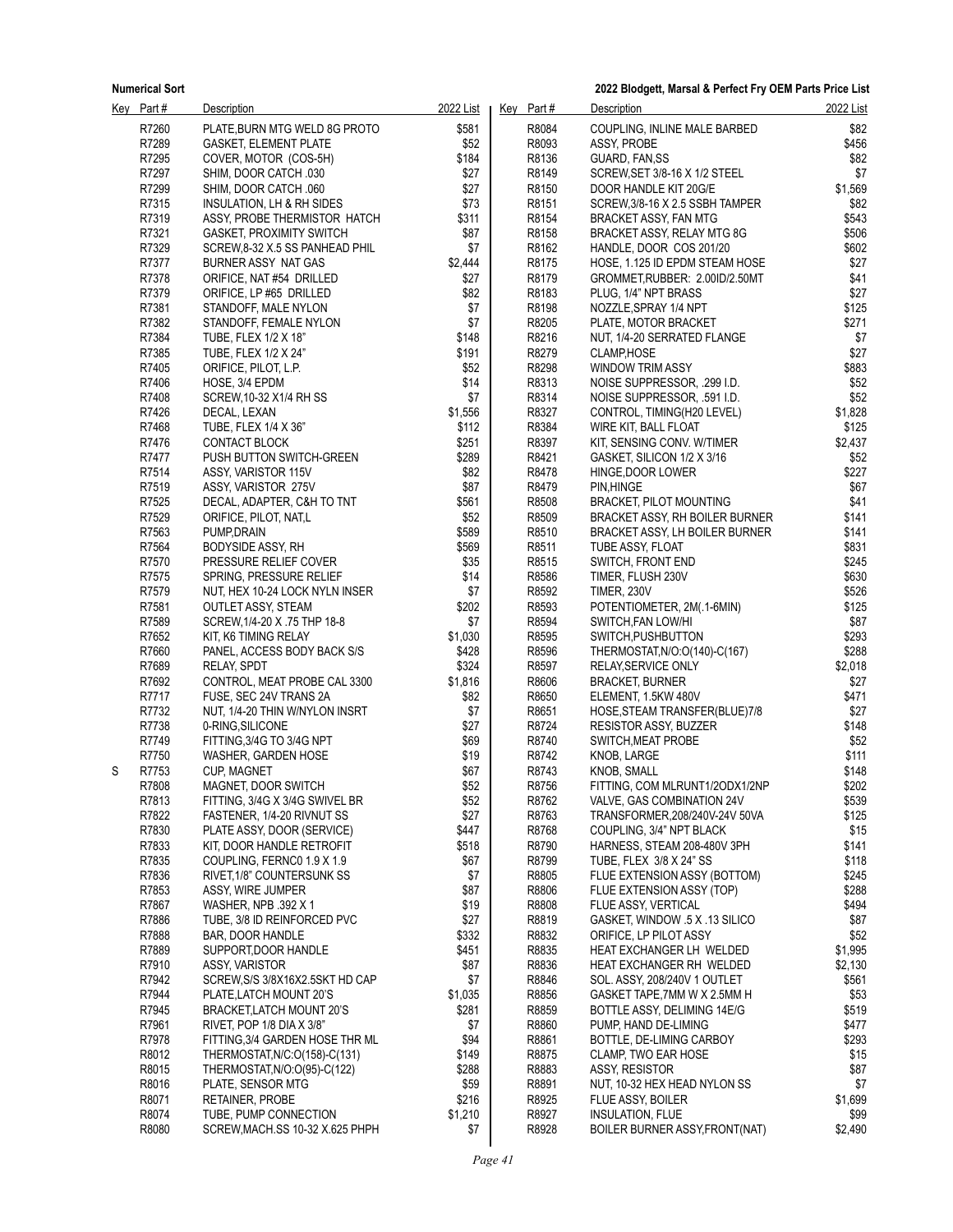| <u>Key</u> | <u>Part #</u>  | <u>Description</u>                                      | <u>2022 List</u> |  |
|------------|----------------|---------------------------------------------------------|------------------|--|
|            | R8930          | ORIFICE. NAT #58 DRILLED                                | \$27             |  |
|            | R8932          | BURNER ASSY, BOILER (LP GAS)                            | \$3,026          |  |
|            | R8933          | ORIFICE, BLK ANODIZED #71 DRIL                          | \$67             |  |
|            | R8935          | MANIFOLD ASSY, WELDED                                   | \$804            |  |
|            | R8944          | BRACKET ASSY, DOOR MAGNET                               | \$82             |  |
|            | R8948          | TUBE. FLEX 1/4"OD X 30"                                 | \$82             |  |
|            | R8949          | TUBE, FLEX 1/4" OD X 48"                                | \$166            |  |
|            | R8950          | TUBE, FLEX 1/2" OD X 12"                                | \$94             |  |
|            | R8952          | TUBE, FLEX 3/8" OD X 6"                                 | \$67             |  |
|            | R8955          | RETAINER, SEAL                                          | \$136            |  |
|            | R8958          | BRACKET ASSY, BURNER MOUNTING                           | \$45             |  |
|            | R8971          | MOUNTING ASSY, BURNER                                   | \$348            |  |
|            | R8973          | ORIFICE, NAT 1.35MM DRILLED                             | \$19             |  |
|            | R8974          | ORIFICE, LP #67 DRILLED                                 | \$99             |  |
|            | R8984          | FITTING, COMP, COUP.3/8T X 3/8T                         | \$27             |  |
|            | R8985          | FITTING, COMP, TEE, 3/8 TUBE                            | \$52             |  |
|            | R8986          | FITTING, COMPRESSION ELBOW                              | \$30             |  |
|            | R8987          | FITTING, COMP ELB 1/4NPTX3/8                            | \$94             |  |
|            | R8989          | FLUE ASSY, EXHAUST (SINGLE)                             | \$658            |  |
|            | R8990          | FLUE ASSY, EXHAUST (DOUBLE)                             | \$303            |  |
|            | R9050          | SHIELD, SIDE SS-20                                      | \$806            |  |
|            | R9064          | KIT, START-UP INSTALLATION                              | \$543            |  |
|            | R9213          | TRANSFORMER, 115V TO 230V                               | \$1,336          |  |
|            | R9215          | <b>BRACKET, PILOT MOUNTING</b>                          | \$87             |  |
|            | R9230          | MODULE W/FUSEHOLDER, POWER INL                          | \$141            |  |
|            | R9237          | FLUE RH HOT AIR STACK                                   | \$655            |  |
|            | R9238          | FLUE, LH HOT AIR STACK                                  | \$655            |  |
|            | R9240          | <b>BRACKET, PILOT MOUNTING</b>                          | \$35             |  |
|            | R9241          | BURNER ASSY, HOT AIR NAT                                | \$1,957          |  |
|            | R9242          | BURNER ASSY, HOT AIR (LP)                               | \$2,720<br>\$21  |  |
|            | R9259<br>R9270 | <b>BRACKET, P11 MTG</b><br>BAFFLE ASSY W/ CLIPS, WELDED | \$1,606          |  |
|            | R9292          | WASHER, 1/4"BELLEVELLE                                  | \$19             |  |
|            | R9308          | HOSE, FLEX DRAIN 12"                                    | \$67             |  |
|            | R9324          | REDUCER, SLOW FILL                                      | \$82             |  |
|            | R9339          | STRAP, THERMOSTAT DRAIN                                 | \$82             |  |
|            | R9366          | COVER ASSY, MOTOR S/S                                   | \$634            |  |
|            | R9382          | ASSY, SOLENOID BC14E                                    | \$1,405          |  |
|            | R9384          | POTENTIOMETER, ASSY TRIMMED                             | \$367            |  |
|            | R9388          | TNT TOUCH & HOLD DECAL                                  | \$1,003          |  |
|            | R9400          | SWITCH, AC TOGGLE 7803                                  | \$112            |  |
|            | R9472          | ELEMENT KIT, 208V 1.5KW                                 | \$412            |  |
|            | R9492          | FLUE KIT, STACKING BC14G                                | \$1,832          |  |
|            | R9497          | BUZZER KIT, 120V                                        | \$153            |  |
|            | R9498          | BUZZER KIT, 240V                                        | \$211            |  |
|            | R9526          | LABEL, DELIMING - ENGLISH                               | \$27             |  |
|            | R9541          | WASHER, SERRATED, 5/16                                  | \$19             |  |
|            | R9567          | LAMPS, CLEAR W/BLUE NEON                                | \$59             |  |
|            | R9569          | TUBE, FLEX 36" WITH FITTINGS                            | \$578            |  |
|            | R9571          | SPRING, LP CONVERSION KIT                               | \$99             |  |
|            | R9573          | DRIP TROUGH, WELDED                                     | \$433            |  |
|            | R9580          | FITTING 1/4 NPT TO GHT BRASS                            | \$106            |  |
|            | R9581          | FITTING, 3/8 NPT TO GHT BRASS                           | \$75             |  |
|            | R9585          | O-RING 70 BUNA                                          | \$7              |  |
|            | R9586          | NUTHEX 6-32 W/NYLON INSERT SS<br>WASHER, FLAT #6 SS     | \$7              |  |
|            | R9587<br>R9588 | SCREW, MACHINE 6-32X.75 PH PAN                          | \$7<br>\$7       |  |
|            | R9590          | PILOT ASSY, HOT AIR                                     | \$184            |  |
|            | R9598          | KIT, PILOT UPGRADE NAT GAS                              | \$221            |  |
|            | R9599          | PILOT ASSY, LP                                          | \$236            |  |
|            | R9600          | KIT, PILOT UPGRADE LP GAS                               | \$258            |  |
|            | R9611          | KIT, HEAT SHIELD BC14G                                  | \$1,490          |  |
|            | R9648          | WASHER, 1/4 X 5/8 OD                                    | \$19             |  |
|            | R9753          | FITTING, 1/8 NPT-3/8 BARB TEE                           | \$27             |  |
| S          | R9757          | CLAMP, HOSE, 3/4"MIN X 1 3/4 MAX                        | \$27             |  |
| S          | R9757          | CLAMP, HOSE, 3/4"MIN X 1 3/4 MAX                        | \$23             |  |
|            | R9765          | HOSE, SANTOPRENE THERMOPLASTIC                          | \$75             |  |
|            | R9835          | TUBE, WATER INLET/OUTLET                                | \$21             |  |
|            |                |                                                         |                  |  |

| Kev | Part#  | Description                 | 2022 List |
|-----|--------|-----------------------------|-----------|
|     | R9874  | BEARING. DOOR HANDLE PIVOT  | \$230     |
|     | R9876  | WASHER DOOR PIVOT           | \$27      |
|     | R9889  | <b>BUSHING, SPACER</b>      | \$27      |
|     | R9890  | SHIM, STOP PLATE            | \$35      |
|     | R9896  | RING. RETAINING             | \$10      |
|     | R9932  | KIT. SS RELAY UPGRADE       | \$2.321   |
|     | R9947  | CONTROL, BC-1 GAS           | \$2.594   |
|     | RC0001 | CONTROL.RECONDITIONED 51014 | \$1.114   |
|     | S0713  | SEALANT, SILICONE, ALUMINUM | \$60      |
|     |        |                             |           |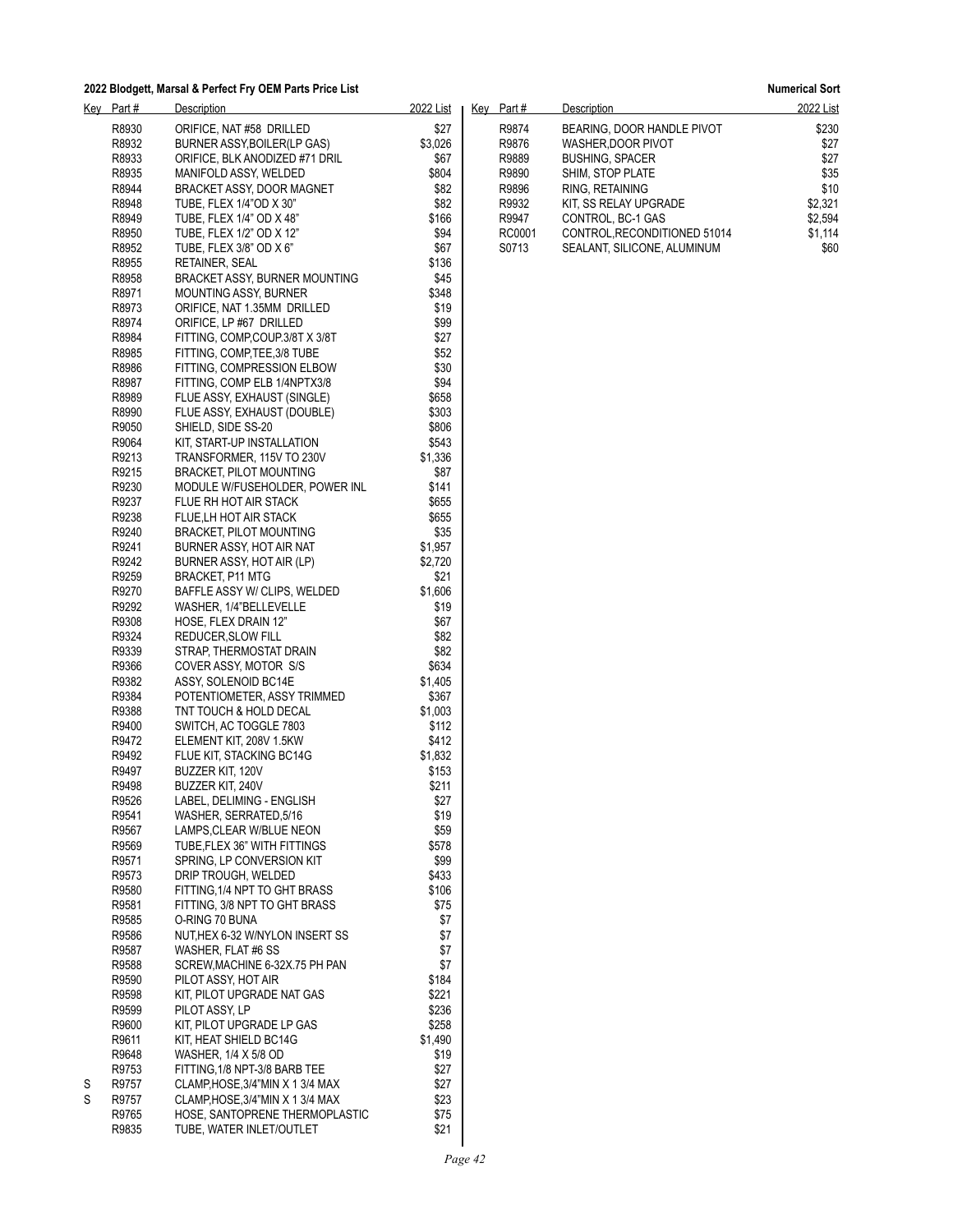|        | Key Part#      | Description                                                   | 2022 List          | <u>Key</u>       | Part#                       | Description                                                     | 2022 List      |
|--------|----------------|---------------------------------------------------------------|--------------------|------------------|-----------------------------|-----------------------------------------------------------------|----------------|
|        | 70381          | #22 ORIFICE, DRILLED MSL# H532                                | \$19               | S                | 60599                       | ABUTMENT PLATE W/OPERATION -E                                   | \$585          |
|        | 70469          | #25 ORIFICE, DRILLED                                          | \$28               | $\mathsf S$      | 61463                       | ABUTMENT PLATE, BCM (SWOOSH)                                    | \$840          |
|        | 70384          | #30 ORIFICE, DRILLED MSL# H316                                | \$28               |                  | 72457                       | ACCESS PANEL, CT                                                | \$41           |
|        | 70382          | #33 ORIFICE, DRILLED MSL# H532                                | \$28               |                  | 70118                       | ACORN NUT, 10-32                                                | \$7            |
|        | 70491          | #35 ORIFICE, DRILLED                                          | \$19               |                  | 33286                       | ACTIVATOR, DOOR SWITCH                                          | \$87           |
|        | 70492          | #37 ORIFICE, DRILLED                                          | \$19               |                  | 34524                       | ACTIVATOR, DOOR SWITCH .69                                      | \$87           |
|        | 70470          | #40 ORIFICE, DRILLED                                          | \$28               | S                | 52656                       | ACTUATOR & PLUG ASSY XL50EC                                     | \$1,539        |
|        | 70468          | #47 ORIFICE, DRILLED                                          | \$28<br>\$28       | S                | 50770<br>50899              | <b>XL50</b><br><b>ACTUATOR ARM</b>                              | \$27<br>\$19   |
|        | 70471<br>70482 | #54 ORIFICE, DRILLED<br>.010" PILOT ORIFICE CUP, LP           | \$14               | S<br>$\mathsf S$ | 50866                       | ACTUATOR ARM RETAINER<br><b>XL50</b><br><b>ACTUATOR BRACKET</b> | \$27           |
|        | 70481          | .021" PILOT ORIFICE CUP, NAT                                  | \$11               | $\mathbb S$      | 50865                       | XL <sub>50</sub><br><b>ACTUATOR COVER</b>                       | \$99           |
| S      | 60432          | 0-RING Ø25X2 NBR                                              | \$9                | S                | 50864                       | <b>XL50</b><br><b>ACTUATOR HOUSING</b>                          | \$166          |
| S      | 51326          | 0-RING, 1-1/4                                                 | \$14               | S                | 50769                       | <b>XL50</b><br><b>ACTUATOR PLATE</b>                            | \$99           |
|        | R7738          | 0-RING, SILICONE                                              | \$27               | S                | 50617                       | ACTUATOR, 24V DC 2" STROKE                                      | \$969          |
|        | 70042          | 1/2" NPT PIPE 33.25" LONG                                     | \$168              |                  | 31486                       | ACTUATOR, PROXIMITY SWITCH                                      | \$447          |
| S      | 61603          | 1/2" UNION JOINT                                              | \$27               |                  | 57184                       | <b>ACTUATOR, PROXIMITY SWITCH</b>                               | \$227          |
|        | 71717          | 1/4 THICK SILICATE CUT GLASS                                  | \$892              | S                | 61597                       | ADAPTER 1/2" BSP 3/4" GHT                                       | \$136          |
|        | 70046          | 1/4" PILOT TUBING X 42" #PT44                                 | \$88               |                  | 4827                        | ADAPTER ASSY, HOOD ALCT                                         | \$112          |
|        | 71330          | 10" DOOR HANDLE, SS                                           | \$45               | S                | 60923                       | ADAPTER PLATE, 3/4 RG NIPPLE                                    | \$233          |
| A      | 8349           | 1000 FLUE CONNECTOR                                           | \$266              | S                | 60374                       | ADAPTER RH                                                      | \$630          |
| S      | 60969          | 101 BURNER W/ELTRD&GSKT,21KW                                  | \$3,179            |                  | 72276                       | ADAPTER, 1/2NPT FEM X 3/4BSPT                                   | \$163          |
| Α<br>S | 34024<br>60683 | 11"S/S STAND KIT CTB/DFG50<br>12 X 20 S/S WIRE RACK           | \$6,530<br>\$235   |                  | 55243<br>52754              | ADAPTER, 3/16" TO 1/4" TUBE<br>ADAPTER, BARBED HOSE FITTING     | \$41<br>\$99   |
|        | 70797          | 1-5/8 OFFSET HINGE MSL# R2844                                 | \$163              |                  | R6886                       | ADAPTER, COP 1-1/2FTGXFA                                        | \$153          |
| A      | 34025          | 19"S/S STAND W/CASTERS KIT                                    | \$6,530            |                  | R2998                       | ADAPTER, HOSE DECALCIFYING                                      | \$94           |
| S      | 62295          | 2 POS GROUND TERMINLA BLOCK                                   | \$27               | S                | 60921                       | ADAPTER, 3/4"RG FEMALE-3/4MGHT                                  | \$94           |
|        | 83543          | 2 STAGE FILTER 2FK001                                         | \$262              | $\mathsf S$      | 60396                       | ADAPTER, FRT 61/101 LH ELEC                                     | \$373          |
| S      | 60692          | 2.5" (65MM) PAN SLIDE SET:101                                 | \$1,984            | S                | 61359                       | ADAPTER FRT 62/102 LH GAS                                       | \$168          |
| S      | 60663          | 2.5"(65MM)PAN SLIDE SET:61                                    | \$1,527            | S                | 61360                       | ADAPTER, FRT 62/102 RH GAS                                      | \$191          |
|        | 71138          | 20" DOOR HANDLE, SS                                           | \$75               | $\mathsf S$      | 61963                       | ADAPTER, G3/4 TO 3/4 GHT OFFSET                                 | \$202          |
| S      | 60970          | 202 BURNER W/ELTRD&GSKT,24KW                                  | \$3,179            | $\mathsf S$      | 61357                       | ADAPTER, RH 2/1                                                 | \$646          |
|        | 54666          | 208/240V INVERTER ASSY, HV100G                                | \$3,368            | S                | 55113                       | ADAPTER, SS 1/2 NNPTF X.94 BARB                                 | \$87           |
|        | 70843          | 20A SLD STATE CNTACTR ML# WD20                                | \$2,381            |                  | 83113                       | ADAPTOR LOWER NOZZLE, WET CHEM                                  | \$23           |
|        | 70431          | 24" DOOR HANDLE, SS                                           | \$94               |                  | 83112                       | ADAPTOR, UPR NOZZLE, WET CHEM                                   | \$23           |
|        | 59331<br>57691 | 24VDC POWER SUPPLY(120-240IPV)                                | \$276              |                  | 35908                       | ADHESIVE, PROGRIP 4000 3GRM                                     | \$125          |
| A      | 57686          | 28" STAND, COMBI W/CASTERS<br>29"STAND, W/FLAT PAN SPPTS/CAST | \$3,182<br>\$4,914 | Α                | R5455<br>54896              | ADJUSTABLE LEGS ON STAND<br>AIR DUCT ASSY                       | \$743<br>\$148 |
| A      | 57707          | 29"STAND, W/FLAT PAN SPPTS/FEET                               | \$4,996            | S                | 61585                       | AIR GUIDE PLATE 6                                               | \$191          |
| S      | 60704          | 3.35" (85MM) PAN CASSETTE 102                                 | \$2,895            |                  | 71725                       | AIR MIXING CHAMBER                                              | \$168          |
| S      | 60745          | 3.35"(85MM)PAN SLIDE SET.101                                  | \$1,984            | S                | 60830                       | ALUM PERF BAKING SHEET                                          | \$125          |
| S      | 60748          | 3.35"(85MM)PAN SLIDE SET.61                                   | \$1,464            |                  | 70462                       | ANG IRON BRK BASE, 24 X 12"                                     | \$971          |
|        | 70383          | 3/16 ORIFICE, DRILLED ML# H316                                | \$19               |                  | 70454                       | ANG IRON BRK BASE, 36 X 12"                                     | \$505          |
|        | 70429          | 30" DOOR HANDLE, S/S                                          | \$114              |                  | 70058                       | ANG IRON BRK BASE, 37.13 X 12"                                  | \$334          |
|        | 70423          | 300W HALO BULB MRSL # J300                                    | \$44               |                  | 70291                       | ANG IRON BRK BASE, 37.13 X 6"                                   | \$345          |
| A      | 54698          | 34" OPN STAND, HV100/MKV W/FEET                               | \$5,213            |                  | 70461                       | ANG IRON BRK BASE, 44.13X13.13                                  | \$559          |
|        | 70430          | 36" DOOR HANDLE, SS                                           | \$132              |                  | 70546                       | ANG IRON BRK BASE, 45.13 X 13"                                  | \$1,039        |
| A      | 57689<br>62294 | 36" STAND, HV100 CAST                                         | \$6,718<br>\$21    |                  | 70689<br>36993              | ANG IRON BRK BASE, 24-1/2 X 12<br>ANGLE ASSY, DECK SUPT UPPER   | \$923<br>\$769 |
| S<br>S | 62297          | 4 POS TERMINAL BLOCK BLUE<br>4 POS TERMINAL BLOCK GREY FUSE   | \$41               |                  | 370                         | ANGLE, DECK SUPPORT                                             | \$161          |
| Α      | 57685          | 4" FILLET MEAT PROBE, T HANDLE                                | \$446              |                  | 371                         | ANGLE, DECK SUPPORT                                             | \$263          |
|        | 70844          | 40A SLD STATE CNTACTR ML# WD40                                | \$2,051            |                  | 20524                       | ANGLE, DOOR SEAL                                                | \$67           |
|        | 51458          | 480V STEP DN AUTO TRFORMER ASY                                | \$5,796            |                  | 8342                        | ARM ASSY, DOOR LH SUPT 1000/99                                  | \$82           |
|        | 37774          | 5.75" STAND W/CASTERS CTB                                     | \$2,190            |                  | 7888                        | ARM, BURNER DOOR W/ HARDWARE                                    | \$166          |
| S      | 60788          | 6" ADJUSTABLE SEISMIC FOOT                                    | \$301              |                  | 83222                       | ARM, UPPER DRAWER PFA                                           | \$12           |
| S      | 60968          | 61 BURNER W/ELTRD&GSKT,13KW                                   | \$2,992            |                  | 83721                       | ASM DRAWER AND LID W/DECALS                                     | \$862          |
| S      | 61856          | 62 BURNER W/ELTRD&GSKT, 21KW                                  | \$3,264            |                  | R11116                      | ASSEMBLY, DISTRIBUTION BLOCK                                    | \$630          |
| S      | 61857          | 62 PRE-MIX BURNER                                             | \$4,350            |                  | 83036                       | ASSEMBLY, PASSIVE FILTER PF                                     | \$255          |
| S      | 61858          | 62 SPARK ELECTRODE                                            | \$301              |                  | 50643                       | ASSEMBLY.3 PORT SOLENOID VALVE                                  | \$362          |
| A      | 70236          | 6-PIE, 16" SKIRTED STAND, ALZD                                | \$3,695            |                  | R11386                      | ASSEMBLY, DUAL SOLENOID                                         | \$2,083        |
| A      | 70181<br>72711 | 6-PIE, 30" SKIRTED STAND, ALZD<br>6-PIE, 30" STAND W/LEGS     | \$4,316<br>\$2,847 | S                | R <sub>10741</sub><br>61802 | ASSEMBLY, FLUE RISER<br>ASSEMBLY, FRONT GRILL                   | \$283<br>\$163 |
| A<br>A | 70625          | 8-PIE, 16" SKIRTED STAND, ALZD                                | \$4,086            |                  | R5469                       | ASSY, 120V LEVEL CONTROL                                        | \$3,413        |
| A      | 70638          | 8-PIE, 30" SKIRTED STAND, ALZD                                | \$4,464            |                  | R10435                      | ASSY, AUTODELIMING BOTTLE                                       | \$455          |
| S      | 61602          | 90 DEG 1/2"M X 1/2"F                                          | \$67               |                  | R10474                      | ASSY, BOILER BC14E INSULATED                                    | \$2,821        |
|        | 70264          | AB60 FRONT, STAINLESS                                         | \$2,742            | S                | R6380                       | ASSY, BOILER REPLACEMENT 20G                                    | \$3,837        |
| S      | 60600          | ABUTMENT PLATE W/OPERATION BCM                                | \$3,686            | S                | R6381                       | ASSY, BOILER REPLACEMENT 8G                                     | \$3,442        |
| S      | 60601          | ABUTMENT PLATE W/OPERATION BCP                                | \$434              | S                | 61740                       | ASSY, CABLE, HOODINI 6E/10E                                     | \$324          |
| S      | 60597          | ABUTMENT PLATE W/OPERATION C/K                                | \$912              |                  | 39937                       | ASSY, DFG SSD CONTROL MODULE                                    | \$2,655        |
|        |                |                                                               |                    |                  |                             |                                                                 |                |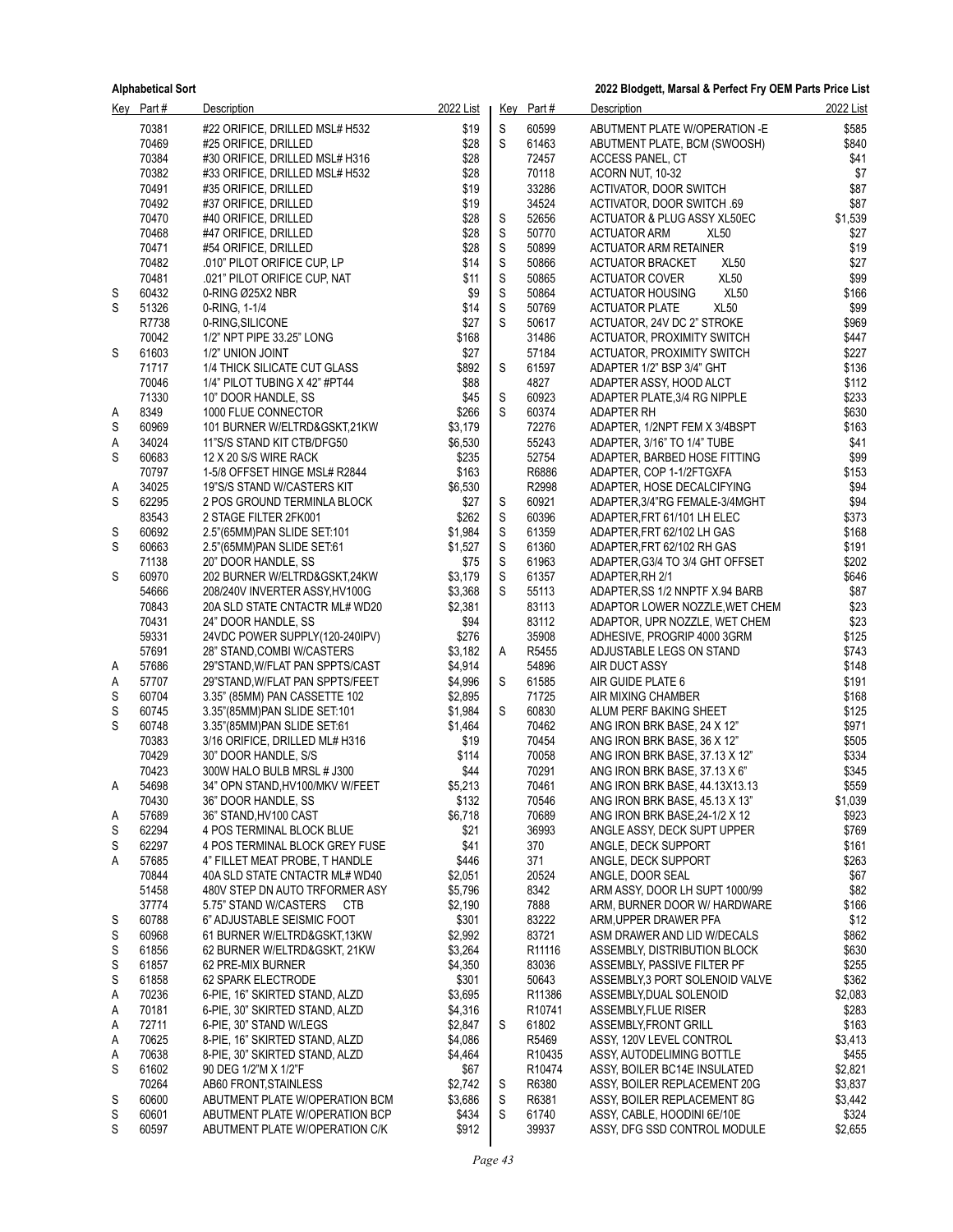|   | Key Part#                   | Description                                                   | 2022 List        |   | Key Part#      | Description                                                | 2022 List          |
|---|-----------------------------|---------------------------------------------------------------|------------------|---|----------------|------------------------------------------------------------|--------------------|
|   | R4588                       | ASS'Y, DOOR SWITCH BRACKET                                    | \$495            | Α | 774            | <b>BACKPIPE ASSY, GAS</b>                                  | \$562              |
|   | R3628                       | ASSY, DOOR SWITCH COMPLETE                                    | \$230            | A | 777            | <b>BACKPIPE ASSY, GAS</b>                                  | \$590              |
|   | 38938                       | ASSY, DRAFT INDUCER 115V                                      | \$2,663          | Α | 778            | BACKPIPE ASSY, GAS                                         | \$566              |
|   | R7033                       | ASSY, DRIP PAN                                                | \$1,061          | A | 779            | <b>BACKPIPE ASSY, GAS</b>                                  | \$539              |
|   | R10565                      | ASSY, ELECTRICAL BOX                                          | \$717            | A | 35048          | BACKPIPE KIT, GAS-DBL DFG100                               | \$418              |
|   | 100777                      | ASSY, FILTER, VLH                                             | \$875            |   | 36696          | <b>DFG100</b><br>BACKSHEET, BOXED                          | \$1,001            |
|   | R10056                      | ASSY, FLOAT SWITCH S/S                                        | \$1,310          |   | 52321          | <b>BAFFLE ASSEMBLY</b>                                     | \$670              |
|   | 36803                       | ASSY, FLUE BOX (BC14G STACK)                                  | \$458            |   | 54860          | <b>BAFFLE ASSEMBLY</b>                                     | \$871              |
|   | 38747                       | ASSY, IDLER<br><b>BOB</b>                                     | \$336            |   | 54863          | BAFFLE ASSEMBLY                                            | \$749              |
|   | R10338                      | ASSY, POTENTIOMETER                                           | \$179            |   | 55970          | <b>BAFFLE ASSEMBLY</b>                                     | \$738              |
|   | 100595                      | ASSY, POWER SUPPLY                                            | \$97             |   | 52885          | <b>BAFFLE ASSEMBLY</b><br>(HV50E)                          | \$1,448            |
| S | 54338                       | ASSY, PRESSED BEARING                                         | \$342            |   | 57112          | BAFFLE ASSEMBLY, BX14 316L                                 | \$731              |
|   | R8093                       | <b>ASSY PROBE</b>                                             | \$456            |   | 55877          | BAFFLE ASSEMBLY, HV100G DD                                 | \$609              |
|   | R7319                       | ASSY, PROBE THERMISTOR HATCH                                  | \$311            |   | 57496          | BAFFLE ASSEMBLY, HV100E DD                                 | \$623              |
|   | R8883                       | ASSY, RESISTOR                                                | \$87             |   | R9270          | BAFFLE ASSY W/ CLIPS, WELDED                               | \$1,606            |
|   | R10029                      | ASSY, S/S BALL FLOAT (HATCH)                                  | \$758            |   | 55415          | BAFFLE ASSY, BC20E                                         | \$804              |
|   | R9382                       | ASSY, SOLENOID BC14E                                          | \$1,405          |   | 55420          | BAFFLE ASSY, BC20G                                         | \$1,722            |
|   | R6825                       | ASSY, SWITCH PLATE                                            | \$87             | S | 50598          | BAFFLE ASSY, KFC(316)                                      | \$943              |
|   | 50157                       | ASSY, TEMP, PROBE SOCKET                                      | \$402            |   | R7213          | BAFFLE ASSY, LINER WELD                                    | \$590              |
|   | R7910                       | ASSY, VARISTOR                                                | \$87             |   | 52920          | BAFFLE ASSY DUNKIN DONUTS XR8                              | \$2,256            |
|   | R7519                       | ASSY, VARISTOR 275V                                           | \$87             |   | 58864          | BAFFLE ASSY, HV100E/AB                                     | \$184              |
|   | R7514                       | ASSY, VARISTOR 115V                                           | \$82             |   | 58863          | BAFFLE ASSY HV100G/AB                                      | \$743              |
|   | R7853                       | ASSY, WIRE JUMPER                                             | \$87             |   | 38350          | BAFFLE ASSY, S/S XR8                                       | \$2,256            |
|   | R6533                       | ASSY, 208/240V LEVEL CONTROL                                  | \$2.666          |   | 54913          | <b>BAFFLE, BURNER AIR</b>                                  | \$35               |
|   | 50096                       |                                                               | \$1,179          |   | 39207          | BAFFLE, HINGE SUPPORT                                      | \$27               |
|   | 51608                       | ASSY, 208-240VAC: 24VDC COIL CON<br>ASSY, BALL VALVE ACTUATOR | \$1,500          |   | 39212          | BAFFLE, STOP BRACKET                                       | \$41               |
|   | R <sub>11276</sub>          | ASSY CONDUIT OVEN TO BASE WIRE                                | \$1,096          |   | 39213          | BAFFLE, 304 S/S HINGED(BCX)                                | \$2,000            |
|   |                             |                                                               |                  |   | 50452          |                                                            |                    |
|   | R <sub>10810</sub><br>50889 | ASSY COS5H LH GLASS DOOR                                      | \$4,091<br>\$634 | S | 36000176       | BAFFLE, 316L S/S HINGED(BX)                                | \$1,169<br>\$98    |
|   |                             | ASSY, DOOR DRIP PAN<br><b>BCX</b>                             |                  |   |                | BAFFLE, BLC6E AIR                                          |                    |
|   | 52514                       | ASSY, DOOR SWITCH                                             | \$281<br>\$597   |   | R7051          | BAFFLE, HEAT EXCHANGER TUBE 8G                             | \$141              |
|   | R <sub>11350</sub>          | ASSY, DRIP PAN W/DRAIN(20 CART)                               |                  |   | 55156          | BAFFLE, SMOKER                                             | \$106              |
|   | 54296                       | ASSY, H20 INJECT MOTOR PLATE                                  | \$573<br>\$475   |   | 35599          | BAFFLE/GUARD ASSY, LINER W/UPCE                            | \$1,138            |
| Α | 50425<br>50428              | ASSY, H20 MANIFOLD & PRESS. REG                               | \$230            |   | 17566<br>7847  | BAG & 12 BOLT ASSY                                         | \$27<br>\$27       |
| Α | 52411                       | ASSY, H20 MANIFOLD (NO REG.)                                  | \$975            |   | 24207          | BAG & 8 BOLT ASSY                                          | \$52               |
|   |                             | ASSY, INNER DOOR GLASS (HV50E)                                |                  |   | 53551          | BAG & BOLT ASSY, STAND                                     |                    |
|   | 55647<br>58824              | ASSY, INTERMITTENT PILOT BURNER                               | \$233<br>\$216   |   | 155            | <b>BAG &amp; BOLT ASSY, STACKING</b><br>BAG, PARTS 4 X 6   | \$27<br>\$7        |
|   | R10976                      | ASSY, LATCH CATCH                                             | \$1,969          | S | 60676          |                                                            | \$387              |
|   | 50200                       | ASSY, LH HEAT EXCHANGER-316L<br>ASSYLH HX 304 S/S             | \$3,713          |   | 18660          | <b>BAKED POTATO RACK</b><br>BAKING DOOR HANDLE W/SCREWS    | \$428              |
|   | 51534                       |                                                               | \$234            |   | 7860           |                                                            | \$3,492            |
|   | 53827                       | ASSY, LH INNER GLASS DOOR<br>ASSYLH INNER GLASS DOOR          | \$385            |   | 70230          | BAKING DOOR SS, W/LH WT.911-931<br>BAKING DOOR STOP, P-CTD | \$67               |
|   | 56762                       |                                                               | \$2,438          |   | 71925          |                                                            | \$894              |
|   | 52723                       | ASSY, LH OUTER GLASS DOOR<br>ASSY OUTLET DRAIN HOOKUP (NAVY)  | \$350            |   | 71924          | BAKING DOOR SVC KIT-AA42                                   | \$837              |
|   | R10955                      | ASSY PLASTIC SPRAY BOTTLE                                     | \$233            |   | 71926          | BAKING DOOR SVC KIT-AB60                                   | \$1,147            |
|   |                             |                                                               | \$483            |   |                | BAKING DOOR SVC KIT-AC866                                  | \$960              |
|   | 50435                       | ASSY PRESS REG (BOILER)<br>ASSY, PRESS.REG. (QUENCH)          |                  |   | 71921          | BAKING DOOR SVC KIT-MB42                                   |                    |
|   | 50429                       |                                                               | \$483            |   | 71920          | BAKING DOOR SVC KIT-MB60                                   | \$910              |
| S | 50910                       | ASSY, PWR SUPPLY 208V XL50E                                   | \$809            |   | 71922          | BAKING DOOR SVC KIT-MB866                                  | \$3,092<br>\$2,629 |
|   | 38839<br>38838              | ASSY, RACK POSITION INDICATOR                                 | \$172<br>\$94    |   | 71915<br>71916 | BAKING DOOR SVC KIT-SD1048                                 | \$2,719            |
|   |                             | ASSY, RACK POSITION SENSOR BOB                                |                  |   |                | BAKING DOOR SVC KIT-SD1060                                 |                    |
|   | 55648                       | ASSY, RESISTIVE WIRE HARNESS                                  | \$46             |   | 71917          | BAKING DOOR SVC KIT-SD10866                                | \$3,529            |
|   | 39462                       | ASSY, RETRACTABLE HOSE REEL                                   | \$1,658          |   | 71918          | BAKING DOOR SVC KIT-SD236                                  | \$2,566            |
|   | R10977                      | ASSY, RH HEAT EXCHANGER-316L                                  | \$1,982          |   | 71913          | BAKING DOOR SVC KIT-SD448                                  | \$2,663            |
|   | 50201                       | ASSY, RH HX 304 S/S                                           | \$3,713          |   | 71912          | BAKING DOOR SVC KIT-SD660                                  | \$2,558            |
|   | 51556                       | ASSY RH INNER GLASS DOOR                                      | \$234            |   | 71914          | BAKING DOOR SVC KIT-SD866                                  | \$2,702            |
|   | 53828                       | ASSY, RH INNER GLASS DOOR                                     | \$451            |   | 70217          | BAKING DOOR W/O HANDLE-AB60                                | \$1,308            |
|   | 56766                       | ASSY, RH OUTER GLASS DOOR                                     | \$1,454          |   | 70406          | BAKING DOOR W/O HANDLE-SD448                               | \$2,994            |
|   | 36806                       | ASSY, RISER FLUE (BC14G STACK)                                | \$312            |   | 7862           | BAKING DOOR W/RH WT S/S                                    | \$3,492            |
| S | 61783                       | ASSY, SUCTION FILTER, 1/4 TURN                                | \$348            | S | 60795          | <b>BAKING SHEET W/SILICON UN PERF</b>                      | \$125              |
| S | 61782                       | ASSY, SUCTION FILTER, PUSH                                    | \$348            | S | 52127          | BALL JOINT, DOOR LOCK KFC                                  | \$67               |
|   | R11253                      | ASSY, TIMERS/HI-LIMIT-MOTORS                                  | \$4,641          |   | 70380          | BALL VALVE 1/2" NPT                                        | \$88               |
|   | 52713                       | ASSY, UTILITY CONNECTIONS (NAVY)                              | \$2,735          |   | 39650          | <b>BALL VALVE ASSEMBLY</b>                                 | \$2,212            |
|   | 58325                       | AUX CONTACT, CC SERIES                                        | \$125            |   | 50724          | BALL VALVE, 1" NPT                                         | \$889              |
| S | 52947                       | AXIAL FAN, 24VDC 4"                                           | \$69             | S | 52135          | BALL VALVE, 1" NPT                                         | \$202              |
|   | M9616                       | AXIAL FAN, 24VDC 4"                                           | \$99             |   | R11356         | BALL VALVE, 3/4 NPT                                        | \$106              |
| S | 80129                       | <b>BACK PANEL CONDENSING UNIT</b>                             | \$67             |   | R11534         | <b>BANQUET CART, CRATED</b>                                | \$6,782            |
|   | 83126                       | <b>BACK, MALE CONNECTOR</b>                                   | \$42             |   | R7888          | BAR, DOOR HANDLE                                           | \$332              |
| S | 50971                       | BACKPACK ASSEMBLY, KFC XL50EC                                 | \$4,874          | S | 61882          | BAR, DOOR LOCKING 2.20                                     | \$3,185            |
| S | 50883                       | <b>BACKPACK COVER</b>                                         | \$130            |   | 17962          | BASE & BRACKET ASSY, TDR DFG-3                             | \$184              |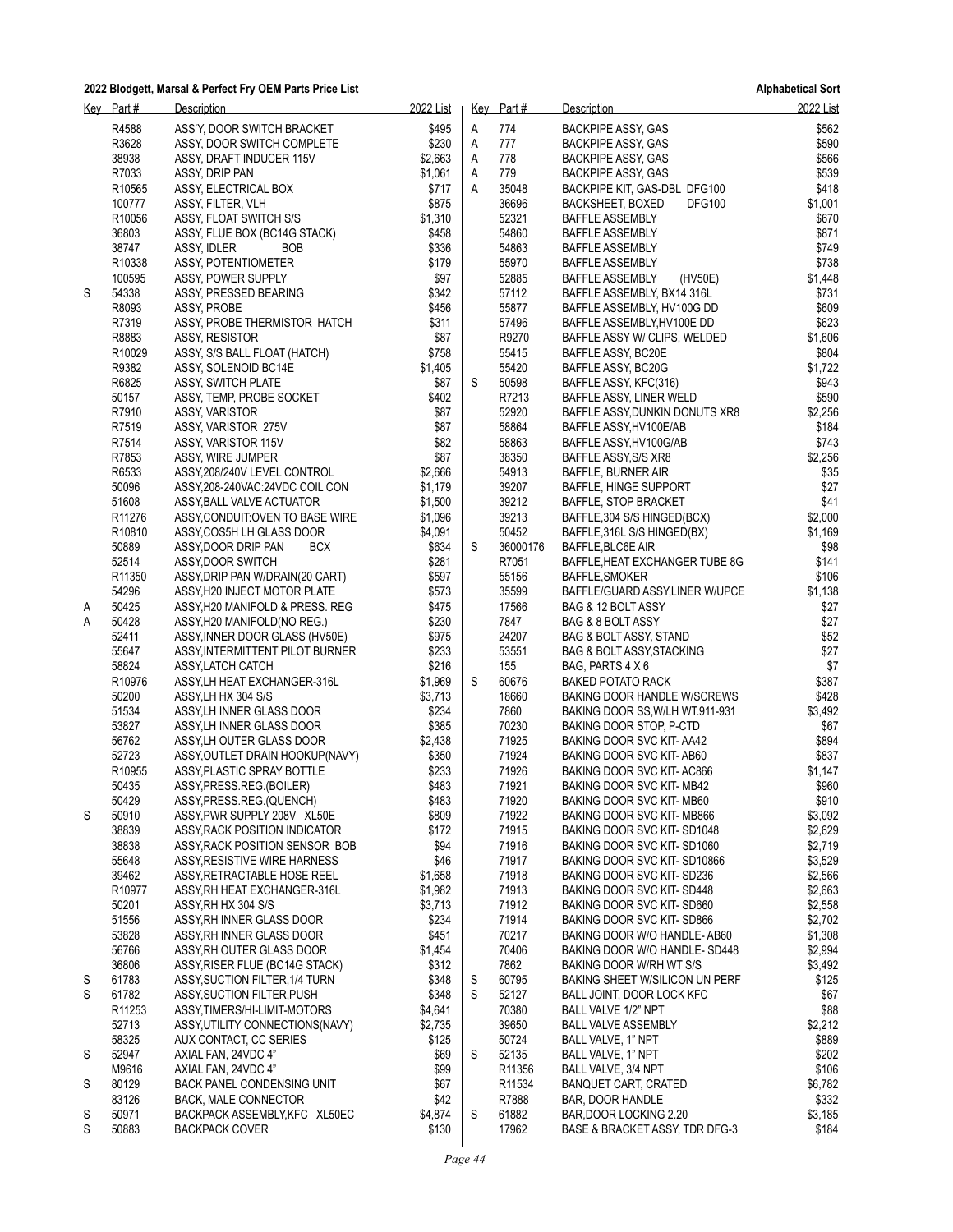|        | Key Part#         | <b>Description</b>                                                | 2022 List          |        | Key Part#      | <b>Description</b>                                        | 2022 List      |
|--------|-------------------|-------------------------------------------------------------------|--------------------|--------|----------------|-----------------------------------------------------------|----------------|
|        | 20661             | <b>BASE &amp; BRACKET ASSY, W/SCREWS</b>                          | \$184              |        | 55346          | <b>BLOWER WHEEL</b>                                       | \$140          |
|        | 21435             | BASE & BRACKET, TDR DFG C/H                                       | \$179              |        | R10672         | BLOWER WHEEL 13.75" B14G                                  | \$2,386        |
|        | 21437             | BASE & BRACKET, TDR DFG COOK                                      | \$397              | S      | 61244          | BLOWER WHEEL,CS (V2)                                      | \$312          |
| S      | 61974             | <b>BASE CRATE, BLC6E/H</b>                                        | \$482              | S      | 61824          | BLOWER WHEEL,CS (V3)                                      | \$341          |
|        | R4438             | BASE SHEET, CONTROL CAVITY                                        | \$148              |        | 39785          | <b>BLOWER WHEEL, RADIAL</b>                               | \$2,336        |
| S      | 61625             | BASE, VENT ASSEMBLY                                               | \$305              | S      | 62567          | BLOWER, ADDA AA1281UB-AT 0120                             | \$161          |
|        | 83258             | BASKET ASSEMBLY, PFA                                              | \$593              |        | 52351          | BLUE TUBING, 1/4" OD POLYURETHA                           | \$7            |
|        | 83281             | <b>BASKET, XL PFC</b>                                             | \$242              |        | 70081<br>70294 | <b>BO BA FS ASS'Y</b>                                     | \$378          |
| S<br>S | 61610<br>61607    | BCM CSII 6/10 CONTROL TOP KIT<br>BCT CSII 23 CONTROL TOP KIT      | \$5,785<br>\$7,764 |        | 70289          | <b>BO BRICK PLATE, R/L</b><br>BO FLAME DEFL PTD-USE 70290 | \$224<br>\$267 |
| S      | 61609             | BCT CSII 6/10 CONTROL TOP KIT                                     | \$7,570            |        | 70298          | <b>BO LT HEAT SHIELD</b>                                  | \$197          |
| S      | 60196             | <b>BEARING FLANGE</b>                                             | \$148              |        | 70297          | <b>BO RT HEAT SHIELD</b>                                  | \$197          |
|        | 19773             | BEARING, 388 ID X 1 LONG                                          | \$184              |        | 53146          | BOARD, 3 BUTTON COMBI                                     | \$658          |
|        | 17624             | BEARING, 625 ID X 3/4 LONG                                        | \$84               |        | 53157          | BOARD, 3 BUTTON HYDRO                                     | \$488          |
|        | 17623             | BEARING, 625 ID X 5/8 LONG                                        | \$141              |        | 39122          | BOARD, 3 BUTTON PCB                                       | \$355          |
|        | 15932             | BEARING, .627 ID X 3/4 LONG                                       | \$17               |        | 33073          | <b>BOARD, KFC RELAY</b>                                   | \$788          |
|        | 15933             | BEARING, 628 ID X 1/8 LONG                                        | \$17               | A      | 83373          | BOARD, POWER SUPPLY, 12V                                  | \$212          |
|        | 21528             | BEARING, DOOR DROP ON-SET OF 2                                    | \$75               | S      | 62329          | BOARD, VCII, I/O MODULE                                   | \$945          |
|        | R10531            | BEARING, DOOR HANDLE PIVOT                                        | \$37               |        | 53247          | BOARD, WATER LEVEL SENSING                                | \$670          |
|        | R9874             | BEARING, DOOR HANDLE PIVOT                                        | \$230              | Α      | 18694          | <b>BODY BACK</b>                                          | \$86           |
|        | 90004             | BEARING, DOOR HINGE-SET OF 2                                      | \$28               |        | 8149           | BODY BACK, 911                                            | \$216          |
|        | 38294<br>52078    | BEARING, ROTATOR SLEEVE BOB<br>BEARING, RULON LINEAR              | \$97<br>\$288      |        | 34540<br>55771 | BODY BOTTOM, FRONT PANEL<br>BODY BOTTOM, REAR PANEL       | \$451<br>\$52  |
|        | 38295             | <b>BOB</b><br><b>BEARING, THRUST</b>                              | \$84               | A      | 34541          | BODY TOP                                                  | \$809          |
|        | 38410             | <b>BOB</b><br>BELT, VEE                                           | \$196              |        | 17017          | <b>BODY TOP ASSY, S/S</b>                                 | \$590          |
|        | D0125             | <b>BEZEL, STEEL FRAME</b>                                         | \$56               |        | 8140           | BODY TOP ASSY, S/S S900                                   | \$743          |
|        | 34103             | BEZEL-MEMBRANE ASSY, BCK UHC1                                     | \$1,138            | A      | 6421           | BODY TOP, S/S                                             | \$265          |
|        | 34102             | BEZEL-MEMBRANE ASSY. FRT UHC1                                     | \$1,138            | A      | 20223          | BODY TOP, S/S EXT                                         | \$866          |
| S      | 62493             | BGT STAND,6 ON 6 W/VNTG                                           | \$1,815            | A      | 16947          | BODY TOP, S/S MKVH                                        | \$749          |
| Α      | 61662             | BGT STAND, 6/10 ON 10 W/VNTG                                      | \$1,861            | S      | 52080          | <b>BODY TRIM, CENTER KFC</b>                              | \$52           |
| Α      | 61167             | BGT STAND, BC101 W/CAST-RUNNERS                                   | \$3,921            |        | 83122          | BODY, MALE CONNECTOR                                      | \$42           |
| S      | 61170             | BGT STAND, BC101 W/FEET-RUNNERS                                   | \$4,060            |        | 53530          | BODYBACK 1415                                             | \$196          |
| S      | 61171<br>61173    | BGT STAND, BC101 W/FEET-SHELF                                     | \$4,060<br>\$2,222 |        | 34560<br>51651 | BODYBACK ASSY, DFG100                                     | \$305<br>\$216 |
| S<br>S | 61161             | BGT STAND, BC102 W/CAST-RUNNERS<br>BGT STAND, BC61 W/CAST-RUNNERS | \$1,946            |        | 51319          | <b>BODYBACK, CENTER</b><br>BODYBACK, CENTER GAS           | \$367          |
| S      | 61264             | BGT STAND, BC61 W/LEGS-RUNNERS                                    | \$5,656            |        | 51318          | <b>BODYBACK, LEFT GAS</b>                                 | \$172          |
|        | 100711            | BGT STAND, BC62 W/CAST W/GBF-5P                                   | \$5,621            |        | 38286          | BODYBACK, LH HALF<br>BOB                                  | \$646          |
| S      | 61143             | BGT STAND, BC62 W/CAST-RUNNERS                                    | \$2,222            |        | 51302          | BODYBACK, RH GAS ACCESS                                   | \$87           |
| S      | 61142             | BGT STAND, BC62 W/CAST-SHELF                                      | \$5,908            |        | 38285          | BODYBACK, RH HALF<br>BOB                                  | \$603          |
|        | 100717            | BGT STAND, BC62 W/FEET W/GBF-5P                                   | \$4,845            |        | 59166          | BODYBACK, CENTER BOTTOM                                   | \$82           |
| S      | 61140             | BGT STAND, BC62 W/FEET-RUNNERS                                    | \$5,767            |        | 58329          | BODYBACK, CTR HVH100E                                     | \$336          |
| S      | 61139             | BGT STAND, BC62 W/FEET-SHELF                                      | \$5,767            |        | 51254          | BODYBACK, SMALL                                           | \$193          |
|        | R <sub>1546</sub> | BIT, DRILL #24                                                    | \$19               |        | 39334          | <b>BODYBOTTOM</b>                                         | \$324          |
|        | R <sub>1528</sub> | BIT, DRILL 1/8"                                                   | \$19<br>\$27       |        | R7564          | <b>BODYSIDE ASSY, RH</b>                                  | \$569<br>\$506 |
|        | 33484<br>30412    | BIT, TORX T30 SECURITY<br>BIT, TORX T25 SECURITY                  | \$27               | Α<br>A | 34571<br>34725 | BODYSIDE, LH<br>BODYSIDE, LH                              | \$658          |
| S      | 62453             | BLIND RIV NUT UPX30,SS TUBTARA                                    | \$21               | Α      | 37205          | BODYSIDE, LH                                              | \$322          |
|        | 18296             | BLOCK, CONTACT, 6A, 600V                                          | \$263              |        | 52479          | BODYSIDE, LH                                              | \$598          |
|        | 30503             | <b>BLOCK, TERMINAL</b>                                            | \$153              |        | 38246          | XR8<br>BODYSIDE, LH                                       | \$603          |
|        | R5252             | <b>BLOCK, TERMINAL</b>                                            | \$434              | Α      | 36839          | BODYSIDE, LH<br>SH1E/G                                    | \$658          |
|        | M0593             | BLOCK, TERMINAL 2 POLE                                            | \$35               |        | 39240          | BODYSIDE, LH<br>MK111                                     | \$640          |
|        | 36604             | BLOCK, TERMINAL 3 POLE D1XL                                       | \$52               |        | 36065          | BODYSIDE, REMOVEABLE IQ2 CTB1                             | \$305          |
|        | 33094             | BLOCK, TERMINAL 4 POLE CE                                         | \$166              | A      | 34570          | <b>BODYSIDE, RH</b>                                       | \$573          |
|        | 33095             | <b>BLOCK, TERMINAL 6 POLE CE</b>                                  | \$251              | A      | 34724          | <b>BODYSIDE, RH</b>                                       | \$658          |
|        | 39108             | <b>BLOCK, TERMINAL 7 POSITION</b>                                 | \$82               | Α      | 36407          | BODYSIDE, RH                                              | \$341          |
|        | R1586<br>17556    | BLOCK, TERMINAL POWER COS101<br>BLOCK, TERMINAL W/SCREW V/1400    | \$48<br>\$67       |        | 51105<br>38247 | <b>BODYSIDE, RH</b><br>XR8<br><b>BODYSIDE, RH</b>         | \$354<br>\$653 |
|        | 11200             | <b>BLOCK, TERMINAL W/SCREWS</b>                                   | \$222              | A      | 36821          | BODYSIDE, RH<br>SH1E/G                                    | \$506          |
|        | 11204             | BLOCK, TERMINAL W/SCREWS EF/EZ                                    | \$99               |        | 39241          | BODYSIDE, RH MK111                                        | \$640          |
|        | 3574              | BLOCK, TERMINAL 65A 4 POLE                                        | \$141              | Α      | 15165          | BODYSIDE, RH S/S                                          | \$464          |
|        | 5281              | BLOCK, TERMINAL 90A 3 POLE                                        | \$130              |        | 53453          | BODYSIDE, RH XR8E                                         | \$529          |
| S      | 39378             | BLOCK, TERMINAL, 5 POS, 20 PIN                                    | \$27               | S      | 52120          | BODYSIDE, XL50EC                                          | \$118          |
|        | 83108             | <b>BLOW OFF CAP</b>                                               | \$42               |        | R10846         | BODYSIDE, LH BC20G                                        | \$862          |
|        | 54776             | BLOWER ASSEMBLY, DRILLED, 115V                                    | \$1,837            | S      | 61907          | BODYSIDE, LH CSII 6                                       | \$367          |
|        | 38515             | <b>BOB</b><br>BLOWER ASSY, 120V                                   | \$819              |        | 51381          | <b>BODYSIDE, LH ELECTRIC</b>                              | \$907          |
|        | 55864<br>58368    | BLOWER ASSY, DRILLED, 208 V/240 V                                 | \$2,371<br>\$6,513 |        | 51325<br>58910 | <b>BODYSIDE, LH GAS</b>                                   | \$866<br>\$623 |
| S      | 62772             | BLOWER ASSY, HELIX 208V<br>BLOWER FASCO 5.8 120V                  | \$1,380            | Α      | 58911          | BODYSIDE, LH HV100/AB<br>BODYSIDE, RH HV100/AB            | \$489          |
|        |                   |                                                                   |                    |        |                |                                                           |                |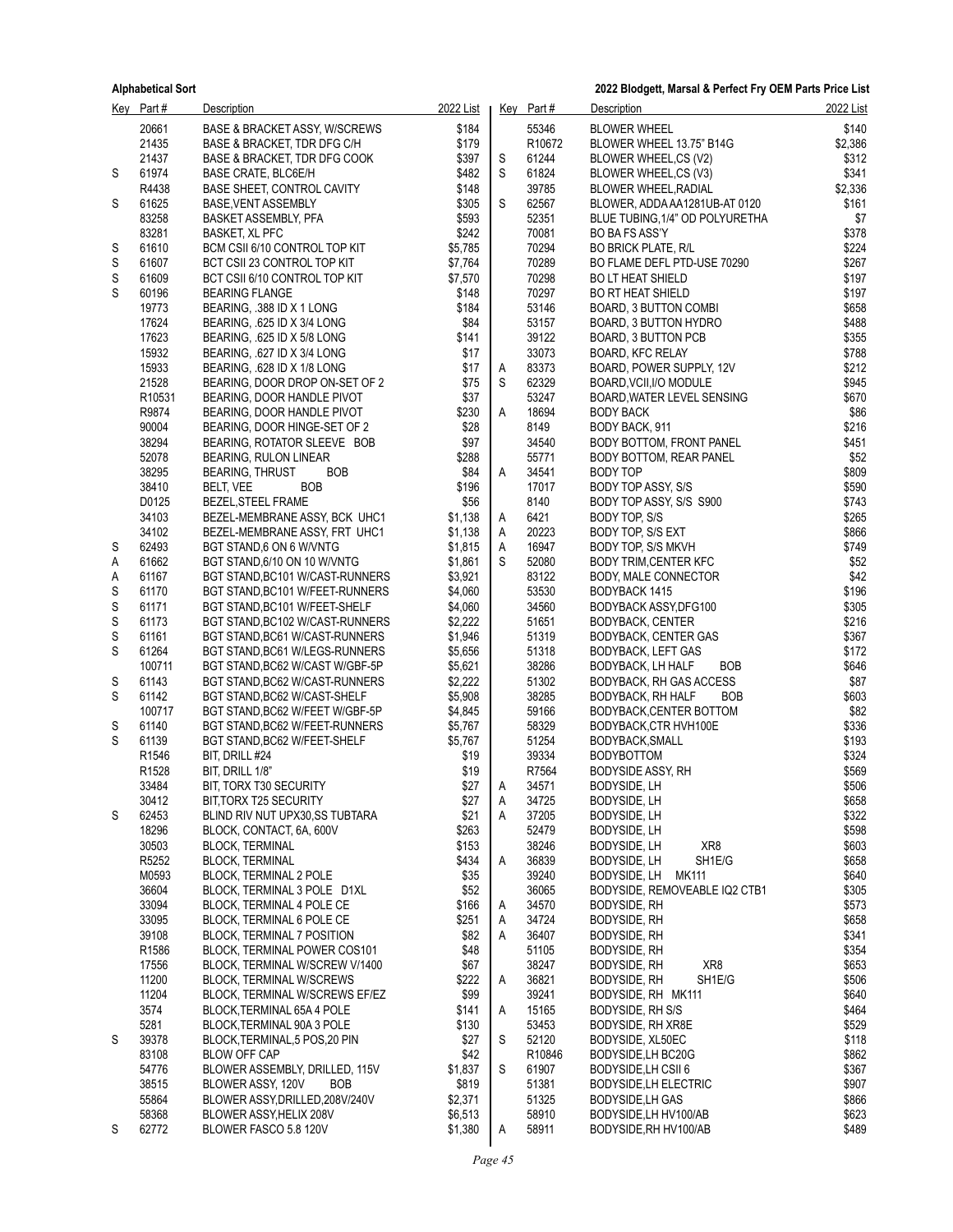**Alphabetical Sort**

|        | Key Part#          | Description                                                                         | 2022 List          |   | Key Part#          | Description                                                   | 2022 List     |
|--------|--------------------|-------------------------------------------------------------------------------------|--------------------|---|--------------------|---------------------------------------------------------------|---------------|
|        | 59297              | BODYSIDE, RH HV1EM/AB                                                               | \$312              |   | 6195               | <b>BRACKET ASSY, MICROSWITCH</b>                              | \$39          |
|        | 51253              | <b>BODYTOP</b>                                                                      | \$1,010            |   | R3758              | BRACKET ASSY, MTG P4                                          | \$153         |
|        | 38991              | BODYTOP, 100                                                                        | \$456              |   | R6977              | <b>BRACKET ASSY, PCB MTG</b>                                  | \$118         |
| A      | 36621              | BODYTOP, 100 ES                                                                     | \$1,010            |   | R8158              | BRACKET ASSY, RELAY MTG 8G                                    | \$506         |
|        | 38981              | BODYTOP, 200                                                                        | \$774              |   | R8509              | BRACKET ASSY, RH BOILER BURNER                                | \$141         |
|        | 39199              | BODYTOP, BCX/BX/CNVX                                                                | \$1,029            |   | 56730              | BRACKET ASSY, SMOKER TOP MTG                                  | \$118         |
|        | R <sub>10017</sub> | BOILER ASSEMBLY, COMPLETE                                                           | \$1,581            | S | 60517              | BRACKET FOR PUMPS FOR DETERGEN                                | \$59          |
|        | R <sub>10704</sub> | BOILER ASSEMBLY, WELDED BC20G                                                       | \$3,519            |   | 72268              | <b>BRACKET KIT, TOOLS</b>                                     | \$53          |
| S      | R5101              | BOILER ASSY, 20E INSULATED                                                          | \$1,479            |   | 8646               | BRACKET, BAFFLE SUPPRT-SET 4                                  | \$60<br>\$27  |
| S<br>S | 39274<br>39810     | <b>BOILER ASSY, NATURAL GAS</b><br>BOILER ASSY, PROPANE GAS                         | \$5,932<br>\$5,808 |   | R8606<br>39965     | <b>BRACKET, BURNER</b><br><b>BRACKET, CONTACTOR</b>           | \$166         |
| S      | R2454              | BOILER ASSY, SC INSULATED                                                           | \$700              |   | 34429              | BRACKET, CONTROL MOUNT                                        | \$67          |
| S      | R2473              | BOILER ASSY, SC INSULATED                                                           | \$1,039            |   | R1442              | <b>BRACKET, CONTROLLER</b>                                    | \$56          |
| S      | R0203              | BOILER ASSY, STEAM W/O HEATER                                                       | \$2,054            |   | 38473              | BRACKET, DOOR ANGLE, LT                                       | \$148         |
|        | R10012             | BOILER ASSY, WELDED (HATCH)                                                         | \$2,244            |   | 38835              | BRACKET, DOOR ANGLE, RT                                       | \$148         |
|        | R10763             | BOILER ASSY, BC20(NAT): MAN/DIG                                                     | \$12,734           |   | R6220              | BRACKET, DOOR PIN                                             | \$184         |
|        | 53482              | BOILER ASSY, BC20E INSULATED                                                        | \$1,812            |   | 33907              | BRACKET, DOOR SWITCH                                          | \$27          |
| S      | 52050              | BOILER ASSY, BCX14E MENUSELECT                                                      | \$10,994           |   | 35419              | <b>BRACKET, DOOR SWITCH</b>                                   | \$17          |
| S      | 50094              | BOILER ASSY, BCX14E (NO ELEMENT)                                                    | \$5,097            |   | 54911              | BRACKET, ELECTRODE MTG                                        | \$21          |
|        | R10942             | BOILER ASSY, COMPLETE 115V                                                          | \$12,176           |   | 83067              | <b>BRACKET, FILTER CAGE</b>                                   | \$104         |
|        | R10483             | BOILER ASSY, COMPLETE NAT.GAS                                                       | \$4,620            |   | 83206              | BRACKET, FIRE EXTINGUISHER CYL                                | \$14          |
| S<br>S | 53295<br>53296     | BOILER ASSY, INSULATED BCX14E                                                       | \$3,361<br>\$3,070 |   | 83207<br>36084     | <b>BRACKET, FUSIBLE LINK TAB</b>                              | \$17<br>\$27  |
|        | 53175              | BOILER ASSY, INSULATED BCX14G<br>BOILER ASSY, LP BCX14G                             | \$14,154           |   | 39846              | BRACKET, GAS VALVE DFG100<br>BRACKET, HI-LIMIT MOUNTING       | \$35          |
|        | 53174              | BOILER ASSY, NG BCX14G                                                              | \$13,667           |   | 35933              | <b>BRACKET, HI-LIMIT SWITCH</b>                               | \$27          |
|        | R10482             | BOILER ASSY, WELDED 14G                                                             | \$2,425            |   | R2821              | BRACKET, HINGE BOTTOM                                         | \$295         |
|        | R <sub>11154</sub> | BOILER BURNER ASSY, FRONT(LP)                                                       | \$2,222            |   | R2822              | <b>BRACKET, HINGE TOP</b>                                     | \$281         |
|        | R8928              | BOILER BURNER ASSY, FRONT (NAT)                                                     | \$2,490            |   | 36322              | <b>BRACKET, HOSE PLATE</b>                                    | \$27          |
|        | R11340             | BOILER BURNER ASSY, REAR(LP)                                                        | \$2,222            |   | R4127              | BRACKET, MTG P3 AND F6                                        | \$87          |
|        | R11339             | BOILER BURNER ASSY, REAR(NAT)                                                       | \$1,932            |   | R9259              | <b>BRACKET, P11 MTG</b>                                       | \$21          |
|        | 39279              | <b>BOILER DRAIN ASSEMBLY</b>                                                        | \$1,472            |   | 37986              | BRACKET, PILOT (1048/1060)                                    | \$35          |
|        | 39666              | <b>BOILER SHROUD</b>                                                                | \$99               |   | R8508              | <b>BRACKET, PILOT MOUNTING</b>                                | \$41          |
| S      | 60015              | BOLT M8 X 45                                                                        | \$21               |   | R9215              | BRACKET, PILOT MOUNTING                                       | \$87          |
|        | 58568<br>8531      | BOLT, 1/4-20 X 1/2 SERR FLANGE                                                      | \$7<br>\$7         |   | R9240<br>37130     | <b>BRACKET, PILOT MOUNTING</b>                                | \$35<br>\$216 |
|        | 8530               | BOLT, 3/8 X 4-1/2<br>BOLT, 5/16 X 2-1/4                                             | \$7                |   | R <sub>10774</sub> | BRACKET, PROBE HOLDER DFG/MK<br>BRACKET, PUMP MOUNTING        | \$106         |
|        | 18065              | BOLT, CONNECTING - CTB-2                                                            | \$27               |   | R5690              | <b>BRACKET, PUMP MTG</b>                                      | \$87          |
|        | R4850              | BOLT, HEX HEAD 1/4-20 X 2 1/4                                                       | \$7                |   | 39683              | <b>BRACKET, RACK SUPPORT</b>                                  | \$14          |
|        | R2467              | BOOT, RUBBER DRAIN                                                                  | \$127              |   | R4411              | <b>BRACKET, RACK SUPPORT</b>                                  | \$27          |
|        | R8859              | BOTTLE ASSY, DELIMING 14E/G                                                         | \$519              |   | 16563              | <b>BRACKET, RELAY</b>                                         | \$27          |
|        | R10280             | BOTTLE ASSY, DELIMING COS5HB                                                        | \$525              | S | 39636              | <b>BRACKET, SHIPPING BASE</b>                                 | \$7           |
| S      | 63066              | <b>BOTTLE RACK, METRIC</b>                                                          | \$233              |   | R <sub>2567</sub>  | BRACKET, SOLENOID VALVE                                       | \$59          |
| S      | 60776              | BOTTLE RACK, BGT STAND                                                              | \$222              |   | 34564              | <b>BRACKET, STACKING</b>                                      | \$19          |
|        | R8861              | BOTTLE, DE-LIMING CARBOY                                                            | \$293              |   | 4587               | <b>BRACKET, STEAM JET</b>                                     | \$41          |
|        | R <sub>10732</sub> | BOTTLE, DELIMING, MODIFIED                                                          | \$147              |   | 22592              | <b>BRACKET, SUPPORT RACK</b>                                  | \$14          |
| S      | 70107<br>61984     | BOTTOM DOOR STOP, LEFT<br>BOTTOM SEAL GSKT ROLL-IN 2.20                             | \$41<br>\$305      |   | 5035<br>39470      | BRACKET, SUPPORT RACK S/S<br><b>BRACKET, TERMINAL BLOCK</b>   | \$27<br>\$41  |
|        | 23151              | BOX ASSY, ENCLOSURE                                                                 | \$141              |   | 37488              | BRACKET, THERMAL DISC MOUNT                                   | \$27          |
|        | 37107              | BOX ASSY, FLUE                                                                      | \$451              |   | 72424              | <b>BRACKET, THERMAL SWITCH</b>                                | \$15          |
|        | 36516              | BOX ASSY, FLUE BOT D/M1XL                                                           | \$288              |   | 19665              | <b>BRACKET, THERMOSTAT</b>                                    | \$87          |
|        | 36515              | BOX ASSY, FLUE UPPER M1XL                                                           | \$153              |   | 24768              | <b>BRACKET, TRANSFORMER ALCT</b>                              | \$75          |
| S      | 61995              | BOX ASSY, DRAIN TRAP (USE 61956)                                                    | \$287              |   | 52715              | BRACKET, VENT EXTENSION                                       | \$59          |
| S      | 62481              | <b>BOX ASSY, TRAP</b>                                                               | \$458              |   | 55071              | <b>BRACKET, VENT EXTENSION</b>                                | \$41          |
|        | 34736              | BOX, ELEMENT TERMINAL                                                               | \$94               |   | 58595              | <b>BRACKET, VENT EXTENSION</b>                                | \$67          |
|        | 55114              | <b>BOX, INNER SMOKER</b>                                                            | \$196              |   | R7239              | <b>BRACKET, WARRICK BOARD</b>                                 | \$87          |
|        | 58814              | BR-4-24C, WIRE RACK                                                                 | \$901              |   | M1115              | BRACKET, WINDOW HANDLE                                        | \$94          |
|        | 21419<br>21556     | <b>BRACKET &amp; SCREWS, CONTACTR ZEP</b><br><b>BRACKET &amp; SCREWS, DOOR LINK</b> | \$35<br>\$251      |   | M1116<br>59348     | BRACKET, WINDOW HANDLE                                        | \$94<br>\$37  |
|        | 21099              | <b>BRACKET &amp; SCREWS, HANDLE ZEPH</b>                                            | \$136              |   | 50419              | BRACKET,7"TOUCHSCREEN<br><b>BRACKET BCX/DFG FLUE STACKING</b> | \$35          |
|        | 21605              | <b>BRACKET &amp; SCREWS, MICROSWITCH</b>                                            | \$27               |   | 50418              | <b>BRACKET, BCX/DFG STACKING</b>                              | \$27          |
|        | R3785              | BRACKET ASSEMBLY DOOR PIN                                                           | \$90               | S | 55335              | <b>BRACKET CROSS FITTING</b>                                  | \$27          |
|        | 34714              | <b>BRACKET ASSY, BAFFLE</b>                                                         | \$27               | S | 52144              | BRACKET, DOOR SWITCH                                          | \$27          |
|        | R8958              | BRACKET ASSY, BURNER MOUNTING                                                       | \$45               |   | 58351              | BRACKET, FLOW VALVE & SOLENOID                                | \$82          |
|        | R <sub>2010</sub>  | <b>BRACKET ASSY, CAPACITOR</b>                                                      | \$35               |   | 59177              | <b>BRACKET, FLUE EXTENSION</b>                                | \$25          |
|        | R8944              | BRACKET ASSY, DOOR MAGNET                                                           | \$82               |   | 55069              | <b>BRACKET, FLUE RISER</b>                                    | \$35          |
|        | R3627              | <b>BRACKET ASSY, DOOR SWITCH</b>                                                    | \$87               |   | R <sub>10518</sub> | <b>BRACKET, HEAT EXCHANGER</b>                                | \$106         |
|        | R8154              | <b>BRACKET ASSY, FAN MTG</b>                                                        | \$543              |   | R <sub>10982</sub> | BRACKET, HEAT EXCHANGER-316L                                  | \$119         |
|        | R8510              | BRACKET ASSY, LH BOILER BURNER                                                      | \$141              |   | 55661              | BRACKET, HORIZONTAL PILOT                                     | \$69          |

*Page 46*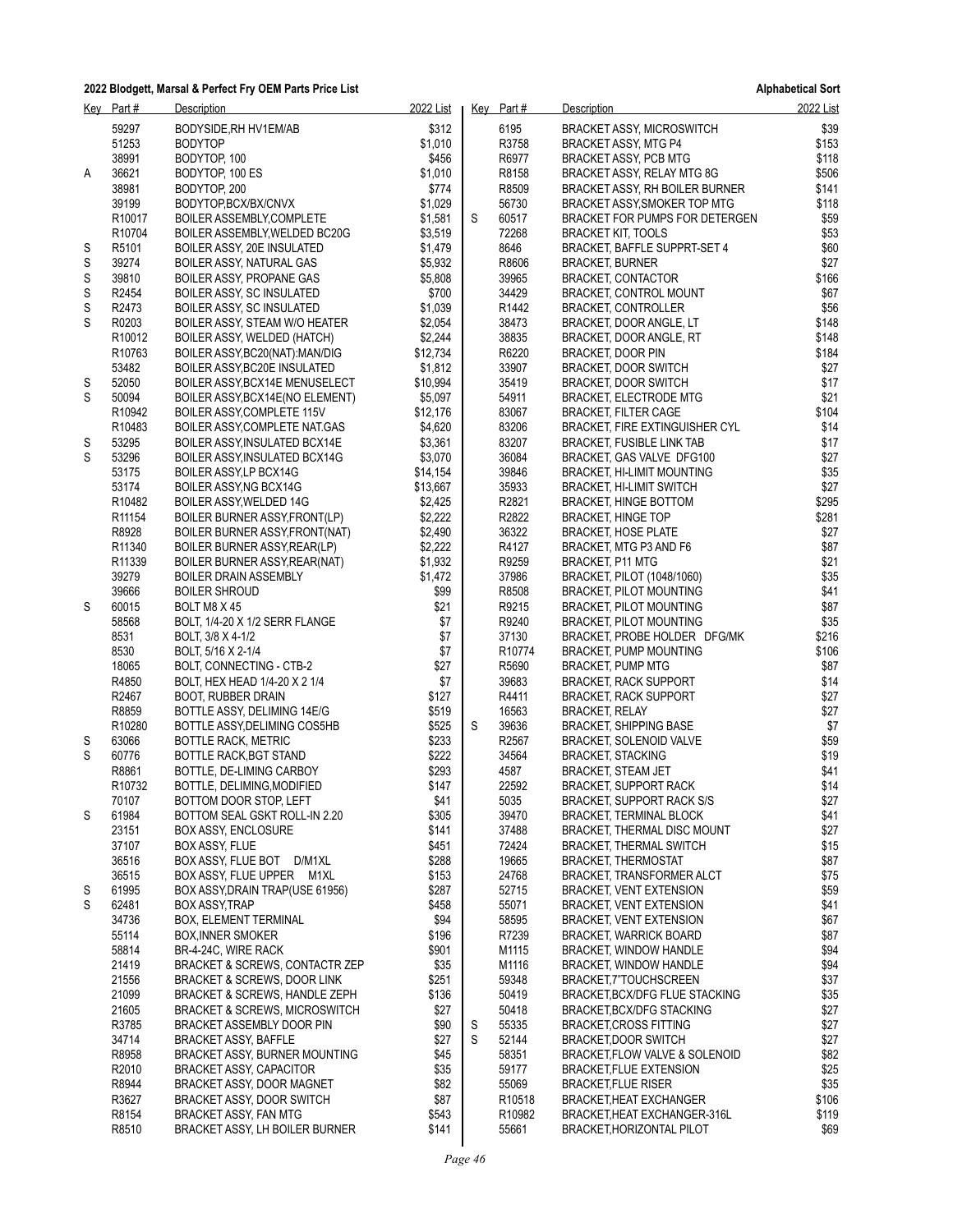|   | Key Part#          | <b>Description</b>                                                 | 2022 List          |        | $Key$ Part#        | Description                                                  | 2022 List          |
|---|--------------------|--------------------------------------------------------------------|--------------------|--------|--------------------|--------------------------------------------------------------|--------------------|
|   | 54140              | BRACKET, HQ WATER SENSE(ELEC)                                      | \$99               |        | 7942               | BURNER ASSY, STL TUBE SET 1000                               | \$1,607            |
|   | 53321              | <b>BRACKET, I/O BOARD</b>                                          | \$37               |        | 8325               | BURNER ASSY, STL TUBE SET GZL                                | \$2,942            |
|   | 59330              | BRACKET, I/O BOARD, HV1EM/AB                                       | \$67               |        | 18799              | BURNER ASSY, STL TUBE SET IID                                | \$1,310            |
|   | R7945              | BRACKET, LATCH MOUNT 20'S                                          | \$281              |        | R8932              | BURNER ASSY, BOILER (LP GAS)                                 | \$3,026            |
| S | 62282              | <b>BRACKET, LH RACK SUPPORT</b>                                    | \$99               |        | 57899              | BURNER ASS'Y, H-ELEV.50K ES200                               | \$1,837            |
| S | 61272              | BRACKET, MAGNET 2.20                                               | \$263              |        | R11334             | BURNER ASSY HOT AIR(LP GAS)                                  | \$2,222            |
| S | 52199              | <b>BRACKET, MAGNET CUP</b>                                         | \$59               |        | R <sub>11333</sub> | BURNER ASSY, HOT AIR (NAT. GAS)                              | \$1,288            |
|   | R <sub>10769</sub> | BRACKET, MAIN WATER INLET                                          | \$112              |        | 57898              | BURNER ASS'Y, LP 50K ES200                                   | \$1,042            |
|   | 57657              | BRACKET, MOTOR FIR AC500                                           | \$227              |        | 56020<br>54645     | BURNER ASSY,LP 80,000 BTU                                    | \$1,995            |
|   | 55153<br>52313     | BRACKET, PILOT 900 SERIES<br>BRACKET, PILOT ASSY. 1048/1060        | \$20<br>\$20       |        | 70286              | BURNER ASSY, LP GAS: HV100G<br>BURNER ASSY, MB42             | \$3,032<br>\$2,128 |
| S | 50885              | BRACKET, RECIR. PUMP XL50E                                         | \$45               |        | 70099              | BURNER ASSY, MB60                                            | \$1,274            |
| S | 62281              | <b>BRACKET, RH RACK SUPPORT</b>                                    | \$99               |        | 70537              | BURNER ASSY, MB866                                           | \$2,655            |
| S | 61268              | BRACKET, SEAL RI 2.20                                              | \$45               |        | 55829              | BURNER ASSY, NAT 80,000 BTU                                  | \$1,995            |
|   | 58794              | <b>BRACKET, STACKING</b>                                           | \$82               |        | 54453              | BURNER ASSY, NAT. GAS: HV100G                                | \$3,032            |
|   | 52600              | <b>BRACKET,USB STANDOFF</b>                                        | \$27               |        | 54908              | BURNER ASSY, NG 45K ES                                       | \$1,170            |
|   | 52734              | BRACKET, UTILITY LINE RETAINER                                     | \$41               |        | 57804              | BURNER ASSY, NG 50K ES                                       | \$995              |
|   | 54132              | BRACKET, WATER SENSE(GAS)                                          | \$75               |        | 38962              | BURNER ASSY, NG XR8G                                         | \$4,060            |
|   | 83091              | BREAK ROD, RED, MANUAL PULL                                        | \$42               |        | 70702              | BURNER ASSY, SD260                                           | \$1,413            |
| S | 11203              | BREAKER & SCRS, CIRCUIT EFEZ-OBS-W/OUT                             | \$2,352            |        | 71839              | BURNER ASSY, WF42                                            | \$2,609            |
|   | 70495              | BREAKER STRIP, 21" X 19"                                           | \$180              |        | 71791              | BURNER ASSY, WF60                                            | \$2,769            |
|   | 39112              | BREAKER, CIRCUIT 15AMPS                                            | \$623              |        | 54164              | BURNER BOX ASSEMBLY (HV100G)                                 | \$258              |
|   | 39113              | BREAKER, CIRCUIT 240 VAC                                           | \$510              |        | 53817              | <b>BURNER BOX BACK</b>                                       | \$258              |
|   | 39688              | BREAKER, CIRCUIT, PANEL MT 20A                                     | \$97               |        | 55888              | BURNER BOX BACK                                              | \$397              |
| S | 52185<br>70694     | BREAKER, CIRCUIT, PANEL MT PUSH                                    | \$122<br>\$114     |        | 39042<br>36030     | <b>BURNER BOX FRONT</b><br><b>BURNER DEFLECTOR</b>           | \$87<br>\$263      |
|   | 70059              | <b>BRICK BAFFLE, MB SLICE</b><br>BRICK BAFFLE, MB/WF 42 & 60       | \$86               |        | 7853               | BURNER DIVIDER SHIELD L900                                   | \$159              |
|   | 70293              | BRICK BAFFLE, MB42/WF60                                            | \$125              |        | 7885               | BURNER DOOR COMPLETE SS S900                                 | \$1,096            |
|   | 70463              | <b>BRICK BAFFLE, SD SLICE</b>                                      | \$132              |        | 8336               | BURNER DOOR HANDLE 1000/999                                  | \$221              |
|   | 70111              | BRICK BRACKET MB IN TOP END                                        | \$28               |        | 71985              | BURNER DOOR HANDLE BRACKET KIT                               | \$163              |
|   | 70109              | BRICK BRACKET MB IN TOP LEFT                                       | \$149              |        | 70671              | BURNER DOOR STOP, RIGHT                                      | \$52               |
|   | 70110              | BRICK BRACKET MB IN TOP RIGHT                                      | \$149              |        | 71978              | BURNER DOOR, SVC KIT, MB866                                  | \$954              |
|   | 71634              | BRICK PLATE LEFT, EDO57                                            | \$241              |        | 71977              | BURNER DOOR, MB42/MBAAA                                      | \$1,583            |
|   | 71635              | BRICK PLATE RIGHT, EDO57                                           | \$224              |        | 71976              | BURNER DOOR, MB60/MB260/WF60                                 | \$792              |
|   | 71519              | BRICK PLATE, EDO2136                                               | \$168              |        | 71984              | BURNER DOOR, SD236                                           | \$787              |
|   | 70060              | BRICK PLATE, MB60/WF60                                             | \$174              |        | 71981              | BURNER DOOR, SD660/SD1060/SD260                              | \$1,376            |
|   | 70549              | <b>BRICK PLATE, MB866</b>                                          | \$327              |        | 71983              | BURNER DOOR, SD866/SD10866                                   | \$1,018            |
|   | 70464              | BRICK PLATE, SD236/248                                             | \$163              |        | 39831              | BURNER ELECTRODE, FLAME SENSE                                | \$89               |
|   | 70465<br>R7037     | BRICK PLATE, SD248/260                                             | \$340              |        | 38521              | <b>BURNER IGNITOR ASSY</b>                                   | \$61               |
|   | R6758              | BRK'T ASSY, LH TOP<br>BRK'T ASSY, RH BTM WELD                      | \$823<br>\$99      |        | 54173<br>55811     | <b>BURNER MANIFOLD</b><br>BURNER MANIFOLD, DFG1XL            | \$774<br>\$417     |
|   | R6757              | BRK'T ASSY, RH TOP                                                 | \$823              |        | 54454              | <b>BURNER SUPPORT</b>                                        | \$69               |
| S | 51919              | BRKT DRAIN ACTUATOR CONNECTOR                                      | \$27               | S      | 62574              | BURNER SV. GAS BOILER 28KW                                   | \$4,169            |
| S | 60897              | BRKT, CORE TEMP PROBE                                              | \$202              | S      | 62575              | BURNER SV. GAS BOILER 36KW                                   | \$3,459            |
|   | 51784              | BRKT, FLUE RISER STABALIZING                                       | \$27               |        | 54327              | <b>BURNER WIRING CONNECTOR</b>                               | \$35               |
|   | 54510              | BRKT, PILOT TS11K 1000 SERIES                                      | \$28               |        | 59631              | BURNER, CIRCULAR 2000W 208V                                  | \$949              |
|   | 53112              | <b>BULB GUARD</b>                                                  | \$67               | S      | 62573              | BURNER, GAS BOILER 9-18SV                                    | \$1,867            |
|   | 53114              | <b>BULB GUARD</b>                                                  | \$69               |        | 55030              | <b>BURNER, INSHOT</b>                                        | \$87               |
|   | R0133              | <b>BULB, LAMP INTERIOR</b>                                         | \$222              |        | 36414              | D1XL<br><b>BURNER, INSHOT</b>                                | \$136              |
|   | 31741              | BULB, LIGHT 25W, 120V                                              | \$82               |        | R2953              | BURNER, INSHOT LONG                                          | \$29               |
| S | 61283              | BULB, HALOGEN 12V 10W G4                                           | \$30               |        | R4287              | <b>BURNER, INSHOT SHORT</b>                                  | \$73               |
|   | 70659              | BULLET FEET, FOR 1 1/4" PIPE                                       | \$67               | S      | 60000              | <b>BUSH</b>                                                  | \$48               |
|   | 39290<br>51631     | <b>BUMPER, HIGH TEMPERATURE</b><br><b>BUMPER, HIGH TEMPERATURE</b> | \$27<br>\$17       | S<br>S | 60178<br>60180     | <b>BUSH FOR HINGE, LH</b>                                    | \$35<br>\$52       |
|   | R1287              | <b>BUMPER, RUBBER</b>                                              | \$27               | S      | 80153              | <b>BUSH FOR HINGE, RH</b><br>BUSHING 0740.BB00               | \$10               |
| S | 60185              | <b>BUMPER, RUBBER SCREW-IN</b>                                     | \$17               |        | 83228              | <b>BUSHING STRAIN RELIEF</b>                                 | \$7                |
| S | 61036              | <b>BUMPER, RUBBER SCREW-IN</b>                                     | \$9                |        | 18473              | BUSHING, 3/4 X 1/4 HEX                                       | \$27               |
|   | 39893              | <b>BUMPER, STEM</b>                                                | \$14               |        | 19410              | BUSHING, 9/16 HEX DRILLED                                    | \$29               |
|   | R7377              | BURNER ASSY NAT GAS                                                | \$2,444            |        | 4969               | <b>BUSHING, ANTI SHORT</b>                                   | \$7                |
|   | 39716              | <b>BURNER ASSY, ELEVATION</b>                                      | \$3,531            |        | R11102             | <b>BUSHING, DOOR HANDLE</b>                                  | \$176              |
|   | R9242              | BURNER ASSY, HOT AIR (LP)                                          | \$2,720            |        | R <sub>11412</sub> | <b>BUSHING, DOOR HANDLE</b>                                  | \$228              |
|   | R9241              | BURNER ASSY, HOT AIR NAT                                           | \$1,957            |        | 912                | <b>BUSHING, DOOR HINGE</b>                                   | \$30               |
|   | 19968              | BURNER ASSY, IID DFG-50                                            | \$1,078            |        | 50629              | <b>BUSHING, DOOR PIN</b>                                     | \$179              |
|   | 55033              | BURNER ASSY, INSHOT HI-ELEV.                                       | \$1,001            |        | 51424              | <b>BUSHING, DOOR PIN</b>                                     | \$695              |
|   | 55032              | BURNER ASSY, INSHOT LP GAS                                         | \$1,322            |        | 70154              | <b>BUSHING, DOOR PIN</b>                                     | \$43               |
|   | 33294              | BURNER ASSY, LH&RH 1048/60                                         | \$1,567            |        | 21092              | BUSHING, DOOR PIN ZEPH                                       | \$27               |
|   | 33900              | BURNER ASSY, LH&RH 1048DD                                          | \$2,640<br>\$4,109 |        | 38585<br>38310     | <b>BUSHING, FLANGED</b><br>BOB<br>BUSHING, RACK ROTATING BOB | \$125<br>\$69      |
|   | 38966              | BURNER ASSY, LP GAS<br>XR8G                                        |                    |        |                    |                                                              |                    |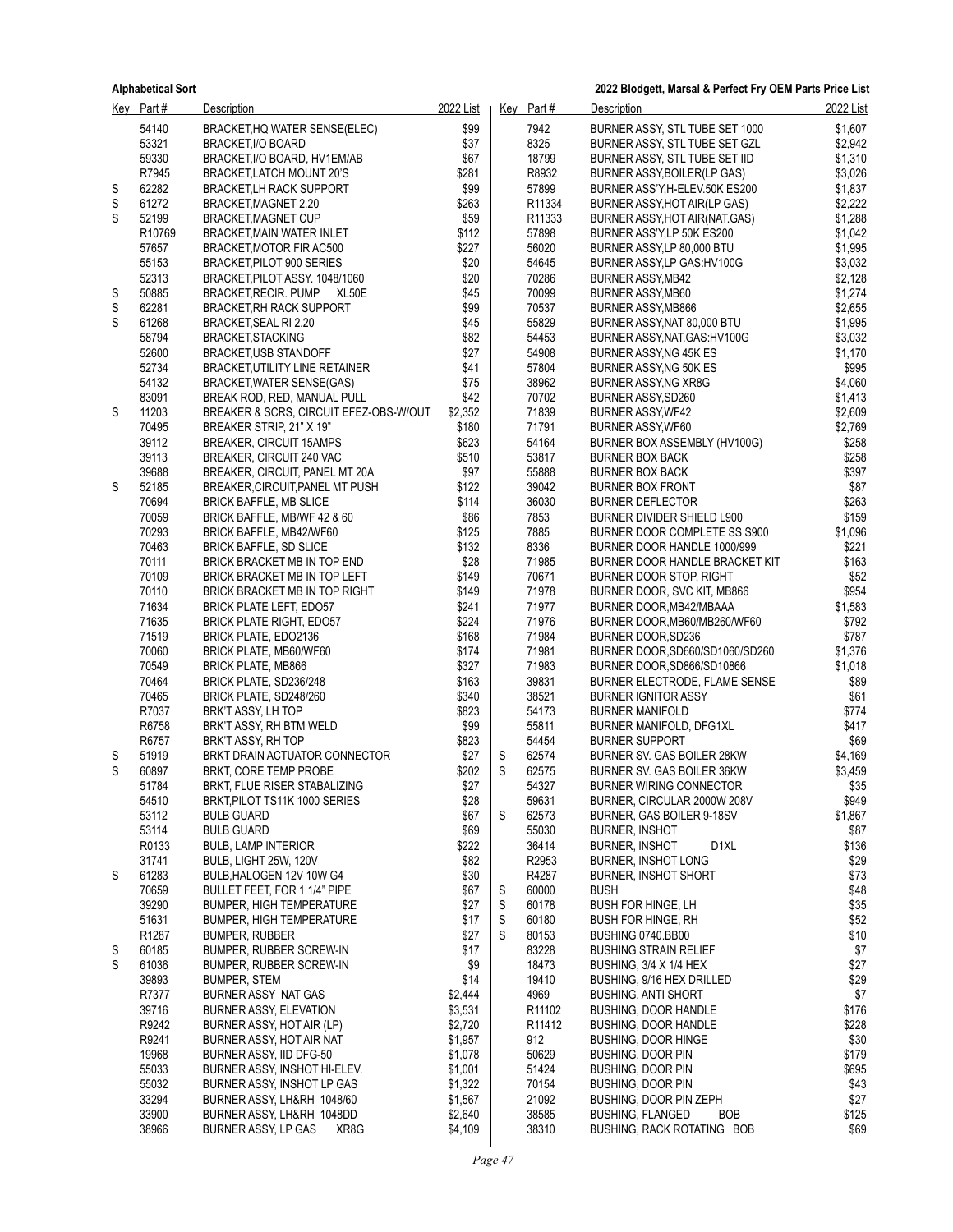|        | Key Part#                  | Description                                                  | 2022 List          |        | Key Part#      | Description                                         | 2022 List      |
|--------|----------------------------|--------------------------------------------------------------|--------------------|--------|----------------|-----------------------------------------------------|----------------|
|        | 16657                      | <b>BUSHING, SLEEVE</b>                                       | \$17               |        | 7983           | CARTON, TRIPLE WALL CTB                             | \$179          |
|        | R7199                      | <b>BUSHING, SPACER</b>                                       | \$73               |        | 38922          | CARTON, BAKERY STAND                                | \$373          |
|        | R9889                      | <b>BUSHING, SPACER</b>                                       | \$27               |        | 39602          | CARTON, FULL SIZED CONVECTION                       | \$428          |
| S      | 54200                      | BUSHING, THREADED M12 X 1.00                                 | \$41               |        | 38486          | CARTON, TRIPLE WALL BOBB                            | \$1,247        |
|        | R10627                     | BUSHING, 3/8M X 1/4F BRASS                                   | \$19               |        | 54001          | CARTRIDGE, CHEM PUMP REPLCMNT                       | \$286          |
|        | 18311                      | BUSHING, BRASS 1/4M: 1/8F                                    | \$27               | S      | 60750          | CASSETTE, RACK, 65MM, 102                           | \$2,895        |
|        | 21554                      | BUZZER & SCREWS, 240V 1400                                   | \$166              | S      | 61365          | CASSETTE, RACK 65MM 2.06                            | \$1,919        |
|        | 20349                      | BUZZER & TERMINALS, 120V                                     | \$111              | S      | 61366          | CASSETTE, RACK 85MM 2.06                            | \$1,919        |
|        | 20350<br>36121             | BUZZER & TERMINALS, 240V                                     | \$111<br>\$153     |        | 53656<br>53655 | <b>CASTER ASSY W/BRAKE</b>                          | \$447<br>\$447 |
|        | 36124                      | BUZZER ASSY, 120V<br>BUZZER ASSY, 240V                       | \$312              | A      | 19688          | CASTER ASSY W/O BRAKE<br>CASTER ASSY, DOLLY         | \$161          |
|        | 37489                      | BUZZER ASSY, 24V                                             | \$119              | S      | 80073          | CASTER KIT, GBF-5G/P DESMON                         | \$1,351        |
| S      | 60582                      | BUZZER FOR VISUAL COOKING II                                 | \$41               | Α      | 16002          | CASTER SET, 5" INSERT                               | \$900          |
|        | R9497                      | BUZZER KIT, 120V                                             | \$153              | S      | 33528          | CASTER SET, ADJ STEM                                | \$1,533        |
|        | R9498                      | BUZZER KIT, 240V                                             | \$211              | Α      | 31013          | CASTER SET, HD LOW PROFLE                           | \$3,107        |
|        | 35886                      | BUZZER, 240V 50/60HZ                                         | \$125              |        | 33199          | CASTER SET, LOCKING W/ PLATE                        | \$3,131        |
|        | 37315                      | BUZZER, 24V 50/60HZ                                          | \$216              | A      | 19528          | CASTER SET, LOW PROFILE                             | \$900          |
|        | 53759                      | <b>BUZZER, REMOTE</b>                                        | \$179              | Α      | 5779           | CASTER SET, W/ PLATE                                | \$900          |
|        | 57532                      | C/CD SWITCH, ROCKER                                          | \$44               | S      | 52324          | CASTER SET, XL50EC SHORT STAND                      | \$975          |
|        | 83781                      | CABINET, COVER SIDE ASSY PFC                                 | \$104              |        | 52989          | CASTER SET.4" 'CARLS JR'                            | \$2,012        |
|        | 83097<br>60094             | CABLE ASSY FUSIBLE LINK<br>CABLE CLAMP Ø17.8                 | \$25<br>\$14       |        | 9045<br>5731   | CASTER, 5 W/BRAKE 150#                              | \$240<br>\$69  |
| S<br>S | 62555                      | CABLE ENCODER VCII OVEN GAS                                  | \$45               | Α      | 15687          | CASTER, 5 W/BRAKE 300#<br>CASTER, 5 W/BRAKE SWIVEL  | \$400          |
| S      | 61081                      | CABLE W/PLUG, GAS COIL 115V                                  | \$69               |        | 6885           | CASTER, 5 W/O BRAKE 150#                            | \$107          |
|        | 83094                      | CABLE, 1/16" SS                                              | \$42               |        | 5732           | CASTER, 5 W/O BRAKE 300#                            | \$64           |
|        | 54330                      | CABLE, COMM TOUCHSCREEN                                      | \$102              | A      | 15688          | CASTER, 5 W/O BRAKE SWIVEL                          | \$400          |
|        | 17925                      | CABLE, EXTENSION                                             | \$949              | A      | 21187          | CASTER, 5" W/BRAKE SWIVEL                           | \$379          |
|        | 20043                      | CABLE, STRAIN RELIEF                                         | \$27               | A      | 21186          | CASTER, 5" W/O BRAKE SWIVEL                         | \$379          |
| S      | 62578                      | CABLE, TRANSFORMER                                           | \$106              | S      | 55079          | CASTER, 5.00" W/BRAKE                               | \$136          |
| S      | 61827                      | CABLE, CABLE TOUCH DISPLAY, CSII                             | \$184              | S      | 55076          | CASTER, 5.00" W/OUT BRAKE                           | \$130          |
| S      | 61312                      | CABLE, COMMUNICATIONS                                        | \$101              |        | R0119          | CASTER, W/0 BRAKE COS 201/20                        | \$689          |
|        | 53106                      | CAM & BRKT SET, RACK POSITION                                | \$161              |        | R0192          | CASTER, W/BRAKE COS 201/20                          | \$689          |
|        | 90053<br>11698             | CAM ASSY & SCREW, SWITCH DFG                                 | \$191<br>\$99      |        | 58497<br>58496 | CASTER,6" LOCKING                                   | \$543<br>\$543 |
|        | 52643                      | CAM ASSY & SCREW, SWITCH FA/EF<br>CAM ASSY, RACK POSITIONING | \$118              | S      | 61385          | CASTER,6" NON-LOCKING<br>CASTER, ADJUSTABLE W/BRAKE | \$433          |
|        | 38494                      | CAM ASSY, VENT<br>BOB                                        | \$136              | S      | 61386          | CASTER, ADJUSTABLE W/O BRAKE                        | \$433          |
| S      | 53684                      | CAM, DOOR HANDLE XL50EC                                      | \$172              |        | 52240          | CASTER, NO BRAKE, SQUARE MOUNT                      | \$498          |
| S      | 52066                      | CAM, DOOR LOCK                                               | \$130              |        | 52239          | CASTER, WITH BRAKE, SQUARE MOUNT                    | \$498          |
|        | 83238                      | CAM, DRAWER MOTOR PFA                                        | \$25               | Α      | R5454          | <b>CASTERS ON STAND</b>                             | \$801          |
|        | 83290                      | CAM, MOTOR BASKET PFC                                        | \$276              |        | R6308          | CASTERS, LOW PROFILE-SET OF 4                       | \$569          |
|        | R <sub>1082</sub>          | CAM, DOOR HANDLE                                             | \$244              | S      | 80107          | CASTOR KIT- MFPTM2-80-ETL                           | \$1,210        |
| S      | 61758                      | CAP, DIA. 1.00 X 1.50                                        | \$9                | S      | 80139          | CASTOR KIT- MFPTM3-80-ETL                           | \$1,545        |
|        | 70158                      | CAP, DOOR STOP                                               | \$10               | S      | 62232          | CATALYTIC CONVERTER                                 | \$1,460        |
|        | 50213                      | CAP, HANDLE END                                              | \$37               |        | 90087          | CATCH & SPRING KIT, DOOR                            | \$87           |
|        | R <sub>1795</sub><br>R3011 | CAP, PLASTIC SCREW COVER<br>CAP,(CORNERHARDWARE/HOMEDEPOT)   | \$7<br>\$19        | S<br>S | 60823<br>60424 | CATCH 2-STEP<br>CATCH 2-STEP VCII                   | \$45<br>\$82   |
| S      | 37000094                   | CAP, DOOR HANDLE STEEL LOOK                                  | \$41               |        | 7510           | <b>CATCH ASSY</b>                                   | \$276          |
|        | 34689                      | CAPACITOR ASSY, SNUBBER                                      | \$129              |        | 21098          | CATCH ASSY & SCREW, DOOR ZEPH                       | \$198          |
| S      | 80184                      | CAPACITOR C 50µF 500V                                        | \$391              |        | 17946          | CATCH ASSY & SCREWS, DOR DFG50                      | \$194          |
|        | 23077                      | CAPACITOR, 2SPD MOTOR                                        | \$147              |        | 8359           | CATCH ASSY CART MECHANISM                           | \$305          |
| A      | R0083                      | CAPACITOR, 6 MFD                                             | \$86               |        | 31529          | <b>CATCH ASSY, DOOR</b>                             | \$451          |
|        | 38610                      | CAPACITOR, ELECTROLYTIC 5MFD                                 | \$29               |        | R0274          | CATCH ASSY, DOOR COS 201/20                         | \$279          |
|        | 38609                      | CAPACITOR, RACK MOTOR<br><b>BOB</b>                          | \$179              |        | 24674          | CATCH ASSY, SECURTIY, RH                            | \$99           |
|        | R0038                      | CAPACITOR, SUPPRESSOR                                        | \$82               |        | 51488          | CATCH ASSY, LATCH                                   | \$109          |
|        | 52601                      | CAROUSEL ASSY, WELDED D.DONUTS                               | \$2,436            | S      | 60850          | CATCH ASSY, RH                                      | \$45           |
| A      | 8542                       | CART ASSEMBLY, CTRE-2                                        | \$7,603            |        | 50514          | CATCH ASSY, XR8                                     | \$288          |
| A<br>A | 7689<br>8626               | CART ASSEMBLY, CTRG<br>CART ASSEMBLY, CTRG-2                 | \$5,294<br>\$7,603 |        | R0922<br>R0923 | CATCH, BALL FEMALE<br>CATCH, BALL MALE              | \$279<br>\$129 |
|        | R5989                      | CART ASSY, TC-10 CRATED(SM49)                                | \$10,652           |        | R2781          | CATCH, DOOR S/S                                     | \$106          |
|        | R5792                      | CART ASSY, TC-14 CRATED (SM49)                               | \$6,494            |        | R2296          | CATCH, DOOR W/HARDWARE                              | \$486          |
|        | R5839                      | CART ASSY, TC-20 CRATED (SM49)                               | \$6,494            |        | 51450          | CENTER CHANNEL, LH DOOR                             | \$82           |
| S      | 61134                      | CART ASSY, 20 SHEET PAN 202: A                               | \$9,030            |        | 51541          | <b>CENTER GASKET CHANNEL</b>                        | \$35           |
|        | 20688                      | CART TOP ASSY, DOUBLE W/TRACKS                               | \$1,012            |        | 4887           | <b>CHAIN &amp; TURNBUCKLE ASSY</b>                  | \$157          |
|        | 58562                      | <b>CARTON HV'S</b>                                           | \$373              |        | 62648          | CHAIN STAND, BLC6/10 SGL(SHELF)                     | \$2,183        |
|        | 8363                       | CARTON, 1048 1200                                            | \$310              |        | 39656          | <b>CHANNEL ASSY, GASKET</b>                         | \$883          |
| S      | 61975                      | CARTON, BLC6EH                                               | \$312              |        | 53557          | CHANNEL ASSY, GASKET BC20                           | \$630          |
|        | 7978                       | CARTON, CORRUGATED 27.5 X 19 X 32"                           | \$27               |        | 33117          | CHANNEL ASSY, SHELF SUPPORT                         | \$580          |
| S      | 50790                      | CARTON, HALF SIZED                                           | \$288              |        | R5527          | CHANNEL, SLIDE                                      | \$136          |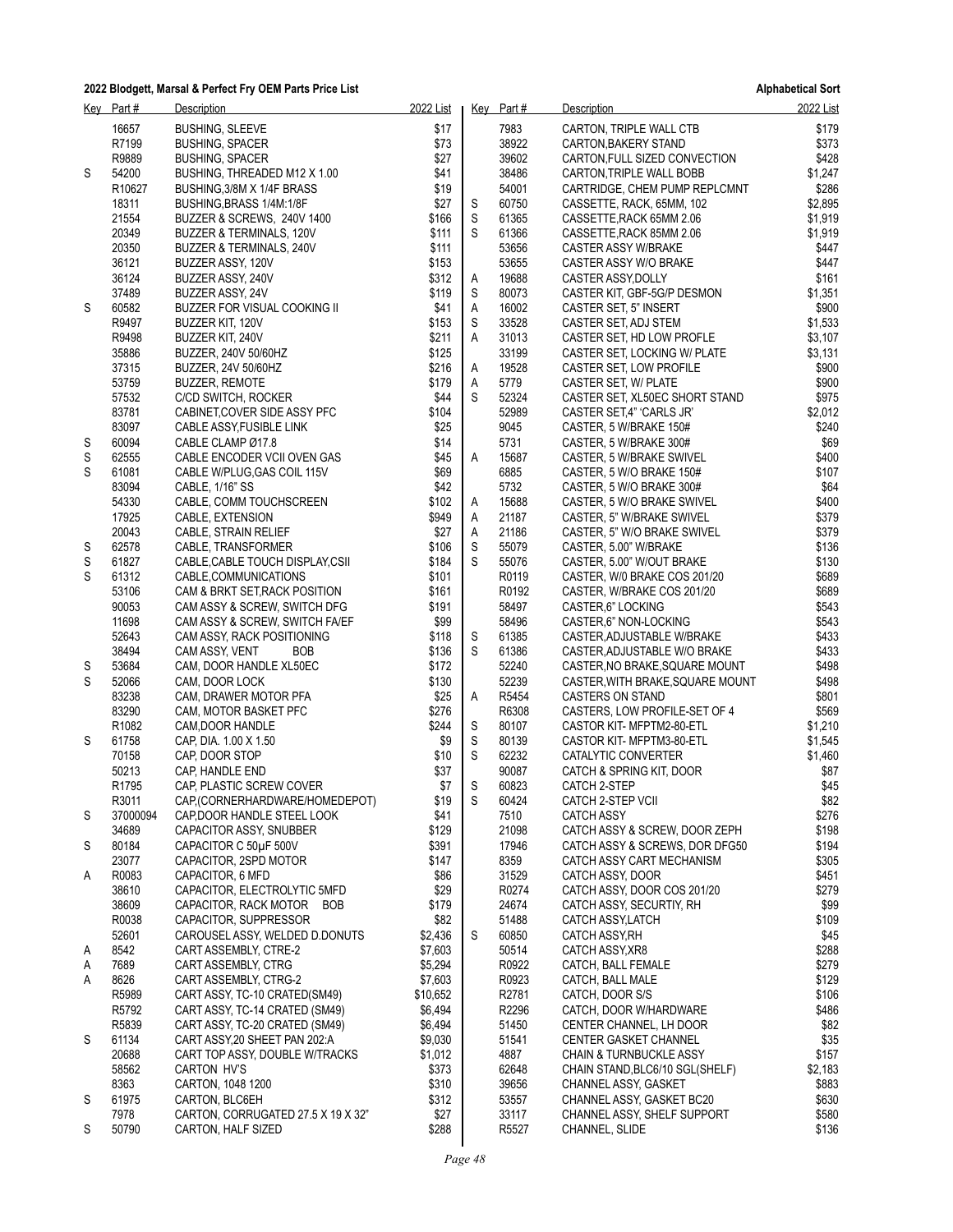|        | Key Part#          | Description                                                     | 2022 List     |             | Key Part#          | Description                                                    | 2022 List          |
|--------|--------------------|-----------------------------------------------------------------|---------------|-------------|--------------------|----------------------------------------------------------------|--------------------|
|        | 50100              | CHANNEL, DOOR GASKET                                            | \$112         | S           | 62503              | COMPUTER, TSCRN WEND CN W/ROL                                  | \$1,835            |
|        | 72147              | CHASE NIPPLE, 1/2" NPSM X 5/8"                                  | \$10          | S           | 61533              | COMPUTER, TSCRN WENDY'S                                        | \$1,867            |
| A      | 52387              | <b>CHICKEN ROASTING RACK</b>                                    | \$230         | $\mathsf S$ | 61859              | COMPUTER, TSCRN WENDY'S CN                                     | \$3,622            |
| Α      | 70103              | <b>CHIMNEY TOP</b>                                              | \$86          | $\mathsf S$ | 62501              | COMPUTER, TSCRN WENDY'S W/ROL                                  | \$1,835            |
|        | 36429              | <b>CIRCUIT BREAKER</b>                                          | \$226         | S           | 80111              | COND.FNGR GRD/FN HLDR + MOTOR                                  | \$1,072            |
|        | R <sub>11259</sub> | <b>CIRCUIT BREAKER</b>                                          | \$538         | S           | 80141              | COND.FNGR GRD/FN HLDR + MOTOR                                  | \$1,224            |
| S      | 52333              | <b>CIRCUIT BREAKER 32A</b>                                      | \$598         | S           | 80145              | <b>CONDENSATE PAN + HEATER</b>                                 | \$245              |
| S      | 52332              | <b>CIRCUIT BREAKER 50A</b>                                      | \$598         | $\mathsf S$ | 80110              | <b>CONDENSER COIL</b>                                          | \$2,359            |
|        | 52446              | CIRCUIT BREAKER, 25AMP                                          | \$485         | $\mathsf S$ | 80142              | CONDENSER COIL MFPTM3-80-ETL                                   | \$2,359            |
|        | 51501              | CIRCUIT BREAKER, 3 POLE 40A                                     | \$1,746       | $\mathsf S$ | 80074              | <b>CONDENSER FILTER</b>                                        | \$410              |
|        | 53271              | CIRCUIT BREAKER, 3 POLE, 50A                                    | \$2,038       | S           | 60334              | <b>CONDENSING SENSOR</b>                                       | \$234              |
|        | 72387              | CIRCUIT BREAKER, 5A, 120/240V                                   | \$388         | S           | 61955              | CONDENSOR ASSY, WELDED                                         | \$627              |
|        | 39804              | CIRCUIT BREAKER, 63A, 3 PH                                      | \$1,173       | S           | 80024              | CONDNSR ASSY STVF273 082046101                                 | \$2,261            |
| S      | 53283              | CIRCUIT BREAKER, 6A, Z-CURVE                                    | \$130         |             | 17222              | CONDUIT ASSY, MOTOR 36 2SP                                     | \$458              |
|        | M3810              | CLAMP, 1/8" TUBE ALUMINUM                                       | \$7           |             | 20606              | CONDUIT ASSY, XFORMER 21                                       | \$75               |
|        | M3357              | <b>CLAMP, CUSHIONED CABLE</b>                                   | \$27          |             | 18199              | CONDUIT, TRANSFORMER 18"                                       | \$27               |
|        | 83120              | CLAMP, GASKET FIRE MASTER                                       | \$11          | S           | 60602              | CONNECTING PIECE FOR STAND                                     | \$27               |
|        | R0082              | CLAMP, HOSE 1-5/16" TO 2-1/4"                                   | \$27          |             | 83348              | CONNECTOR ASS'Y, 3PH                                           | \$379              |
| S      | 60910              | CLAMP, HOSE 40-64MM                                             | \$14          |             | 59709              | CONNECTOR CABLE                                                | \$106              |
|        | R2487<br>R2207     | CLAMP, HOSE SS 1-5/8"TO 3-1/2"                                  | \$14<br>\$19  | A<br>A      | 21826<br>21242     | CONNECTOR KIT, GAS FLEX 36IN.                                  | \$1,109<br>\$1,195 |
|        | R10391             | CLAMP, HOSE SS, 7/8"TO 2-3/4"<br><b>CLAMP, SINGLE SNAP-GRIP</b> | \$19          |             | R5470              | CONNECTOR KIT, GAS FLEX 48IN.<br>CONNECTOR, 10 PIN             | \$166              |
|        | R8875              | CLAMP, TWO EAR HOSE                                             | \$15          |             | R5471              | CONNECTOR, 11 PIN                                              | \$179              |
|        | R8279              | CLAMP, HOSE                                                     | \$27          |             | R6061              | CONNECTOR, 12 POSITION                                         | \$196              |
| S      | R0254              | CLAMP, HOSE 3/4"TO 1-1/2" BIN R                                 | \$27          |             | 33156              | CONNECTOR, BACK COMMUNICATION                                  | \$385              |
| S      | 61333              | CLAMP HOSE Ø10-17MM                                             | \$14          |             | 7744               | CONNECTOR, INVERTED                                            | \$27               |
| S      | 61313              | CLAMP HOSE Ø50-65MM                                             | \$27          |             | M6029              | CONNECTOR, LIQUID TIGHT                                        | \$52               |
| S      | R9757              | CLAMP, HOSE, 3/4"MIN X 1 3/4 MAX                                | \$27          |             | R5219              | CONNECTOR, PANEL JACK                                          | \$82               |
| S      | R9757              | CLAMP, HOSE, 3/4"MIN X 1 3/4 MAX                                | \$23          |             | 15930              | CONNECTOR, PLUG 15 AMP                                         | \$106              |
| Α      | 100745             | <b>CLEAR LENS LIGHT</b>                                         | \$25          |             | 15931              | CONNECTOR, SOCKET 15 AMP                                       | \$161              |
|        | 20353              | CLIP & SCREW, THERMOSTAT BULB                                   | \$26          | S           | 61352              | CONNECTOR, ELBOW EXHAUST                                       | \$288              |
| S      | 60096              | CLIP FOR LOCK PIN                                               | \$9           | S           | 60570              | CONSOLE FOR PUMP FOR DETERGENT                                 | \$179              |
|        | 33939              | CLIP, BULB W/SCREWS                                             | \$27          |             | R7476              | <b>CONTACT BLOCK</b>                                           | \$251              |
|        | 19751              | CLIP, BULB THERMISTOR                                           | \$7           |             | 51336              | CONTACT, AUXILARY                                              | \$94               |
|        | 33088              | CLIP, BULB THERMISTOR                                           | \$7           |             | 20660              | CONTACTOR & SCREWS, 35A CTB                                    | \$1,521            |
|        | 51519              | CLIP, DOOR GLASS                                                | \$45          |             | 90062              | CONTACTOR & SCREWS, 35A DFG                                    | \$569              |
|        | R5391              | CLIP, MEAT PROBE                                                | \$87          |             | 90588              | CONTACTOR & SCREWS, 50A CTB                                    | \$179              |
|        | R0715              | <b>CLIP, RETAINER</b>                                           | \$7           |             | 5510               | CONTACTOR & TERMINALS, 35AMP                                   | \$1,138            |
|        | 347                | CLIP, SHELF FRONT 900                                           | \$15          | S           | 60127              | CONTACTOR A16 24V 50/60HZ                                      | \$134              |
|        | 348                | CLIP, SHELF REAR                                                | \$15          | $\mathsf S$ | 60128              | CONTACTOR A26-40-00 24V 50/60                                  | \$290              |
|        | 59106              | CLIP, SPRING INNER DOOR GLASS                                   | \$33          | S           | 60129              | CONTACTOR A30 24V 50/60HZ                                      | \$286              |
|        | 30182              | CLIPS STACKING, W/HDW                                           | \$161         |             | 38083              | CONTACTOR ASSY, M1XL                                           | \$1,339            |
|        | 50610              | CLOSE NIPPLE, 0.875" BRASS                                      | \$11          |             | 72384              | CONTACTOR BRACKET, CT301                                       | \$60               |
| S      | 80065              | CNTR BF25250022050 220V50/60HZ                                  | \$943         |             | 72315              | CONTACTOR BRACKET, CT302                                       | \$45               |
|        | 20351              | <b>CNTRLER &amp; SPACERS, HOLD</b>                              | \$912         |             | 56331              | CONTACTOR, 100A,3 POLE, 240/480                                | \$800              |
|        | 39795              | COIL ASSY, 24 VOLT SOLENOID                                     | \$561         |             | R11235             | CONTACTOR, 20 AMP                                              | \$152              |
|        | R5074<br>R10934    | COIL, SOLENOID 115V<br>COIL, SOLENOID 208/240V                  | \$94<br>\$320 |             | 53431<br>53432     | CONTACTOR, 208V, 3 POLE, 100A<br>CONTACTOR, 240V, 3 POLE, 100A | \$512<br>\$458     |
|        | R10838             | COIL, SOLENOID 24 VAC 50/60HZ                                   | \$362         |             | 59049              | CONTACTOR, 24DC COIL, 40A                                      | \$555              |
|        | R5075              | COIL, SOLENOID 240V                                             | \$86          |             | 52717              | CONTACTOR, 3 PHASE 24VDC COIL                                  | \$605              |
| S      | 61080              | COIL GAS BOX 115V                                               | \$281         |             | R11087             | CONTACTOR, 3 POLE 40A 240VAC                                   | \$347              |
|        | 16418              | COLLECTOR ASSY, HEAT LOWER                                      | \$82          |             | 52164              | CONTACTOR, 3 POLE 40A,220VAC                                   | \$700              |
|        | 20376              | COLLECTOR ASSY, HEAT LOWER                                      | \$87          |             | 38081              | CONTACTOR, 3 POLE, 40A, 24VAC                                  | \$486              |
| S      | 61591              | COM CABLE                                                       | \$161         |             | R11112             | CONTACTOR, 3 POLE, 65A, 240VAC                                 | \$424              |
|        | 55943              | COM CABLE, 40", HV50/COMBI TSCRN                                | \$67          |             | 71622              | CONTACTOR, 4-POLE, 208-240V                                    | \$272              |
|        | 30996              | COMB. COVER ASS'Y, DFG50 RHDR                                   | \$835         |             | 5275               | CONTACTOR, 50 AMP                                              | \$301              |
| S      | 60798              | COMBI SHEET PIZZA GRILL 1X1                                     | \$428         |             | 51692              | CONTACTOR, CGMS-6A-208-01                                      | \$276              |
| S      | 60684              | <b>COMBINET</b>                                                 | \$451         |             | 51693              | CONTACTOR, CGMS-6A-230-01                                      | \$276              |
|        | 58030              | COMBUSTION COVER, DFG E-STAR                                    | \$354         |             | 50284              | CONTACTOR, MOTOR                                               | \$179              |
|        | 53639              | COMFORT GRIP NOZZLE                                             | \$179         |             | R4753              | CONTACTOR, MOTOR, 120V, 3 POLE                                 | \$701              |
| S      | 80108              | COMPRESSOR MFPTM2-80-ETL                                        | \$1,697       |             | R6566              | CONTACTOR, SS 15AMP 240/440V                                   | \$2,115            |
| S      | 80140              | COMPRESSOR MFPTM3-80-ETL                                        | \$2,068       |             | 53235              | CONTACTOR, 3 POLE 65A W/AUX                                    | \$658              |
| S      | 60335              | COMPUTER I/O                                                    | \$1,532       |             | 37296              | CONTACTOR, 40A MECH W/HARN CTB1                                | \$460              |
| S      | 61029              | COMPUTER, MANUAL HOUNO                                          | \$1,551       |             | 37297              | CONTACTOR, 40A MECH W/HARN CTB1                                | \$1,666            |
| S      | 61028              | COMPUTER, PROGRAMMABLE HOUNO                                    | \$4,642       |             | 83304              | CONTACTOR, DP 3P 50A 600V 220CO                                | \$163              |
| S      | 61449              | COMPUTER TCHSCRN BURGER KING                                    | \$1,867       |             | R <sub>11541</sub> | CONTACTOR, SPRECH+SCHUH CA7-60                                 | \$1,501            |
| S<br>S | 61820<br>61030     | COMPUTER, TCHSCRN SMITHFIELD                                    | \$3,203       | S           | 80078<br>37148     | CONTATTORE TRIP.110V60                                         | \$1,302            |
|        |                    | COMPUTER TOUCHSCN HOUNO                                         | \$1,554       |             |                    | CONTROL & DECAL ASSY, CH3 M1XL                                 | \$1,355            |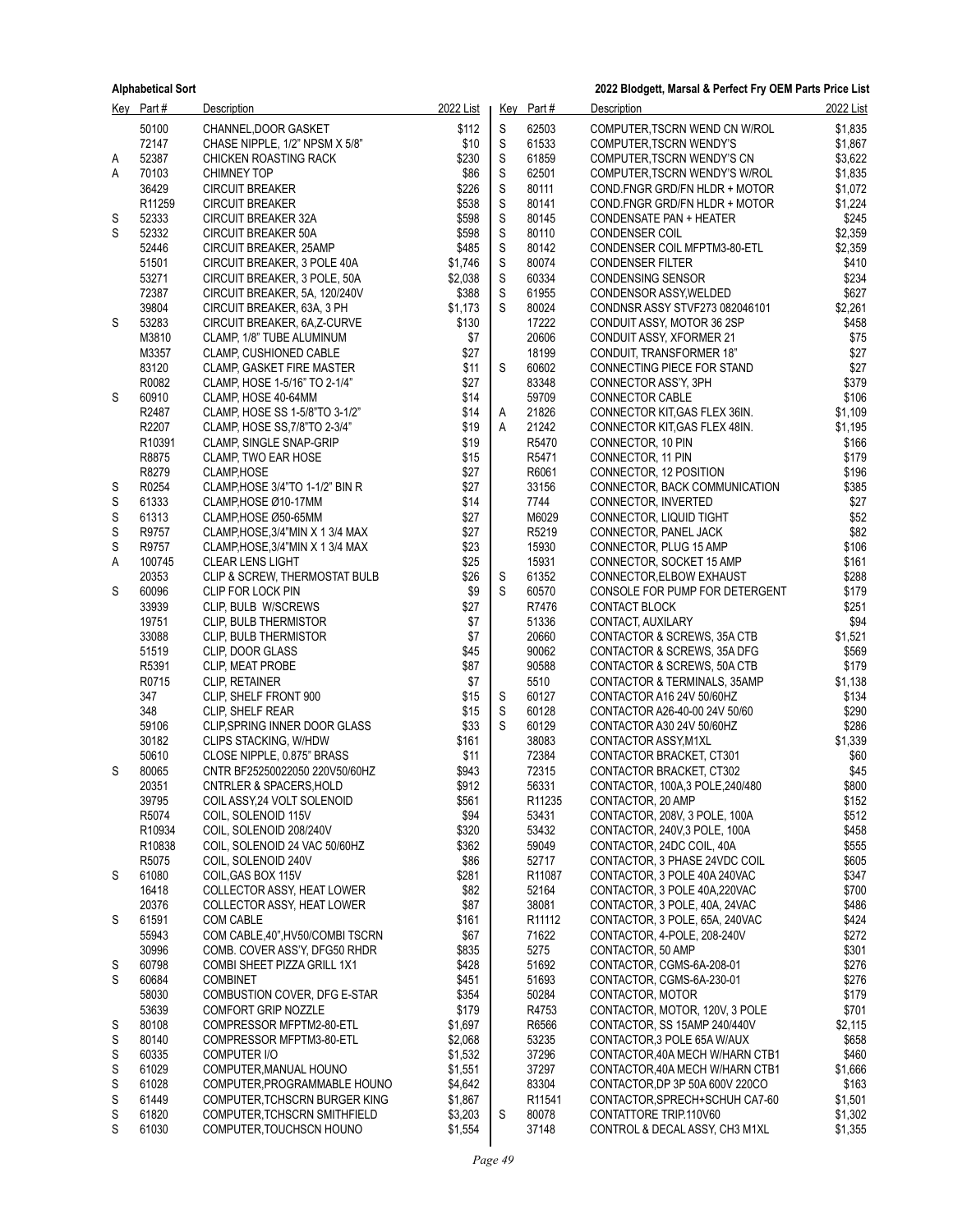| Key    | Part#          | Description                                                    | 2022 List          |        | Key Part#      | Description                                                     | 2022 List          |
|--------|----------------|----------------------------------------------------------------|--------------------|--------|----------------|-----------------------------------------------------------------|--------------------|
| S      | 37035          | CONTROL & DECAL ASSY, IQ2                                      | \$4,362            |        | 36546          | CONTROL, MODULAR INF 550 D/M1XL                                 | \$496              |
| S      | 51342          | CONTROL & PANEL ASSY, B&N                                      | \$4,598            |        | 59356          | CONTROL, PRGMD BCX14E TCHSRN                                    | \$4,665            |
| S      | 51398          | CONTROL & PANEL ASSY IQ2 B.K.                                  | \$2,417            |        | 59357          | CONTROL, PRGMD BCX14G TCHSRN                                    | \$4,004            |
| S      | 51062          | CONTROL & PANEL ASSY, IQ2 CTB/R                                | \$2,368            | S      | 63138          | CONTROL, PRGMD BLC62E COSTCO                                    | \$1,399            |
| S      | 51059<br>51060 | CONTROL & PANEL ASSY, IQ2 DFG50                                | \$4,594            | S      | 61811<br>61927 | CONTROL, PRGMD BLC6E MCD                                        | \$3,622            |
| S      | 55561          | CONTROL & PANEL ASSY IQ2 DFG50<br>CONTROL ASSY, SMOKER DIGITAL | \$2,387<br>\$3,253 | S<br>S | 61928          | CONTROL, PRGMD BLC6E MCD PROT<br>CONTROL, PRGMD BLC6EH MCD PROT | \$1,958<br>\$1,750 |
|        | 55730          | CONTROL ASSY, SMOKER TOP MNT                                   | \$2,321            | S      | 55198          | CONTROL, PRGMD BX14 TCHSRN                                      | \$4,788            |
|        | 39669          | CONTROL BOARD, PROGRAMMED BCX                                  | \$4,698            | S      | 57736          | CONTROL, PRGMD BX14 TCHSRN                                      | \$5,923            |
| S      | 62584          | CONTROL BOX 120V HSI HONEYWELL                                 | \$539              | S      | 59358          | CONTROL, PRGMD BX14 TCHSRN                                      | \$2,468            |
|        | 72346          | CONTROL COVER, CT301                                           | \$137              | S      | 57337          | CONTROL, PRGMD CNVX14 TCHSRN                                    | \$5,923            |
|        | 72345          | CONTROL COVER, CT302                                           | \$143              |        | 59360          | CONTROL, PRGMD HV100 TCHSRN                                     | \$4,152            |
|        | 70122          | CONTROL DOOR ASS'Y                                             | \$580              |        | 59718          | CONTROL, PRGMD HV100 TCHSRN DD                                  | \$4,152            |
|        | 71067          | CONTROL DOOR ASSY, SD S/S TRIM                                 | \$718              | S      | 59719          | CONTROL, PRGMD HV100 TCHSRN LH                                  | \$2,580            |
|        | 71037          | CONTROL DOOR TRIM, STAINLESS                                   | \$163              | S      | 59720          | CONTROL, PRGMD HV100 TCHSRN LUC                                 | \$2,580            |
|        | 30663          | CONTROL PANEL & DECAL ASSY                                     | \$1,593            |        | 59722          | CONTROL, PRGMD HV1EM TCHSRN                                     | \$6,398            |
|        | 30664<br>30665 | CONTROL PANEL & DECAL ASSY                                     | \$1,436<br>\$352   | S      | 59361<br>53381 | CONTROL, PRGMD HVH100 TCHSRN                                    | \$4,663<br>\$4,874 |
|        | 30666          | CONTROL PANEL & DECAL ASSY<br>CONTROL PANEL & DECAL ASSY       | \$1,096            | S      | 54627          | CONTROL, PRGRMD XR8 GEN MKT<br>CONTROL, PRGRMD XR8E DD          | \$4,247            |
|        | 30667          | CONTROL PANEL & DECAL ASSY                                     | \$517              | S      | 52693          | CONTROL, PRGRMD XR8G DD                                         | \$2,513            |
|        | 30669          | CONTROL PANEL & DECAL ASSY                                     | \$1,308            |        | RC0001         | CONTROL, RECONDITIONED 51014                                    | \$1,114            |
| S      | 61092          | CONTROL PANEL ASSY, BCT 102                                    | \$10,595           |        | 51584          | CONTROL, S/S DIGITAL 1K                                         | \$1,018            |
| S      | 36736          | CONTROL PANEL ASSY, IQ2 DFG100                                 | \$8,754            |        | 72337          | CONTROL, SOLID STATE DIGITAL 1K                                 | \$756              |
|        | 72331          | CONTROL PANEL, CT301                                           | \$52               |        | 58981          | CONTROL, SSI-D TOGGLE, RTD                                      | \$1,048            |
|        | 72330          | CONTROL PANEL, CT302                                           | \$75               |        | 58337          | CONTROL, TEXAS RH INF W/DIG                                     | \$497              |
|        | 52277          | CONTROL PANEL, XR8G VFD W/USB                                  | \$895              | S      | 80112          | CONTROLLER                                                      | \$529              |
|        | 54880          | CONTROL PANEL, MENU W/SRN PROT                                 | \$451              |        | R1443          | <b>CONTROLLER ASSY</b>                                          | \$539              |
|        | 58617<br>55128 | CONTROL PANEL, ZEPHG-ES SSI-D                                  | \$164<br>\$2,977   |        | 21432<br>18430 | CONTROLLER, 1POT 240V CTB/R                                     | \$2,640<br>\$2,640 |
|        | R5707          | CONTROL STACK, 900 DECK, 650F<br>CONTROL, 120V WARRICK 16      | \$649              |        | 20346          | CONTROLLER, 3 POT 115V DFG-50<br>CONTROLLER, 3 POT W/ SCREWS    | \$633              |
|        | R5708          | CONTROL, 208/240V WARRICK 16                                   | \$669              |        | 18578          | CONTROLLER, TEMP-COOK                                           | \$305              |
|        | R9947          | CONTROL, BC-1 GAS                                              | \$2,594            |        | 39673          | CONTROLLER, TEMPERATURE                                         | \$979              |
| S      | 52082          | CONTROL, DOOR LOCK, XL50EC                                     | \$129              |        | 52696          | CONTROLLER, GRIDDLE TEMP, CTB                                   | \$824              |
| S      | 61077          | CONTROL, GAS-AIR 13KW 115V                                     | \$3,289            |        | 57947          | CONVERSION KIT, LP -> NAT                                       | \$99               |
| S      | 60972          | CONTROL, GAS-AIR 21/24KW 115V                                  | \$3,289            |        | 38678          | CONVERSION KIT, LP TO NAT                                       | \$99               |
|        | 30851          | CONTROL, HSI G750BWB-1                                         | \$780              |        | 54014          | CONVERSION KIT, LP TO NAT, #42 MTD                              | \$72               |
|        | 54859          | CONTROL, INFINITE W/DIG TIMER                                  | \$1,048            |        | 38677          | CONVERSION KIT, NAT TO LP                                       | \$44               |
| S      | 24434          | CONTROL, INT II FULL SIZE OVEN                                 | \$6,513            |        | 53612          | CONVERSION KIT, NAT GAS TO LP                                   | \$82               |
| S      | 34968<br>54826 | CONTROL, IQ W/SCK FOR US                                       | \$2,949<br>\$2,383 |        | 21083<br>30398 | CONVSN KIT, GAS NAT TO LP,#52                                   | \$174<br>\$184     |
| S<br>S | 54928          | CONTROL, IQ2 WENDY'S (RED)<br>CONTROL, IQ2 WENDY'S (BLACK)     | \$4,625            |        | 30514          | CONVSN KIT, GAS->LP, #52 MTD<br>CONVSN KIT, LP->NAT, #36 MTD    | \$73               |
|        | R5242          | CONTROL, MEAT PROBE                                            | \$1,602            |        | 18866          | CONVSN KIT, LP->NAT, #38 MTD                                    | \$609              |
|        | R7692          | CONTROL, MEAT PROBE CAL 3300                                   | \$1,816            |        | 30396          | CONVSN KIT, LP->NAT, #38 MTD                                    | \$97               |
|        | R10700         | CONTROL, PHACE AC                                              | \$258              |        | 30399          | CONVSN KIT, NAT->LP, #52 MTD                                    | \$1,149            |
|        | 21699          | CONTROL, PROOF/HOLD TEMP.                                      | \$1,551            |        | 54015          | CONVSN KIT, NAT->LP, #54 MTD                                    | \$69               |
|        | 21618          | CONTROL, PROOFER HUMIDITY                                      | \$417              |        | 18777          | CONVSN KIT, NAT->LP, 1/16 MTD                                   | \$194              |
|        | 21670          | CONTROL, PROOFER TEMPERATURE                                   | \$1,551            |        | 30397          | CONVSN KIT, NAT->LP, 1/16 MTD                                   | \$97               |
| S      | 38672          | CONTROL, SSD W/MEAT PROBE XL                                   | \$1,898            |        | 21084          | CONVSN KIT, GAS LP TO NAT, #36M                                 | \$148              |
|        | 33152          | CONTROL, TEMP W/LIT                                            | \$400              | S      | 60819          | COOLING FAN (ROUND)                                             | \$152              |
|        | R8327<br>31964 | CONTROL, TIMING(H20 LEVEL)<br>CONTROL, UHC BACK MEMBRANE       | \$1,828<br>\$230   | S      | 54393<br>62296 | COOLING FAN ASSEMBLY (HV100G)<br>COOLING FAN, ADDA DIA 175      | \$348<br>\$113     |
| S      | 56981          | CONTROL, WENDY'S (RED FR)                                      | \$4,625            |        | 83423          | COOLING FAN, CONTROL, W/PINS                                    | \$165              |
| S      | 51014          | CONTROL, XL50E-KFC CLEAN                                       | \$3,230            | S      | 60124          | COOLING FAN, (SQUARE)                                           | \$137              |
| S      | 38506          | CONTROL, XR8                                                   | \$3,470            | S      | 60322          | COOLING PLT FOR S.S RELAY                                       | \$140              |
| S      | 60820          | CONTROL, BCM SER# 4XXXX                                        | \$1,377            | S      | 80066          | COPPER VLV 1/4MM 300 VC-500-09                                  | \$141              |
| S      | 60589          | CONTROL BCP SER# 4XXXX-OBS                                     | \$2,317            | S      | 62242          | COPPER WASHER, 22X15X1MM                                        | \$9                |
| S      | 58220          | CONTROL, BX14 TCHSCN CAPRIOTTI                                 | \$5,923            | A      | 22025          | CORD SET & PLUG ASSY, 8 FT                                      | \$1,003            |
| S      | 60939          | CONTROL, DUNGS                                                 | \$3,227            | A      | 5091           | CORD SET ASSY                                                   | \$132              |
|        | 57084          | CONTROL, IGNITION "CE"                                         | \$379              | Α      | 31540          | CORD SET ASSY, 6FT 1PH<br>KCO                                   | \$525              |
|        | 53009          | CONTROL, IGNITION 230V DSI                                     | \$720              | Α      | 16680          | CORD SET ASSY, 8 FT                                             | \$437              |
|        | 54388          | CONTROL, IGNITION, FENWAL HV100G                               | \$337              |        | 33136          | CORD SET ASSY, 8/4 SO, 15-50P                                   | \$1,394            |
| S      | 56878<br>54868 | CONTROL, INFINITE DIG TIMER RTD<br>CONTROL, IQ W/OL PROJ MKV   | \$434<br>\$6,567   | S      | 5996<br>55266  | CORD SET, 6FT<br>CORD SET, 12/3 20A 120"                        | \$75<br>\$433      |
| S      | 51341          | CONTROL, IQ2 PRGMD B & N                                       | \$4,157            |        | 83433          | CORD, 8G/3C 50A 250V 6' 6-50P                                   | \$934              |
| S      | 36995          | CONTROL, IQ2 PRGMD BK                                          | \$2,119            |        | 83447          | CORD, HL, FRONT                                                 | \$255              |
| S      | 37000          | CONTROL, IQ2 PRGMD BOB EVAN                                    | \$4,199            | Α      | 16326          | CORD, TEST                                                      | \$1,612            |
| S      | 50736          | CONTROL, IQ2 VVC-208                                           | \$2,070            |        | 70063          | CORD, POWER 8'                                                  | \$107              |
| S      | 50931          | CONTROL, MEAT PROBE                                            | \$11,427           |        | 55596          | CORDIERITE, 2PC CRATED 1415 CB                                  | \$899              |
|        |                |                                                                |                    |        |                |                                                                 |                    |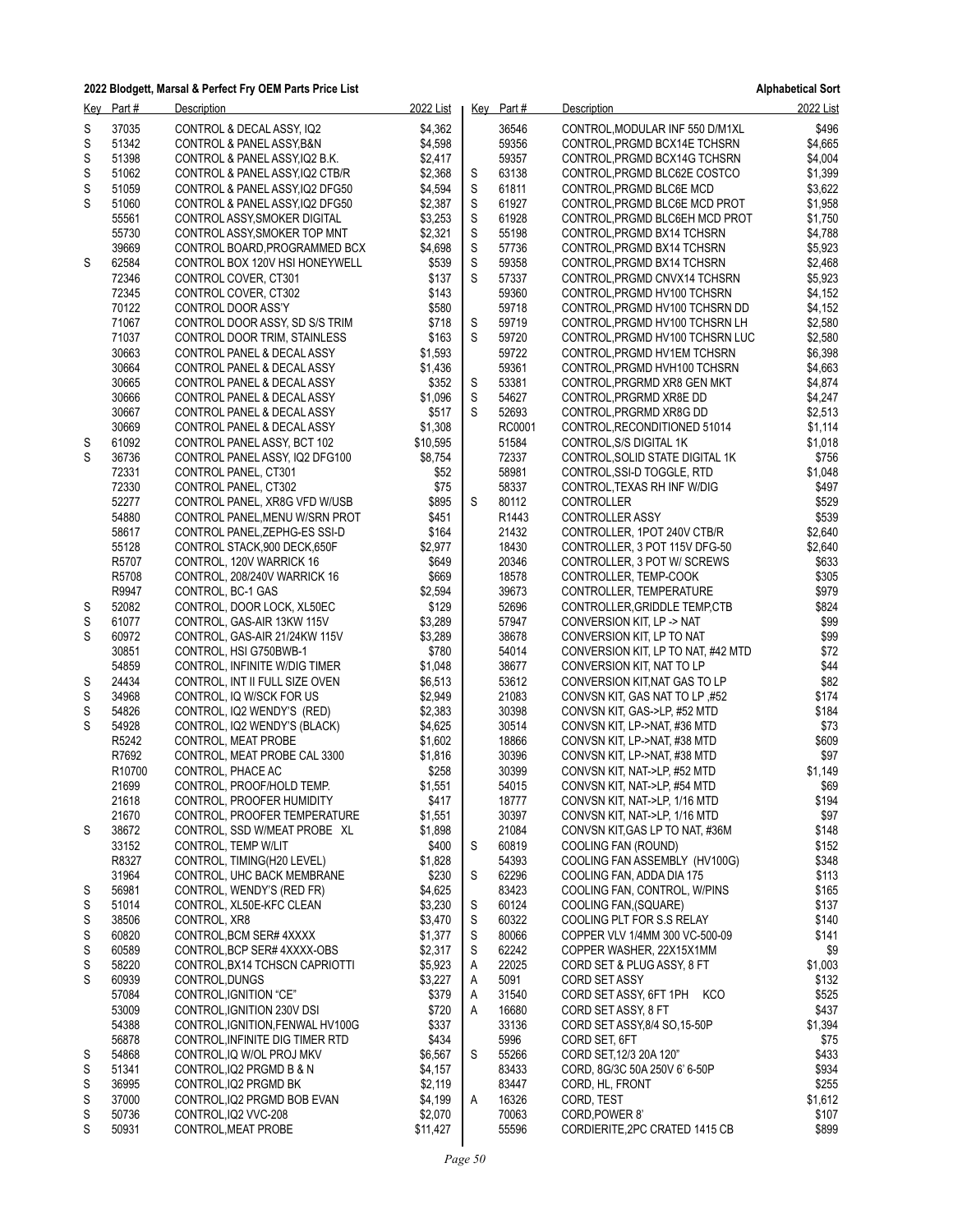|        | Key Part#          | <b>Description</b>                                                 | 2022 List      |        | Key Part#      | Description                                                    | 2022 List      |
|--------|--------------------|--------------------------------------------------------------------|----------------|--------|----------------|----------------------------------------------------------------|----------------|
|        | 100228             | CORDIERITE, 2PC CRATED 1415 GM                                     | \$851          |        | R7295          | COVER, MOTOR (COS-5H)                                          | \$184          |
|        | 39911              | <b>CORDSET</b>                                                     | \$166          |        | R2281          | COVER, PROBE S/S                                               | \$59           |
|        | R <sub>11128</sub> | CORDSET ASSY, 120V W/TERM BC20G                                    | \$117          |        | 17250          | COVER, TRANSFORMER TOP                                         | \$227          |
|        | 59199              | CORDSET, 10AWG 90DEG 30A P&S                                       | \$1,130        |        | R5356          | COVER, T'STAT ACCESS S/S                                       | \$222          |
| S      | 61717              | CORDSET, 14/3 15A 120"                                             | \$94           |        | 52161<br>83649 | COVER, USB                                                     | \$106          |
|        | R10645<br>R11231   | CORDSET, 14/3 WATERTIGHT<br>CORDSET, 8/4 600V                      | \$157<br>\$402 |        | 38492          | COVER, XL BASKET<br>COVER, BELT XR8G                           | \$168<br>\$227 |
| Α      | 34898              | CORDSET-RECEPTICLE, 8'3PH                                          | \$835          |        | R3046          | COVER, BODY TOP 304 S/S 1.5"                                   | \$19           |
|        | 11661              | CORNER, SUPPORT DOOR                                               | \$27           |        | 36512          | COVER, CONTROL                                                 | \$379          |
|        | 20641              | CORNER, SUPPORT DOOR-SET OF 4                                      | \$87           |        | 55325          | COVER CONTROL SH1E W/LIGHTS                                    | \$172          |
|        | 70084              | COTTER PIN, 7/64 X 1.75IN LONG                                     | \$7            |        | 54487          | COVER, CONTROL W/LH CONT.                                      | \$222          |
|        | 70324              | COUNTERWEIGHT ASSY, 3-BAR P-CTD                                    | \$1,241        |        | 37213          | COVER, DOOR COLUMN, LEFT SIDE                                  | \$141          |
|        | 70153              | COUNTERWEIGHT ASSY, 4-BAR P-CTD                                    | \$378          | S      | 61353          | COVER, FRT PANEL SUCTION                                       | \$148          |
|        | 39329              | <b>COUPLER</b>                                                     | \$130          |        | 59318          | COVER, MOTOR HV1EM/AB                                          | \$69           |
|        | 8345<br>52675      | COUPLING & PIN, DOOR WT 999                                        | \$166          |        | R10307         | COVER, PROBE                                                   | \$52           |
| S<br>S | 50882              | COUPLING ASSY, DRAIN HOSE<br><b>COUPLING BRACKET</b>               | \$166<br>\$82  |        | 55410<br>55118 | COVER, SECURITY CNTL PADLOCK<br>COVER, SMOKER BOX              | \$525<br>\$59  |
|        | R4160              | COUPLING, 375 COMPRESSION                                          | \$179          | S      | 61966          | COVER, TOP CSII WACCESS PNLS                                   | \$1,650        |
|        | 59332              | COUPLING, 1/4 FNPT, HEX                                            | \$41           | S      | 52132          | COVER, VENT OPENING                                            | \$27           |
|        | R3639              | COUPLING, 1/4 NPT 304 SS                                           | \$69           | A      | 24813          | CRATE ASSY, ULTRA PACK                                         | \$3,173        |
|        | 59439              | COUPLING, 1/4" SET SCREW                                           | \$99           | А      | 24814          | CRATE ASSY, ULTRA PACK                                         | \$1,416        |
|        | R8768              | COUPLING, 3/4" NPT BLACK                                           | \$15           | A      | 35058          | CRATE ASSY, ULTRA-ROKITE 1200                                  | \$3,465        |
|        | R7835              | COUPLING, FERNC0 1.9 X 1.9                                         | \$67           | S      | 50791          | <b>CRATE BASE</b>                                              | \$161          |
|        | R6499              | COUPLING, HALF 1/2 NPT                                             | \$82           |        | 58561          | CRATE BASE HV'S                                                | \$191          |
|        | R10057             | COUPLING, HALF 1/8 NPT S/S                                         | \$44           |        | 39601          | CRATE, BASE                                                    | \$161<br>\$267 |
|        | 38587<br>R8084     | COUPLING, HUB 1/8 ID<br><b>BOB</b><br>COUPLING, INLINE MALE BARBED | \$52<br>\$82   |        | 8926<br>7907   | CRATE, BASE 1048 KILN DRIED<br><b>CRATE, BASE CTB KD</b>       | \$332          |
|        | 16118              | COUPLING, REDUCER                                                  | \$52           |        | 38485          | <b>CRATE BASE BAKERY OVEN</b>                                  | \$938          |
|        | 38588              | <b>BOB</b><br>COUPLING, SLEEVE                                     | \$45           | A      | 38978          | CRATED, XR8G STAND W/CASTERS                                   | \$5,691        |
|        | 38586              | COUPLING, SLEEVE 3/8 BORE BOB                                      | \$52           | A      | 54596          | CRATED, XR8G STAND W/LEGS                                      | \$9,574        |
|        | 17591              | COUPLING, SPRING                                                   | \$240          | S      | 55108          | CROSS, STN.STL 1/2" NPT                                        | \$69           |
|        | 251                | COUPLING, 1/2                                                      | \$112          | A      | 18418          | CROWN ANGLE FRAME ASSY, S/S                                    | \$1,290        |
|        | 50373              | COUPLING, 1/4 X 3/8 BARB                                           | \$52           | A      | 18827          | CROWN ANGLE FRAME ASSY, S/S                                    | \$1,610        |
| S      | 60002<br>33105     | <b>COVER</b><br>COVER ASSY, CONTROL                                | \$27<br>\$616  | A      | 8030<br>8131   | CROWN ASSY, EXT S/S L900                                       | \$432<br>\$418 |
|        | 6765               | COVER ASSY, FLUE ALCT                                              | \$203          | Α<br>Α | 6433           | CROWN ASSY, EXT S/S S900<br>CROWN ASSY, S/S EXTERIOR           | \$150          |
|        | R9366              | COVER ASSY, MOTOR S/S                                              | \$634          | A      | 11669          | CROWN ASSY, S/S EXTERIOR                                       | \$590          |
|        | 18112              | COVER ASSY, CNTL 1048/60                                           | \$385          | Α      | 17651          | CROWN ASSY, S/S EXTERIOR                                       | \$634          |
|        | 58300              | COVER ASSY, SLMLCK PRISON                                          | \$2,821        | Α      | 23190          | CROWN ASSY, S/S LG CONV                                        | \$494          |
|        | 17858              | COVER COMP COVER W/DECAL DFG-3                                     | \$273          |        | 70433          | CRUMB CATCHER, 29-3/4" LG                                      | \$229          |
| S      | 60606              | <b>COVER FOR EXHAUST COMBIPLUS</b>                                 | \$402          |        | 70473          | CRUMB CATCHER, 31" LG                                          | \$229          |
| S      | 60181              | COVER FOR HINGE, LH                                                | \$27           |        | 70474          | CRUMB CATCHER, 32-3/4" LG                                      | \$229          |
| S      | 60182<br>60536     | COVER FOR HINGE, RH                                                | \$27<br>\$45   |        | 70475<br>70476 | CRUMB CATCHER, 43" LG                                          | \$255<br>\$255 |
| S<br>S | 60530              | COVER FOR HOUSING FOR EXHAUST<br>COVER FOR TUBING 1.06/1.06        | \$291          |        | 70477          | CRUMB CATCHER, 44-1/2" LG<br>CRUMB CATCHER, 50-1/2" LG         | \$260          |
| S      | 60529              | COVER FOR TUBING 1.06/1.10                                         | \$1,813        |        | 70478          | CRUMB CATCHER, 54-3/4" LG                                      | \$267          |
| S      | 60429              | COVER PLATE FOR CATCH                                              | \$15           |        | 70479          | CRUMB CATCHER, 60-3/4" LG                                      | \$321          |
|        | 72275              | COVER PLATE, BOTTOM SHEET                                          | \$28           | A      | 38659          | <b>CRUMB PANS, L&amp;R BOXED</b>                               | \$720          |
| S      | 60153              | COVER PLATE, UPPER 1/1GN                                           | \$222          | S      | 62293          | CS11+ TERMINAL JUMPER                                          | \$9            |
|        | 90036              | COVER, ACCESS PANEL-DFG                                            | \$428          | S      | 61874          | CSII ADJ FEET (SET OF 4)                                       | \$69           |
|        | 52154              | COVER, BEARING                                                     | \$35           | S      | 62455          | CSII CTRL PNL, W/REINFORCED OL                                 | \$2,705        |
|        | 36822              | COVER, BOTTOM FRONT<br>SH <sub>1</sub> G                           | \$332          | S      | 62454          | CSII TS ASSY, REINFORCED OL                                    | \$1,909        |
|        | 54909<br>17361     | COVER, BURNER<br>COVER, COMBUSTION (LOUVERED)                      | \$52<br>\$366  | S<br>S | 62248<br>62247 | CSII, LOWER DOOR HINGE<br>CSII, UPPER DOOR HINGE               | \$211<br>\$211 |
|        | 17032              | COVER, COMBUSTION DFG50 LHDR                                       | \$561          | Α      | 8590           | CTB/BCG RACK SUPPORT SET OF 2                                  | \$809          |
|        | 34811              | COVER, CONTROL CE DFG100                                           | \$276          |        | 59334          | CTRL ASSY, MANUAL BCX14E                                       | \$3,418        |
|        | 33132              | COVER, CONTROL IQ2 S/S DFG                                         | \$797          |        | 59345          | CTRL ASSY 7"TSCRN BX14                                         | \$5,441        |
|        | 23401              | COVER, CONTROL S/S                                                 | \$211          |        | 50461          | CTRL ASSY, 8 STPT ZEPHE/G PM                                   | \$723          |
|        | R10817             | COVER, CONTROL S/S                                                 | \$233          |        | 59523          | CTRL ASSY, HV100AB DD                                          | \$4,748        |
|        | 50826              | COVER, CONTROL SHO-E                                               | \$276          |        | 31024          | CTRL PNL & DECAL ASSY W/LTS                                    | \$755          |
|        | R10039             | COVER, DE-LIMING PORT                                              | \$87           |        | 31025          | CTRL PNL & DECAL ASSY W/LTS                                    | \$1,145        |
|        | R1325<br>20604     | COVER, DRAIN HANDLE<br>COVER, ELEMENT TERMINAL                     | \$14<br>\$27   |        | 31023<br>31026 | CTRL PNL & DECAL ASSY W/O LTS<br>CTRL PNL & DECAL ASSY W/O LTS | \$901<br>\$851 |
|        | 20692              | COVER, LAMP INTERIOR S/S                                           | \$35           |        | 59816          | CTRL, 7" TS BCX14GK12                                          | \$4,665        |
|        | 4942               | COVER, LAMP SOCKET ACCESS                                          | \$27           | S      | 59814          | CTRL, 7" TS BX14K12                                            | \$2,468        |
|        | 37007              | COVER, LOUVERED SPRING ACCESS                                      | \$106          | S      | 59812          | CTRL, 7" TS HV100K12                                           | \$2,580        |
|        | 37202              | COVER, LOWER FRONT                                                 | \$224          |        | 59815          | CTRL, 7" TS BCX14EK12                                          | \$4,004        |
|        | 36431              | COVER, LOWER FRONT D/M1XL                                          | \$743          |        | 59829          | CTRL, 7" TS HVH100K12                                          | \$4,612        |
|        |                    |                                                                    |                |        |                |                                                                |                |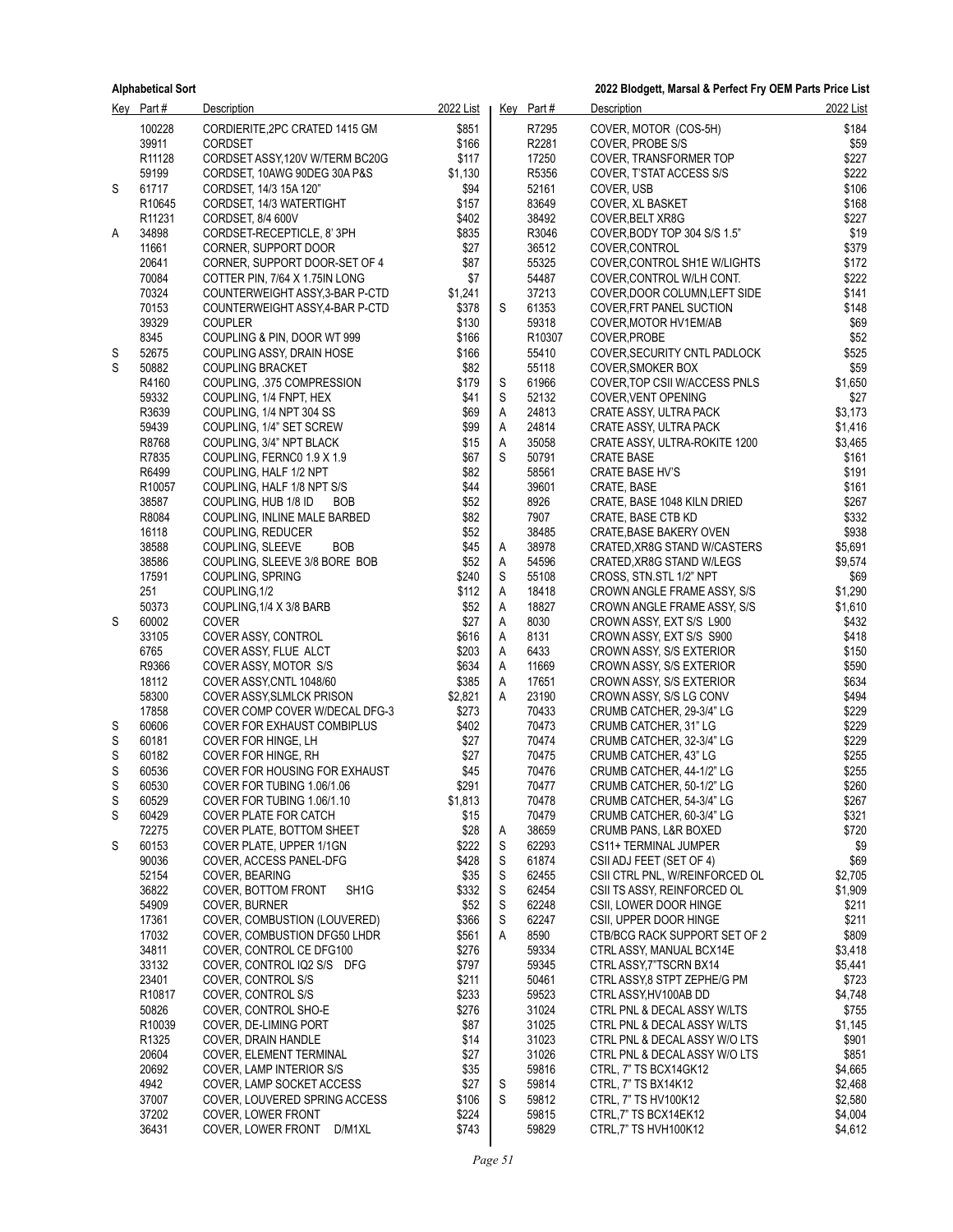|   | Key Part#      | Description                                                 | 2022 List      |   | Key Part#          | Description                               | 2022 List      |
|---|----------------|-------------------------------------------------------------|----------------|---|--------------------|-------------------------------------------|----------------|
|   | 59820          | CTRL, MANUAL BCX14E                                         | \$1.054        |   | 17812              | DECAL, LOGO/INSTRUCTION                   | \$27           |
|   | 59821          | CTRL, MANUAL BCX14GK12                                      | \$1,104        |   | 38987              | DECAL, THERMOSTAT ROUND                   | \$23           |
|   | 59819          | CTRL, MANUAL BX14K12                                        | \$1,722        |   | 54437              | DECAL, TOUCH SCREEN, HV100G               | \$271          |
|   | 59818          | CTRL, MANUAL CNVX14K12                                      | \$1,351        |   | 54508              | DECAL, ZEPHG/240G SSD                     | \$258          |
|   | 59817          | CTRL, MANUAL HV100K12                                       | \$2,864        | A | 17725              | DECK ASSY, STEEL                          | \$786          |
|   | 57351          | CUP & MAGNET ASSY, XR8G/E                                   | \$227          | Α | 70387              | DECK STONE 12 X 18 X 2 #BR1218            | \$456          |
| S | R7753          | <b>CUP, MAGNET</b>                                          | \$67           |   | 70248              | DECK STONE 12 X 36 X 2 #BR1236            | \$543          |
|   | 37215          | D/M1XL<br>DAM, LINER BOT HA                                 | \$153          | Α | 70388              | DECK STONE 12X24X1.5 #BR1224              | \$762          |
|   | 83252          | DAMPER, FIRE ACTUATOR                                       | \$183          | Α | 70389              | DECK STONE 13 X 44 X 2 #BR1344            | \$712          |
|   | 70447          | DBL SOLENOID VALVE, WF ML# G96                              | \$1,725        |   | 70249              | DECK STONE 6 X 36 X 2 #BR636              | \$590          |
|   | R10291         | <b>DECAL</b>                                                | \$137          | Α | 70390              | DECK STONE, 21 X 36 X 1                   | \$2,222        |
|   | 19411          | DECAL, (8) SETPOINT THERMOSTAT                              | \$53           |   | 70484              | DECK STONE, 28.5 X 36 X 1                 | \$2,222        |
|   | 16685          | DECAL, 3 ST PT CTB/R                                        | \$609          |   | 72415              | DECK STONE, CT 21"X 21"                   | \$327          |
|   | 18908          | DECAL, 8 ST PT CTB/R                                        | \$106          | A | 31144              | DECK, CORD INSPECTED 1400                 | \$443          |
|   | 20945          | DECAL, 8 ST PT CTB/R 2SP                                    | \$363          | Α | 19955              | DECK, STEEL 1400                          | \$720          |
|   | R7525          | DECAL, ADAPTER, C&H TO TNT                                  | \$561          |   | 58269              | DECK, STEEL L-900(3.5"LIP)                | \$2,473        |
|   | 52570          | DECAL, BACKFLOW PREVENTION                                  | \$15           | A | 402                | <b>DEFLECTOR</b>                          | \$941          |
|   | 53339          | DECAL, BC20 MENUSELECT                                      | \$506          | A | 4644               | DEFLECTOR ASSY, (3PC) 999-1000            | \$785          |
|   | 39677          | DECAL, BCX14, MANUAL                                        | \$749          |   | 92                 | DEFLECTOR ASSY, CENTER                    | \$1,274        |
|   | 30074          | DECAL, BUTTON                                               | \$15           |   | 17861              | DEFLECTOR ASSY, DFG-3                     | \$573          |
|   | 18907          | DECAL, C&H CTB/R                                            | \$561          |   | 23106              | DEFLECTOR ASSY, RH & LH                   | \$926          |
|   | 39822          | DECAL, CIRCUIT BREAKER                                      | \$41           |   | 3584               | DEFLECTOR ASSY, SIDE EMPTY L9             | \$482          |
|   | 50991          | DECAL, CIRCUIT BREAKER                                      | \$35           |   | 86                 | DEFLECTOR ASSY, SIDE INSUL L9             | \$573          |
|   | R5183          | DECAL, CNTRL STD W/O MP (ELEC)                              | \$646          |   | 85                 | DEFLECTOR ASSY, SIDE INSUL S9             | \$477          |
|   | 24913          | DECAL, CONTROL                                              | \$433          |   | 71894              | DEFLECTOR KIT, MB/SD236                   | \$352          |
|   | 22929          | DECAL, CONTROL 3STPT                                        | \$385          |   | 71897              | DEFLECTOR KIT, MB260/SD260                | \$270          |
|   | R10296         | DECAL, CONTROL COOK AND HOLD                                | \$324          |   | 71895<br>71896     | DEFLECTOR KIT, MB42                       | \$892          |
|   | 50269          | DECAL, CONTROL DFG100 INFINITE                              | \$251          |   |                    | DEFLECTOR KIT, MB60/SD660/1060            | \$466          |
|   | 50286          | DECAL, CONTROL IQ2 CTB/R                                    | \$336          |   | 71900              | DEFLECTOR KIT, MB866/SD866/SD10866        | \$934          |
|   | 36144          | DECAL, CONTROL IQ2 DFG-50                                   | \$755          |   | 71898<br>71899     | DEFLECTOR KIT, SD248                      | \$580          |
|   | 36403          | DECAL, CONTROL IQ2 PANEL MOUNT                              | \$644          |   |                    | DEFLECTOR KIT, SD448/SD1048               | \$391          |
|   | 50829          | DECAL, CONTROL IQ2 PANEL MOUNT                              | \$513          |   | 71902              | DEFLECTOR KIT, WF42                       | \$769          |
|   | R2750          | DECAL, CONTROL LEXAN                                        | \$464          |   | 71901              | DEFLECTOR KIT, WF60                       | \$892          |
|   | 50828          | DECAL, CONTROL MK111 SSD                                    | \$245          |   | R5381              | DEFLECTOR, DRIP                           | \$251          |
|   | 72232<br>72130 | DECAL, CONTROL PANEL, CT301                                 | \$143          |   | R11434<br>36420    | DEFLECTOR, DRIP<br>BC <sub>14</sub> G     | \$19           |
|   | N0708          | DECAL, CONTROL PANEL, CT302<br>DECAL, CONTROL PANEL, FKG-FC | \$114<br>\$195 |   | 17364              | DEFLECTOR, HEAT<br>D1XL<br>DEFLECTOR, S/S | \$792<br>\$288 |
|   | 38482          | DECAL, CONTROL XR8-G                                        | \$585          |   | 52806              | DEFLECTOR, CONTROL PANEL DRIP             | \$41           |
|   | 51752          | DECAL, CONTROL XR8G SSD 2 SPD                               | \$506          |   | 71754              | DEFLECTOR, FLAME WF60                     | \$272          |
|   | 16607          | DECAL, COOK CTB/R                                           | \$332          |   | R <sub>10559</sub> | DELIME BOTTLE ASSY SERVICE                | \$556          |
|   | 16637          | DECAL, COOK WENDY'S CTB                                     | \$263          |   | R10086             | DELIMING BOTTLE ASSY, HAND PUMP           | \$572          |
| S | 61737          | DECAL, HOODINI                                              | \$78           |   | 9635               | DIAL, CENTIGRADE FDH-1                    | \$52           |
|   | 32501          | DECAL, INF CE DFG100/200                                    | \$590          |   | 11291              | DIAL, FAHRENHEIT 300-700                  | \$52           |
|   | 22018          | DECAL, INF CTB/CTBR                                         | \$366          |   | 10564              | DIAL, FAHRENHEIT FDO                      | \$69           |
|   | 18525          | DECAL, INF DFG-100 EXPORT                                   | \$646          |   | 10392              | DIAL, FAHRENHEIT FDTH-FDH                 | \$28           |
|   | 18919          | DECAL, INT CTB/R                                            | \$288          |   | 10563              | DIAL, FAHRENHEIT FDTO                     | \$29           |
| S | 52102          | DECAL, KFC, DOOR LOCK BOX                                   | \$27           |   | 16393              | DIAL, FAHRENHEIT K-920-36                 | \$28           |
|   | 50986          | DECAL, KNOB, PRESS TO ENTER                                 | \$27           |   | 11224              | DIAL, FAHRENHEIT KX-38-36                 | \$28           |
|   | R7426          | DECAL, LEXAN                                                | \$1,556        |   | 19262              | DIAL, FAHRENHEIT Z346201920               | \$29           |
|   | 24916          | DECAL, LEXAN CNTRL DFG/1 SPEED                              | \$998          |   | 11304              | DIAL, TIMER - RHODES 60 MIN.              | \$112          |
|   | 34741          | DECAL, LEXAN CNTRL ZEPHAIRE-E                               | \$305          |   | 34483              | DIAL, TIMER (5147 REPLACEMENT)            | \$27           |
|   | 22654          | DECAL, LEXAN CNTRL ZEPHAIRE-G                               | \$216          |   | 11281              | DIAL, TIMER 12 HR C&H                     | \$52           |
|   | 31557          | DECAL, LEXAN CONTROL                                        | \$281          |   | 19518              | DIAL, TIMER 6 HR COOK                     | \$82           |
|   | 31991          | DECAL, LEXAN CONTROL                                        | \$749          |   | 16392              | DIAL, FAHRENHEIT K-877-36                 | \$52           |
|   | 30273          | DECAL, LEXAN WATER SPRITZER ZG                              | \$385          | S | 60631              | DIF PRESSURE SENS SWITCH AA-C2            | \$395          |
|   | R10657         | DECAL, MANUAL GAS SWITCH                                    | \$52           |   | 70842              | DIGIT T'STAT, STM MSL# W935PM             | \$1,965        |
|   | 17910          | DECAL, MARK V                                               | \$27           | S | 60146              | DIIF PRES TRSMTR 0-3MBAR                  | \$1,321        |
|   | 34126          | DECAL, MKV CLEANING                                         | \$94           | S | 80018              | DIN COIL 208-240/60UL                     | \$202          |
|   | 33241          | DECAL, ON/OFF CTB W/ BLOD I.Q.                              | \$75           | S | 80060              | DIN COIL ZB09 304011 110-120V             | \$202          |
|   | 32489          | DECAL, SSD CE DFG100/200                                    | \$421          |   | 38428              | DIN RAIL, 3"                              | \$106          |
|   | 51392          | DECAL, SSD CONTROL, 1415                                    | \$161          |   | 38084              | DIN RAIL, 6.25"                           | \$69           |
|   | 33067          | DECAL, SWITCH & FUSE                                        | \$69           | A | 8709               | DIRECT VENT DRAFTHOOD -FA                 | \$496          |
|   | 52269          | DECAL, USB INTELLIPORT                                      | \$216          |   | 3434               | DISC, SHUTTER 900                         | \$82           |
|   | 33234          | DECAL, CONTROL SSD CTB                                      | \$166          |   | 38290              | DISK, LOAD BEARING<br><b>BOB</b>          | \$364          |
|   | 38693          | DECAL, CONTROL VFD XR8-G                                    | \$417          | S | 61590              | DISPLAY RIBBON CABLE                      | \$75           |
|   | 33240          | DECAL, FUSE CTB W/IQ CTRL                                   | \$35           | S | 61911              | <b>DISPLAY W/BRKT,CSII</b>                | \$963          |
|   | 52574          | DECAL, HV100M, MENUSELECT, NAV KE                           | \$506          | S | 61326              | DISPLAY, 7" TCHSRN W/CABLE                | \$1,474        |
|   | 50565          | DECAL, IQ2 CTB/R BURGER KING                                | \$506          |   | 58517              | DISPLAY, TSCN PRGMD HVH100E               | \$8,949        |
|   |                |                                                             |                |   |                    |                                           |                |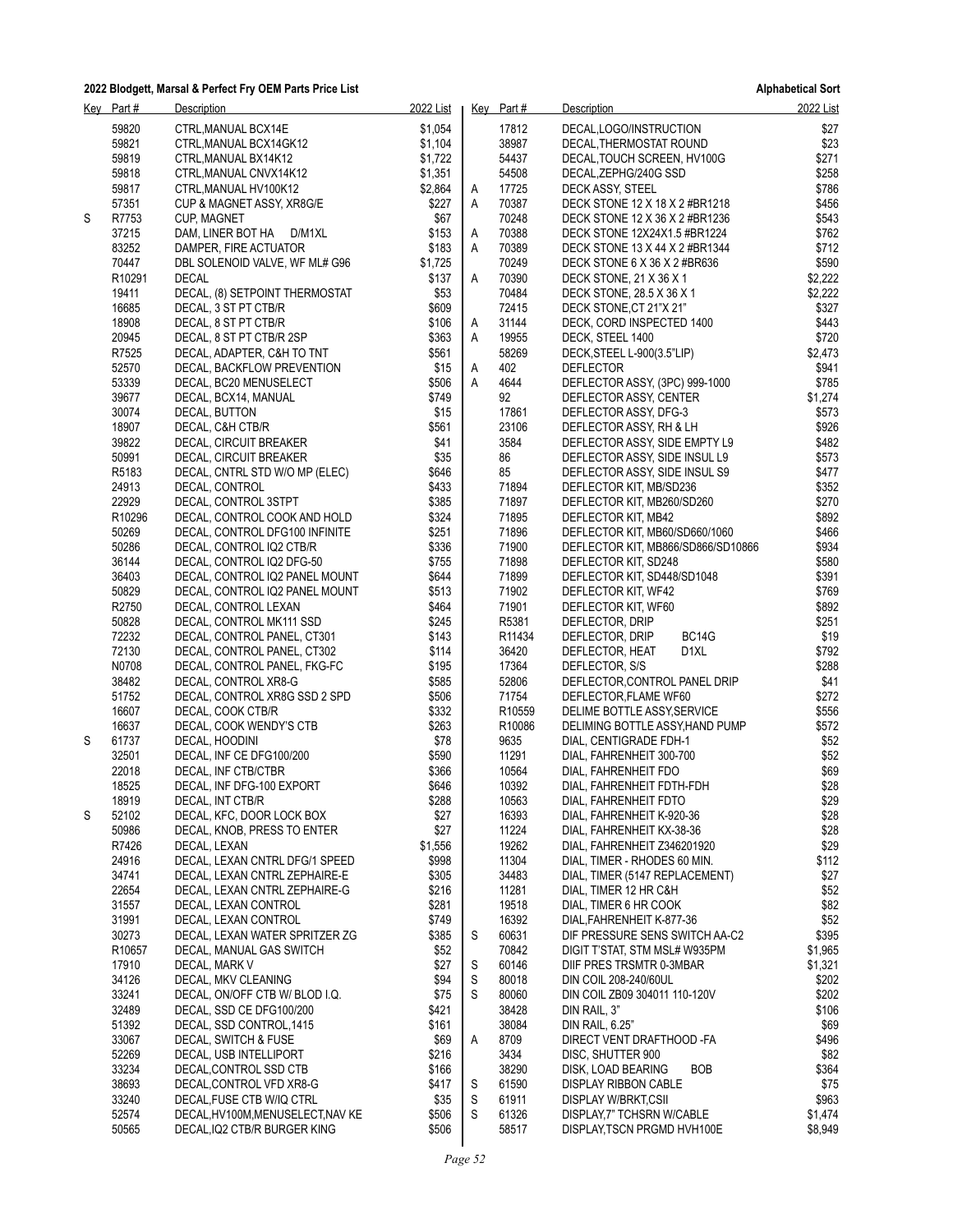|        | Key Part#      | <b>Description</b>                                             | 2022 List          |             | Key Part#      | <b>Description</b>                                        | 2022 List        |
|--------|----------------|----------------------------------------------------------------|--------------------|-------------|----------------|-----------------------------------------------------------|------------------|
| S      | 58438          | DISPLAY, TSCN PRGMD HVH100G                                    | \$4,788            |             | 83075          | DOOR FRONT ASSY, PFC                                      | \$159            |
|        | 55949          | DISPLAY, TSCREEN PRGMD DFG/MKV                                 | \$3,910            | S           | 80113          | <b>DOOR GASKET</b>                                        | \$202            |
| S      | 57737          | DISPLAY, TSCREEN PRGMD DFG/MKV                                 | \$5,923            | $\mathbb S$ | 62789          | DOOR GASKET 2.20 ROLL-IN                                  | \$440            |
| S      | 55162          | DISPLAY, TSCREEN PRGMD HV100E                                  | \$6,854            | $\mathbb S$ | 80031          | DOOR GASKET GBF-5G MM 383X730                             | \$166            |
| S      | 57735          | DISPLAY, TSCREEN PRGMD HV100E                                  | \$5,923            | S           | 80001          | <b>DOOR GSKT 1927X850</b>                                 | \$402            |
| S      | 55161          | DISPLAY, TSCREEN PRGMD HV100G                                  | \$2,468            |             | R6979          | DOOR GUARD, GASKET ASSY                                   | \$271            |
| S      | 57734          | DISPLAY, TSCREEN PRGMD HV100G                                  | \$3,053            | S           | 80025          | DOOR HANDLE ACTIVA 80MM                                   | \$938            |
| S<br>S | 55968<br>57740 | DISPLAY, TSCREEN PRGMD HV50E                                   | \$6,854<br>\$5,923 |             | 50241<br>51542 | DOOR HANDLE ASSY                                          | \$304<br>\$222   |
| S      | 57738          | DISPLAY, TSCRN PRGMD CTBXCEL<br>DISPLAY, TSCRN PRGMD DFG/MKVXL | \$5,923            |             | R8150          | DOOR HANDLE ASSY, HV100E<br>DOOR HANDLE KIT 20G/E         | \$1,569          |
| S      | 57732          | DISPLAY, TSCRN PRGMD HV100 DD                                  | \$3,053            |             | 71884          | DOOR HANDLE KIT, MB42/BURNER                              | \$52             |
| S      | 58766          | DISPLAY, TSCRN PRGMD HV100 LUC                                 | \$5,923            |             | 71883          | DOOR HANDLE KIT, MB60                                     | \$52             |
| S      | 59148          | DISPLAY, TSCRN PRGMD HV100/AB                                  | \$3,053            | S           | 51129          | DOOR HANDLE W/ SCREWS                                     | \$140            |
| S      | 57958          | DISPLAY, TSCRN PRGMD HV100G LH                                 | \$3,260            |             | 70149          | DOOR HANDLE, 14-1/2"                                      | \$52             |
| S      | 59149          | DISPLAY, TSCRN PRGMD HVH100/AB                                 | \$3,053            | S           | 61627          | DOOR HANDLE, 202 ROTARY CAM                               | \$1,210          |
| S      | 61464          | DISPLAY, VISUAL CKG II TFT 5.7"                                | \$659              |             | 70108          | DOOR HANDLE, 8-3/4                                        | \$67             |
| S      | 60158          | DISTANCE TUBE FOR FILTER HOUSE                                 | \$59               |             | 55608          | DOOR HANDLE, HV100                                        | \$301            |
| S      | 60159          | DISTIANCE TUBE FOR FILTER HOUS                                 | \$59               | S           | 50726          | DOOR HANDLE, THRU PRESS LEVER                             | \$525            |
|        | 58565          | DISTRIB ASSY, WATER BX14                                       | \$1,728            |             | R3658          | DOOR HINGE HARDWARE KIT                                   | \$191            |
|        | 58567          | DISTRIB ASSY, WATER HV100EM                                    | \$2,111            | S           | 80006          | DOOR HNG W/FLAG H45/67                                    | \$245            |
|        | R11114         | <b>DISTRIBUTION BLOCK</b>                                      | \$166              |             | 37243          | DOOR KIT, GLASS LH                                        | \$2,905          |
| S      | 61341          | DISTRIBUTION JCT,COMBIWASH                                     | \$222              |             | 37240          | D/M1XL<br>DOOR KIT, SOLID RH                              | \$2,487          |
| S<br>А | 61342<br>20447 | DISTRIBUTION JCT,COMBIWASH                                     | \$240<br>\$532     | S           | 51786<br>60420 | DOOR LATCH SPACER BASE<br>DOOR LH HINGED TO RH HINGE      | \$233<br>\$633   |
|        | 36622          | DIVERTER ASSY, FA/DFG S/S<br>DIVERTER, AIR BAFFLE D1XL         | \$59               | S           | 52129          | DOOR LOCK ASSY                                            | \$1,789          |
|        | 50274          | DIVERTER, GREASE LH                                            | \$27               | $\mathbb S$ | 52076          | DOOR LOCK ROD                                             | \$87             |
|        | 50275          | DIVERTER, GREASE RH                                            | \$59               | S           | 50580          | DOOR LOCK, KFC                                            | \$4,392          |
| A      | 8522           | DOCKING ASSY, ROLL-IN S/S                                      | \$658              |             | R3990          | DOOR PIN                                                  | \$101            |
|        | 37590          | DOLLY ASSY, DBRI-L BOXED                                       | \$1,375            |             | R3717          | DOOR PIN ASSY                                             | \$130            |
| A      | 24607          | DOLLY ASSY, DBRI-L S/S                                         | \$1,231            | S           | 60560          | DOOR SEAL                                                 | \$644            |
|        | 37592          | DOLLY ASSY, DBRI-S BOXED                                       | \$1,375            | S           | 60872          | DOOR SEAL 202 (VISUAL COOKING)                            | \$303            |
| Α      | 24608          | DOLLY ASSY, DBRI-S S/S                                         | \$1,231            | $\mathbb S$ | 61162          | DOOR SEAL, 1.06                                           | \$259            |
|        | 70267          | DOME CAP, MB60 S/S                                             | \$48               | $\mathbb S$ | 61163          | DOOR SEAL, 1.10                                           | \$262            |
|        | 72369          | DOOR ASSEMBLY, CT                                              | \$609              | $\mathbb S$ | 61164          | DOOR SEAL, 2.06                                           | \$230            |
|        | 51987          | DOOR ASSY 981                                                  | \$2,050            | S           | 61165          | DOOR SEAL, 2.10                                           | \$303            |
|        | 51988          | DOOR ASSY 981                                                  | \$2,050            |             | 100159         | DOOR SENSOR ASSY, COS5H                                   | \$378            |
| S      | R3460<br>20095 | DOOR ASSY, COMPLETE<br>DOOR ASSY, DROP DOWN S/S FRONT          | \$6,956<br>\$3,135 |             | 57636<br>70157 | DOOR SKIN ASSY, OUTER<br>DOOR STOP ASSEMBLY               | \$5,086<br>\$107 |
|        | 20170          | DOOR ASSY, GLASS DFG LH                                        | \$3,791            |             | 50644          | DOOR STOP, LH                                             | \$202            |
| A      | 20804          | DOOR ASSY, GLASS LH DFG/MKV                                    | \$1,513            |             | 50641          | DOOR STOP, RH                                             | \$73             |
|        | 23243          | DOOR ASSY, GLASS LH PULL                                       | \$2,935            |             | 36037          | <b>DOOR SUPPORT &amp; SWITCH</b>                          | \$872            |
| A      | 20803          | DOOR ASSY, GLASS RH DFG/MKV                                    | \$1,513            |             | 55088          | DOOR SUPPORT & SWITCH                                     | \$975            |
|        | 50630          | DOOR ASSY, LH                                                  | \$6,465            |             | 52174          | DOOR SWITCH & BRKT ASSY                                   | \$677            |
|        | 38225          | XR8G<br>DOOR ASSY, LH GLASS                                    | \$4,078            |             | 54195          | DOOR SWITCH ACTIVATOR                                     | \$87             |
|        | 50625          | DOOR ASSY, RH                                                  | \$6,490            |             | 35702          | DOOR SWITCH AND HARDWARE                                  | \$172            |
|        | 34454          | DOOR ASSY, RH GREASE SEAM                                      | \$2,407            | S           | 61772          | DOOR, 202 INTERIOR GLASS CPL                              | \$529            |
|        | R10528         | DOOR ASSY, RH SOLID-COS5H                                      | \$2,283            |             | 7886           | DOOR, BURNER KIT L900 S/S                                 | \$1,123          |
|        | 36067          | DOOR ASSY, SOLID LH JADE                                       | \$2,444            |             | 24676          | DOOR, CENTER GASKET                                       | \$161            |
| A      | 20806          | DOOR ASSY, SOLID LH DFG/MKV                                    | \$1,298            |             | R4873          | DOOR, LH BODYSIDE                                         | \$87             |
| A      | 20805<br>R2921 | DOOR ASSY, SOLID RH DFG/MKV<br>DOOR ASSY, W/GLASS RH           | \$1,298<br>\$4,154 | S           | 58173<br>39169 | DOOR, BLK GLASS CRATED<br>DOOR, HANDLE SIDE TRIM          | \$9,318<br>\$161 |
|        | R2909          | DOOR ASSY, W/GLASS RH MOUNT                                    | \$2,942            |             | 58175          | DOOR, OUTER BLK GLASS CRATED                              | \$8,501          |
| S      | 61885          | DOOR ASSY, 2.20 2015                                           | \$6,610            |             | 58174          | DOOR, OUTER BLK GLASS W/SEC                               | \$6,181          |
| S      | 61343          | DOOR ASSY, BLC10                                               | \$6,550            | S           | 40410006       | DOOR, OVEN CSII                                           | \$1,515          |
|        | 55146          | DOOR ASSY, BLK GLASS CTBXCEL                                   | \$2,407            | S           | 61778          | DOOR, REPLACEMENT KIT CS11 23/6                           | \$1,581          |
|        | 56371          | DOOR ASSY, GLASS INNER                                         | \$3,077            |             | 39473          | DOOR, SLIDER                                              | \$82             |
|        | 57054          | DOOR ASSY, INNER BLK GLASS                                     | \$388              |             | 39476          | DOOR, SLIDER COVER                                        | \$35             |
|        | 59140          | DOOR ASSY, LH HV100/AB                                         | \$2,886            |             | 34903          | DOUBLE SECT PARTS, CTBRAP                                 | \$148            |
|        | 56525          | DOOR ASSY OUTER BLK GLASS                                      | \$3,610            |             | 53102          | DOUBLE STACK VENT EXTENSION                               | \$802            |
|        | 50887          | DOOR ASSY, OUTER GLASS                                         | \$5,846            | A           | 70427          | DRAFT HOOD MARSAL# DD125                                  | \$626            |
|        | 54203          | DOOR ASSY OUTER GLASS                                          | \$4,904            |             | 55776          | DRAFT INDUCER ADAPTER                                     | \$45             |
|        | 55528          | DOOR ASSY, OUTER LH BLK GLASS                                  | \$3,353            |             | 54404          | DRAFT INDUCER BOX COVER                                   | \$20             |
|        | 55542<br>59141 | DOOR ASSY, OUTER RH BLK GLASS                                  | \$2,105            |             | 55067<br>55735 | DRAFT INDUCER BURNER BOX                                  | \$112<br>\$141   |
| S      | 52196          | DOOR ASSY, RH HV100/AB<br>DOOR ASSY, SOLID KFC XL50EC          | \$2,527<br>\$1,685 |             | 54808          | DRAFT INDUCER BURNER BOX<br>DRAFTHOOD KIT(CASTERS), SHO-G | \$3,725          |
|        | 58787          | DOOR ASSY, SOLID, LH HINGE, SLAM                               | \$1,050            |             | 39480          | DRAFTHOOD KIT(FEET), SHO-G                                | \$3,131          |
|        | 17944          | DOOR CATCH ASSY W/SCREWS CTB                                   | \$152              | Α           | 38557          | DRAFTHOOD, BOXED XR8G                                     | \$785            |
| S      | 61640          | DOOR CATCH, 202 ROTARY                                         | \$216              | Α           | 8348           | DRAFTHOOD, DIRECT VENT 1000                               | \$554            |
|        |                |                                                                |                    |             |                |                                                           |                  |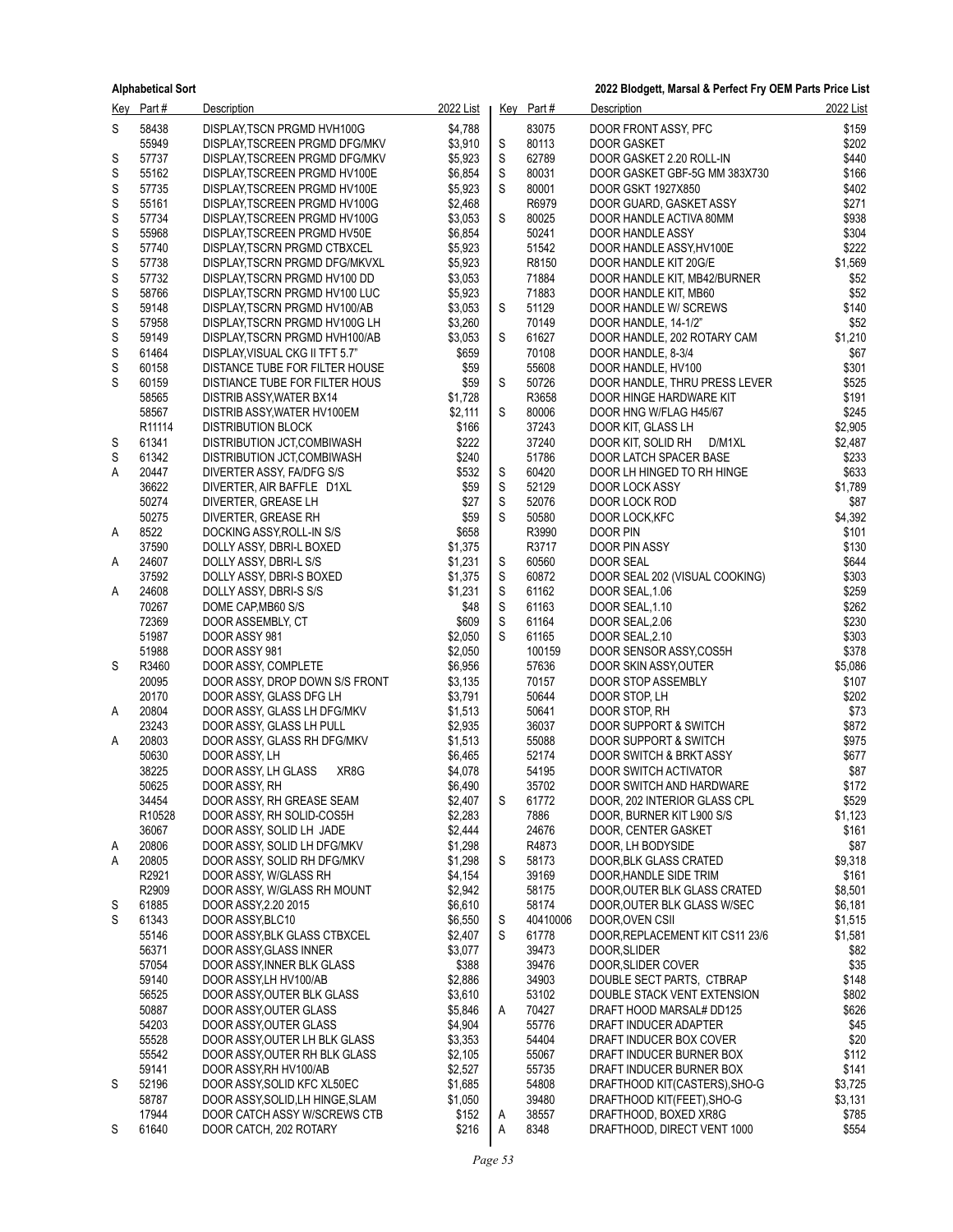|             | Key Part#          | Description                                                 | 2022 List      |             | Key Part#      | Description                                                   | 2022 List          |
|-------------|--------------------|-------------------------------------------------------------|----------------|-------------|----------------|---------------------------------------------------------------|--------------------|
| Α           | 7839               | DRAFTHOOD, DIRECT VENT 900/DFG                              | \$554          |             | R6290          | ELBOW, STREET 3/4 NPT BRASS                                   | \$141              |
| Α           | 21108              | DRAFTHOOD, DOUBLE DFG200, ZEPHG                             | \$532          |             | M2799          | ELBOW, UNION COMPRESSION                                      | \$59               |
| S           | 60542              | DRAIN 1/1 WELDED                                            | \$590          | S           | 50891          | ELBOW, WATER INLET                                            | \$99               |
|             | 39684              | DRAIN ASSY, BCX14                                           | \$1,587        | S           | 51777          | ELBOW, 1" PVC                                                 | \$27               |
|             | 59154              | DRAIN ASSY, HV100/AB                                        | \$466          |             | 50913          | ELBOW, 1/4 NPT X 1/4 COMP BRASS                               | \$27               |
|             | 58084              | DRAIN ASSY, W/LID                                           | \$1,254        | S           | 21225          | ELBOW 1/8NPT X 1/4 COMP                                       | \$27               |
| S           | 61987              | DRAIN BOX, BOTTOM                                           | \$155          |             | R10316         | ELBOW, 90 1/8 NPT BRA18590                                    | \$52               |
| S           | 51207              | DRAIN CAP ASSEMBLY                                          | \$293          | S           | 50532          | ELBOW, SS 1/4 BARB X 1/4 NPT                                  | \$64               |
|             | 39336<br>50506     | DRAIN COVER, ASSEMBLY(304)<br>DRAIN COVER, ASSEMBLY(316L)   | \$119<br>\$119 | S           | 71543<br>62588 | ELECTRICAL PANEL, EDO<br>ELECTRODE 13KW, CAVITY               | \$181<br>\$262     |
| S           | 52007              | DRAIN HOOK ASSEMBLY                                         | \$27           | S           | 62592          | ELECTRODE 21KW, CAVITY                                        | \$342              |
| S           | 51382              | DRAIN HOSE ASSY 20'                                         | \$337          | S           | 62590          | ELECTRODE 24KW, CAVITY                                        | \$207              |
| S           | 52165              | DRAIN HOSE ASSY 30'                                         | \$792          | S           | 62587          | ELECTRODE 9-18KW GAS BOILER                                   | \$258              |
|             | 83265              | DRAIN HOSE, OIL VAT                                         | \$535          |             | 38517          | ELECTRODE, 90 DEG, SPARK                                      | \$26               |
| S           | 62569              | DRAIN PIPE, VENTURI 1.20/2.20 G                             | \$447          |             | 59254          | ELECTRODE, FLAME SENSE                                        | \$28               |
| S           | 62554              | DRAIN PUMP DPS 25 120V 60HZ UL                              | \$311          |             | 59255          | ELECTRODE, SPARK                                              | \$57               |
| S           | 60209              | DRAIN PUMP WITH BUSH                                        | \$588          | S           | 61082          | ELECTRODE, 13KW                                               | \$363              |
| S           | 61732              | DRAIN SEAL                                                  | \$14           | S           | 61083          | ELECTRODE, 21/24KW                                            | \$202              |
| $\mathbb S$ | 61733              | DRAIN STRAINER                                              | \$27           | $\mathbb S$ | 62589          | ELECTRODE, TURN ON, 13KW CAVITY                               | \$21               |
| S           | 61956              | DRAIN TRAP ASSEMBLY                                         | \$348          | S           | 62591<br>72472 | ELECTRODE, TURN ON, 24KW CAVITY<br>ELEMENT ASSEMBLY, CT, 208V | \$233<br>\$94      |
| S<br>S      | 61988<br>60020     | DRAIN TRAP BOX, TOP<br>DRAIN W/ 1 BRANCH                    | \$281<br>\$397 |             | 72473          | ELEMENT ASSEMBLY, CT, 240V                                    | \$94               |
| S           | 61278              | DRAIN, 2/1                                                  | \$616          |             | 8603           | ELEMENT ASSY, 120V 1500W                                      | \$609              |
|             | 83203              | DRAWER & LID ASS'Y, PERF. FRY                               | \$103          |             | 39277          | ELEMENT ASSY, 208V                                            | \$5,269            |
|             | 83217              | DRAWER ASSY, PFA SHOVEL                                     | \$319          |             | 33245          | ELEMENT ASSY, 208V 10000W MKV                                 | \$528              |
|             | R10655             | DRILL BIT, 0.312 DIAMETER                                   | \$41           |             | 31471          | ELEMENT ASSY, 208V 2700W                                      | \$646              |
|             | R <sub>10653</sub> | DRILL JIG, LINER / NEW HX                                   | \$118          |             | 19118          | ELEMENT ASSY, 208V, 5000W                                     | \$488              |
|             | 39598              | DRIP PAN ASSEMBLY                                           | \$1,145        |             | 19284          | ELEMENT ASSY, 208V, 7500W                                     | \$657              |
|             | 54737              | DRIP PAN ASSEMBLY                                           | \$283          |             | 8619           | ELEMENT ASSY, 220V, 3333W                                     | \$477              |
|             | 54205              | DRIP PAN ASSY, DOOR                                         | \$194          |             | 8620           | ELEMENT ASSY, 230-240V, 3333W                                 | \$1,084            |
|             | R10327             | DRIP PAN ASSY.                                              | \$707          |             | 20320          | ELEMENT ASSY, 230V 10000W MKV                                 | \$831<br>\$792     |
| S<br>S      | 60497<br>60438     | DRIP SLIDE 1/1 ASSY<br>DRIP SLIDE 1/1 PASSTHROUGH           | \$324<br>\$267 |             | 90097<br>8596  | ELEMENT ASSY, 230V 3 ELE<br>ELEMENT ASSY, 230V, 5000W         | \$1,107            |
| S           | 60498              | DRIP SLIDE 1/1 PASSTHROUGH ASY                              | \$549          |             | 30488          | ELEMENT ASSY, 240V                                            | \$1,096            |
| S           | 60445              | DRIP SLIDE 2/1                                              | \$573          |             | 39801          | ELEMENT ASSY, 240V                                            | \$5,269            |
| S           | 61276              | DRIP SLIDE, 2/1 KPL                                         | \$387          |             | 33244          | ELEMENT ASSY, 240V 10000W MKV                                 | \$528              |
| S           | 62258              | <b>DRIP TRAY</b>                                            | \$281          |             | 31671          | ELEMENT ASSY, 240V 2700W                                      | \$689              |
| S           | 60463              | DRIP TRAY 1/1 GN                                            | \$480          |             | 90098          | ELEMENT ASSY, 240V 3 ELEMENT                                  | \$1,199            |
| S           | 60464              | DRIP TRAY 2/1 GN                                            | \$665          |             | 8595           | ELEMENT ASSY, 240V, 5000W                                     | \$572              |
|             | 83181              | DRIP TRAY, PFC                                              | \$42           |             | 20322          | ELEMENT ASSY, 440V 10000W MKV                                 | \$736              |
|             | R3615<br>R9573     | DRIP TROUGH ASSY SPOTWELDED                                 | \$623<br>\$433 |             | 10217<br>10218 | ELEMENT ASSY, 440V, 10,000W                                   | \$2,565<br>\$2,480 |
|             | 70821              | DRIP TROUGH, WELDED<br>DRYER, RFG MSL# G052-S               | \$114          |             | 20319          | ELEMENT ASSY, 480V 10,000W<br>ELEMENT ASSY, 480V 10000W MKV   | \$528              |
|             | M5495              | DUAL GAS VALVE KIT NAT                                      | \$895          |             | 23031          | ELEMENT ASSY, 750W 120V                                       | \$780              |
|             | 30219              | DUAL SOLENOID ZEPHG LP SVC                                  | \$1,349        |             | 23028          | ELEMENT ASSY, 800W 120V                                       | \$780              |
| S           | 61631              | DUCT ASSY, CATALYTIC                                        | \$354          |             | 56313          | ELEMENT ASSY, 208V 3 ELEM 6.3KW                               | \$1,274            |
|             | 17383              | DUCT, AIR SECONDARY                                         | \$59           |             | 16796          | ELEMENT ASSY, 230V 10,000W                                    | \$1,078            |
| S           | 50907              | DUMP DRAIN ASSY, KFC<br>XL50E                               | \$352          |             | 56315          | ELEMENT ASSY, 240V 3 ELEM 6.3KW                               | \$1,274            |
| S           | 52183              | DUMP DRAIN ASSY, KFC W/45 DEG                               | \$352          |             | 53662          | ELEMENT ASSY, BOT 1PH 240V 1400                               | \$2,104            |
|             | 38627              | DWG: 38627-F SHUTTER, FIXED                                 | \$97           |             | 53666          | ELEMENT ASSY, BOT 3PH 208V 1400                               | \$1,861            |
|             | 71986              | EDO LH OVEN DOOR HINGE KIT                                  | \$728          |             | 53668          | ELEMENT ASSY, BOT 3PH 240V 1400                               | \$2.493            |
|             | 71569              | EDO2136 COUPLING ASSY, P-CTD                                | \$365          |             | 55117          | ELEMENT ASSY, SMOKER                                          | \$3,493            |
|             | 71624<br>17641     | EDO57 COUPLING ASSY P-CTD<br>ELBOW, 1/2 NPT X 3/4 COMPRESS. | \$388<br>\$99  |             | 20539<br>71524 | ELEMENT ASSY, TOP 208V 1400<br>ELEMENT CHANNEL, EDO2136       | \$1,180<br>\$94    |
|             | R3640              | ELBOW, 1/4 BRASS NPT 90 STREET                              | \$52           |             | 71592          | ELEMENT CHANNEL, EDO42                                        | \$163              |
|             | 51617              | ELBOW, 1/4" PTC X 1/4" NPT SWI                              | \$75           |             | 71643          | ELEMENT CHANNEL, EDO57                                        | \$414              |
| S           | 53995              | ELBOW, 1/4"MNPTX3/16"BARBED SS                              | \$82           |             | 83336          | ELEMENT FIREBAR 400V 7200W 3PH                                | \$777              |
|             | 59436              | ELBOW, 1-1/4", BARB NYLON                                   | \$27           |             | 71556          | ELEMENT HOLD DOWN CLIP                                        | \$21               |
|             | R4668              | ELBOW, 3/4 NPT                                              | \$27           |             | R3649          | ELEMENT KIT 208V HOT AIR                                      | \$382              |
|             | R6285              | ELBOW, 3/4 NPT BRASS                                        | \$52           |             | R9472          | ELEMENT KIT, 208V 1.5KW                                       | \$412              |
|             | 50925              | ELBOW, 45 DEG STREET                                        | \$75           |             | R2769          | ELEMENT KIT, 208V 3KW                                         | \$247              |
| S           | 61766              | ELBOW, 90 DEGREE COPPER                                     | \$125          |             | R2768          | ELEMENT KIT, 208V 6KW                                         | \$257              |
|             | 83278              | ELBOW, BLACK STREET 90 1/2 NPT                              | \$10           |             | R2772          | ELEMENT KIT, 240V 3KW                                         | \$288              |
|             | 15660<br>18309     | ELBOW, BRASS 1/2 X 1/2                                      | \$52<br>\$52   |             | R2771<br>R2770 | ELEMENT KIT, 240V KW                                          | \$259<br>\$257     |
| S           | 50890              | ELBOW, BRASS 1/4 PIPE 90 DEG<br>ELBOW, CLEANING SYSTEM      | \$136          |             | R7189          | ELEMENT KIT, 480V 6KW<br>ELEMENT KIT, H/A 208V 3.3KW          | \$613              |
|             | R5644              | ELBOW, DRAIN                                                | \$166          |             | R7192          | ELEMENT KIT, H/A 480V 3.3KW                                   | \$455              |
|             | R <sub>10725</sub> | ELBOW, STEAM OUTLET BOILER                                  | \$152          |             | R7181          | ELEMENT KIT, STM 208V 3KW W/TC                                | \$692              |
|             |                    |                                                             |                |             |                |                                                               |                    |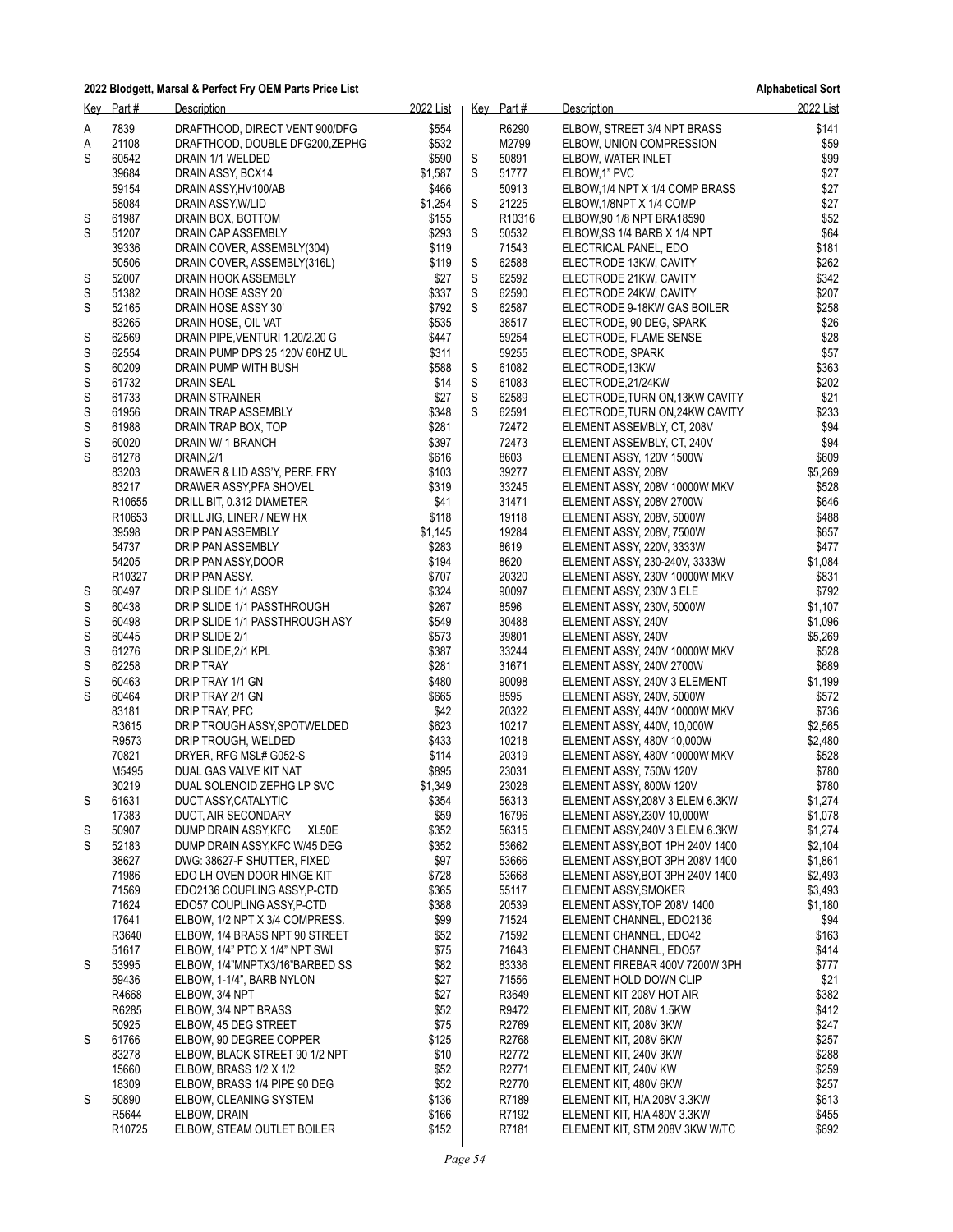|        | Key Part#         | Description                                                      | 2022 List          |             | Key Part#          | Description                                                 | 2022 List          |
|--------|-------------------|------------------------------------------------------------------|--------------------|-------------|--------------------|-------------------------------------------------------------|--------------------|
|        | R7180             | ELEMENT KIT, STM 208V 6KW W/TC                                   | \$678              |             | 70808              | FAN BLADE, RFG MSL# FB1000                                  | \$186              |
|        | R7183             | ELEMENT KIT, STM 240V 3KW W/TC                                   | \$695              | S           | 80071              | FAN BLD 230-26-5ASP.STVF139-93                              | \$616              |
|        | R7182             | ELEMENT KIT, STM 240V 6KW W/TC                                   | \$678              |             | 22718              | <b>FAN GUARD &amp; HARDWARE</b>                             | \$52               |
|        | R7185             | ELEMENT KIT, STM 480V 3KW W/TC                                   | \$690              |             | 72386              | FAN GUARD, 3"                                               | \$10               |
|        | R7184             | ELEMENT KIT, STM 480V 6KW W/TC                                   | \$647              |             | 83376              | FAN GUARD, EBOX                                             | \$12               |
| S      | 62715             | ELEMENT W/GSKT, 208-240V 6.9-9.                                  | \$412              |             | 70809              | FAN GUARD, PLASTIC MSL# FG1000                              | \$134              |
|        | R8650<br>53375    | ELEMENT, 1.5KW 480V                                              | \$471              | S           | 39588<br>60123     | <b>FAN HOUSING</b>                                          | \$141              |
|        | 56601             | ELEMENT, 15KW 240V<br>ELEMENT, 208V KFC                          | \$2,106<br>\$1,439 |             | 70807              | FAN MOTOR 3X200-240 V2<br>FAN MOTOR, RFG MSL# FM1000        | \$2,139<br>\$664   |
|        | 70440             | ELEMENT, 208VAC MSL# TR-208                                      | \$751              | S           | 80053              | FAN MTR A2E250-AL08-12 115V                                 | \$2,886            |
|        | 70441             | ELEMENT, 220-240VAC MSL#TR-240                                   | \$751              | S           | 60126              | FAN WHEEL REV, STRT BLADES                                  | \$2,165            |
| S      | 61301             | ELEMENT, 240V 12KW (400)                                         | \$411              |             | M2469              | FAN, 110 CFM 4-1/2 INCH                                     | \$122              |
| S      | 60875             | ELEMENT, 240V 9KW (400)                                          | \$764              |             | M0570              | FAN, 115V 4"AXIAL                                           | \$130              |
| S      | 60876             | ELEMENT, 240V 9KW (470)                                          | \$823              |             | 54897              | FAN, 12VDC BLOWER                                           | \$170              |
| S      | 60877             | ELEMENT, 240V 9KW (540)                                          | \$962              |             | 70438              | FAN, 230V 50-60HZ, MSL# UF80                                | \$370              |
|        | 55427             | ELEMENT, 2KV FLATBAR, 208V 30"                                   | \$804              |             | 21430              | FAN, 230V AXIAL FAN CTB                                     | \$143              |
|        | 55699             | ELEMENT, 2KW FLATBAR, 208V 18"                                   | \$749              |             | 38411              | <b>BOB</b><br>FAN, 3 BLADE 16.0"                            | \$160              |
|        | 83132             | ELEMENT, 5.7KW, 208V                                             | \$663              |             | 23034              | FAN, AXIAL 230V KIT                                         | \$119              |
|        | 39743             | ELEMENT, HATCH                                                   | \$2,517            |             | 83374              | <b>FAN, E BOX, 12V</b>                                      | \$191              |
|        | R6562             | ELEMENT, STEAM                                                   | \$477              | S           | 62579              | FAN, FASCO 5.8 120V                                         | \$1,403            |
|        | 53543             | ELEMENT, 15KW 208V                                               | \$2,106            |             | R3025<br>84011     | FAN, MOTOR COOLING W/SET SCREW                              | \$2,062            |
|        | 53221<br>53222    | ELEMENT, 18KW 208V XR8E<br>ELEMENT, 18KW 240V XR8E               | \$1,757<br>\$1.757 |             | R <sub>10678</sub> | FAN, SERVICE KIT W/ TERM<br><b>FAN, SLINGER</b>             | \$343<br>\$89      |
|        | 53564             | ELEMENT, 18KW 480V XR8E                                          | \$1,757            | S           | 80068              | FAST FUSE 10X38 600V AC 30A UL                              | \$196              |
|        | 18956             | ELEMENT, 208V 1250W 1200- OBSOLETE                               | \$354              | S           | 61100              | <b>FASTENER, 1/4 TURN</b>                                   | \$42               |
|        | 55364             | ELEMENT, 208V STM W/PROBE WELL                                   | \$498              |             | R7822              | FASTENER, 1/4-20 RIVNUT SS                                  | \$27               |
|        | 55365             | ELEMENT, 240V STM W/PROBE WELL                                   | \$477              |             | 70057              | FD HOLD DOWN                                                | \$28               |
|        | 55366             | ELEMENT, 480V STM W/PROBE WELL                                   | \$543              |             | 55343              | FILTER ASSY, WATER SPRITZER                                 | \$3,927            |
| S      | 61746             | ELEMENT, CSII BLC6E, 3 PHASE                                     | \$443              | S           | 61825              | FILTER BOX,CSII                                             | \$658              |
| S      | 61499             | ELEMENT, HEATING 20-240V 1.10                                    | \$630              | S           | 80118              | <b>FILTER DRIER</b>                                         | \$211              |
| S      | 61289             | ELEMENT, RING 208V 21KW                                          | \$1,042            | S           | 80017              | FILTER DRIER ODS 304S 12MM                                  | \$616              |
| S      | 61290             | ELEMENT, RING 235V 21KW                                          | \$1,285            | $\mathsf S$ | 60151              | FILTER HOUSING 1.06                                         | \$619              |
| S<br>S | 61460<br>61257    | ELEMENT, RING Ø400 277V 12KW<br>ELEMENT, RING Ø470 277V 9KW      | \$1,102<br>\$1,694 | S<br>S      | 60147<br>60149     | FILTER HOUSING 1.10<br>FILTER HOUSING 2.10                  | \$1,593<br>\$1,139 |
| S      | 61258             | ELEMENT, RING Ø540 277V 9KW                                      | \$1,694            | S           | 60363              | FILTER HOUSING 2.20                                         | \$676              |
| S      | 61316             | ELEMENT, STM 200-208V 7.5KW                                      | \$623              |             | 83544              | FILTER KIT, 2FV803                                          | \$165              |
| S      | 61319             | ELEMENT, STM 200-208V 9KW                                        | \$427              | S           | 62287              | FILTER, AIR INLET CSII                                      | \$227              |
| S      | 61315             | ELEMENT, STM 240/400-415V 7.5KW                                  | \$288              |             | R <sub>11028</sub> | FILTER, CARBON WATER                                        | \$101              |
| S      | 61228             | ELEMENT, STM 277V 7.5KW 102E                                     | \$520              |             | 34552              | FILTER, EMI                                                 | \$216              |
| S      | 61229             | ELEMENT, STM 277V 9KW 102E                                       | \$702              |             | 53902              | FILTER, EMI                                                 | \$281              |
| S      | 61317             | ELEMENT, STM 400V 7.5KW                                          | \$299              |             | 83302              | FILTER, EMI 20A, 3 PHASE                                    | \$276              |
|        | 70442             | ELEMENTS 208VAC, EDO2136                                         | \$892              |             | 83303              | FILTER, EMI, 30A 1 PHASE                                    | \$334              |
|        | 70443             | ELEMENTS, 240VAC EDO2136                                         | \$892              |             | R3760              | <b>FILTER, GREASE</b>                                       | \$469              |
|        | 18760<br>597      | ELL, 3/4 BLACK STREET<br>ELL, BLACK 90 DEG                       | \$35<br>\$27       | S           | 60907<br>100668    | FILTER, SUCTION                                             | \$99<br>\$1,500    |
|        | 10252             | ELL, FEMALE UNION 1/2 IPS                                        | \$271              | S           | 60918              | FILTER, VLF VENTLESS<br>FILTER, WATER                       | \$263              |
| S      | 80012             | ELMOT/R09E-3030HA-4M-2553 D300                                   | \$1,472            |             | 52107              | FILTER, CORE EMI SUPPRESSION                                | \$45               |
| S      | 60794             | ENAMELIZED TRAY 60 MM 1/1                                        | \$483              | S           | 50261              | FILTER, HOSE                                                | \$52               |
| S      | 60341             | <b>ENCODER</b>                                                   | \$119              |             | 20112              | <b>FILTER/LIT, RFI</b>                                      | \$106              |
|        | 59282             | ENCODER, MANUAL CONTROL                                          | \$251              |             | 83636              | FIRE ALARM SERVICE KIT                                      | \$156              |
|        | R <sub>1580</sub> | END STOP, TERMINAL BLOCK                                         | \$19               |             | 83800              | FIRE EXTINGUISHER ASM                                       | \$1,035            |
| S      | 80114             | <b>EVAPORATOR COIL</b>                                           | \$1,325            |             | 83343              | <b>FIREBAR CLAMP</b>                                        | \$42               |
| S      | 80115             | EVAPORATOR FAN                                                   | \$348              |             | 83663              | FIREMASTER, EMPTY-NO CHARGE                                 | \$1,188            |
|        | 83431             | EXHAUST FAN, MAIN, 12VDC (NOW USE 83254)                         | \$357              |             | 59314              | FITTING 1/2" BARB TO 1/4 NPTF                               | \$35               |
| S      | 60541             | EXHAUST FOR DAMPER MOTOR WELDE                                   | \$962              |             | R0376              | FITTING, "Y"                                                | \$94               |
| S<br>S | 60220<br>60524    | <b>EXHAUST MOTOR</b><br><b>EXHAUST TUBE 27 KW</b>                | \$513<br>\$301     |             | R10375<br>R10427   | FITTING, .25 NPT X .25 HOSE<br>FITTING, .25 NPT X .375 HOSE | \$27<br>\$27       |
| S      | 60516             | EXHAUST TUBE 9-18 KW                                             | \$153              |             | 59333              | FITTING, 1/2 COMP X 1/4 MNPT                                | \$52               |
| S      | 60555             | EXHAUST TUBE, 101/102 LOWER                                      | \$255              | S           | 50914              | FITTING, 1/2 NPT X 1/2 COMP SS                              | \$184              |
| S      | 60554             | EXHAUST TUBE, 61/62 LOWER                                        | \$161              |             | 38844              | FITTING, 1/4 NPT X 1/4 COMP                                 | \$19               |
|        | 70824             | EXPANSION VALVE MSL# EFJ1/4C                                     | \$978              | S           | 56725              | FITTING, 1/4" NPTX1/4" BARB SS                              | \$35               |
|        | 54671             | EXTERNAL HOSE REEL ASSEMBLY                                      | \$6,160            |             | R7813              | FITTING, 3/4G X 3/4G SWIVEL BR                              | \$52               |
|        | 83794             | EXTINGUISHER UPGRADE KIT PFA                                     | \$318              |             | R9581              | FITTING, 3/8 NPT TO GHT BRASS                               | \$75               |
|        | 83795             | EXTINGUISHER UPGRADE KIT PFC                                     | \$318              |             | R1901              | FITTING, BARB 3/8                                           | \$19               |
| S      | 60865             | EXTRACTION HOOD W/CONDENSA 1/1                                   | \$7,172            |             | R1198              | FITTING, BARB 3/8 X 1/2                                     | \$27               |
|        | 21134<br>20693    | FAN & SCREWS, 30 CFM                                             | \$97<br>\$222      |             | R5071<br>53641     | FITTING, BARBED 1/8 X 3/8                                   | \$27<br>\$27       |
|        | 22301             | FAN & SCREWS, AXIAL 120V DFG50<br>FAN & SCREWS, AXIAL 120V DFG50 | \$122              | S           | 61760              | FITTING, BARBED TUBE<br>FITTING, BULKHEAD, 1/2 HOSE         | \$23               |
|        |                   |                                                                  |                    |             |                    |                                                             |                    |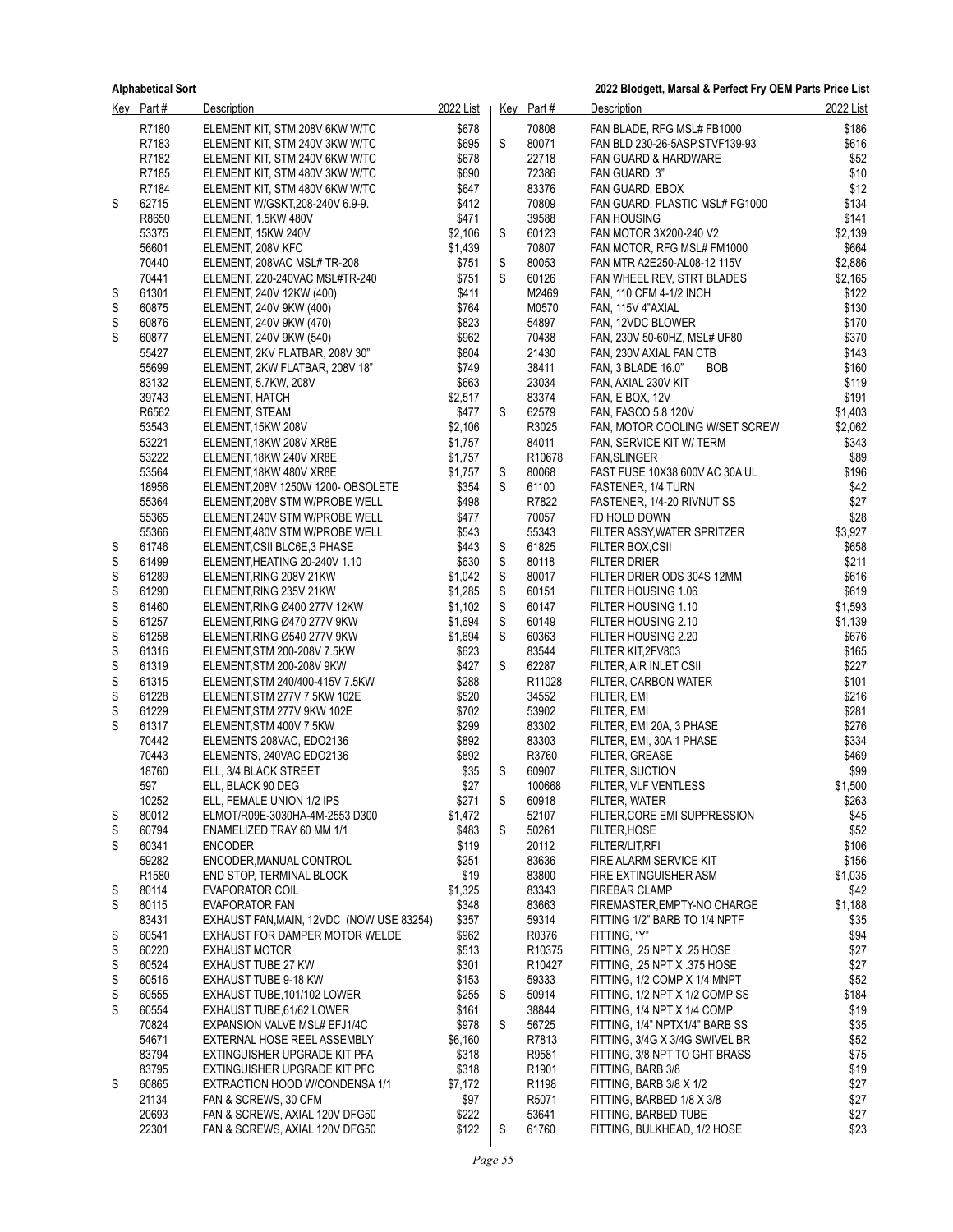|   | Key Part#          | Description                                                      | 2022 List      |   | Key Part#      | Description                                                | 2022 List      |
|---|--------------------|------------------------------------------------------------------|----------------|---|----------------|------------------------------------------------------------|----------------|
|   | R8756              | FITTING, COM MLRUNT1/2ODX1/2NP                                   | \$202          |   | R8989          | FLUE ASSY, EXHAUST (SINGLE)                                | \$658          |
|   | R8987              | FITTING, COMP ELB 1/4NPTX3/8                                     | \$94           |   | R8808          | FLUE ASSY, VERTICAL                                        | \$494          |
|   | R8984              | FITTING, COMP, COUP.3/8T X 3/8T                                  | \$27           |   | 58809          | FLUE ASSY, HV100G/AB                                       | \$310          |
|   | R8985              | FITTING, COMP, TEE, 3/8 TUBE                                     | \$52           | Α | 17470          | FLUE BOX ASSY, ALCT                                        | \$322          |
|   | 18570              | FITTING, COMPRESSION 1/2"                                        | \$27           |   | 17487          | FLUE BOX ASSY, LOWER ALCT                                  | \$301          |
| S | M0959              | FITTING, COMPRESSION 1/4 X 1/8                                   | \$27           |   | 20411          | FLUE BOX ASSY, LOWER ALCT                                  | \$397          |
|   | 34785              | FITTING, COMPRESSION 3/16 TUBE                                   | \$179          | Α | 21104          | FLUE BOX ASSY, SINGLE                                      | \$319          |
|   | R8986              | FITTING, COMPRESSION ELBOW                                       | \$30           |   | 17472          | FLUE BOX ASSY, SINGLE ALCT                                 | \$118          |
|   | R0076              | FITTING, ELBOW                                                   | \$27           | Α | 20410          | FLUE BOX ASSY, SINGLE ALCT                                 | \$379          |
|   | R <sub>1086</sub>  | FITTING, ELBOW SWIVEL                                            | \$218          |   | 36870<br>36686 | FLUE BOX ASSY, SNGL BX SHE/G                               | \$251          |
|   | R10679<br>M2841    | FITTING, GAS VALVE 1/4" DIA.<br>FITTING, PRESSURE TAP            | \$27<br>\$99   |   | 51874          | FLUE BOX ASSY, SNGL BX D/M1XL<br>FLUE BOX ASSY, UPPER      | \$471<br>\$263 |
|   | R10392             | FITTING, STRAIGHT .25X.31 HOSE                                   | \$27           | A | 17471          | FLUE BOX ASSY, UPPER ALCT                                  | \$340          |
|   | R2999              | FITTING, SWIVEL DECALCIFYING                                     | \$52           | A | 20412          | FLUE BOX ASSY, UPPER ALCT                                  | \$342          |
|   | R <sub>10465</sub> | FITTING, TEE .375 HOSE                                           | \$27           | A | 20812          | FLUE BOX ASSY, UPPER ALCT                                  | \$1,175        |
|   | 51846              | FITTING, 1"BARB X 1" NPT                                         | \$118          | A | 20443          | FLUE BOX ASSY, SNGL DFG, MKV                               | \$147          |
|   | R <sub>11351</sub> | FITTING, 1/2 NPT X 3/8 ELBOW                                     | \$152          |   | 54749          | FLUE BOX, SINGLE OR BTM SECT                               | \$125          |
|   | 39250              | FITTING, 1/4 BARB X 1/4 NPT BRA                                  | \$27           |   | 57622          | FLUE BOX, SINGLE OR BTM SECT                               | \$99           |
|   | R9580              | FITTING, 1/4 NPT TO GHT BRASS                                    | \$106          |   | 36842          | FLUE BOX, UPPER<br>ECG                                     | \$211          |
|   | 58884              | FITTING, 1/4 NPT X 1/2 BARB                                      | \$41           |   | 57238          | FLUE BOX, SING/BOT SECT                                    | \$94           |
|   | R4245              | FITTING, 1/4 NPTX3/8 COMP BRASS                                  | \$21           | Α | 36871          | FLUE BOXES & RISER BX SH1G                                 | \$1,175        |
|   | R9753              | FITTING 1/8 NPT-3/8 BARB TEE                                     | \$27           |   | 37221          | FLUE BOXES/RISER XL ON SHO(B4 NOV-2005)                    | \$1,102        |
|   | R7978<br>53752     | FITTING 3/4 GARDEN HOSE THR ML<br>FITTING, 3/4 GHT X 1/4 PLASTIC | \$94<br>\$27   |   | 53794<br>55886 | FLUE COLLECTOR BACK<br>FLUE COLLECTOR BACK                 | \$58<br>\$40   |
| S | 55348              | FITTING, 3/4"NPT TO 1/2"TUBE SS                                  | \$367          |   | 58020          | FLUE COLLECTOR FRONT ASS'Y                                 | \$82           |
|   | R7749              | FITTING, 3/4G TO 3/4G NPT                                        | \$69           |   | R8805          | FLUE EXTENSION ASSY (BOTTOM)                               | \$245          |
|   | R <sub>11163</sub> | FITTING, 3/8 TUBE X 1/2 NPT                                      | \$35           |   | R8806          | FLUE EXTENSION ASSY (TOP)                                  | \$288          |
|   | R10374             | FITTING, BULKHEAD DELIMING PORT                                  | \$138          |   | R10676         | FLUE KIT, STACKING B14G/BX14G                              | \$1,238        |
| S | 62451              | FITTING, WASH T                                                  | \$118          |   | R9492          | FLUE KIT, STACKING BC14G                                   | \$1,832        |
|   | R3975              | FITTING.125 NPTX.38COMP.BRASS                                    | \$27           |   | 3655           | FLUE PLATE ASSY, LH                                        | \$332          |
|   | 39987              | FLAME SENSE ELECTRODE ASSY                                       | \$59           |   | 3656           | FLUE PLATE ASSY, RH                                        | \$336          |
| S | 60157              | FLANGE FOR HOLE FOR LAMP HOUSE                                   | \$82           |   | 7893           | FLUE PLATE LH 911                                          | \$590          |
| S | 61064              | FLANGE, BLIND                                                    | \$52           |   | 7892           | FLUE PLATE RH 911                                          | \$590          |
| S | 61065              | FLANGE, MATING                                                   | \$14           |   | R9237          | FLUE RH HOT AIR STACK                                      | \$655          |
| S | 52075<br>57671     | FLANGED BUSHING, 1/4X3/8X3/4                                     | \$59<br>\$148  |   | 51873<br>54779 | <b>FLUE RISER</b>                                          | \$106<br>\$549 |
|   | 52926              | <b>FLAPPER, GASKET</b><br>FLASHDRIVE, USB, 4GB                   | \$69           | Α | 57624          | FLUE RISER HV100G<br>FLUE RISER, DBL-STACK ES 100'S        | \$304          |
|   | 70119              | FLAT WASHER, #10                                                 | \$7            |   | 58076          | FLUE RISER, ES 100'S ON DEEP                               | \$233          |
| S | 62239              | FLEX HOSE, 6X4 PER FOOT                                          | \$41           |   | R9238          | FLUE, LH HOT AIR STACK                                     | \$655          |
|   | 36230              | FLEX HOSE, GAS, 1/2 X 12.5                                       | \$161          |   | 50260          | FOIL LABEL, 5" BLODGETT                                    | \$21           |
|   | 55070              | FLEX HOSE, GAS, 1/2 X 18                                         | \$166          | S | 61039          | FOOT ASSY, SEISMIC                                         | \$68           |
|   | 34957              | FLEX HOSE, GAS, 1/2 X 20                                         | \$153          |   | 19674          | FOOT, ADJ DRILLED                                          | \$373          |
|   | 36229              | FLEX HOSE, GAS, 1/2 X 21                                         | \$233          |   | R0600          | FOOT, ADJ POP-IN S/S                                       | \$141          |
|   | 36228              | FLEX HOSE, GAS, 1/2 X 25                                         | \$78           | Α | 15489          | FOOT, ADJ POP-IN, S/S                                      | \$94           |
|   | 34958              | FLEX HOSE, GAS, 1/2 X 30                                         | \$211          |   | R3492          | FOOT, ADJUSTABLE, 2" SQ. TUBE                              | \$138          |
|   | 33249<br>33457     | FLEX HOSE, GAS, 3/8 X 13<br>FLEX HOSE, GAS, 3/8 X 20             | \$148<br>\$130 | S | R4803<br>61452 | FOOT, FLANGED POP IN<br>FOOT, BLACK RUBBER                 | \$397<br>\$35  |
|   | 50256              | FLEX HOSE, GAS, 3/8 X 20                                         | \$112          |   | 53070          | FRAME, HALOGEN LIGHT BEZEL                                 | \$41           |
|   | 54935              | FLEX HOSE, GAS, 3/8 X 20                                         | \$118          |   | 53986          | FRAME, TOUCHSCREEN CTRL                                    | \$94           |
|   | 50257              | FLEX HOSE, GAS, 3/8 X 48                                         | \$166          | S | 60797          | FRENCH FRY BASKET 1X1                                      | \$311          |
|   | 39787              | FLEX TUBE ASSY, 3/4" X 24"                                       | \$276          | S | 60330          | FREQUENCY CHANGER 0,37KW                                   | \$1,229        |
|   | 50265              | <b>FLOAT S/S</b>                                                 | \$488          | S | 60307          | FREQUENCY CHANGER 0,75KW                                   | \$1,527        |
|   | 50283              | FLOAT SWITCH ASS'Y, S/S                                          | \$1,377        | S | 61225          | FREQUENCY CHANGER, 115V                                    | \$1,001        |
|   | 70841              | FLOAT SWITCH, STM MSL# FSH2536                                   | \$529          | S | 61616          | FREQUENCY INVERTER 0.18KW, CS                              | \$792          |
|   | 50281              | FLOAT, EXTENSION                                                 | \$136          | S | 80003          | FRM HTR 15W/M L.5550MM                                     | \$342          |
|   | 53243              | FLOW METER, 0-60 GPH                                             | \$932          |   | 59915          | FRONT ASSY, LH SOLID DOOR                                  | \$385          |
|   | 53115              | FLOW METER, 0-7 GPH<br>FLOW REGULATOR, 0.12 GPM                  | \$640          |   | 59916          | FRONT ASSY, RH SOLID DOOR                                  | \$835          |
|   | R10586<br>58564    | FLOW VALVE ORIFICE #71 .026DIA                                   | \$97<br>\$21   |   | 55531<br>55532 | FRONT GLASS LEFT/BLODGETT LOGO<br>FRONT GLASS, RIGHT HV100 | \$761<br>\$792 |
|   | 58347              | FLOW VALVE, 14 PSI                                               | \$677          | S | 61726          | FRONT PANEL & KEYPAD, BLACK                                | \$2,468        |
|   | 58349              | FLOW VALVE, ORIFICE #74 0.0225                                   | \$21           | S | 60406          | FRONT PANEL 1.06                                           | \$2,907        |
|   | 58348              | FLOW VALVE, ORIFICE, BLANK                                       | \$21           |   | 100670         | FRONT PANEL ASSY, VLF                                      | \$325          |
|   | 51969              | FLOW VALVE, 1/4" PTC X 1/4" NPT                                  | \$240          |   | 83074          | FRONT PANEL, PFC                                           | \$212          |
| S | 62286              | FLTER BOX, WELDED CSII                                           | \$196          |   | R3012          | FUNNEL ASSY, DECALCIFYING                                  | \$106          |
|   | R10898             | <b>FLUE ASSEMBLY</b>                                             | \$222          |   | R3000          | FUNNEL, DECALCIFYING                                       | \$35           |
| A | 21107              | FLUE ASSEMBLY, 3 PCS                                             | \$635          | S | 80119          | <b>FUSE</b>                                                | \$10           |
|   | R8925              | FLUE ASSY, BOILER                                                | \$1,699        |   | 71562          | <b>FUSE BLOCK</b>                                          | \$590          |
|   | R8990              | FLUE ASSY, EXHAUST (DOUBLE)                                      | \$303          |   | M8662          | FUSE BLOCK, 5MM X 20MM                                     | \$75           |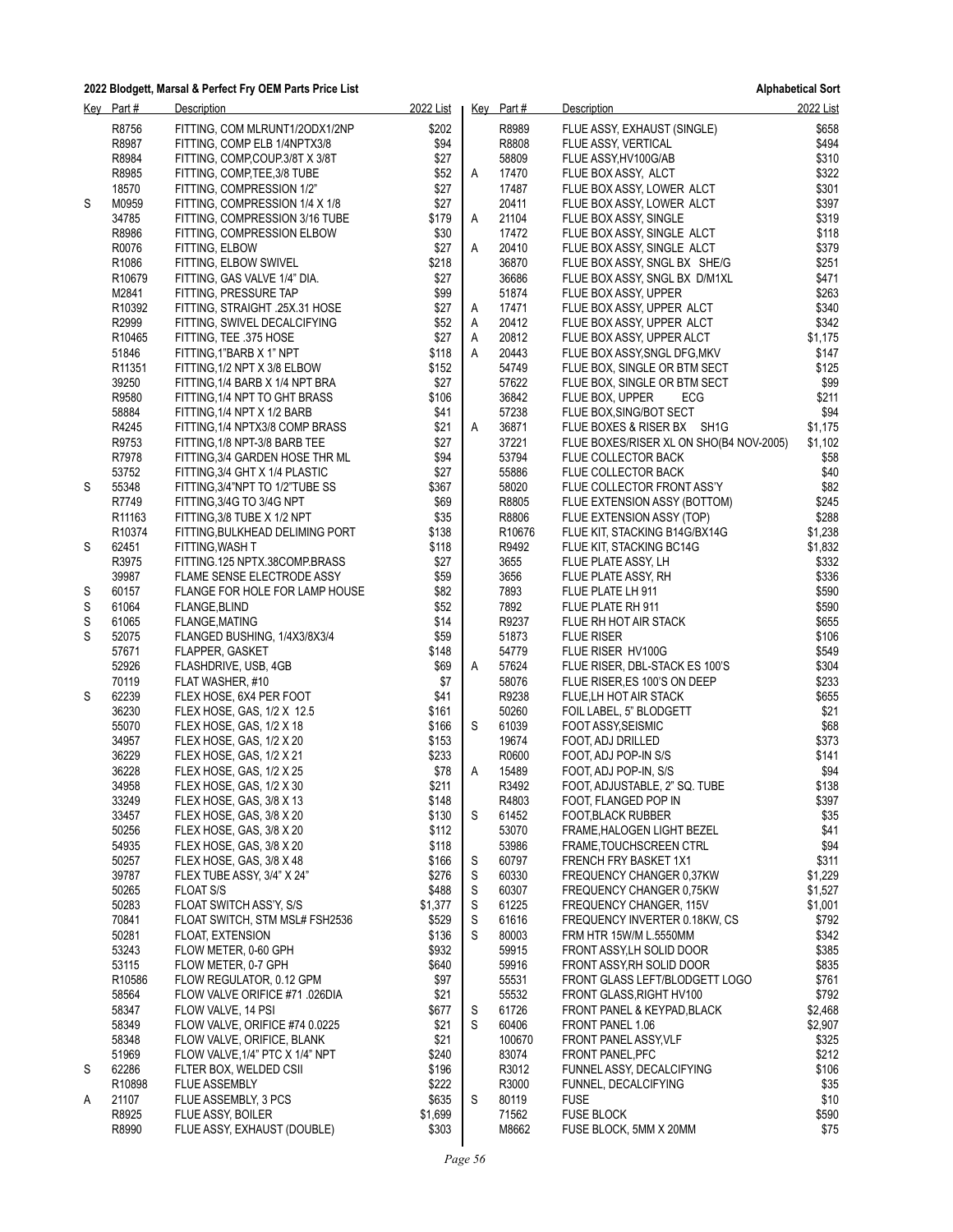|        | Key Part #         | <b>Description</b>                              | 2022 List       |                  | Key Part#      | <b>Description</b>                                                 | 2022 List      |
|--------|--------------------|-------------------------------------------------|-----------------|------------------|----------------|--------------------------------------------------------------------|----------------|
| S      | 60317              | FUSE CARRIER WAGO 281-511                       | \$23            |                  | 10471          | GASKET & SCREWS, CNTR 2PC CONV                                     | \$67           |
| S      | 62299              | <b>FUSE HOLDER</b>                              | \$27            |                  | 20535          | GASKET & SCREWS, TOP S/S                                           | \$87           |
|        | 51300              | FUSE HOLDER,600VAC 60A 3P                       | \$749           |                  | R7121          | GASKET ASSY, DOOR CENTER                                           | \$548          |
|        | R0293              | FUSE, 0.5A FINE WIRE                            | \$27            |                  | 18064          | GASKET ASSY, SIDE S/S                                              | \$179          |
|        | R5773              | FUSE, 1 AMP                                     | \$86            | S                | 62786          | GASKET F.ROLL-IN 2.20 CAVITY                                       | \$45           |
|        | 20162              | FUSE, 10A 300V CLASS G                          | \$28            | $\mathsf S$      | 60340          | <b>GASKET FOR CONTROL</b>                                          | \$29           |
|        | 16605              | FUSE, 10A, 600V, CLASS CC                       | \$36            | S                | 62542          | <b>GASKET FOR ELECTRODE</b>                                        | \$35           |
|        | 9086               | FUSE, 1200 2A CLASS G                           | \$52            | $\mathsf S$      | 60620          | GASKET FOR GAS-AIR CONTROL UNT                                     | \$74           |
|        | 9640               | <b>FUSE, 15A, 600V</b>                          | \$201           | S                | 60210          | <b>GASKET FOR HEATING ELEMENT</b>                                  | \$52           |
|        | R5774              | FUSE, 2 AMP                                     | \$83            | S                | 60623          | GASKET FOR OVEN CHAMBER ROOF,                                      | \$112          |
|        | 11476<br>35703     | FUSE, 20A, 600V, CLASS CC<br>FUSE, 250V 1.0A CE | \$101<br>\$52   | $\mathsf S$<br>S | 60618<br>60216 | <b>GASKET FOR PRE-MIX BURNER</b><br>GASKET FOR RING HEATING ELEMEN | \$75<br>\$35   |
|        | 33298              | FUSE, 250V 50MA CE                              | \$27            | $\mathsf S$      | 61575          | <b>GASKET HEATING ELE 10</b>                                       | \$35           |
|        | R0032              | FUSE, 3A, 300V GLASS G, SC3                     | \$52            | $\mathsf S$      | 61576          | GASKET HEATING ELE 23 & 6                                          | \$21           |
|        | R0043              | FUSE, 3A, 600V CLASS G, KTKR3                   | \$118           | S                | 62813          | GASKET INT.1.10-1.20-2.10-2.20                                     | \$151          |
|        | M3166              | FUSE, 4A 250V CERAMIC GDA                       | \$17            |                  | 37304          | GASKET KIT, DBL DOOR AC500                                         | \$196          |
|        | R5756              | FUSE, 4AMP                                      | \$86            |                  | 22970          | <b>GASKET KIT, DOOR</b>                                            | \$506          |
|        | R <sub>10422</sub> | FUSE, 5 X 20MM TIME LAG, HIGH                   | \$52            |                  | 50099          | GASKET RETAINER, TOP/BOTTOM                                        | \$161          |
|        | 51928              | FUSE, 50 AMP                                    | \$166           |                  | 52475          | <b>GASKET RETAINER, OUTER</b>                                      | \$78           |
|        | 16372              | FUSE, 5A                                        | \$19            |                  | 11495          | GASKET SET & SCREWS, CTB/R                                         | \$336          |
|        | R5755              | FUSE, 5AMP                                      | \$78            |                  | 17519          | GASKET SET & SCREWS, DFG/MRKV                                      | \$221          |
|        | 51455              | FUSE, 7A CLASS CC                               | \$43            |                  | 17336          | GASKET SET & SCREWS, DFG-50                                        | \$301          |
|        | M8593              | FUSE, EXPORT, 10 AMP                            | \$27            |                  | 17862          | GASKET SET & SCREWS, DFG-50                                        | \$198          |
|        | R7717              | FUSE, SEC 24V TRANS 2A                          | \$82            |                  | 90010          | GASKET SET & SCREWS, DR DFG-1                                      | \$543          |
| S      | 60926              | FUSE, 2 AMP                                     | \$9             |                  | 34947          | GASKET SET & SCREWS, RL CTBRAP                                     | \$271          |
| S      | 60925              | FUSE, 3.15 AMP                                  | \$9             |                  | 19260          | GASKET SET & SCREWS, ROLLR CTB                                     | \$529          |
|        | 70439              | FUSE, 300VAC 40A, MSL# JN40                     | \$357           |                  | 20735<br>90391 | GASKET SET & SCREWS, ROLR CTBR                                     | \$707          |
| S<br>S | 60927<br>60928     | FUSE,5 AMP SLOW<br>FUSE,8 AMP SLOW              | \$9<br>\$9      |                  | 54849          | GASKET SET & SCREWS, S/S RE<br>GASKET SET & SCREWS, CTB            | \$780<br>\$458 |
|        | 51454              | <b>FUSEHOLDER</b>                               | \$324           |                  | 54850          | GASKET SET & SCREWS, CTBR                                          | \$451          |
|        | 11660              | FUSEHOLDER & SCREWS, CLASS CC                   | \$276           |                  | 11541          | GASKET SET, W/TRIM & SCREWS                                        | \$720          |
|        | 11267              | FUSEHOLDER & SCREWS, CLASS G                    | \$106           |                  | 56723          | GASKET SET, T/B AFTER 12/05                                        | \$152          |
|        | 16604              | FUSEHOLDER, 10A, CLASS CC                       | \$29            | S                | 61715          | GASKET TAPE, SILICONE 1/16X1/2 (30'/RL)                            | \$9            |
|        | 20163              | FUSEHOLDER, 15A, GLASS G                        | \$28            |                  | R8856          | GASKET TAPE, 7MM W X 2.5MM H                                       | \$53           |
|        | 11475              | FUSEHOLDER, 20A, CLASS CC                       | \$288           | S                | 61881          | GASKET, 2.20 ROLL-IN                                               | \$125          |
|        | 20442              | FUSEHOLDER, 30A, CLASS CC                       | \$106           |                  | 70792          | GASKET, 21" X 23" MSL# RG2123                                      | \$150          |
|        | M3167              | FUSEHOLDER, TYPE HTB-36M                        | \$45            |                  | 56957          | GASKET, BC20 FLOAT                                                 | \$59           |
| S      | 61612              | FUSES, F1/F3/F7 3.15A 2 PCS                     | \$17            | S                | 60894          | GASKET, BCP CONTROL                                                | \$82           |
| S      | 61613              | FUSES, F2 2A 2 PCS                              | \$17            |                  | 33828          | GASKET, BEZEL UHC                                                  | \$112          |
| S      | 61614              | FUSES, F4 5A 2 PCS                              | \$27            | S                | 62479          | GASKET, BLC23/BLC6E DOOR BLADE                                     | \$253          |
| S      | 61615              | FUSES, F5/F6 8A 2 PCS                           | \$17            |                  | R4771          | <b>GASKET, BLOWER MTG</b>                                          | \$309          |
| Α      | 83792              | FUSIBLE LINK 212 F FIRE DAMPER                  | \$21            |                  | R7248          | <b>GASKET, BOILER INLET</b>                                        | \$179          |
| S      | 83089<br>63031     | FUSIBLE LINK 250 DEG F<br>GAS BRN 21KW M/ELEK   | \$46<br>\$1,515 |                  | R3954<br>R3955 | <b>GASKET, BOILER PLATE</b><br>GASKET, BOILER TRANSITION           | \$27<br>\$52   |
| S      | 63032              | GAS BRN 21KW M/ELEK                             | \$1,694         |                  | 30056          | <b>GASKET, BURNER</b>                                              | \$52           |
| S      | 62576              | GAS BURNER 13KW SV.                             | \$3,459         |                  | 31237          | <b>GASKET, BURNER ACCESS</b>                                       | \$52           |
| S      | 62577              | GAS BURNER 21KW SV.                             | \$2,961         | S                | 62551          | GASKET, BURNER G.BOILER 27KW                                       | \$148          |
| S      | 62608              | GAS BURNER, 24KW                                | \$1,546         | S                | 62552          | GASKET, BURNER G.BOILER 36KW                                       | \$130          |
|        | 71988              | GAS CONVERSION KIT, LP TO NAT                   | \$356           | S                | 62548          | GASKET, BURNER PIPE 27KW                                           | \$69           |
|        | 71987              | GAS CONVERSION KIT, NAT TO LP                   | \$689           |                  | R3168          | <b>GASKET, BURNER SEAL</b>                                         | \$27           |
| S      | 62609              | GAS HOSE, 37"                                   | \$433           | S                | 51610          | GASKET, CENTER DOOR                                                | \$221          |
| S      | 62568              | GAS HOSE, FLEX 1-3/8"-16X295MM                  | \$94            |                  | 31725          | GASKET, CENTER DOOR AC500                                          | \$52           |
|        | 71882              | <b>GAS REGULATOR KIT, LP</b>                    | \$241           |                  | 31726          | GASKET, CENTER DOOR LH AC500                                       | \$87           |
|        | 71881              | <b>GAS REGULATOR KIT, NAT</b>                   | \$230           |                  | 9986           | GASKET, CENTER RH S/S                                              | \$45           |
|        | 72139              | GAS SOLENOID, 1/2", NC                          | \$1,516         |                  | 15620          | GASKET, CENTER RHT S/S                                             | \$67           |
|        | R <sub>10767</sub> | GAS TRAIN ASSY BC20G                            | \$1,978         |                  | 33151          | <b>GASKET, CONTROL BACK</b>                                        | \$82           |
|        | 37972              | GAS VALVE ASSY, DIRECT SPARK LP                 | \$830           |                  | 33169          | <b>GASKET, CONTROL FRONT</b>                                       | \$87           |
|        | 38743              | GAS VALVE ASY, DIRECT SPARK LP                  | \$646           |                  | R4872          | GASKET, CONTROL PANEL                                              | \$7            |
|        | 38742              | GAS VALVE ASY, DIRECT SPARK NAT                 | \$658           | S                | 61468          | GASKET, CONTROL PANEL (EA = INCH)                                  | \$27           |
| S      | 62583<br>72289     | GAS VALVE BLOCK 120V HONEYWELL<br>GAS VALVE, CE | \$385<br>\$299  |                  | R3079<br>53568 | GASKET, DECALCIFYING INLET<br>GASKET, DOOR BC20                    | \$27<br>\$797  |
|        | 37942              | GAS VALVE, LP, DIRECT SPARK                     | \$585           |                  | 50064          | GASKET, DOOR BOBB.                                                 | \$1,136        |
|        | 37941              | GAS VALVE, NATURAL, DIRECT SPARK                | \$549           |                  | R6722          | GASKET, DOOR CAVITY HATCH                                          | \$954          |
| S      | 60537              | GASKET                                          | \$27            |                  | 38356          | GASKET, DOOR HI-TEMP<br><b>BOB</b>                                 | \$402          |
|        | 7801               | GASKET & SCREWS, CENTER 2 PC                    | \$332           |                  | 51668          | GASKET, DOOR LATCH                                                 | \$67           |
|        | 15753              | GASKET & SCREWS, CENTER RE-44                   | \$823           |                  | 55537          | GASKET, DOOR LATCH                                                 | \$15           |
|        | 23120              | GASKET & SCREWS, CENTER ZEPH                    | \$122           |                  | 39579          | GASKET, DOOR, BCX14                                                | \$884          |
|        | 90037              | GASKET & SCREWS, CENTER-SET 3                   | \$211           |                  | R4191          | GASKET, DOOR, COS-20                                               | \$1,747        |
|        |                    |                                                 |                 |                  |                |                                                                    |                |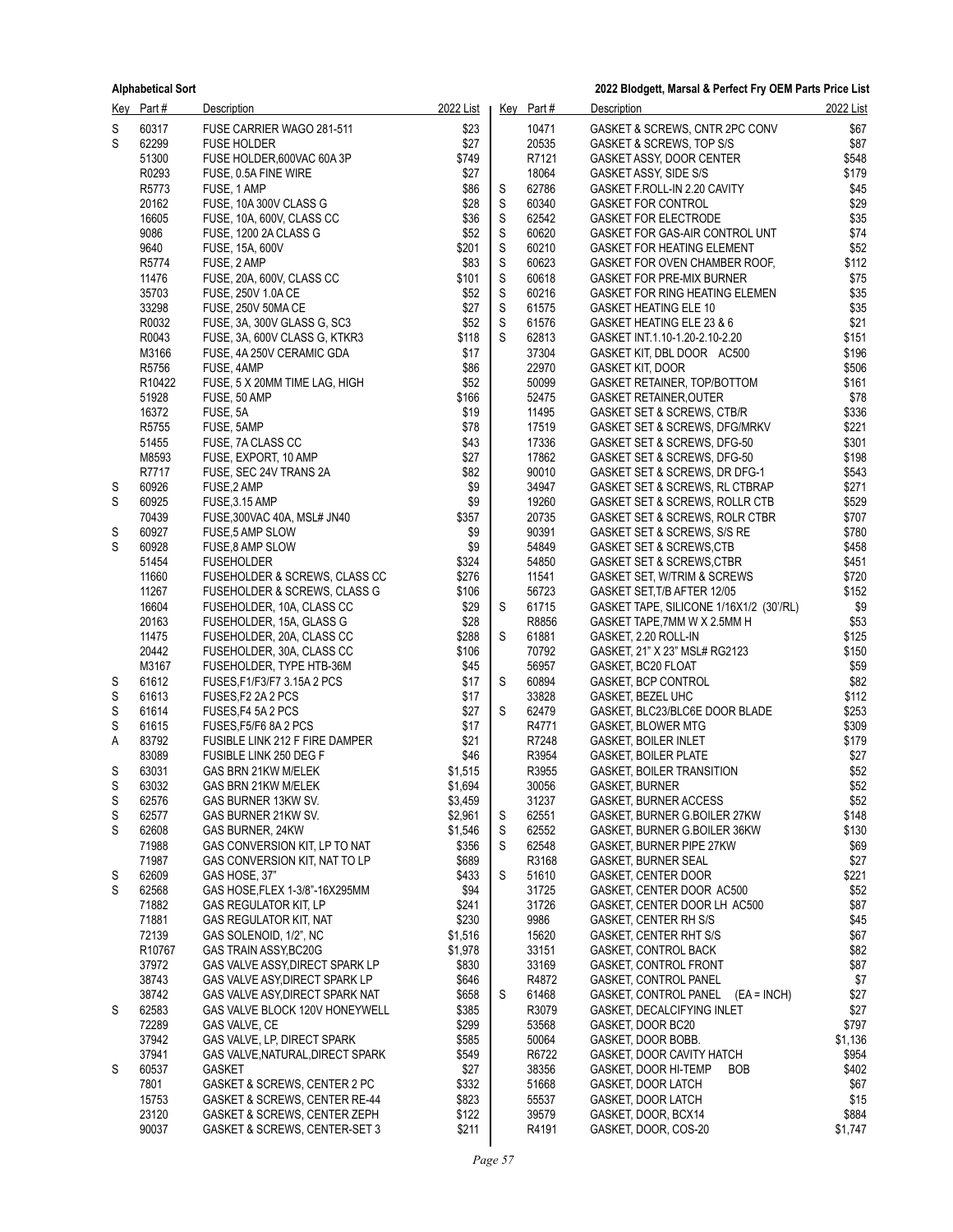| Key | Part#              | Description                                                   | 2022 List      |                  | Key Part#      | Description                                                       | 2022 List          |
|-----|--------------------|---------------------------------------------------------------|----------------|------------------|----------------|-------------------------------------------------------------------|--------------------|
| S   | 62550              | GASKET, DORMONT HOSE                                          | \$87           |                  | 51371          | GASKET, HV50E DOOR                                                | \$739              |
|     | 54835              | GASKET, DRAFT INDUCER BLOWER                                  | \$114          |                  | 58984          | <b>GASKET, IDB BOX</b>                                            | \$10               |
|     | 59162              | GASKET, DRAIN                                                 | \$202          | S                | 61096          | GASKET,LAMP HOUSING                                               | \$75               |
|     | R2868              | GASKET, DRAIN                                                 | \$106          |                  | 53576          | GASKET,LOWER DOOR                                                 | \$659              |
| S   | 61994              | GASKET, DRAIN BOX                                             | \$27           |                  | 83253          | <b>GASKET, MAIN FAN</b>                                           | \$6                |
|     | 52304<br>53327     | <b>GASKET, ELEMENT</b><br><b>GASKET, ELEMENT</b>              | \$549<br>\$87  | S<br>S           | 61284<br>61097 | GASKET, MOTOR<br>GASKET, MOTOR HOUSING                            | \$112<br>\$82      |
|     | 39367              | GASKET, ELEMENT BCX14E                                        | \$336          |                  | 58598          | GASKET, NOW 62231                                                 | \$125              |
|     | R7289              | <b>GASKET, ELEMENT PLATE</b>                                  | \$52           |                  | R3695          | GASKET, PERIMETER                                                 | \$1,516            |
| S   | 39354              | GASKET, ELEMENT XL50                                          | \$410          | S                | 61286          | <b>GASKET RING ELEMENT</b>                                        | \$125              |
|     | R3464              | GASKET, EXHAUST TRANSITION                                    | \$87           |                  | R3992          | GASKET, THERMOCOUPLE                                              | \$82               |
| S   | 62549              | GASKET, FASCO 5.8 FAN ADAPTER                                 | \$106          |                  | R0432          | GASKET, TROLLY                                                    | \$196              |
| S   | 62547              | GASKET, FASCO FAN 18KW GAS                                    | \$69           | S                | 62544          | <b>GASKET, VENTURI</b>                                            | \$15               |
|     | 58985              | <b>GASKET, FLUE</b>                                           | \$19           | S                | 18411          | <b>GAUGE, PRESSURE</b>                                            | \$28               |
|     | 54634              | GASKET, HEAT EXCHANGER                                        | \$926          |                  | 20195<br>52347 | GAUGE, SPARK GAP(SERVICE ONLY)                                    | \$14<br>\$35       |
|     | R10516<br>R4423    | GASKET, HEAT EXCHANGER<br>GASKET, HEAT EXCHANGER              | \$472<br>\$221 | S                | 62644          | GAUGE, T-LATCH ADJUSTMENT<br>GENERATOR, STM W/INS 102             | \$1,576            |
|     | R <sub>10753</sub> | GASKET, HEAT EXCHANGER COS20G                                 | \$440          | S                | 62643          | GENERATOR, STM W/INS 61/62/101                                    | \$702              |
|     | 58986              | GASKET, IDB BLOWER                                            | \$15           |                  | 51270          | <b>GFCI RECEPTACLE 20A</b>                                        | \$385              |
|     | R6233              | <b>GASKET, IGNITOR</b>                                        | \$27           |                  | 50888          | <b>GLASS ASSY, INNER DOOR</b>                                     | \$759              |
|     | R6215              | <b>GASKET, IGNITOR KIT</b>                                    | \$75           |                  | 54204          | GLASS ASSY, INNER DOOR                                            | \$1,078            |
|     | 36876              | GASKET, KIT S/S D/M1XL                                        | \$202          |                  | 59013          | GLASS ASSY, INNER HV100/AB                                        | \$527              |
|     | R <sub>1497</sub>  | GASKET, LAMP SEAL                                             | \$305          |                  | 71715          | <b>GLASS BOX ASSY</b>                                             | \$2,234            |
|     | 50796              | <b>GASKET, LATCH DOG</b>                                      | \$69           |                  | 71716          | <b>GLASS BOX GASKET</b>                                           | \$45               |
|     | 70937<br>57608     | <b>GASKET, LIGHT ASSEMBLY</b><br><b>GASKET, LINER VENT</b>    | \$41<br>\$69   |                  | 70018<br>17947 | <b>GLASS BRACKET</b><br><b>GLASS DOOR ROLLER LATCH CTB</b>        | \$35<br>\$2,067    |
|     | 58996              | <b>GASKET, LINER VENT</b>                                     | \$211          |                  | 19607          | <b>GLASS DOOR ROLLER LATCH CTB</b>                                | \$2,765            |
|     | 31234              | <b>GASKET, LOWER MANIFOLD</b>                                 | \$52           | S                | 62855          | GLASS EXT 2.20 RI BLACK CPL                                       | \$1,210            |
|     | 21716              | <b>GASKET, MAGNETIC</b>                                       | \$677          | $\mathsf S$      | 60486          | GLASS EXTERIOR 1.08 ASSY BLACK                                    | \$2,619            |
|     | R3461              | GASKET, MANIFOLD SEAL                                         | \$27           | S                | 60494          | GLASS EXTERIOR 2.20 ASSY BLACK                                    | \$901              |
|     | 83216              | GASKET, MOLDED SILICONE                                       | \$260          | $\mathsf S$      | 60467          | <b>GLASS INTERIOR 1.06 COMPLETE</b>                               | \$559              |
|     | 56956              | <b>GASKET, MOTOR MOUNT</b>                                    | \$67           | $\mathbb S$      | 60466          | <b>GLASS INTERIOR 1.10 COMPLETE</b>                               | \$605              |
|     | R6870              | GASKET, O RING                                                | \$19           | $\mathsf S$      | 60480          | <b>GLASS INTERIOR 2.10 COMPLETE</b>                               | \$726              |
| S   | 61724<br>R10252    | <b>GASKET, OPERATION PANEL</b><br><b>GASKET, OUTLET PLATE</b> | \$112<br>\$102 | $\mathbb S$<br>S | 60482<br>60496 | GLASS INTERIOR 2.14 COMPLETE<br>GLASS INTERIOR 2.20 COMPLETE      | \$2,348<br>\$1,049 |
|     | R3755              | GASKET, P4                                                    | \$52           | S                | 61412          | GLASS INTERIOR 2.20 W/METAL                                       | \$1,958            |
|     | R3013              | <b>GASKET, PERIMETER</b>                                      | \$742          |                  | 50192          | <b>GLASS, LIGHT</b>                                               | \$75               |
|     | R3014              | <b>GASKET, PERIMETER</b>                                      | \$1,313        |                  | R5797          | GLASS, WINDOW                                                     | \$144              |
|     | R3015              | GASKET, PERIMETER-OBSOLETE                                    | \$773          |                  | R5798          | GLASS, WINDOW COS101                                              | \$270              |
|     | 83272              | <b>GASKET, PFA MOTOR</b>                                      | \$21           |                  | R5799          | GLASS, WINDOW COS6                                                | \$125              |
|     | 57726              | <b>GASKET, POWER VENT</b>                                     | \$75           |                  | 50209          | GLASS, 188 X 15.94 X 39.44                                        | \$271              |
|     | R7321              | <b>GASKET, PROXIMITY SWITCH</b>                               | \$87           | S                | 61259          | GLASS, DOOR INNER BC62                                            | \$581              |
|     | 50186<br>38660     | <b>GASKET, RAPID VENT LID</b><br><b>GASKET, ROPE FIBER</b>    | \$35<br>\$15   |                  | 59007<br>55031 | GLASS, DOOR LH HV100/AB<br><b>GLASS, DOOR OUTER LH SILKSCREEN</b> | \$713<br>\$840     |
|     | R4285              | GASKET, SEALING HIGH TEMP.                                    | \$305          |                  | 59006          | GLASS, DOOR RH HV100/AB                                           | \$713              |
|     | R8421              | GASKET, SILICON 1/2 X 3/16                                    | \$52           | S                | 60487          | GLASS, EXTERIOR 101 CURVED                                        | \$1,559            |
|     | D0127              | <b>GASKET, SILICONE</b>                                       | \$30           | S                | 60492          | GLASS, EXTERIOR 102 CURVED                                        | \$1,744            |
|     | 38062              | GASKET, SLD DOOR (NEW) KCO                                    | \$878          | S                | 60485          | GLASS EXTERIOR 61 CURVED                                          | \$1,467            |
|     | R10547             | <b>GASKET, STEAM INLET</b>                                    | \$118          | S                | 61255          | GLASS, EXTERIOR 62 CURVED                                         | \$1,196            |
|     | R2657              | GASKET, STEAM OUTLET                                          | \$52           |                  | 51161          | <b>GLASS OUTER DOOR BLACK</b>                                     | \$216              |
|     | 38390              | GASKET, STEAM TUBE BOBB                                       | \$30           |                  | 83015          | <b>GLIDE DRAWER LEFT PFA</b>                                      | \$46               |
|     | R1491<br>38416     | <b>GASKET, SWITCH LEVEL</b><br>GASKET, TUBE HX<br><b>BOB</b>  | \$27<br>\$69   | S                | 83016<br>62586 | <b>GLIDE DRAWER RIGHT PFA</b><br>GLOW PLUGS, COORSTEK 401 XMB     | \$46<br>\$895      |
|     | R2105              | GASKET, WINDOW                                                | \$17           | S                | 61303          | <b>GRATING, DRAIN</b>                                             | \$82               |
|     | R8819              | GASKET, WINDOW .5 X .13 SILICO                                | \$87           |                  | 83251          | <b>GREASE FILTER</b>                                              | \$257              |
| S   | 60628              | GASKET.BURNER-BLC61/62                                        | \$105          |                  | 83007          | <b>GREASE FILTER TRAY ASS'Y, PFRY</b>                             | \$52               |
| S   | 62231              | GASKET, CATALYST                                              | \$75           | S                | 61993          | GRILL, CHICKEN (8 PCS) 1/1                                        | \$180              |
| S   | 60959              | GASKET, DOOR (CS 6 & 23)                                      | \$182          | S                | 60678          | <b>GRILLING GRID</b>                                              | \$483              |
| S   | 60960              | GASKET, DOOR 10 PAN                                           | \$196          |                  | 52352          | GRN TUBING, 1/4" OD POLYURETHAN                                   | \$7                |
|     | 32250              | GASKET, DOOR KCO                                              | \$1,035        |                  | 72385          | GROMMET, 1-3/8"                                                   | \$10               |
| S   | 58599<br>62543     | GASKET, ELEMENT<br>GASKET, FASCO FAN                          | \$76<br>\$67   |                  | 19087<br>55597 | GROMMET, NYLON: .875ID/.976MT<br>GROMMET, NYLON: 1.00ID/1.25MT    | \$27<br>\$7        |
| S   | 61066              | GASKET, FLANGE                                                | \$27           |                  | 15847          | GROMMET, RUBBER: .38ID/.50MT                                      | \$7                |
| S   | 62546              | <b>GASKET, GLOW PLUGS</b>                                     | \$27           |                  | 19086          | GROMMET, RUBBER: .38ID/.50MT                                      | \$14               |
| S   | 62911              | GASKET, HEAT EX. GAS16/1.06-2.06                              | \$144          |                  | R5414          | GROMMET, RUBBER: .43ID/.55MT                                      | \$27               |
| S   | 61098              | GASKET, HEAT EXCH 62G                                         | \$164          |                  | 37119          | GROMMET, RUBBER: .50ID/.81MT                                      | \$35               |
| S   | 61099              | GASKET, HEAT EXCHANGER                                        | \$160          |                  | 4068           | GROMMET, RUBBER: .75ID/1.06MT                                     | \$21               |
|     | 52716              | GASKET, HV100 BLADE                                           | \$727          |                  | R8179          | GROMMET, RUBBER: 2.00ID/2.50MT                                    | \$41               |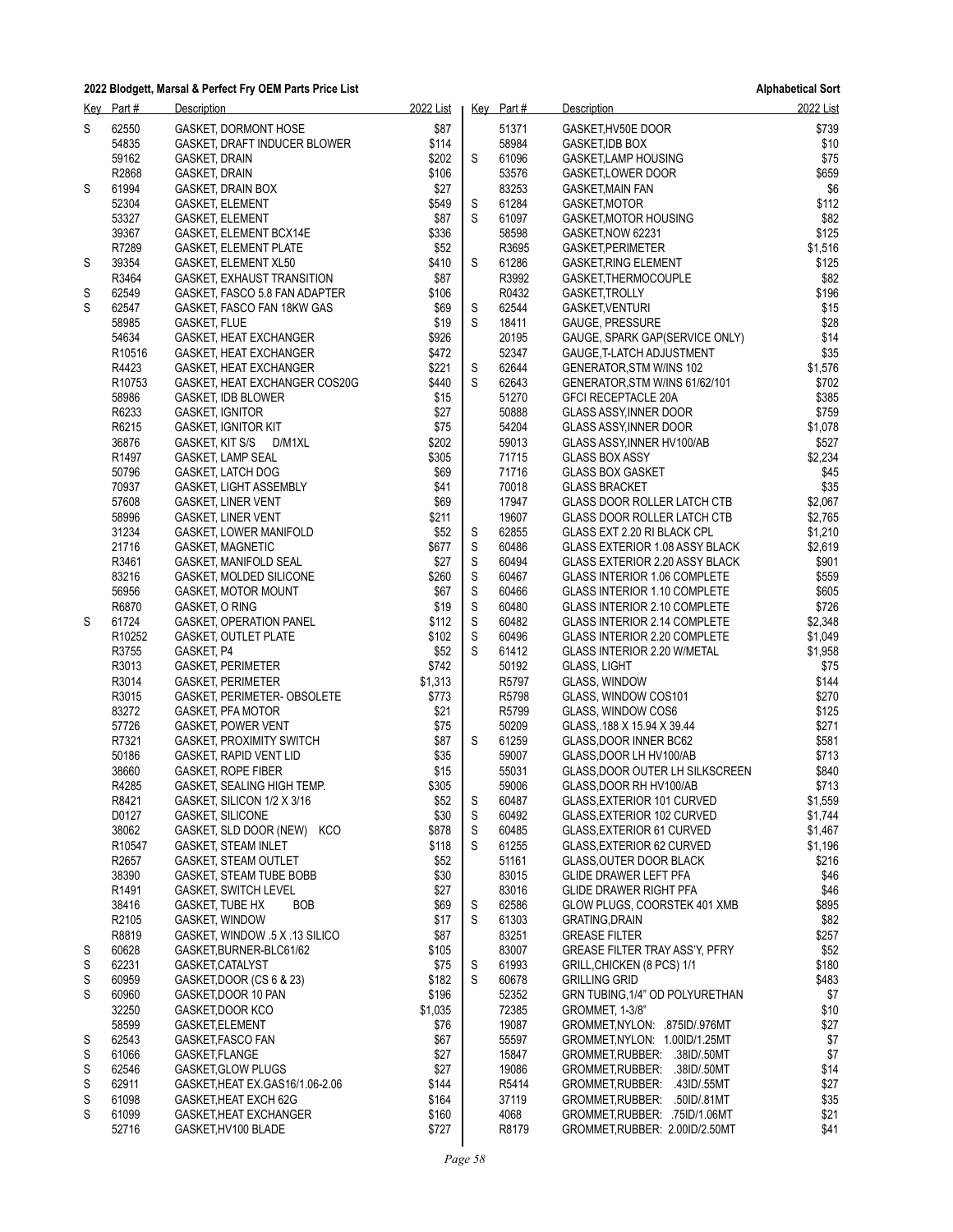|   | Key Part#                   | <b>Description</b>                                             | 2022 List      |   | Key Part#          | <b>Description</b>                                              | 2022 List      |
|---|-----------------------------|----------------------------------------------------------------|----------------|---|--------------------|-----------------------------------------------------------------|----------------|
|   | R1273                       | GROMMET, RUBBER: 1.00ID/1.375MT                                | \$19           |   | R2895              | HANDLE, DRAIN DECALCIFYING                                      | \$106          |
| S | 62610                       | <b>GROUND ELECTRODE, 2"</b>                                    | \$233          | S | R4413              | <b>HANDLE, RACK TYPE</b>                                        | \$67           |
| S | 62611                       | GROUND ELECTRODE, 2.2"                                         | \$233          |   | R2369              | HANDLE, RIVET PLATE W/O HANDLE                                  | \$249          |
|   | 72395                       | GROUND LUG W SET SCREW, COPPER                                 | \$21           |   | R5803              | HANDLE, TRANSPORT CART WELD                                     | \$374          |
|   | R11115                      | <b>GROUNDING BLOCK</b>                                         | \$101          | S | 61274              | HANDLE, W/CATCH RH & LH HINGE                                   | \$797          |
|   | 54463                       | <b>GROUNDING WIRE, SPARK BOX</b>                               | \$15           |   | 37292              | HARNESS ASSY, LH COOLING FAN                                    | \$179          |
|   | 51673<br>M0571              | <b>GUARD &amp; BAFFLE ASSY</b><br>GUARD, 4" AXIAL FAN          | \$616<br>\$27  |   | 37316<br>35152     | HARNESS ASSY, TRANSF W/CNDT<br>HARNESS CONNNECTOR ASSY NON-CE   | \$227<br>\$191 |
|   | 5362                        | <b>GUARD, BAFFLE S/S</b>                                       | \$27           |   | 59030              | HARNESS HV COM CTRL                                             | \$588          |
|   | 5363                        | <b>GUARD, BAFFLE S/S</b>                                       | \$27           |   | 38420              | <b>HARNESS JUMPER ASSY</b>                                      | \$447          |
|   | 7802                        | GUARD, BAFFLE S/S                                              | \$27           |   | 53344              | HARNESS MANUAL COMBI/HYDRO 3KY                                  | \$227          |
|   | 20642                       | GUARD, BAFFLE-SET OF 4 FA/EF                                   | \$87           | S | 52179              | HARNESS VERTICAL RS232 COMM                                     | \$161          |
|   | 38812                       | GUARD, EXHAUST COLLAR                                          | \$82           |   | 20018              | <b>HARNESS WIRING INF 2SP</b>                                   | \$519          |
|   | R8136                       | GUARD, FAN, SS                                                 | \$82           |   | 37227              | HARNESS, 2 ELEMENT                                              | \$52           |
|   | 33253                       | GUARD, FLUE                                                    | \$82           |   | R6983              | HARNESS, BASE TO OVEN COS5H                                     | \$889          |
|   | 54750                       | GUARD, FLUE BOX                                                | \$29           |   | 52843              | HARNESS, BEEPER, 24 VDC                                         | \$21           |
|   | 57646                       | GUARD, VENT                                                    | \$45           | S | 61709              | HARNESS, BLCT-6/10E-VH                                          | \$115          |
|   | 35597                       | <b>GUARD, WIRE BAFFLE</b>                                      | \$172          |   | 50111              | HARNESS, BOILER ELEMENT BCX14E                                  | \$166          |
|   | 38374                       | <b>BOBB</b><br>GUARD, WIRE BAFFLE                              | \$397          |   | R1829              | HARNESS, BOILER GROUND                                          | \$45           |
|   | 54753                       | GUARD, LINER 100ES                                             | \$67           |   | 54244              | HARNESS, CNVX, BX, BCX, MANUAL SH                               | \$141          |
|   | R <sub>10991</sub><br>30214 | GUARD, PROBE-316L<br>GUARD-BAFFLE ASSY, S/S PRISON             | \$67<br>\$580  |   | 17482<br>20009     | HARNESS, CONDUIT RIGID<br>HARNESS, CONDUIT RIGID 2SP            | \$172<br>\$99  |
| S | 80120                       | <b>GUIDE PILASTER</b>                                          | \$305          |   | 33075              | HARNESS, CONTROL 208/240 KFC                                    | \$354          |
| S | 80121                       | <b>GUIDE PILASTER</b>                                          | \$640          |   | 33072              | HARNESS, CONTROL 24V KFC 16"                                    | \$276          |
| S | 80144                       | <b>GUIDE PILASTER</b>                                          | \$458          |   | R10332             | HARNESS, CONTROL BC14E/G AUTOD                                  | \$957          |
|   | R5769                       | GUIDE, SHAFT                                                   | \$379          |   | 37335              | HARNESS, CONTROL MODULE                                         | \$1,084        |
|   | R5985                       | GUIDE, UNIVERSAL                                               | \$130          |   | 39533              | HARNESS, CONTROL XR8G VFD 24V                                   | \$670          |
| S | 61368                       | GUIDE, RACK LH 2/1GN                                           | \$125          |   | 33452              | HARNESS, CONTROL ZEPHE CE INF                                   | \$98           |
| S | 61367                       | GUIDE, RACK RH 2/1GN                                           | \$153          |   | 83293              | HARNESS, CTRL 1 PFC SERIES                                      | \$56           |
|   | 23313                       | -.F<br><b>GUSSET, REAR HATCHABLE</b>                           | \$45           |   | 83296              | HARNESS, CTRL 2, PFA                                            | \$35           |
| S | 50911                       | <b>GUTTER</b>                                                  | \$271          |   | 37090              | HARNESS, DIGITAL<br><b>DFGXL</b>                                | \$1,193        |
| S | 80015                       | H/L PRESSURE SWT 017H4758B01                                   | \$1,254        |   | R2385              | HARNESS, DOOR SWITCH                                            | \$99           |
|   | D0128                       | HALOGEN BULB, 12V, 20W                                         | \$59           |   | 83301              | HARNESS, E-BOX LOWER                                            | \$115          |
|   | 53101<br>57075              | HALOGEN BULB, 12V, 20W, GY6.35"<br>HALOGEN LIGHT G5.3, 20W 12V | \$38<br>\$36   |   | 83300<br>20605     | HARNESS, E-BOX, CTRL 2<br>HARNESS, ELEMENT                      | \$58<br>\$179  |
| S | 60514                       | <b>HAND SHOWER</b>                                             | \$1,679        |   | 19764              | HARNESS, ELEMENT 1PH                                            | \$835          |
| S | 60121                       | HAND SHOWER - SPRAY HEAD                                       | \$241          |   | 19966              | HARNESS, ELEMENT 3PH                                            | \$603          |
| S | 61606                       | <b>HAND SHOWER KIT</b>                                         | \$417          |   | R <sub>11328</sub> | HARNESS, ELEMENT HOT AIR (5H)                                   | \$59           |
| S | 61604                       | HAND SHOWER T-CONNECTOR                                        | \$87           |   | 16647              | HARNESS, ELEMENT-3 ELEMENT                                      | \$118          |
| S | 61334                       | HAND SHOWER, COMPLETE                                          | \$1,041        |   | 83382              | HARNESS, EMI                                                    | \$99           |
| S | 61601                       | HAND SPRAYER HOSE                                              | \$184          |   | 83313              | HARNESS, FEM CON, 3P                                            | \$319          |
| S | 60478                       | HANDEL CPL.                                                    | \$1,903        |   | 57878              | HARNESS, HV100E BAKERY REAR                                     | \$1,114        |
|   | 23009                       | HANDLE & BRACKET ASSY, 1400                                    | \$447          |   | 54503              | HARNESS, HV100G, IGNITION WIRE                                  | \$27           |
|   | 7855                        | HANDLE & SCREW, VALVE GAS                                      | \$34           |   | 37334              | HARNESS, INFINITE ADD-IN                                        | \$136          |
|   | 9012                        | HANDLE & SCREWS, COMB COMP BCG                                 | \$196          |   | 39836              | HARNESS, INFINITE WIRE                                          | \$555          |
|   | 18081<br>21097              | HANDLE & SCREWS, TOP PLAT DFG3<br>HANDLE & SCREWS, DOOR        | \$46<br>\$122  |   | 34436<br>36717     | HARNESS, IQ CNTRL REAR CTBKFC<br>HARNESS, JUMPER IQ2 CTB/R SERV | \$227<br>\$136 |
|   | 56220                       | <b>HANDLE ASSEMBLY</b>                                         | \$342          |   | 50061              | HARNESS, JUMPER KIT                                             | \$45           |
|   | 31530                       | HANDLE ASSY, 14.50"<br>KCO                                     | \$281          |   | 37345              | HARNESS, KIT ELEMENT                                            | \$245          |
|   | 9052                        | <b>HANDLE ASSY, CART</b>                                       | \$341          |   | 83291              | HARNESS, MALE CONNECTOR                                         | \$202          |
|   | 20140                       | HANDLE ASSY, DOOR 1400                                         | \$164          |   | 37133              | HARNESS, MANIFOLD MEAT PROBE                                    | \$397          |
|   | R10527                      | HANDLE ASSY, LH DOOR                                           | \$487          |   | 59289              | HARNESS, MOTOR EXTENSION                                        | \$118          |
|   | 55193                       | HANDLE ASSY, LOCKING                                           | \$506          |   | 34470              | HARNESS, MOTOR TWO SPEED                                        | \$211          |
|   | R10525                      | HANDLE ASSY, RH DOOR                                           | \$788          |   | 57480              | HARNESS, NEEO, REAR                                             | \$373          |
|   | 17558                       | HANDLE ASSY, CONV DOOR                                         | \$253          |   | 39410              | HARNESS, NEW SHO-E                                              | \$319          |
|   | 70168                       | HANDLE BRACKET, LH P-CTD                                       | \$125          |   | 36785              | HARNESS, OVEN CONTROL SH1                                       | \$258          |
|   | 70169                       | HANDLE BRACKET, RH P-CTD                                       | \$125          |   | 33519              | HARNESS, POWER SWITCH UHC                                       | \$222          |
| S | 61673<br>17963              | <b>HANDLE W/CATCH</b><br>HANDLE, 1060 BKNG DOOR W/SCREW        | \$955<br>\$846 |   | 31958<br>36580     | HARNESS, PROBE UHC                                              | \$538<br>\$670 |
|   | 8589                        | HANDLE, BRNR DOR CTB/BCG/900                                   | \$106          |   | 33468              | HARNESS, REAR<br>D1XL<br>HARNESS, RETROFIT BUNDLE               | \$52           |
|   | 24670                       | HANDLE, DOOR                                                   | \$187          |   | 38607              | HARNESS, SSD FRONT<br>BOB                                       | \$288          |
|   | R11101                      | HANDLE, DOOR                                                   | \$512          |   | R10176             | HARNESS, STEAM                                                  | \$291          |
|   | R3993                       | HANDLE, DOOR                                                   | \$147          |   | R4938              | <b>HARNESS, STEAM</b>                                           | \$1,132        |
|   | R8162                       | HANDLE, DOOR COS 201/20                                        | \$602          |   | R8790              | HARNESS, STEAM 208-480V 3PH                                     | \$141          |
|   | R6313                       | HANDLE, DOOR MODIFIED                                          | \$405          | S | 83294              | HARNESS, TERMINAL BLOCK                                         | \$23           |
|   | R0278                       | HANDLE, DOOR KIT COS 201/20                                    | \$1,929        |   | R7073              | HARNESS, TILT PANEL BCS6                                        | \$387          |
|   | 10233                       | HANDLE, DOOR-CNV & 1200,21 IN.                                 | \$367          |   | 37961              | HARNESS, TIMER SWITCH RETROFIT                                  | \$172          |
|   | R3654                       | HANDLE, DRAIN DECALCIFY KIT                                    | \$112          |   | 57876              | HARNESS, VFD, V CONTROL                                         | \$166          |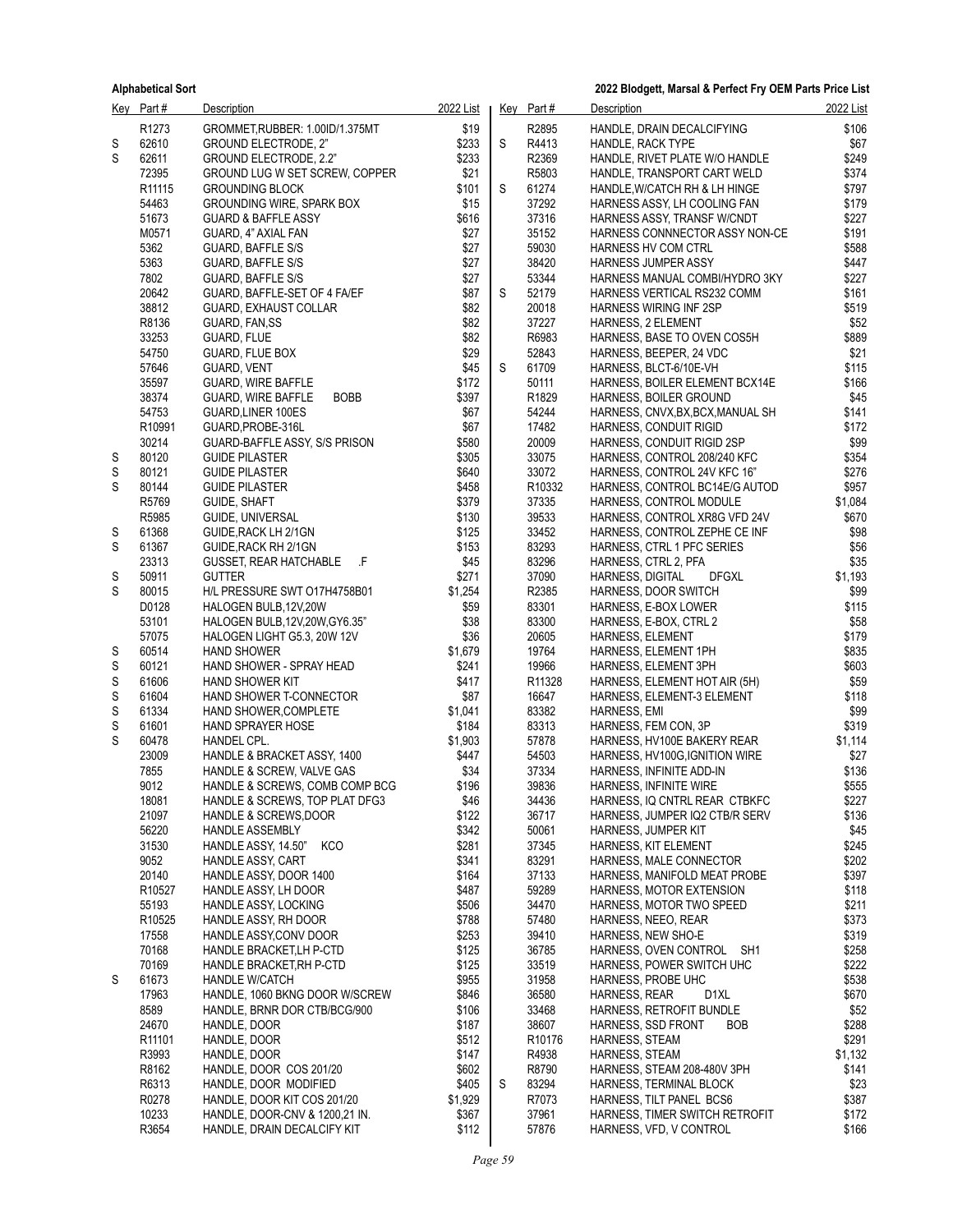**Alphabetical Sort**

|   | Key Part#          | Description                                             | 2022 List      |   | Key Part#          | Description                                                 | 2022 List     |
|---|--------------------|---------------------------------------------------------|----------------|---|--------------------|-------------------------------------------------------------|---------------|
|   | 24924              | <b>HARNESS, WIRING</b>                                  | \$118          |   | 59553              | HARNESS, MANUAL FRT COMBI                                   | \$211         |
|   | R5588              | <b>HARNESS, WIRING</b>                                  | \$460          |   | R <sub>11296</sub> | HARNESS, MOTOR POWER DIST.                                  | \$45          |
|   | 34411              | HARNESS, WIRING - CTB/R PRO-3                           | \$136          |   | 39236              | HARNESS, REAR                                               | \$263         |
|   | R2872              | HARNESS, WIRING 1PH STEAM                               | \$342          |   | 50552              | HARNESS, REAR, MK111 2SP                                    | \$324         |
|   | 19175              | HARNESS, WIRING 3/1 STPT                                | \$191          |   | 39234              | HARNESS, SH1G/AB, CONTROL 24V                               | \$324         |
|   | R2853              | HARNESS, WIRING 3PH STEAM                               | \$191          |   | 39237              | HARNESS, SH1G/AB, OVEN 115VAC                               | \$417         |
|   | 36363              | HARNESS, WIRING 8 SETPT                                 | \$35           |   | 56236              | HARNESS, SPRITZER GAS                                       | \$312         |
|   | 24193              | HARNESS, WIRING CONTROL                                 | \$136          |   | 53284              | HARNESS, WATER SENSOR BCX MAN                               | \$52          |
|   | 19306              | HARNESS, WIRING CONTROL COMP                            | \$391          |   | 53304              | HARNESS, WATER SENSOR, BCX MENUS                            | \$66          |
|   | 20684              | HARNESS, WIRING CONTROL COMP                            | \$391          |   | 24920              | HARNESS, WIRING                                             | \$276         |
|   | 21058              | HARNESS, WIRING CONTROL COMP                            | \$433          | S | 62943              | HARNESS, WIRING                                             | \$809         |
|   | 21056              | HARNESS, WIRING CONTROL PANEL                           | \$616          | S | 62944              | HARNESS, WIRING                                             | \$1,545       |
|   | 19763              | HARNESS, WIRING CTRL COMP                               | \$397          |   | 18351              | HARNESS, WIRING INF/8STPT 2SP                               | \$179         |
|   | 18357              | HARNESS, WIRING INF/8 STP                               | \$569          | S | 52125              | HARNESS, XL50E DOOR LOCK ASSY                               | \$27          |
|   | 18355              | HARNESS, WIRING INF/8 STPT                              | \$700          | S | 51995              | HARNESS, XL50E KFC 24V RELAY BO                             | \$1,345       |
|   | 18929              | HARNESS, WIRING INF/8 STPT                              | \$525          | S | 51007              | HARNESS, XL50E, DRN VLV & SFTY S                            | \$52          |
|   | 18352<br>18928     | HARNESS, WIRING INF/8 STPT 1SP                          | \$538          | S | 50159<br>39812     | HARNESS, XL50E, KFC, CONTACT ASSY                           | \$148         |
|   | 19303              | HARNESS, WIRING INF/8/3/1 STPT                          | \$324<br>\$391 |   | 53793              | HARNESS, ZEPHG, CNTRL PANEL 115V                            | \$319<br>\$75 |
|   | 39835              | HARNESS, WIRING INF/8/3/1 STPT<br>HARNESS, WIRING REAR  | \$276          | S | 61580              | HEAT COLLECTOR ASSY, INSHOT<br>HEAT ELE 6,6.9-9.2KW 208-240 | \$588         |
|   | 24930              | HARNESS, WIRING SSD                                     | \$312          | S | 60236              | <b>HEAT ELEM STEAM GENERATOR E 24</b>                       | \$920         |
|   | 18366              | HARNESS, WIRING STEAM INJ                               | \$52           | S | 60240              | <b>HEAT ELEMENT STM GEN 480V</b>                            | \$1,363       |
|   | 20444              | HARNESS, WIRING W/COOK                                  | \$129          | S | 63026              | HEAT EXC. CPL VC GAS TYPE II                                | \$3,646       |
| S | 51293              | HARNESS, XL50E KFC ELEMENT                              | \$118          | S | 61388              | <b>HEAT EXCHANGER 1.06, WELDED</b>                          | \$2,690       |
|   | 52813              | HARNESS, 480V (HV100E/HV100EM)                          | \$161          | S | 60635              | HEAT EXCHANGER 1.10, WELDED                                 | \$3,318       |
|   | R <sub>11297</sub> | HARNESS, BASE CONTROL                                   | \$418          |   | R10848             | HEAT EXCHANGER ASSEMBLY                                     | \$2,499       |
|   | 50107              | HARNESS, BCX14E MANU REAR 24V                           | \$1,009        |   | 54791              | HEAT EXCHANGER ASSY, HV100G                                 | \$2,413       |
|   | 51391              | HARNESS, BCX14E REAR 24V                                | \$2,274        |   | 38348              | <b>HEAT EXCHANGER ASSY, XR8G</b>                            | \$8,462       |
|   | 51373              | HARNESS, BX/CNVX14G REAR 24V                            | \$835          |   | R8835              | HEAT EXCHANGER LH WELDED                                    | \$1,995       |
|   | 39235              | HARNESS, CNTL SH1G/ZEPHG 2SPD                           | \$402          |   | R8836              | HEAT EXCHANGER RH WELDED                                    | \$2,130       |
|   | 54443              | HARNESS, CNVX, BX, BCX, E MOTOR SH                      | \$216          | S | 61391              | <b>HEAT EXCHANGER, 2.06</b>                                 | \$3,500       |
|   | 54441              | HARNESS, CNVX, BX, BCX, G MOTOR SH                      | \$104          | S | 61392              | HEAT EXCHANGER, 2.10                                        | \$3,732       |
|   | 54245              | HARNESS,CNVX,BX,BCX,MENUSELECT                          | \$348          | S | 61393              | <b>HEAT EXCHANGER, 2.20 LOWER</b>                           | \$6,780       |
|   | 51370              | HARNESS, COMBI GAS REAR LINE VO                         | \$288          | S | 61394              | HEAT EXCHANGER, 2.20 UPPER                                  | \$3,644       |
|   | 53230              | HARNESS, COMBI MAN FRT 24V                              | \$634          |   | 71551              | HEAT SINK ASS'Y, EDO                                        | \$295         |
|   | 51356              | HARNESS, COMBI MENU FRONT 24V                           | \$830          | S | 80004              | HEATED NDL PRB MULTICORE IS                                 | \$1,569       |
|   | 21591              | HARNESS, CONDUIT 2SP                                    | \$82           |   | 83155              | HEATER ASSY, 1.87KW 120V 1PH                                | \$2,426       |
|   | 35156              | HARNESS, CONTROL                                        | \$305          |   | 83152              | HEATER ASSY,5.7KW 208V 1PH                                  | \$1,310       |
|   | 36295              | HARNESS, CONTROL                                        | \$488          |   | 83151              | HEATER ASSY,5.7KW 240V 1PH                                  | \$1,209       |
|   | 36298              | HARNESS, CONTROL DFG50 IQ MOD.                          | \$251          |   | 83341              | HEATER ASSY,5.7KW 400V 3PH                                  | \$1,214       |
|   | 50851              | HARNESS, CONTROL MEAT PROBE DFG                         | \$428          |   | 83339              | HEATER ASSY 7.2KW 240V 1PH                                  | \$1,629       |
|   | 36247              | HARNESS, CONTROL, DFG50 IQ MOD                          | \$258          |   | 83340              | HEATER ASSY, 7.2KW 400V 3PH                                 | \$1,214       |
|   | 72394              | HARNESS, CT301 2P/2W ELEMENT                            | \$352          |   | 83358              | HEATER, CERAMIC IR 240V                                     | \$160         |
|   | 72392              | HARNESS, CT301 3P/3W ELEMENT                            | \$370          | S | 61577              | HEATING ELEMENT 23 208-240V                                 | \$550         |
|   | 72393              | HARNESS, CT301 3P/4W ELEMENT                            | \$279          | S | 62728              | HELICAL ELEMENT, 208V 1400W                                 | \$172         |
|   | 72381              | HARNESS, CT301 SSD FRONT                                | \$45           |   | 57680              | HELIX, BLOWER ASSY, 115V<br>HEX CAP, 3/8" SATIN CHROME      | \$6,235       |
|   | 72391<br>72380     | HARNESS, CT301 SSD REAR<br>HARNESS, CT302 2P/2W ELEMENT | \$60<br>\$712  | S | 52666<br>62277     | HEXAGON SCREW M6X60 A2                                      | \$21<br>\$21  |
|   | 72368              | HARNESS, CT302 3P/3W ELEMENT                            | \$751          | S | 62276              | HEXAGON SCREW, M6X10 A2                                     | \$9           |
|   | 72379              | HARNESS, CT302 3P/4W ELEMENT                            | \$541          |   | 36066              | HIGH LIMIT SWITCH KIT                                       | \$615         |
|   | 72366              | HARNESS, CT302 SSD FRONT                                | \$83           |   | 54692              | HIGH LIMIT THERMOSTAT, 446F                                 | \$549         |
|   | 72367              | HARNESS, CT302 SSD REAR                                 | \$67           |   | 52753              | HIGH-TEMP SILICONE RUBBER TUBE                              | \$9           |
|   | 57856              | HARNESS, DFG-ES, CONTROL SSD                            | \$227          |   | 71541              | HI-LIMIT BRACKET, EDO                                       | \$41          |
|   | 83297              | HARNESS, FEMALE CONNECTOR                               | \$193          |   | 70444              | HI-LIMIT, SNAP DISC MSL# HL400                              | \$321         |
|   | 50557              | HARNESS, FRONT, MARKV-111                               | \$513          |   | 72364              | HINGE ASSEMBLY, CT                                          | \$193         |
|   | 51751              | HARNESS, FRONT, XR8-G, SSD, 2SPEED                      | \$276          |   | 3652               | HINGE ASSY, DOOR LINK                                       | \$222         |
|   | 57481              | HARNESS, FRT NEEO MAN                                   | \$202          |   | 18383              | HINGE ASSY, DOOR LINK                                       | \$87          |
|   | 50110              | HARNESS, HOT AIR ELEMENT BCX14E                         | \$166          |   | 71552              | HINGE ASSY,LH EDO P-CTD                                     | \$408         |
|   | 53229              | HARNESS, HV100 MANUAL FRONT 24V                         | \$630          |   | 70396              | HINGE ASSY, LH LARGE P-CTD                                  | \$1,124       |
|   | 54075              | HARNESS, HV100 MANUAL, SHIELDED                         | \$172          |   | 70453              | HINGE ASSY,LH MB236 P-CTD                                   | \$316         |
|   | 54073              | HARNESS, HV100 MENU, SHIELDED                           | \$227          |   | 70392              | HINGE ASSY, LH MB42 P-CTD                                   | \$352         |
|   | 51594              | HARNESS, HV100E/G MENU FRONT 24                         | \$695          |   | 70393              | HINGE ASSY, LH SMALL P-CTD                                  | \$684         |
|   | 54467              | HARNESS, HV100G 24V, REAR                               | \$1,416        |   | 70143              | HINGE ASSY, MB 1" P-CTD                                     | \$197         |
|   | 34951              | HARNESS, IQ CONTROL                                     | \$75           |   | 70145              | HINGE ASSY, MB 13" P-CTD                                    | \$168         |
|   | 34435              | HARNESS, IQ CTRL CTBKFC                                 | \$251          |   | 70398              | HINGE ASSY, RH LARGE P-CTD                                  | \$695         |
| S | 54870              | HARNESS, IQ2 W/OL PROJ ADAPTER                          | \$161          |   | 70395              | HINGE ASSY, RH SMALL P-CTD                                  | \$419         |
|   | 58294              | HARNESS, KB VFD, SPD BIT                                | \$172          |   | 50651              | <b>HINGE BRACKET</b>                                        | \$106         |
| S | 39995              | HARNESS, LINE VOLTAGE, KFC                              | \$319          | S | 60191              | <b>HINGE BRACKET</b>                                        | \$281         |

*Page 60*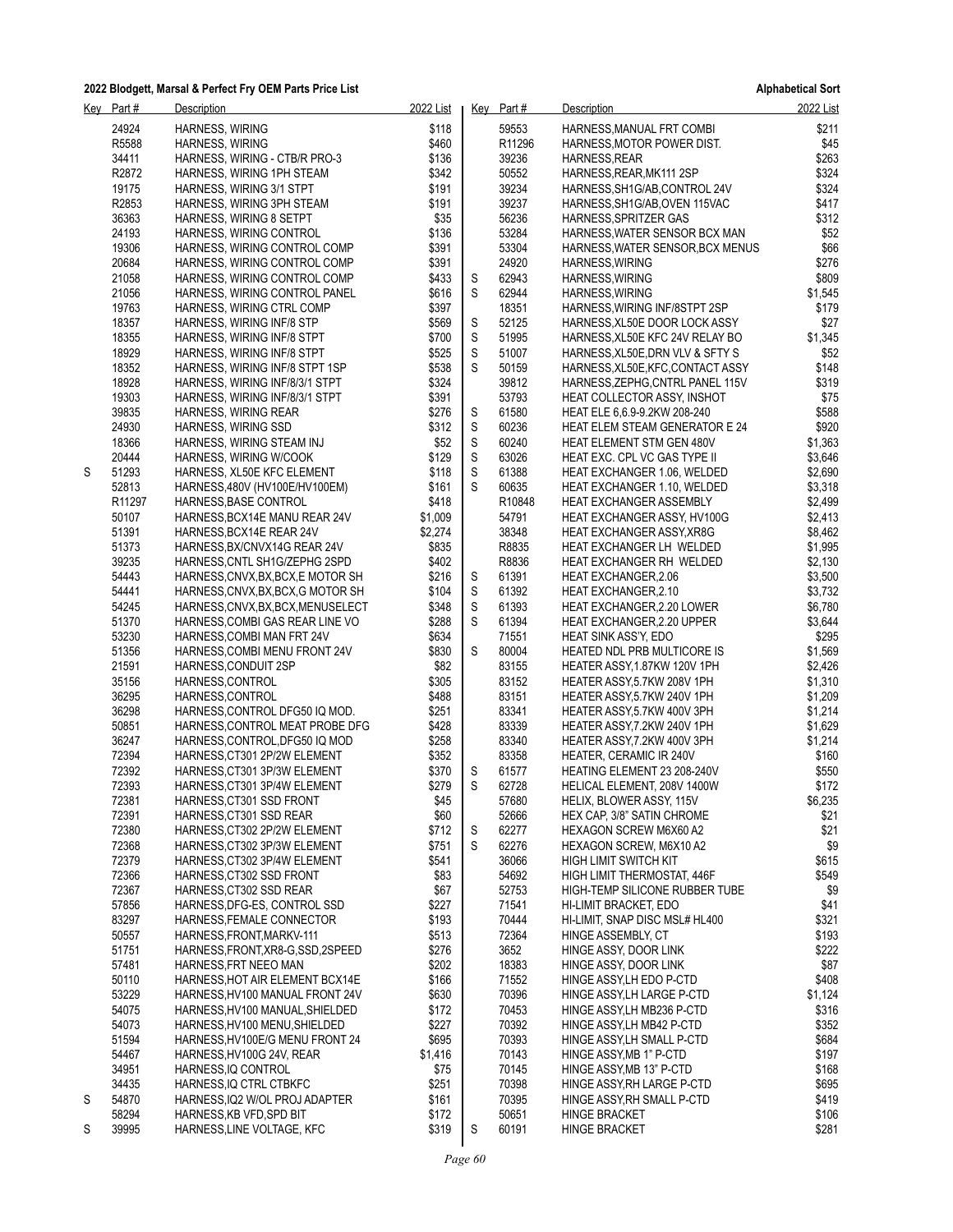| <u>Key</u> | Part #            | Description                                              | 2022 List      |                            | Key Part#                                | Description                                                            | 2022 List       |
|------------|-------------------|----------------------------------------------------------|----------------|----------------------------|------------------------------------------|------------------------------------------------------------------------|-----------------|
| S          | 61877             | HINGE BUSH TOP                                           | \$451          | Α                          | 101094                                   | HOSE REEL ASSY, VT COMBI RETRACTABLE                                   | \$1,357         |
| S          | 60177             | HINGE BUSH, BOTTOM                                       | \$48           |                            | 54674                                    | HOSE REEL SHROUD ASSEMBLY                                              | \$2,073         |
| S          | 60176             | HINGE BUSH, TOP, LH                                      | \$112          |                            | 39461                                    | <b>HOSE REEL SUPPORT</b>                                               | \$94            |
| S          | 60179             | HINGE BUSH, TOP, RH                                      | \$125          |                            | 51605                                    | <b>HOSE REEL, COMPACT</b>                                              | \$3,197         |
|            | 71905             | HINGE KIT, CONTROL DOOR                                  | \$389          | S                          | 60143                                    | HOSE SILICONE Ø12X3                                                    | \$61            |
| S<br>S     | 62248<br>60435    | Hinge lower CSII<br>HINGE LOWER RH                       | \$211<br>\$219 | $\mathbb S$<br>$\mathbb S$ | 62556<br>60518                           | HOSE SLEEVE 030 L=45 EPDM                                              | \$69<br>\$106   |
| S          | 50464             | HINGE PIN PLATE                                          | \$271          |                            | R5872                                    | HOSE STEAM GENERATOR L=50<br>HOSE, .375 ID X .437 WALL Per foot        | \$52            |
|            | 21527             | HINGE PINS DROP DOWN 1400                                | \$397          | S                          | 39989                                    | HOSE, 1 5/8 O.D. SILICONE                                              | \$17            |
| S          | 60421             | HINGE TOP/BOTTOM                                         | \$148          |                            | R8175                                    | HOSE, 1.125 ID EPDM STEAM HOSE                                         | \$27            |
| S          | 62247             | Hinge upper CSII                                         | \$211          |                            | 58818                                    | HOSE, 1-5/8" I.D., NON NSF                                             | \$15            |
| S          | 60434             | HINGE UPPER RH                                           | \$817          |                            | R4579                                    | HOSE, 2-3/8 STEAM TRANSFER                                             | \$137           |
| S          | 80166             | HINGE WITH SPRING                                        | \$367          |                            | R7406                                    | HOSE, 3/4 EPDM                                                         | \$14            |
|            | R <sub>1340</sub> | HINGE, BOTTOM FLUSH DOOR S/S                             | \$141          | S                          | 60919                                    | HOSE, 3/4" ELBOW                                                       | \$118           |
| S          | 50731             | HINGE, BOTTOM PLATE                                      | \$179          |                            | 54668                                    | HOSE, 36" BRAIDED STAINLESS                                            | \$726           |
| S          | 50649<br>61480    | HINGE, BRACKET<br>HINGE, LH DOOR OFFSET                  | \$106<br>\$78  |                            | R <sub>11008</sub><br>R <sub>10198</sub> | HOSE, CUT 5FT, 3/8ID X 1/8WAL<br>HOSE, EPDM                            | \$273<br>\$69   |
|            | 51081             | HINGE, LH TOP DOOR                                       | \$69           |                            | R9308                                    | HOSE, FLEX DRAIN 12"                                                   | \$67            |
|            | 83271             | HINGE, LIFT OFF                                          | \$118          |                            | R2813                                    | HOSE, PHARMED 1/2 ID X 1/8 WAL                                         | \$78            |
|            | 38918             | HINGE, LIFT-OFF, CAM RISE                                | \$172          |                            | R9765                                    | HOSE, SANTOPRENE THERMOPLASTIC                                         | \$75            |
|            | R3397             | HINGE, PIN DOOR                                          | \$99           |                            | R2202                                    | HOSE, SILICONE                                                         | \$73            |
|            | 51082             | HINGE, RH TOP DOOR                                       | \$69           |                            | 50255                                    | HOSE, SILICONE HIGH TEMP                                               | \$166           |
|            | 50734             | HINGE, STOP BEARING                                      | \$609          | S                          | R2814                                    | HOSE, STEAM TRANSFER 1-5/8 ID                                          | \$224           |
| S          | 50730             | HINGE, TOP PLATE                                         | \$202          |                            | R10394                                   | HOSE, TYGON .25 ID                                                     | \$28            |
|            | 50195             | BCX14<br>HINGE, BOTTOM DOOR                              | \$127          | S                          | R0469                                    | HOSE, WATER W/FITTINGS 8 FT                                            | \$130           |
| S          | 50975<br>R8478    | XL50E<br>HINGE, BTM DOOR<br>HINGE, DOOR LOWER            | \$251<br>\$227 |                            | 52724<br>R2812                           | HOSE, 1.25" ID X 1.75" OD DRAIN<br>HOSE, $3/8$ ID X 1/8 WAL            | \$67<br>\$64    |
| S          | 61126             | HINGE, LOWER LH                                          | \$288          |                            | 55154                                    | HOSE, 31" BRAIDED SS                                                   | \$646           |
|            | 50194             | BCX14<br>HINGE, TOP DOOR                                 | \$127          | S                          | 62557                                    | HOSE, DRAIN PUMP L=101X0030EPDM                                        | \$67            |
| S          | 50494             | XL50E<br>HINGE, TOP DOOR                                 | \$69           | S                          | 61314                                    | HOSE, SILICONE Ø8X12MM TRANS                                           | \$106           |
| S          | 61555             | HINGE, TOP LEFT MARINE                                   | \$130          |                            | R8651                                    | HOSE, STEAM TRANSFER(BLUE)7/8                                          | \$27            |
| S          | 61125             | HINGE, UPPER LH                                          | \$288          | $\mathbb S$                | 61396                                    | HOSE, VENTILATION 500MM                                                | \$73            |
|            | R11040            | HINGED BAFFLE ASSY, B14G-316L                            | \$598          | S                          | 60929                                    | <b>HOSE, WATER TRANS</b>                                               | \$59            |
|            | 18185             | HOLDER ASSY, MANIFOLD                                    | \$35           | $\mathbb S$                | 61019                                    | HOUNO STAND DOUBLE STACK 3.5" W/ CASTERS \$1,846                       |                 |
|            | 32796             | HOLDER ASSY, SPRING 1048D                                | \$166<br>\$75  | S<br>S                     | 62397<br>60543                           | <b>HOUSING ASSY,LAMP</b>                                               | \$94<br>\$2,135 |
|            | 59292<br>52004    | HOLDER ASSY, HOSE/PROBE<br>HOLDER, BOTTLE                | \$196          |                            | 39388                                    | HOUSING FOR EXHAUST COMBIPLUS<br>HOUSING, DOOR LATCH                   | \$196           |
|            | R3090             | <b>HOLDER, DRIP TROUGH</b>                               | \$245          |                            | R5076                                    | HOUSING, SOLENOID VALVE 1/8 NP                                         | \$293           |
|            | R3612             | <b>HOLDER, DRIP TROUGH</b>                               | \$153          |                            | R5077                                    | HOUSING, SOLENOID VALVE 1/8 NP                                         | \$418           |
|            | R3089             | <b>HOLDER, DRIP TROUGH S/S</b>                           | \$271          | S                          | 61356                                    | HOUSING, EXHAUST ROOF 2/1 CP                                           | \$2,237         |
|            | R3518             | HOLDER, GASKET, BOTTOM                                   | \$87           |                            | 39100                                    | HOUSING, FAN                                                           | \$45            |
|            | R3517             | HOLDER, GASKET, LH                                       | \$87           | S                          | 61282                                    | HOUSING, HALOGEN LAMP                                                  | \$45            |
|            | R3519             | HOLDER, GASKET, RH                                       | \$118          | S                          | 54158                                    | HQ WATER SENSOR ASSY, ELEC MENU                                        | \$2,517         |
| S<br>S     | 62393             | HOLDER, GLASS                                            | \$35<br>\$75   | S                          | 54133<br>32265                           | HQ WATER SENSOR ASSY, GAS MENU                                         | \$2,098         |
|            | 61544<br>R3163    | HOLDER, HAND SHOWER<br>HOLDER, IGNITOR ASSY              | \$281          |                            | 17952                                    | IGNITER, ELECTRIC DFG-100-3<br>IGNITER, ELECTRONIC-OLD STYLE           | \$267<br>\$288  |
|            | 17714             | HOLDER, INSULATION FRONT                                 | \$153          |                            | 34479                                    | <b>IGNITER, HOT SURFACE</b>                                            | \$590           |
|            | 50244             | HOLDER, MEAT PROBE                                       | \$82           |                            | 51633                                    | <b>IGNITION ASSY, XR8G</b>                                             | \$194           |
|            | R2842             | HOLDER, PROBE S/S                                        | \$59           |                            | 70448                                    | IGNITION CNTRL, WF MSL# BG16                                           | \$589           |
|            | 15782             | HOLDER, SLIDE                                            | \$27           | S                          | 61078                                    | IGNITION TRAFO, DUNGS 115V                                             | \$290           |
| S          | 61964             | <b>HOODINI PARTS KIT (SERVICE)</b>                       | \$4,467        |                            | R4193                                    | IGNITOR, BOILER                                                        | \$187           |
|            | 10363             | HOOK, S/S CTRE OR CTRG CART                              | \$281          | S                          | 61299                                    | <b>IMPELLER, FAN MOTOR</b>                                             | \$684           |
|            | R5392             | HOOK, HOSE                                               | \$59           |                            | 70437                                    | INFINITE CNTRL, EDO MSL# IC358                                         | \$756           |
|            | R10889<br>R10899  | HOSE 1/2" OD S/S FLEX 10"<br>HOSE ASSEMBLY, 10' S/S FLEX | \$666<br>\$582 |                            | 71903<br>15381                           | INIFINTE HEAT SWITCH, W/KNOB<br><b>INLET &amp; SCREWS, FLANGED LTO</b> | \$355<br>\$397  |
| S          | 61565             | HOSE BLUE, Ø50.8mm x 4.6mm WALL                          | \$17           |                            | 51590                                    | INLET ASSY, BOILER WATER                                               | \$1,065         |
| S          | 60534             | HOSE CLAMP Ø35 MM                                        | \$14           |                            | 32543                                    | <b>INLET PRESSURE TAP ASSY</b>                                         | \$184           |
| S          | 54107             | HOSE CLAMP, 1/4"-5/16" RANGE                             | \$14           | S                          | 60183                                    | <b>INSERT FOR HANDLE</b>                                               | \$27            |
|            | R0080             | HOSE CLAMP, 3/8"-7/8"                                    | \$14           | S                          | 60190                                    | INSERT FOR HANDLE, BLACK                                               | \$14            |
|            | 54155             | HOSE CLAMP, 15/32"-17/32" RANGE                          | \$14           |                            | R0391                                    | INSERT, 1/4-20 THREADED                                                | \$7             |
|            | 51845             | HOSE COUPLING, 1"NPT X 1"BRASS                           | \$513          |                            | R <sub>1009</sub>                        | INSERT, PLASTIC FOR DOOR CATCH                                         | \$73            |
| S          | 50980             | HOSE COUPLING, 1" X 1" NPT                               | \$211          |                            | 54638                                    | <b>INSHOT BURNER</b>                                                   | \$94            |
| S          | 60187<br>60189    | HOSE FOR DRAIN DRIP TRAY                                 | \$46<br>\$45   |                            | 15779<br>9166                            | INSULATION ASSY, COMB COMP PV<br>INSULATION ASSY, COMB COMP SHD        | \$240<br>\$402  |
| S<br>S     | 60193             | HOSE FOR DRAIN DRIP TRAY PT -<br>HOSE FOR DRAIN PUMP     | \$319          |                            | 9200                                     | INSULATION ASSY, TOP/BOTTOM PV                                         | \$240           |
| S          | 60515             | <b>HOSE FOR DRAIN PUMP</b>                               | \$61           | S                          | 39434                                    | INSULATION KIT XL50                                                    | \$1,678         |
| S          | 61136             | HOSE KIT, COMBIWASH                                      | \$216          |                            | 39500                                    | INSULATION KIT, SH1E                                                   | \$713           |
| S          | 62860             | <b>HOSE L=100</b>                                        | \$42           |                            | 50013                                    | INSULATION KIT, COMBI ELEC                                             | \$665           |
|            |                   |                                                          |                |                            |                                          |                                                                        |                 |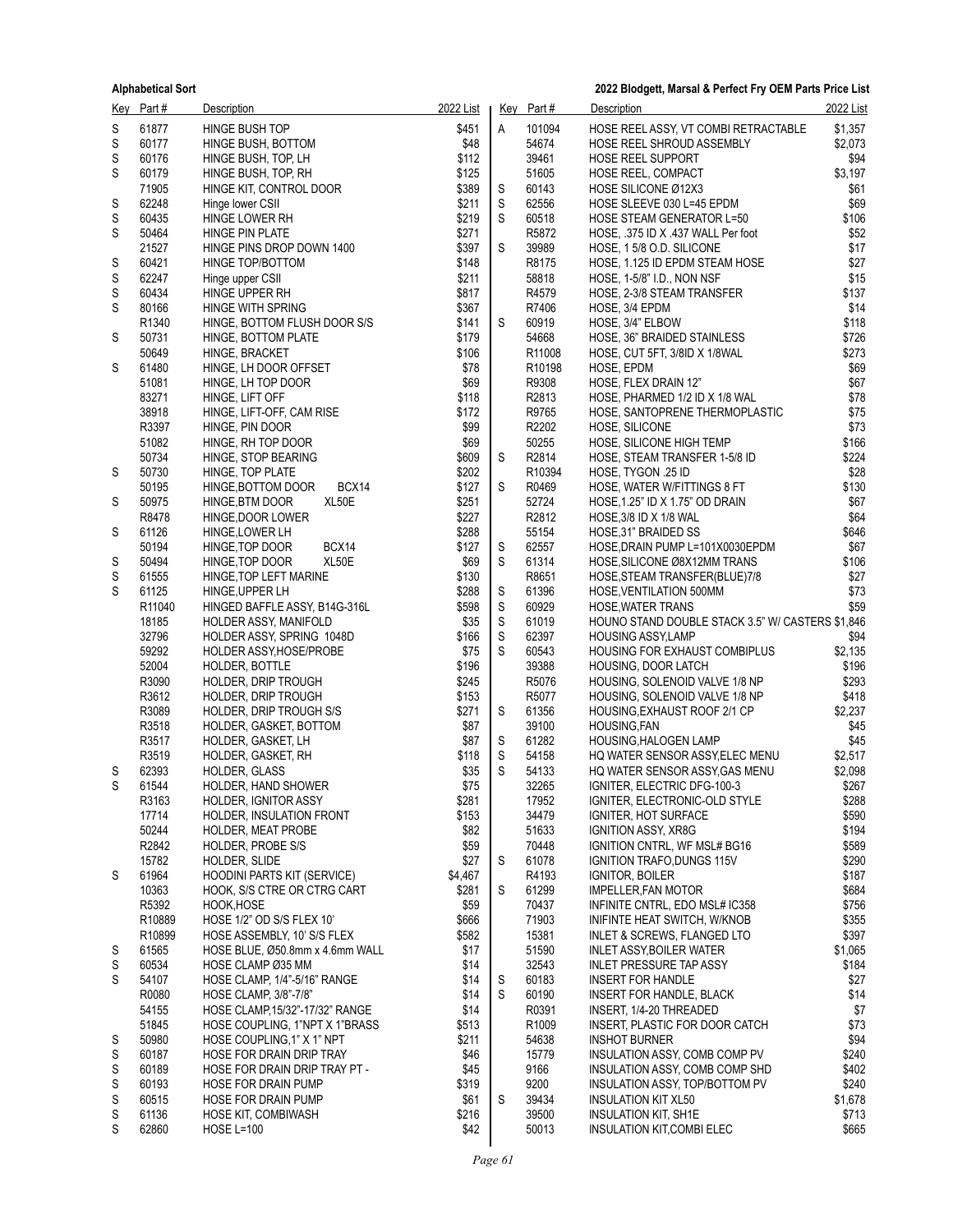|   | Key Part# | <b>Description</b>                    | 2022 List |    | Key Part# | Description                         | 2022 List |
|---|-----------|---------------------------------------|-----------|----|-----------|-------------------------------------|-----------|
| S | 51033     | INSULATION, 1/4" TUBE                 | \$27      | S  | 37037     | KIT IQ2 INTO DFG50 BOB EVANS        | \$3,221   |
|   | 72463     | INSULATION, 21 X 22-1/4 X 1"          | \$67      | S  | 63012     | KIT-KB, VFD,CSII                    | \$517     |
|   | 72474     | INSULATION, $26 \times 26 \times 1$ " | \$83      | S  | 61470     | KIT, 202 CONTROL PANEL GASKET       | \$67      |
|   | R5160     | INSULATION, 34" X 22.5"               | \$336     | S  | 56655     | KIT, 208V 12KW ROUND ELEMENT XL50EC | \$784     |
|   | R10047    | <b>INSULATION, BOILER</b>             | \$207     |    | R3652     | KIT, 208V HOT AIR ELEMENT           | \$2,137   |
|   | R1482     | <b>INSULATION, BOILER</b>             | \$332     |    | R3650     | KIT, 240V HOT AIR ELEMENT           | \$374     |
|   | R2455     | INSULATION, BOILER                    | \$263     |    | 72546     | KIT, 4" CASTERS                     | \$1,284   |
|   | R2474     |                                       | \$464     |    | R3651     | KIT, 480V HOT AIR ELEMENT           | \$404     |
|   |           | INSULATION, BOILER                    |           |    |           |                                     |           |
|   | R3959     | INSULATION, BOILER                    | \$493     | S  | 61469     | KIT, 61-102 CONTROL PANEL GASK      | \$26      |
|   | R4577     | INSULATION, BOILER                    | \$1,029   |    | 83706     | KIT, ASSY, FEMALE CONN              | \$368     |
|   | R5106     | <b>INSULATION, BOILER</b>             | \$823     | A  | 34761     | KIT, BACKSHEET ZEPHG/DFG200         | \$812     |
|   | R4829     | <b>INSULATION, BOILER 8E</b>          | \$525     | S  | 55301     | KIT, BLOWER MOTOR & KEY             | \$881     |
|   | R11045    | INSULATION, BOILER BC20G              | \$334     | S  | 55303     | KIT, BLOWER WHEEL & KEY             | \$802     |
|   | R3958     | <b>INSULATION, BOILER FLUE</b>        | \$87      | A  | 34878     | KIT, BODYSIDE DFG50                 | \$448     |
|   | R7258     | <b>INSULATION, BOILER PLATE</b>       | \$148     | S  | 57570     | KIT, BOILER COMPLETE NAT GAS        | \$6,634   |
| S | 61736     | INSULATION, CATALYTIC DUCT            | \$48      |    | 34935     | KIT, BRACKET BFLE CLIP CTBRAP       | \$106     |
|   | R4482     | INSULATION, DURABOARD .5 X 9"         | \$348     |    | R5326     | KIT, BURNER GASKET ASSY             | \$52      |
|   | 55282     | INSULATION, ELECTRIC BOILER           | \$233     |    | 39110     | KIT, BURNER REPLACEMENT NAT         | \$2,085   |
|   | 16683     | <b>INSULATION, ELEMENT PLATE</b>      | \$27      | Α  | 36156     | KIT, BURNER, DEFLECTOR DIVIDER      | \$1,293   |
|   | R5161     | INSULATION, EXHAUST TRANSITION        | \$211     |    | 51580     | KIT, CHIP UPDATE BC14 SERIES        | \$949     |
|   | R8927     | INSULATION, FLUE                      | \$99      |    | 37087     | KIT, CH-PRO3 CONTROL                | \$879     |
|   | 39807     | INSULATION, GAS BOILER BCX14          | \$181     |    | 38559     | KIT, CONTACTOR 40A                  | \$642     |
|   | 38441     | INSULATION, KIT, XR8                  | \$1,308   |    | 38122     | KIT, CONTACTOR REPLACEMENT M1X      | \$1,479   |
|   | R7315     | INSULATION, LH & RH SIDES             | \$73      |    | R6407     | KIT, CONTROL 150-500 DEG            | \$603     |
|   |           |                                       |           |    |           |                                     | \$901     |
|   | 33505     | INSULATION, MOTOR BRACKET PANE        | \$27      |    | 33805     | KIT, CONTRON DISPLAY UHC            |           |
|   | R2122     | INSULATION, MOTOR T/B                 | \$52      | A  | 70881     | KIT, DECK STONE/BRICK MB60          | \$3,370   |
|   | 16941     | INSULATION, TOP PV                    | \$52      |    | R11018    | KIT, DELIMING PORT                  | \$488     |
|   | 17166     | <b>INSULATION, TOP PV</b>             | \$240     |    | R10062    | KIT, DELIMING PORT RETROFIT         | \$705     |
|   | 17370     | INSULATION, TOP PV                    | \$52      |    | 50330     | KIT, DFG100/200 KOSHER PILOT        | \$251     |
|   | 20167     | INT CONTRL FOR OVENS PRE 10/87        | \$1,149   |    | R7833     | KIT, DOOR HANDLE RETROFIT           | \$518     |
| S | 62249     | INT DOOR GLASS, CS11 23.06/1.06       | \$720     |    | 56385     | KIT, DOOR HANDLE W/WASHER           | \$337     |
|   | 39672     | <b>INTERFACE BOARD</b>                | \$2,396   |    | 83698     | KIT, DOOR SPRING PFC                | \$42      |
|   | 51948     | <b>INTERFACE BOARD</b>                | \$2,151   | A  | 31803     | KIT, DOUBLE STACK CLIPS             | \$141     |
| S | 52130     | INTERFACE BOARD, XL50EC               | \$1,570   |    | 83674     | KIT, E-BOX 3PH SERVICE              | \$1,668   |
| S | 61584     | INTERIOR BAFFLE 10                    | \$281     |    | 83786     | KIT, EBOX SERVICE MCD JAPAN         | \$1,668   |
| S | 61583     | INTERIOR BAFFLE 23 & 6 W/O AIR GUIDE  | \$241     | A  | 51543     | KIT, ELEMENT & GASKET 208V          | \$2,246   |
| S | 62246     | <b>INTERIOR GLASS 10</b>              | \$543     |    | R4432     | KIT, ELEMENT 480V STEAM 3KW         | \$276     |
| S | 62249     | <b>INTERIOR GLASS 23 &amp; 6</b>      | \$301     |    | 37223     | KIT, ELEMENT ASSY, 208V M1XL        | \$1,769   |
|   | 58376     | INVERTER ASSY, 120V DIGITAL KB        | \$2,972   |    | 37224     | KIT, ELEMENT ASSY, 240V M1XL        | \$1,769   |
|   | 56317     | <b>INVERTER ASSY, EATON</b>           | \$3,295   |    | 37225     | KIT, ELEMENT ASSY, 440V M1XL        | \$1,769   |
|   | 52528     | <b>INVERTER DRIVE</b>                 | \$3,070   |    | 37226     | KIT, ELEMENT ASSY, 480V M1XL        | \$1,769   |
| S | 62979     | INVERTER DRIVE 1.5HP 120V (KB)        | \$1,039   |    | 83804     | KIT, EXT RECHARGE AFTER DISCHARGE   | \$240     |
| S | 62978     | INVERTER DRIVE 1/2HP 120V (KB)        | \$1,292   |    | 83807     | KIT, EXT REPLACE AFTER DISCHARGE    | \$125     |
| S | 55373     | <b>INVERTER DRIVE ASSY</b>            | \$4,661   |    | 83699     | KIT, FEMALE CONNECTOR               | \$122     |
|   | 57681     |                                       | \$2,413   |    | R5925     | KIT, FENWALL CONTROL RETRO          | \$966     |
|   |           | INVERTER, PRGMD HV100E DD             |           |    |           |                                     |           |
|   | 59076     | INVERTER, PRGMD VFD ANA V2            | \$2,402   | ΙA | 38138     | KIT, FILTER ACCESSORY DOUBLE        | \$3,003   |
|   | 52680     | INVERTER, PRGRMD HV100E               | \$3,038   |    | 38090     | KIT, FILTER ACCESSORY SINGLE        | \$866     |
| A | 4569      | JET ASSY, STEAM L-900                 | \$641     |    | 83700     | KIT, FRONT PANEL HINGE              | \$118     |
| S | 53635     | <b>JIG, MOTOR CENTERING</b>           | \$27      |    | 34952     | KIT, GASKET LINER 1/SHELF UHC1      | \$52      |
|   | 39343     | JUMPER, BUS BAR WAGO# 788-113         | \$21      |    | 35184     | KIT, HANDLE BRACKETS                | \$117     |
|   | 55678     | JUMPER, WIRE, FIR, DFG100/200         | \$27      |    | R9611     | KIT, HEAT SHIELD BC14G              | \$1,490   |
|   | 55679     | JUMPER, WIRE, FIR, ZEPHG/SH1G         | \$27      |    | 72854     | KIT, HORIZONTAL PILOT BRACKET       | \$21      |
| S | 52068     | KEEPER, DOOR LOCK                     | \$41      | S  | 53755     | KIT, HOSE 1 5/8 SILICONE            | \$82      |
|   | 71074     | KEY, 1/8" SQR X 1-1/4" LONG           | \$9       |    | 31251     | KIT, IGNITOR HOT SURFACE            | \$347     |
| S | 51849     | KEY, 3/16 SQ X 1.8                    | \$27      |    | R2506     | KIT, K4,K5,K7 TIMING RELAY          | \$688     |
|   | 10944     | KEY, 3/16" SQ X 1" LG, C1018          | \$10      |    | R7652     | KIT, K6 TIMING RELAY                | \$1,030   |
|   | 54960     | KEY, 3/16" X 1" SS                    | \$7       |    | 52707     | KIT, LATCH COVER REPLACEMENT        | \$35      |
|   | 55564     | KEY, SLAM LOCK CONTROL (CG)           | \$67      | S  | 51877     | KIT, LATCH SPACER (XL50EC)          | \$106     |
|   | 55565     | KEY, SLAM LOCK MASTER (MG)            | \$67      |    | R5777     | KIT, LEVEL CTRL 120V                | \$3,404   |
| S | 62679     | KEYPAD ASSY, W/FRM WENDY'S            | \$403     |    | R5776     | KIT, LEVEL CTRL 240V                | \$3,378   |
| S | 61510     | <b>KEYPAD W/COMPUTER BCM</b>          | \$3,038   |    | R6965     | KIT, LEVEL PROBE ASSY               | \$443     |
| S | 61509     | <b>KEYPAD W/COMPUTER BCT</b>          | \$6,355   |    | 30291     | KIT, LP TO NAT HONEYWELL            | \$52      |
|   | 83378     | KEYPAD, STANDARD                      | \$92      |    | 15871     | KIT, MANIFOLD ASSY, GAS DFG         | \$305     |
| A | 6486      | KIT 25" OPEN STAND W/RACK GUID        | \$3,370   |    | 39606     | KIT, METAL GASKET FOR ZEPH50E       | \$749     |
| S | 60419     | KIT DOOR RH HINGED TO LH HINGE        | \$702     |    | 39443     | KIT, MK111 CONTACTOR UPGRADE        | \$773     |
|   | 83701     | KIT FUSIBLE LINK/CAPS PST 5/16        | \$281     |    | 30662     | KIT, MOMENTARY LIGHT SWITCH         | \$249     |
|   | 83697     |                                       |           |    | 18421     |                                     | \$160     |
|   |           | KIT GASKET PFC PRIOR 5/16             | \$48      |    |           | KIT, NAT TO LP G53 CONVERSION       |           |
| S | 37036     | KIT IQ2 INTO CTB 2SB BK               | \$6,457   |    | 18612     | KIT, NAT TO LP G96 CONVERSION       | \$52      |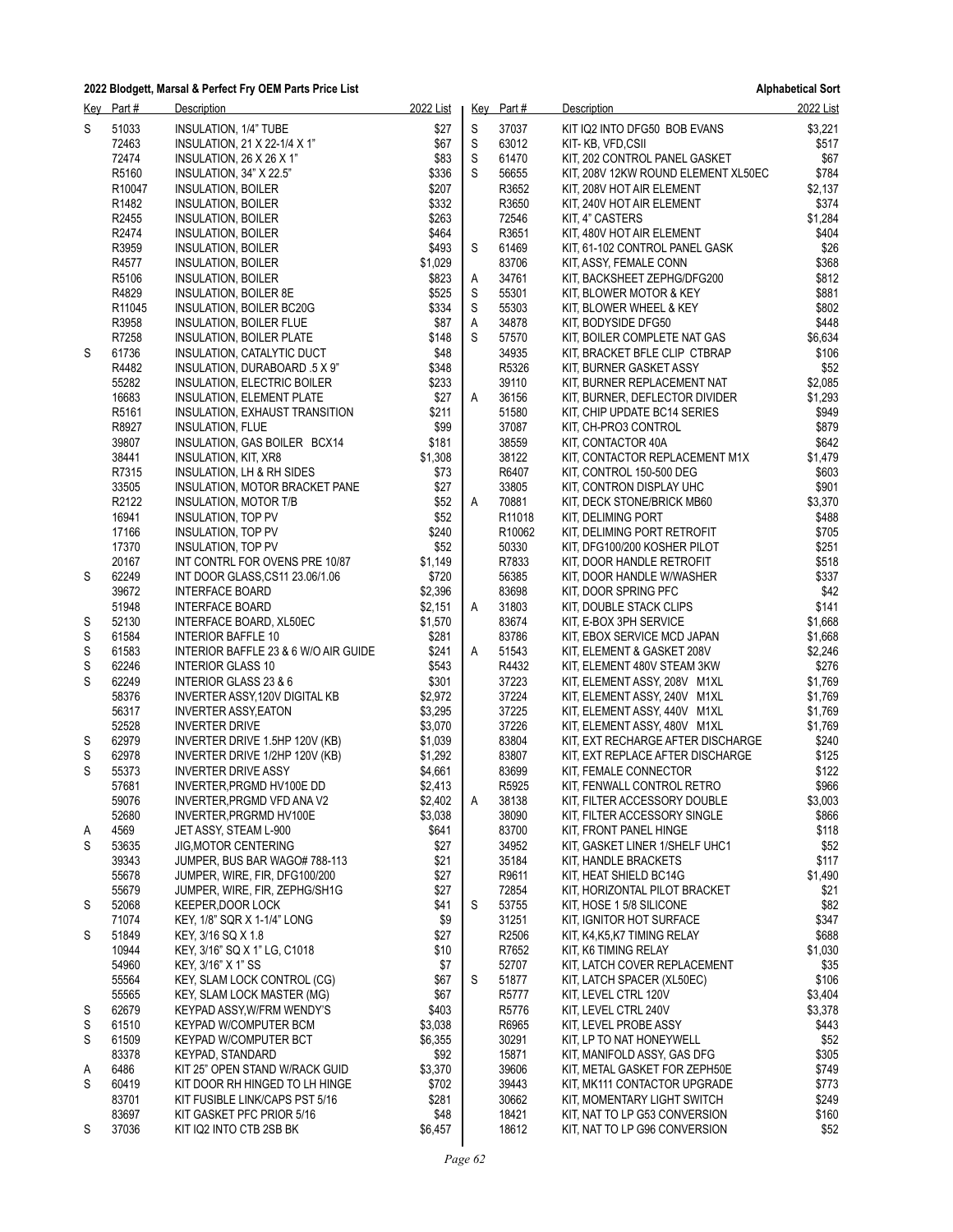|   | Key Part#                   | Description                                                | 2022 List          |             | Key Part#      | Description                                                  | 2022 List          |
|---|-----------------------------|------------------------------------------------------------|--------------------|-------------|----------------|--------------------------------------------------------------|--------------------|
|   | 30290                       | KIT, NAT TO LP HONEYWELL                                   | \$29               | S           | 61838          | KIT, BCT COMPUTER                                            | \$1,867            |
|   | 83722                       | KIT, PFA FRONT PANEL                                       | \$932              |             | 50927          | KIT, BCX SERIES BC2 LOGIC BOARD                              | \$2,710            |
|   | 83750                       | KIT, PFS RECHARGE                                          | \$98               |             | 59909          | KIT BLOWER MOTOR & KEY                                       | \$1,161            |
|   | 34282                       | KIT, PILOT ASSEMBLY AC500                                  | \$451              |             | 52958          | KIT, BLOWER WHEEL & KEY                                      | \$2,054            |
|   | 55407                       | KIT, PILOT ASSY WITH LP 0.0115                             | \$119              |             | 59657          | KIT, BODYTOP FRT TRIM                                        | \$75               |
|   | 56463                       | KIT. PILOT NAT GAS                                         | \$224              |             | 57133          | KIT, CAROUSEL PAN SLIDES (2)                                 | \$234              |
|   | 56465                       | KIT, PILOT NAT GAS CE                                      | \$214              | S           | 60780          | KIT, CASTER SET BGT STAND                                    | \$546              |
|   | 56464                       | KIT, PILOT PRO GAS                                         | \$217              |             | 53008          | KIT, CAVITY VENT SOLENOID                                    | \$980              |
|   | R9600<br>R9598              | KIT, PILOT UPGRADE LP GAS<br>KIT, PILOT UPGRADE NAT GAS    | \$258<br>\$221     | S<br>S      | 54035<br>61898 | KIT, CHEM PUMP CARTRIDGE<br>KIT COMBIWASH LINES W/LABELS     | \$211<br>\$227     |
|   | 54607                       | KIT, POWER SUPPLY ASSEMBLY                                 | \$168              |             | 56470          | KIT.CONTACTOR 208/240V XR8E                                  | \$1,134            |
|   | 37987                       | KIT, PRE-PURGE TIMER ASSY                                  | \$895              |             | 56471          | KIT, CONTACTOR 480V XR8E                                     | \$2,255            |
| A | 31311                       | KIT, RACK SUPPORTS (SET OF 2)                              | \$234              |             | 56490          | KIT, CONTACTOR/O-LOAD COS5HA                                 | \$1,472            |
|   | 33470                       | KIT, RELAY RETROFIT KCO25E                                 | \$498              | S           | 54871          | KIT, CONTROL IQ OL PROJ CTB/AP                               | \$2,875            |
|   | R6570                       | KIT, RETRO 200-500 DEG T'STAT                              | \$541              | $\mathsf S$ | 54872          | KIT, CONTROL IQ OL PROJ MKV                                  | \$2,875            |
| A | 30989                       | KIT, S/S DRAFTHOOD DFG50                                   | \$532              | S           | 60851          | KIT, CONTROLLER BCM TO BCP                                   | \$5,966            |
|   | R8397                       | KIT, SENSING CONV. W/TIMER                                 | \$2,437            |             | R11106         | KIT,COS20/BC20 DOOR HANDLE                                   | \$1,581            |
|   | 38453                       | KIT, SERV DFG/AC500 XL IGNITOR                             | \$97               | S           | 62668          | KIT, CSII DISPLAY W/REOL                                     | \$1,866            |
|   | 38452                       | KIT, SERV IGNITOR UPGRADE SHOG                             | \$97               |             | 72529          | KIT, CT DECK STONE                                           | \$395              |
|   | 38041                       | KIT, SERVICE LP TO NAT SH1G                                | \$60               | S           | 61240          | KIT, CTRL PRGMD FRESH MKT 4XX                                | \$4,039            |
|   | 38001                       | KIT, SERVICE NAT TO LP SH1G                                | \$161              | S           | 61124          | KIT, CTRL PRGMD FRESH MKT 5XX                                | \$2,346            |
|   | 50266                       | KIT, SERVICE TRUCK TOOL BOX                                | \$10,131           |             | 72533          | KIT, CTRL THERMAL SWITCH                                     | \$88               |
|   | 50453<br>33108              | KIT, SERVICE ZEPHE 375 DEG MAX                             | \$1,495<br>\$4,473 |             | 57940<br>58196 | KIT, DBL VENT/STACKING 100ES                                 | \$609<br>\$267     |
|   | 37982                       | KIT, SHELF MK111<br>KIT, SHO GAS VALVE & PRE-PURGE         | \$1,405            |             | 70880          | KIT, DBL VENT/STACKING 200ES<br>KIT, DECK STONE SD660/SD1060 | \$2,708            |
|   | R5096                       | KIT, SOLENOID 115V 1 OUT                                   | \$244              |             | 70883          | KIT. DECK STONE/BRICK MB42                                   | \$2,752            |
|   | R5095                       | KIT, SOLENOID 115V 3 OUT                                   | \$664              |             | 70920          | KIT, DECK STONE/BRICK MB60S                                  | \$13,719           |
|   | R5094                       | KIT, SOLENOID 208-240V 1 OUT                               | \$249              |             | 53919          | KIT, DELIME BOTTLE BCX                                       | \$525              |
|   | R5093                       | KIT, SOLENOID 208-240V 3 OUT                               | \$700              |             | 54725          | KIT, DIRECT SPARK IGN CTRL                                   | \$434              |
|   | 30658                       | KIT, SOLID STATE DIGITAL CTRLR                             | \$1,136            |             | 59781          | KIT, DOOR ARM REPLACE                                        | \$336              |
|   | R9932                       | KIT, SS RELAY UPGRADE                                      | \$2,321            | A           | 59748          | KIT, DOOR CATCH W/HDWE DFG50                                 | \$345              |
|   | R9064                       | KIT, START-UP INSTALLATION                                 | \$543              |             | 57889          | KIT, DOOR CATCH W/HDWE HYDRO                                 | \$175              |
|   | 57628                       | KIT, STRIKER PLATE W/SCREWS                                | \$87               |             | 57888          | KIT, DOOR CATCH W/HDWE XR8                                   | \$187              |
|   | 50787                       | KIT, SVC XR8G 100K PROBE                                   | \$215              | S           | 60957          | KIT, DOOR HANDLE MINI                                        | \$316              |
|   | 50786                       | KIT, SVC XR8G 1K PROBE                                     | \$157              |             | 72528          | KIT, DOOR HINGE                                              | \$229              |
|   | R6402                       | KIT, TIMING BOARD                                          | \$1,469            |             | 58709          | KIT, DOOR SWITCH UPGD W/SECUR                                | \$834              |
| S | 52658<br>51660              | KIT, T-LATCH & GAUGE                                       | \$51               | S           | 54280<br>59271 | KIT, DOOR SWITCH UPGRADE                                     | \$127              |
| S | 80019                       | KIT, TRACK & SCREWS RH<br>KIT, TS(INCLD.PLASTIC FRM)       | \$117<br>\$4,114   |             | 55778          | KIT, DOOR UPG DFG50 SOLID<br>KIT, DOOR UPPER REPLACE 981     | \$1,107<br>\$1,172 |
|   | 58843                       | KIT, VFD OLD MAN CTRL                                      | \$1,805            |             | 55603          | KIT, DRAFT INDUCER MOTOR 120V                                | \$1,039            |
|   | 55513                       | KIT, WATER LEVEL SENSE BOARD                               | \$345              |             | 59712          | KIT, DRAFT INDUCER MOTOR 240V                                | \$2,457            |
| S | 63010                       | KIT, WEN RECIPE UPDATE, USB                                | \$67               | S           | 61896          | KIT, DRAIN SEAL REPLACEMENT                                  | \$312              |
| S | 52542                       | KIT. XL50EC ADJ TOOLS                                      | \$125              |             | 59630          | KIT, DUAL OUTPUT WATER VALVE                                 | \$665              |
|   | 59219                       | KIT,"ES" SERIES IGN WIRE REPL                              | \$67               |             | 83677          | KIT, E-BOX 1PH SERVICE                                       | \$1,668            |
|   | 57867                       | KIT, 1/2 HP FIR MOTOR                                      | \$2,081            | S           | 63034          | KIT, ELECT. GAS BRN 13KW/50K BTU                             | \$133              |
|   | 55252                       | KIT, 1/4" PILOT SPLICE 900                                 | \$148              | S           | 63036          | KIT, ELECT. GAS BRN 24KW/90K BTU                             | \$128              |
| A | 53058                       | KIT 11" LEG W/ ADJ.FOOT                                    | \$1,095            |             | 58776          | KIT, FIR CAP 115V                                            | \$61               |
| A | 53059                       | KIT.11" LEG W/ SEISMIC FOOT                                | \$1,764            |             | 58777          | KIT, FIR CAP 240V                                            | \$61               |
|   | 51700                       | KIT 1415 CONTROL REPLACEMENT                               | \$1,539            |             | 58778          | KIT, FIR CAP W/STUD                                          | \$61               |
|   | 53280                       | KIT,208V 14KW ELEM & GSKT                                  | \$3,143            |             | 83693          | KIT, FIREMASTER WET CHEM RETRO                               | \$1,377            |
|   | 72530<br>53281              | KIT,208V ELEMENT<br>KIT 220/440V 14KW ELEM & GSKT          | \$125<br>\$1,735   | S           | 83660<br>55351 | KIT, FIREMASTER WET CHEMICAL<br>KIT, FITTING UPGRADE XL50    | \$1,353<br>\$410   |
|   | 53282                       | KIT,240/480V 14KW ELEM & GSKT                              | \$1,334            |             | 52956          | KIT, FLEX TUBE 1/4"X12"LONG                                  | \$69               |
|   | 72531                       | KIT,240V ELEMENT                                           | \$125              |             | 52955          | KIT, FLEX TUBE 1/4"X30"LONG                                  | \$112              |
|   | 56738                       | KIT,24VDC RELAY REPLACEMENT                                | \$148              |             | 54494          | KIT, FLOW VALVE #71 ORIFICE                                  | \$665              |
| S | 61456                       | KIT,28.17" EXHAUST TUBE                                    | \$258              |             | 58350          | KIT, FLOW VALVE #74 ORIFICE                                  | \$731              |
|   | 72527                       | KIT,3" COOLING FAN                                         | \$197              | A           | 59085          | KIT, FMPLUS/QHT 1048/60 SGL                                  | \$1,953            |
|   | 72526                       | KIT.4" LEG SET                                             | \$132              | Α           | 59086          | KIT, FMPLUS/QHT 1060 SGL                                     | \$912              |
| A | 52889                       | KIT,4"STANDOFF HEAT SHIELD                                 | \$504              | Α           | 59089          | KIT, FMPLUS/QHT L-900 SGL                                    | \$1,142            |
|   | 58651                       | KIT,40A MERC CONT REPLACE                                  | \$477              | S           | 61845          | KIT, FUSE REPLACMENT                                         | \$56               |
| S | 60787                       | KIT.61/101 CASSETTE RACK GUIDE                             | \$674              |             | 83659          | KIT, FUSIBLE LINK TAB W/LINK                                 | \$52               |
|   | 58650                       | KIT 65A MERC CONT REPLACE                                  | \$720              |             | 83661          | KIT, FUSIBLE LINK W/CAPS                                     | \$83               |
| A | 53057                       | KIT.8.50" LEG W/ CASTER                                    | \$893              | Α           | 54801          | KIT, GAS MANIFOLD STACKING                                   | \$490              |
|   | 54744                       | KIT, ARBYS UPGRADE DFG100                                  | \$1,259            | Α           | 50299          | KIT, GAS MANIFOLD STACKING(BCX)                              | \$304              |
| A | 55315<br>R <sub>11217</sub> | KIT, BACKFLOW PREVENTION<br>KIT, BC20G BOILER (NO BURNERS) | \$245<br>\$5,165   |             | 54770<br>59272 | KIT, GASKET CHANNEL HV100<br>KIT, GASKET DFG50               | \$494<br>\$164     |
| S | 61120                       | KIT BCM CTRL SER# 4XXXX                                    | \$2,291            |             | 83671          | KIT, GASKET FRONT PFA                                        | \$48               |
| S | 61121                       | KIT, BCM CTRL SER# 5XXXX                                   | \$1,184            | S           | 56150          | KIT, GASKET W/HANDLE CAM XL50EC                              | \$692              |
|   |                             |                                                            |                    |             |                |                                                              |                    |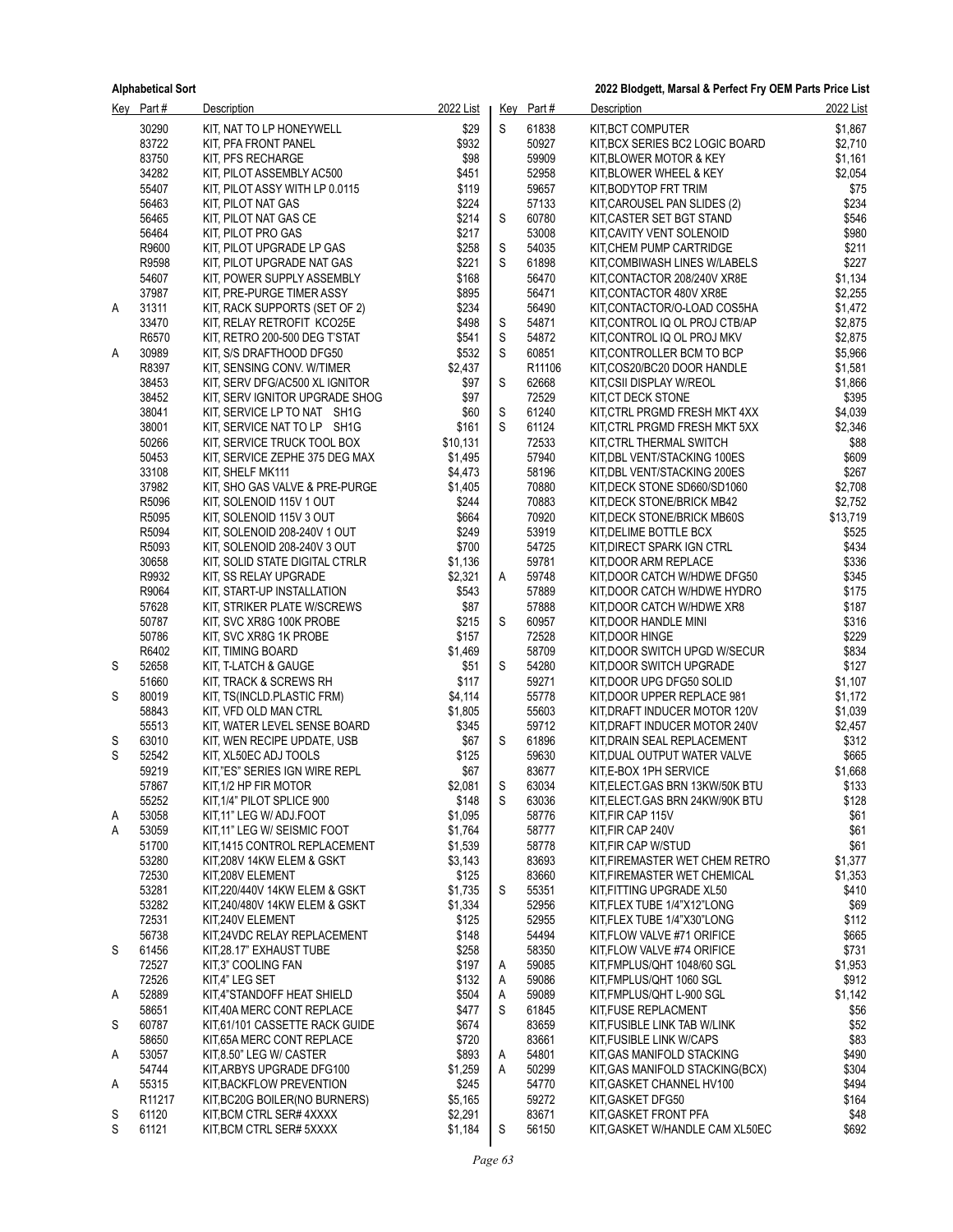|        | Key Part#      | Description                                                    | 2022 List          |   | Key Part#       | Description                                                    | 2022 List          |
|--------|----------------|----------------------------------------------------------------|--------------------|---|-----------------|----------------------------------------------------------------|--------------------|
|        | 52959          | KIT, HALOGEN BULB REPLACEMENT                                  | \$106              | S | 62984           | KIT, SR, 2.25" SPACING (MCD)                                   | \$109              |
| A      | 54278          | KIT.HEAT SHIELD                                                | \$706              |   | 72534           | KIT, SSD 550F TEMP CTRL                                        | \$793              |
| Α      | 54422          | KIT,HEAT SHIELD R OR L                                         | \$936              | S | 56864           | KIT, SSD CONTROL XR8 COR BAKERY EA                             | \$2,066            |
| S      | 62341          | KIT, HELICAL HEATER 1400W 120V                                 | \$89               | S | 56865           | KIT, SSD CONTROL XR8 GEN MKT                                   | \$2,246            |
|        | 58992<br>72708 | KIT.HELIX GASKET UPGRADE<br>KIT HORIZ PILOT UPGD NG OR LP      | \$222<br>\$165     |   | 58718<br>100814 | KIT, SSD RTD CTRL<br>KIT, SSI-D CTRL ELEC OVN                  | \$717<br>\$447     |
|        | 58509          | KIT, HORIZONTAL PILOT ASSEMBLY                                 | \$99               | A | 59260           | KIT, STACK, HV100AB-CONV 200E                                  | \$1,167            |
| S      | 54159          | KIT,HQ WATER SENSE:BCX14G-MAN                                  | \$2,662            |   | 58338           | KIT, STACKING 100ES ON STD                                     | \$1,205            |
| Α      | 58537          | KIT,HV100E DBL FIELD INSTALL                                   | \$506              |   | 58341           | KIT, STACKING 200ES ON DEEP                                    | \$488              |
| Α      | 58536          | KIT,HV100G DBL FIELD INSTALL                                   | \$577              |   | 58340           | KIT, STACKING 200ES ON STD                                     | \$1,180            |
|        | 55757          | KIT IDB UPGRADE HV100G 120V                                    | \$4,029            | S | 62758           | KIT, STACKING 62 ON DEEP ELEC                                  | \$3,337            |
|        | 56282          | KIT INF CONTROL W/DIG TIMER                                    | \$443              | S | 62759           | KIT, STACKING 62 ON DEEP ES GAS                                | \$3,337            |
|        | 57561<br>59777 | KIT, INF CONTROL W/DIG TIMER<br>KIT, INSULATED SPEAKER         | \$443<br>\$114     |   | 57431<br>58044  | KIT, STACKING BCX14E ON ZEPHE                                  | \$1,685<br>\$1,229 |
|        | 58476          | KIT,INV DRIVE KB VFD ANALOG                                    | \$1,492            | A | 59262           | KIT, STACKING HV100/DFG100ES<br>KIT, STACKING HV100AB-CONV100  | \$1,167            |
|        | 58475          | KIT, INV DRIVE KB VFD DIG                                      | \$1,554            |   | 54971           | KIT, STACKING HV100G                                           | \$8,984            |
|        | 58477          | KIT, INVERTER DRIVE KB VFD                                     | \$1,628            | A | 55649           | KIT, STACKING W/6" LEGS                                        | \$2,548            |
|        | 100262         | KIT,INVERTER DRIVE KB VFD                                      | \$1,145            |   | 72849           | KIT, STAND, SD866/10866 12" CAST                               | \$2,586            |
| S      | 58626          | KIT, INVERTER DRV XL50EC NES1                                  | \$1,298            |   | 54477           | KIT, SWITCH & SCREWS 4 POS                                     | \$81               |
| S      | 61243          | KIT,J11 REPAIR PLUGS                                           | \$43               |   | 54273           | KIT, SWITCH ACTIVATOR (W/SWITCH)                               | \$329              |
|        | 59744<br>59745 | KIT, KB DRIVE VFD V2 ANALOG                                    | \$1,254            |   | 57372<br>72053  | KIT, TEMP CTRL W/LIT 350 TDC                                   | \$247              |
|        | 59743          | KIT, KB DRIVE VFD V2 ANALOG<br>KIT,KB DRIVE VFD V2 DIGITAL     | \$1,492<br>\$1,362 | A | 52302           | KIT, TOOL WAVE SERIES<br>KIT,TS11K 1048/1060 UPGRADE           | \$718<br>\$1,140   |
|        | 57015          | KIT, LH DOOR LATCH-HINGE ADJ                                   | \$684              |   | 52301           | KIT, TS11K 900 SERIES UPGRADE                                  | \$1,073            |
|        | 83669          | KIT,LIFT & TURN LATCH                                          | \$109              |   | 58703           | KIT, USB DRIVE 50K FR MKT                                      | \$240              |
|        | 72667          | KIT, LIGHT REPLACE MB SERIES                                   | \$136              | A | 36687           | KIT, VENTING DFGXL ON DFGXL                                    | \$1,175            |
|        | 59545          | KIT, LINER UPG 100 ES                                          | \$525              |   | 58013           | KIT, VENTING SNGL 100ES                                        | \$125              |
|        | 59252          | KIT, LINER UPG 200 ES                                          | \$525              |   | 52662           | KIT, WATER FITTINGS (HV100EM)                                  | \$519              |
|        | 52781          | KIT, LOW FAN RELAY UPGRD DFG1XL                                | \$132              |   | 58229           | KIT, WATER MANIFOLD                                            | \$523              |
|        | 58226<br>57796 | KIT, LP TO NG CONVERSION 100ES<br>KIT, LP TO NG CONVERT HV100G | \$778<br>\$657     | S | 60948<br>58533  | KIT, WATER SENSOR FITTINGS UPGR<br>KIT, WATER SOLENOID UPGRADE | \$397<br>\$956     |
| A      | 59094          | KIT, METEORITE 1060 SGL                                        | \$8,385            |   | 52663           | KIT, WATER TUBING (HV100EM)                                    | \$367              |
|        | 58817          | KIT, METEORITE DECK 1048B                                      | \$7,646            | A | 71961           | KIT, WHT VENEER 42/60 FRT/SIDES                                | \$5,274            |
|        | 53582          | KIT, MIDD ELE UPG 3PH 208V                                     | \$1,018            | S | 63158           | KIT.CPU 102E COSTCO                                            | \$1,867            |
|        | 57564          | KIT, MODULE W/PROBE DFG 115V                                   | \$3,372            | S | 63157           | KIT.CPU 62E COSTCO                                             | \$1,867            |
| S      | 61926          | KIT, MOTOR MINI                                                | \$1,668            |   | 59373           | KIT-MOTOR REPLACEMENT (XR8)                                    | \$1,720            |
|        | 57841          | KIT, NG TO LP CONVERSION 100ES                                 | \$1,000            |   | 72848           | KIT-SERVICE, MB/DBL STACK VENT                                 | \$527              |
|        | 58203<br>83653 | KIT, NG TO LP CONVERSION 200ES<br>KIT, OIL VAT DRAIN HOSE PFC  | \$1,000<br>\$692   | A | 51077<br>R0364  | KLEENSTEAM 11 SINGLE SYSTEM<br>KNOB, "SQUARE D"                | \$3,804<br>\$118   |
|        | 57662          | KIT, PILOT ASSY W/WIRE HG STM                                  | \$221              |   | 17469           | KNOB, 1200 SWITCH 4-POSITION                                   | \$251              |
|        | 57658          | KIT, PILOT ASSY W/WIRE NG HA                                   | \$237              |   | 24685           | KNOB, ADJUST                                                   | \$29               |
|        | 57660          | KIT, PILOT ASSY W/WIRE NG HA                                   | \$244              |   | 16030           | KNOB, BLACK                                                    | \$99               |
|        | 58100          | KIT,PILOT ASSY W/WIRE NG HA                                    | \$253              |   | 58605           | KNOB, CAPILLARY TSTAT                                          | \$27               |
|        | 57659          | KIT, PILOT ASSY W/WIRE PG HA                                   | \$498              |   | 16686           | KNOB, CONTROL                                                  | \$28               |
|        | 57661          | KIT, PILOT ASSY W/WIRE PG HA                                   | \$276              |   | 17212           | KNOB, CONTROL                                                  | \$46               |
|        | 58101<br>57663 | KIT, PILOT ASSY W/WIRE PG HA<br>KIT, PILOT ASSY W/WIRE PG STM  | \$538<br>\$249     |   | 21169<br>31479  | KNOB, CONTROL<br>KNOB, CONTROL                                 | \$130<br>\$99      |
|        | 57102          | KIT,PILOT TUBE W/FITTINGS 1/4"                                 | \$42               |   | 24181           | KNOB, CONTROL SPEED                                            | \$52               |
|        | R10997         | KIT,POWER INLET MODULE UPGRADE                                 | \$87               |   | R8742           | KNOB, LARGE                                                    | \$111              |
|        | 53007          | KIT, PROBE W/FITTING                                           | \$187              |   | 36616           | KNOB, MILITARY STYLE W/ARROW                                   | \$67               |
| S      | 56727          | KIT, REFURB 2013 (W/O CNTL)                                    | \$2,457            |   | 36617           | KNOB, MILITARY STYLE W/O ARROW                                 | \$67               |
| S      | 55350          | KIT, REFURB FITTING 2012                                       | \$598              |   | 24684           | KNOB, MODE                                                     | \$42               |
| S      | 56732          | KIT,REFURB UPGRADE TO 2013                                     | \$305              |   | R8743           | KNOB, SMALL                                                    | \$148              |
| S      | 53572<br>54380 | KIT,RELAY BOARD CIR BRKR<br>KIT,RESISTOR PLUG W/RELAY BRD      | \$354<br>\$1,846   |   | 55481<br>R0116  | KNOB, SOFT TOUCH<br>KNOB, THERMOSTAT HOT AIR                   | \$21<br>\$385      |
|        | 57016          | KIT, RH DOOR LATCH-HINGE ADJ                                   | \$684              |   | 15389           | KNOB, THERMOSTAT RED COOK                                      | \$52               |
| Α      | 71941          | KIT, ROSE VENEER 42/60 FRT/SIDE                                | \$5,274            |   | 10465           | KNOB, TIMER - POINTER                                          | \$27               |
|        | 56857          | KIT,ROTATING RACK UPGRADE                                      | \$402              |   | R0115           | KNOB, TIMER 100 MIN                                            | \$912              |
|        | 83673          | KIT,RTD REPLACEMENT                                            | \$147              |   | 16498           | KNOB, TIMER RHODES                                             | \$27               |
|        | 57355          | KIT,S/S DRAFTHOOD BDOG                                         | \$1,247            |   | 34484           | KNOB, TIMER-OBS (5147 REPLACEMENT)                             | \$67               |
|        | 58012          | KIT, S/S DRAFTHOOD ES SERIES                                   | \$506              |   | 70445           | KNOB, INF CTRL MSL# K108                                       | \$155              |
| S<br>S | 61922<br>53899 | KIT, SERVICE BLCT6EH MCD<br>KIT, SERVICE SEAL XL50EC           | \$9,950<br>\$184   |   | 70446<br>58993  | KNOB, T'STAT EDO<br>L15-30P, 10AWG CORDSET                     | \$107<br>\$726     |
| S      | 61573          | KIT,SHAFT SEAL W/SPRING                                        | \$148              |   | 100607          | L16-30P, 8AWG CORD SET                                         | \$370              |
| S      | 61972          | KIT,SHAFT SEAL&SPRING,CS MOTOR                                 | \$87               |   | 39710           | LABEL, "OPEN 1-2"                                              | \$35               |
|        | 58557          | KIT, SLEEVED HANDLE                                            | \$525              |   | R9526           | LABEL, DELIMING - ENGLISH                                      | \$27               |
|        | 58195          | KIT, SOLID ST.DIG RTD CTRL(ES)                                 | \$773              |   | 24701           | LABEL, HIGH VOLTAGE                                            | \$10               |
|        | 52957          | KIT,SPRITZER TUBE & FITTING                                    | \$149              |   | 83315           | LABEL, PFA PRESET                                              | \$107              |
|        |                |                                                                |                    |   |                 |                                                                |                    |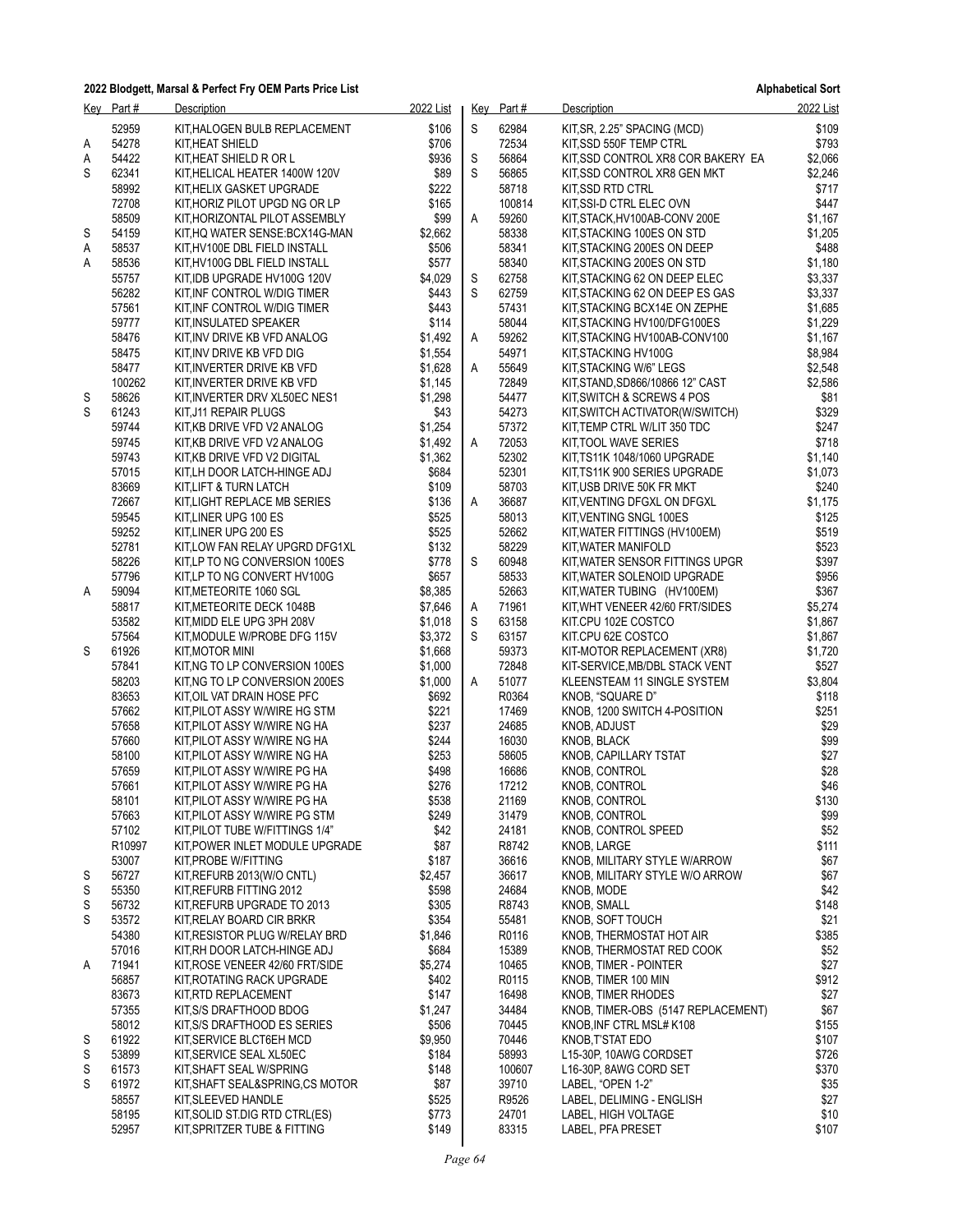|        | Key Part#      | <b>Description</b>                                 | 2022 List          |             | Key Part#         | <b>Description</b>                                             | 2022 List      |
|--------|----------------|----------------------------------------------------|--------------------|-------------|-------------------|----------------------------------------------------------------|----------------|
| S      | 52186          | LABEL, WARNING, CIRCUIT BREAKER                    | \$27               | S           | 80149             | LID GASKET-SUPREME96                                           | \$1,254        |
|        | 39839          | LABEL, WIRING DIAG DFG 100/200                     | \$7                | $\mathsf S$ | 80146             | LID GASKET-SUPREME68                                           | \$1,941        |
| S      | 60164          | LAMP GLASS, HALOGEN, W/GASKET                      | \$73               | S           | 80124             | <b>LID PISTON</b>                                              | \$1,405        |
|        | 53194          | LAMP HOUSING ASSEMBLY                              | \$198              | $\mathsf S$ | 62582             | LID, GAS CONTROL BOX HONEYWELL                                 | \$21           |
|        | R3556          | LAMP. 120V CLEAR INDICATOR                         | \$51               | S           | 50892             | LID. VENT                                                      | \$27           |
|        | R3557<br>4342  | LAMP, 120V GREEN INDICATOR                         | \$51<br>\$17       |             | 83193<br>55607    | LIFT BASKET ASSY, PFC                                          | \$449<br>\$61  |
|        | 15637          | LAMP, 40 WATT, 120V<br>LAMP, 40 WATT, 230-250V     | \$51               |             | 57058             | LIGHT ASSY W/HALOGEN 40W 120V<br>LIGHT ASSY, W/HALOGEN 20W 12V | \$170          |
|        | R9567          | LAMPS, CLEAR W/BLUE NEON                           | \$59               |             | 53081             | LIGHT GLASS ASSEMBLY, CIRCULAR                                 | \$147          |
|        | 51372          | LARGE OVEN KNOB, NO ARROW                          | \$25               |             | 53080             | <b>LIGHT SOCKET</b>                                            | \$179          |
|        | 58939          | LATCH ASSY, RECT, LH                               | \$580              |             | 70070             | LIGHT SWITCH MRSL # LS115                                      | \$209          |
|        | 58938          | LATCH ASSY, RECT, RH                               | \$580              | $\mathbb S$ | 15549             | LIGHT, 1200 125V RED RECT.                                     | \$52           |
|        | 58937          | LATCH ASSY, ROUND, LH                              | \$580              |             | 15709             | LIGHT, IND. 125V AMBER, ROUND                                  | \$19           |
|        | 72351          | <b>LATCH BRACKET</b>                               | \$21               |             | 18266             | LIGHT, IND. 125V BLUE, ROUND                                   | \$46           |
| S      | 52704          | LATCH COVER PLATE                                  | \$35               |             | 15673             | LIGHT, IND. 125V RED, ROUND                                    | \$17<br>\$19   |
|        | 57952<br>R6899 | LATCH DOG, DOUBLE STAGE<br><b>LATCH MOUNT</b>      | \$134<br>\$418     |             | 16539<br>18267    | LIGHT, IND. 250V AMBER, ROUND<br>LIGHT, IND. 250V BLUE, ROUND  | \$82           |
|        | 38961          | <b>LATCH STRIKE</b>                                | \$458              |             | R0226             | LIGHT, IND. 250V CLEAR, RECT.                                  | \$30           |
|        | R10320         | LATCH, BTM                                         | \$441              |             | R1318             | LIGHT, IND. 250V GREEN, RECT.                                  | \$30           |
|        | 39211          | LATCH, CAM                                         | \$141              |             | 4908              | LIGHT, IND. 250V RED PILOT                                     | \$52           |
|        | 70128          | LATCH, CONTROL PANEL #HS111                        | \$107              |             | 6504              | LIGHT, IND. 250V RED, RECT                                     | \$26           |
| S      | 60958          | LATCH, DOOR                                        | \$38               |             | 16037             | LIGHT, IND. 250V RED, ROUND                                    | \$25           |
|        | R2780          | LATCH, DOOR S/S                                    | \$148              |             | 19014             | LIGHT, IND. 28V AMBER, ROUND                                   | \$52           |
| S      | 60884<br>83668 | LATCH, FEMALE                                      | \$27<br>\$87       | $\mathsf S$ | 18265             | LIGHT, IND. 28V RED, ROUND                                     | \$28<br>\$99   |
| S      | 60885          | LATCH, LIFT & TURN<br>LATCH, MALE                  | \$27               | S<br>S      | 60117<br>61677    | LIGHTNING FITTING 90° 1/8 Ø6<br>LINE LABEL, DETERGENT          | \$15           |
|        | 17865          | LATCH, ROLLER CTB/R/DFG                            | \$137              | S           | 61678             | LINE LABEL, RINSE AID                                          | \$15           |
|        | 24672          | LATCH, SERCURITY ASSY                              | \$191              |             | 34101             | LINER ASSY, ALUM. UHC1                                         | \$6,307        |
|        | R10319         | LATCH, TOP                                         | \$441              |             | 17286             | LINER ASSY, S/S                                                | \$2,992        |
|        | 83060          | LATCH, VICE WING LOCKING                           | \$94               |             | 20758             | LINER BAFFLE & GUARD ASSY, POR                                 | \$616          |
|        | 83059          | LATCH, VICE WING NON LOCKING                       | \$118              |             | 16814             | LINER BAFFLE & GUARD ASSY, S/S                                 | \$1,169        |
|        | 9076           | LATCH, SPRING                                      | \$106              |             | 20864             | LINER BAFFLE & GUARD ASSY, S/S                                 | \$969          |
| S      | 60139          | LEAD-IN Ø14/Ø20X1.5                                | \$14               |             | 37006             | LINER BAFFLE ASSY, PORC                                        | \$769          |
| S      | 60141<br>53024 | LEAD-IN Ø16/Ø22X1.5<br>LED LIGHT, 28V PANEL MOUNT  | \$27<br>\$106      |             | 36437<br>6056     | LINER BAFFLE ASSY, PORC D1XL<br>LINER BAFFLE ASSY, S/S         | \$646<br>\$85  |
| S      | 80122          | LEFT HAND DOOR HINGE KIT                           | \$689              |             | 9543              | LINER BAFFLE ASSY, S/S                                         | \$975          |
| Α      | 11991          | LEG ASSY, 5-3/4 S/S CTB                            | \$391              |             | 16987             | LINER BAFFLE ASSY, S/S                                         | \$603          |
| Α      | 5146           | LEG ASSY, 6" S/S WELD                              | \$451              |             | R <sub>1522</sub> | LINER BAFFLE ASSY, S/S                                         | \$1,007        |
| Α      | 10851          | LEG ASSY, 7 S/S CTB                                | \$616              |             | 16813             | LINER BAFFLE/GUARD ASSY, POR                                   | \$451          |
|        | 54381          | LEG ASSY, ADJUSTABLE XR8                           | \$211              |             | 33090             | LINER BAFFLE/GUARD ASSY, W/UP                                  | \$689          |
| S      | 61135          | LEG ASSY, HOUNO MINI'S                             | \$166              |             | 21560             | LINER BOTOM ASSY, ZEPH PORC.                                   | \$724          |
| Α      | 17830<br>18693 | LEG SET, 12 IN S/S LEGS<br>LEG SET, 19 IN S/S LEGS | \$1,656<br>\$1,843 |             | 24695<br>38753    | LINER BOTTOM<br>LINER BOTTOM ASSY, PORC                        | \$646<br>\$367 |
| Α<br>Α | 33193          | LEG SET, 25" S/S.                                  | \$2,790            |             | 34685             | LINER BOTTOM KIT, UHC1                                         | \$3,216        |
| Α      | 33194          | LEG SET, 25" S/S.SEISMIC                           | \$2,311            |             | 22439             | LINER BOTTOM, ALCT HATCHABLE                                   | \$417          |
| Α      | 7846           | LEG SET, 27-1/2 IN S/S LEGS                        | \$1,930            |             | 20771             | LINER BOTTOM, PORC                                             | \$949          |
| Α      | 17831          | LEG SET, 32 IN S/S LEGS                            | \$2,218            |             | 38830             | LINER BOTTOM, S/S                                              | \$851          |
| Α      | 20435          | LEG SET, 4" LEGS                                   | \$346              |             | 17753             | LINER BOTTOM, S/S MARK V/DFG                                   | \$528          |
| Α      | 33196          | LEG SET, 6" S/S.SEISMIC                            | \$857              |             | 3613              | LINER TOP ASSY, ALCT                                           | \$980          |
| A      | 8600           | LEG SET, 6" S/S.W/FEET                             | \$425              |             | 34684             | LINER TOP KIT, UHC1                                            | \$3,203        |
| Α      | 7842<br>34907  | LEG SET, 7 IN S/S LEGS<br>LEG SET, SHIP DECK S/S   | \$994<br>\$387     |             | 39379<br>8343     | LINER, RACK CLIP<br>LINK ASSY, DOOR RH 1000/999                | \$35<br>\$102  |
| A      | 8598           | LEG SET, 25"S/S W/FEET                             | \$1,022            |             | 8337              | LINK ASSY, DOOR SUPRT 1000/99                                  | \$52           |
| S      | 60803          | LEG SET, 5.1"-7.6" BCT/BCM C-TOP                   | \$426              |             | 59775             | LINK ASSY, DOOR LH                                             | \$161          |
| Α      | 19761          | LEG, 4 IN                                          | \$153              |             | 59774             | LINK ASSY, DOOR RH                                             | \$161          |
|        | 83487          | LEG, 4" PFA FLANGED                                | \$52               |             | 83658             | LINK FUSIBLE, 280F                                             | \$45           |
| A      | 37370          | LEG,1" DECK OVEN                                   | \$451              | S           | 80125             | LIQUID VALVE CONDIMENT RAIL                                    | \$1,084        |
| S      | 60669          | LEG.6" ADJUSTABLE SQ MOUNT                         | \$490              |             | 20527             | LOCK ASSY, PRESSURE TOP DOOR                                   | \$106          |
|        | R1496          | LENS, LAMP INTERIOR                                | \$669              | S           | 52215             | LOCK ASSY, DOOR COMPLETE                                       | \$1,138        |
|        | R3142<br>R3141 | LEVEL PROBE ASSY, LONG<br>LEVEL PROBE ASSY, SHORT  | \$878<br>\$613     | S           | 60095<br>70120    | <b>LOCK PIN</b><br>LOCK WASHER, #10                            | \$29<br>\$7    |
| S      | 60568          | LEVEL SENSOR STEAM GENERATOR                       | \$1,673            |             | 16448             | LOCK, PRESSURE 31.94                                           | \$53           |
|        | 16820          | LEXAN, TIMER 1 HOUR                                | \$67               |             | R10999            | LOCKING KEY SWITCH                                             | \$1,194        |
|        | 70054          | LH HEAT SHIELD MARSAL # HS60                       | \$193              | S           | 60212             | <b>LOCKING PIN</b>                                             | \$75           |
|        | 54888          | LID ASSY, RAPID VENT                               | \$585              | S           | 60097             | LOCKING RING Ø6 STAINLESS                                      | \$9            |
|        | 55024          | LID ASSY, VENT                                     | \$488              | S           | 61646             | LOCKING TAB, LEFT                                              | \$9            |
| S      | 80150          | LID GASKET - (MFPTM3-80ETL)                        | \$1,321            | S           | 61647             | LOCKING TAB, RIGHT                                             | \$9            |
|        | 80186          | LID GASKET 72"                                     | \$312              | S           | 60362             | <b>LOGO FOR INSERT</b>                                         | \$94           |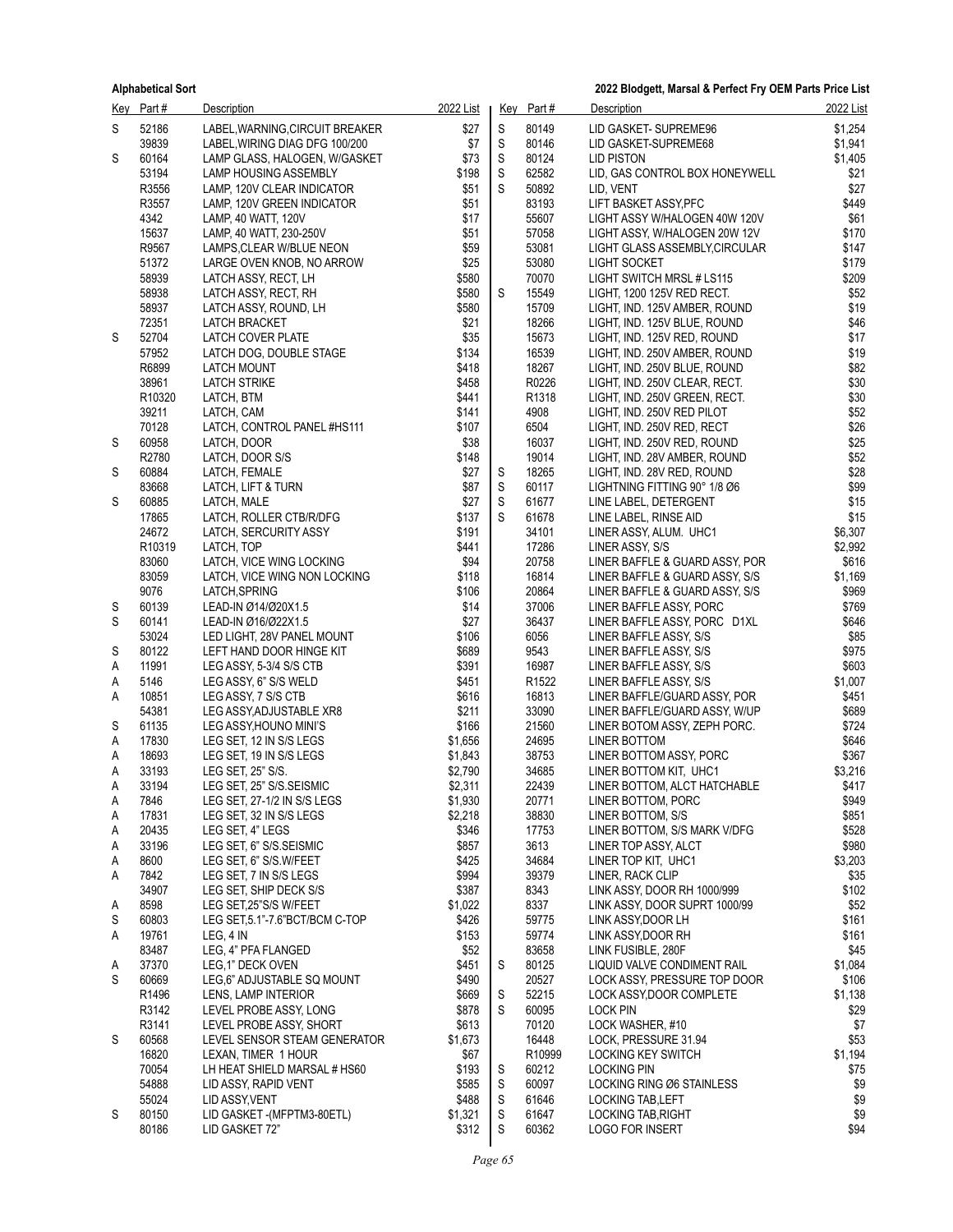|        | Key Part#       | Description                                                  | 2022 List          |   | $Key$ Part #   | <b>Description</b>                                 | 2022 List          |
|--------|-----------------|--------------------------------------------------------------|--------------------|---|----------------|----------------------------------------------------|--------------------|
|        | 71568           | LOUVER, EDO                                                  | \$212              |   | 58723          | MOD ASSY, ZEPHG SSD                                | \$1,450            |
|        | 71564           | LOUVER, XL STAINLESS                                         | \$132              |   | 58735          | MOD ASSY, ZEPHG SSI-M                              | \$1,050            |
|        | 38722           | LP GAS VALVE ASSY<br>D1XL                                    | \$743              |   | 53676          | MODE SWITCH, THREE POSITON                         | \$609              |
|        | 4888            | LUG, GROUNDING FOR 6-14 AWG                                  | \$27               |   | 72388          | MODULE ASSEMBLY, CT301                             | \$1,376            |
|        | R5778           | LUMBER, SKID                                                 | \$59               |   | 72378          | MODULE ASSEMBLY, CT302                             | \$2,245            |
|        | 57125           | M6X16 SQ HEAD SET SCRW SS CUP                                | \$45               |   | 24739          | MODULE ASSY, CONTROL SSD DFG1                      | \$4,928            |
|        | 57222           | M8X16, SQ HEAD SET SCREW SS CUP                              | \$35               |   | 37362          | MODULE ASSY, IQ2<br>M1XL                           | \$3,969            |
| S      | 52005           | MAGNET, 1" DISC X 1/4 SMCO                                   | \$67               |   | 37306          | MODULE ASSY, SSD W/LGTS D1XL                       | \$6,780            |
|        | R7808           | MAGNET, DOOR SWITCH                                          | \$52               |   | 37337          | MODULE ASSY, CTRL SSD WO/L M1XL                    | \$5,195            |
| S      | 80020           | MAGNETIC SENSOR E5301CUL0294                                 | \$222              |   | 57161          | MODULE ASSY, DFG INF W/PRB                         | \$3,488            |
|        | 83425           | MAGNETIC SWITCH FLAT W/PINS                                  | \$42               |   | 58714          | MODULE ASSY, DFG SSD RTD                           | \$3,592            |
|        | 83230           | MAGNETIC SWITCH, FLAT                                        | \$42               |   | 37324          | MODULE ASSY, INF W/LGTS D1XL                       | \$5,269            |
|        | 83236           | MAGNETIC SWITCH, TUBULAR                                     | \$42               |   | 55247          | MODULE ASSY, SH1G W/LGT 115V                       | \$2,352            |
|        | 83424           | MAGNETIC SWITCH, TUBULAR W/PINS                              | \$42               |   | 50378          | MODULE ASSY, SHO-E                                 | \$3,148            |
| S      | 80159           | MAIN SWITCH GREEN 250V 20A                                   | \$52               |   | 24723          | MODULE ASSY, SSD 2SB CTB                           | \$3,391            |
|        | 54177           | <b>MANIFOLD</b>                                              | \$130              |   | 57548          | MODULE ASSY, SSD ZEPH-ES                           | \$2,741            |
| S      | 60535           | MANIFOLD 3/4" - 2 VALVES                                     | \$590              |   | 57546          | MODULE ASSY, SSI-M ZEPH-ES                         | \$2,267            |
|        | 38433           | MANIFOLD ASSY,<br><b>BOB</b>                                 | \$1,539            | S | 50665          | MODULE ASSY, XR8 MENU GEN MKT                      | \$9,393            |
|        | 34960           | MANIFOLD ASSY, 1060                                          | \$373              | S | 52699          | MODULE ASSY, XR8G MENU DD                          | \$8,651            |
|        | 6779            | MANIFOLD ASSY, NAT                                           | \$217              |   | 58622          | MODULE ASSY, ZEPH-ES SSI-D                         | \$2,128            |
|        | R8935           | MANIFOLD ASSY, WELDED                                        | \$804              |   | 31152          | MODULE MOUNTING PARTS                              | \$263              |
|        | 37509           | MANIFOLD ASSY, MEAT PRB DFG/MK                               | \$5,724            |   | R9230          | MODULE W/FUSEHOLDER, POWER INL                     | \$141              |
|        | 54715           | MANIFOLD ASSY, WATER                                         | \$1,314            |   | 34351          | MODULE, 1SP 60C CH103 DFG50                        | \$2,237            |
|        | 52596           | MANIFOLD ASSY, WATER (HV100EM)                               | \$987              | S | 34350          | MODULE, 2SP 60C CH103 CTB                          | \$2,195            |
|        | 20663           | MANIFOLD SHIELD W/HARDWARE                                   | \$196              |   | 24436          | MODULE, 3 SET PT CTB                               | \$3,927            |
|        | 90023           | MANIFOLD TUBING W/FITTINGS-DFG                               | \$362              |   | 24850          | MODULE, 8 SET PT 50HZ HARDEE'S                     | \$4,619            |
| S      | 62560           | MANIFOLD, 2 CONNECTIONS                                      | \$616              |   | 19576          | MODULE, 8 SET PT HARDEE'S                          | \$5,299            |
| S      | 62558           | MANIFOLD, 3 CONNECTIONS GAS                                  | \$883              |   | 19006          | MODULE, 8 SET PT, CTB                              | \$4,637            |
| S      | 37132           | MANIFOLD, MEAT PROBE                                         | \$751              |   | 83254          | MODULE, AIRFLOW                                    | \$527              |
|        | 59176<br>70356  | MANIFOLD, WATER                                              | \$153              |   | 18360<br>19005 | MODULE, INFINITE                                   | \$4,223            |
| A<br>Α | 70364           | MB 4-PIE, 16"SKIRTED STND, ALZD                              | \$3,818<br>\$4,502 |   | 19662          | MODULE, INFINITE                                   | \$3,798<br>\$3,653 |
|        | 71930           | MB 4-PIE, 30"SKIRTED STND, ALZD                              | \$88               |   | 18446          | MODULE, INFINITE                                   | \$4,613            |
|        | 71911           | MB BRNR DOOR HINGE HRDWARE KIT<br>MB DOOR HANDLE BRACKET KIT | \$255              |   | 18448          | MODULE, INFINITE 1 SPD<br>MODULE, INFINITE 2SP     | \$4,691            |
|        | 71885           | MB OVEN DOOR HINGE HRDWARE KIT                               | \$28               |   | 21063          | MODULE, INFINITE 2SP                               | \$4,376            |
|        | 70684           | MB SLICE BAFFLE LEFT ASSY                                    | \$964              |   | 22055          | MODULE, INFINITE 2SP                               | \$4,684            |
|        | 70685           | MB SLICE BAFFLE RIGHT ASSY                                   | \$930              |   | 30209          | MODULE, INFINITE 2SP EXPORT                        | \$2,182            |
|        | 70711           | MB SLICE T-BAR ASS'Y                                         | \$229              |   | 35076          | MODULE, IQ2 CONTROL MK111                          | \$4,236            |
|        | 70750           | <b>MB236 BRICK PLATE</b>                                     | \$255              |   | 19998          | MODULE, SOLID ST W/DIG TIMER                       | \$3,087            |
|        | 70749           | MB236 LT HEAT SHIELD                                         | \$155              |   | 50385          | MODULE, 1SB 60 MIN W/O LT ZEPHG                    | \$3,986            |
|        | 70748           | MB236 RT HEAT SHIELD                                         | \$155              |   | 50381          | MODULE,2SB 60 MIN W/O LT ZEPHG                     | \$3,986            |
| A      | 70779           | MB236 STACKED FRONT SKIRT, S/S                               | \$155              |   | 56398          | MODULE, 2SB 60C ZEPHE/240E                         | \$3,427            |
|        | 70696           | <b>MB260 BRICK PLATE</b>                                     | \$469              |   | 58682          | MODULE, 2SB SSI-D ZEPHE                            | \$3,427            |
|        | 70328           | MB42 DOME ASSY, S/S                                          | \$1,398            |   | 58679          | MODULE, 2SB SSI-D ZEPHG                            | \$3,592            |
|        | 70056           | MB60 FLAME DEFLECTOR                                         | \$279              |   | 50396          | MODULE,2SB W/LGT ZEPHE                             | \$3,713            |
|        | 71380           | MB60 FRONT CHANNEL COVER, S/S                                | \$316              |   | 51661          | MODULE, 2SB W/LT CE ZEPHE                          | \$1,029            |
|        | 70114           | MB60 FRONT STAINLESS                                         | \$1,849            |   | 21065          | MODULE, 8 STPT 2SP, CTB                            | \$3,958            |
| Α      | 70266           | MB60 ROUND DOME ASSY, S/S                                    | \$1,398            |   | 83242          | MODULE, BSKT LIFT MOTOR PFA                        | \$569              |
|        | 70544           | MB866 BAFFLE LEFT ASSY                                       | \$930              |   | 57473          | MODULE, CNTRL INF W/DIG TIMER                      | \$3,307            |
|        | 70545           | MB866 BAFFLE RIGHT ASSY                                      | \$427              | S | 34433          | MODULE, CTRL IQ CTBR                               | \$8,554            |
|        | 70536           | MB866 BURNER ASSY, PAINTED                                   | \$5,109            |   | 38094          | MODULE, CTRL IQ2 B&N CTB                           | \$10,005           |
|        | 70426           | MB866 FLAME DEFLECTOR                                        | \$327              | S | 36990          | MODULE, CTRL IQ2 BK CTB                            | \$10,188           |
|        | 70540           | MB866 HEAT SHIELD LEFT                                       | \$395              |   | 57540          | MODULE, DFG-ES SSD US/CN                           | \$3,373            |
|        | 70548           | MB866 IN BRICK BAFFLE                                        | \$132              |   | 83237          | MODULE, DRAWER MOTOR PFA                           | \$462              |
|        | 70541           | MB866 RT HEAT SHIELD                                         | \$419              | S | 36991          | MODULE, IQ2 CONTROL BE DFG50                       | \$5,808            |
| S      | 61889<br>MF0032 | MCD, MINI PRG CNTRL, HOODINI                                 | \$3,622            | S | 36142          | MODULE, IQ2 CTRL CTB                               | \$6,215            |
|        | 39781           | MEAT FORK, VGG 8/16                                          | \$308              |   | 35112<br>57539 | MODULE, IQ2 CTRL DFG100                            | \$4,783            |
|        | 30820031        | <b>MEAT PROBE JACK</b><br>MEAT PROBE L=2000MM CS             | \$75<br>\$1,058    |   | 58326          | MODULE, SSI-D DFG-ES US/CN<br>MODULE, TEX RH SSI-D | \$3,585<br>\$2,802 |
| S      | R6746           | MEAT PROBE UPDATE KIT                                        | \$2,729            |   | R4835          | MOTOR & PLATE ASSY 208/240V                        | \$3,110            |
| A      | 56545           | MEAT PROBE, DUAL SENSOR 4"                                   | \$360              |   | R5840          | MOTOR & PLATE ASSY 8E 480V                         | \$4,000            |
| Α      | 56546           | MEAT PROBE, DUAL SENSOR 6"                                   | \$518              |   | 54293          | <b>MOTOR ASSY</b>                                  | \$2,558            |
|        | 57668           | MECHANISM, HELIX VENT                                        | \$4,922            |   | 37022          | MOTOR ASSY, W/CONDUIT<br>D1XL                      | \$1,400            |
|        | 37305           | MICROSWITCH KIT, DBL DOOR AC500                              | \$363              |   | 39333          | MOTOR ASSY, 220V 1/2HP                             | \$3,829            |
| S      | 61540           | MINI DOOR                                                    | \$2,427            |   | 83231          | MOTOR ASSY, PFC LIFT                               | \$426              |
|        | 83702           | MINI MOLEX PIN REMOVAL TOOL                                  | \$61               |   | 32346          | MOTOR KIT, 115V 1PH 1SP 1/4HP                      | \$2,061            |
| A      | 37635           | MKV100 STAND W/SHELF CAST KFC                                | \$9,787            |   | 32291          | MOTOR KIT, 115V 2SP 1/2HP                          | \$1,200            |
|        | 58736           | MOD ASSY, ZEPHE SSI-M                                        | \$3,276            |   | 32313          | MOTOR KIT, 230V 1SP 1/4HP                          | \$778              |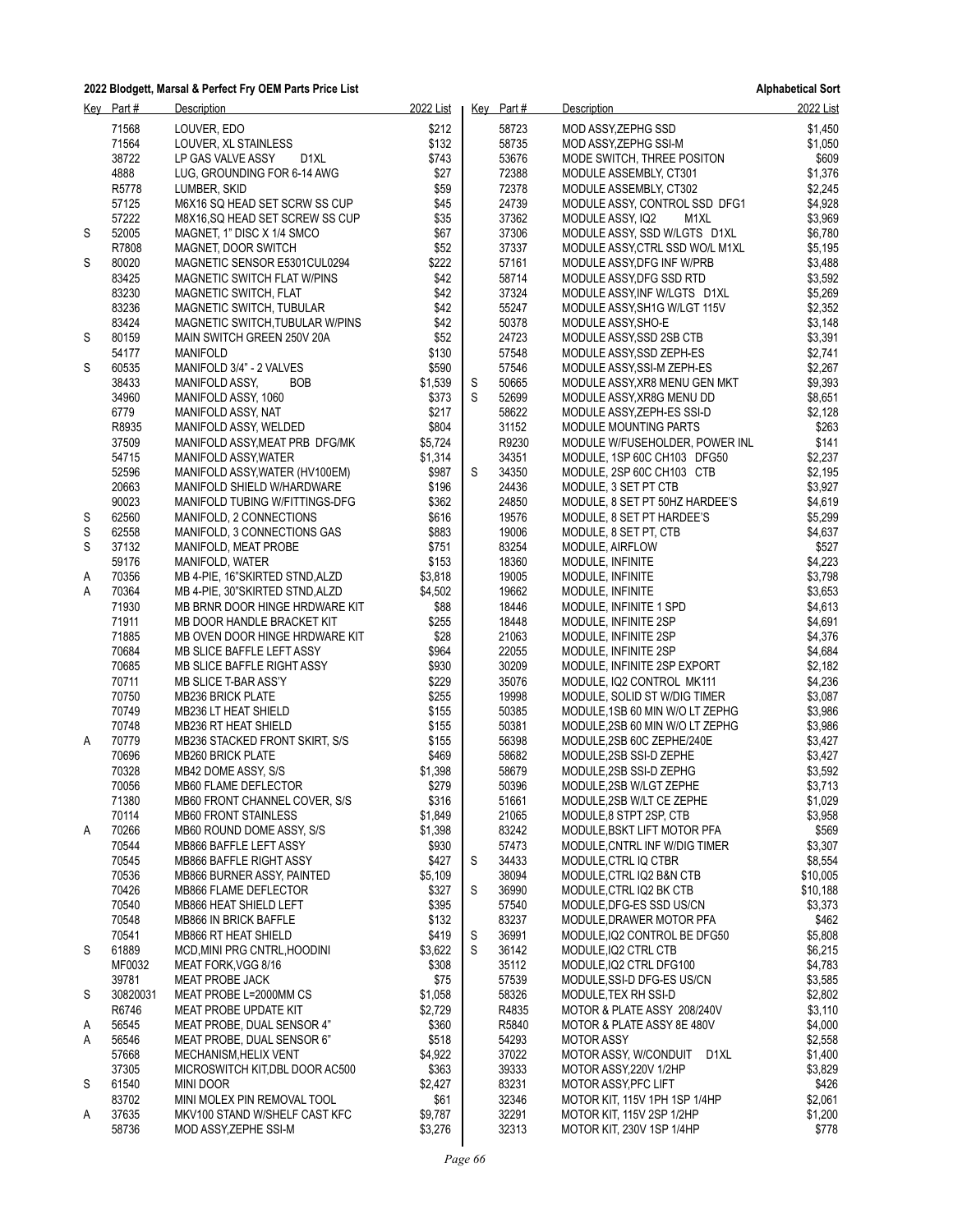|        | Key Part#                 | <b>Description</b>                                              | 2022 List          |        | Key Part#         | Description                                                    | 2022 List          |
|--------|---------------------------|-----------------------------------------------------------------|--------------------|--------|-------------------|----------------------------------------------------------------|--------------------|
|        | 32244                     | MOTOR KIT, 230V 2SP 1/3HP                                       | \$1,190            |        | 1979              | NIPPLE, PIPE 1/2 X 1-1/2                                       | \$27               |
|        | 32302                     | MOTOR KIT, 230V 2SP 1/4HP                                       | \$912              |        | 1949              | NIPPLE, PIPE 1/2 X 1-3/16 CLOS                                 | \$27               |
|        | 59965                     | MOTOR KIT, 230V FOR UK                                          | \$978              |        | 11508             | NIPPLE, PIPE 1/2 X 4                                           | \$52               |
|        | 59123                     | MOTOR KIT, 115V 1/2HP                                           | \$1,226            |        | 30135             | NIPPLE, PIPE 1/2"NPT X 5 1/4"                                  | \$21               |
|        | 57859                     | MOTOR KIT, 208-240V 1/2HP FIR                                   | \$2,280            |        | R <sub>1121</sub> | NIPPLE, PROBE SEAL                                             | \$130              |
|        | 54294                     | <b>MOTOR MOUNT</b>                                              | \$211              | S      | 55109             | NIPPLE, STN.STL 1/2" NPT                                       | \$15               |
|        | 90027                     | MOTOR MOUNT PANEL DFG/ZEPH                                      | \$503              | S      | 50909             | NIPPLE, 1" NPT X 3" SS                                         | \$45               |
|        | 19667                     | MOTOR MOUNT PANEL MKV ZEPH                                      | \$713              |        | 18312             | NIPPLE, BRASS HEX 1/4 X 1.38                                   | \$27               |
|        | 57770                     | MOTOR PANEL ASS'Y, ES 200'S                                     | \$397              | S      | 61285             | NIPPLE, ELBOW HOSE Ø10 X 1/8"                                  | \$35               |
|        | 53771                     | MOTOR PANEL ASS'Y, INSHOT                                       | \$421              | S      | 61330             | NIPPLE, ELBOW HOSE Ø6 X 1/4"                                   | \$219              |
|        | 52960<br>36828            | <b>MOTOR VENT ASSY</b><br>MOTOR, 1/2 HP, SHO                    | \$695<br>\$1,267   |        | R8313<br>R8314    | NOISE SUPPRESSOR, .299 I.D.                                    | \$52<br>\$52       |
|        | R5108                     | MOTOR, 1/2HP-115/230V 20E                                       | \$1,854            | S      | 39332             | NOISE SUPPRESSOR, .591 I.D.<br>NOW #59000 - MOTOR, 220V 1/2 HP | \$771              |
|        | R5112                     | MOTOR, 1/2HP-480V 3PH COS20                                     | \$2,108            |        | 83212             | NOW #83554 ROCKER SWITCH, HEAT LAMP                            | \$42               |
|        | R4227                     | MOTOR, 1/3HP 115/230V1PH COS6                                   | \$1,673            | S      | 60208             | NOZZLE ARM COMPLETE                                            | \$2,548            |
|        | R4920                     | MOTOR, 1/3HP-480V 3PH 8E                                        | \$1,957            | S      | 61335             | NOZZLE ARM, COMPLETE                                           | \$657              |
|        | 31468                     | MOTOR, 1/6HP KCO                                                | \$1,685            |        | 83110             | NOZZLE ASSY, LOWER                                             | \$145              |
|        | R4712                     | MOTOR, 120V/60HZ                                                | \$3,195            |        | R3643             | NOZZLE ASSY, QUENCH                                            | \$247              |
|        | 50779                     | MOTOR, 2 SPD (XR8G)                                             | \$888              |        | 83105             | NOZZLE LOWER WET CHEMICAL                                      | \$106              |
|        | 34450                     | MOTOR, 230V 2SP W/SWITCH CTB                                    | \$1,226            | S      | 60116             | NOZZLE, ELBOW                                                  | \$37               |
|        | R0079                     | MOTOR, 240V 1PH COS6/101                                        | \$4,551            |        | 18310             | NOZZLE, SPRAY                                                  | \$52               |
|        | R0092                     | MOTOR, BLOWER 208/240V 3PH                                      | \$4,114            |        | 83109             | NOZZLE, UPPER WET CHEMICAL                                     | \$106              |
|        | R0081                     | MOTOR, BLOWER 440/480V 3PH                                      | \$4,139            | S      | 61277             | NOZZLE, COMPLETE                                               | \$179              |
|        | 59000                     | MOTOR, FIR, 3PHASE 230V                                         | \$1,867            |        | 52998             | NOZZLE, PUSH-BUTTON SPRAY                                      | \$262              |
|        | 30685                     | MOTOR, OLD AC500 3/4HP 115V                                     | \$4,538            |        | R8198             | NOZZLE, SPRAY 1/4 NPT                                          | \$125              |
| S      | 60122                     | MOTOR, REVERSING 3X400-480 V                                    | \$7,321            |        | 59837             | NOZZLE, WASHDOWN NON-POTABLE                                   | \$251              |
| S      | 38358                     | <b>MOTOR, ROTATION XR8</b>                                      | \$1,625            | S      | 80010             | NTC TEMPERATURE PROBE SN691300                                 | \$67               |
|        | 38576                     | MOTOR, VENT<br>XR8G                                             | \$433              |        | 18593             | <b>NUT &amp; SLEEVE</b>                                        | \$27               |
| S      | 51856                     | MOTOR, 24 VDC                                                   | \$609              | S      | 60068             | NUT M3                                                         | \$9                |
|        | 57771<br>56966            | MOTOR, AC500 FIR                                                | \$2,619            | S      | 60077<br>60563    | NUT M5                                                         | \$9<br>\$9         |
|        | 54672                     | MOTOR, AC500 XLDFG, SHO 3/4 HP<br>MOTOR, BLOWER 208-240V HV100G | \$1,586<br>\$2,390 | S<br>S | 60078             | NUT M5 A2 W/FLANGE, SERRATED<br>NUT M8                         | \$9                |
| S      | 61309                     | MOTOR, DAMPER W/EXHAUST                                         | \$391              |        | 71071             | NUT, 1/4-20 HEX FLNG SPINLOCK                                  | \$7                |
| S      | 80079                     | MOTORE 9W-20-2/094 115V60HZ                                     | \$840              |        | R8216             | NUT, 1/4-20 SERRATED FLANGE                                    | \$7                |
|        | 17252                     | MOUNT, TRANSFORMER BASE & ASSY                                  | \$153              |        | R7732             | NUT, 1/4-20 THIN W/NYLON INSRT                                 | $$7$               |
|        | R8971                     | MOUNTING ASSY, BURNER                                           | \$348              |        | R8891             | NUT, 10-32 HEX HEAD NYLON SS                                   | \$7                |
|        | 17931                     | MOUNTING ASSY, CONTROL                                          | \$312              |        | 83114             | NUT, 7/8" JAM                                                  | \$7                |
|        | 37099                     | <b>MOV ASSY.</b>                                                | \$82               |        | 11596             | <b>NUT, ACORN</b>                                              | \$27               |
|        | 33904                     | MOV ASSY, 275V                                                  | \$29               |        | R0712             | NUT, ACORN HEX #10-24                                          | \$7                |
|        | 56433                     | MOV ASSY,480V XR8E                                              | \$52               |        | R3036             | NUT, ACORN HEX, 3/8-24 CHROMED                                 | \$7                |
| S      | 60829                     | <b>MULTI PURPOSE TRAY</b>                                       | \$518              |        | 2646              | NUT, BRASS FLARE                                               | \$14               |
| А      | 54247                     | MULTI-PURPOSE FRY RACK                                          | \$360              |        | 20597             | NUT, COMPRESSION 3/8 X .437                                    | \$21               |
|        | 90086                     | NAMEPLATE & LIT, #163                                           | \$42               |        | M3950             | NUT, FLANGE #10-24 W/SERRATION                                 | \$7                |
| S      | 16470                     | NAMEPLATE, 10" BLODGETT                                         | \$26               |        | M0231             | NUT, HEX 1/4-20 S/S                                            | \$7                |
|        | 19556                     | NAMEPLATE, 4" BLODGETT                                          | \$52               |        | R7579             | NUT, HEX 10-24 LOCK NYLN INSER                                 | \$7                |
|        | 11255                     | NAMEPLATE, BLODGETT ASSEMBLY                                    | \$159              |        | 10234             | NUT, HEX 10-32 ZINC PL STEEL                                   | \$10               |
|        | 70170                     | NAMEPLATE, MARSAL                                               | \$212              |        | 3451              | NUT, HEX 3/8                                                   | \$7                |
|        | 38623<br>61261            | NAMEPLATE, XCEL<br>NAMEPLATE, BLODGETT                          | \$52<br>\$82       | S      | 62288<br>R2006    | NUT, HEX FLANGE SERRATED M4 A2                                 | \$9<br>\$7         |
| S<br>S | 59266                     | NAT TO LP CONV KIT                                              | \$417              |        | 8628              | NUT, HEX JAM 1/4-20 X 5/32 S/S<br>NUT. HEX LOCK 5/16           | \$7                |
|        | 36608                     | NAT.GAS VALVE ASSY D1XL                                         | \$585              |        | M3367             | NUT, KEPS 6-32                                                 | \$7                |
|        | 54938                     | NATURAL GAS VALVE ASSY                                          | \$513              |        | 3001              | NUT, LOCKNUT AIR SHUTTER                                       | \$27               |
|        | 18072                     | NIPPLE & CAP ASSY                                               | \$385              |        | 1397              | NUT, LOCKNUT, 3/8-18                                           | \$7                |
|        | 18071                     | NIPPLE & COUPLING ASS                                           | \$172              | S      | 62240             | NUT, M14 A2 LOW                                                | \$9                |
|        | 51328                     | NIPPLE ASSY, MIXER L-900                                        | \$324              | S      | 60900             | NUT, M4                                                        | \$9                |
|        | 51327                     | NIPPLE ASSY, MIXER S-900                                        | \$354              |        | 5284              | NUT, WIRE ORANGE                                               | \$10               |
|        | 70233                     | NIPPLE, 1/2 NPT X 2 BLACK                                       | \$21               |        | 58176             | NUT, ACORN 10-32                                               | \$7                |
|        | 70299                     | NIPPLE, 1/2 NPT X 24"                                           | \$114              | S      | 35872             | NUT, COMPRESSION 1/4"                                          | \$7                |
|        | 71729                     | NIPPLE, 1/2 X 4-1/2                                             | \$41               |        | R9586             | NUT, HEX 6-32 W/NYLON INSERT SS                                | \$7                |
|        | 83264                     | NIPPLE, 1/2" 1-1/8"                                             | \$11               |        | R10377            | NUT, HEX JAM .75-10 UNC                                        | \$7                |
|        | R3375                     | NIPPLE, 1/2" NPT X 2.50                                         | \$27               | S      | 61323             | NUT, M6 W/FLANGE                                               | \$9                |
|        | R5347                     | NIPPLE, 1/2" NPT X 3.00"                                        | \$27               | S      | 80037             | NYLON BUSH/HING D.32 HOLE 14.2                                 | \$10               |
|        | R6163                     | NIPPLE, 3/4 BLK. NPT X 14"                                      | \$82               |        | 36949             | NYLON SPACER, SET OF 4                                         | \$18               |
|        | R4692                     | NIPPLE, 3/4 NPT X 3" LONG                                       | \$19               |        | 55611             | OBS - 1K RTD PROBE WITH DISC                                   | \$251              |
|        | R6287                     | NIPPLE, 3/4 X 6" BRASS                                          | \$245              |        | 31963             | OBS - CONTROL, UHC FRONT MEMBRANE                              | \$244              |
|        | R6161                     | NIPPLE, BLK. 3/4NPT X 34"                                       | \$106              |        | 52091             | OBS THERMOCOUPLE, 2C WITH 48"                                  | \$67               |
|        | R <sub>10630</sub><br>464 | NIPPLE, BRASS 3.50 1/4 NPT<br>NIPPLE, BRASS HEX                 | \$35<br>\$46       | S      | 60822<br>R5317    | OBS CONTROL, BCP SER# 5XXXX<br>OBS-CONVERKIT500FPLUGINMEATPRO  | \$3,676<br>\$1,278 |
|        |                           |                                                                 |                    |        |                   |                                                                |                    |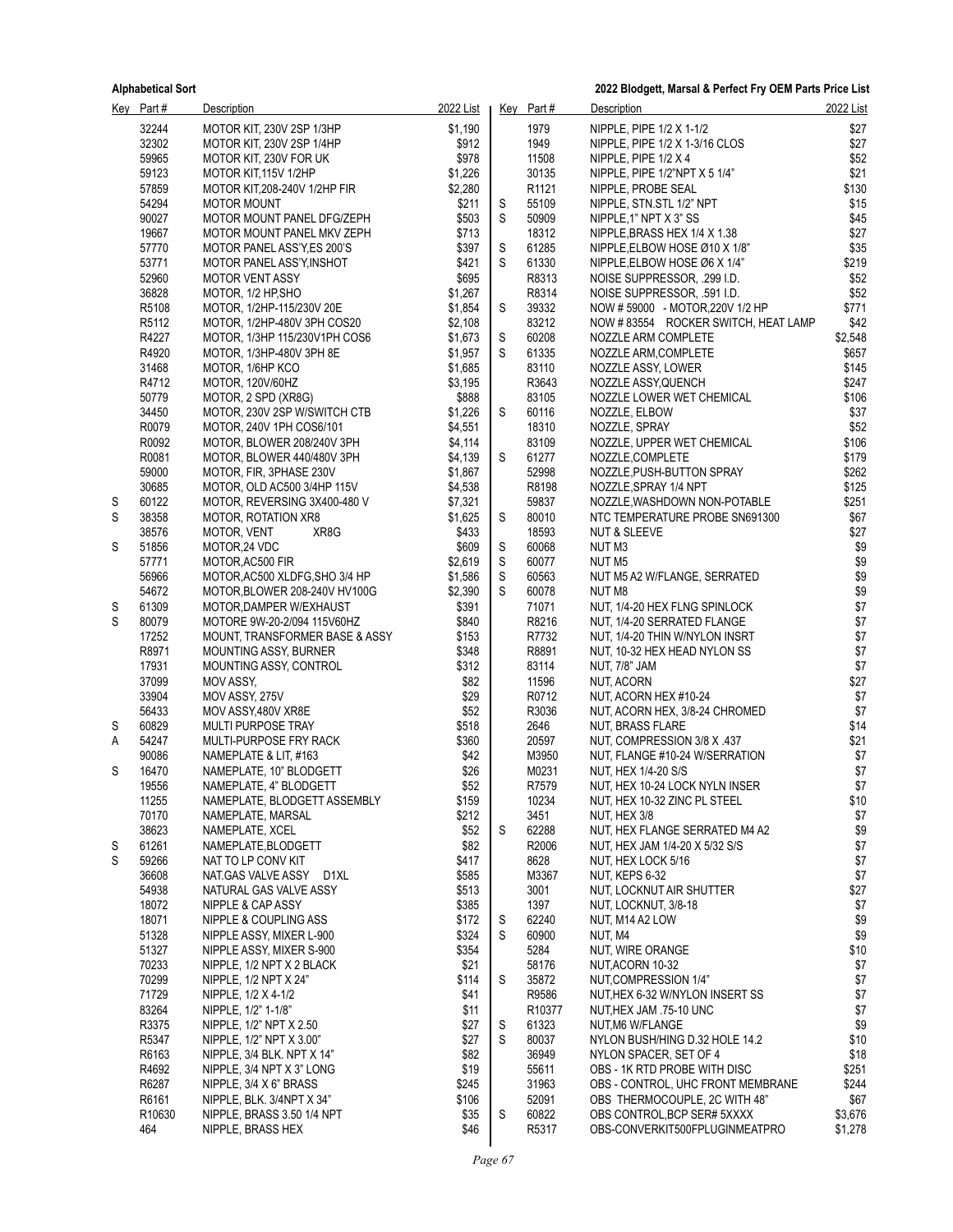|   | Key Part#                  | Description                                            | 2022 List    |   | Key Part#      | Description                                                | 2022 List       |
|---|----------------------------|--------------------------------------------------------|--------------|---|----------------|------------------------------------------------------------|-----------------|
| S | 60499                      | OBS-GLASS, EXT 101(USE 60487)                          | \$3,707      |   | 39603          | PAD, BASE                                                  | \$67            |
| S | 61769                      | OBS-GLASS, EXT 102 (USE 60492)                         | \$3,026      | S | 50792          | PAD, BASE                                                  | \$99            |
| S | 60504                      | OBS-GLASS, EXT 202 (USE 60494)                         | \$4,830      |   | 58563          | PAD, BASE HV'S                                             | \$69            |
| S | 60501                      | OBS-GLASS, EXT 61 (USE 60485)                          | \$3,598      |   | R2904          | PAN ASSY, DRIP S/S                                         | \$450           |
| S | 61401                      | OBS-GLASS, EXT 61 (USE 60485)                          | \$2,468      |   | R2905          | PAN ASSY, DRIP S/S                                         | \$370           |
| S | 61403                      | OBS-GLASS, EXT 62 (USE 61255)                          | \$3,248      |   | R3926          | PAN ASSY, DRIP S/S LH                                      | \$658           |
| S | 60344                      | OBSOLETE, NOW 62939 KNOB                               | \$138        |   | 21779          | PAN ASSY, WATER 120V                                       | \$3,026         |
|   | R10969                     | OBS-SOLENOID ASSY, 240VAC B14G                         | \$1,353      |   | 7810           | PAN RACK ASSY, LARGE CONV                                  | \$380           |
| S | 59555                      | OBS-STACKING KIT, SN-3/5E ON CONVEC                    | \$2,873      | A | 38774          | PAN SLIDE, STAND                                           | \$99            |
|   | 34100                      | OBS-SUPPORT ASSY, BLOWER UHC1                          | \$1,521      | A | 54243          | PAN SLIDE, HV100 34" STAND                                 | \$82            |
|   | 71567                      | <b>ON/OFF SWITCH</b>                                   | \$255        |   | 53483          | PAN STOP                                                   | \$27            |
| S | 61965                      | OPERATION PANEL, CSII BCT                              | \$293        |   | 72635          | PAN STOP, SD448                                            | \$160           |
| S | 61492                      | ORDER 61776 KEYPAD TOUCH CS11                          | \$1,321      | S | 51166          | <b>PAN SUPPORT</b>                                         | \$87            |
|   | 8717<br>R <sub>10890</sub> | ORIFICE SET OF (2) FAGZ/1000<br>ORIFICE, 1/16" DRILLED | \$36<br>\$19 |   | 60775<br>R5734 | PAN SUPPORT 102 STAND<br>PAN, DRIP TC-14/20                | \$67<br>\$1,264 |
|   | R11131                     | ORIFICE, 1/16" DRILLED                                 | \$19         |   | 50973          | PAN,2" PERF HOTEL PAN 'CROWN'                              | \$498           |
|   | R5059                      | ORIFICE, BLANK                                         | \$27         |   | 50972          | PAN,2" SOLID HOTEL PAN 'CROWN'                             | \$440           |
|   | 36415                      | D1XL<br>ORIFICE, BLANK                                 | \$19         |   | 38388          | PAN, DRAIN XR8                                             | \$233           |
|   | 39711                      | ORIFICE, BLANK GROOVED                                 | \$27         |   | 22988          | PANEL & DECAL ASSY                                         | \$871           |
|   | R8933                      | ORIFICE, BLK ANODIZED #71 DRIL                         | \$67         |   | 52930          | PANEL & DECAL ASSY                                         | \$1,832         |
|   | R4443                      | ORIFICE, BOILER LP DRILLED                             | \$166        |   | 52931          | PANEL & DECAL ASSY                                         | \$1,625         |
|   | 19409                      | ORIFICE, BRASS "DRILLED"                               | \$52         |   | 54372          | PANEL & DECAL ASSY                                         | \$4,090         |
|   | 31828                      | ORIFICE, BRASS, PROPANE                                | \$52         |   | 54374          | PANEL & DECAL ASSY                                         | \$1,355         |
|   | 36544                      | ORIFICE, DRILL NAT 2.10MM D1XL                         | \$27         |   | 54375          | PANEL & DECAL ASSY                                         | \$1,425         |
|   | R5061                      | ORIFICE, GAS BOILER                                    | \$161        |   | 36061          | PANEL & DECAL ASSY DFG50                                   | \$1,127         |
|   | R7379                      | ORIFICE, LP #65 DRILLED                                | \$82         |   | 52360          | PANEL & DECAL ASSY 8 STPT                                  | \$555           |
|   | R8974                      | ORIFICE, LP #67 DRILLED                                | \$99         |   | 52927          | PANEL & DECAL ASSY BCX14                                   | \$1,345         |
|   | R8832                      | ORIFICE, LP PILOT ASSY                                 | \$52         |   | 52928          | PANEL & DECAL ASSY BX14                                    | \$773           |
|   | R3465                      | ORIFICE, NAT #44 DRILLED                               | \$35         |   | 52414          | PANEL & DECAL ASSY SSD                                     | \$1,242         |
|   | 30943                      | ORIFICE, NAT #46                                       | \$52         |   | 36290          | PANEL & DECAL ASSY, CH102 CTB                              | \$472           |
|   | R7378                      | ORIFICE, NAT #54 DRILLED                               | \$27         |   | 19189          | PANEL & DECAL ASSY, CONTROL                                | \$585           |
|   | R8930                      | ORIFICE, NAT #58 DRILLED                               | \$27         |   | 19393          | PANEL & DECAL ASSY, CONTROL                                | \$926           |
|   | R8973                      | ORIFICE, NAT 1.35MM DRILLED                            | \$19         |   | 57003          | PANEL & DECAL ASSY, DFG INF                                | \$569           |
|   | 5387<br>18257              | ORIFICE, PILOT LP .010 FMEA                            | \$19<br>\$28 |   | 59794<br>37707 | PANEL & DECAL ASSY, HV100EM                                | \$367<br>\$684  |
|   | 20193                      | ORIFICE, PILOT LP .011<br>ORIFICE, PILOT LP .014       | \$19         |   | 56729          | PANEL & DECAL ASSY, IQ2 CTB<br>PANEL & DECAL ASSY, MKV SSD | \$417           |
|   | 3597                       | ORIFICE, PILOT LP DT/TS11K                             | \$52         |   | 37983          | PANEL & DECAL ASSY, SSD XL                                 | \$700           |
|   | 5386                       | 018. ORIFICE, PILOT NAT                                | \$19         |   | 58615          | PANEL & DECAL ASSY, CTRL MK111H                            | \$549           |
|   | 18263                      | 021. ORIFICE, PILOT NAT                                | \$29         |   | 37146          | PANEL & DECAL ASSY, INF M1XL                               | \$573           |
|   | 20589                      | 021. ORIFICE, PILOT NAT                                | \$27         |   | 51061          | PANEL & DECAL ASSY, IQ2 CTB/R                              | \$684           |
|   | 3598                       | ORIFICE, PILOT NAT DT                                  | \$52         |   | 51058          | PANEL & DECAL ASSY, IQ2 DFG50                              | \$342           |
|   | R4628                      | ORIFICE, PILOT NAT Y90HA-7725                          | \$52         |   | 37708          | PANEL & DECAL ASSY. IQ2 DFG50                              | \$866           |
|   | R7405                      | ORIFICE, PILOT, L.P.                                   | \$52         | S | 62490          | PANEL & DECAL CS TOUCHSCREEN                               | \$450           |
|   | R7529                      | ORIFICE, PILOT, NAT,L                                  | \$52         |   | 58720          | PANEL & DECAL DFG                                          | \$147           |
|   | R <sub>11157</sub>         | ORIFICE,#58(.042")DRILLED                              | \$19         |   | 58751          | PANEL & DECAL DFGLH                                        | \$281           |
|   | R11132                     | ORIFICE,#62(.038")DRILLED                              | \$19         |   | 58684          | PANEL & DECAL SSI-D ZEPHE                                  | \$410           |
|   | R <sub>11158</sub>         | ORIFICE,#70(.028")DRILLED                              | \$19         |   | 58683          | PANEL & DECAL SSI-D ZEPHG                                  | \$543           |
|   | 38561                      | ORIFICE, 038" XR8G                                     | \$45         |   | 57377          | PANEL & DECAL, DFG INF 2SB                                 | \$585           |
|   | 38562                      | ORIFICE, 043" XR8G                                     | \$45         |   | 57380          | PANEL & DECAL, DFG INF 2SB                                 | \$569           |
|   | 54640                      | ORIFICE, 063" (HV100G)                                 | \$41         |   | 57378          | PANEL & DECAL, MKV INF 2SB                                 | \$755           |
|   | 54175                      | ORIFICE, 082"(HV100G)                                  | \$35         |   | 59857          | PANEL & DECAL, BCX 2.8" MAN                                | \$1,114         |
|   | 36545<br>52090             | ORIFICE, LP #55                                        | \$17<br>\$29 |   | 59858<br>57923 | PANEL & DECAL, BCX 7" TSCRN<br>PANEL & DECAL, BDO100GES    | \$477<br>\$391  |
|   | 54152                      | ORIFICE, LP(.010")<br>ORIFICE, LP(.0115")              | \$27         |   | 59859          | PANEL & DECAL, BX 2.8" MAN                                 | \$1,078         |
|   | R9585                      | O-RING 70 BUNA                                         | \$7          |   | 59861          | PANEL & DECAL, CNVX 2.8" MAN                               | \$1,612         |
|   | 34449                      | O-RING, BUSHING SEAL                                   | \$14         |   | 55186          | PANEL & DECAL, CTB/R INF 2SP                               | \$738           |
|   | 83107                      | O-RING, INNER NOZZLE                                   | \$7          |   | 57567          | PANEL & DECAL, DFG INF W/DIG                               | \$102           |
|   | 83047                      | O-RING, NITRILE                                        | \$42         |   | 57792          | PANEL & DECAL, DFG SSD LH CTRL                             | \$433           |
| S | 60626                      | O-RING, Ø21.89 X 2.62                                  | \$14         |   | 57791          | PANEL & DECAL, DFG SSD RH CTRL                             | \$226           |
|   | 83103                      | O-RING, OUTER NOZZLE                                   | \$42         |   | 57919          | PANEL & DECAL, DFGES SS1-D                                 | \$305           |
|   | 70452                      | <b>OUTER GLASS, WF</b>                                 | \$689        |   | 57918          | PANEL & DECAL, DFGES SS1-M                                 | \$263           |
|   | R7581                      | <b>OUTLET ASSY, STEAM</b>                              | \$202        |   | 57917          | PANEL & DECAL, DFGES SSD                                   | \$211           |
|   | 70496                      | OVEN BRUSH, 10"X40" HANDLE                             | \$266        |   | 59854          | PANEL & DECAL, HV100 2.8" MAN                              | \$709           |
| S | 60439                      | OVEN DOOR 1.06                                         | \$3,986      |   | 59855          | PANEL & DECAL, HV100 7" TSCRN                              | \$780           |
| S | 60436                      | <b>OVEN DOOR 1.10</b>                                  | \$2,911      |   | 59205          | PANEL & DECAL, HV100 TS                                    | \$245           |
| S | 61266                      | OVEN DOOR 2.06                                         | \$1,673      |   | 53003          | PANEL & DECAL, HV100E MENU                                 | \$969           |
| S | 60444                      | OVEN DOOR 2.10                                         | \$3,356      |   | 55178          | PANEL & DECAL, HV100EM MENU                                | \$797           |
| S | 60458                      | OVEN DOOR 2.20                                         | \$4,335      |   | 54636          | PANEL & DECAL, HV100G NAV PAD                              | \$780           |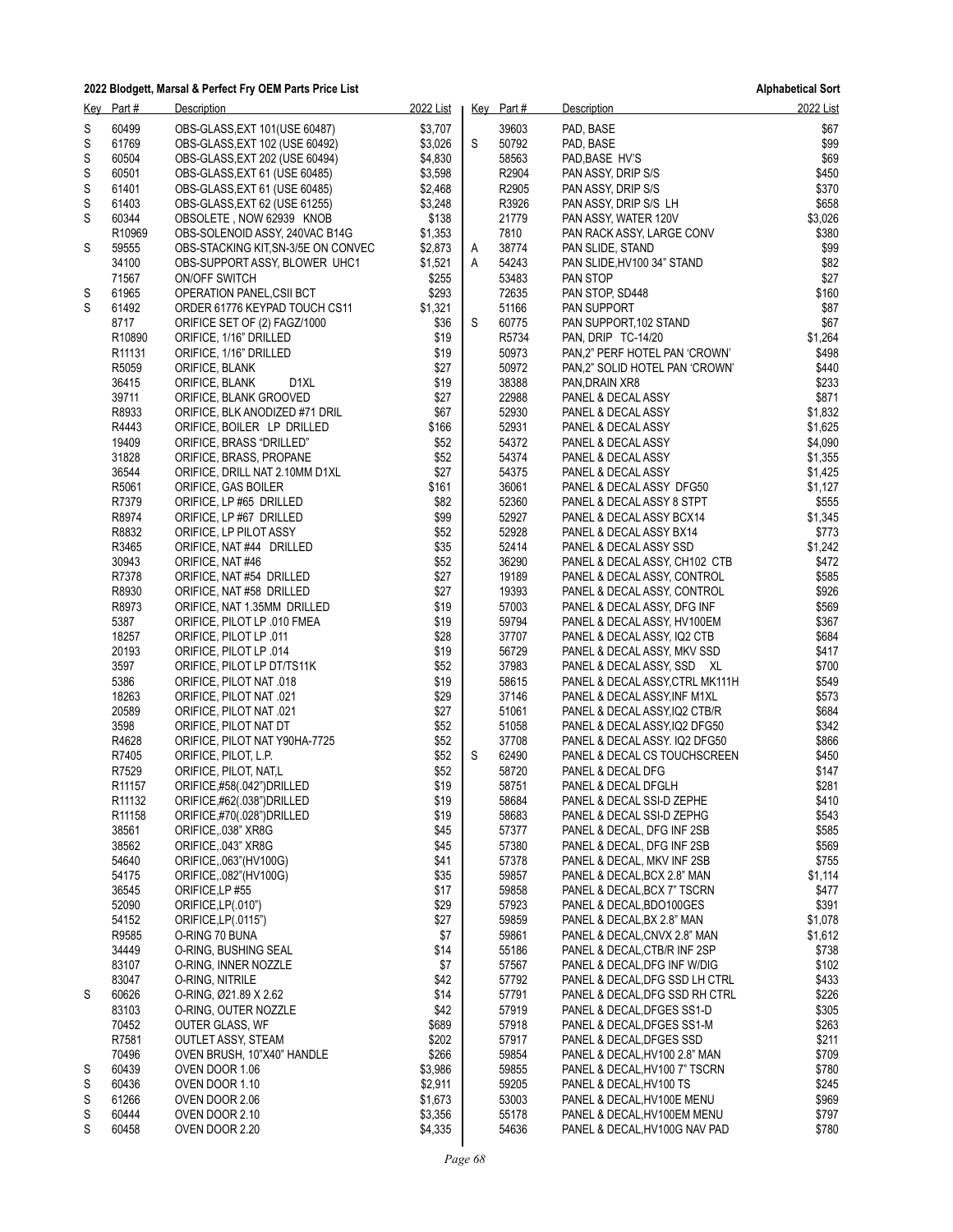|   | Key Part#      | <b>Description</b>                                              | 2022 List        |        | Key Part#      | Description                                                      | 2022 List      |
|---|----------------|-----------------------------------------------------------------|------------------|--------|----------------|------------------------------------------------------------------|----------------|
|   | 58038          | PANEL & DECAL, HV100G TCHSRN                                    | \$1,010          | Α      | 34522          | PANEL, SIDE RH DFG50                                             | \$73           |
|   | 58540          | PANEL & DECAL, HV1E TCH CTRL                                    | \$707            |        | 70019          | PC GLASS 4X8", 1/4"THK FROSTED                                   | \$419          |
|   | 58542          | PANEL & DECAL, HV1G MEN CTRL                                    | \$640            |        | 24668          | PERIMETER DOOR GASKET                                            | \$240          |
|   | 59204          | PANEL & DECAL, HVH100                                           | \$248            |        | 83083          | PFA TUBE ASSY, LOWER CHEM DIST                                   | \$67           |
|   | 59856          | PANEL & DECAL, HVH100 7" TSCRN                                  | \$780            |        | 52668          | PIEZO BEEPER                                                     | \$46           |
|   | 57684          | PANEL & DECAL, IQ2 B.KING                                       | \$938            | S      | 80147          | PILASTER HOOKS - SUPREME68                                       | \$305          |
|   | 57566          | PANEL & DECAL, MKV INF W/DIG                                    | \$458            | S      | 80148          | PILASTER HOOK'S CAP                                              | \$15           |
|   | 57530<br>37147 | PANEL & DECAL, SSD DFG50 CE                                     | \$1,078<br>\$433 |        | R4551<br>57271 | PILOT ASSY, COS-20                                               | \$143<br>\$417 |
|   | 58726          | PANEL & DECAL, SSD M1XL<br>PANEL & DECAL, SSD RTD ZEPHE         | \$646            |        | R9590          | PILOT ASSY, HOT AIR<br>PILOT ASSY, HOT AIR                       | \$184          |
|   | 58725          | PANEL & DECAL, SSD RTD ZEPHG                                    | \$658            |        | 21072          | PILOT ASSY, LP                                                   | \$397          |
|   | 100655         | PANEL & DECAL, SSD ZEPHE                                        | \$529            |        | R9599          | PILOT ASSY, LP                                                   | \$236          |
|   | 100713         | PANEL & DECAL, SSD ZEPHG                                        | \$267            |        | 21071          | PILOT ASSY, NAT                                                  | \$397          |
|   | 58123          | PANEL & DECAL, TCHSRN HV50E                                     | \$555            |        | 70485          | PILOT ASSY, SIDE BURNER, LP                                      | \$678          |
|   | 58503          | PANEL & DECAL, ZEPHG CE                                         | \$700            |        | 70449          | PILOT ASSY, SIDE BURNER, NAT                                     | \$678          |
|   | 58223          | PANEL & DECAL, ZEPHG W/LGT                                      | \$755            |        | 55131          | PILOT ASSY,900 DECK.018"ORIFIC                                   | \$117          |
|   | 58222          | PANEL & DECAL, ZEPHG W/O LGT                                    | \$529            |        | 55132          | PILOT ASSY, NAT GAS .021                                         | \$117          |
|   | 57922          | PANEL & DECAL, ZEPHGES SS1-M                                    | \$342            |        | R5718          | PILOT ASSY.                                                      | \$171          |
|   | 58673<br>57009 | PANEL & DECAL, ZEPHGES SSI-D                                    | \$385            |        | 71718          | PILOT BOX                                                        | \$163          |
|   | 58737          | PANEL & DECALS, SH1G<br>PANEL & DECAL-ZEPH G SSI-M              | \$263<br>\$529   |        | 21075<br>71968 | PILOT BRACKET ASSY, W/HARDWARE<br>PILOT ORIFICE, SIDE BURNER, NG | \$148<br>\$28  |
|   | 57104          | PANEL ASSY, ACCESS                                              | \$379            |        | 70376          | PILOT SAFETY VALVE UPGRADE KIT                                   | \$912          |
|   | 58597          | PANEL ASSY, ACCESS                                              | \$488            |        | 72292          | PILOT TUBE KIT, 114"                                             | \$236          |
|   | 52095          | PANEL ASSY, CONTROL 900 SERIES                                  | \$157            |        | 72290          | PILOT TUBE KIT, 42"                                              | \$55           |
|   | 20896          | PANEL ASSY, CONTROL S/S ZEPH                                    | \$451            |        | 72291          | PILOT TUBE KIT, 48"                                              | \$107          |
|   | 39508          | PANEL ASSY, CONTROL S/S ZEPH                                    | \$233            |        | 55152          | PILOT TUBE, STEEL 1/4" X 48"                                     | \$117          |
|   | 18982          | PANEL ASSY, CONTROL TILT                                        | \$354            |        | 71761          | PILOT TUBING, 114"                                               | \$224          |
|   | 19372          | PANEL ASSY, CONTROL TILT                                        | \$402            |        | 8338           | PIN & HARDWARE, BURNER DOOR                                      | \$67           |
|   | 93             | PANEL ASSY, DEFLECTOR CTR                                       | \$815            |        | 17337          | PIN & HARDWARE, DOOR DFG-50                                      | \$87           |
|   | 3583           | PANEL ASSY, DEFLECTOR CTR L900                                  | \$815            |        | 8594           | PIN & SCREW, DOOR CTB/BCG                                        | \$46           |
|   | 3579<br>5593   | PANEL ASSY, DEFLECTOR CTR S900<br>PANEL ASSY, DEFLECTOR CTR1000 | \$1,666<br>\$316 |        | 8608<br>7873   | PIN & SCREW, HINGE - SET 4- OL<br>PIN & SCREW, HINGE 900         | \$519<br>\$44  |
|   | 4643           | PANEL ASSY, DEFLECTOR SIDE                                      | \$237            |        | 8643           | PIN & SCREW, HINGE-SET 2 RE43                                    | \$153          |
|   | 50844          | PANEL ASSY, SSD 2 SPD                                           | \$9,112          |        | 8642           | PIN & SCREW, HINGE-SET 4 RE42                                    | \$421          |
|   | 52096          | PANEL ASSY, CONTROL 1048/1060                                   | \$143            |        | 11172          | PIN & SCREW, LOWER-NEW STYLE                                     | \$99           |
|   | 55239          | PANEL ASSY, CONTROL SH1G W/LT                                   | \$227            |        | 11321          | PIN & SCREW, LOWER-OLD STYLE                                     | \$67           |
|   | 52276          | PANEL ASSY CONTROL TILT                                         | \$222            |        | 11080          | PIN & SCREW, NEW STYL-SET OF 4                                   | \$391          |
|   | 58919          | PANEL ASSY CTRL TSCRN GM HELIX                                  | \$4,817          |        | 11173          | PIN & SCREW, UPPER-NEW STYLE                                     | \$99           |
|   | 57651          | PANEL ASS'Y, INF W/60M TIMER                                    | \$1,704          |        | 11320          | PIN & SCREW, UPPER-OLD STYLE                                     | \$99           |
| S | 83072<br>61325 | PANEL ASSY, PFC-HB FRONT<br>PANEL ASSY TCHSRN FRT BC62          | \$722<br>\$1,762 |        | 17557<br>21433 | PIN & SCREW, UPPER-OLD-MKV/DFG                                   | \$44<br>\$51   |
| S | 58727          | PANEL ASSY, XR8 DD TCHRN                                        | \$9,927          | S      | 60132          | PIN & SCREWS, HINGE 1048/1060<br>PIN RELAY 24V                   | \$332          |
|   | 20757          | PANEL, ACCESS                                                   | \$57             |        | 5878           | PIN, 1/4 X 1-1/8 SPIROL                                          | \$7            |
|   | R7660          | PANEL, ACCESS BODY BACK S/S                                     | \$428            |        | 3817           | PIN, 7/16 ROUND X 13/32                                          | \$52           |
|   | 39558          | PANEL, ACCESS NO LOUVERS                                        | \$59             |        | 59795          | PIN, DECK DOOR ARM                                               | \$45           |
|   | 18284          | PANEL, BLACK CTRL W/INF 1SP                                     | \$373            |        | 22422          | pin, door                                                        | \$112          |
|   | 18678          | PANEL, BLACK FAN DELAY                                          | \$1,127          |        | 51591          | PIN, DOOR                                                        | \$27           |
|   | 19163          | PANEL, BLACK STUDDED C&H CNTRL                                  | \$665            |        | R2844          | PIN, DOOR                                                        | \$48           |
|   | 19165          | PANEL, BLACK STUDDED INF CNTRL                                  | \$684            |        | 20085          | PIN, DOOR .625 X 3 LONG                                          | \$69           |
|   | 18285<br>36412 | PANEL, BLACK W/INF & HUMID 1SP                                  | \$373<br>\$161   | S      | 24667<br>52077 | PIN, DOOR LH UPPER & LOWER                                       | \$125<br>\$27  |
|   | 83200          | PANEL, BURNER<br>D1XL<br>PANEL, CONTROL ACCESS PFA              | \$119            |        | 10317          | PIN, DOOR LOCK ROD<br>PIN, DOOR LOCKING PLATED                   | \$148          |
|   | 36489          | PANEL, CONTROL FRT INF D1XL                                     | \$82             |        | 21095          | PIN, DOOR LOWER ASSY                                             | \$136          |
|   | 50797          | PANEL, CONTROL SSD XR8G                                         | \$738            |        | R3510          | PIN, DOOR, LOWER                                                 | \$94           |
|   | 51324          | PANEL, CONTROL TRIM                                             | \$332            |        | 10988          | PIN, HINGE UPPER                                                 | \$82           |
| S | 52046          | PANEL, KFC                                                      | \$251            | S      | 61308          | PIN. RACK 37MM                                                   | \$41           |
|   | 18277          | PANEL, RED 8 STPT DUNKN DONUT                                   | \$780            | S      | 60987          | PIN, RACK BOTTOM 26.5MM                                          | \$27           |
|   | 18283          | PANEL, RED W/INF 1SP                                            | \$761            | S      | 60988          | PIN, RACK BOTTOM 28MM                                            | \$27           |
|   | 18200          | PANEL, REMOVABLE BOTTOM S/S                                     | \$646            | S      | 61305          | PIN, RACK TOP 28MM                                               | \$27           |
|   | 39200          | PANEL, RIGHT SIDE                                               | \$391            | S      | 61306          | PIN, RACK TOP 31MM                                               | \$27           |
| S | 34514<br>61967 | PANEL, SIDE LH CTB1<br>PANEL, ACCESS CSII                       | \$251<br>\$45    | S<br>Α | 61307<br>83241 | PIN, RACK TOP 34MM<br>PIN, ROLL .125 X .75                       | \$35<br>\$7    |
| S | 51787          | PANEL, BODY FRONT                                               | \$94             |        | 30444          | PIN, ACTIVATOR DOOR ZEPH50E                                      | \$141          |
|   | 54733          | PANEL, CONTROL 1000 SERIES                                      | \$206            |        | R8479          | PIN, HINGE                                                       | \$67           |
|   | 39841          | PANEL, CONTROL DFG SSD                                          | \$94             | S      | 62441          | PIN.INTERIOR GLASS                                               | \$27           |
|   | 50536          | PANEL, CONTROL, XR8G, VFD                                       | \$895            | S      | 62893          | PINS FOR RACK (KIT)                                              | \$97           |
|   | 37008          | PANEL, LOUVERED FRONT ACCESS                                    | \$136            |        | 71727          | PIPE, 1/2 X 21-1/2                                               | \$114          |
|   | 18281          | PANEL, RED INFINITE 2 SPD                                       | \$761            | S      | 62244          | PIPE, WASHING INJECTION, WELDED                                  | \$161          |
|   |                |                                                                 |                  |        |                |                                                                  |                |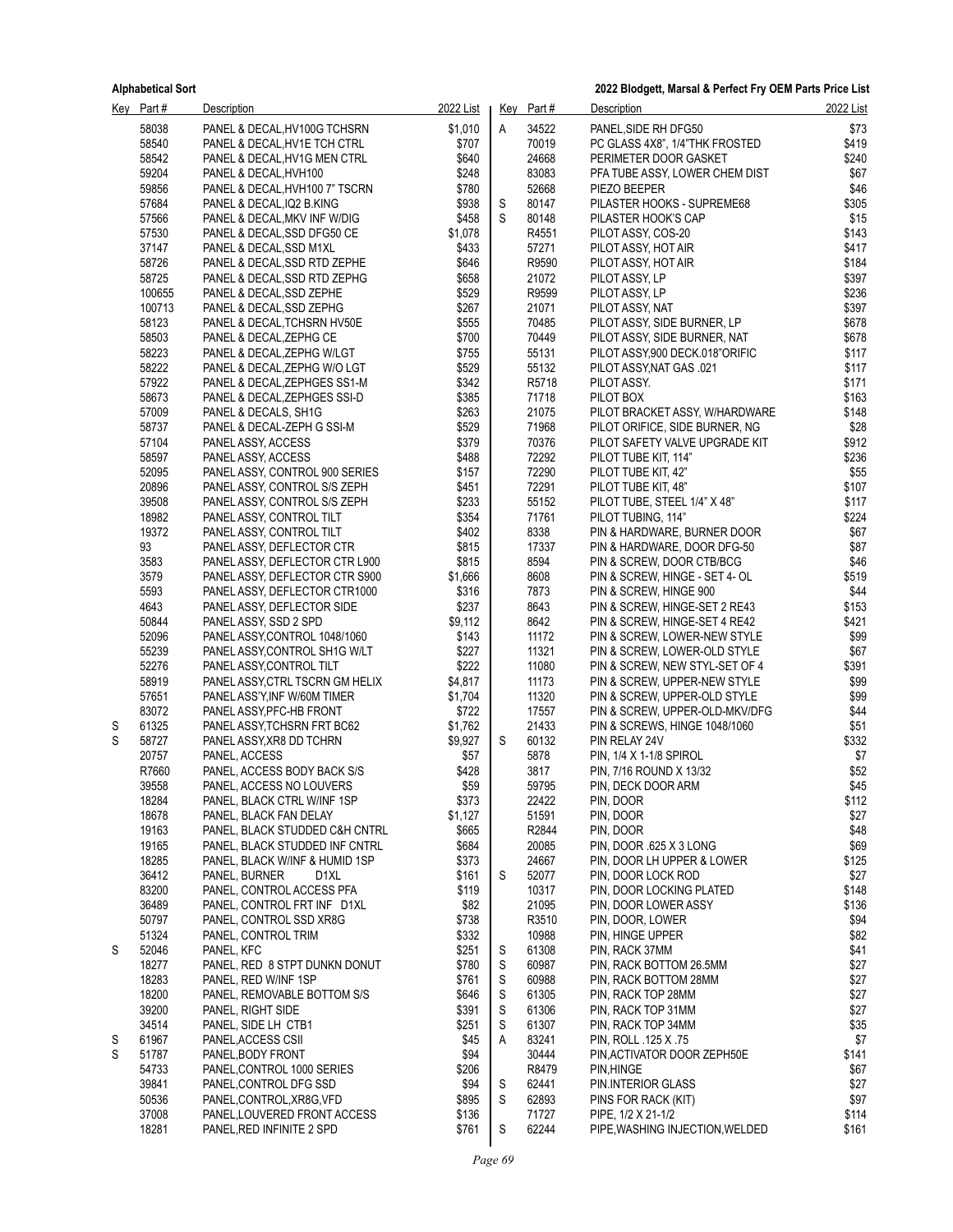|             | Key Part#      | Description                                                    | 2022 List        |             | Key Part#                   | Description                                             | 2022 List          |
|-------------|----------------|----------------------------------------------------------------|------------------|-------------|-----------------------------|---------------------------------------------------------|--------------------|
| S           | 62598          | PIPE, WATER DELIVERY, 2/3 & 6                                  | \$99             |             | R4427                       | PLATE, HEAT EXCHANGER                                   | \$421              |
| S           | 52074          | <b>PISTON BARREL</b>                                           | \$52             |             | 18792                       | PLATE, IGN CONTROL MTG                                  | \$27               |
| S           | 60342          | PLASTIC BRACE FOR TURNKNOB                                     | \$21             |             | R7944                       | PLATE, LATCH MOUNT 20'S                                 | \$1,035            |
| $\mathbb S$ | 60539          | PLASTIC CLIP FOR SOLENOID VALV                                 | \$15             | S           | 61754                       | PLATE, MOTOR SEAL                                       | \$104              |
| S           | 80177          | PLASTIC DOOR HANDLE                                            | \$75             |             | R <sub>11385</sub>          | PLATE, SOLENOID MOUNTING                                | \$118              |
| S           | 60186          | PLASTIC SCREW F/EXTERIOR GLASS                                 | \$9              |             | 20662                       | PLUG ASSY & SCREW, DISCONNECT                           | \$114              |
|             | R7830          | PLATE ASSY, DOOR (SERVICE)                                     | \$447            |             | 83214                       | PLUG COVER, FEMALE                                      | \$42               |
|             | R6760          | PLATE ASSY, LH STOP                                            | \$336            | S           | 52138                       | PLUG, 1" NPT SQUARE SOCKET                              | \$87               |
|             | 38313          | <b>BOB</b><br>PLATE ASSY, LOWER                                | \$471            |             | 52808                       | PLUG, 1/2" NPT HEX HEAD                                 | \$52               |
|             | 38347          | PLATE ASSY, ROTATOR TOP BOB                                    | \$279            |             | R8183                       | PLUG, 1/4" NPT BRASS                                    | \$27               |
|             | R4417          | PLATE ASSY, STUD MTG                                           | \$125            |             | 83213                       | PLUG, HEAT LAMP                                         | \$29               |
|             | R4290          | PLATE ASSY, WELDED HXWELDED LOW                                | \$571            |             | 83381                       | PLUG, HEAT LAMP                                         | \$41               |
|             | R6763          | PLATE ASSY. RH STOP                                            | \$211            |             | 36651                       | PLUG, LIGHT SWITCH HOLE D/M1XL                          | \$27               |
|             | R4130          | PLATE HINGE & PIN ASSY                                         | \$332            |             | 4872                        | PLUG, PIPE 1/8 STEEL                                    | \$7                |
|             | 37702          | PLATE, 3 ELEMENT                                               | \$27             |             | 50926                       | PLUG, RECESSED BUTTON                                   | \$7                |
|             | R6729          | PLATE, ADAPTER BLACK                                           | \$695            |             | 54378                       | PLUG, RESISTOR CONNECTOR                                | \$161              |
|             | 55548          | PLATE, AIR SHUTTER (LP GAS)                                    | \$21             |             | 55169                       | PLUG, RIGHT ANGLE GFCI                                  | \$332              |
|             | 19265<br>19829 | PLATE, ALIGNMENT ALCT                                          | \$27<br>\$27     | S<br>S      | 60896<br>60895              | PLUG, RUBBER 205X 14.9<br>PLUG, RUBBER 9.5 X 6.4        | \$27<br>\$14       |
|             | 53807          | PLATE, ALIGNMENT FAN                                           | \$15             |             | R2624                       |                                                         | \$82               |
|             | 57927          | PLATE, CAVITY VENT RESTRICTOR<br>PLATE, CAVITY VENT RESTRICTOR | \$27             |             | R <sub>10373</sub>          | PLUG, RUBBER BOOT<br>PLUG, 1/4"THREADED POLYETHYLENE    | \$7                |
|             | 22585          | PLATE, COVER S/S                                               | \$41             | S           | 50951                       | PLUG, 3 PRONG, REWIRABLE                                | \$99               |
|             | R5395          | PLATE, DOOR HASP                                               | \$397            |             | 39782                       | PLUG, MEAT PROBE JACK                                   | \$27               |
|             | 21228          | PLATE, HANGER                                                  | \$69             |             | 8584                        | PLUNGER & NUT, BALL (OBSOLETE)                          | \$122              |
| S           | 62250          | PLATE, HINGE REINFORCEMENT                                     | \$27             |             | 38312                       | PLUNGER, RACK RELEASE BOB                               | \$99               |
|             | R3377          | PLATE, HX UPPER                                                | \$623            | $\mathbb S$ | 62392                       | POP RIVET                                               | \$9                |
|             | 50212          | PLATE, LATCH COVER                                             | \$153            | S           | 60137                       | PORCELAIN CONNECTOR                                     | \$27               |
|             | 51539          | PLATE, LATCH COVER                                             | \$27             |             | R10030                      | PORT, DELIMING                                          | \$112              |
|             | 6549           | PLATE, LEG S/S                                                 | \$19             |             | 18439                       | POTENTIOMETER ASSY, CONTROL                             | \$293              |
|             | R5343          | PLATE, LEVEL PROBE                                             | \$59             |             | R10339                      | POTENTIOMETER, 10K STEAM DEM                            | \$105              |
|             | R2926          | PLATE, LEVEL PROBE MOUNTING                                    | \$87             |             | R8593                       | POTENTIOMETER, 2M(.1-6MIN)                              | \$125              |
|             | 36964          | PLATE, MICRO SWITCH<br>МКН                                     | \$45             |             | R9384                       | POTENTIOMETER, ASSY TRIMMED                             | \$367              |
|             | R8205          | PLATE, MOTOR BRACKET                                           | \$271            |             | 18234                       | POTENTIOMETER, REMOTE                                   | \$84               |
|             | R2349          | PLATE, MOTOR MOUNT                                             | \$106            |             | 31595                       | POWER CORD ASSY, 14AWG 120V                             | \$244              |
|             | 16371          | PLATE, MOUNTING                                                | \$27             | S           | 80127                       | POWER RELAY                                             | \$447              |
|             | R5389          | PLATE, MTG                                                     | \$59             |             | 54604                       | POWER SUPPLY, 15W 24V OUTPUT                            | \$211              |
|             | R5103          | PLATE, MTG BOILER                                              | \$391            | S           | 52946                       | POWER SUPPLY,24VDC"                                     | \$172              |
|             | R3047          | PLATE, MTG GASKET HORIZ                                        | \$118            |             | R5956                       | PRESSURE GAUGE 0-30 PSI                                 | \$207              |
|             | R3050          | PLATE, MTG GASKET HORIZ                                        | \$216            |             | 36606                       | PRESSURE LOCK                                           | \$161              |
|             | R3497          | PLATE, MTG GASKET HORIZ                                        | \$240            |             | R <sub>11218</sub>          | PRESSURE REG ASSY, BC SERIES                            | \$932              |
|             | R3774<br>R3051 | PLATE, MTG GASKET HORIZONTAL<br>PLATE, MTG GASKET VERT         | \$176<br>\$222   |             | R <sub>11210</sub><br>54734 | PRESSURE REG ASSY COS SERIES<br>PRESSURE REG. ASSY, H2O | \$739<br>\$649     |
|             | R3775          | PLATE, MTG VERTICAL                                            | \$148            |             | 70386                       | PRESSURE REGULATOR, LP                                  | \$247              |
|             | R6770          | PLATE, MTG VERTICAL                                            | \$281            |             | 70385                       | PRESSURE REGULATOR, NAT #RV48N                          | \$247              |
|             | 55742          | PLATE, NATURAL GAS RESTRICTOR                                  | \$41             | S           | 50657                       | PRESSURE REGULATOR, 0-100 PSI                           | \$140              |
|             | R1452          | PLATE, PLASTIC                                                 | \$144            |             | R7570                       | PRESSURE RELIEF COVER                                   | \$35               |
|             | 6177           | PLATE, PLUNGER STRIKER S/S                                     | \$35             | S           | 60130                       | PRESSURE SENSITIVE SWITCH BRK                           | \$251              |
|             | 38292          | PLATE, RACK DRIVER TOP BOB                                     | \$172            |             | 54802                       | PRESSURE SWITCH                                         | \$44               |
|             | 38362          | PLATE, ROTATOR INSIDE TOP BOB                                  | \$354            | S           | 80128                       | PRESSURE SWITCH                                         | \$271              |
|             | R8016          | PLATE, SENSOR MTG                                              | \$59             |             | 83209                       | PRESSURE SWITCH                                         | \$144              |
|             | 22529          | PLATE, SERVICE CONNECTION                                      | \$27             | A           | 100737                      | PRESSURE SWITCH SPDT,0.40 WC                            | \$36               |
|             | R3471          | PLATE, SHAFT SEAL MTG                                          | \$363            |             | 70434                       | PRESSURE TAP 1/8 MRSL                                   | \$94               |
|             | 4302           | PLATE, STEAM JET 900                                           | \$52             | S           | 59519                       | PRGM CTRL HV100 DD AB                                   | \$3,053            |
|             | 31532          | PLATE, STRIKER                                                 | \$14             |             | 100258                      | PRGM CTRL, ST FS CONV, 2SP                              | \$1,767            |
|             | 31206          | PLATE, STRIKER DOOR LATCH S/S                                  | \$87             |             | 101023                      | PRGM CTRL, ST HS CONV, 1SP BOJANGLES                    | \$1,311            |
|             | 20526          | PLATE, STRIKER S/S                                             | \$27             |             | 100259                      | PRGM CTRL, ST HS CONV, 2SP                              | \$1,767            |
|             | 8583           | PLATE, STRIKER W/2 SCREWS                                      | \$28             |             | 59362                       | PRGRMD CTRL, BCX14E MANUAL                              | \$1,481            |
|             | 21100          | PLATE, STRIKER ZEPH                                            | \$17             |             | 59363                       | PRGRMD CTRL, BCX14G MANUAL                              | \$1,481            |
|             | R2819          | PLATE, SWITCH ACTUATOR                                         | \$35             |             | 59364                       | PRGRMD CTRL, BX14 MANUAL                                | \$1,481            |
| S<br>S      | 61954<br>60956 | PLATE, ABUTMENT BCM CSII(BLK)<br>PLATE, ABUTMENT BCM(RED)      | \$774<br>\$1,314 |             | 59365<br>59366              | PRGRMD CTRL, CNVX14 MANUAL<br>PRGRMD CTRL, HV100 MANUAL | \$1,408<br>\$1,478 |
| S           | 60955          | PLATE, ABUTMENT BCP(RED)                                       | \$1,177          |             | 22717                       | PROBE & BRACKET                                         | \$677              |
| S           | 61328          | PLATE, ABUTMENT W/OPER PNL BCT                                 | \$301            |             | 50310                       | PROBE ASSY, TEMP                                        | \$179              |
|             | R7260          | PLATE, BURN MTG WELD 8G PROTO                                  | \$581            | S           | 80011                       | PROBE GAURD BLAST GBF-G/P NEW                           | \$136              |
|             | R3753          | PLATE, BURNER MTG WELD COS20                                   | \$427            |             | 72475                       | PROBE SHIELD, CT                                        | \$28               |
|             | 38971          | PLATE, BURNER TUBE XR8G                                        | \$87             |             | 56873                       | PROBE, 1K RTD 3/16 TERM                                 | \$97               |
| S           | 62230          | PLATE, CATALYTIC COVER                                         | \$14             |             | R10965                      | PROBE, ASSY                                             | \$613              |
| S           | 61273          | PLATE, COVER                                                   | \$27             |             | 31331                       | PROBE, FLAME SENSING PSE-BL1                            | \$191              |
|             |                |                                                                |                  |             |                             |                                                         |                    |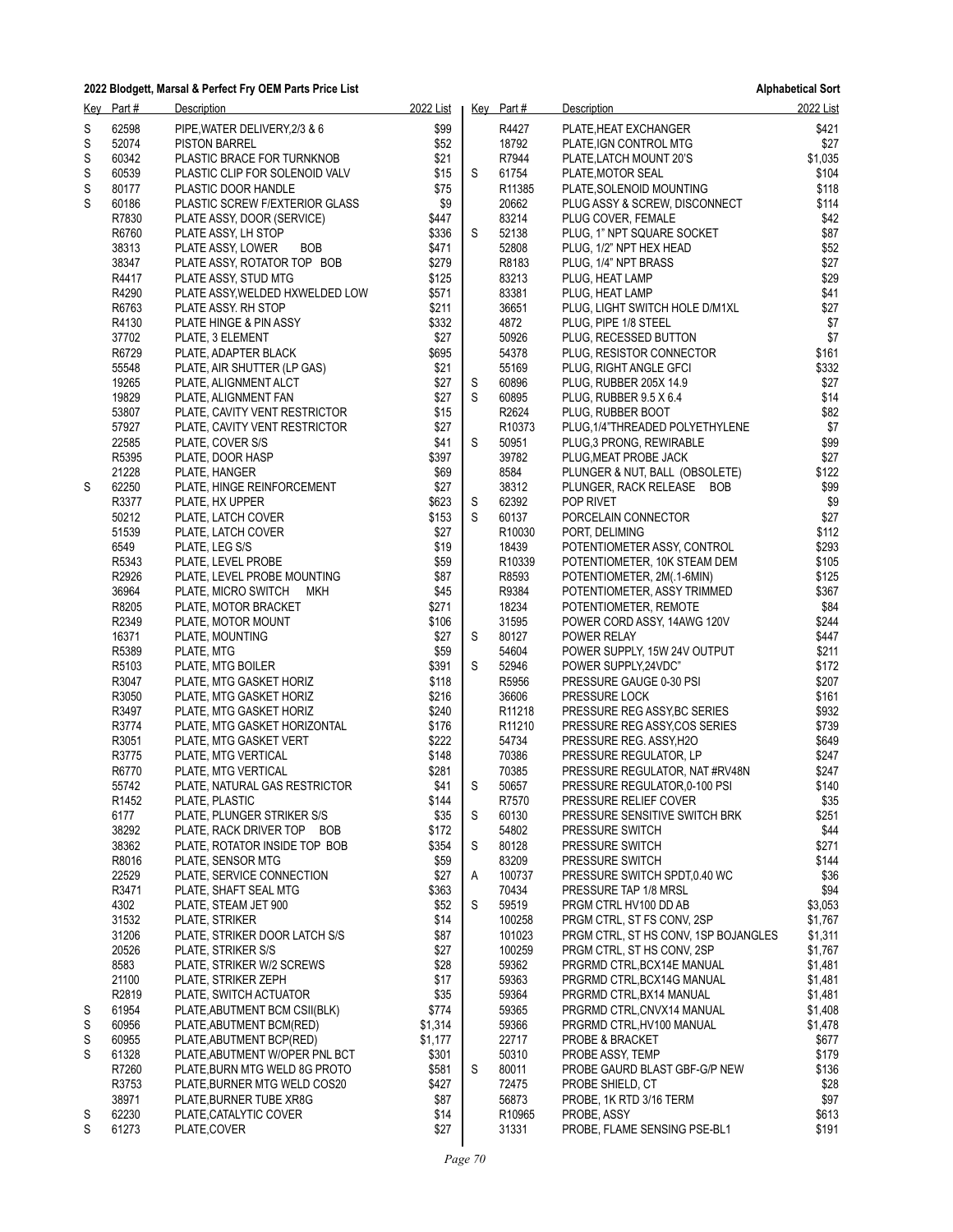**2022 Blodgett, Marsal & Perfect Fry OEM Parts Price List**

|   | Key Part#      | Description                                                      | 2022 List          |        | Key Part#          | Description                                                         | 2022 List          |
|---|----------------|------------------------------------------------------------------|--------------------|--------|--------------------|---------------------------------------------------------------------|--------------------|
|   | R4709          | PROBE, FLAME SENSING Y75AA-12                                    | \$46               |        | R1823              | PROTECTOR, MOTOR 20/201                                             | \$1,029            |
|   | 18256          | PROBE, FLAME SENSING Y75AA-3                                     | \$28               |        | R2128              | PROTECTOR, MOTOR MPS 1.0                                            | \$1,042            |
|   | 32901          | PROBE, K 1048DD                                                  | \$451              |        | R0261              | PROTECTOR, MOTOR PKZM 1-1.6                                         | \$1,793            |
|   | 32863          | PROBE, K THERMO. UPPER 1048DD                                    | \$305              |        | R5833              | PROTECTOR, MOTOR PKZM 1-10                                          | \$1,261            |
|   | R4243          | PROBE, K THERMOCOUPLE BOILER                                     | \$646              |        | 39744              | PROXIMITY SWITCH, MAGNETIC                                          | \$184              |
|   | R5361          | PROBE, LONG WARRICK                                              | \$237              | S      | 61300              | PULLER, FAN WHEEL                                                   | \$2,291            |
|   | 37134          | PROBE, MEAT                                                      | \$853              |        | 38409              | <b>BOB</b><br>PULLEY, 3.25A X 1/2                                   | \$94               |
|   | 19735          | PROBE, RTD (SERVICE)                                             | \$713              |        | 83115              | PULLEY, FUSIBLE LINK CABLE                                          | \$58               |
|   | 37519          | PROBE, RTD 1000 OHM (IQ2-PRO3)                                   | \$543              |        | 56856              | PULLEY, REWORKED W/SETSCREW                                         | \$166              |
|   | 34473<br>33074 | PROBE, RTD 1000 OHM 36"                                          | \$400              | S<br>S | 50896              | PUMP BRACKET                                                        | \$35<br>\$224      |
|   | 32289          | PROBE, RTD 1000 OHM KFC<br>PROBE, RTD 5000HM RT ANGLE            | \$352<br>\$538     |        | 20500050<br>R10398 | PUMP FOR DETERGENT/RINSE AID,<br>PUMP, DELIMING                     | \$1,850            |
|   | R2843          | PROBE, SMALL LEVEL SENSING                                       | \$472              |        | R2726              | PUMP, DRAIN 208/240 V                                               | \$582              |
| S | 61762          | PROBE, SOUS VIDE                                                 | \$704              |        | R3555              | PUMP, DRAIN (SERVICE ONLY)                                          | \$552              |
| Α | 57562          | PROBE, TEMP W/ LIT 1K RTD                                        | \$102              |        | R8860              | PUMP, HAND DE-LIMING                                                | \$477              |
|   | 23392          | PROBE, TEMPERATURE                                               | \$140              | S      | 50954              | PUMP,24VAC DRAIN, SYNCHRONOUS                                       | \$137              |
|   | 17000          | PROBE, TEMPERATURE FORMED                                        | \$684              | S      | 50321              | PUMP,24VDC PERISTALTIC                                              | \$322              |
|   | 37135          | PROBE, TEMPERATURE MP                                            | \$194              | S      | 60824              | PUMP, DELIME                                                        | \$1,102            |
| A | 18588          | PROBE, TEMPERATURE, 100K                                         | \$99               |        | R7563              | PUMP, DRAIN                                                         | \$589              |
|   | 16645          | PROBE, THERMISTOR                                                | \$630              |        | R7477              | PUSH BUTTON SWITCH-GREEN                                            | \$289              |
|   | 30712          | PROBE, THERMISTOR 100 K OHM                                      | \$316              | S      | 50106              | PUSH WING MOUNT                                                     | \$7                |
|   | R6003          | PROBE, THERMISTOR 100K OHM                                       | \$335              | S      | 52176              | PWR DISTRIB ASSY, 1PH KFC                                           | \$3,283            |
|   | 37520          | PROBE, THERMISTOR 100K S/S-INF                                   | \$543              | S      | 39228              | PWR DISTRIB.ASSY,3PH KFC                                            | \$2,917            |
|   | R0022          | PROBE, THERMISTOR 30K OHM                                        | \$234              | A      | 59083              | QHT ROKITE - 1048                                                   | \$3,845            |
|   | 36506<br>16542 | PROBE, THERMISTOR 7" LEAD                                        | \$226              | A      | 59084<br>59088     | QHT ROKITE - 1060                                                   | \$4,723<br>\$3,067 |
| S | 58871          | PROBE, THERMISTOR KFC<br>PROBE, 1K RTD W/1/4 NPT FITTING         | \$253<br>\$202     | Α<br>A | 59087              | QHT ROKITE DECK/ L-900<br>QHT ROKITE DECK/ S-900                    | \$2,498            |
| S | 60584          | PROBE, CORE TEMP 101-202 64"                                     | \$718              | A      | 100867             | QTCR-1 FILTER                                                       | \$1,278            |
| S | 60571          | PROBE, CORE TEMP 126"                                            | \$733              | S      | 60145              | QUANTITY LIMITER, WHITE, MB 1.2                                     | \$14               |
| S | 60583          | PROBE, CORE TEMP 61/62 44"                                       | \$674              |        | R4224              | QUENCH BOX ASSEMBLY                                                 | \$2,405            |
|   | 50636          | PROBE, DUAL 1K W/FITTING                                         | \$458              | S      | 61605              | QUICK COUPLING 08X14                                                | \$27               |
|   | 39436          | PROBE, FITTING, 1/4 NPT X 3/16                                   | \$385              | S      | 61598              | QUICK COUPLING 38X08/06                                             | \$69               |
| S | 39504          | PROBE, RTD 1000 OHM                                              | \$233              |        | R11448             | RACK ASSY, PLATE ROLL-IN CMPLT                                      | \$11,116           |
|   | 54842          | PROBE, RTD 1000 OHM .188 X4.00"                                  | \$258              | S      | 61589              | RACK KIT 10                                                         | \$567              |
|   | 36720          | PROBE, RTD 1K OHM<br>D/M1XL                                      | \$364              | S      | 61588              | RACK KIT 23                                                         | \$322              |
|   | 39800          | PROBE, RTD 1K W/FITTING                                          | \$129              | S      | 61537              | RACK PIN, 22MM                                                      | \$59               |
| S | 50089          | PROBE, RTD 1K W/FITTING                                          | \$241              |        | 54562              | RACK SUPPORT (SET OF 2)                                             | \$654              |
|   | 30857<br>52307 | PROBE, RTD 500 OHM T1648                                         | \$573<br>\$191     | A<br>A | 21422<br>19081     | RACK SUPPORT SET OF (2)                                             | \$347<br>\$345     |
|   | 51516          | PROBE, RTD W/3/16 TERM 90 DEG<br>PROBE, RTD W/3/16 TERMINAL      | \$281              |        | R0031              | RACK SUPPORT SET OF (2) MV/DFG<br>RACK SUPPORT, FULL SIZE OVEN, COQ | \$27               |
|   | 34041          | PRODUCT STRIP, KFC DOMESTIC                                      | \$75               | S      | 50592              | RACK SUPPORT,5 PAN (316)                                            | \$494              |
| S | 60871          | PROFILE, DOOR                                                    | \$646              |        | 50093              | RACK SUPPORT BCX14                                                  | \$840              |
|   | 53913          | PROGMD.CTRL, BC20E MANUAL                                        | \$4,350            |        | R0030              | Rack, Full Size Oven, CO                                            | \$288              |
| S | 53481          | PROGMD.CTRL, BC20E MENUSELECT                                    | \$5,262            |        | R0075              | RACK, HHC BROILING                                                  | \$883              |
|   | 53912          | PROGMD.CTRL, BC20G MANUAL                                        | \$2,383            |        | R1012              | RACK, S/S PRSS12 FOR 6/101/201                                      | \$582              |
| S | 53377          | PROGMD.CTRL,BC20G MENUSELECT                                     | \$2,710            |        | R1013              | RACK, S/S PRSS20 FOR COS-20                                         | \$324              |
|   | 53697          | PROGMD.CTRL, BCX14E MANUAL                                       | \$3,096            |        | R7219              | RACK, SIDE HATCH                                                    | \$498              |
| S | 53500          | PROGMD.CTRL,BCX14E MENUSELECT                                    | \$2,710            |        | R1024              | RACK, SUPPORT LH- OBSOLETE                                          | \$751              |
|   | 53696          | PROGMD.CTRL, BCX14G MANUAL                                       | \$2,946            |        | R <sub>1112</sub>  | RACK, SUPPORT RH                                                    | \$791              |
| S | 53499          | PROGMD.CTRL, BCX14G MENUSELECT                                   | \$2,710            | A      | 31474              | RACK, WIRE 15.62 X 11 CHROME<br>RACK, WIRE 19 X 26 CHR              | \$319              |
| S | 53699<br>53502 | PROGMD.CTRL, BX14E MANUAL<br>PROGMD.CTRL, BX14E MENUSELECT       | \$2,946<br>\$2,662 | A<br>A | 8677<br>22637      | RACK, WIRE 20-7/8 X 14-5/8                                          | \$359<br>\$274     |
|   | 53698          | PROGMD.CTRL, BX14G MANUAL                                        | \$2,946            |        | R1059              | RACK, WIRE 20-7/8 X 25-7/8 S/S                                      | \$588              |
| S | 53501          | PROGMD.CTRL, BX14G MENUSELECT                                    | \$2,710            | A      | 4701               | RACK, WIRE 20-7/8 X 28-1/4 CHR                                      | \$271              |
|   | 53968          | PROGMD.CTRL.CNVX14E MANUAL                                       | \$2,346            | A      | 18768              | RACK, WIRE 20-7/8 X 28-1/4 CHR                                      | \$288              |
|   | 53967          | PROGMD.CTRL,CNVX14G MANUAL                                       | \$2,346            | A      | 7590               | RACK, WIRE 26 X 26 CHR                                              | \$396              |
| S | 54193          | PROGMD.CTRL,CNVX14G MENUSELECT                                   | \$2,710            | A      | 6330               | RACK, WIRE 27-7/8 X 28-1/4 CHR                                      | \$519              |
|   | 53400          | PROGMD.CTRL, HV100E MANUAL G.M.                                  | \$2,864            | A      | 20246              | RACK, WIRE 27-7/8 X 28-3/16 CH                                      | \$302              |
| S | 53384          | PROGMD.CTRL, HV100E MENUSELECT                                   | \$5,262            | Α      | 6414               | RACK, WIRE 27-78 X 28 CHR                                           | \$230              |
| S | 53487          | PROGMD.CTRL, HV100EM (U.S.NAVY)                                  | \$2,710            |        | 30676              | RACK, WIRE AC500                                                    | \$367              |
| S | 53486          | PROGMD.CTRL, HV100EM GEN MKT                                     | \$5,262            |        | R5324              | RACK, WIRE SHELF                                                    | \$331              |
|   | 54932          | PROGMD.CTRL, HV100G MANUAL G.M.                                  | \$1,478            | A      | 53053              | RACK, WIRE, SS 20-7/8 X 14-5/8                                      | \$726              |
|   | 54937          | PROGMD.CTRL, HV100G MENUSELECT                                   | \$4,108            | A      | 57656              | RACK, BAKING ALUMINUM                                               | \$274              |
| S | 53485<br>59150 | PROGMD.CTRL, HV50E MENUSELECT<br>PROGRAMMED CONTROL, HV100, MAN. | \$5,262<br>\$1,484 | S      | 60856<br>58815     | RACK,MINI S/S 2/3<br>RACK, WIRE 36 CONV OVEN                        | \$320<br>\$755     |
|   | 53421          | PROGRAMMED INVERTER DRV BC20E                                    | \$1,752            | A      | 57626              | RACK,WIRE INDENTED STD DEPTH                                        | \$318              |
|   | 52912          | PROGRAMMED INVERTER DRV HV50E                                    | \$2,766            |        | 54856              | RACKS, SIDE HV100 SET OF 2                                          | \$1,058            |
|   | 54939          | PROPANE GAS VALVE ASSY                                           | \$1,010            |        | 38595              | RADIAL BLOWER TYPE, Y STYLE                                         | \$136              |
|   |                |                                                                  |                    |        |                    |                                                                     |                    |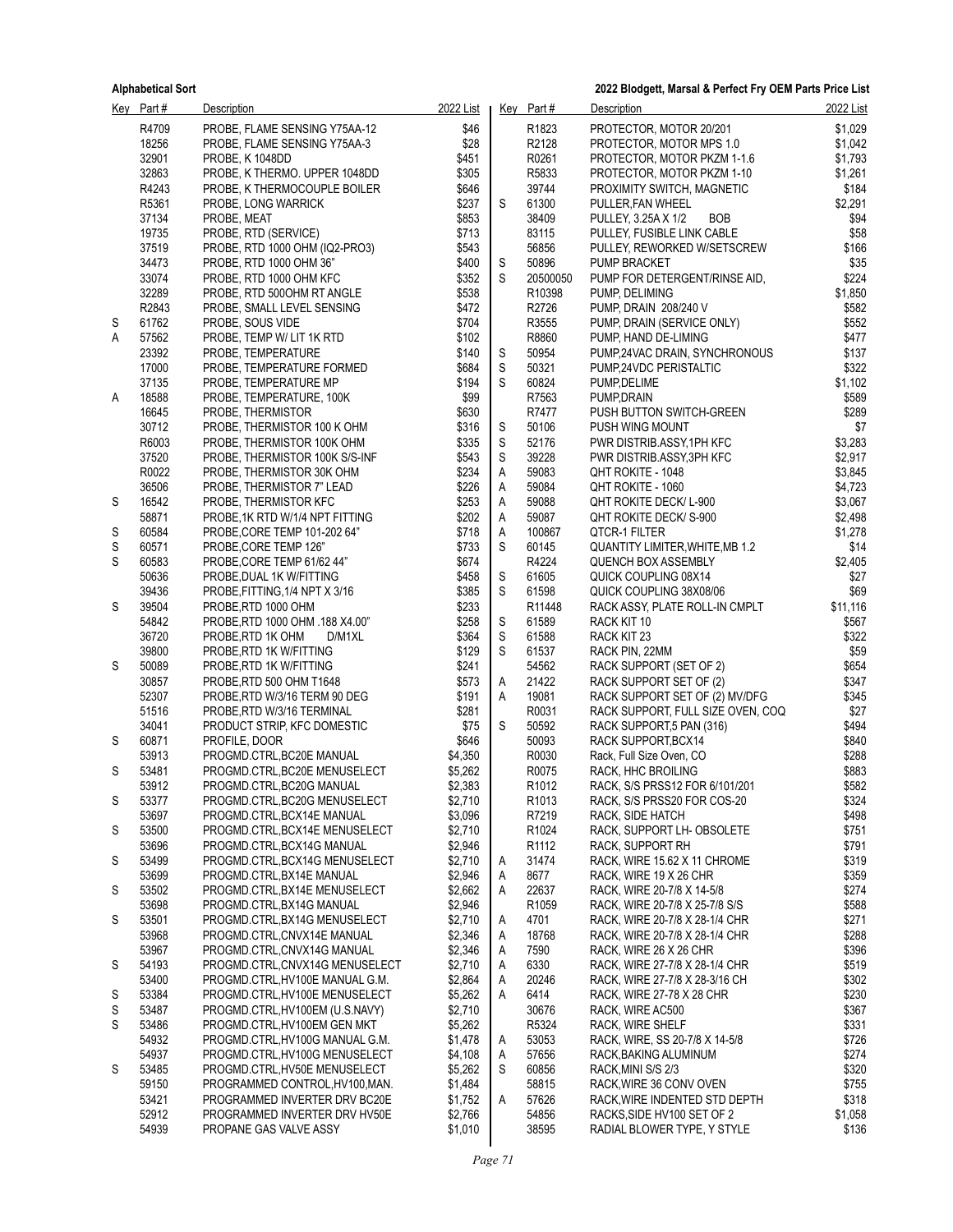|   | Key Part#          | Description                       | 2022 List |             | Key Part#          | Description                           | 2022 List |
|---|--------------------|-----------------------------------|-----------|-------------|--------------------|---------------------------------------|-----------|
|   | 70826              | RAIL T'STAT (A19ABA) MSL#A19      | \$481     |             | R7174              | <b>RELAY, 120V 8G</b>                 | \$324     |
|   | 83021              | RAMP ASSY, BASKET                 | \$290     | S           | 61399              | RELAY, 2 POLE 24VDC                   | \$99      |
| S | 80023              | RAPID FUSE 45A CL J600V ULINKS    | \$889     |             | 36628              | RELAY DPST 25A 24VDC                  | \$202     |
| S | 61279              | REAR PLATE 2.06                   | \$769     | S           | 61079              | RELAY, INTERFACE 2 POLE 115V          | \$112     |
| S | 60382              | REAR PLATE 2.10                   | \$2,468   |             | R8597              | RELAY, SERVICE ONLY                   | \$2,018   |
|   | R <sub>10318</sub> | RECEIVER, LATCH                   | \$175     |             | 36446              | RELAY, SPST 24 VDC(IQ2)               | \$106     |
| S | 61461              | <b>RECEPTACLE</b>                 | \$59      |             | R6332              | REPLACEMENT KIT-SPRAY BOTTLE          | \$82      |
| S | 61101              | RECEPTACLE, 1/4 TURN FASTENER     | \$41      |             | 57275              | RES IGN CABLE 1/4"TO RAJAH 53"        | \$106     |
| S | 50950              | RECEPTACLE, 3 PRONG, PANEL MT     | \$45      |             | 57273              | RESIGN CABLE 1/4"TO RAJAH 44"         | \$94      |
|   | 16678              | RECEPTACLE, SINGLE 30A            | \$324     |             | 51108              | RESISTOR ASSY 18 OHMS BX14G           | \$52      |
|   | 22023              | RECEPTACLE, SINGLE 50A            | \$324     |             | 51109              | RESISTOR ASSY, 30 OHMS BX14E          | \$41      |
|   | 83255              | RECEPTACLE, JR 3 PIN              | \$7       |             | R8724              | RESISTOR ASSY, BUZZER                 | \$148     |
|   | 52353              | RED TUBING, 1/4" OD POLYURETH     | \$7       |             | 52706              | <b>RESISTOR, MOTOR BRAKING</b>        | \$883     |
|   | R6885              | REDUCER, 2 X 1.5 FR               | \$87      |             | 53948              | RESISTOR, 7 OHM 25 WATT               | \$59      |
| S | 55107              | REDUCER, STN.STL 3/4NPT TO 1/2    | \$17      | S           | 62559              | RESTRICTOR 07.5 VALVE 1.06 GAS        | \$67      |
|   | R9324              | REDUCER, SLOW FILL                | \$82      | S           | 62562              | RESTRICTOR Ø12 OVN BRN 9-18KW         | \$75      |
| S | 55111              | REDUCER, STN STL 1/4 NPT TO 1/4   | \$27      |             | 54406              | RESTRICTOR PLATE, HV100G-NATGAS       | \$45      |
| S | 55112              | REDUCER, STN.STL 1/2 TO 1/4 NPT   | \$21      | S           | 62561              | RESTRICTOR, 011 G.BOILER 9-18KW       | \$75      |
|   | 11504              | REGULATOR & BUSHING, LP FA        | \$82      | S           | 62564              | RESTRICTOR,018 OVN BRN 27KW           | \$35      |
|   | 5118               | REGULATOR & BUSHING, NATURAL      | \$84      | S           | 62563              | RESTRICTOR 019 GAS BOILER 27KW        | \$35      |
|   | 90013              | REGULATOR & NIPPLE, NAT DFG       | \$245     | $\mathsf S$ | 62566              | RESTRICTOR,020 OVN BRN 24KW           | \$75      |
|   | 90020              | REGULATOR & NIPPLE, PROPAN DFG    | \$118     | S           | 62565              | RESTRICTOR, 022 G.BOILER 36KW         | \$75      |
| Α | 52815              | REGULATOR ASSY, H2O PRESSURE      | \$677     |             | 17885              | RETAINER ASSY, SUPPORT RH             | \$417     |
|   | 4589               | REGULATOR ASSY, NG PRESSURE       | \$102     | S           | 60621              | <b>RETAINER FOR BURNER</b>            | \$196     |
|   | 10441              | REGULATOR ASSY, PG PRESSURE       | \$99      | S           | 60622              | RETAINER FOR OVEN CHAMBER ROOF        | \$106     |
|   | R <sub>11269</sub> | REGULATOR ASSY, PRESSURE          | \$589     |             | 32999              | RETAINER, CONTROL                     | \$251     |
|   | 36910              | REGULATOR, PRESSURE D/M1XL        | \$1,048   |             | 16815              | RETAINER, CONTROL PANEL S/S           | \$52      |
|   | 10248              | REGULATOR, PRESSURE LP 11.0       | \$136     |             | R <sub>10199</sub> | RETAINER, DELIMING CAP                | \$52      |
| S | 18409              | REGULATOR, PRESSURE WATER         | \$1,606   |             | 38355              | RETAINER, GASKET<br><b>BOB</b>        | \$1,119   |
|   | 18587              | RELAY & BRACKET, 3PDT 120V        | \$166     |             | 55533              | RETAINER, GLASS CTR PORC              | \$136     |
|   | 18582              | RELAY & BRACKET, 3PDT 240V        | \$428     |             | R6232              | RETAINER, IGNITER                     | \$59      |
|   | 90043              | RELAY & SCREW, DPDT MOTOR DFG     | \$755     |             | 50916              | RETAINER, INSULATION                  | \$27      |
|   | 83628              | RELAY ASSY, FIRE ALARM            | \$226     |             | R8071              | RETAINER, PROBE                       | \$216     |
|   | 39130              | RELAY BOARD, CNV                  | \$1,832   |             | R8955              | RETAINER, SEAL                        | \$136     |
|   | 50669              | RELAY BOARD, GAS                  | \$1,762   | S           | R2160              | RETAINER, WASHER                      | \$7       |
| S | 53206              | RELAY BOARD, TOUCHSCREEN SVC      | \$2,977   |             | 38913              | RETAINER, CENTER GASKET<br><b>BOB</b> | \$253     |
|   | R0207              | RELAY BOARD, VALVE, AFS           | \$1,464   |             | R10537             | <b>RETAINING RING</b>                 | \$19      |
| S | 57727              | RELAY BOARD, TS TBG-C1922-B10     | \$1,474   | A           | 58606              | REVERSE OSMOSIS SYS OP175/16          | \$9,218   |
|   | 33923              | RELAY CLIPS, HOLD DOWN            | \$10      | A           | 58607              | REVERSE OSMOSIS SYS OP350/16          | \$5,686   |
|   | R10490             | RELAY,                            | \$427     | S           | 80130              | RH DOOR HINGE KIT                     | \$700     |
|   | 36603              | RELAY, 120V<br>D <sub>1XL</sub>   | \$127     |             | 51781              | RIB, GASKET CHANNEL                   | \$59      |
|   | 83372              | RELAY, 12VAC, 2 POLE              | \$196     |             | 52133              | RIB, GASKET CHANNEL                   | \$59      |
|   | 38604              | RELAY, 24 VDC, DPDT<br><b>BOB</b> | \$87      |             | 34125              | RIBBON CABLE, UHC SER. 33830          | \$293     |
|   | 16241              | RELAY, 3PDT 120 VAC (USE 101118)  | \$354     | S           | 60847              | RIBBON CABLE, BCP-102                 | \$20      |
|   | 16215              | RELAY, 3PDT 240 VAC               | \$428     | S           | 60221              | RING HEATING ELEMENT Ø400 208V        | \$1,173   |
|   | 59146              | RELAY, 3PDT, 24VDC COIL           | \$240     | $\mathbb S$ | 60224              | RING HEATING ELEMENT Ø400 245V        | \$2,390   |
|   | 36297              | RELAY, 4PDT 3A                    | \$94      | $\mathbb S$ | 60666              | RING HEATING ELEMENT Ø470 208V        | \$1,173   |
|   | 83552              | RELAY, DC 20A 12V                 | \$41      | ${\sf S}$   | 60225              | RING HEATING ELEMENT Ø470 245V        | \$2,390   |
|   | R0197              | RELAY, DPDT, 110/120V FLANGED     | \$82      | S           | 60223              | RING HEATING ELEMENT Ø540 208V        | \$923     |
|   | R3983              | RELAY, DPST 120V COIL OMRON       | \$148     | S           | 60226              | RING HEATING ELEMENT Ø540 245V        | \$2,390   |
|   | 31558              | RELAY, DPST 208/240V 25A          | \$87      |             | 3840               | RING, RETAINER                        | \$7       |
|   | R10043             | RELAY, DPST 220/240               | \$67      |             | 38956              | RING, RETAINER 1/4"                   | \$19      |
|   | R3984              | RELAY, DPST 24V COIL OMRON        | \$148     |             | 38314              | RING, RETAINER 5/8"<br><b>BOB</b>     | \$7       |
|   | 37058              | RELAY, DPST 25A 24V               | \$117     |             | R9896              | RING, RETAINING                       | \$10      |
|   | 55599              | RELAY, DPST, 24VDC                | \$216     |             | R3463              | RING, VIEWPORT MOUNTING               | \$27      |
|   | 55676              | RELAY, DPST, 30A CE MEAT PROBE    | \$179     |             | 38964              | RING, RETAINING 1/2" POODLE           | \$7       |
|   | 33902              | RELAY, LOGIC                      | \$67      |             | 17444              | RISER ASSY, FLUE ALCT                 | \$488     |
|   | R0134              | RELAY, MERCURY MDI SP1212-220A    | \$165     |             | 17449              | RISER ASSY, FLUE ALCT                 | \$133     |
|   | 39786              | RELAY, OVEN, ON/OFF               | \$118     |             | 17500              | RISER ASSY, FLUE ALCT                 | \$271     |
|   | 70436              | RELAY, SOLID STATE MSL# RG50      | \$335     |             | 36632              | RISER ASSY, FLUE ADL D/M1XL           | \$118     |
|   | R7689              | <b>RELAY, SPDT</b>                | \$324     |             | 70176              | RIVET, #46 SS                         | \$7       |
|   | 24352              | RELAY, SPDT 120VAC 5A (ST300)     | \$196     |             | 19577              | RIVET, FLAT HEAD 33/64 S/S            | \$7       |
|   | 21675              | RELAY, SPDT 240VAC 15A            | \$253     |             | R0759              | RIVET, MONOBOLT 3/16 S/S              | \$7       |
|   | 19341              | RELAY, SPDT 24VAC 13A             | \$332     |             | R1278              | RIVET, POP 1/8 DIA S/S 1/4            | \$7       |
|   | 24351              | RELAY, SPDT 24VAC 13A             | \$281     |             | R7961              | RIVET, POP 1/8 DIA X 3/8"             | \$7       |
|   | R2792              | RELAY, SPST 240V COIL             | \$87      |             | R7836              | RIVET, 1/8" COUNTERSUNK SS            | \$7       |
|   | 16998              | RELAY, SPST-NO-DM 120VAC 30A      | \$538     | Α           | 51637              | RO SYSTEM EV997008                    | \$9,217   |
|   | 33910              | RELAY, SS ASSEMBLY AC500          | \$2,098   |             | 24669              | ROLLER CATCH ASSY                     | \$458     |
|   |                    |                                   |           |             |                    |                                       |           |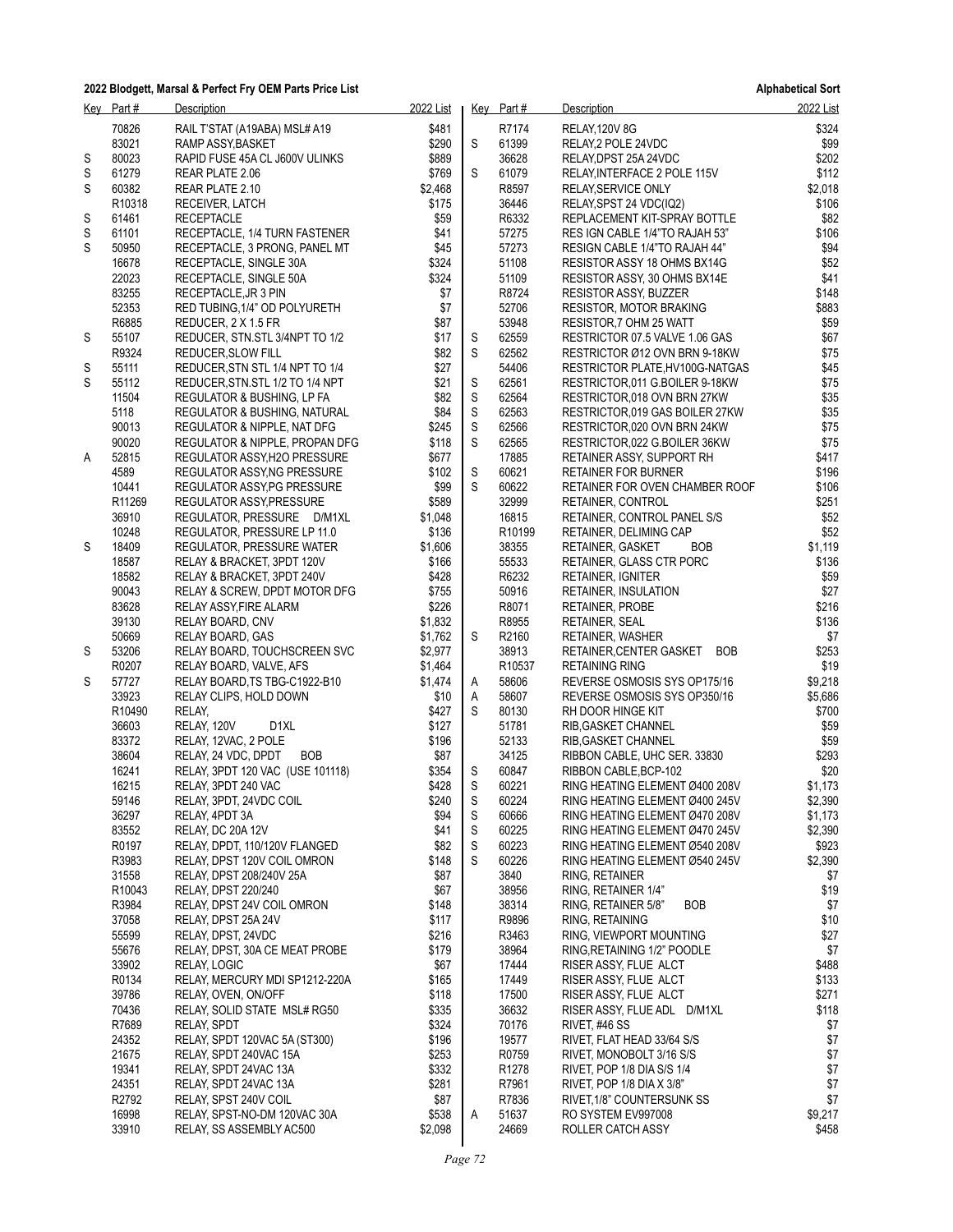|             | $Key$ Part #   | Description                                                     | 2022 List     |                  | $Key$ Part#                            | Description                                                      | 2022 List    |
|-------------|----------------|-----------------------------------------------------------------|---------------|------------------|----------------------------------------|------------------------------------------------------------------|--------------|
|             | 17559          | ROLLER, BRONZE .531 DIA.                                        | \$27          |                  | 52890                                  | SCREW, 1/4-20X1 LOW PROF SLT SS                                  | \$21         |
|             | 19605          | ROLLER, DOLLY 1-5/8                                             | \$136         | S                | R6237                                  | SCREW, 1/4-20X3/8 HEX SS                                         | \$7          |
| S           | 61501          | ROLL-IN TROLLEY, 202 85MM                                       | \$7,967       |                  | 57725                                  | SCREW, 10-24 X 1/2" SERR HEX SS                                  | \$7          |
| S           | 60757          | ROLL-IN, (3.35") 99 PLATE RACK: A                               | \$14,585      |                  | R6654                                  | SCREW, 10-24 X 3/4BH TORX SECU.                                  | $$7$         |
| S           | 60755          | ROLL-IN, 3.35" (85MM) PAN RACK: A                               | \$8.445       |                  | 83013                                  | SCREW 10-32 CAPTIVE                                              | \$9          |
| S           | 60375          | ROOF 1/1 W/2 EXHAUST VALVES                                     | \$1,321       |                  | 39894                                  | SCREW, 10-32 X 1" SHOULDER                                       | \$69         |
| S           | 60386          | ROOF 2/1 W/2 EXHAUST VALVES                                     | \$1,817       |                  | 59422                                  | SCREW, 10-32 X 3/8 SER HEX                                       | \$7          |
|             | 55736          | ROOF, DRAFT INDUCER BOX                                         | \$112         |                  | R7408                                  | SCREW, 10-32 X1/4 RH SS                                          | \$7          |
|             | R2328          | ROPE & PLATE ASSY, PACKING MTR                                  | \$258         |                  | R8151<br>R7329                         | SCREW, 3/8-16 X 2.5 SSBH TAMPER                                  | \$82<br>$$7$ |
|             | R2832<br>55081 | ROPE, THERMOFAB PACKING                                         | \$27<br>\$549 |                  | 53671                                  | SCREW 8-32 X.5 SS PANHEAD PHIL                                   | $$7$         |
|             | 23580          | ROTARY SWITCH, 5-POSITION<br>RPR-L9 ROLL-IN PAN RACK            | \$5,213       |                  | 8890                                   | SCREW, 8-32X3/8 SS PAN THD CUT<br>SCREW, ADJUSTING               | \$27         |
|             | 23582          | RPR-S9 ROLL-IN PAN RACK                                         | \$4,996       |                  | 8648                                   | SCREW, BAFFLE - SET OF 4                                         | \$19         |
|             | 70053          | RT HEAT SHIELD                                                  | \$193         |                  | R6266                                  | SCREW, BHS-SS 1/4-20 X 1 TAMPER                                  | \$7          |
|             | 71786          | RUBBER GASKET STRIP,                                            | \$11          |                  | 315                                    | SCREW, CAP 1/2-13X3/4 UNPLTHEX                                   | \$7          |
| S           | 60142          | RUBBER PLUG Ø9.1                                                | \$9           |                  | R <sub>11105</sub>                     | SCREW, CAP 1/4-20 X .75 SKTHD                                    | \$15         |
| S           | 61592          | RUBBER SEAL                                                     | \$45          |                  | R3932                                  | SCREW, CAP 1/4-20X1 SS HEXHD                                     | \$7          |
| S           | 61561          | RUBBER STOPPER INTERIOR GLASS                                   | \$11          |                  | 3136                                   | SCREW, CAP 1/4-20X3/4 SS HEXHD                                   | \$7          |
| S           | 60081          | RUBBER WASHER Ø14/Ø7X5MM                                        | \$9           |                  | 22413                                  | SCREW, CAP 5/16-18X1 SS BUTTHD                                   | $$7$         |
|             | 83088          | S HOOK                                                          | \$7           |                  | 22221                                  | SCREW, CAP 5/16-18X1 SS HEXHD                                    | \$7          |
| A           | 72687          | S/S LEG ASS'Y, 16" STAND                                        | \$98          |                  | 183                                    | SCREW, CAP 5/16-18X3/4 UNPLHEX                                   | $$7\,$       |
| Α           | 51635          | <b>SCALE MASTER SM2</b>                                         | \$4,582       |                  | 4832                                   | SCREW, CAP 5/16-18X3/4HEATTRHX                                   | \$7          |
|             | R11027         | <b>SCALESTICK</b>                                               | \$325         | S                | 61340                                  | SCREW, CAP COMBI CLEAN                                           | \$21         |
|             | 83375          | <b>SCR BOARD ASSEMBLY</b>                                       | \$280         |                  | R0016                                  | SCREW, CAP M5X20 SOCKET HEX HD                                   | \$7          |
|             | 9704           | SCREEN ASSY, BAFFLE S/S                                         | \$440         |                  | R0015                                  | SCREW CAP M6X16 SOCKET HD                                        | \$27         |
|             | 19639          | SCREEN ASSY, BAFFLE S/S                                         | \$598         | S                | 61932                                  | SCREW, HANDLE M5 X 35MM                                          | \$9<br>\$9   |
|             | 19640          | SCREEN ASSY, BFLE S/S DFG100                                    | \$433         | $\mathbb S$<br>S | 62350<br>61224                         | SCREW, M5 X 20 A2                                                |              |
| S           | 54881<br>60066 | SCREEN PROTECTOR, HV100 EM<br>SCREEW, M5 X 12 A2                | \$87<br>\$9   |                  | R3093                                  | SCREW, M6 X 20 USPH<br>SCREW, MACH 1/2-13 ZINC PLT HHD           | \$35<br>\$7  |
| S           | 60035          | SCREW FRH M4 X8                                                 | \$9           |                  | 16670                                  | SCREW, MACH 1/4-20X1/2 NIPLTHEX                                  | \$7          |
| S           | 60037          | SCREW CH M3 X 6                                                 | \$21          |                  | 2116                                   | SCREW, MACH 1/4-20X1-1/4ZNPLTFT                                  | $$7$         |
| S           | 60034          | SCREW FRH M4 X 12                                               | \$21          |                  | 20432                                  | SCREW, MACH 1/4-20X1BLKOXIDE FT                                  | \$7          |
| S           | 60046          | SCREW FRH M5 X 12                                               | \$9           |                  | R6314                                  | SCREW, MACH 1/4-20X2 SS FTHD                                     | $$7$         |
| S           | 61542          | SCREW M10 X 30MM S/S HEX CAP                                    | \$21          |                  | 15860                                  | SCREW, MACH 1/4-20X3/4 SS FTHD                                   | $$7$         |
| $\mathbb S$ | 60041          | SCREW M4 X 12                                                   | \$9           |                  | 956                                    | SCREW, MACH 1/4-20X3/8UNPLT PAN                                  | \$7          |
| S           | 60040          | SCREW M4 X 8                                                    | \$9           |                  | M1118                                  | SCREW, MACH 1/4X20X5/8 SS FTHD                                   | $$7$         |
| S           | 61875          | SCREW M4X10 A2                                                  | \$9           |                  | M6315                                  | SCREW, MACH 10-24 X.50 HXHD                                      | \$7          |
| S           | 60044          | SCREW M5 X 10                                                   | \$9           | S                | 16384                                  | SCREW, MACH 10-24X1/2 SS TRUSS                                   | $$7$         |
| S           | 60052          | SCREW M5 X 10                                                   | \$15          |                  | 564                                    | SCREW, MACH 10-24X1/2 UNPLT PAN                                  | \$7          |
| S           | 60048          | SCREW M5 X 25                                                   | \$9           |                  | 19775                                  | SCREW, MACH 10-24X3/4 SS HEXHD                                   | \$27         |
| S           | 60049          | SCREW M5 X 30                                                   | \$9           |                  | M0471                                  | SCREW, MACH 10-24X3/8 SS HEXHD                                   | \$7          |
| S           | 60056          | SCREW M6 X 20                                                   | \$9           |                  | R1268                                  | SCREW, MACH 10-24X5/16 SS FTHD                                   | \$7          |
| S           | 60036<br>39914 | <b>SCREW PH 2.5 X 4.5</b>                                       | \$9<br>\$7    |                  | R3088                                  | SCREW, MACH 10-24X5/8 SS FTHD                                    | \$7          |
|             | 71068          | SCREW, #8-32 X 3/8 TRUSS HEAD<br>SCREW, 1/4-20 X 2, PAN HD SLOT | \$7           |                  | R <sub>1539</sub><br>R <sub>2825</sub> | SCREW, MACH 10-32X1/2 SS HEXHD                                   | $$7$<br>\$7  |
|             | 70146          | SCREW, 1/4-20 X 3/4" FLATHD                                     | \$7           |                  | 18289                                  | SCREW, MACH 10-32X3/8 SS HEXHD<br>SCREW, MACH 10-32X3/8 SS PANHD | \$7          |
|             | 50836          | SCREW, 10-24 X 2.00 FTHD                                        | \$7           |                  | 38840                                  | SCREW, MACH 4-40X3/8 SS PNHD                                     | \$7          |
|             | 71069          | SCREW, 5/16-18X.75 SCKT CAP HD                                  | \$7           |                  | 20387                                  | SCREW, MACH 5/16-18X1-1/2 ZN FT                                  | \$7          |
|             | 70272          | SCREW, 8-18 X 1/2, DRILL POINT                                  | \$7           |                  | 4155                                   | SCREW, MACH 5/16-18X3/4 ZN PLT                                   | \$11         |
|             | 72541          | SCREW, 8-32 X .25, THREAD CUT                                   | \$7           |                  | 8846                                   | SCREW, MACH 5/16-18X7/8 ZN PLT                                   | \$7          |
|             | 70148          | SCREW, BLACK #8 PHILIPS #2 DR                                   | \$7           |                  | 34480                                  | SCREW, MACH 6-32X 3/4 ZNPNHD                                     | \$7          |
|             | 34265          | SCREW, LAG 1/4 X 2.5 HEXHD                                      | \$7           |                  | 16475                                  | SCREW, MACH 6-32X1 ZNPLT PANHD                                   | \$7          |
|             | 50087          | SCREW, M 1/4-20X182 TRS HD SS                                   | \$7           |                  | 5805                                   | SCREW, MACH 6-32X3/8 UNPLT PAN                                   | \$7          |
| S           | 39223          | SCREW, M,5X10, HWH                                              | \$7           |                  | 34936                                  | SCREW, MACH 8-32 X .500 FTHD                                     | \$7          |
|             | 53636          | SCREW, MACH 10-32 X 3/8 FTHD                                    | \$7           |                  | 11034                                  | SCREW, MACH 8-32X3/16 SS PANHD                                   | \$27         |
|             | 38717          | SCREW, SET 5/16-18X3/4 FLTSTL                                   | \$7           |                  | 34706                                  | SCREW, MACH M3X.5X10MM SS PNHD                                   | \$7          |
| S           | 60063          | SCREW, SET M10 X 20                                             | \$9           |                  | R8080                                  | SCREW, MACH.SS 10-32 X.625 PHPH                                  | \$7          |
| S           | 60043          | SCREW, SET M5 X 10                                              | \$9           |                  | 579                                    | SCREW, MACH1/4-20X3/4UNPLT PAN                                   | \$7          |
| S           | 60045          | SCREW, SET M5 X 12                                              | \$9           |                  | R10998                                 | SCREW, MACHINE 1/4-20X 1/2SSHEX                                  | \$7          |
| S           | 60047          | SCREW, SET M5 X 16                                              | \$9           |                  | R9588                                  | SCREW, MACHINE 6-32X.75 PH PAN                                   | \$7          |
| S           | 60058          | SCREW, SET M5 X 25                                              | \$9           |                  | R7942                                  | SCREW, S/S 3/8X16X2.5SKT HD CAP                                  | \$7          |
| S           | 60053          | SCREW, SET M6 X 12                                              | \$9           |                  | 21876                                  | SCREW, SDRILL 10-16X1/2ZNPLTHEX                                  | \$7          |
| S<br>S      | 60054<br>60055 | SCREW, SET M6 X 16<br>SCREW, SET M6 X 20 HEX HEAD               | \$9<br>\$9    |                  | 15247<br>32471                         | SCREW, SDRILL 10-16X5/8ZNPLTPAN<br>SCREW, SELF TAP 10-32 SS HXHD | \$7<br>\$7   |
|             | 50906          | SCREW, SHOULDER,#10-24X3/4X1/4                                  | \$14          |                  | 6664                                   | SCREW, SET 1/4-20X1/4 BLKOXIDE                                   | \$6          |
|             | 52145          | SCREW,#10-24X.50 FLTHD SS                                       | \$27          |                  | R8149                                  | SCREW, SET 3/8-16 X 1/2 STEEL                                    | \$7          |
|             | R7589          | SCREW, 1/4-20 X .75 THP 18-8                                    | \$7           | S                | 33005                                  | SCREW, SHOULDER 1/4-20 NKLPL                                     | \$27         |
|             | 52447          | SCREW, 1/4-20 X 3/8 SER FLAN HH                                 | \$21          |                  | 350                                    | SCREW, SHOULDER 1/4-20X.390ZNPL                                  | \$7          |
|             |                |                                                                 |               |                  |                                        |                                                                  |              |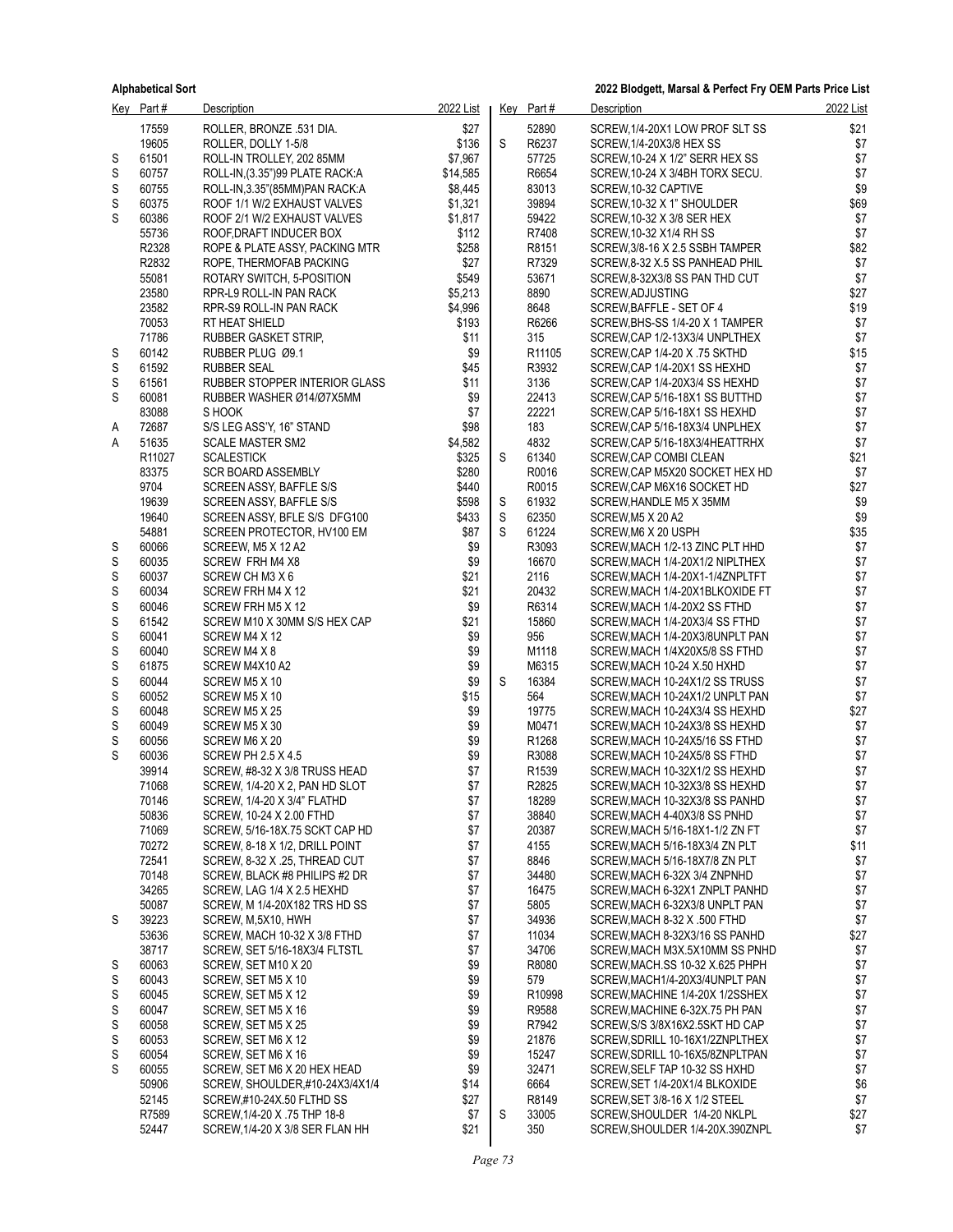**Alphabetical Sort**

|   | Key Part#      | Description                                                 | 2022 List        |             | Key Part#      | Description                                      | 2022 List      |
|---|----------------|-------------------------------------------------------------|------------------|-------------|----------------|--------------------------------------------------|----------------|
|   | 17206          | SCREW, TAP 1/4-20X1 ZNPLT HEXHD                             | \$7              | S           | 60903          | SENSOR, LEVEL MECH SSF22                         | \$263          |
|   | 4812           | SCREW, TAP 10-16X3/8 CHRPLT PAN                             | \$7              |             | 38380          | <b>BOB</b><br>SENSOR, MAGNETIC                   | \$52           |
|   | 6132           | SCREW, TAP 10-24X3/4 ZNPLT HEX                              | \$7              |             | 38381          | SENSOR, MAGNETIC SPST BOB                        | \$67           |
|   | 3135           | SCREW, TAP 10X3/8 SS PANHD                                  | \$7              |             | 54048          | SENSOR, CAPACITIVE                               | \$824          |
|   | 1799           | SCREW, TAP 10X3/8 ZNPLT PANHD                               | \$7              | S           | 51843          | SENSOR, CAPACITIVE PROXIMITY                     | \$379          |
|   | 6271           | SCREW, TAP 4-40X3/8 ZNPLT PANHD                             | \$23             | $\mathbb S$ | 50955          | SENSOR, MAGNETIC PROXIMITY                       | \$288          |
|   | 16488          | SCREW, TAP 6X1/2 CHRPLT TRUSSHD                             | \$7              | S           | 61298          | SENSOR, MOTOR REVOLUTION                         | \$184          |
|   | 4480           | SCREW, TAP 6X3/8 ZNPLT PAN HD                               | \$7              | A           | R3109          | SET OF 4" LEGS W/FEET                            | \$903          |
|   | 30445          | SCREW, TAP 8-32X5/8 ZNPLT FTHD                              | \$7              | Α           | 30822          | SET OF 7" LEGS W/CASTERS                         | \$1,977        |
|   | 30211          | SCREW, TPROOF 1/4-20X1 SS FTHD                              | \$7              |             | 52111          | SET SCREW, #10-32 X .25" SS                      | \$7            |
|   | 30212          | SCREW, TPROOF 1/4-20X1.25 SSFTHD                            | \$27             | Α           | 8356           | SET, 5 IN. CASTERS, TRANS CART                   | \$829          |
|   | R1979          | SCREW, WELD 1/4-20X1/2 SS                                   | \$7              |             | 39641          | SHAFT SEAL RETAINER                              | \$301          |
| S | 39639          | SCREW, ZINC PLT 1/4"X2" HEX LAG                             | \$7              | S           | 60338          | SHAFT, COUPLING Ø6/Ø6                            | \$69           |
| S | 60201          | SCREWED CONNECT F/BEARING SHFT                              | \$646            | S           | 60337          | SHAFT, LEAD-IN Ø6                                | \$35           |
|   | 71890<br>71891 | SD 10" RH OVEN DOOR HINGE KIT                               | \$678<br>\$646   |             | 10844<br>70375 | SHELF ASSY, STAND S/S 90M/CTB                    | \$543<br>\$186 |
|   | 71025          | SD 13.25" RH OVN DOOR HNGE KIT<br>SD BAFFLE LEFT/RIGHT      | \$801            | Α           | 18238          | SHELF BRACKET, P-COAT<br>SHELF, STAND S/S        | \$1,295        |
|   | 70455          | SD BRICK BAFFLE, 4 & 6-PIE                                  | \$119            |             | 54899          | SHELL, BURNER BOX INSHOT                         | \$1,339        |
|   | 71029          | <b>SD BRICK BRACKET</b>                                     | \$29             | S           | 80132          | <b>SHELVE</b>                                    | \$324          |
|   | 70456          | SD BRICK PLATE, 4 & 6-PIE                                   | \$327            | S           | 80133          | SHELVE GUIDE                                     | \$324          |
|   | 70457          | SD BRICK PLATE, 4-PIE RH                                    | \$197            |             | 33139          | SHIELD, GREASE                                   | \$305          |
|   | 71892          | SD DOOR HANDLE BRACKET KIT                                  | \$153            |             | 32298          | SHIELD, HEAT                                     | \$301          |
|   | 71023          | SD HEAT SHIELD LEFT                                         | \$236            |             | 38673          | SHIELD, PROBE                                    | \$27           |
|   | 71888          | SD1048 LH OVEN DOOR HINGE KIT                               | \$1,063          |             | R9050          | SHIELD, SIDE SS-20                               | \$806          |
|   | 71162          | SD1060 BAFFLE                                               | \$456            | S           | 60769          | SHIELD, HEAT BC101                               | \$464          |
|   | 71149          | SD1060 COUPLING ASSY P-CTD                                  | \$388            | S           | 60770          | SHIELD, HEAT BC102                               | \$635          |
|   | 71286          | SD10866 BAFFLE ASS'Y, LEFT                                  | \$1,027          | S           | 60767          | SHIELD, HEAT BC202                               | \$759          |
|   | 71294          | SD10866 COUPLING ASSY P-CTD                                 | \$1,056          | S           | 60768          | SHIELD, HEAT BC61                                | \$525          |
|   | 71312          | SD236 BAFFLE ASSY, LEFT                                     | \$427            | S           | 61281          | SHIELD, HEAT BC62/BLC62                          | \$594          |
|   | 71313          | SD236 BAFFLE ASSY, RIGHT                                    | \$427            |             | 57553          | SHIELD, HEAT DFG50                               | \$850          |
|   | 71331          | SD236 COUPLING ASSY P-CTD                                   | \$255            |             | 19352          | SHIM KIT, DECK                                   | \$67           |
|   | 71345          | SD248 BAFFLE ASSY, LEFT                                     | \$321            |             | R7297          | SHIM, DOOR CATCH .030                            | \$27           |
|   | 71346          | SD248 BAFFLE ASSY, RIGHT                                    | \$321            |             | R7299          | SHIM, DOOR CATCH .060                            | \$27           |
|   | 71126          | SD448 COUPLING ASSY, P-CTD                                  | \$340            |             | R3052          | SHIM, GASKET S/S                                 | \$19           |
|   | 70425          | SD448 FLAME DEFL PTD-USE 71118                              | \$321            |             | R9890          | SHIM, STOP PLATE                                 | \$35           |
|   | 71116          | SD448 HEAT SHIELD, LEFT                                     | \$181            |             | 53160          | SHIM, CASTERS XR8G STAND                         | \$41           |
|   | 71117          | SD448 HEAT SHIELD, RIGHT                                    | \$260            |             | 83223          | SHOVEL ASSY, PFA DRAWER                          | \$148          |
|   | 71043          | SD660 COUPLING ASSY, P-CTD                                  | \$340            | A           | 50065          | SHROUD, SIDE                                     | \$137          |
|   | 71024<br>71886 | SD660 HEAT SHIELD RIGHT                                     | \$279<br>\$1,192 |             | 16361<br>51357 | SHUTTER, 3<br>SHUTTER, DRAFT INDUCER             | \$27<br>\$27   |
|   | 71234          | SD660 LH OVEN DOOR HINGE KIT<br>SD866 BAFFLE ASS'Y, LEFT    | \$518            | S           | 60380          | SIDE PLATE RH AND LH 1.06                        | \$598          |
|   | 70459          | SD866 BRICK BAFFLE                                          | \$99             | S           | 60377          | SIDE PLATE RH AND LH 1.10                        | \$1,127        |
|   | 70460          | SD866 BRICK PLATE                                           | \$241            | S           | 60385          | SIDE PLATE RH AND LH 2.10                        | \$1,321        |
|   | 71232          | SD866 HEAT SHIELD, LEFT                                     | \$370            | S           | 62735          | SIDE RACK 2.25" SPACING, RIGHT                   | \$53           |
|   | 71233          | SD866 HEAT SHIELD, RIGHT                                    | \$370            | $\mathsf S$ | 62734          | SIDE RACK, 2.25" SPACING LEFT                    | \$53           |
|   | 4598           | SEAL ASSY, DECK                                             | \$312            | $\mathsf S$ | 61232          | SIDE RACK, 2.4" SPACING LEFT                     | \$125          |
|   | 17612          | SEAL ASSY, DECK                                             | \$434            | S           | 61233          | SIDE RACK, 2.4" SPACING, RIGHT                   | \$125          |
|   | 18113          | SEAL ASSY, DECK                                             | \$226            |             | 59047          | SIDE SUPPORT, RACK                               | \$319          |
|   | 20431          | <b>SEAL, DECK LOWER</b>                                     | \$59             | S           | 62617          | SIDE, LH HOODINI 2ND GEN                         | \$179          |
|   | 3666           | SEAL, DOOR OPENING TOP S/S                                  | \$194            |             | 83665          | SILICONE 3 0Z RTV                                | \$42           |
|   | 17575          | SEAL, DOOR OPENING TOP S/S                                  | \$216            |             | 39913          | SILICONE SEALANT, CLEAR                          | \$67           |
|   | 18092          | SEAL, DOOR OPENING TOP S/S                                  | \$161            |             | 18364          | SIMULATOR, FLAME                                 | \$391          |
|   | R4244          | <b>SEAL, MOTOR SHAFT</b>                                    | \$73             |             | 83014          | SLEEVE ASSY PFA DRAWER                           | \$145          |
|   | 39640          | SEAL, SHAFT                                                 | \$258            |             | 38846          | SLEEVE, 1/4 OD X 1/8 ID                          | \$27           |
| S | 61270          | <b>SEAL, 2.20 RI</b>                                        | \$94             |             | 3836           | SLEEVE, BALL                                     | \$27           |
|   | 58676          | SEAL, HEAT EXCHANGER S/S                                    | \$75             |             | 2047           | SLEEVE, BALL CC                                  | \$27           |
|   | 38593          | SEAL, MOTOR SHAFT                                           | \$141            |             | 20598          | SLEEVE, BALL CC                                  | \$21           |
|   | S0713          | SEALANT, SILICONE, ALUMINUM                                 | \$60             | S           | 35900          | SLEEVE, BRASS 1/4"                               | \$7            |
|   | 7879           | SECONDARY AIR DUCT RH S900                                  | \$493            |             | 53013          | SLEEVE, 1/4 OD X 3/16 ID                         | \$45           |
| S | 80131          | SEE-THROUGH CNTRL PROTECTION                                | \$1,138          | A           | 70781          | SLICE, 16" SKIRTED STAND, ALZD                   | \$2,282        |
|   | 31638          | <b>SELECTOR SWITCH</b>                                      | \$82             | Α           | 70774          | SLICE, 30" SKIRTED STAND, ALZD                   | \$4,017        |
| S | R6928<br>60868 | SEN'R, 1000R, R-ANGLE, 5"LEAD RTD                           | \$463<br>\$850   |             | 36593<br>57701 | SLIDE HOLDER, TOP                                | \$27<br>\$82   |
| S | 60575          | SENSOR ASSY, BALUFF HOUNO<br>SENSOR FOR DOOR CONTROLLER SID | \$51             |             | 39477          | SLIDE, BALL BEARING 20" SETOF2<br>SLIDER HOUSING | \$367          |
| S | 60574          | SENSOR FOR DOOR PASS THROUGH                                | \$94             | Α           | 38855          | SLIDING RACK ASSY PLATED DFGXL                   | \$331          |
| S | 60324          | SENSOR FOR STEAM GENERATOR                                  | \$251            |             | 57552          | SNORKEL KIT, AIR INTAKE DFG50                    | \$569          |
| S | 60846          | SENSOR, CAPACITIVE                                          | \$335            |             | 51892          | SNORKEL, BCX14/DFG1XL COOLING                    | \$336          |
|   | 39337          | SENSOR, INDUCTIVE PROXIMITY                                 | \$279            |             | 17474          | SOCKET & REFLECTOR ASSY, LAMP                    | \$720          |
|   |                |                                                             |                  |             |                |                                                  |                |

*Page 74*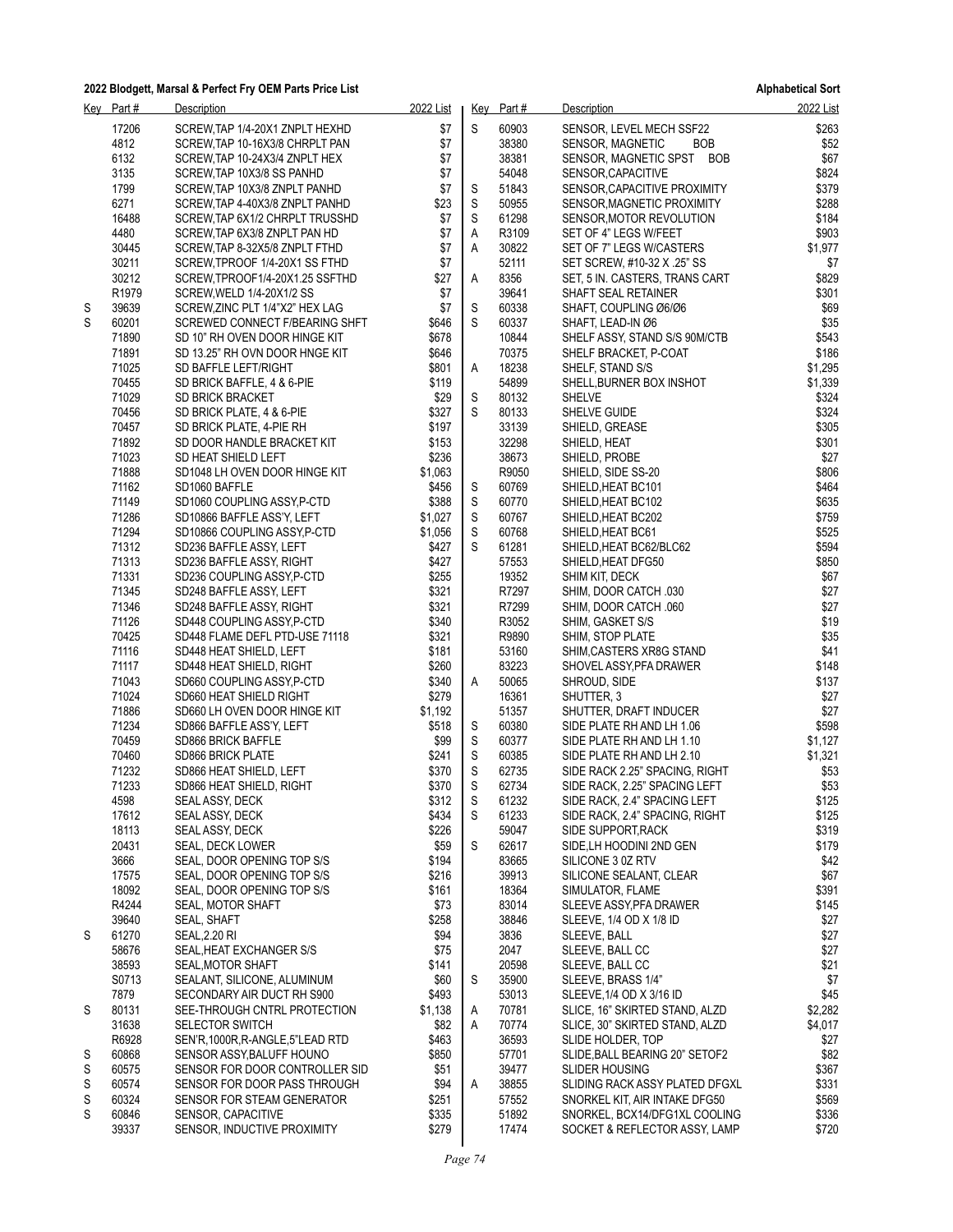|             | Key Part#                  | <b>Description</b>                                        | 2022 List        |             | Key Part#      | Description                                                     | 2022 List          |
|-------------|----------------------------|-----------------------------------------------------------|------------------|-------------|----------------|-----------------------------------------------------------------|--------------------|
|             | 90047                      | SOCKET & SCREW, DISCONNECT DFG                            | \$191            |             | 23007          | SPRING CONV. KIT, LP TO NAT                                     | \$52               |
| S           | 60136                      | SOCKET WITH 450MM WIRE                                    | \$87             |             | 83077          | SPRING EXTENSION DOOR                                           | \$44               |
| S           | 60899                      | SOCKET, CORE PROBE                                        | \$216            | S           | 60422          | SPRING FOR CLOSING DEVICE                                       | \$17               |
|             | 4922                       | SOCKET, LAMP NI PL                                        | \$17             | $\mathbb S$ | 60175          | SPRING FOR DRIP SLIDE                                           | \$41               |
|             | R0135                      | SOCKET, LAMP OVEN CONTROL                                 | \$82             | S           | 60184          | SPRING FOR DRIP SLIDE                                           | \$37               |
|             | 33922                      | SOCKET, RELAY                                             | \$106            | S           | 60004          | SPRING FOR DRIP TRAY                                            | \$14               |
|             | R8846                      | SOL. ASSY, 208/240V 1 OUTLET                              | \$561            |             | 17970          | SPRING HOLDER ASSY, W/PINS                                      | \$184              |
|             | R6894                      | SOL. ASSY, 208/240V 1/2 OUTLET                            | \$578            |             | 38040          | SPRING KIT, LP TO NATURAL CONV                                  | \$45               |
|             | R5078                      | SOLENOID ASSY, 208/240V 1/1 OU                            | \$288            |             | 38000          | SPRING KIT, NATURAL TO LP CONV                                  | \$41               |
|             | R5079                      | SOLENOID ASSY, 208/240V 1/3 OU                            | \$654            |             | 71907          | SPRING KIT, SD1048                                              | \$197              |
| S           | 39796                      | SOLENOID ASSY, 24V DUAL(SMC)-OBSOLETE                     | \$410            |             | 71908          | SPRING KIT, SD866/1060/10866                                    | \$573              |
|             | 39317<br>R10636            | SOLENOID ASSY, 24V (QUENCH)<br>SOLENOID ASSY, 24VAC B14G  | \$1,521<br>\$833 | S           | 71906<br>60197 | SPRING KIT, SDSLICE/448/660<br><b>SPRING RETAINER</b>           | \$112<br>\$1,247   |
|             | 58487                      | SOLENOID ASSY, 24VDC 1/8 NPT                              | \$293            |             | 70418          | <b>SPRING WHEEL</b>                                             | \$75               |
|             | 54176                      | SOLENOID ASSY, SINGLE                                     | \$749            |             | 71910          | SPRING WHEEL KIT                                                | \$46               |
| S           | 61572                      | SOLENOID VALVE 2W 2 COIL 1,2L                             | \$379            |             | 50223          | SPRING, 1" EXTENSION                                            | \$28               |
| S           | 60520                      | SOLENOID VALVE 2-WAY W/1 SPOOL                            | \$216            |             | 38367          | SPRING, COMPRESSION<br><b>BOB</b>                               | \$69               |
| S           | 60522                      | SOLENOID VALVE 3-WAY W/2 SPOOL                            | \$830            |             | 16723          | SPRING, COMPRESSION ZINC PL                                     | \$10               |
| S           | 61571                      | SOLENOID VALVE 4W 4COIL 1,2L                              | \$1,464          |             | R0047          | SPRING, DOOR HINGE PIN COS 6/1                                  | \$27               |
| S           | 60523                      | SOLENOID VALVE 4-WAY W/3 SPOOL                            | \$677            |             | 17712          | SPRING, EXTENSION                                               | \$67               |
| S           | 60917                      | SOLENOID VALVE, 1-WAY                                     | \$228            |             | 17713          | SPRING, EXTENSION                                               | \$67               |
| S           | 61869                      | SOLENOID VALVE, 3 WAY 2 COIL W. LIMITER                   | \$257            |             | 19780          | SPRING, EXTENSION                                               | \$67               |
| $\mathbb S$ | 62607                      | SOLENOID VALVE, 3WAY/2SPD                                 | \$157            |             | R9571          | SPRING, LP CONVERSION KIT                                       | \$99               |
| S           | 62606                      | SOLENOID VALVE, 4WAY/3SPD                                 | \$193            |             | R7575          | SPRING, PRESSURE RELIEF                                         | \$14               |
| S           | 51001                      | SOLENOID VALVE, 3/4"NPT 24V/60                            | \$613            |             | 70417          | SPRING, SD1060/866/10866                                        | \$241              |
| S           | 80059                      | SOLENOID VLV EVR10 3/8 ODF10MM                            | \$1,010          |             | 38523          | SPRING, STEEL EXTENSION BOB                                     | \$45               |
| S           | 80016                      | SOLENOID VLV EVR10 3/8 ODF12MM                            | \$1,065          | S           | 61554          | <b>SPRING.CS CATCH</b>                                          | \$82               |
|             | 56652                      | SOLENOID, 24VDC, 1/4 PTC                                  | \$280            |             | 83787          | SPRING, FIRE MASTER 15LBS                                       | \$41               |
| S           | 60825                      | SOLENOID, 3-WAY W/2 SPOOLS                                | \$249            | S           | 61939          | SPRING, HANDLE RETURN                                           | \$17               |
|             | R2522                      | SOLENOID, KIT                                             | \$440            | S           | 61275          | SPRING, HANDLE VCI/VC11                                         | \$640              |
|             | 39324<br>56653             | SOLENOID, ROTARY                                          | \$956<br>\$1,072 | S           | 70416<br>61753 | SPRING, SD448/660/1048/236SLICE<br>SPRING SHAFT SEAL            | \$104<br>\$67      |
| S           | 60828                      | SOLENOID, 24 VDC 1/4PTC DUAL<br>SOLENOID, 2-WAY W/1 SPOOL | \$87             |             | 9978           | SPROCKET & PIN, DOOR CONV                                       | \$88               |
| S           | 60827                      | SOLENOID, 2-WAY W/2 SPOOLS                                | \$117            |             | 90074          | SPROCKET & PIN, DOOR DFG-100                                    | \$99               |
| S           | 60826                      | SOLENOID, 4-WAY W/3 SPOOLS                                | \$241            |             | 16406          | SPROCKET, CHAIN                                                 | \$23               |
|             | 18405                      | SOLID DOOR ROLLER LATCH DFG-50                            | \$2,595          | A           | 7840           | SS DRFT DIVRTER, CANOPY VNT-900                                 | \$532              |
| S           | 60579                      | SOLID STATE RELAY 2X50A                                   | \$443            | S           | 39120          | SSR & HEATSINK ASSY HBC-529-3                                   | \$1,006            |
| S           | 60070                      | <b>SPACER</b>                                             | \$9              |             | 83312          | SSR, DULA, 12V                                                  | \$713              |
|             | 37843                      | SPACER, .375                                              | \$27             |             | 70040          | <b>STACK ASSEMBLY</b>                                           | \$2,541            |
|             | 39909                      | SPACER, 875 OD                                            | \$27             |             | 30025          | STACK ASSY, CONTROL NAT GAS                                     | \$623              |
|             | 18877                      | SPACER, BRASS .312 OD X .265                              | \$14             |             | 52896          | STACK KIT, HV100 ON BAKERY DEPT                                 | \$1,274            |
|             | 11221                      | SPACER, BRASS .312 OD X .280                              | \$21             |             | 52874          | STACK KIT, HV100 ON STD. DEPTH                                  | \$1,355            |
|             | 24931                      | SPACER, CONTROL                                           | \$7              |             | 39512          | STACK KIT, SN-3/5G ON CONVECT                                   | \$1,728            |
|             | R3663                      | SPACER, DOOR CATCH                                        | \$172            |             | R2439          | STACK, QUENCH DRAIN                                             | \$1,509            |
|             | R2356                      | SPACER, DOOR SCREW                                        | \$82             |             | 50296          | STACKING & CASTER KIT NEW SHO                                   | \$1,334            |
| S           | 62270                      | SPACER, MOTOR BRACKET, CSII                               | \$14             |             | 54883          | STACKING ASSY, SN-G ON HYDROVECTION                             | \$805              |
|             | 18268                      | SPACER, NYLON                                             | \$7              |             | 34565          | STACKING BRACKETS (2) & BAG                                     | \$148              |
|             | R2800<br>R <sub>1971</sub> | SPACER, NYLON<br>SPACER, RACK GUIDE                       | \$7<br>\$7       | S           | 61085<br>51366 | STACKING KIT 61/101 (RH) W/FT<br>STACKING KIT BCX14G ON DFG/ZEP | \$6,805<br>\$4,709 |
|             | R0010                      | SPACER, SIDE SHIELD                                       | \$82             |             | 51365          | STACKING KIT BX14G ON DFG1XL                                    | \$2,992            |
|             | 24725                      | SPACER, SILICONE                                          | \$94             |             | 51364          | STACKING KIT GAS MANIFOLD                                       | \$317              |
| S           | 52232                      | SPACER, WATER SENSOR                                      | \$14             |             | 39563          | STACKING KIT, NEW SHO ON OLD                                    | \$1,234            |
|             | 58997                      | SPACER, 1 X 1 X 1/4-20                                    | \$15             | S           | 61438          | STACKING KIT ELEC 61/101                                        | \$6,805            |
| S           | 52184                      | SPACER, DOOR SWITCH                                       | \$7              | S           | 63067          | STACKING KIT GAS 61/61                                          | \$5,354            |
|             | 54340                      | SPACER, ENCODER SHAFT                                     | \$45             | Α           | 11993          | STAND ASSY 5 & 3/4" STAINLESS STEEL CTB/                        | \$1,562            |
| S           | 52198                      | SPACER, MAGNET CUP                                        | \$14             |             | 34965          | STAND TOP ASSY, CTB                                             | \$786              |
|             | 53921                      | SPACER, REMOTE BUZZER                                     | \$21             | Α           | 18479          | STAND, 16 IN S/S-S/S LEGS                                       | \$2,635            |
|             | 5742                       | SPANNER KEY, BALL PLUNGER S/S                             | \$27             |             | 72753          | STAND, 16" W/FEET                                               | \$2,502            |
|             | 20348                      | SPARK BOX ASSY, W/SCREWS                                  | \$448            | A           | 24934          | STAND, 19" S/S W/CASTERS 1400                                   | \$6,447            |
|             | 21080                      | SPARK MODULE ASSY                                         | \$147            | A           | 10855          | STAND, 24" S/S LEGS W/FEET                                      | \$2,864            |
|             | 53219                      | <b>SPEAKER</b>                                            | \$202            | A           | 72712          | STAND, 30" W/FEET SD448/1048                                    | \$2,415            |
|             | 54440                      | SPEAKER COVER                                             | \$41             | Α           | 36601          | STAND, 33 OPEN S/S W/CASTERS                                    | \$5,167            |
| S           | 61804                      | SPEAKER, LOUD                                             | \$61             | A           | 10857          | STAND, 7" S/S W/FEET                                            | \$1,634            |
|             | 83182                      | SPILL TRAY, PFA                                           | \$348            | S           | 60995          | STAND, HOUNO MINI DBL 23                                        | \$5,423            |
|             | 83198                      | SPILL TRAY, PFC                                           | \$148            | S           | 61384          | STAND, 61/61-61/101 W/CASTERS                                   | \$2,977            |
| S           | 61600<br>72286             | <b>SPRAY GUN SPRING</b>                                   | \$27<br>\$83     | S<br>S      | 61387<br>61937 | STAND, 61/61-61/101 W/FEET                                      | \$1,961<br>\$2,886 |
|             | 83066                      | <b>SPRING ANCHOR KIT</b><br>SPRING BASKET RAMP            | \$42             | S           | 61936          | STAND, 62/62-62/102 W/CASTERS<br>STAND, 62/62-62/102 W/FEET     | \$5,591            |
|             |                            |                                                           |                  |             |                |                                                                 |                    |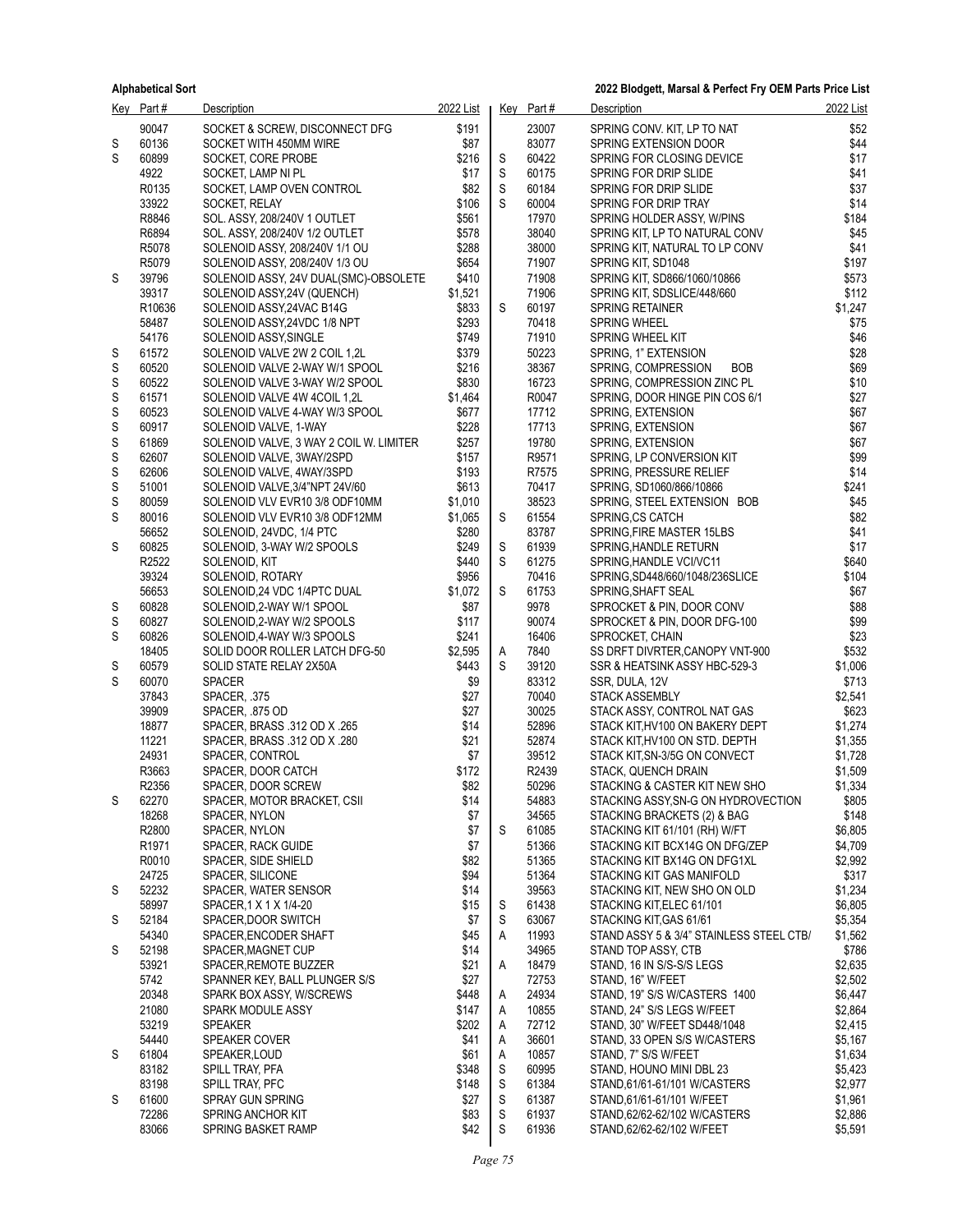**Alphabetical Sort**

| <u>Key</u> | Part#          | Description                                                    | 2022 List          |                  | Key Part#      | Description                                            | 2022 List           |
|------------|----------------|----------------------------------------------------------------|--------------------|------------------|----------------|--------------------------------------------------------|---------------------|
| Α          | 71661          | STAND, EDO21 12" W/CAST S/S                                    | \$6,790            |                  | 72214          | STAND, SD660/1060 6" W/FEET PTD                        | \$1,229             |
| A          | 71660          | STAND, EDO21 12" W/FEET PTD                                    | \$4,030            | A                | 71434          | STAND, SD866 16" W/CAST S/S                            | \$2,594             |
| Α          | 71657          | STAND EDO21 28" W/CAST S/S                                     | \$7,298            | Α                | 71433          | STAND, SD866 16" W/FEET PTD                            | \$1,405             |
| Α          | 71656          | STAND, EDO21 28" W/FEET PTD                                    | \$4,841            |                  | 72215          | STAND, SD866 6" W/FEET PTD                             | \$1,229             |
| A          | 71651          | STAND, EDO21 36" W/CAST S/S                                    | \$7,457            | Α                | 71438          | STAND, SD866/10866 12" CAST S/S                        | \$2,586             |
| Α          | 71650          | STAND, EDO21 36" W/FEET PTD                                    | \$4,767            | Α                | 71437          | STAND, SD866/10866 12" FEET PTD                        | \$1,398             |
| Α          | 71675          | STAND, EDO42 12" W/CAST S/S                                    | \$6,913            | Α                | 71429          | STAND, SD866/10866 30" CAST S/S                        | \$2,777             |
| Α          | 71674          | STAND, EDO42 12" W/FEET PTD                                    | \$4,964            | Α                | 71428          | STAND, SD866/10866 30" FEET PTD                        | \$1,587             |
| Α          | 71671          | STAND, EDO42 28" W/CAST S/S                                    | \$7,421            | Α                | 51445          | STANDOFF, 6-32 X .500                                  | \$7                 |
| A          | 71670          | STAND, EDO42 28" W/FEET PTD                                    | \$4,964            |                  | R7382          | STANDOFF, FEMALE NYLON                                 | $$7$                |
| Α          | 71665          | STAND EDO42 36" W/CAST S/S                                     | \$7,580            |                  | R7381          | STANDOFF, MALE NYLON                                   | \$7                 |
| Α          | 71664          | STAND, EDO42 36" W/FEET PTD                                    | \$5,031            | S                | 38965          | STANDOFF, HEX 1/4"X1-1/4" 8-32                         | \$7                 |
| Α          | 71689          | STAND, EDO57 12" W/CAST S/S                                    | \$7,089            | S                | 60591          | STAYBOLT BRASS M3X18 W THRD PN                         | \$14                |
| Α          | 71688          | STAND EDO57 12" W/FEET PTD                                     | \$4,399            | $\mathbb S$      | 62571<br>62572 | STEAM GENERATOR 27KW GAS                               | \$5,003             |
| A          | 71685<br>71684 | STAND, EDO57 28" W/CAST S/S<br>STAND EDO57 28" W/FEET PTD      | \$7,665<br>\$9,076 | $\mathsf S$<br>S | 62570          | STEAM GENERATOR 36KW GAS<br>STEAM GENERATOR 9-18KW GAS | \$11,719<br>\$7,904 |
| Α<br>Α     | 71679          | STAND, EDO57 36" W/CAST S/S                                    | \$7,826            |                  | R4891          | STEAM VENT ASSEMBLY                                    | \$281               |
| Α          | 71678          | STAND, EDO57 36" W/FEET PTD                                    | \$5,277            |                  | 413            | STEEL SHELF (S900)                                     | \$1,168             |
| Α          | 72055          | STAND, MB236 16" W/FEET S/S                                    | \$4,329            |                  | 414            | STEEL SHELF (L900)                                     | \$1,607             |
| A          | 70773          | STAND, MB236 30" W/FEET ALCT                                   | \$3,218            |                  | 7848           | STEEL TUBE BURNER ASSY, S900                           | \$1,048             |
| Α          | 72054          | STAND, MB236 30" W/FEET S/S                                    | \$5,646            |                  | 83041          | <b>STEM VALVE</b>                                      | \$42                |
| Α          | 70861          | STAND, MB260 16" W/CAST ALCT                                   | \$10,867           | A                | 32456          | STIFFENER ASSY, STAND                                  | \$288               |
| Α          | 72102          | STAND, MB260 16" W/CAST S/S                                    | \$6,437            | Α                | 32457          | STIFFENER ASSY, STAND                                  | \$288               |
| Α          | 70860          | STAND, MB260 16" W/FEET ALCT                                   | \$7,807            | S                | 61103          | STM GEN ASSY, 208V W/1 ELEMENT                         | \$2,159             |
| A          | 72100          | STAND, MB260 16" W/FEET S/S                                    | \$4,613            | $\mathsf S$      | 61106          | STM GEN ASSY, 208V W/2 ELEMENT                         | \$2,992             |
| Α          | 70866          | STAND, MB260 30" W/CAST ALCT                                   | \$12,044           | S                | 61109          | STM GEN ASSY, 208V W/3 ELEMENT                         | \$3,287             |
| Α          | 72101          | STAND, MB260 30" W/CAST S/S                                    | \$7,578            | S                | 61112          | STM GEN ASSY, 208V W/4 ELEMENT                         | \$5,724             |
| Α          | 70865          | STAND, MB260 30" W/FEET ALCT                                   | \$9,917            | S                | 61104          | STM GEN ASSY, 240V W/1 ELEMENT                         | \$2,159             |
| Α          | 72099          | STAND, MB260 30" W/FEET S/S                                    | \$6,121            | $\mathbb S$      | 61105          | STM GEN ASSY, 480V W/1 ELEMENT                         | \$2,159             |
| A          | 72059          | STAND, MB42 16" W/CAST S/S                                     | \$6,501            | $\mathsf S$      | 61108          | STM GEN ASSY,480V W/2 ELEMENT                          | \$2,992             |
| Α          | 70355          | STAND,MB42 16" W/FEET ALCT                                     | \$2,995            | ${\mathsf S}$    | 61111          | STM GEN ASSY,480V W/3 ELEMENT                          | \$3,287             |
| Α          | 72057          | STAND, MB42 16" W/FEET S/S                                     | \$4,872            | S                | 61114          | STM GEN ASSY, 480V W/4 ELEMENT                         | \$5,724             |
| Α          | 70363          | STAND, MB42 30" W/FEET ALCT                                    | \$3,765            |                  | R7222          | STOP ASSY, RACK                                        | \$148               |
| Α          | 72056          | STAND, MB42 30" W/FEET S/S                                     | \$3,616            | Α                | 19171          | STOP ASSY, RACK-SET OF 2                               | \$171               |
| A          | 72063          | STAND, MB60 16" W/CAST S/S                                     | \$10,830           | S                | 60017          | STOP PLATE FOR FLT HOUSE 2/1GN                         | \$87                |
| Α          | 70235          | STAND,MB60 16" W/FEET ALCT                                     | \$2,851            | S                | 60161          | STOP PLT FOR FILTER HOUSE 1/1G                         | \$69                |
| Α          | 72061<br>72062 | STAND, MB60 16" W/FEET S/S                                     | \$5,000            |                  | 15959<br>51636 | STOP, SLIDE                                            | \$27                |
| Α<br>Α     | 70180          | STAND, MB60 30" W/CAST S/S<br>STAND, MB60 30" W/FEET ALCT      | \$7,420<br>\$3,564 | Α<br>S           | 61669          | STORAGE TANK DEV311571<br>STRAIGHT COUPLER, 1.25" PVC  | \$4,206<br>\$69     |
| A          | 72060          | STAND, MB60 30" W/FEET S/S                                     | \$3,503            |                  | 51616          | STRAIGHT, 1/4" PTC X 1/4" NPT                          | \$59                |
| Α          | 70624          | STAND, MB866 16" W/FEET ALCT                                   | \$3,312            |                  | 51615          | STRAIGHT, 1/4" PTC X 1/8" NPT                          | \$52                |
| Α          | 72065          | STAND, MB866 16" W/FEET S/S                                    | \$5,066            | S                | 52001          | STRAINER, DRAIN KFC                                    | \$59                |
| Α          | 72066          | STAND, MB866 30" W/CAST S/S                                    | \$7,788            |                  | R9339          | STRAP, THERMOSTAT DRAIN                                | \$82                |
| Α          | 70637          | STAND, MB866 30" W/FEET ALCT                                   | \$3,722            |                  | 58077          | STRAP, FLUE RISER 100ES ON DEEP                        | \$75                |
| Α          | 72064          | STAND, MB866 30" W/FEET S/S                                    | \$6,312            | S                | 55342          | STREET ELBOW, 1" NPT SS                                | \$67                |
| Α          | 71482          | STAND, SD1048 9" W/CAST S/S                                    | \$4,221            |                  | 72360          | STRIKE PLATE                                           | \$10                |
| A          | 71466          | STAND, SD236 16" W/CAST, PTD                                   | \$2,417            | S                | 52104          | STRIKER, CUT "T" LATCH                                 | \$94                |
| A          | 71465          | STAND, SD236 16" W/FEET PTD                                    | \$1,229            |                  | 6061           | STRIP, TERMINAL ELEMENT CTB                            | \$12                |
| Α          | 71461          | STAND, SD236 30" W/CAST S/S                                    | \$2,632            |                  | 5272           | STRIP, TERMINAL ELEMENT ELCV                           | \$27                |
| A          | 71460          | STAND, SD236 30" W/FEET PTD                                    | \$1,440            |                  | 72146          | STRIP, DOOR TRIM                                       | \$15                |
| A          | 71448          | STAND, SD260 16" W/CAST S/S                                    | \$2,540            |                  | 16132          | STUD, STEEL 1-5/16                                     | \$27                |
| A          | 71447          | STAND, SD260 16" W/FEET PTD                                    | \$1,360            |                  | 39948          | STUD, 50 DOG POINT S/S                                 | \$7                 |
| Α          | 71443          | STAND, SD260 30" W/CAST S/S                                    | \$2,746            | S                | 60890          | SUCTION FILTER, PUSH                                   | \$191               |
| A          | 71442          | STAND, SD260 30" W/FEET PTD                                    | \$2,371            | S                | 60417          | SUCTION FILTER, 1/4 TURN                               | \$191               |
| A          | 71423          | STAND, SD448 12" W/FEET PTD                                    | \$1,405            | S                | 60011          | SUCTION HOSE BLE FOR RINSE AID                         | \$27                |
| A          | 71420          | STAND SD448 16" W/CAST S/S                                     | \$2,586            | S                | 60010          | SUCTION HOSE RED FOR DETERGENT                         | \$27                |
| A          | 71419          | STAND, SD448 16" W/FEET PTD                                    | \$1,398            | S                | 60009          | <b>SUCTION TUBE</b>                                    | \$52                |
| Α          | 72507          | STAND, SD448/1048 10" FEET PTD                                 | \$2,245            |                  | 57011          | SUCTION TUBE ASSY, VENT COMBI                          | \$245               |
| A          | 71424          | STAND, SD448/1048 12" CAST S/S                                 | \$2,594            |                  | 33150          | SUPPORT ASSY, BAFFLE WELD                              | \$45                |
| A          | 71415<br>71414 | STAND, SD448/1048 30" CAST S/S                                 | \$4,753            |                  | 90046          | SUPPORT ASSY, BAFFLE-SET OF 4                          | \$75                |
| A          | 72547          | STAND SD448/1048 30" FEET PTD<br>STAND, SD448/1048 6" FEET PTD | \$3,546<br>\$1,244 | Α                | 37003<br>19107 | SUPPORT ASSY, DOOR LOWER<br>SUPPORT ASSY, DOUBLE 1060  | \$788<br>\$1,937    |
| A<br>Α     | 71406          | STAND, SD660 16" W/CAST S/S                                    | \$2,570            |                  | 37453          | SUPPORT ASSY, MOTOR<br>D <sub>1</sub> XL               | \$529               |
| A          | 71405          | STAND, SD660 16" W/FEET PTD                                    | \$1,377            |                  | 37875          | SUPPORT ASSY, MOTOR<br>M1XL                            | \$780               |
| A          | 71401          | STAND, SD660 30" W/CAST S/S                                    | \$2,777            |                  | 55125          | SUPPORT ASSY, DECK                                     | \$543               |
| A          | 71410          | STAND, SD660/1060 12" CAST S/S                                 | \$2,570            | A                | 8346           | SUPPORT ASSY, DOUBLE 1048 BOXED                        | \$1,728             |
| Α          | 71409          | STAND, SD660/1060 12" FEET PTD                                 | \$1,384            | S                | 60013          | SUPPORT FOR SHAFT GASKET                               | \$161               |
| A          | 71400          | STAND, SD660/1060 30" FEET PTD                                 | \$1,587            |                  | 7931           | SUPPORT POST ASSY CTRG-2,42 IN                         | \$295               |
|            |                |                                                                |                    |                  |                |                                                        |                     |

*Page 76*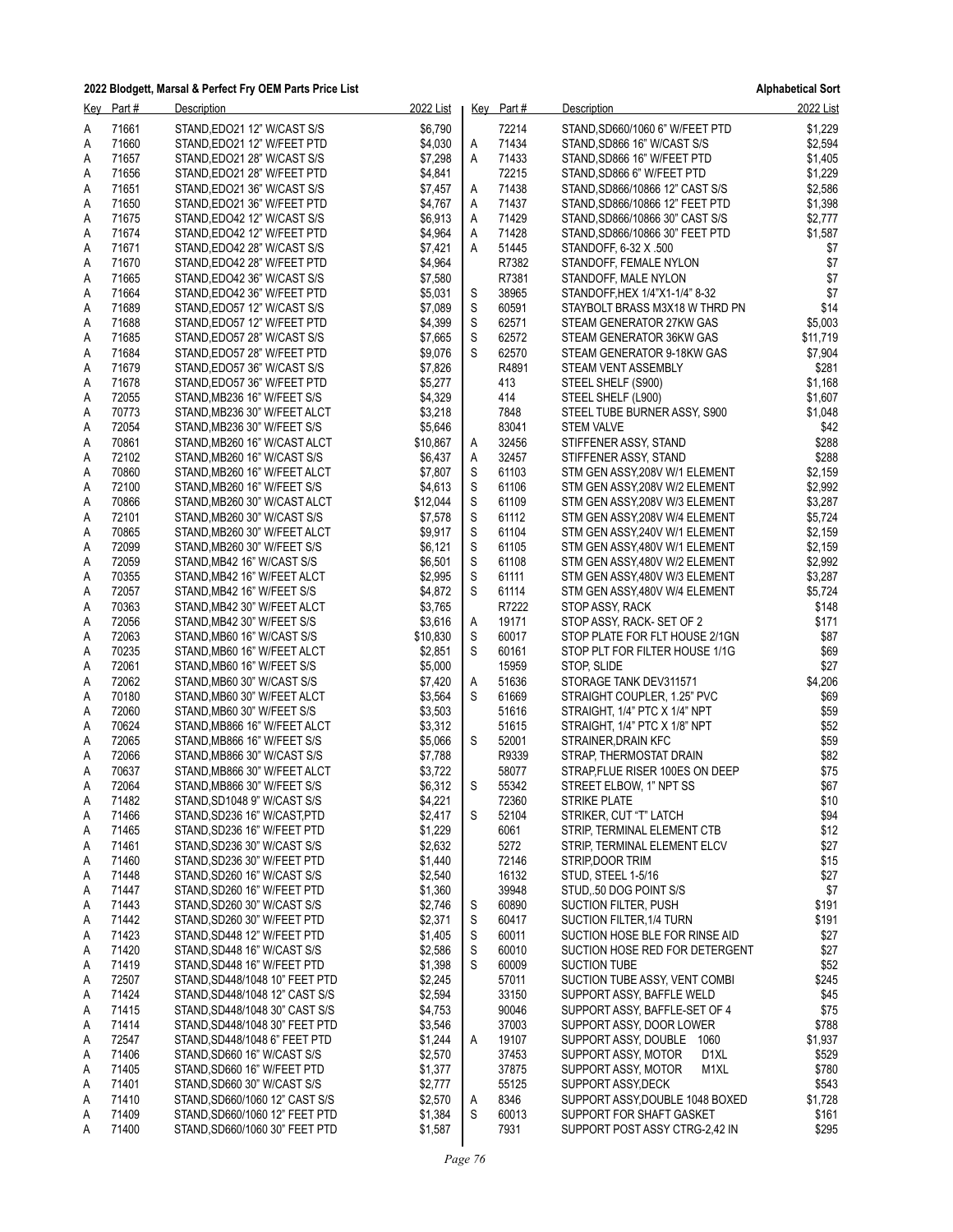|        | Kev Part#      | Description                                          | 2022 List     |        | Key Part#          | Description                                                      | 2022 List     |
|--------|----------------|------------------------------------------------------|---------------|--------|--------------------|------------------------------------------------------------------|---------------|
|        | 36422          | SUPPORT RACK, CHRM D/M1XL                            | \$240         |        | 33565              | SWITCH, ROCKER DPST UHC                                          | \$69          |
|        | 36900          | SUPPORT RACK, KIT<br>D/M1XL                          | \$446         |        | 16530              | SWITCH, ROCKER DPST, WHITE                                       | \$51          |
|        | 31951          | SUPPORT, BLOWER MOTOR UHC                            | \$153         |        | 30518              | SWITCH, ROCKER SPDT MATT BLACK                                   | \$94          |
| A      | 38338          | SUPPORT, PAN<br><b>BOB</b>                           | \$166         |        | 17857              | SWITCH, ROCKER SPDT, BLACK                                       | \$125         |
|        | 51623          | SUPPORT, RACK                                        | \$598         |        | M5132              | SWITCH, ROCKER SPST MATT BLACK                                   | \$82          |
|        | 34453          | SUPPORT, RACK KFC CTB                                | \$538         |        | 7636               | SWITCH, ROCKER, 3PDT, BLACK                                      | \$75          |
| A      | 18769          | SUPPORT, RACK 19 X 20 (CHROME)                       | \$237         |        | 20530              | SWITCH, ROCKER, 3PDT, BLACK                                      | \$102         |
|        | 20247          | SUPPORT, RACK 19 X 27 CHROME                         | \$477         |        | 7149               | SWITCH, ROCKER, 3PST, BLACK                                      | \$132         |
| A      | 33083          | SUPPORT, RACK KFC 19 X 20                            | \$249         |        | 6502               | SWITCH, ROCKER, DPDT, RED                                        | \$38          |
|        | R4487          | SUPPORT, TRANSPORT CART RACK                         | \$511         |        | 6500               | SWITCH, ROCKER, DPST, BLUE                                       | \$34          |
|        | R5321          | SUPPORT, TRANSPORT CART RACK                         | \$987         |        | 6501               | SWITCH, ROCKER, DPST, WHITE                                      | \$38          |
|        | 53270          | SUPPORT,4 PAN FIXED                                  | \$525         |        | 6499               | SWITCH, ROCKER, SPDT, BLACK                                      | \$41          |
|        | 58865<br>R7889 | SUPPORT, BAFFLE SIDE                                 | \$87<br>\$451 |        | 6498<br>6496       | SWITCH, ROCKER, SPDT, RED                                        | \$38<br>\$38  |
| S      | 61674          | SUPPORT, DOOR HANDLE<br>SUPPORT, MINI BOTTLE (METRO) | \$78          |        | 6497               | SWITCH, ROCKER, SPST, BLUE<br>SWITCH, ROCKER, SPST, WHITE        | \$38          |
| S      | 61410          | SUPPORT, RACK (SET OF 2) BLC6                        | \$567         |        | 39791              | SWITCH, ROTARY 2 POSITION                                        | \$525         |
|        | 23086          | SUPPRESSOR ASSY, .22MCF                              | \$106         | S      | 52205              | SWITCH, ROTARY 2 POSITION, AG                                    | \$196         |
|        | R6988          | SUPPRESSOR, ARC ASSY                                 | \$94          |        | 39675              | SWITCH, ROTARY 4 POSITION                                        | \$525         |
|        | 18580          | SWITCH & BLOCK, HUMIDAIRE                            | \$319         |        | 39674              | SWITCH, ROTARY 5 POSITION                                        | \$926         |
|        | R2818          | SWITCH & BRACKET ASSY, DOOR                          | \$213         |        | 21615              | SWITCH, THERMAL HIGH LIMIT                                       | \$288         |
|        | 16880          | SWITCH & BRACKET, W/SCREWS                           | \$191         |        | 36755              | SWITCH, THERMAL SPDT                                             | \$157         |
|        | 33946          | SWITCH & BRACKET, W/SCREWS                           | \$160         |        | 4907               | SWITCH, TOGGLE SPST, 10A 250V                                    | \$94          |
|        | 17926          | SWITCH & BRACKET, W/SCREWS C&H                       | \$373         |        | 57604              | SWITCH, 8 STPT PREFFERED MEALS                                   | \$755         |
|        | 22713          | SWITCH & HARDWARE, FLOAT                             | \$830         |        | 53451              | SWITCH 8-STPT W/BOARD HARDEES                                    | \$788         |
|        | 20347          | SWITCH & SCREWS, C&H MODE                            | \$67          |        | R8594              | SWITCH, FAN LOW/HI                                               | \$87          |
|        | 22724          | SWITCH & SCREWS, HIGH LIMIT                          | \$305         |        | 52694              | SWITCH, INFINITE CT301/2                                         | \$82          |
|        | 11260          | SWITCH & SCREWS, INTERLOCK RE                        | \$222         |        | R8740              | SWITCH, MEAT PROBE                                               | \$52          |
|        | 20734          | SWITCH & SCREWS, MICRO DFG-50                        | \$179         |        | R8595              | SWITCH.PUSHBUTTON                                                | \$293         |
|        | 18868          | SWITCH & SCREWS, MODE SELECTOR                       | \$44          |        | 6503               | SWITCH, ROCKER DPDT BLACK                                        | \$38          |
|        | 90099          | SWITCH & SCREWS, ROTARY 3-POSN                       | \$67          |        | 19619              | SWITCH, ROCKER DPST BLACK                                        | \$17          |
|        | 83262          | SWITCH ASSY, AIR FILTER                              | \$73          |        | 16025              | SWITCH, ROTARY 3 POSITION                                        | \$82          |
|        | 52698          | SWITCH ASSY, RACK STOP                               | \$134         |        | 21068              | SWITCH, ROTARY 4 POSITION                                        | \$51          |
|        | 58700<br>72464 | SWITCH ASSY, DOOR BC20                               | \$665<br>\$28 |        | 35919<br>32875     | SWITCH. MICRO MK111H                                             | \$89<br>\$112 |
|        | 100225         | SWITCH GUARD, CT<br>SWITCH-TSTAT, 8 STPT DFG100      | \$419         |        | 70050              | TAPE, GORE-TEX GASKET 3/4"<br>T-BAR ASS'Y                        | \$241         |
|        | 100222         | SWITCH- TSTAT, 8 STPT MKV                            | \$788         |        | 70487              | T-BAR SERVICE KIT                                                | \$590         |
|        | 35918          | SWITCH, MICRO FA/EF/RE                               | \$94          |        | 71182              | TEAR DROP, 3"                                                    | \$60          |
|        | R0069          | SWITCH, "SQUARE D" 4 POSITION                        | \$1,416       |        | 70480              | TEAR DROP, 3-3/8"                                                | \$60          |
|        | 71496          | SWITCH, 1-POLE BREAKER, 0.5A                         | \$193         |        | 71561              | TEAR DROP, 4-3/16"                                               | \$67          |
|        | R9400          | SWITCH, AC TOGGLE 7803                               | \$112         |        | 70432              | TEAR DROP, 4-3/8"                                                | \$41          |
|        | M2819          | SWITCH, AUST. & COMBI PRESSURE                       | \$653         | S      | 52134              | TEE, 1" NPT BRASS                                                | \$179         |
| S      | 35193          | SWITCH, DOOR                                         | \$134         |        | 17875              | TEE, BLACK MALLEABLE 3/4 X 3/4                                   | \$27          |
|        | R0225          | <b>SWITCH, DOOR INTERLOCK</b>                        | \$153         |        | 39808              | TEE, BRASS 1/4NPT X 1/4 COMP                                     | \$75          |
|        | R2039          | SWITCH, FAN CONTROL                                  | \$233         |        | 18410              | TEE, BRASS 11/16 X 1-9/16                                        | \$75          |
|        | R8515          | SWITCH, FRONT END                                    | \$245         | S      | 60908              | TEE, Ø10 X Ø10 X Ø6                                              | \$106         |
|        | 36376          | SWITCH, GAS ON/OFF                                   | \$46          |        | 50254              | TEE, 1/2"FLARE X 1/2" NPT BRASS                                  | \$118         |
|        | R2040          | SWITCH, HIGH LIMIT                                   | \$134         |        | 51924              | TEE, 3/4 X 3/4 X 1/2 REDUCING                                    | \$94          |
|        | 39682          | SWITCH, LIMIT (185F;NC)                              | \$253         | S      | 62729              | TEMP PROBE AIR SENSOR                                            | \$332         |
|        | 39806          | SWITCH, LIMIT (N/O:150)                              | \$506         | S      | 60323              | TEMPERATURE SENSOR AIR 350°C                                     | \$290         |
|        | R10515         | <b>SWITCH, MEAT PROBE</b>                            | \$78          | S      | 39733              | TERM BLOCK ASSY, 15"W/GROUND                                     | \$161         |
| S<br>S | 37392<br>5906  | SWITCH, MICRO<br>SWITCH, MICRO 20A                   | \$23<br>\$36  | S<br>S | 62333<br>62331     | TERM BLOCK INCOMING GND (GREY)<br>TERM BLOCK INCOMING LINE (GREY | \$35<br>\$21  |
|        | 39991          | SWITCH, MICRO ROLLER, SPDT                           | \$27          | S      | 62332              | TERM BLOCK, INCOMING NEUT BLUE                                   | \$21          |
|        | 16807          | SWITCH, MICRO, 25A, 250V                             | \$106         |        | 83261              | TERM, MINI FIT, JR CLAMP                                         | \$7           |
|        | 52466          | SWITCH, MODE                                         | \$630         | S      | 60332              | TERMINAL 1.5Q 2-POLE GREY WAGO                                   | \$14          |
|        | R4623          | SWITCH, MODE 1-24                                    | \$555         | S      | 60274              | TERMINAL 2.5Q 2 POLE GREY WAGO                                   | \$21          |
|        | R4622          | SWITCH, MODE 1-8                                     | \$324         | S      | 60320              | TERMINAL 4-CONDUCTOR FOR FUSE                                    | \$52          |
|        | R5686          | SWITCH, MODE 3 POSITION 1-14                         | \$352         | S      | 60278              | TERMINAL 4Q 2 POLE BLUE WAGO                                     | \$21          |
|        | R2715          | SWITCH, PANEL MOMENTARY DPDT                         | \$136         | S      | 60277              | TERMINAL 4Q 2 POLE GREAY WAGO                                    | \$14          |
|        | 83048          | SWITCH, PRESSURE 100 PSI                             | \$151         | S      | 60281              | TERMINAL 4Q 4 POLE GREY WAGO                                     | \$35          |
|        | M9422          | SWITCH, PRESSURE ONLY DOM/CE                         | \$97          |        | 52870              | TERMINAL BLOCK ASSEMBLY                                          | \$305         |
|        | 18295          | SWITCH, PUSHBUTTON MOMENTARY                         | \$179         | S      | 52169              | TERMINAL BLOCK ASSY, 1PH                                         | \$598         |
|        | 83554          | SWITCH, ROCKER 250VAC GREEN                          | \$42          |        | 58129              | <b>TERMINAL BLOCK JUMPER</b>                                     | \$41          |
|        | 30465          | SWITCH, ROCKER DPDT MATT BLACK                       | \$53          |        | R <sub>11255</sub> | TERMINAL BLOCK, 3 POLE 12 CONN                                   | \$19          |
|        | 31478          | SWITCH, ROCKER DPST LIGHTED                          | \$82          |        | 72334              | TERMINAL BLOCK, 3 POLE 175A                                      | \$309         |
|        | 30464          | SWITCH, ROCKER DPST MATT BLACK                       | \$86          |        | 71565              | TERMINAL BLOCK, 600V 30A                                         | \$186         |
|        | 30517          | SWITCH, ROCKER DPST MATT BLACK                       | \$67          | S      | 50952              | TERMINAL BLOCK,5 POS PUSH IN                                     | \$27          |
|        | 19620          | SWITCH, ROCKER DPST MOM BLACK                        | \$52          | S      | 38605              | TERMINAL, BLOCK 3 POLE POWER                                     | \$27          |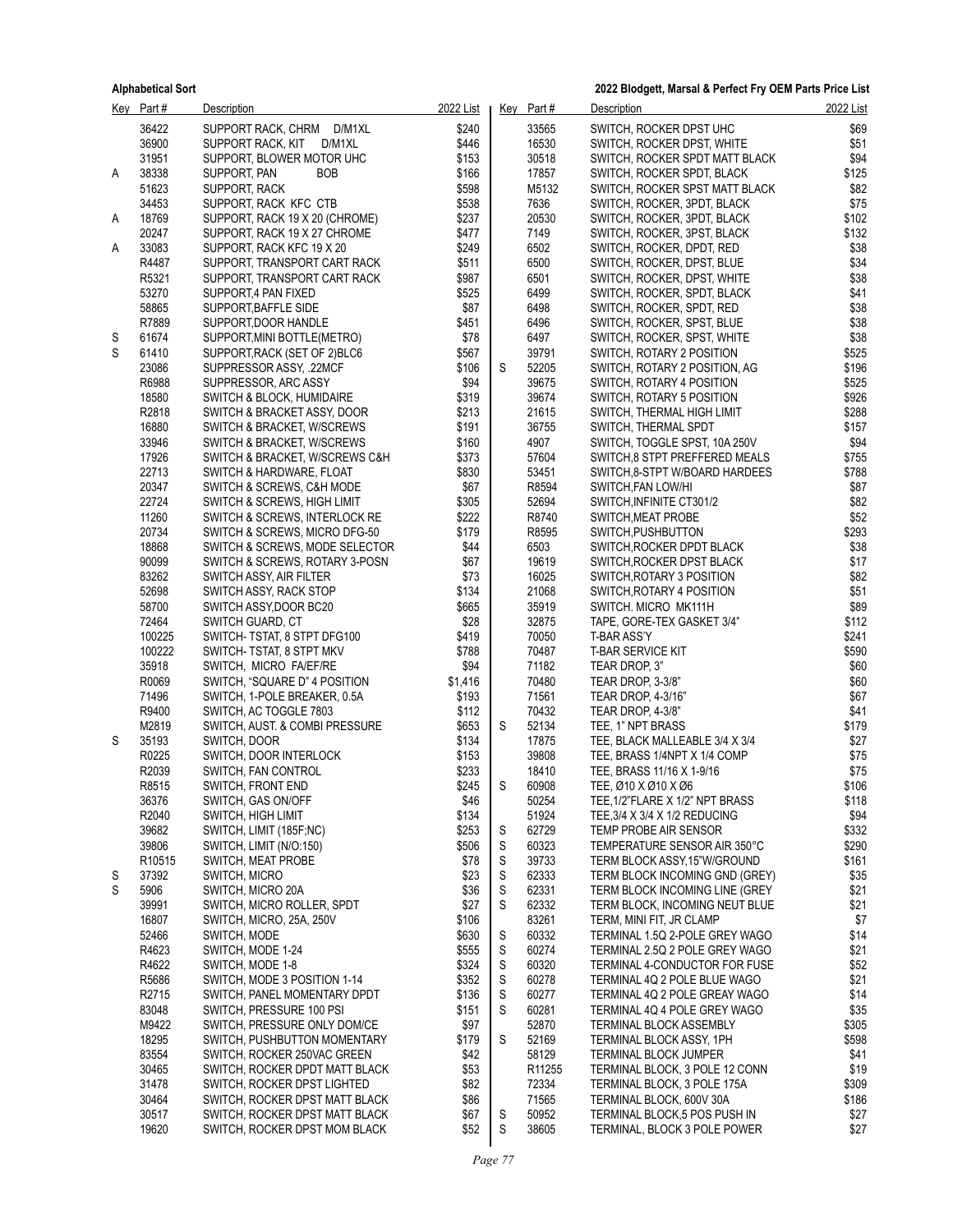**Alphabetical Sort**

|   | Key Part#         | Description                                                   | 2022 List        |   | Key Part#                   | Description                                       | 2022 List      |
|---|-------------------|---------------------------------------------------------------|------------------|---|-----------------------------|---------------------------------------------------|----------------|
|   | R <sub>1489</sub> | TERMINAL, FASTON 1/4                                          | \$19             | S | 61295                       | THERMOSWITCH,350C                                 | \$194          |
|   | 21928             | TERMINAL, FEMALE .250 SPADE                                   | \$7              |   | 58146                       | THHN WIRE, 90 DEG C - 8 AWG                       | \$27           |
|   | 21929             | TERMINAL, FEMALE, .250 FASTON                                 | \$7              | S | 60562                       | THREADED BRANCH WITH HOSE FOR                     | \$379          |
|   | R2876             | TERMINAL, GROUND 2/0 AWG                                      | \$394            | S | 80057                       | THRMVLV TES2 C/MOP-16EQ. OR01                     | \$1,053        |
|   | 83124             | TERMINAL, MALE BLADE 30A                                      | \$19             |   | 18308                       | THRU PIPE & NOZZLE ASSY, STEAM                    | \$305          |
|   | 18271             | TERMINAL, MALE TAB 1/4 TIN PL                                 | \$10             |   | 17649                       | THRU PIPE ASSY                                    | \$301          |
|   | 18353             | TERMINAL, TAB 1/4 BRASS                                       | \$7              |   | 18242                       | THRU PIPE ASSY                                    | \$428          |
|   | 15937             | TERMINAL, ADAPTOR 1/4                                         | \$10             |   | 20373                       | THRU PIPE ASSY                                    | \$293          |
|   | R10968            | TESTED BOARD, CONTROL B14-GAS                                 | \$3,082          |   | 21504                       | THRU PIPE ASSY                                    | \$379          |
|   | R10354            | TESTED BOARD, CONTROL BC14-ELEC                               | \$3,240          |   | 4510                        | THRU PIPE ASSY FORMED                             | \$161          |
|   | R10353            | TESTED BOARD, CONTROL BC14-GAS                                | \$3,240          |   | 4512                        | THRU PIPE ASSY FORMED                             | \$216          |
| S | 60759             | THERMAL BANQUET COVER, 202                                    | \$2,277          |   | 32506                       | THRU PIPE ASSY, CE                                | \$336          |
|   | R11426<br>54889   | THERMAL COVER, ROLL-IN CART<br>THERMAL OVERLOAD PROTKTR MOTOR | \$2,376<br>\$305 |   | 9067<br>R7250               | TIE, WIRE 1/8 X 6.0 MAX<br><b>TIMER</b>           | \$7<br>\$825   |
|   | R11234            | THERMAL OVERLOAD PROTKTR MOTOR                                | \$342            |   | 16948                       | TIMER & KNOB, 60 MIN                              | \$724          |
|   | 18314             | THERMAL SWITCH SPNO                                           | \$276            |   | 18581                       | TIMER & SCREWS, HUMIDAIRE 240V                    | \$804          |
|   | 33300             | THERMAL SWITCH, HI-LIMIT                                      | \$288            |   | 18583                       | TIMER & SCREWS, RPT CYCLE 240V                    | \$1,169        |
|   | 56760             | THERMAL SWITCH, MANUAL RESET                                  | \$132            |   | 21051                       | TIMER ASSY, REPEAT CYCLE 120V                     | \$866          |
|   | 34931             | THERMISTOR(SEE JUDY/ORDERING)                                 | \$52             |   | 38392                       | TIMER,                                            | \$471          |
|   | 39998             | THERMISTOR, 5 OHM                                             | \$35             |   | 18291                       | TIMER, 10 MIN, 240V, 60 HZ                        | \$956          |
|   | 70845             | THERMOCOUPLE PROBE, STM (WP10)                                | \$518            |   | R1182                       | TIMER, 100 MIN W/KNOB                             | \$805          |
|   | 3835              | THERMOCOUPLE, DT 60                                           | \$136            |   | 18290                       | TIMER, 10MIN 115V 60HZ                            | \$956          |
|   | 100653            | THERMOCOUPLE, ROBERTSHAW                                      | \$87             |   | 17864                       | TIMER, 12 HR, 120V, 60 HZ                         | \$538          |
|   | 71735             | THERMOMETER, 200-1000F                                        | \$370            |   | 17863                       | TIMER, 12 HR, 240V, 50/60 HZ                      | \$949          |
|   | 11529             | THERMOSTAT & NIPPLE FDH                                       | \$739            |   | R2666                       | TIMER, 120 MIN 230V 60HZ                          | \$257          |
|   | 11528             | THERMOSTAT & NIPPLE, FDO                                      | \$717            |   | R3942                       | TIMER, 120 MIN 230V 50HZ                          | \$305          |
|   | 11527             | THERMOSTAT & NIPPLE, FDTH SS                                  | \$692            |   | R8592                       | <b>TIMER, 230V</b>                                | \$526          |
|   | 11526             | THERMOSTAT & NIPPLE, FDTO SS                                  | \$720            |   | 72440                       | TIMER, 24-HOUR, 120VAC/60HZ                       | \$1,052        |
|   | 71542             | THERMOSTAT BULB GUARD, EDO                                    | \$132            |   | 18292                       | TIMER, 30 MIN, 120 VAC, 60 HZ                     | \$301          |
|   | 71745             | THERMOSTAT BULB HOLDER                                        | \$88             |   | 18293                       | TIMER, 30 MIN, 240V, 60 HZ                        | \$665          |
|   | 70486             | THERMOSTAT KNOB, WAVE 1-10                                    | \$67             |   | 21510                       | TIMER, 6 HR, 120V, 60 HZ                          | \$670          |
|   | 71989             | THERMOSTAT W/KNOB, 1-10                                       | \$778            |   | 18226                       | TIMER, 60 MIN 240V 60HZ                           | \$184          |
|   | 9062              | THERMOSTAT, 1200                                              | \$1,035          |   | 5147                        | TIMER, 60 MIN MECH W/BELL                         | \$102          |
|   | 71880             | THERMOSTAT, 300-650F W/KNOB                                   | \$763            |   | 15956                       | TIMER, 60 MIN RHODES W/SWITCH                     | \$688          |
| S | 51500             | THERMOSTAT, 70/90C 10A 250VAC                                 | \$184            |   | 37318                       | TIMER, 60 MIN, 24V, 50HZ                          | \$498          |
|   | 17964             | THERMOSTAT, BULB GUARD 1060                                   | \$210            |   | 37317                       | TIMER, 60 MIN, 24V, 60 HZ                         | \$267          |
|   | 8321              | THERMOSTAT, BULB GUARD EF/EZE                                 | \$190            |   | 20084                       | TIMER, 60MIN 240V 50HZ                            | \$244          |
|   | 59369<br>72443    | THERMOSTAT, CAPILLARY 500F<br>THERMOSTAT, CE                  | \$259<br>\$1,475 |   | 18318<br>R <sub>11270</sub> | TIMER, ADJ., 120V<br>TIMER, ASYMMETRICAL RECYCLER | \$912<br>\$513 |
|   | R3662             | THERMOSTAT, COMP.TEMP. SHUTOFF                                | \$511            |   | M3172                       | TIMER, FIXED, 2 SECOND                            | \$397          |
|   | 70377             | THERMOSTAT, GAS                                               | \$1,333          |   | R8586                       | TIMER, FLUSH 230V                                 | \$630          |
| S | 50937             | THERMOSTAT, HERMETIC                                          | \$164            |   | 36854                       | TIMER, PRESET HUMIDAIRE D1XL                      | \$543          |
|   | 50938             | THERMOSTAT, HERMETIC                                          | \$665            |   | 35074                       | TIMER, SOLID STATE                                | \$695          |
|   | 36441             | THERMOSTAT, HI LIMIT                                          | \$382            |   | R5305                       | TIMER, SOLID STATE                                | \$234          |
|   | 58025             | THERMOSTAT, HI LIMIT                                          | \$206            |   | 18225                       | TIMER,60 MIN 120V 60C                             | \$184          |
| S | 60985             | THERMOSTAT, HIGH LIMIT                                        | \$187            |   | 39784                       | TIMER, MULTIFUNCTION                              | \$519          |
|   | R <sub>1573</sub> | THERMOSTAT, HIGH LIMIT                                        | \$336            |   | R9388                       | TNT TOUCH & HOLD DECAL                            | \$1,003        |
|   | R2630             | THERMOSTAT, HIGH LIMIT                                        | \$382            |   | 50259                       | TOOL BOX                                          | \$410          |
|   | 54600             | THERMOSTAT, HIGH LIMIT, 248F                                  | \$513            |   | 9035                        | TOOL, WINDOW INSTALLATION S/S                     | \$17           |
|   | R1480             | THERMOSTAT, HI-TEMP (SERVICE)                                 | \$301            | S | 61786                       | TOP ASSY, ACCESSIBLE CONTROL                      | \$1,088        |
|   | 11603             | THERMOSTAT, K-783-24                                          | \$354            | S | 61861                       | TOP ASSY, BCT 6/10 CTRL SEALED                    | \$4,719        |
|   | 15365             | THERMOSTAT, K-877-36                                          | \$367            | S | 61862                       | TOP ASSY, BCT 6/10 WENDY'S                        | \$4,032        |
|   | 11513             | THERMOSTAT, K-920-36                                          | \$224            |   | 56376                       | TOP HINGE PLATE                                   | \$288          |
|   | R1178             | THERMOSTAT, KIT H/A P5 W/KNOB                                 | \$676            |   | 36793                       | TOP PLATE, DOOR MOUNTING ECG                      | \$46           |
|   | 16536             | THERMOSTAT, KX-234-36                                         | \$182            |   | 72354                       | TOP, CT                                           | \$432          |
|   | 5279              | THERMOSTAT, KX-38-36                                          | \$184            |   | 71719                       | TOP, PILOT BOX                                    | \$181          |
|   | 20546             | THERMOSTAT, MECH W/TERM 1400                                  | \$293            | S | 61805                       | TOP, FRONT FACE                                   | \$99           |
|   | R2801             | THERMOSTAT, P1 3 POLE                                         | \$488            | S | 61639                       | TOP, HOOD ASSEMBLY                                | \$288          |
|   | R3661             | THERMOSTAT, P4 ADJUSTABLE                                     | \$226            |   | 59201                       | TOROIDAL AUTO TRANS 480/240                       | \$835          |
|   | R0118             | THERMOSTAT, STEAM PRIORITY P3                                 | \$640            | S | 61776                       | TOUCH DISPLAY, CSII BLD *DO NOT ORDER*            | \$678          |
|   | R0121             | THERMOSTAT, TOO HOT TO STM P1                                 | \$458            | S | 62450                       | TOUCH PANEL, CSII B-C-K                           | \$419          |
|   | 56644             | THERMOSTAT, 150-550F, 350 DEG TD                              | \$496            | S | 61563                       | T-PIECE 1/4"                                      | \$19           |
|   | 3243<br>R8012     | THERMOSTAT,DG<br>THERMOSTAT, N/C: O(158)-C(131)               | \$2,031<br>\$149 |   | 8819<br>8818                | TRACK ASSY, LH<br>TRACK ASSY, RH                  | \$112<br>\$112 |
|   | R8596             | THERMOSTAT, N/O:O(140)-C(167)                                 | \$288            |   | 19782                       | TRACK, LH S/S                                     | \$106          |
|   | R8015             | THERMOSTAT, N/O:O(95)-C(122)                                  | \$288            |   | 6903                        | TRACK, RH INTERIOR S/S                            | \$44           |
| S | 60309             | THERMOSWITCH                                                  | \$69             |   | 18031                       | TRACK, RH S/S                                     | \$52           |
| S | 60588             | THERMO-SWITCH CIRCUIT, PRNTBD                                 | \$78             |   | 6902                        | TRACK, LH S/S                                     | \$37           |
|   |                   |                                                               |                  |   |                             |                                                   |                |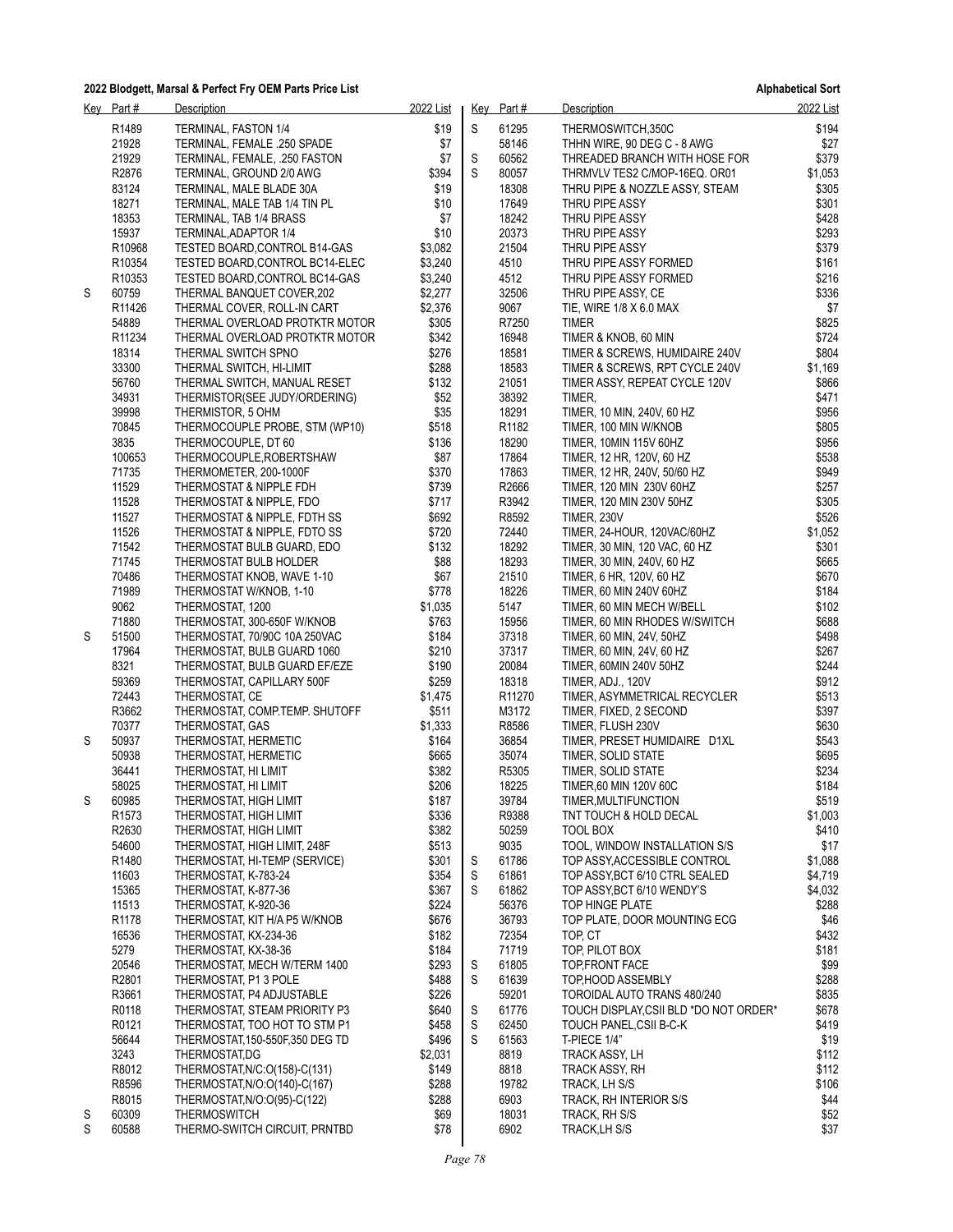|        | Key Part#          | <b>Description</b>                                                | 2022 List        |   | Key Part#       | <b>Description</b>                                           | 2022 List        |
|--------|--------------------|-------------------------------------------------------------------|------------------|---|-----------------|--------------------------------------------------------------|------------------|
| S      | 60668              | TRANS.480,440,415,400,240,208,                                    | \$2,098          | S | 60003           | TUBE FOR TRIP TRAY                                           | \$59             |
|        | 22310              | TRANSDUCER, SIGNAL DFG/ZEPH.                                      | \$823            |   | R7886           | TUBE, 3/8 ID REINFORCED PVC                                  | \$27             |
|        | 20355              | TRANSFORMER & SCREWS, 115/24V                                     | \$84             | S | 57025           | TUBE, 7/8 ID SILICONE, BRAIDED                               | \$11             |
|        | 20356              | TRANSFORMER & SCREWS, 230/24V                                     | \$211            |   | 38474           | TUBE, DOOR HANDLE<br><b>BOB</b>                              | \$251            |
| S      | 62553<br>62291     | TRANSFORMER 120-240/2X24-12                                       | \$354            |   | R3752           | TUBE, FLAME SENSOR MOUNTING                                  | \$125            |
| S<br>S | 60329              | TRANSFORMER 200-240/2X24-12<br>TRANSFORMER 480-440-400/230        | \$443<br>\$998   |   | R6331<br>R8799  | TUBE, FLEX<br>TUBE, FLEX 3/8 X 24" SS                        | \$182<br>\$118   |
| S      | 55643              | TRANSFORMER ASSY, BC20                                            | \$2,176          |   | R7384           | TUBE, FLEX 1/2 X 18"                                         | \$148            |
|        | 38248              | TRANSFORMER, 1.5 KVA                                              | \$4,388          |   | R7385           | TUBE, FLEX 1/2 X 24"                                         | \$191            |
|        | 36700              | TRANSFORMER, 115/230--24V 56A                                     | \$94             |   | R8950           | TUBE, FLEX 1/2" OD X 12"                                     | \$94             |
|        | R9213              | TRANSFORMER, 115V TO 230V                                         | \$1,336          |   | 33488           | TUBE, FLEX 1/4 X 12.0"                                       | \$52             |
|        | 24356              | TRANSFORMER, 120 TO 24V, 80VA                                     | \$421            |   | R7468           | TUBE, FLEX 1/4 X 36"                                         | \$112            |
| S      | 52142              | TRANSFORMER, 130VA 20V SEC                                        | \$276            |   | R8949           | TUBE, FLEX 1/4" OD X 48"                                     | \$166            |
| S      | 51028              | TRANSFORMER, 130VA 24V SEC                                        | \$152            |   | R8948           | TUBE, FLEX 1/4"OD X 30"                                      | \$82             |
|        | R <sub>11452</sub> | TRANSFORMER, 1KVA 240/115                                         | \$588            |   | 33836           | TUBE, FLEX 1/4"TUBE X 6"                                     | \$52             |
| S      | 52948<br>M6899     | TRANSFORMER, 208/240-24V 40VA<br>TRANSFORMER, 208/240-24V 40VA    | \$44<br>\$130    |   | R8952<br>R6328  | TUBE, FLEX 3/8" OD X 6"<br>TUBE, FLEX 3/8" X 18"             | \$67<br>\$106    |
|        | 38303              | TRANSFORMER, 40VA 120-240P/24S                                    | \$153            |   | R6330           | TUBE, FLEX 3/8" X 36"                                        | \$114            |
|        | R2051              | TRANSFORMER, 480/240V                                             | \$837            |   | R3039           | TUBE, INLET                                                  | \$182            |
| S      | 60911              | TRANSFORMER, 480V                                                 | \$738            |   | 36313           | TUBE, PILOT 22.688                                           | \$52             |
|        | 6698               | TRANSFORMER, 480V TO 120V                                         | \$1,299          |   | 32525           | TUBE, PILOT 25.13" CE                                        | \$52             |
|        | 70450              | TRANSFORMER, WF                                                   | \$303            |   | 54447           | TUBE, PRESSURE SWITCH                                        | \$202            |
| S      | 61680              | TRANSFORMER, 115V                                                 | \$901            |   | R8074           | TUBE, PUMP CONNECTION                                        | \$1,210          |
|        | 31274              | TRANSFORMER, 120V/24V 76VA                                        | \$402            |   | 50933           | TUBE, RECIRCULATION                                          | \$125            |
|        | R8763              | TRANSFORMER.208/240V-24V 50VA                                     | \$125            |   | 3294            | TUBE, STEEL 3/16 OD X 50                                     | \$35             |
| S      | 62400<br>51453     | TRANSFORMER.400-480/2X24-12-23<br>TRANSFORMER, AUTO 480V STEP DWN | \$443<br>\$709   |   | 57278<br>R10758 | TUBE, TRAP<br>TUBE, WATER INJECTION                          | \$240<br>\$184   |
|        | 35575              | TRANSFORMER-THERMISTOR KIT UHC                                    | \$956            |   | R9835           | TUBE, WATER INLET/OUTLET                                     | \$21             |
| S      | 60245              | <b>TRANSITION PIECE FOR CLIMAOPTI</b>                             | \$27             | S | 50953           | TUBE, WATER SUPPLY                                           | \$112            |
| S      | 60881              | TRANSMITTER, PRESSURE                                             | \$498            |   | 50934           | TUBE, WATER SUPPLY INLET                                     | \$94             |
|        | 9015               | TRANSPORT CART HANDLE                                             | \$56             |   | 50010           | TUBE, 1/4 ID PVC                                             | \$67             |
|        | 34430              | TRAY ASSY, GREASE CTB                                             | \$326            | S | 50997           | TUBE, DRAIN                                                  | \$14             |
|        | 32519              | TRAY ASSY, GREASE MK111                                           | \$1,823          | S | 60527           | TUBE, EXHAUST 1.06                                           | \$211            |
| S      | 60352              | TRAY FOR COMBICLEAN CANISTERS                                     | \$122            | S | 60528           | TUBE, EXHAUST 1.08                                           | \$373            |
|        | 55213              | TRAY, INSULATION                                                  | \$29             | S | 61355           | TUBE, EXHAUST ROOF 2/1                                       | \$506            |
|        | R4550<br>37944     | TRIM ASSY, HEAT EXCHANGER EXH<br>TRIM ASSY, 1060 BOTTOM S/S       | \$755<br>\$385   |   | R9569<br>R10459 | TUBE, FLEX 36" WITH FITTINGS<br>TUBE, FLEX 45" WITH FITTINGS | \$578<br>\$233   |
|        | 17311              | TRIM ASSY, DOOR CENTER S/S                                        | \$84             |   | 55772           | TUBE, PRESSURE SWITCH                                        | \$271            |
|        | 35718              | TRIM, ANGLE BACK BOT                                              | \$59             | S | 61933           | TUBE, WASH ARM 2/3                                           | \$281            |
|        | 22403              | TRIM, BOTTOM S/S WELDED                                           | \$305            | S | 61934           | TUBE, WASH ARM 6 & 10                                        | \$301            |
|        | 52013              | TRIM, FRONT RH VERTICAL                                           | \$112            |   | 37704           | TUBE/BRKT ASSY, DFG100 W/RH CTL                              | \$319            |
|        | 36583              | TRIM, FRONT TOP<br>D/M1XL                                         | \$41             |   | 37705           | TUBE/BRKT ASSY, DFG200 W/RH CTL                              | \$451            |
|        | 19917              | TRIM, FRONT WELD                                                  | \$616            |   | 52648           | TUBING, 2.00" I.D. SILICONE                                  | \$19             |
|        | 51698              | TRIM, LOWER FRONT                                                 | \$153            |   | M9705           | <b>TUBING, SILICONE</b>                                      | \$3              |
|        | 50066              | TRIM, TOP BACK                                                    | \$141            |   | 58270           | TUBING, 1/2 ID SILICONE BRAID                                | \$11             |
|        | 18012<br>50647     | TRIM, TOP LH S/S WELDED CTB1<br>TRIM, UPPER                       | \$336<br>\$835   |   | 50423<br>57782  | TUBING.CONVOLUTED 3/4" X 12"<br>TURBOLATOR, 4 INSHOT ES200   | \$689<br>\$82    |
|        | 17825              | TRIM, BOT MARK V 6-1/2" HIGH                                      | \$505            |   | 54910           | <b>TURBULATOR</b>                                            | \$52             |
| S      | 52071              | TRIM, DOOR LOCK COVER                                             | \$67             | S | 62939           | <b>TURN SWITCH</b>                                           | \$138            |
| S      | 52121              | TRIM.RH FRONT                                                     | \$94             |   | 57953           | <b>TURNBUCKLE ASSY,DOOR</b>                                  | \$1,234          |
| S      | 61892              | TROLLEY, RI 202 67MM BOXED                                        | \$8,445          | S | 80135           | TX EXP. VALVE CONDIMENT RAIL                                 | \$1,149          |
| S      | 61893              | TROLLEY, RI 202 85MM BOXED                                        | \$5,522          | S | 80014           | TX VALVE R404A 2230/M12SE                                    | \$1,149          |
|        | R2080              | <b>TROUGH ASSY, DRIP</b>                                          | \$428            |   | R4268           | U BOLT 1/4-20 THREADS                                        | \$21             |
|        | 55127              | TS11 SAFETY VALVE, 1/4"TUBE FIT                                   | \$511            |   | 3807            | UNION, 1/2 INCH                                              | \$52             |
|        | 70044              | T'STAT KNOB, 300-650F (Use 10392)                                 | \$60             |   | 15963           | UNION, FEMALE COMPRESSION<br><b>USB CABLE STRAIGHT</b>       | \$82             |
|        | 70435<br>R10745    | T'STAT, W/KNOB, EDO #D1-700<br>TUBE ASSY, FLOAT                   | \$1,497<br>\$657 |   | 59565<br>52647  | USB CABLE, 1M                                                | \$35<br>\$245    |
|        | R8511              | TUBE ASSY, FLOAT                                                  | \$831            |   | 52160           | USB CABLE, XR8G                                              | \$99             |
|        | 15891              | TUBE ASSY, LIGHT                                                  | \$67             | S | 61723           | USB CONNECTOR CABLE                                          | \$41             |
|        | 8922               | TUBE ASSY, PILOT FA/1000                                          | \$29             | S | 60343           | USB CONNECTOR, CHASSIS MOUNTED                               | \$59             |
|        | 8708               | TUBE ASSY, PILOT L-900/999                                        | \$29             |   | 58670           | USB DRIVE, BCP 50K SFTWR                                     | \$240            |
|        | 38632              | TUBE ASSY, PRESSURE<br><b>BOB</b>                                 | \$141            |   | 20275           | VALVE & NIPPLE, 120V LP                                      | \$969            |
|        | 34750              | TUBE ASSY, PRESSURE 2.5"                                          | \$87             |   | 20325           | VALVE & NIPPLE, GAS NAT DFG                                  | \$1,010          |
|        | 38382              | TUBE ASSY, STEAM<br><b>BOB</b>                                    | \$451            |   | R4440           | VALVE ASSY, BOILER                                           | \$535            |
|        | 18586              | TUBE ASSY, PILOT DFG-100                                          | \$44             |   | 7854            | VALVE ASSY, GAS W/HANDLE                                     | \$172            |
| S<br>S | 60544<br>61336     | TUBE FOR COMBIWASH 1.10<br>TUBE FOR COMBIWASH 2.06                | \$1,010<br>\$236 |   | 19323<br>18345  | VALVE ASSY, SAFETY TS11K<br>VALVE ASSY, STEAM                | \$465<br>\$2,274 |
| S      | 60549              | TUBE FOR COMBIWASH 2.10                                           | \$726            |   | R11514          | VALVE ASSY, W/ACTUATOR                                       | \$1,791          |
|        |                    |                                                                   |                  |   |                 |                                                              |                  |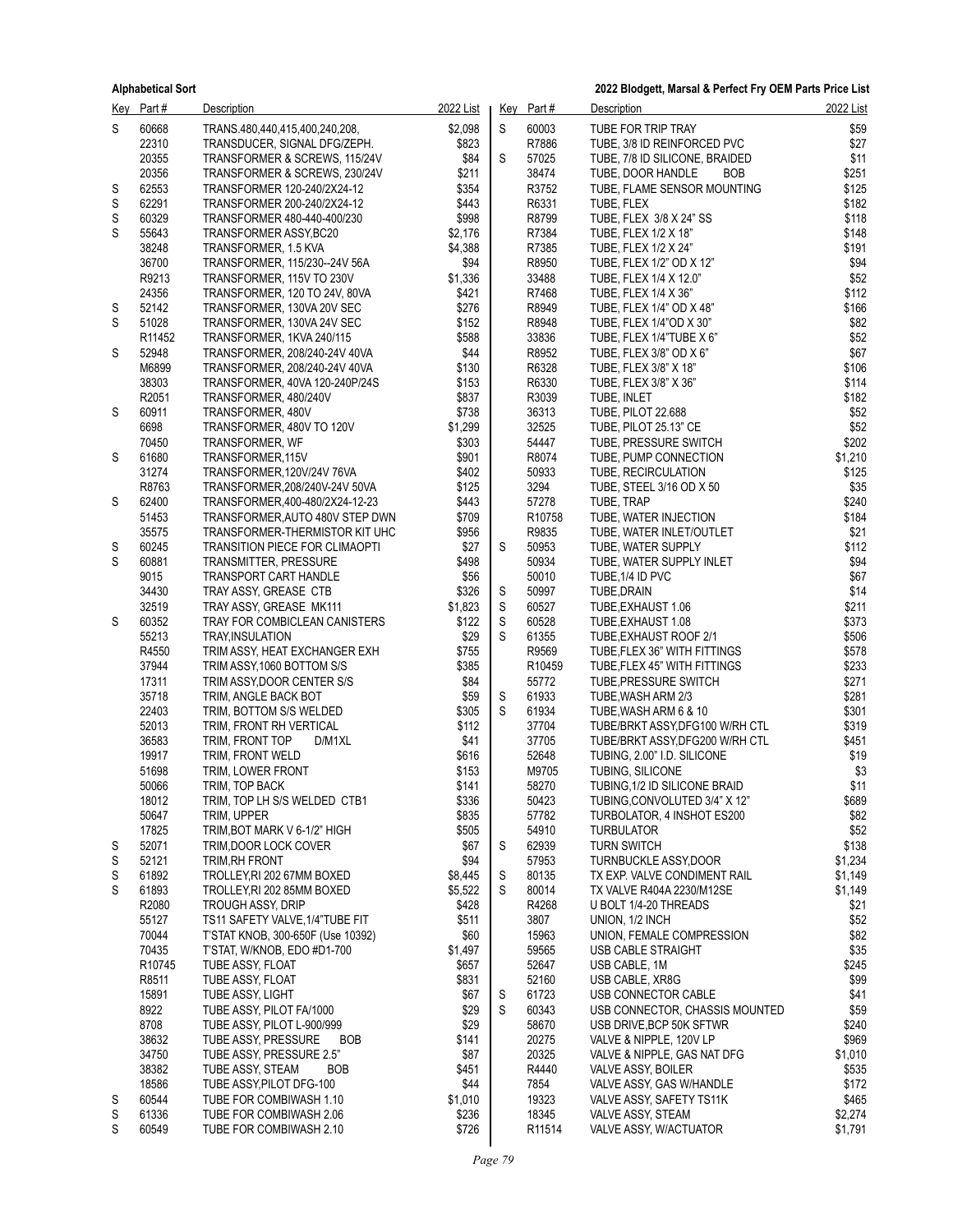**Alphabetical Sort**

|        | Key Part#          | <b>Description</b>                                                | 2022 List        |        | Key Part#                  | <b>Description</b>                                           | 2022 List      |
|--------|--------------------|-------------------------------------------------------------------|------------------|--------|----------------------------|--------------------------------------------------------------|----------------|
|        | R <sub>10215</sub> | VALVE ASSY, DECAL COS5HA                                          | \$206            | S      | 60091                      | WASHER 8MM                                                   | \$9            |
|        | R3155              | VALVE ASSY, DECALCIFYING                                          | \$336            | S      | 60001                      | WASHER FOR HINGE                                             | \$21           |
|        | 37971              | VALVE ASSY, DIR SPARK NG                                          | \$1,127          | S      | 60092                      | WASHER Ø10.5 X 20                                            | \$9            |
| S      | 80137              | VALVE COIL CONDIMENT RAIL                                         | \$216            |        | R9648                      | WASHER, 1/4 X 5/8 OD                                         | \$19           |
|        | 83042              | <b>VALVE SPRING</b>                                               | \$42             |        | R9292                      | WASHER, 1/4"BELLEVELLE                                       | \$19           |
|        | 83277<br>R7255     | VALVE T, OIL MANUAL BALL SSW                                      | \$179<br>\$2,414 |        | R1083<br>R3042             | WASHER, 2X1.60X.062 BK.ACTL                                  | \$48<br>\$7    |
|        | 30006              | VALVE, 240/60<br>VALVE, 24V LP GAS                                | \$253            | S      | 60902                      | WASHER, 3/8" NYLON<br>WASHER, 4MM                            | \$9            |
|        | 30005              | VALVE, 24V NAT GAS                                                | \$253            | S      | 60200                      | WASHER, COPPER Ø12.5XØ27X1.5                                 | \$27           |
|        | R <sub>1142</sub>  | VALVE, BALL                                                       | \$184            |        | 16484                      | WASHER, COUNTERSUNK LOCK                                     | $$7$           |
|        | 50656              | VALVE, BRASS NEEDLE                                               | \$573            |        | 17715                      | WASHER, CURVED SPRING                                        | \$7            |
|        | 22190              | VALVE, COMB DUAL LP GAS                                           | \$773            |        | R <sub>1079</sub>          | WASHER, DH .8 X 1.5                                          | \$19           |
|        | M9182              | VALVE, COMB GAS CONT. 240V                                        | \$1,339          |        | 11695                      | WASHER, DOOR CONV.-SET OF (12)                               | \$51           |
|        | R8762              | VALVE, GAS COMBINATION 24V                                        | \$539            |        | 19852                      | WASHER, DOOR PIN                                             | \$7            |
|        | R4713              | VALVE, GAS COMBINATION 3/4"                                       | \$658            |        | 3674                       | WASHER, DOOR SCREW S/S                                       | \$7            |
|        | M5348              | VALVE, JOHNSON G96HGA-19                                          | \$677            |        | 90017                      | WASHER, DOOR-SET OF 2                                        | \$17           |
|        | 10387              | VALVE, MANUAL 1/2" GAS                                            | \$275            |        | 16479                      | WASHER, EXT TOOTH .4005 OD                                   | \$7            |
|        | 83263              | VALVE, OIL VAT                                                    | \$155            |        | 16487                      | WASHER, FIBER                                                | $$7$           |
|        | 34067              | VALVE, PILOT 1048CE                                               | \$910            |        | R9587                      | WASHER, FLAT #6 SS                                           | $$7\,$         |
|        | 3930<br>20287      | VALVE, SAFETY TS-11K<br>VALVE, SOLENOID                           | \$871<br>\$196   |        | R0733<br>70172             | WASHER, FLAT 1/4 S/S<br>WASHER, FLAT 1/4-20, 5/8"OD          | $$7\,$<br>$$7$ |
|        | 55276              | VALVE, SOLENOID 2 WAY                                             | \$646            |        | R2292                      | WASHER, FLAT 3/8 S/S                                         | $$7$           |
|        | R <sub>10837</sub> | VALVE, SOLENOID 3-WAY BRASS                                       | \$1,039          |        | R4846                      | WASHER, FLAT 5/16 SS                                         | $$7$           |
|        | 18300              | VALVE, WATER 120 VAC, 60 HZ                                       | \$1,278          |        | R0732                      | WASHER, FLAT S/S #10 X 9/16                                  | $$7$           |
|        | 18301              | VALVE, WATER 240 VAC, 60 HZ                                       | \$1,242          |        | 4743                       | WASHER, FLAT S/S 1.0" OD                                     | \$7            |
|        | 59946              | VALVE, 24V, NAT. STEP. 7"WC TO 3.5                                | \$956            |        | R7750                      | WASHER, GARDEN HOSE                                          | \$19           |
|        | 58822              | VALVE, DUAL 1/2" 24VDC                                            | \$665            |        | 39262                      | WASHER, HANDLE                                               | \$59           |
| S      | 61398              | VALVE, GAS 115V                                                   | \$1,314          | S      | 51634                      | WASHER, HINGE                                                | \$27           |
|        | R4435              | VALVE, MANUAL 1/2"GAS-USE 10387                                   | \$275            |        | R3041                      | WASHER, INT. LOCK 12MM SS                                    | \$7            |
|        | R6490              | VALVE, PILOT 25VAC, 1/4CC                                         | \$368            | S      | 61675                      | WASHER, LEG BOLT                                             | \$9            |
|        | 52777              | VARISTOR ASSY, LO FAN DFG1XL                                      | \$141            |        | 1296                       | WASHER, LOCK #10                                             | \$7            |
|        | 52778              | VARISTOR ASSY, LO FAN MK1XL                                       | \$112            |        | R0726                      | WASHER, LOCK #10                                             | $$7$           |
|        | 33564<br>83256     | VARISTOR, MOV 140 JOULES 275V<br>VAT ASSY, 11L PFA                | \$27<br>\$561    |        | 1265<br>R2357              | WASHER, LOCK 1/4<br>WASHER, LOCK 1/4 EX. TOOTH SS            | $$7\,$<br>$$7$ |
|        | 83273              | VAT ASSY, 8L PFC                                                  | \$525            | S      | M0417                      | WASHER, LOCK 1/4 SPLIT S/S                                   | \$7            |
|        | 83010              | VAT ASSY, WELDED 11L PFA                                          | \$764            |        | R0099                      | WASHER, LOCK, EXT TOOTH                                      | \$27           |
|        | 18097              | VEE, DOOR S/S                                                     | \$59             |        | R0232                      | WASHER, MOTOR BLOWER WHEEL                                   | \$7            |
| A      | 17486              | <b>VENT ASSY DFG</b>                                              | \$662            |        | R0231                      | WASHER, MOTOR MOUNTING                                       | \$7            |
| S      | 52271              | VENT ASSY, AIR INTAKE                                             | \$216            |        | R7867                      | WASHER, NPB .392 X 1                                         | \$19           |
| S      | 52877              | VENT ASSY, AIR INTAKE                                             | \$227            |        | R <sub>1085</sub>          | WASHER, RUBBER                                               | \$7            |
| Α      | 17766              | VENT ASSY, MARK V-112                                             | \$635            |        | R9541                      | WASHER, SERRATED, 5/16                                       | \$19           |
| S      | 61643              | VENT ASSY, HOODINI BACK                                           | \$163            |        | R4847                      | WASHER, SPLIT LOCK RING 5/16                                 | \$7            |
| S      | 39777              | <b>VENT CAP</b>                                                   | \$27             | S<br>S | 60083                      | WASHER, SPRING 4MM                                           | \$9<br>\$9     |
| S<br>Α | 50993<br>53898     | <b>VENT DRIP PAN</b><br>VENT EXTENSION, 12" DIVERTER              | \$99<br>\$724    |        | 60085<br>R <sub>1080</sub> | WASHER, SPRING 5MM<br>WASHER, SPRING, DH                     | \$35           |
| Α      | 53963              | <b>VENT EXTENSION, 12" STRAIGHT</b>                               | \$411            |        | R0233                      | WASHER, STAR MOTOR BLWR WHEEL                                | $$7\,$         |
|        | 58519              | VENT EXTENSION, HV100                                             | \$883            |        | 20059                      | WASHER, STEEL #10 1/2 OD                                     | \$7            |
|        | 72478              | VENT GUARD, CT                                                    | \$21             |        | 653                        | WASHER, STEEL 1/4                                            | \$6            |
| A      | 35698              | VENT PARTS, DOUBLE 100 SERIES                                     | \$635            |        | 8532                       | WASHER, STEEL 3/8                                            | $$7$           |
| S      | 61731              | VENT PIPE, 10                                                     | \$774            |        | R9876                      | WASHER, DOOR PIVOT                                           | \$27           |
| S      | 61730              | <b>VENT PIPE, 2/3 &amp; 6</b>                                     | \$342            |        | R10536                     | WASHER, DOOR PIVOT<br>COS5H                                  | \$21           |
|        | 52349              | VENT TUBE EXTENSION, HV100E                                       | \$998            |        | 51785                      | WASHER, FLAT, 1/4 X 1, BLK                                   | \$7            |
|        | R <sub>1033</sub>  | VENT, DRAIN COS6/101                                              | \$125            | S      | 61310                      | WASHER, LOCK                                                 | \$9            |
| A      | 6415               | VENT, STEAM SINGLE ALCT CTB                                       | \$33             |        | 83102                      | WASHER, LOCK 7/8" INTERN TOOTH                               | $$7$           |
|        | 55020<br>55057     | <b>VENT, SUCTION TUBE ASSEMBLY</b><br>VENT, SUCTION TUBE, BOLT ON | \$136<br>\$258   | S      | R11107<br>52153            | WASHER, SERRATED BELLEVIEW 3/8"<br>WASHER, SHAFT SEAL        | \$9<br>\$41    |
|        | 55023              | <b>VENT,LID GASKET</b>                                            | \$27             | S      | 62241                      | WASHING ROTOR. COMPLETE                                      | \$494          |
|        | 56341              | VENTING KIT, DOUBLE-STACK BDOG                                    | \$362            |        | 54637                      | WATER CONNECTION ASSEMBLY                                    | \$464          |
|        | 70049              | <b>VENTURI STOPPER</b>                                            | \$28             | Α      | 58608                      | WATER FILTER SYSTEM, FXI-11+CR                               | \$1,278        |
| S      | 62585              | <b>VENTURI, LARGE HONEYWELL</b>                                   | \$106            |        | 50020                      | WATER INJECTION TUBE                                         | \$332          |
| S      | 62580              | <b>VENTURI, LITTLE HONEYWELL</b>                                  | \$106            | S      | 51128                      | WATER REGULATOR ASSY                                         | \$156          |
|        | 70094              | VENTURI, MARSAL# V1212                                            | \$193            |        | 59043                      | <b>WATER TEST KIT</b>                                        | \$731          |
| S      | 62581              | <b>VENTURI, MEDIUM HONEYWELL</b>                                  | \$106            |        | 70472                      | WAVE SIDE BURNER ORIFICE, #48                                | \$28           |
|        | 58839              | VFD ASSY,OLD COMBI E                                              | \$1,805          |        | 8682                       | WEIGHT ASSY W/SCREWS, 16 IN LH                               | \$695          |
| S      | 60086              | WASHER 3MM                                                        | \$9              |        | 7872                       | WEIGHT ASSY W/SCREWS, 16 IN RH                               | \$569          |
| S<br>S | 60084<br>60088     | WASHER 5MM                                                        | \$9<br>\$9       |        | 7870<br>7871               | WEIGHT ASSY W/SCREWS, 7 IN<br>WEIGHT ASSY W/SCREWS, 951 PNTD | \$258<br>\$276 |
| S      | 60090              | WASHER 6MM<br>WASHER 6MM                                          | \$9              |        | R11164                     | WEIGHT, DELIME JUG                                           | \$69           |
|        |                    |                                                                   |                  |        |                            |                                                              |                |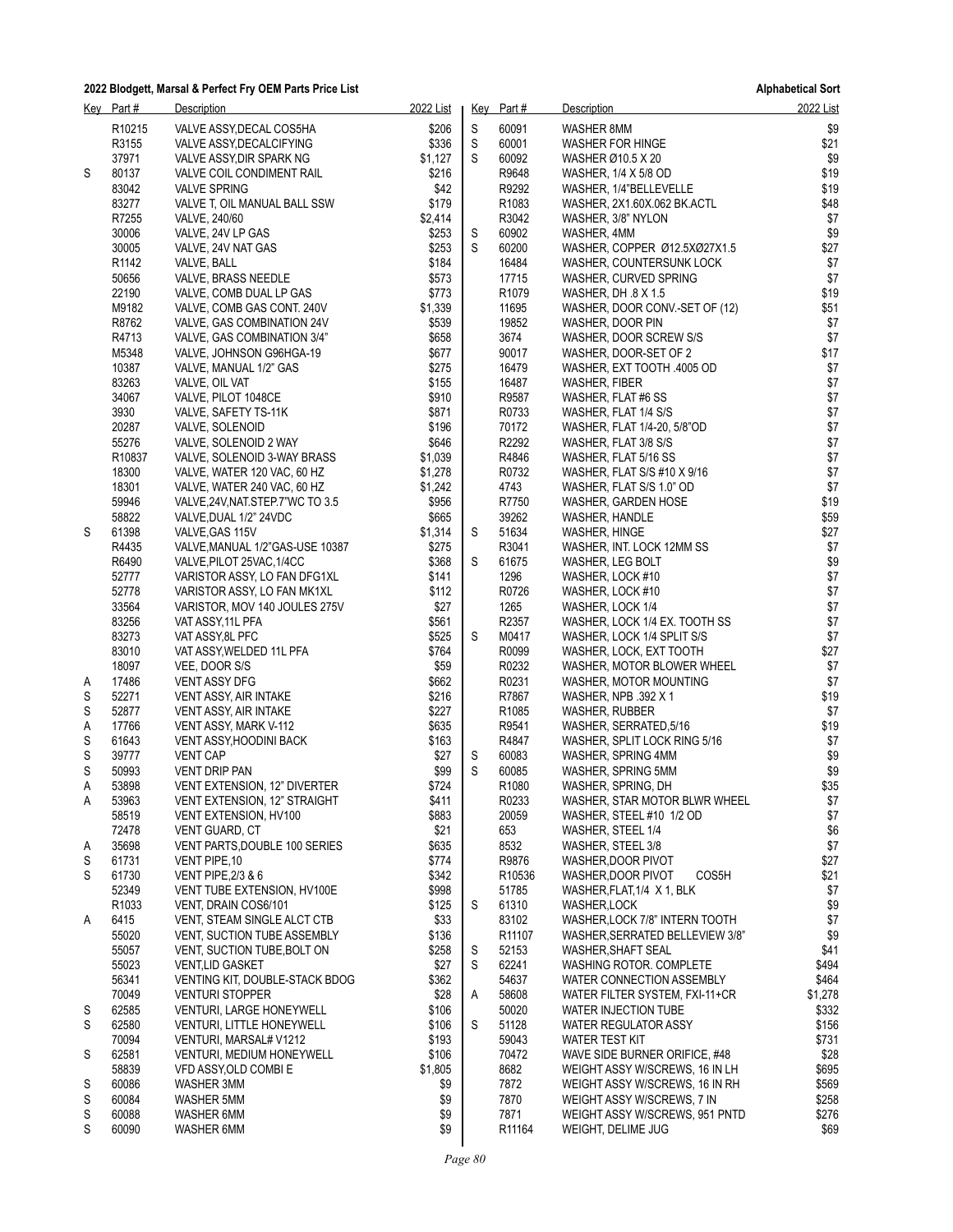|   | Key Part#          | <b>Description</b>                                 | 2022 List        |   | Key Part# | <b>Description</b>                     | 2022 List |
|---|--------------------|----------------------------------------------------|------------------|---|-----------|----------------------------------------|-----------|
|   | 50204              | WELDED ASSY, RAPID VENT                            | \$99             |   | 70458     | YELLOW BRICK 1 X 4-1/2 X 7             | \$60      |
| S | 61781              | WELDED SUCTION FILTER, 1/4 TURN                    | \$113            |   | 70257     | YELLOW BRICK 12 X 2 X 1-1/2            | \$41      |
|   | R3642              | WELDMENT, QUENCH NOZZLE                            | \$118            | Α | 70391     | YELLOW BRICK 4-1/2 X 9 X 1             | \$36      |
|   | 83783              | WET CHEM DIST TALL EXT                             | \$67             |   | 70073     | YELLOW BRICK 6 X 12 X 1-1/2            | \$51      |
|   | 71753              | WF BRICK BAFFLE BRACKET ASSY                       | \$309            |   | 70258     | YELLOW BRICK 8-1/2 X 2 X 1-1/2         | \$41      |
|   | 71710              | WF BURNER A                                        | \$163            |   | 70259     | YELLOW BRICK 8-1/2 X 6 X 1-1/2         | \$94      |
|   | 71778              | WF CONTROL DOOR ASSY                               | \$915            |   | 70229     | YELLOW BRICK ANGLE, 6 X 10-1/2 X 1-1/2 | \$94      |
|   | 71785              | WF OUT GLASS TRIM, RAW                             | \$212            |   | 70214     | YELLOW BRICK, 6 X 10 X 1-1/2           | \$94      |
|   | 71713              | WF SHIELD BRACKET                                  | \$83             | A | 50156     | ZEPH 200G VENT KIT W/6" LEGS           | \$2,115   |
|   | 71790              | WF SIDE BURNER ORIFICE, #33                        | \$105            |   |           |                                        |           |
|   | 71738              | WF SIDE BURNER TUBE, CAPPED                        | \$756            |   |           |                                        |           |
|   | 71819              | WF42 BRICK PLATE, RIGHT                            | \$255            |   |           |                                        |           |
|   | 71841              | <b>WF42 FLAME CUTOUT</b>                           | \$67             |   |           |                                        |           |
|   | 71815              | WF42 FLAME DEFLECTOR                               | \$212            |   |           |                                        |           |
|   | 71827              | WF42 FRONT FLUE ASSY                               | \$910            |   |           |                                        |           |
|   | 71818              | WF42 HEAT SHIELD, RIGHT                            | \$181            |   |           |                                        |           |
|   | 71820              | WF42 NIGHT DOOR ASSY                               | \$245            |   |           |                                        |           |
|   | 71769              | WF60 BRICK BRACKET, LEFT                           | \$119            |   |           |                                        |           |
|   | 71770              | WF60 BRICK BRACKET, RIGHT                          | \$119            |   |           |                                        |           |
|   | 71758              | WF60 BRICK PLATE, RIGHT                            | \$481            |   |           |                                        |           |
|   | 71775              | WF60 FRONT FLUE ASSY                               | \$923            |   |           |                                        |           |
|   | 71757              | WF60 HEAT SHIELD, RIGHT                            | \$303            |   |           |                                        |           |
|   | 71765              | WF6O NIGHT DOOR ASSY                               | \$276            |   |           |                                        |           |
| S | 33147              | WHEEL PULLER, KFC                                  | \$748            |   |           |                                        |           |
|   | 30649              | WHEEL, BLOWER (AC500)                              | \$538            |   |           |                                        |           |
|   | 5001               | WHEEL, BLOWER ASSY                                 | \$111            |   |           |                                        |           |
|   | 6138               | WHEEL, BLOWER ASSY CTB/BCG                         | \$221            |   |           |                                        |           |
|   | 15853              | WHEEL, BLOWER ASSY DFG/ZEPH                        | \$301            |   |           |                                        |           |
|   | 16994              | WHEEL, BLOWER ASSY DFG-50                          | \$355            |   |           |                                        |           |
|   | 33171              | WHEEL, BLOWER BM DFG 9.875X2.0                     | \$257            |   |           |                                        |           |
|   | 31469              | WHEEL, BLOWER KCO 5 1/2"                           | \$305            |   |           |                                        |           |
|   | R7049              | WHEEL, BLOWER SS                                   | \$1,838          |   |           |                                        |           |
|   | R5081              | WHEEL, LARGE BLOWER-USE REVCOR                     | \$1,430          |   |           |                                        |           |
| S | 52873<br>R5082     | WHEEL, BLOWER 10" REVERSING                        | \$830            |   |           |                                        |           |
|   | 36385              | WHEEL, SMALL BLOWER<br>WINDOW & RETAINER ASSY M1XL | \$1,598<br>\$367 |   |           |                                        |           |
|   | R <sub>10193</sub> | WINDOW GUARD, HATCH                                | \$107            |   |           |                                        |           |
|   | R8298              | WINDOW TRIM ASSY                                   | \$883            |   |           |                                        |           |
|   | 9036               | WINDOW, CTB/BCG DOOR WINDOW                        | \$309            |   |           |                                        |           |
|   | R3462              | WINDOW, MICA                                       | \$196            |   |           |                                        |           |
|   | 11664              | WIRE ASSY, 10 BLACK                                | \$15             |   |           |                                        |           |
|   | 5184               | WIRE ASSY, 12 RED                                  | \$27             |   |           |                                        |           |
|   | 30352              | WIRE ASSY, 30 GREEN/YELLOW                         | \$14             |   |           |                                        |           |
|   | 33030              | WIRE ASSY, 35" WHITE                               | \$14             |   |           |                                        |           |
|   | R4633              | WIRE ASSY, 54 WHITE                                | \$19             |   |           |                                        |           |
|   | 37014              | WIRE ASSY, 7" RED                                  | \$27             |   |           |                                        |           |
|   | R6856              | WIRE ASSY, MEAT PROBE KIT                          | \$87             |   |           |                                        |           |
| S | 36605              | WIRE ASSY, SPARK<br>D1XL                           | \$43             |   |           |                                        |           |
|   | 19677              | WIRE ASSY, 36 WHITE                                | \$17             |   |           |                                        |           |
|   | R8384              | WIRE KIT, BALL FLOAT                               | \$125            |   |           |                                        |           |
|   | 70065              | WIRE NUT MRSL# Q177                                | \$10             |   |           |                                        |           |
|   | R11049             | WIRE RACK (316L S/S)                               | \$792            |   |           |                                        |           |
| A | 38905              | WIRE RACK, 18 X 24 CRS                             | \$276            |   |           |                                        |           |
|   | 38906              | WIRE RACK, 18 X 24 S/S                             | \$969            |   |           |                                        |           |
| S | 61835              | WIRE RACK, COMBISLIM                               | \$187            |   |           |                                        |           |
| Α | 59046              | WIRE RACK, 304 S/S HV100/AB                        | \$346            |   |           |                                        |           |
| S | 62667              | WIRE RACK, S/S BLC23E                              | \$153            |   |           |                                        |           |
|   | 16646              | WIRE, 12" RED                                      | \$10             |   |           |                                        |           |
|   | 19049              | WIRE, 24" BLUE                                     | \$27             |   |           |                                        |           |
|   | R5325              | WIRE, THERMOCOUPLE 20AWG 12"LG                     | \$52             |   |           |                                        |           |
| S | 61297              | WIRE, 4MM RED/BLACK/WHITE                          | \$118            |   |           |                                        |           |
|   | 58028              | WIRE, IGNITION DFG-ES 53"                          | \$73             |   |           |                                        |           |
|   | 52568              | WRENCH, ALLEN 3/32                                 | \$10             |   |           |                                        |           |
|   | 52541              | WRENCH,"T" LATCH 13MM                              | \$27             |   |           |                                        |           |
| S | 60540              | Y-BRANCH                                           | \$41             |   |           |                                        |           |
|   | 70857              | YEL BRK 6 X 9-1/4 X 1-1/2                          | \$99             |   |           |                                        |           |
|   | 70721              | YEL BRK, ANG 1 X 4.5 X 9 - 7.5                     | \$60             |   |           |                                        |           |
|   | 70371              | YELLOW BRICK 1 X 1-3/4 X 9                         | \$41             |   |           |                                        |           |

| Kev | Part# | Description                            | 2022 List |
|-----|-------|----------------------------------------|-----------|
|     | 70458 | YELLOW BRICK 1 X 4-1/2 X 7             | \$60      |
|     | 70257 | YELLOW BRICK 12 X 2 X 1-1/2            | \$41      |
| А   | 70391 | YELLOW BRICK 4-1/2 X 9 X 1             | \$36      |
|     | 70073 | YELLOW BRICK 6 X 12 X 1-1/2            | \$51      |
|     | 70258 | YELLOW BRICK 8-1/2 X 2 X 1-1/2         | \$41      |
|     | 70259 | YELLOW BRICK 8-1/2 X 6 X 1-1/2         | \$94      |
|     | 70229 | YELLOW BRICK ANGLE, 6 X 10-1/2 X 1-1/2 | \$94      |
|     | 70214 | YELLOW BRICK, 6 X 10 X 1-1/2           | \$94      |
| А   | 50156 | ZEPH 200G VENT KIT W/6" LEGS           | \$2.115   |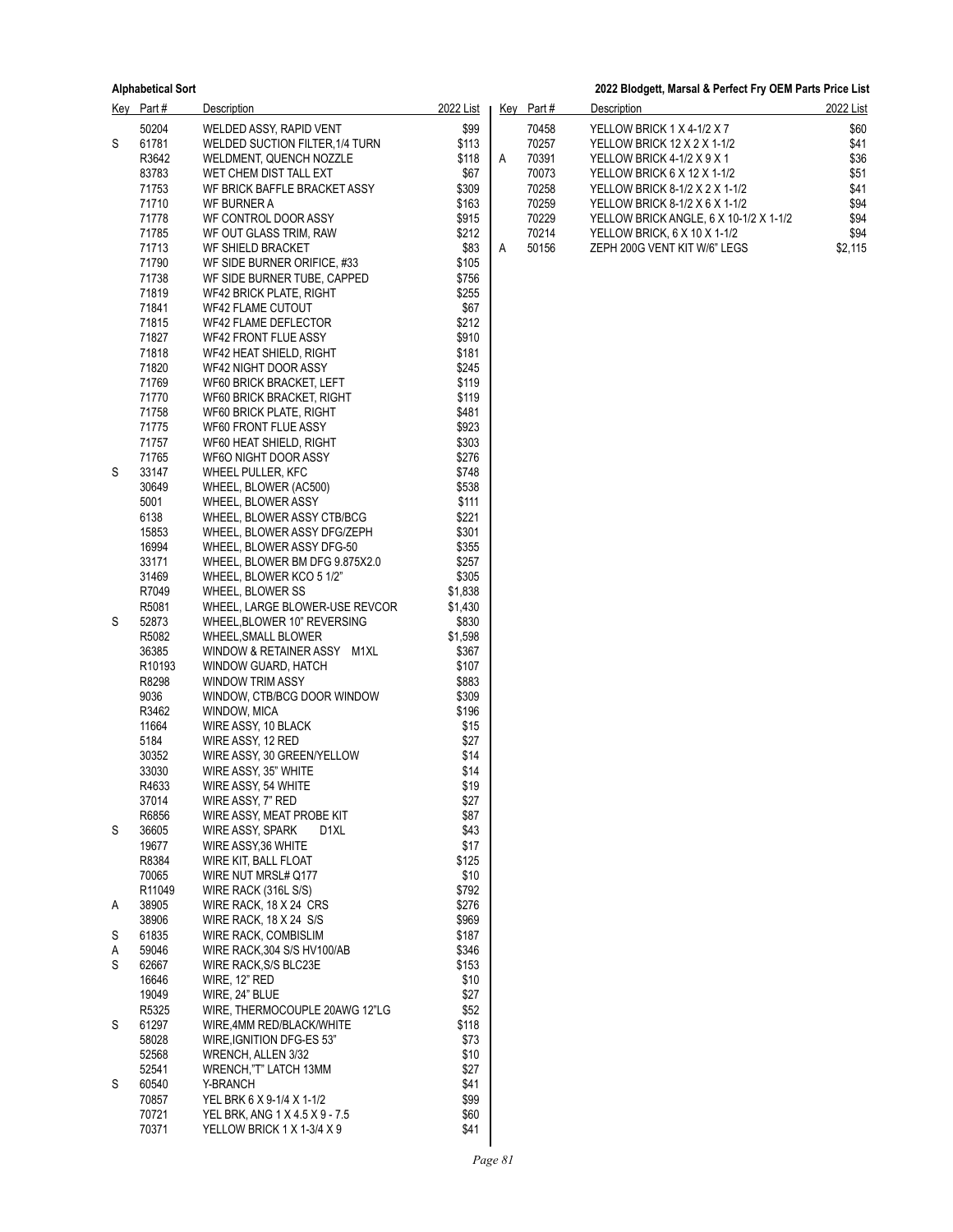# *3 Year Door Warranty Parts Zephaire, Parts Only, No Labor, Travel or Mileage*

| 15932 | BEARING, .627 ID X 3/4 LONG              |
|-------|------------------------------------------|
| 16448 | LOCK, PRESSURE 31.94                     |
| 16657 | <b>BUSHING, SLEEVE</b>                   |
| 17311 | TRIM ASSY, DOOR CENTER S/S               |
| 17337 | PIN & HARDWARE, DOOR DFG-50              |
| 17519 | <b>GASKET SET &amp; SCREWS, DFG/MRKV</b> |
| 17558 | HANDLE ASSY, DOOR MARKV                  |
| 17946 | CATCH ASSY & SCREWS, DOR DFG50           |
| 18081 | HANDLE & SCREWS, TOP PLAT DFG3           |
| 20359 | ARM & HARDWARE ASSY LH DOOR              |
| 21090 | DOOR ASSY. SLD LH ZEPH                   |
| 21091 | DOOR ASSY, SLD RH                        |
| 21092 | <b>BUSHING, DOOR PIN ZEPH</b>            |
| 21096 | PIN. DOOR SET OF 4                       |
| 21097 | HANDLE & SCREWS, DOOR ZEPH               |
| 21098 | CATCH ASSY & SCREW, DOOR ZEPH            |
| 21099 | <b>BRACKET &amp; SCREWS, HANDLE ZEPH</b> |
| 21100 | PLATE. STRIKER ZEPH                      |
| 23120 | <b>GASKET &amp; SCREWS, CENTER ZEPH</b>  |
| 30653 | PIN. DOOR SET OF 4                       |
| 30655 | DOOR HINGE BEARING(S)                    |
| 90017 | WASHER, DOOR, SET OF 2                   |
| 90074 | SPROCKET & PIN, DOOR ZEPH                |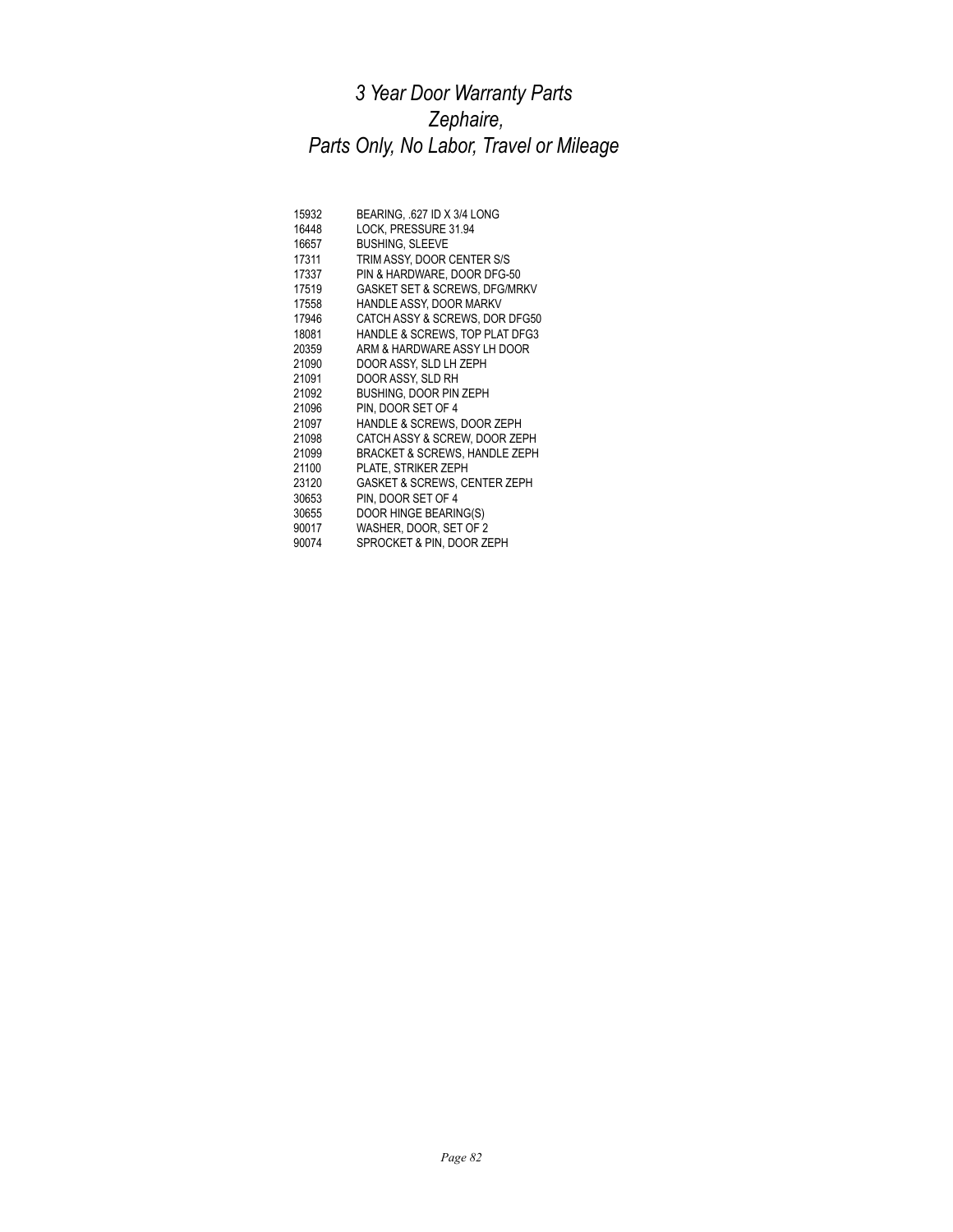### *5 Year Door Warranty Parts Includes DFG Series, Mark V Series, CTB Series, 900 Series,1400 Series, XR8G Parts Only. No labor, travel, or mileage*

| Part #         | <b>Description</b>                                           | Part # | <b>Description</b>               |
|----------------|--------------------------------------------------------------|--------|----------------------------------|
|                |                                                              |        |                                  |
| 7860           | BAKING DOOR SS, W/LH WT.911-931                              | 19607  | DOOR ASSY, GLS W/ROLR LATCH CTB  |
| 7861           | <b>SEE 7862</b>                                              | 19608  | DOOR ASSY SLD W/ROLR LATCH CTB   |
| 7862           | BAKING DOOR W/RH WT S/S                                      | 19609  | DOOR ASSY, GLS W/ROLR LATCH CTBR |
| 7863           | <b>SEE 8012</b>                                              | 19610  | DOOR ASSY SLD W/ROLR LATCH CTBR  |
| 7864           | <b>SEE 7865</b>                                              | 19986  | DOOR ASSY, ROLL-UP               |
| 7865           | BAKING DOOR W/RH WT SS                                       | 20095  | DOOR ASSY, DROP DOWN S/S FRONT   |
| 7866           |                                                              | 20139  | BEARING, DOOR-SET OF 2-1400      |
| 7867           | DOOR, ROASTING STAINLESS 901<br>DOOR, ROASTING STAINLESS 951 | 20140  | HANDLE ASSY, DOOR 1400           |
| 7868           |                                                              | 20169  | DOOR ASSY, SLD LH DFG            |
|                | DOOR, ROASTING STAINLESS 916                                 | 20170  | DOOR ASSY, GLS LH DFG            |
| 7869<br>7870   | DOOR, ROASTING STAINLESS 966<br>WEIGHT ASSY W/SCREWS, 7 IN   | 20359  | ARM & HARDWARE ASSY LH DOOR      |
| 7871           | WEIGHT ASSY W/SCREWS, 951 PNTD                               | 20526  | PLATE, STRIKER S/S               |
| 7872           |                                                              | 20527  | LOCK ASSY, PRESSURE TOP DOOR     |
| 7873           | WEIGHT ASSY W/SCREWS, 16 IN RH                               | 20535  | GASKET & SCREWS, TOP S/S         |
|                | PIN & SCREW, HINGE 900                                       | 20735  | GASKET SET & SCREWS, ROLR CTBR   |
| 7885<br>7886   | BURNER DOOR COMPLETE SS S900                                 | 20803  | DOOR ASSY, GLS RH DFG/MKV        |
|                | DOOR, BURNER KIT L900 S/S                                    | 20804  | DOOR ASSY, GLS LH DFG/MKV        |
| 7888<br>8336   | ARM, BURNER DOOR W/ HARDWARE                                 | 20805  | DOOR ASSY, SLD RH DFG/MKV        |
|                | BURNER DOOR HANDLE 1000/999                                  | 20806  | DOOR ASSY, SLD LH DFG/MKV        |
| 8337           | LINK ASSY, DOOR SUPRT 1000/99                                | 21090  | DOOR ASSY, SLD LH ZEPH           |
| 8340           | BAKING DOOR HANDLE W/SCREWS 900                              | 21091  | DOOR ASSY, SLD RH                |
| 8342           | ARM ASSY, DOOR LH SUPT 1000/99                               | 21092  | BUSHING, DOOR PIN ZEPH           |
| 8343<br>8589   | LINK ASSY, DOOR RH 1000/999                                  | 21096  | PIN. DOOR SET OF 4               |
|                | HANDLE, BRNR DOR CTB/BCG/900                                 | 21097  | HANDLE & SCREWS, DOOR ZEPH       |
| 8594           | PIN & SCREW, DOOR CTB/BCG                                    | 21098  | CATCH ASSY & SCREW, DOOR ZEPH    |
| 8682           | WEIGHT ASSY W/SCREWS, 16 IN LH                               | 21099  | BRACKET & SCREWS, HANDLE ZEPH    |
| 11694          | WASHER, DOOR 900/1000-SETOF 10                               | 21100  | PLATE, STRIKER ZEPH              |
| 15932<br>16448 | BEARING, .627 ID X 3/4 LONG<br>LOCK, PRESSURE 31.94          | 21433  | PIN & SCREWS, HINGE 1048/1060    |
| 16657          |                                                              | 21527  | HINGE PINS DROP DOWN 1400        |
|                | <b>BUSHING, SLEEVE</b>                                       | 21528  | BEARING, DOOR DROP ON-SET OF 2   |
| 17311<br>17337 | TRIM ASSY, DOOR CENTER S/S                                   | 21550  | ARM ASSY, DOOR LH 1400           |
| 17519          | PIN & HARDWARE, DOOR DFG-50                                  | 21551  | ARM ASSY, DOOR RH 1400           |
| 17558          | GASKET SET & SCREWS, DFG/MRKV<br>HANDLE ASSY, DOOR MARKV     | 21552  | PIN, HINGE-ROLL UP-SET OF 2      |
| 17559          | ROLLER, BRONZE .531 DIA.                                     | 21556  | BRACKET & SCREWS, DOOR LINK      |
| 17591          | COUPLING, SPRING                                             | 23120  | GASKET & SCREWS, CENTER ZEPH     |
| 17623          | BEARING, .625 ID X 5/8 LONG                                  |        |                                  |
| 17624          | BEARING, .625 ID X 3/4 LONG                                  |        |                                  |
| 17715          | WASHER, CURVED SPRING                                        |        |                                  |
| 17865          | LATCH, ROLLER CTB/R/DFG                                      |        |                                  |
| 17944          | DOOR CATCH ASSY W/SCREWS CTB                                 |        |                                  |
| 17945          | DOOR CATCH ASSY W/SCREWS CTBR                                |        |                                  |
| 17946          | CATCH ASSY & SCREWS, DOR DFG50                               |        |                                  |
| 17961          | BAKING DOOR KIT, 1060                                        |        |                                  |
| 17963          | HANDLE, 1060 BKNG DOOR W/SCREW                               |        |                                  |
| 17970          | SPRING HOLDER ASSY, W/PINS                                   |        |                                  |
| 18081          | HANDLE & SCREWS, TOP PLAT DFG3                               |        |                                  |
| 18404          | DOOR ASSY, GLS W/ROLR LATCH DFG50                            |        |                                  |
| 18405          | DOOR ASSY SLD W/ROLR LATCH DFG50                             |        |                                  |
| 18658          | BURNER DOOR KIT, 1048                                        |        |                                  |
| 18660          | <b>BAKING DOOR HANDLE W/SCREWS</b>                           |        |                                  |
| 18661          | HOLDER & PINS, SPRING 1048                                   |        |                                  |
| 19260          | GASKET SET & SCREWS, ROLLR CTB                               |        |                                  |
|                |                                                              |        |                                  |